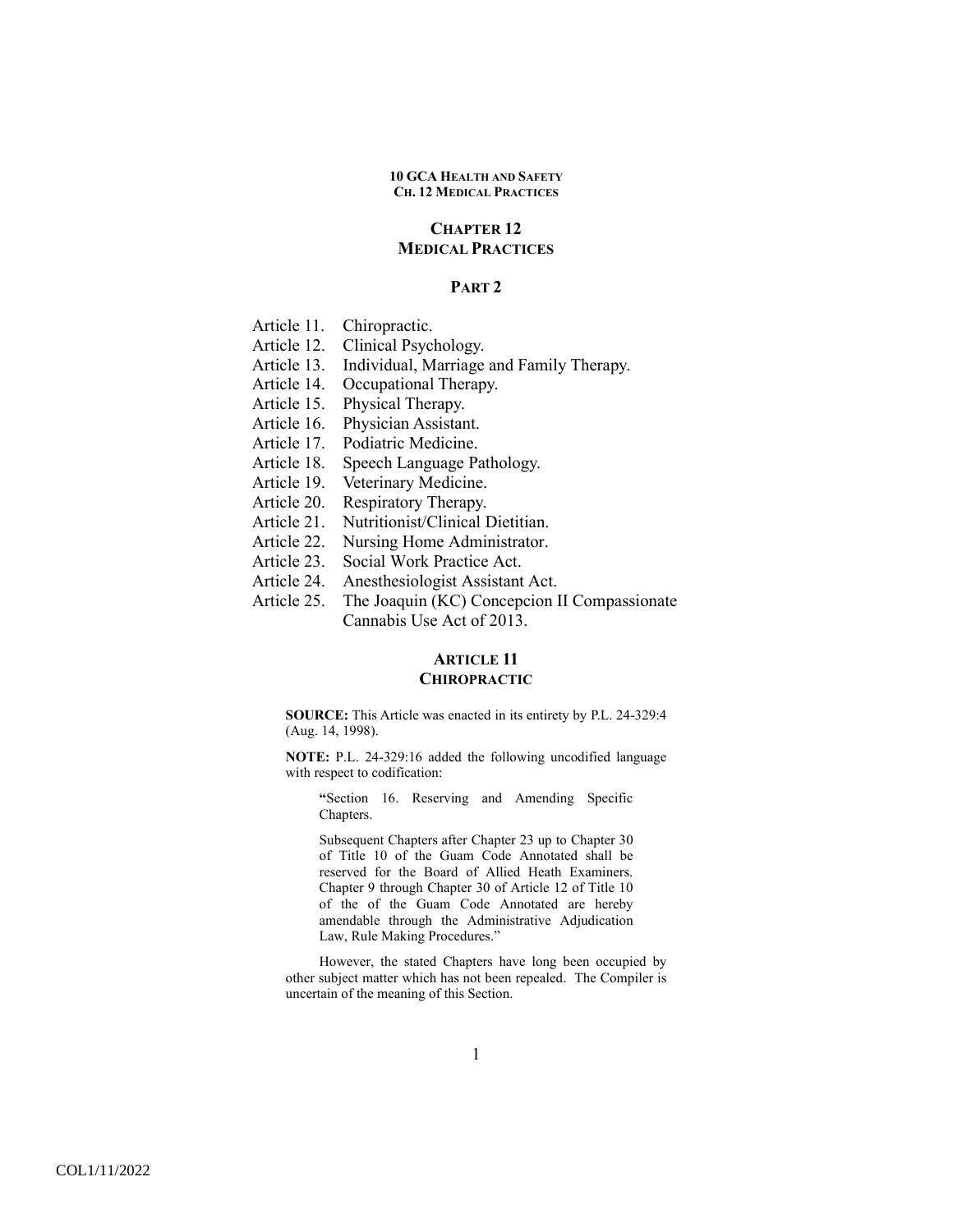- § 121101. Definitions.
- § 121102. Qualifications for Licensure.
- § 121103. Graduate of Foreign School of Chiropractic.
- § 121104. Exceptions to Licensure Requirements.
- § 121105. Specialty Board Certification.
- § 121106. Use of Diagnostic X-Rays by Licensees.
- § 121107. Determination of the Need for Care.

# **§ 121101. Definitions.**

 For purposes of this Article, the following words and phrases have been defined to mean:

(a) Accredited School of Chiropractic means a school of chiropractic accredited by the Council of Chiropractic Education ("CCE").

(b) Chiropractic means the science, art and philosophy of things natural, the science of locating and removing interference with the transmissions or expression of nerve forces in the human body by the correction of misalignments or subluxation of the articulations and adjacent structures, more especially those of the vertebral column and pelvis, for the purpose of restoring and maintaining health. It shall include the use of all natural agencies to assist in the healing art, such as food, water, heat, cold, electricity and mechanical appliances. The use of X-ray procedures shall be limited to skeletal X-rays and shall exclude the therapeutic use of X-radiation, the use of contrast studies that introduce dyes, isotopes or similar contrast media through the skin, orally, via cathertization or retrograde into any body cavity. It shall exclude operative surgery, prescription, or use of drugs or medicine, and laboratory procedures involved in the penetration of human tissues.

(c) Doctor of Chiropractic means a person who has completed training in chiropractic and received a Doctor of Chiropractic ("D.C.") degree from a school accredited by the CCE.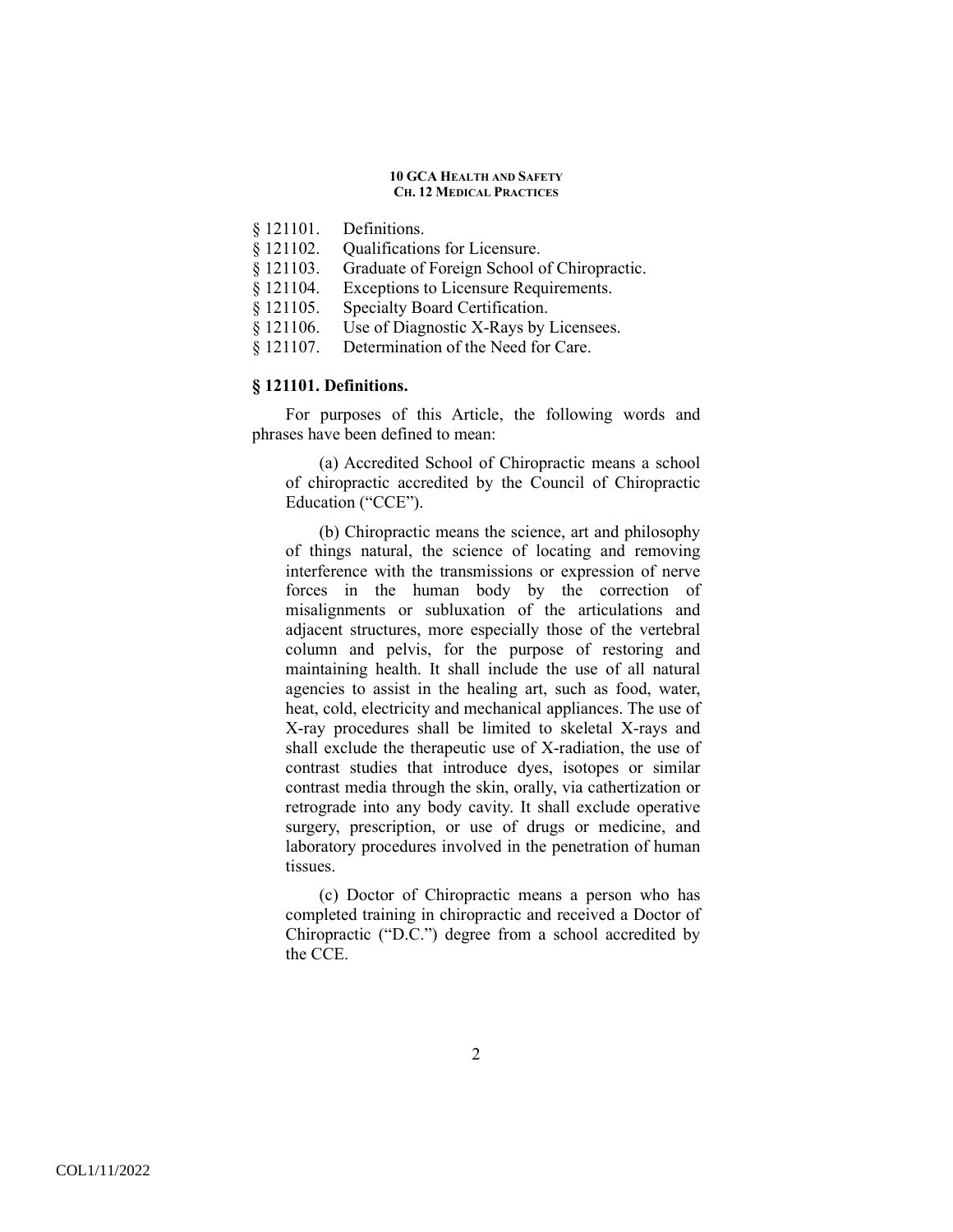(d) Internship means a training program in the United States approved by the CCE.

(e) Licensed chiropractor means a person who is validly and currently licensed to practice chiropractic on Guam.

(f) Practice of Chiropractic means to represent directly or indirectly, publicly or privately, an ability or willingness to provide for the treatment by means of manipulation of the spine and prevention of human illness in accordance with the principles of chiropractic. Any person who is not licensed to practice chiropractic under these rules and regulations shall not hold out to the public, advertise, declare, represent or in any way proclaim to practice chiropractic, or use any titles, words, letters, signs, devices, techniques, maneuvers or modalities that could represent that he or she is authorized to prescribe or engage in the area of chiropractic or spinal manipulation, as defined under these rules and regulations.

(g) Spinal manipulation means a procedure that utilizes a carefully graded thrust, either manually or mechanically, that is applied across the spinal apopyseal or sacroiliac joints at the end of passive range of motion into the paraphysiological range of motion, often causing the sudden liberation of synovial gases characterized by an audible popping or cracking sound for the purpose of restoring a joint to its normal alignment and mobility and improving and maintaining the function of the nervous system.

# **§ 121102. Qualifications for Licensure.**

 Any person desiring a license to practice chiropractic on Guam shall make a written application to the Board on application forms provided by the Board. The applicant must provide proof of the following:

(a) graduation from a school or college of chiropractic, accredited by the CCE;

(b) completion at least one (1) year of an internship training program satisfactorily;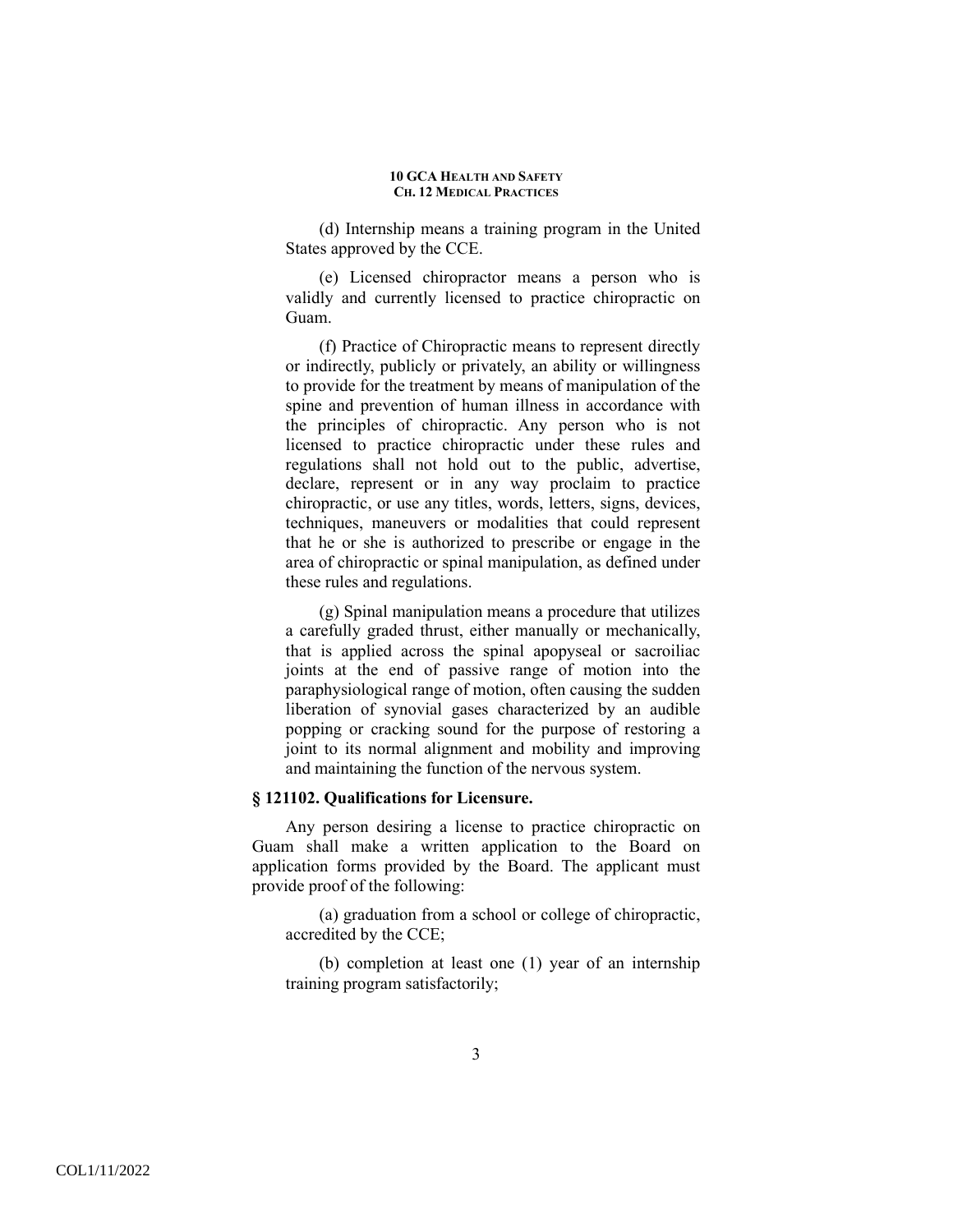(c) pass all exams currently given by the National Board of Chiropractic Examiners;

(d) pass all other exams as required by the Board; and

(e) a current Basic Cardiac Life Support Certification ("BCLS"), whether the license is new or being renewed.

### **§ 121103. Graduate of Foreign School of Chiropractic.**

 Upon recommendation of the Board, a person who is a graduate of a foreign school of chiropractic may be issued a license; provided, such graduate can furnish proof of each of the following:

(a) completion of a minimum of three (3) years preprofessional training at a college or university accredited by the appropriate accrediting body of that foreign country; fifty percent (50%) of this training must have been in the basic sciences;

(b) graduation from a school of chiropractic accredited or approved by the country in which it is located (Curriculum at the school of chiropractic must have a minimum period of eight (8) semesters, or the equivalent of not less than four thousand two hundred (4,200) credit hours; provided, that such accrediting agency has a reciprocal agreement with the CCE.); and

(c) pass the National Board of Chiropractic Examiners qualifying examination.

### **§ 121104. Exceptions to Licensure Requirements.**

 This Article shall not be construed to prohibit a person who is a regular student in an accredited school of chiropractic from performing duties or actions assigned by the student"s instructors, or working under the direct supervision of a licensed chiropractor.

# **§ 121105. Specialty Board Certification.**

 The Board recognizes only those national specialty boards which are recognized by the American Chiropractic Association.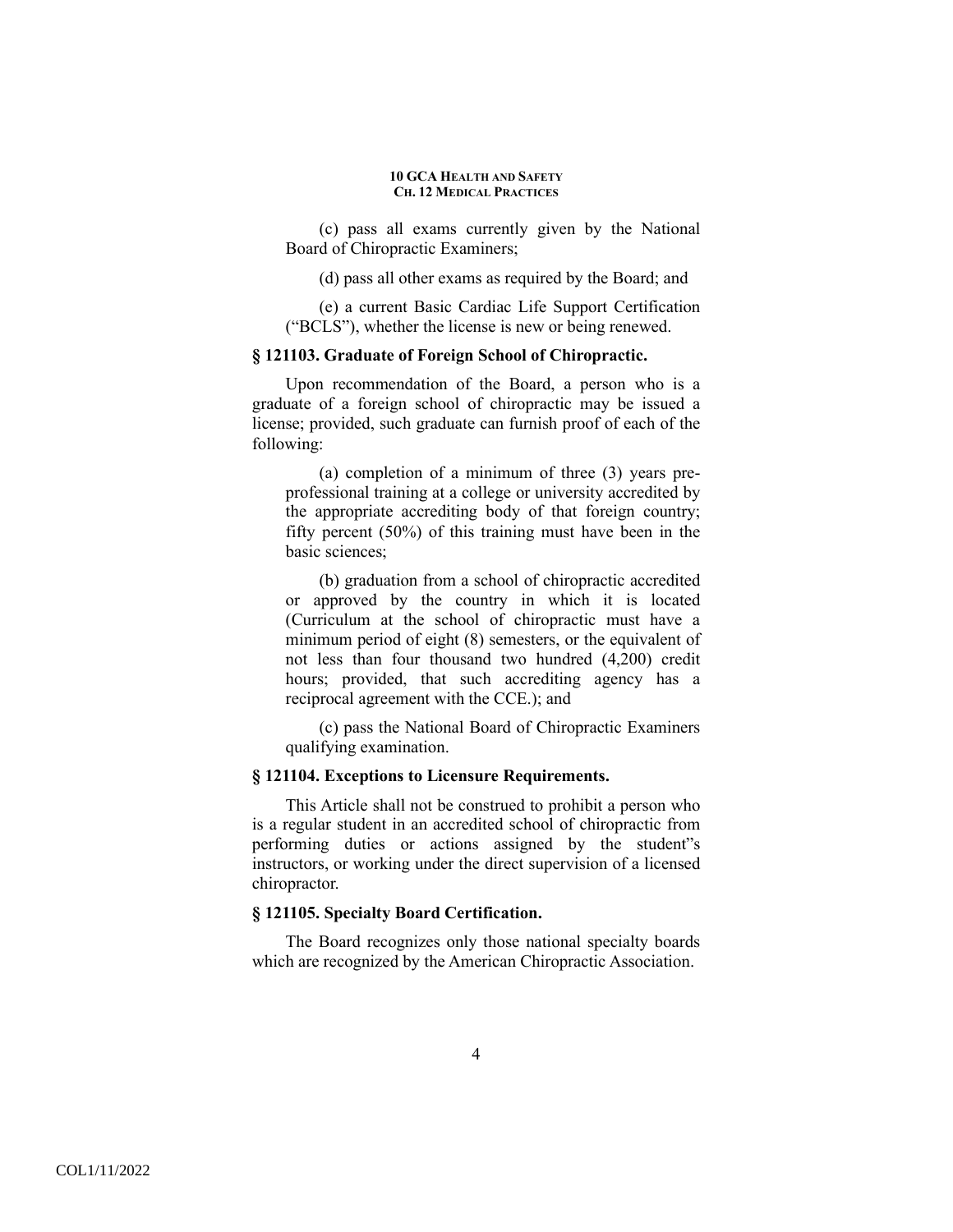### **§ 121106. Use of Diagnostic X-Rays by Licensees.**

 (a) All licensees must comply with rules and regulations established by the Guam Board of Allied Heath Examiners and the Department of Public Health and Social Services governing the use of X-rays in the healing arts.

(b) Licensees shall be allowed to prescribe X-ray procedures, and interpret and analyze the resultant radiographic images. Any patient who is administered an X-ray for chiropractic reasons, however, must first be examined by a chiropractor licensed on Guam to determine the need for the Xray.

(c) Licensees are limited to the following uses of X-rays:

(1) no licensee shall use X-ray procedures that require the penetration of human tissues or cavities using needles, wires, catheters or syringes to introduce dyes, isotopes or any type of contrast media, orally or retrograde;

(2) no licensee shall use X-rays for therapeutic use; and

(3) no licensee shall advertise free or discounted X-ray services, or indiscriminately use X-ray practice for unethical purposes.

### **§ 121107. Determination of the Need for Care.**

Determination of a patient's need for care shall be within the sole discretion of a licensed chiropractor, and is considered an inherent part of the scope of practice of the licensee's discipline.

## **ARTICLE 12 CLINICAL PSYCHOLOGY**

----------

- § 121202. Qualifications for Licensure.
- § 121203. Graduates of Foreign Schools.
- § 121204. Exceptions to Licensure Requirements.
- § 121205. Prescriptive Authority.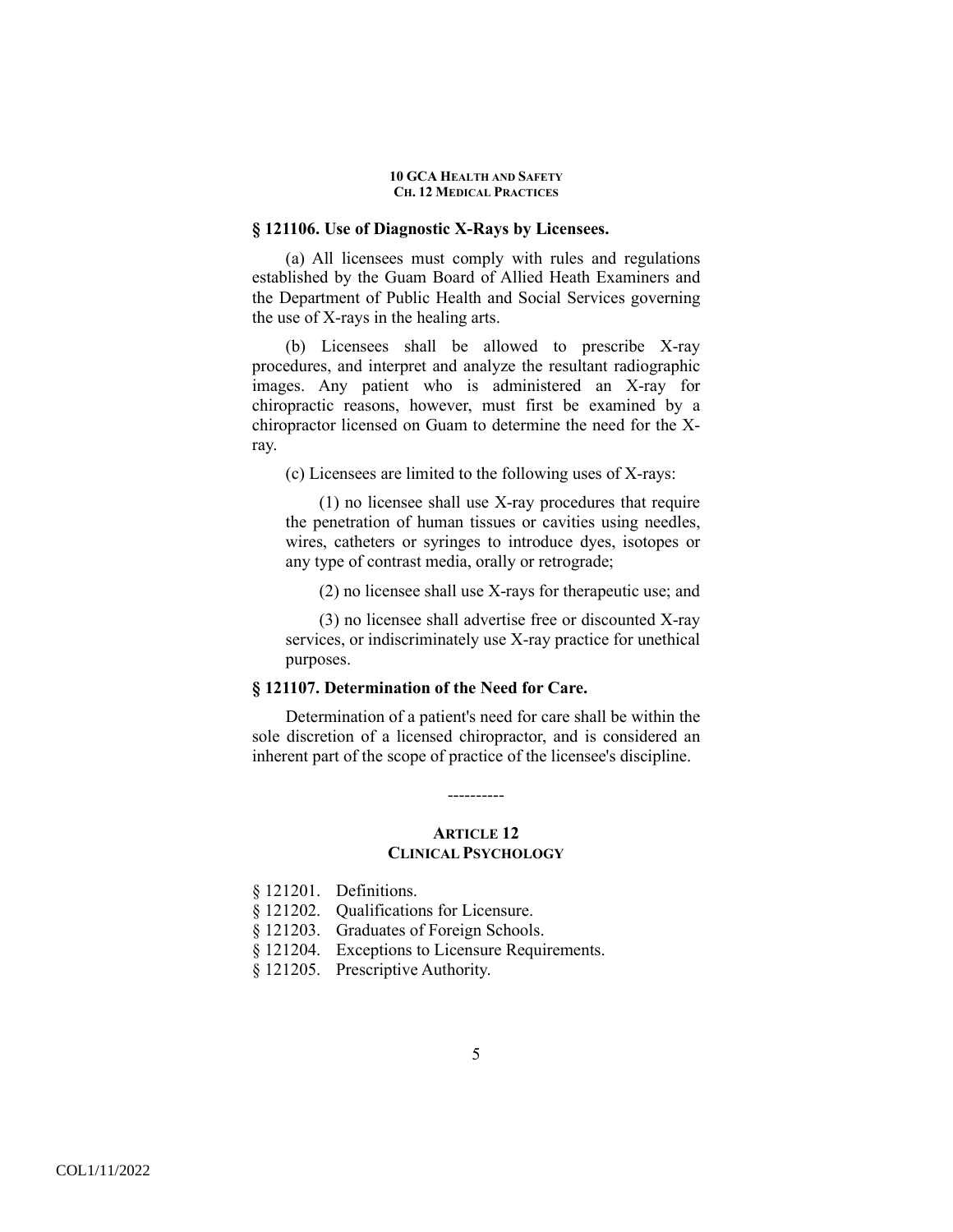### **§ 121201. Definitions**.

 For purposes of this Article, the following words and phrases have been defined to mean:

(a) Clinical Psychologist means a person who has received training in clinical psychology from an accredited school in the U.S. and has completed the internship requirements.

(1) Training means a doctoral level training in clinical psychology at an accredited institution of higher learning in the U.S. The doctoral level training in clinical psychology shall require the applicant to provide evidence of having satisfactorily completed education in the following areas:

(A) biological basis of behavior, physiological psychology, comparative psychology, neuropsychology, sensation, perception and psychopharmacology;

(B) cognitive-affective basis of behavior, learning, thinking, motivation and emotion;

(C) social basis of behavior, social psychology, group process, organizational and systems theories;

(D) individual differences, personality theory, human development and abnormal psychology; and

(E) research design and methodology, statistics and psychometrics.

(2) Accredited means that the college or the university has met the standards as established by the Middle States Association of Colleges and Secondary Schools, the New England Association of Colleges and Secondary Schools, the North Central Association of Schools and Colleges, the Western Association of Schools and Colleges, or by other accrediting agencies.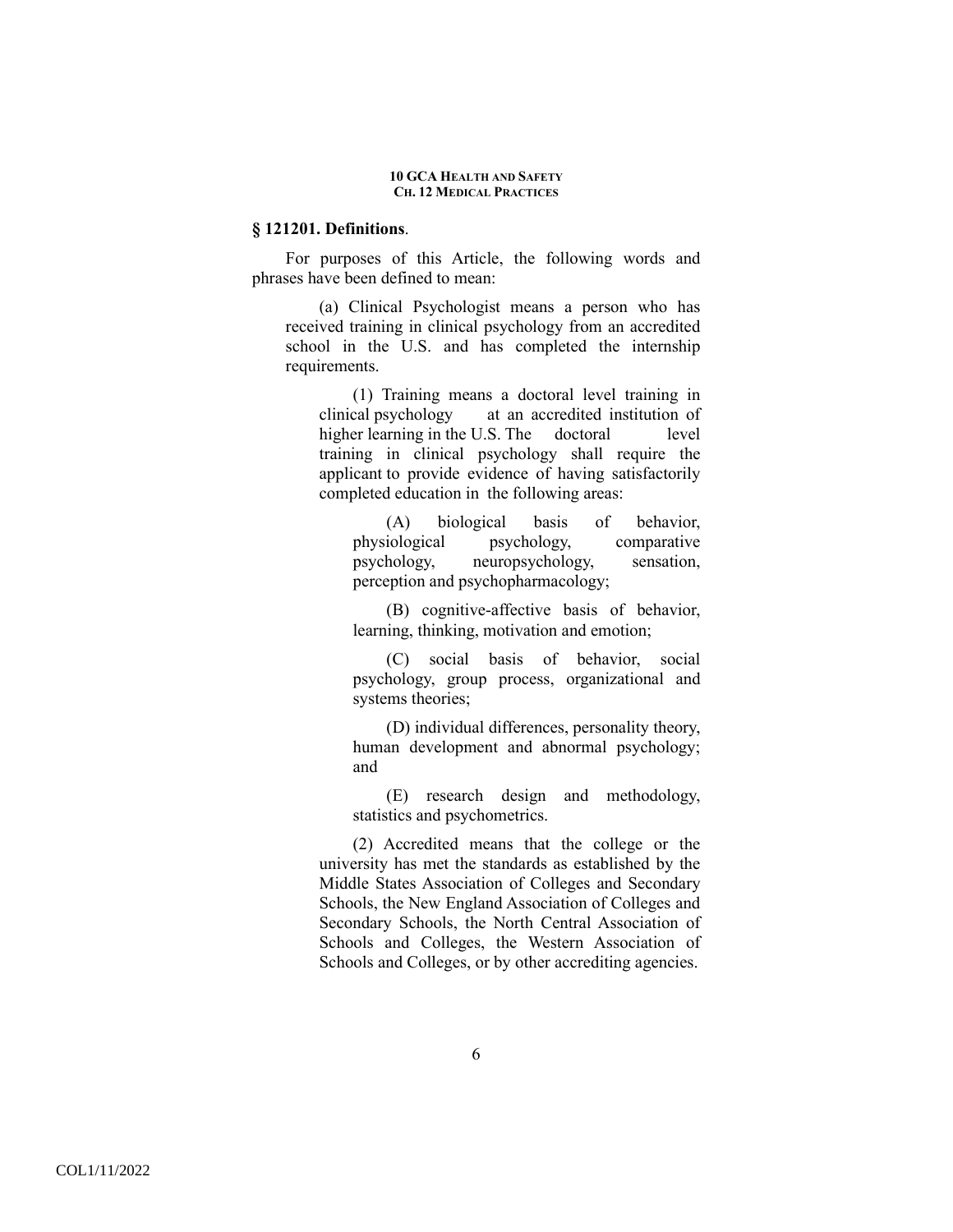(3) Internship means a training program that is supervised by a doctoral level, licensed clinical psychologist, or approved by the American Psychological Association and can be demonstrated to be of high quality.

(b) Clinical Psychology means a subspecialty in psychology which is primarily concerned with assessing and alleviating emotional, mental and behavioral disorders in a hospital, institution or other clinical setting.

(c) Fee means any charge, monetary or otherwise, whether paid directly, or on a prepaid capitation basis, by a third party, or a charge assessed by a facility for services rendered.

(d) Foreign School means any college or division of a university in a country other than the United States that offers the degree of doctor in clinical psychology.

(e) License means that the person named on the certificate has been found qualified to engage in the practice of clinical psychology, and has been awarded a license by the Board to practice clinical psychology.

(f) Practice of Clinical Psychology means:

(1) a person who represents himself to be a clinical psychologist when he holds himself out to the public by any title or description of services incorporating the words "clinical psychology," "clinical psychologist," or offers to render or renders services as defined below to individuals, groups, organizations or the public;

(2) the rendering to individuals, groups, organizations or the public any psychological service involving the application of principles, methods and procedures of understanding, predicting and influencing behavior, such as the principles pertaining to learning, perception, motivation, thinking, emotions and inter-personal relationships; the methods and procedures of interviewing, counseling and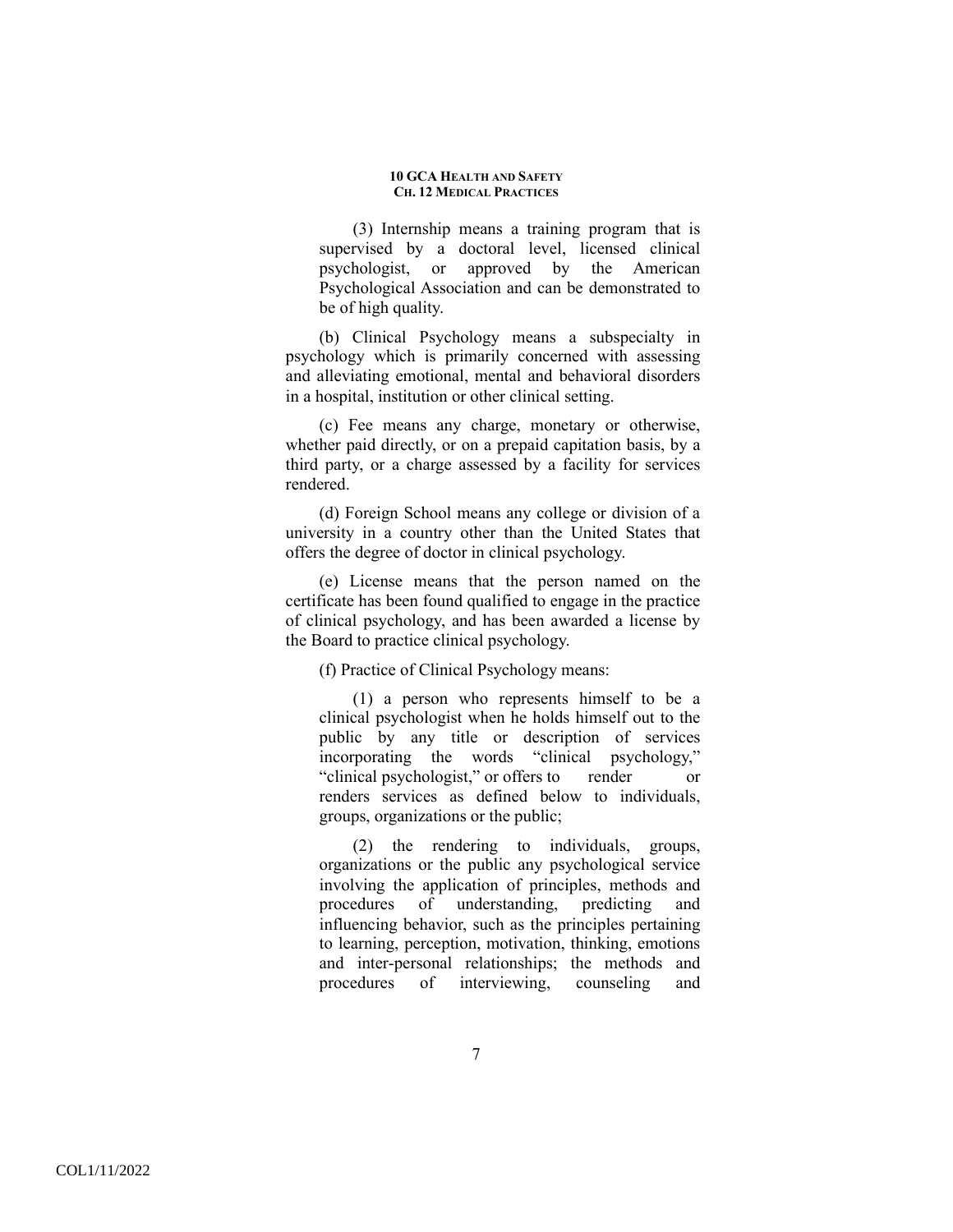psychotherapy; constructing, administering and interpreting tests of mental abilities, aptitudes, interests, attitudes, personality characteristics, emotion and motivation, and of assessing public opinion;

(3) the application of said principles and methods, including, but not limited to, diagnosis, prevention and amelioration of adjustment problems, and emotional and mental disorders of individuals and groups, hypnosis, educational and vocational counseling, personnel selection and management, the evaluation and planning for effective work and learning situations, advertising and market research and the resolution of interpersonal and social conflicts; or

(4) psychotherapy by the use of learning, conditioning methods and emotional reactions, in a professional relationship, to assist a person or persons to modify feelings, attitudes and behavior which are intellectually, socially or emotionally mal-adjustive or ineffectual.

## **§ 121202. Qualifications for Licensure**.

 (a) The applicant must have a doctorate in clinical psychology from an accredited college or university of the U.S.

(b) The applicant must have completed two (2) years of internship, of which at least one (1) year must be after receiving the doctorate.

(c) The applicant must have successfully completed the Examination for Professional Practice in Psychology administered by a state, territory or district of the United States.

### **§ 121203. Graduates of Foreign Schools.**

 Foreign clinical psychologists who meet all the requirements as established by the rules and regulations of this Article, and are found to be qualified by the Board, may be issued a license to practice clinical psychology on Guam.

### **§ 121204. Exceptions to Licensure Requirements.**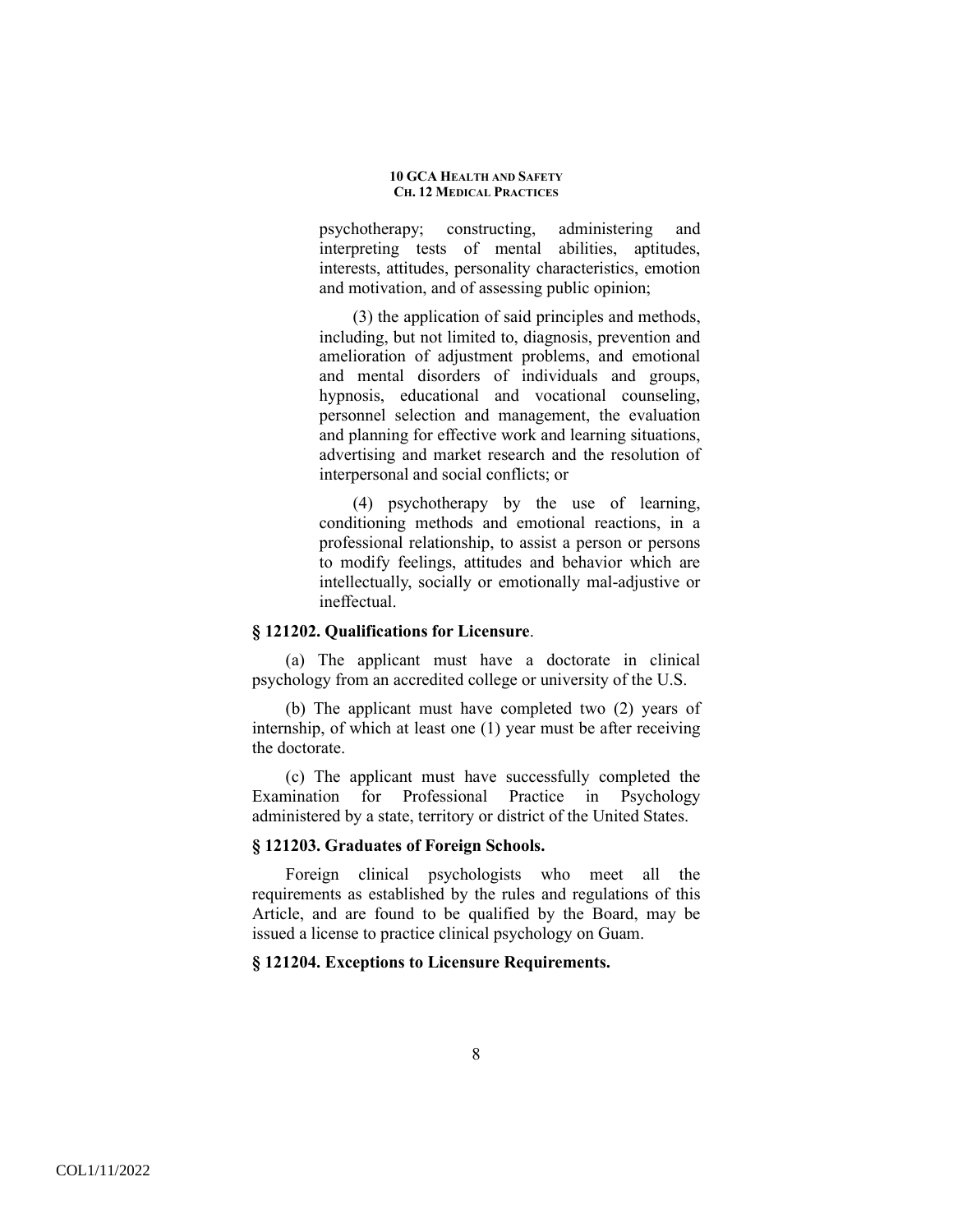No person may practice clinical psychology on Guam who is not licensed as a clinical psychologist by the Board. However, these rules and regulations shall not be construed to prohibit the following:

(a) an employee of a Federal government agency performing his official duties;

(b) a clinical psychologist regularly licensed in another state of the U.S. consulting with a licensed clinical psychologist on Guam; or

(c) a person who is a regular student in clinical psychology or a related field performing duties or functions assigned by his instructors, or who is working under the direct supervision of a licensed, clinical psychologist.

**2018 NOTE:** Subsection/subitem designations altered pursuant to authority granted by 1 GCA § 1606.

## **§ 121205. Prescriptive Authority.**

 A clinical psychologist may administer, prescribe and dispense any licensed drug in accordance with 10 GCA § 12827 and any other rules and regulation established by the Board.

----------

# **ARTICLE 13 INDIVIDUAL, MARRIAGE AND FAMILY THERAPY**

**SOURCE:** Entire Article added by P.L. 24-329:6 (Aug. 14, 1998). Repealed by P.L. 33-154:7 (May 17, 2016), and reenacted "with Public Law 33-054, as amended pursuant to" P.L. 33-154.

**2016 NOTE:** Sections 1 through 21 of P.L. 32-054 (July 5, 2013) set forth the educational and professional requirements for licensed professional counselors, licensed mental health counselors, and marriage and family therapists. However, this public law did not repeal and reenact the provisions as a new Article 13 of Chapter 12 of Title 10 GCA; rather, P.L. 32-054:23 instructed that the provisions be published "as changes to the Allied Health regulations." In P.L. 33-154:1 (May 17, 2016), the Legislature stated its intent "to rectify this situation by repealing §§ 121301 through 121305 of Article 13, and reenact Article 13 with Public Law 32-054, as amended pursuant to this Act." Accordingly,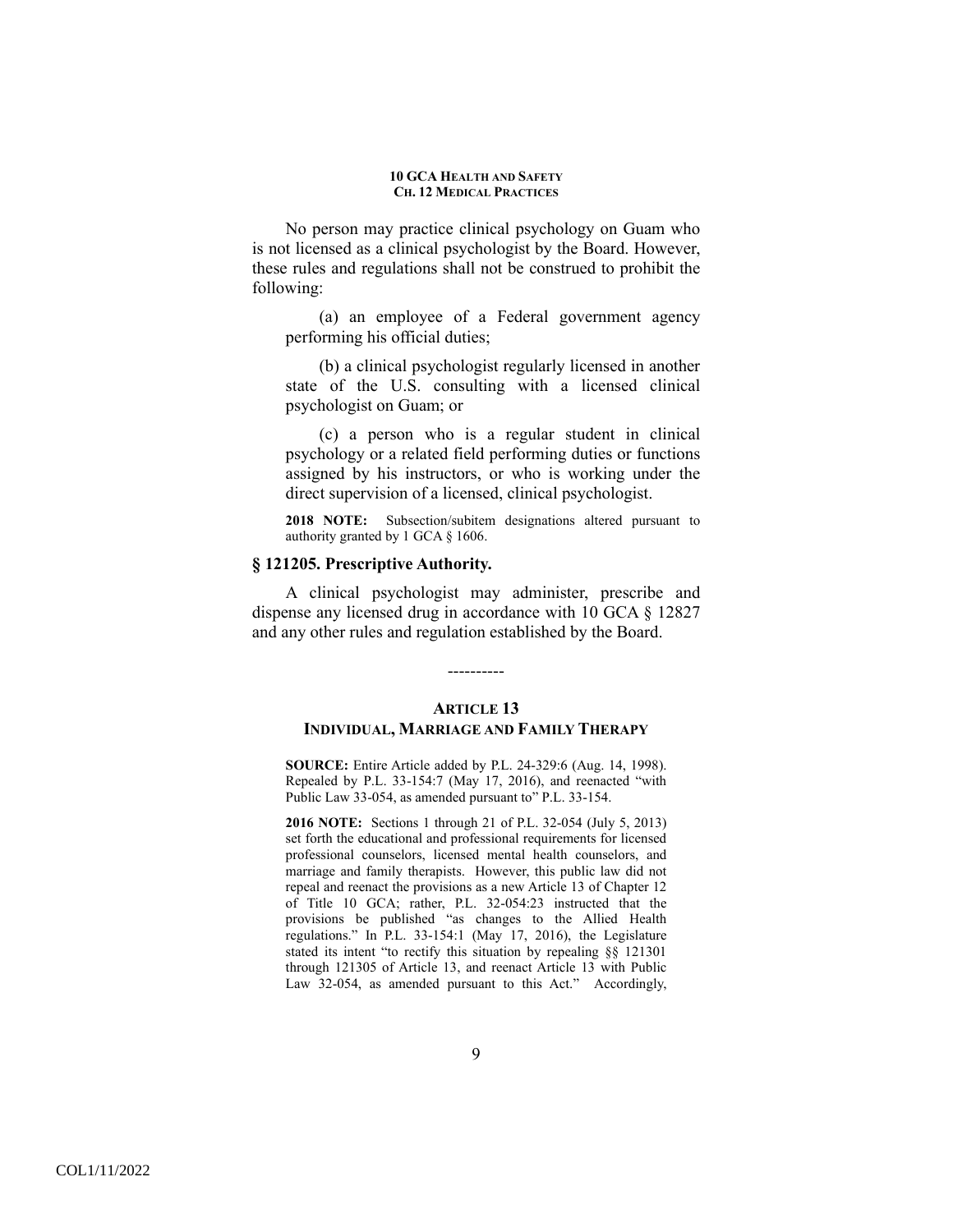pursuant to P.L. 33-154, Article 13 was repealed and reenacted with the provisions of P.L. 32-054, as amended by P.L. 33-154.

- § 121301. Licensed Professional Counselor.
- § 121302. Licensed Mental Health Counselor.
- § 121303. Marriage and Family Therapist.
- § 121304. Scope of Practice. [Repealed]
- § 121305. Privileged Communication. [Repealed]

# **§ 121301. Licensed Professional Counselor.**

(a) Definitions. In this Article:

(1) *Accredited educational institution* shall mean any educational institution which grants a doctoral or master's degree and is accredited by a regional accrediting body in the United States or by another accrediting or recognized approval agency recognized by the Board, including state, national or foreign approving agencies.

(2) *Clinical supervision* shall mean the supervision of no more than six (6) persons at the same time who are acquiring and completing clinical experience in accordance with Guam law. Clinical supervision is that aspect of instructional supervision which draws upon data from direct firsthand observation of actual teaching, or other professional events, and involves face-to-face and other associated interactions between the observer(s) and the person(s) observed in the course of analyzing the observed professional behaviors and activities and seeking to define and/or develop next steps toward improved performance. This includes, but is not limited to the following: case consultation, the assessment and diagnosis of presenting problems, development and implementation of treatment plans, and the evaluation of the course of treatment.

(3) *Consultant* shall mean a credentialed professional who provides expert service, advice, or makes recommendations for a fee or pro bono, by phone, internet, in person, or by other means to an individual licensed in Guam as a Licensed Professional Counselor for the purposes of maximizing therapeutic benefit for a client.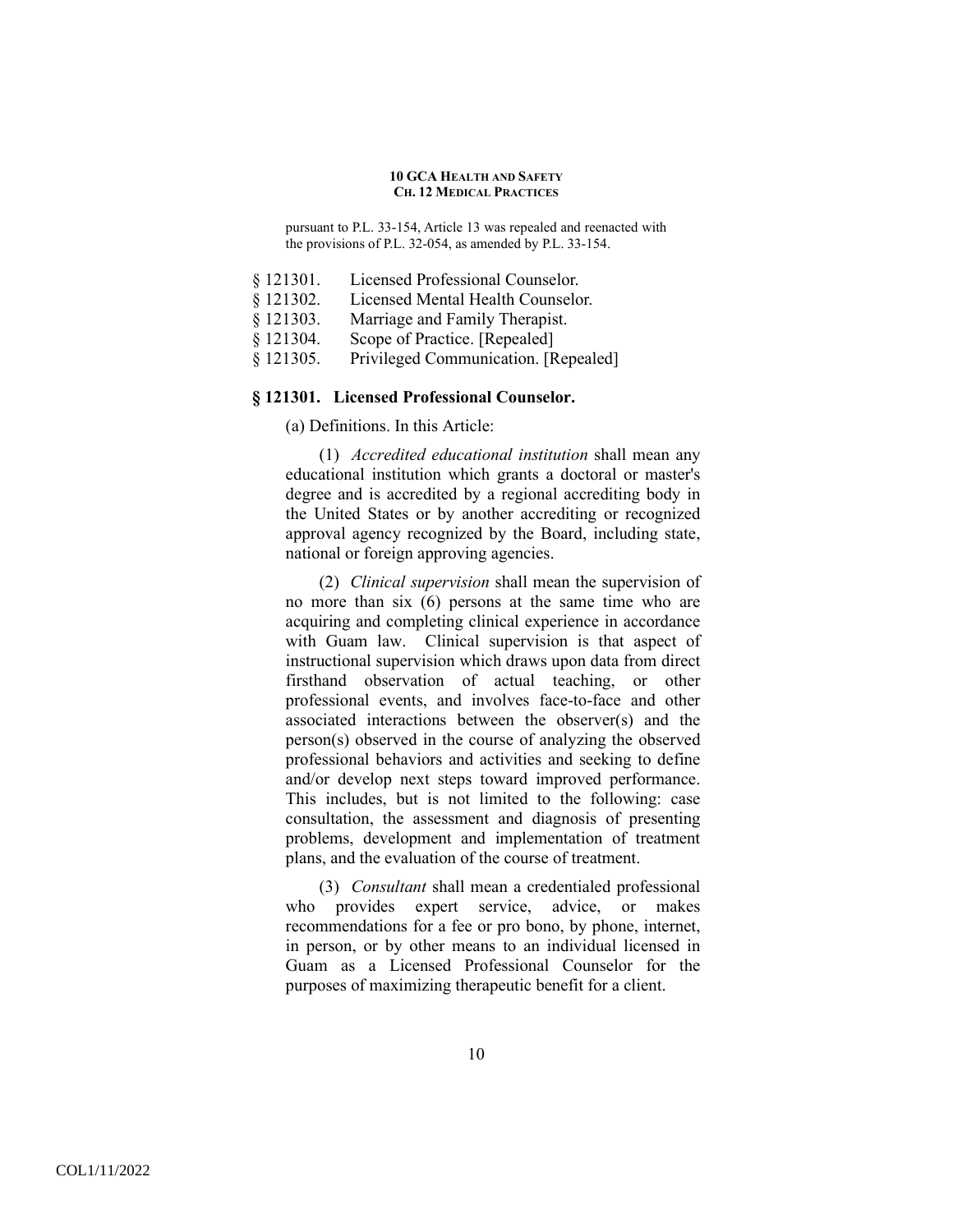(4) *Licensed Professional Counselor* shall mean a person licensed in Guam to practice Professional Counseling as defined in these rules and regulations.

(5) *National Counselor Examination for Licensure and Certification (NCE)* shall mean the examination compiled by the National Board for Certified Counselors (NBCC).

(6) *Professional Counseling* shall mean the use of psychotherapeutic techniques in the delivery of services to individuals and groups in order to diagnose and treat mental, emotional and nervous disorders, whether these are behavioral, cognitive or affective. Professional Counseling includes, but is not limited to:

(A) assessment and diagnosis of presenting problems through inquiry, observation, evaluation and integration of diagnostic information;

(B) designing and developing treatment plans by incorporating and integrating recognized psychotherapeutic theories in establishing treatment goals and interventions collaboratively with clients; and

(C) implementing and evaluating the course of treatment by incorporating psychotherapeutic theories to assist individuals and groups.

(7) *Counseling* shall mean a specialized, formal interaction between a Licensed Professional Counselor, or other Mental Health Professional, and a client in which a therapeutic relationship is established to help resolve symptoms of mental disorders, psychosocial stress, family problems or other difficulties which is designed to enhance problem solving skills and coping abilities as identified in a treatment plan.

(8) *Individual Counseling* shall mean planned interventions to assist a client to enlarge competencies, and increase problem solving skills and coping abilities according to identified treatment goals.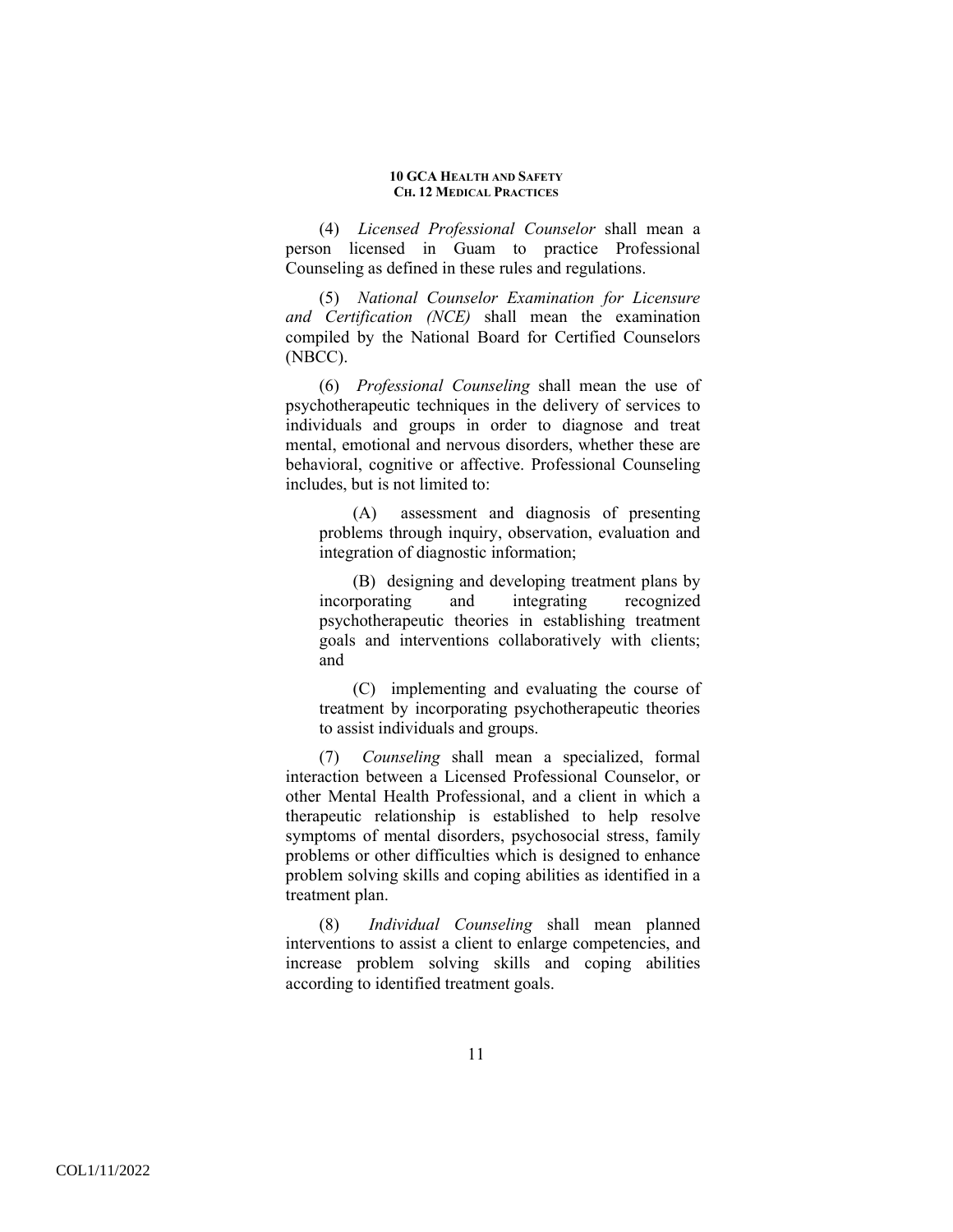(9) *Group Counseling* shall mean the gathering together of unrelated individuals at the direction of a group facilitator or counselor for a therapeutic purpose.

(10) A *Mental Health Intern License* designation shall mean a person who is seeking licensure and is acquiring the three thousand (3,000) hours of post-graduate clinical experience in accordance with this Article for purposes of acquiring and ultimately meeting the requisite requirements for full licensure as an Individual, Marriage and Family Therapist (IMFT), Certified Professional Counselor (CPC), Licensed Clinical Social Worker (LCSW), Licensed Mental Health Counselor (LMHC), Licensed Professional Counselor (LPC), Marriage and Family Therapist (MFT), or other license deemed by the Board to be substantially equivalent to these professions, who is licensed and authorized to provide such supervision in the United States, its territories or a foreign country determined to be acceptable on a case-by-case basis by the Board. To be eligible for the intern license, the applicant shall have completed all of the other criteria required for qualification for his or her respective field for licensure pursuant to  $\S$ 121301(b)(1)(A), § 121302(a), § 121302(b) or § 121303(b), respectively, of this Article.

(b) Qualifications for Licensure.

(1) The provisions of this Act shall take effect two years after enactment. At that time, the Board shall issue a license as a Licensed Professional Counselor to an applicant who:

(A) has a doctorate or master's degree from an accredited educational institution with a program in psychology, counseling, marriage and family therapy, clinical social work or other psycho-therapeutic discipline. The applicant must be able to show documentation of:

(i) a minimum of seventy-two quarter hours or forty-eight semester hours of graduate studies (as suggested by the Counsel for Accreditation of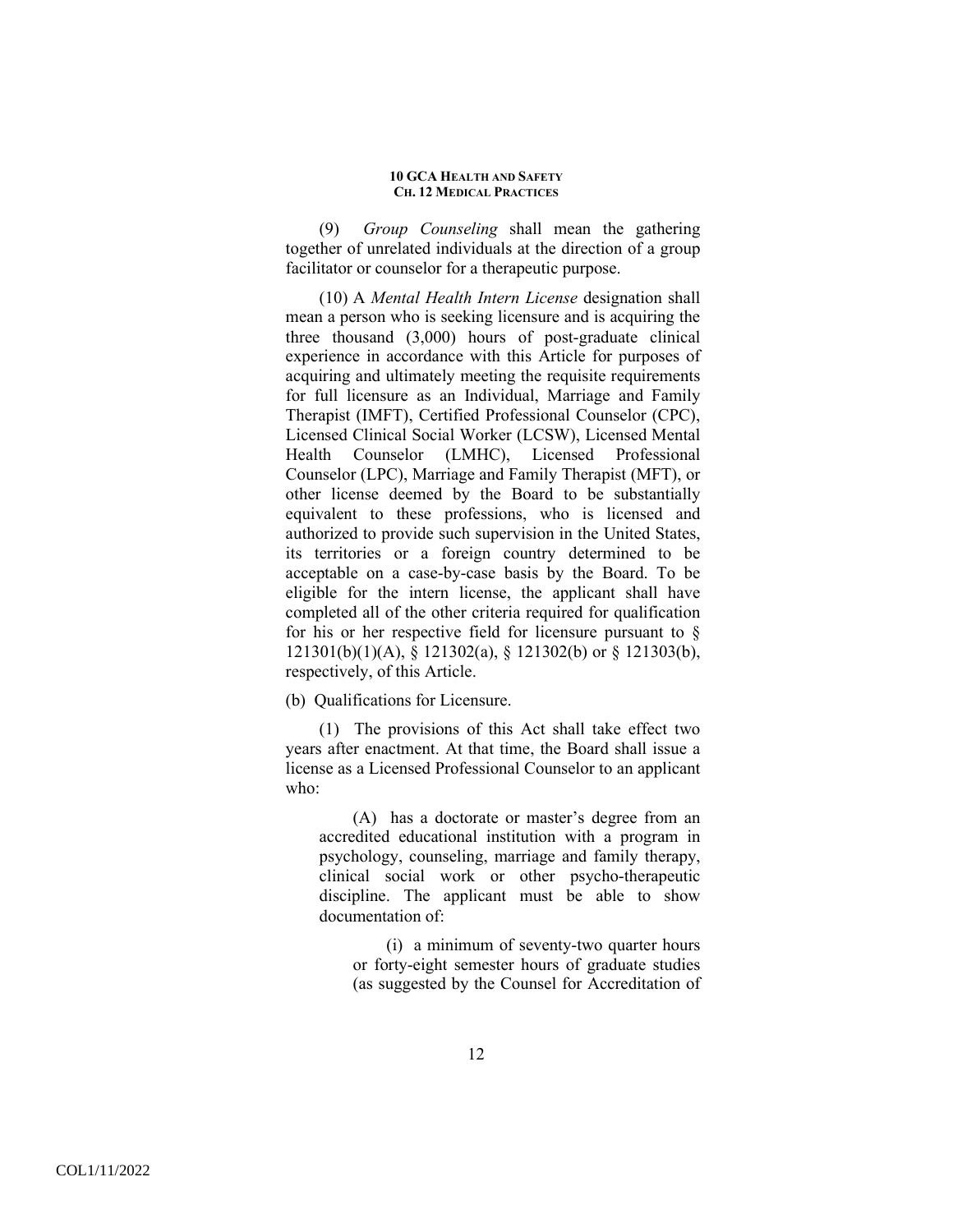Counseling and Related Educational Programs [CACREP]) that:

(ii) includes course content in the following areas:

(aa) Human Growth and Development;

(bb) Social/Cultural Foundations;

(cc) Counseling Theories and Techniques;

(dd) Group Work;

(ee) Career and Lifestyle Development;

(ff) Appraisal (test and measurements for individuals and groups);

(gg) Research and Program Evaluation;

(hh) Professional Orientation (to counseling); and

(ii) Professional Ethics; and

(iii) includes a practicum, consisting of a minimum of one hundred hours; and

(iv) includes an internship, consisting of a minimum of six hundred hours;

(B) has completed a minimum of three thousand hours of documented post-graduate clinical experience and one hundred hours of supervision by a licensed Individual, Marriage and Family Therapist (IMFT), Certified Professional Counselor (CPC), Licensed Clinical Social Worker (LCSW), Licensed Mental Health Counselor (LMHC), Licensed Professional Counselor (LPC), Marriage and Family Therapist (MFT), Clinical Psychologist, Psychiatrist or other license deemed by the Board to be substantially equivalent to these professions, who is licensed and authorized to provide such supervision in the United States, its territories or a foreign country determined to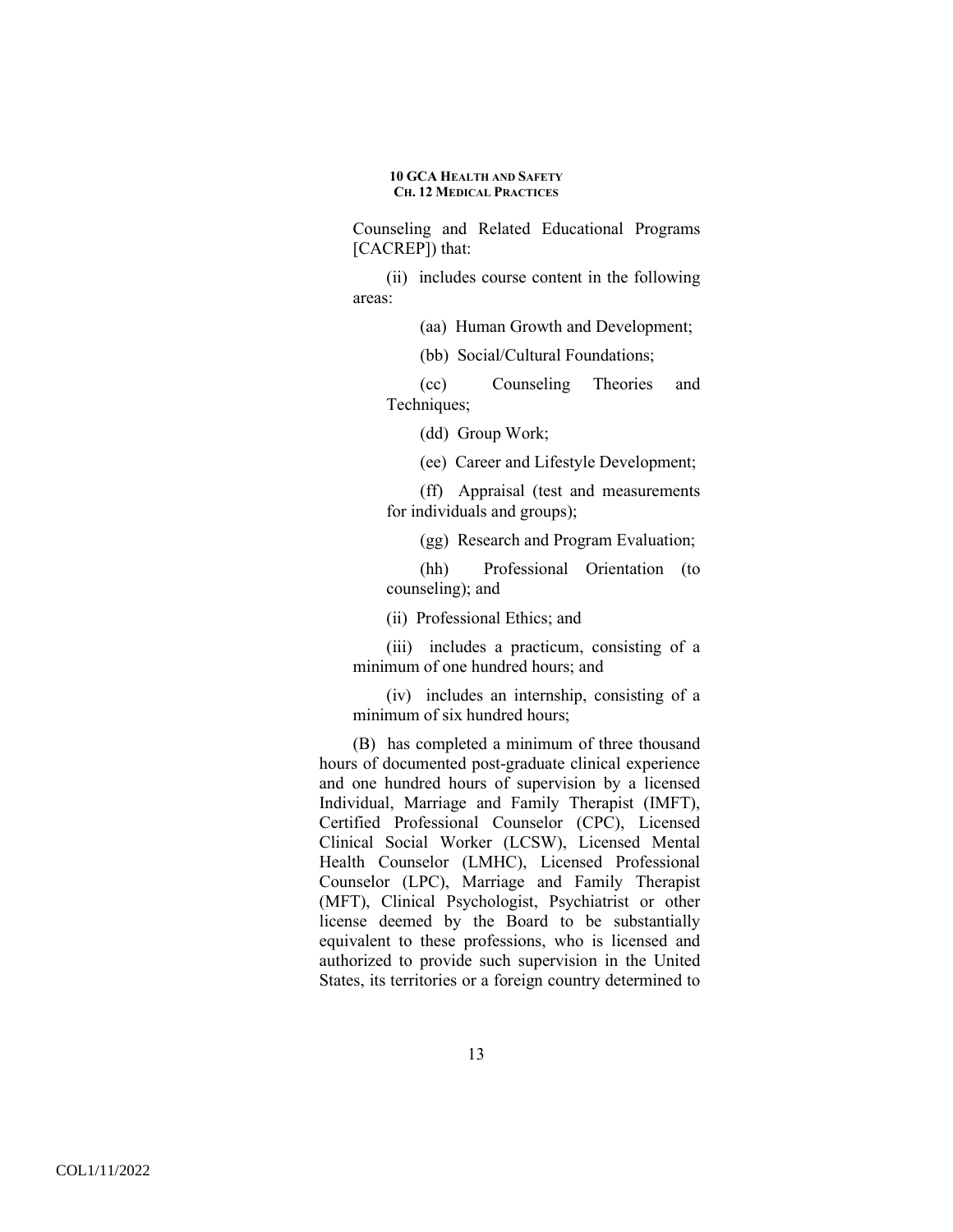be acceptable on a case by case basis by the Board. The three thousand hours of post graduate clinical experience may include, but is not limited to: face-toface treatment of clients, keeping clinical notes, supervision, treatment team meetings, consultation, education, treatment planning, observation and other activities generally recognized to be part of clinical practice. A minimum of one thousand five hundred hours of the three thousand hours of post-graduate clinical experience must be in the face-to-face treatment of individuals or groups;

(C) has successfully passed the National Counselor Examination for Licensure and Certification (NCE) which has been conducted in a manner approved by the National Board for Certified Counselors (NBCC), and

(D) has documented completion of training by a professional association or educational institution and approved by the Board that consists of at least six hours of professional ethics, three hours of culturally competent counseling practices with Micronesian communities in Guam and one hour of mandated reporting.

(2) For an individual who has not engaged in postgraduate experience or cannot document a minimum of three thousand hours of post-graduate clinical experience under the supervision of a licensed IMFT, CPC, LCSW, LMHC, LPC, MFT, Clinical Psychologist, Psychiatrist or other license deemed by the Board to be substantially equivalent to these professions, who is licensed and authorized to provide such supervision in the United States, its territories or a foreign country determined to be acceptable on a case by case basis by the Board; such individual may practice under an internship program approved by the Board prior to engagement in that program in order to gain that supervision in Guam. The three thousand hour internship program may include, but is not limited to: face-to-face treatment of clients, keeping clinical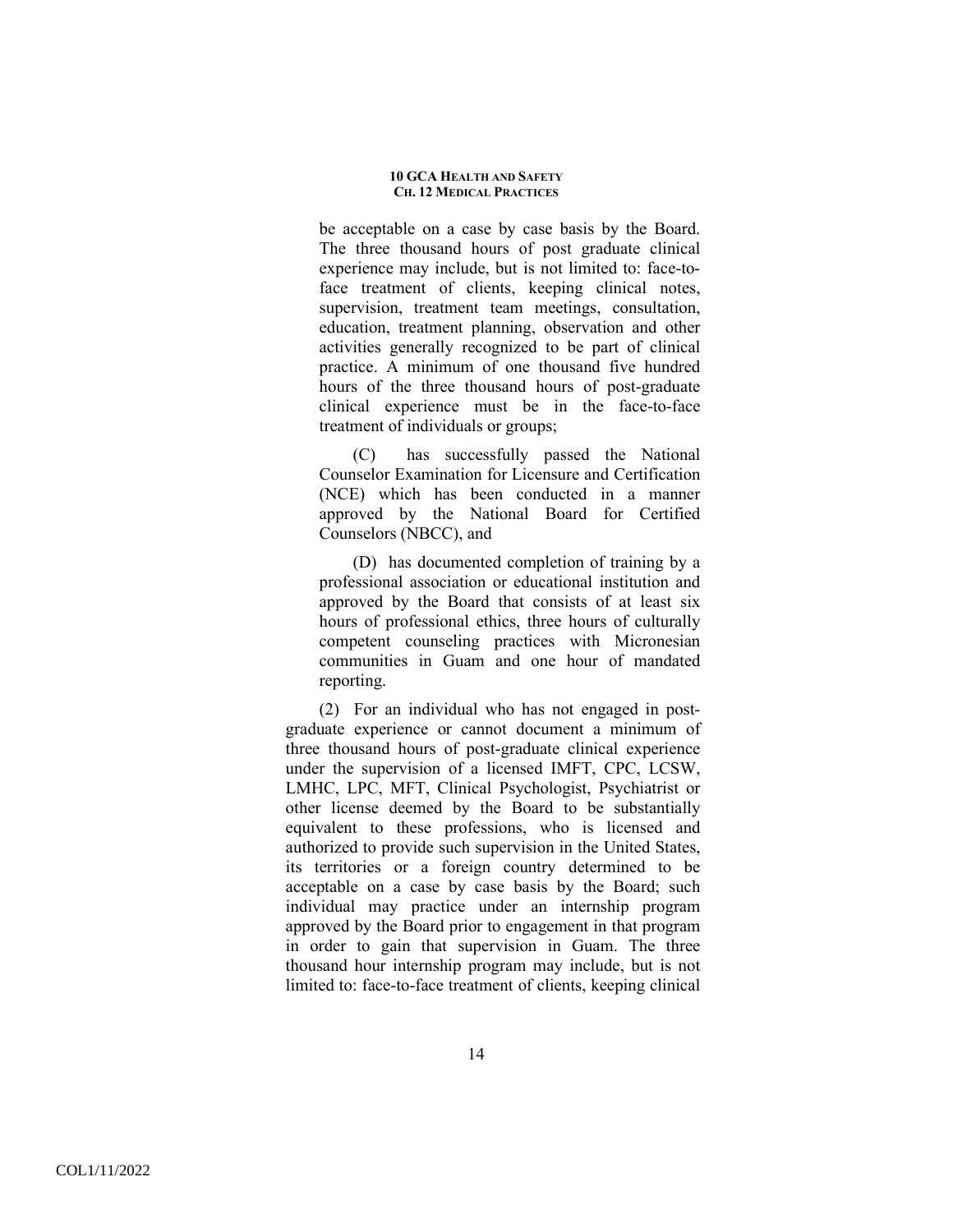notes, supervision, treatment team meetings, consultation, education, treatment planning, observation and other activities generally recognized to be part of clinical practice. A minimum of one thousand five hundred hours of the three thousand hours must be in the face-to-face treatment of individuals and groups, and a minimum of one hundred hours must be supervision. To provide such supervision in Guam, a person must be a licensed Individual Marriage and Family Therapist, Licensed Professional Counselor, Marriage and Family Therapist or Licensed Clinical Social Worker licensed in Guam who has held a license for a minimum of five years; or a Clinical Psychologist or Psychiatrist licensed in Guam who has held a license for a minimum of three years.

(3) Individuals who hold a current, valid license issued by a state of the United States, its territories or foreign country, approved by the Board on a case-by-case basis as a Certified Professional Counselor, Licensed Clinical Counselor of Mental Health, Licensed Clinical Mental Health Counselor, Licensed Mental Health Counselor, Licensed Mental Health Practitioner, Licensed Professional Counselor of Mental Health, Professional Counselor, Marriage and Family Therapist, or other license deemed by the Board to be substantially equivalent to the Guam License for Licensed Professional Counselor, shall be eligible for the Guam license for a Licensed Professional Counselor.

(4) (A) The Board *shall* issue a "Professional Counselor Intern License" and number to an applicant who has satisfied all of the applicable requisite provisions of qualifications for licensure pursuant to Subsection  $(1)(A)$  of this Section, and who is acquiring the three thousand (3,000) hours of post-graduate clinical experience required for licensure, as provided pursuant to Subsection (1)(B) of this Section.

(B) The Board *shall* provide the application form to be completed by an applicant for a Mental Health Intern License.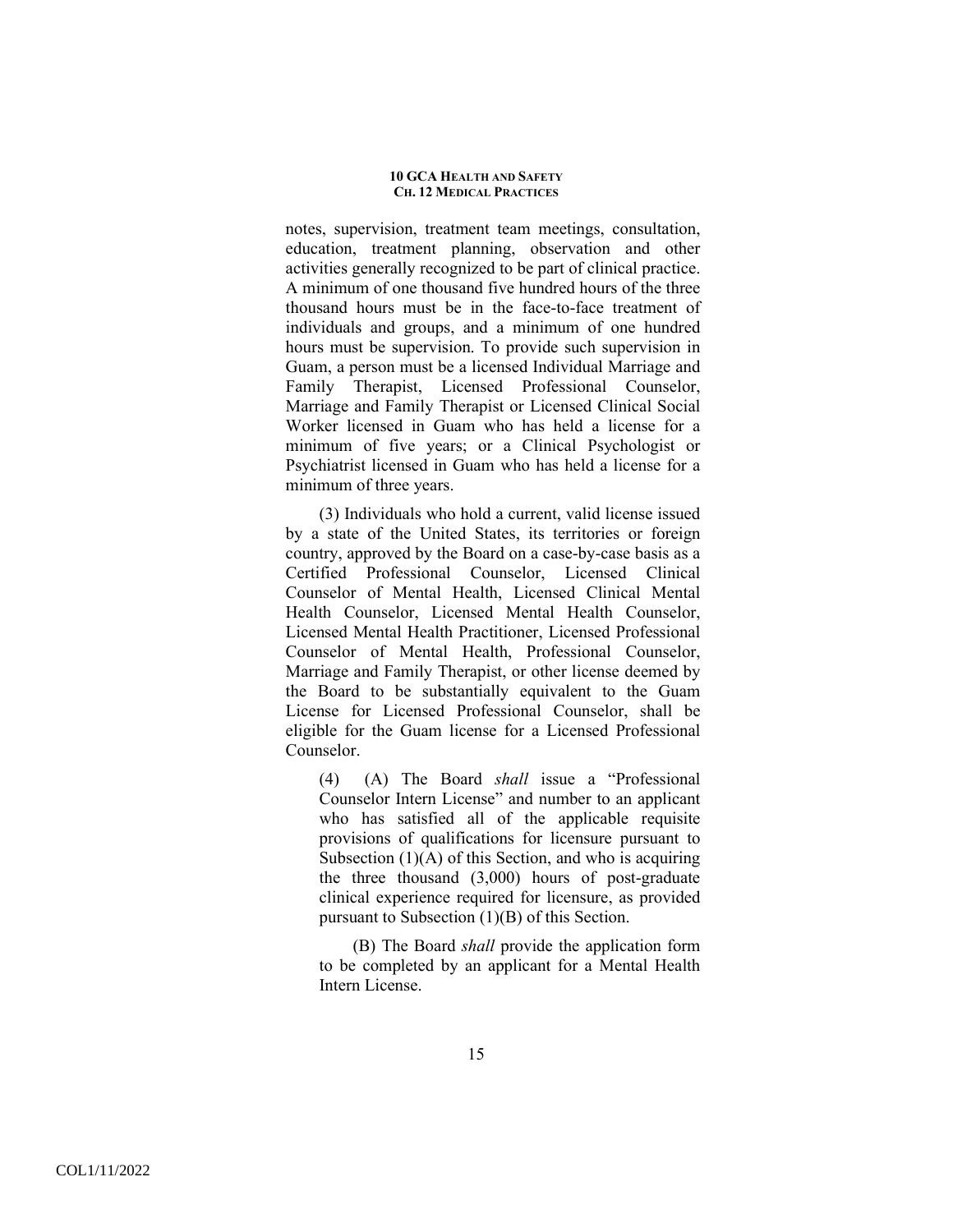(c) Exceptions to Licensure.

(1) No person may practice professional counseling in Guam who is not licensed as a Licensed Professional Counselor by the Board, unless such practice is approved by the Board or other Guam licensing Board. However, this Article does not prohibit:

(A) an employee of the Federal government from performing official duties on federal property;

(B) an LCSW, PC, LPC, CPC, LMHC, MFT, Psychologist or Psychiatrist, currently licensed in another jurisdiction of the United States from consulting with or advising a Licensed Professional Counselor in Guam. However, the consultant, if not licensed in Guam may not provide services to a client directly; or

(C) an active student in good standing as a requirement of a university program for completion of a degree, or a person who is engaged in the completion of the requirement of three thousand hours of postgraduate clinical experience to become licensed as an LPC, under the supervision of a Guam licensed IMFT, LPC, LMHC, MFT, LCSW, clinical psychologist or psychiatrist, from performing assigned duties.

(2) Nothing herein prohibits qualified members of other professional groups, such as clinical psychologists, school psychologists, counseling psychologists, social workers or ordained clergy from doing work of a counseling nature consistent with the training and code of ethics for their respective professions; provided, that they do not hold themselves out to the public as a Professional Counselor.

(d) Scope of Practice. Licensed Professional Counselors use psychotherapeutic techniques to prevent, assess, evaluate, diagnose, develop treatment goals, plans and objectives, treat and evaluate outcomes for mental, emotional or behavioral disorders and associated distresses that interfere with mental health.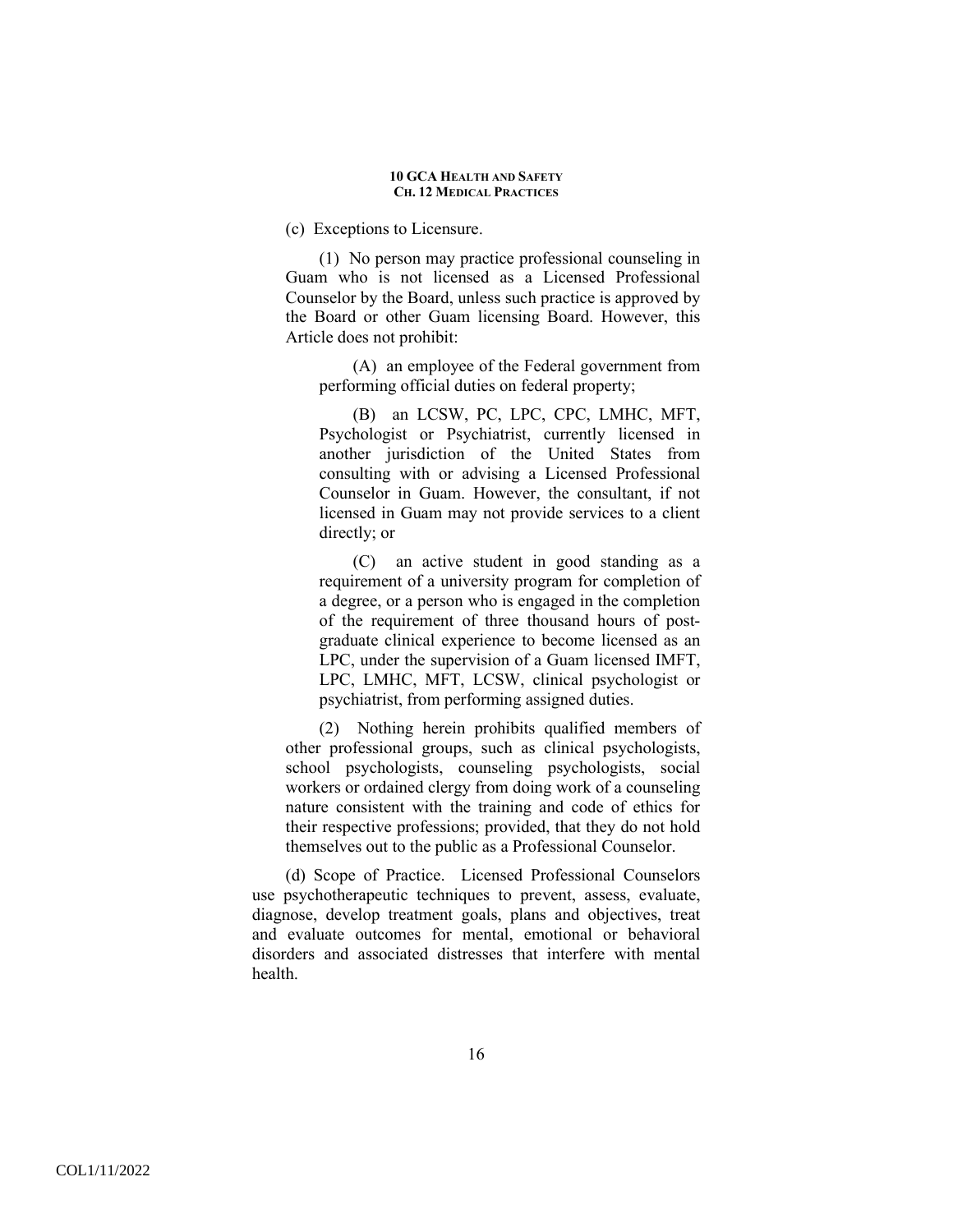(e) Client Confidentiality. Client Confidentiality is defined and regulated as set forth in the Health Insurance Portability and Accountability Act (HIPAA), the ethical rules of the American Counseling Association (ACA), Guam law, and revisions thereof. Breach of client confidentiality, except as provided for by HIPAA, the ACA, or Guam law shall be considered unprofessional conduct and may be grounds for revocation or suspension of the license.

(f) Continuing Education Requirements. A licensee shall complete a total of forty contact hours or four Continuing Education Units directly related to the practice of Professional Counseling within each two year licensure period to qualify for renewal of licensure.

(g) Grandfather Provision. All licensees who hold a current, valid license as an Individual, Marriage, and Family Therapist issued by the Guam Board of Allied Health Examiners at the time this Act becomes law shall be deemed to hold a current, valid license as a Licensed Professional Counselor.

**SOURCE:** Added by P.L. 24-329:6 (Aug. 14, 1998). Repealed by P.L. 33-154:7 (May 17, 2016). Reenacted with P.L. 32-054 (July 5, 2013) as amended, pursuant to P.L. 33-154:1, and codified as § 121301 by the Compiler. Subsection (b)(4) added by P.L. 33-154:4.

**2016 NOTE:** This section was originally entitled *"Definitions,"* as added by P.L. 24-329:6 (Aug. 14, 1998). designations were altered/added to adhere to the Compiler's general codification and alpha-numeric schemes pursuant to 1 GCA § 1606. Internal references were altered as part of the codification process.

### **§ 121302. Licensed Mental Health Counselor.**

(a) Definitions. In this Article:

(1) *Accredited educational institution shall* mean any educational institution which grants a doctoral or master's degree and is accredited by a regional accrediting body in the United States or by another accrediting or recognized approval agency recognized by the Board including state, national or foreign approving agencies.

(2) *Clinical supervision shall* mean the supervision of no more than six persons at the same time who are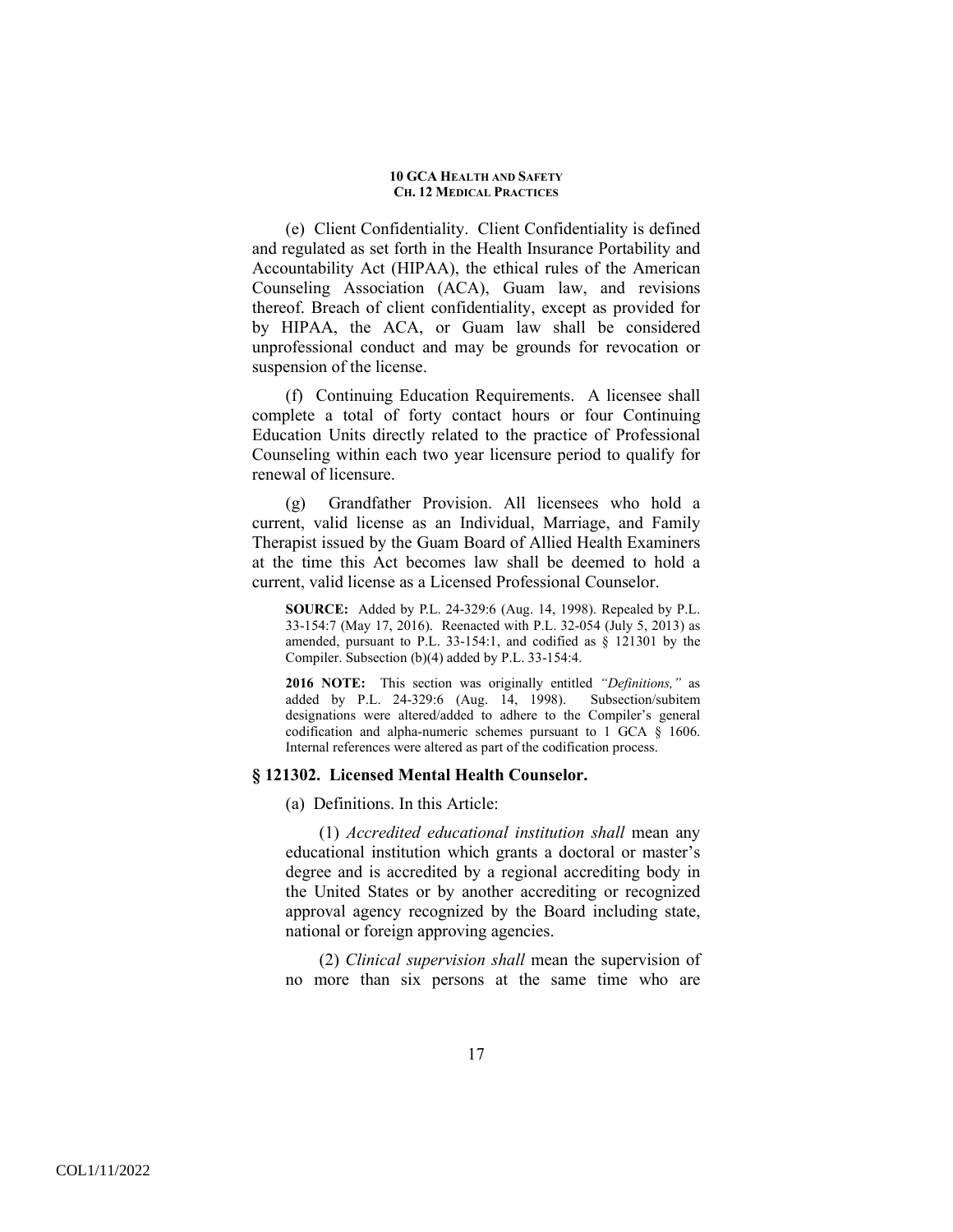acquiring and completing clinical experience in accordance with Guam law. Clinical supervision is that aspect of instructional supervision which draws upon data from direct firsthand observation of actual teaching, or other professional events, and involves face-to-face and other associated interactions between the observer(s) and the person(s) observed in the course of analyzing the observed professional behaviors and activities and seeking to define and/or develop next steps toward improved performance. This includes, but is *not* limited to the following: case consultation, the assessment and diagnosis of presenting problems, development and implementation of treatment plans and the evaluation of the course of treatment.

(3) *Consultant shall* mean a credentialed professional who provides expert service, advice, or makes recommendations for a fee or pro bono, by phone, internet, in person, or by other means to an individual licensed in Guam as a Licensed Mental Health Counselor for the purposes of maximizing therapeutic benefit for a client.

(4) *Licensed Mental Health Counselor shall* mean a person licensed in Guam to practice Mental Health Counseling as defined in these rules and regulations.

(5) *National Clinical Mental Health Counselor Examination* (NCMHCE) *shall* mean the examination of that name compiled by the National Board for Certified Counselors (NBCC).

(6) *National Counselor Examination for Licensure and Certification* (NCE) *shall* mean the examination of that name compiled by the National Board for Certified Counselors (NBCC).

(7) *Mental Health Counseling shall* mean the provision of services to individuals, couples, families, and groups. This includes the application of theories, principles, and methods of counseling and psychotherapy to define goals and develop plans of action aimed toward the prevention, treatment, and resolution of mental and emotional dysfunction and intra- or interpersonal difficulties. The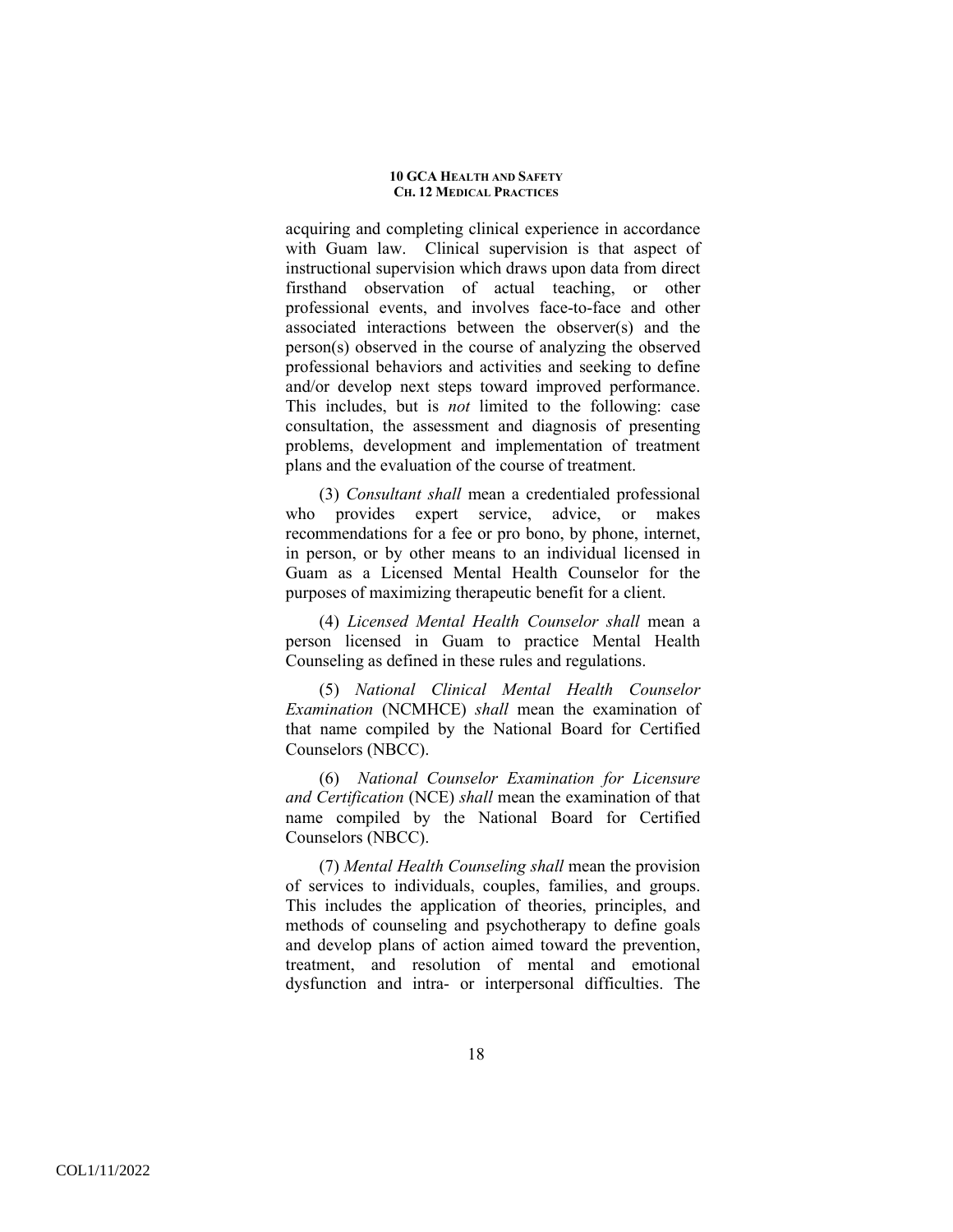practice of mental health counseling includes, but is *not*  limited to, the assessment, diagnosis, and non-medical treatment of mental and emotional disorders, the application of psycho-educational techniques and measures aimed at the prevention of such disorders, and consultation to individuals, couples, families, groups, organizations, and communities.

(8) *Counseling shall* mean a specialized, formal interaction between a Licensed Mental Health Counselor or other Mental Health Professional and a client in which a therapeutic relationship is established to help resolve symptoms of mental disorders, psychosocial stress, family problems or other difficulties, which is designed to enhance problem solving skills and coping abilities as identified in a treatment plan.

(9) *Individual Counseling shall* mean planned interventions to assist a client to enlarge competencies, and increase problem solving skills and coping abilities according to identified treatment goals.

(10) *Couples therapy shall* mean therapeutic interventions with married or unmarried couples to resolve problems and conflicts in their relationship.

(11) *Family therapy shall* mean systematic interventions for the purpose of enabling family members to understand the behavior of individuals in relation to the ongoing operations of the family group.

(12) *Group Counseling shall* mean the gathering together of unrelated individuals at the direction of a group facilitator or counselor for a therapeutic purpose.

(b) Qualifications for Licensure.

(1) The provisions of this Act *shall* take effect two years after enactment. At that time, the Board *shall* issue a license as a Licensed Mental Health Counselor to an applicant who:

(A) has a doctorate or master's degree from an accredited educational institution with a program in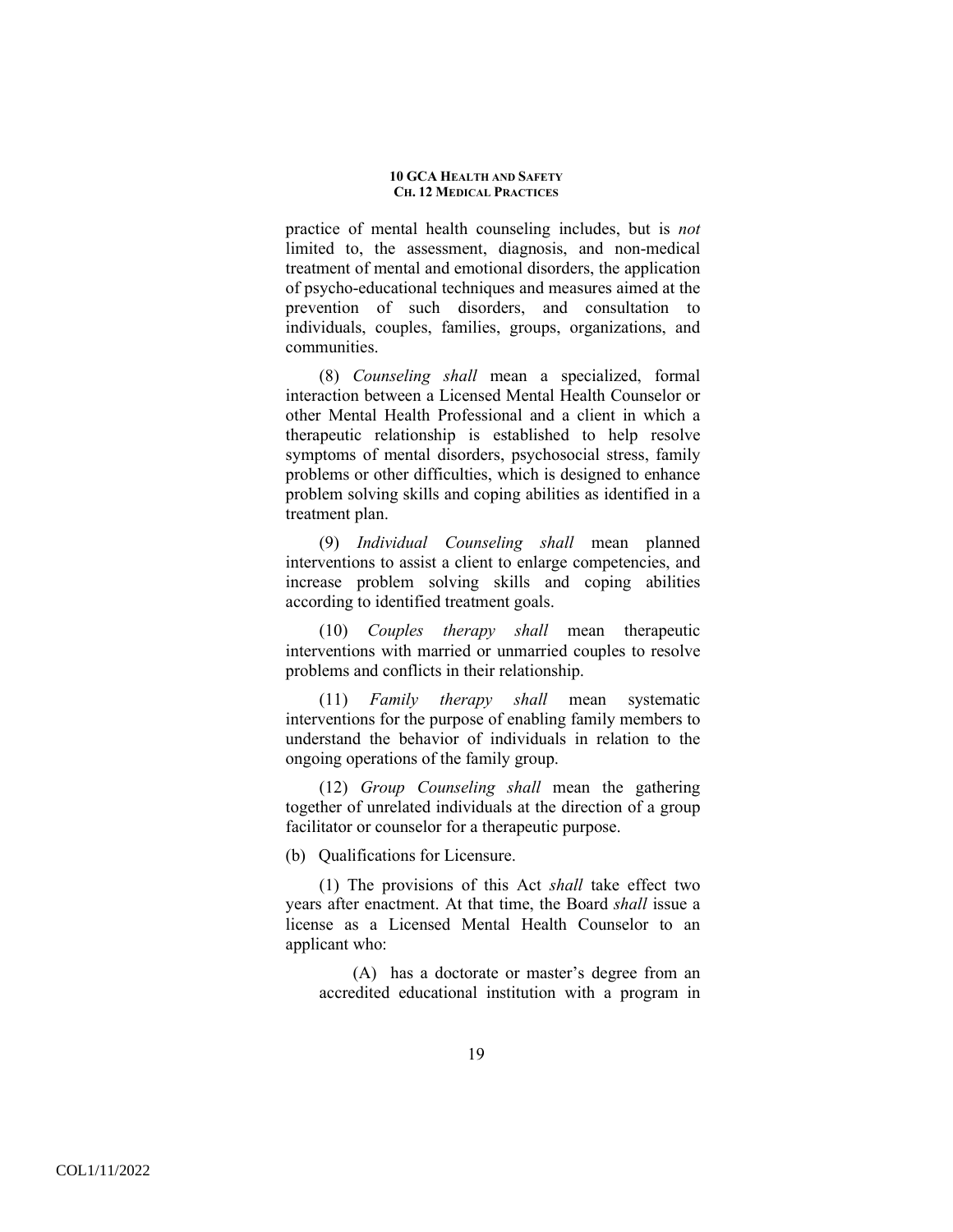psychology, counseling, marriage and family therapy, clinical social work or other psycho-therapeutic discipline. The applicant must be able to show documentation of:

(i) a minimum of ninety quarter hours or sixty semester hours of graduate studies (as recommended by the Counsel for Accreditation of Counseling and Related Educational Programs [CACREP]) that:

(ii) includes course content in the following areas:

(aa) Foundations;

(bb) Counseling, Prevention, and Intervention;

(cc) Diversity and Advocacy;

(dd) Assessment;

(ee) Research and Evaluation; and

(ff) Diagnosis;

(iii) includes a practicum, consisting of a minimum of one hundred hours; and

(iv) includes an internship, consisting of a minimum of six hundred hours;

(B) has completed a minimum of three thousand hours of documented post-graduate clinical experience and one hundred hours of supervision by a licensed Individual, Marriage and Family Therapist (IMFT), Certified Professional Counselor (CPC), Licensed Clinical Social Worker (LCSW), Licensed Mental Health Counselor (LMHC), Licensed Professional Counselor (LPC), Marriage and Family Therapist (MFT), Clinical Psychologist, Psychiatrist or other license deemed by the Board to be substantially equivalent to these professions, who is licensed and authorized to provide such supervision in the United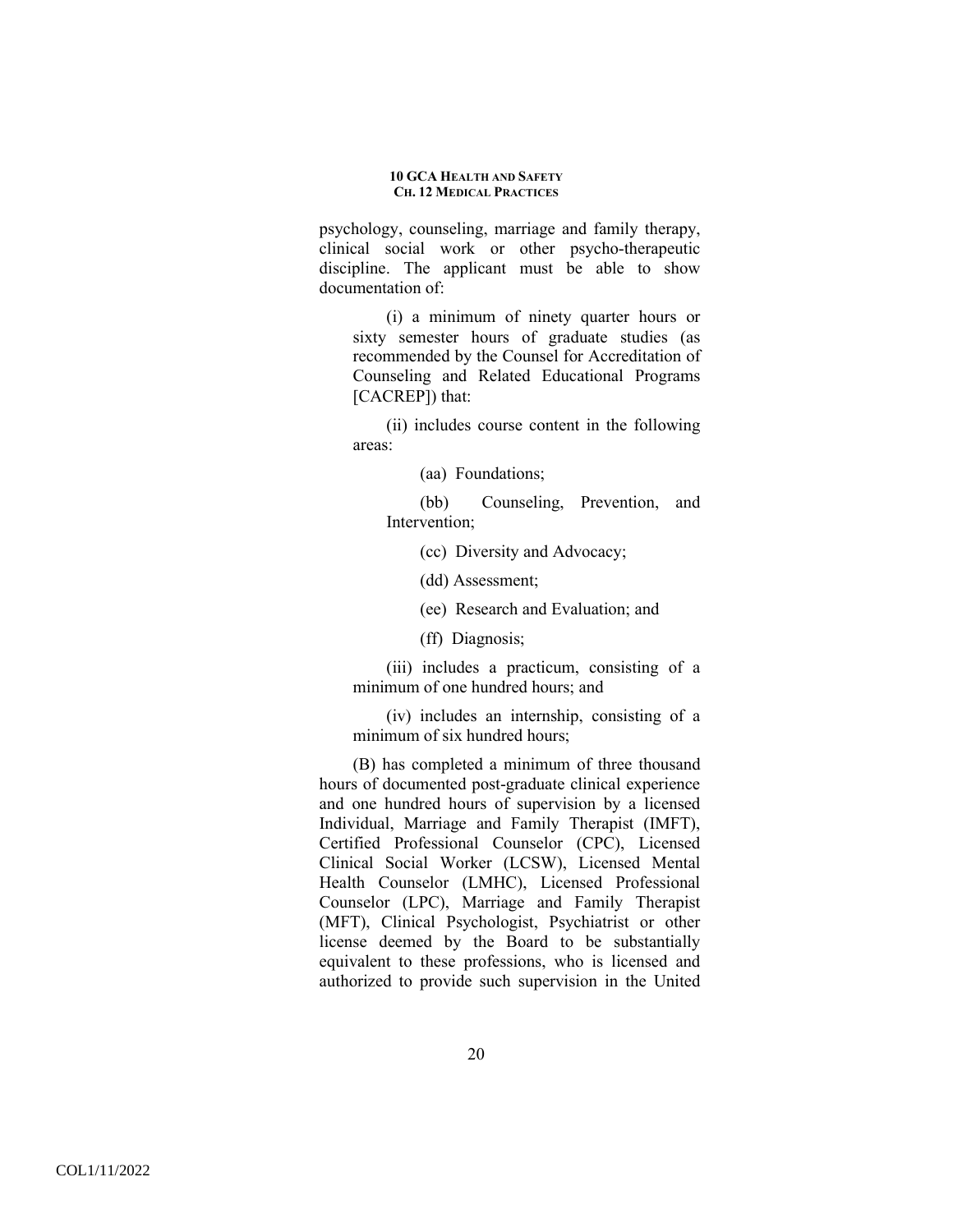States, its territories or a foreign country determined to be acceptable on a case by case basis by the Board. The three thousand hours of post-graduate clinical experience may include, but is not limited to; face-toface treatment of clients, keeping clinical notes, supervision, treatment team meetings, consultation, education, treatment planning, observation and other activities generally recognized to be part of clinical practice. A minimum of one thousand five hundred hours of the three thousand hours of post-graduate clinical experience must be in face-to-face treatment of individuals or groups;

(C) has successfully passed the National Counselor Examination for Licensure and Certification (NCE) and the National Clinical Mental Health Counselor Exam (NCMHCE) which have been conducted in a manner approved by the National Board for Certified Counselors (NBCC); and

(D) has documented completion of training by a professional association or educational institution and approved by the Board that consists of at least six hours of professional ethics, three hours of culturally competent counseling practices with Micronesian communities in Guam and one hour of mandated reporting.

(2) For an individual who has *not* engaged in postgraduate experience or cannot document a minimum of three thousand hours of post-graduate clinical experience under the supervision of a licensed IMFT, CPC, LCSW, LMHC, LPC, MFT, Clinical Psychologist, Psychiatrist or other license deemed by the Board to be substantially equivalent to these professions, who is licensed and authorized to provide such supervision in the United States, its territories or a foreign country determined to be acceptable on a case by case basis by the Board; such individual may practice under an internship program approved by the Board prior to engagement in that program in order to gain that supervision in Guam. The three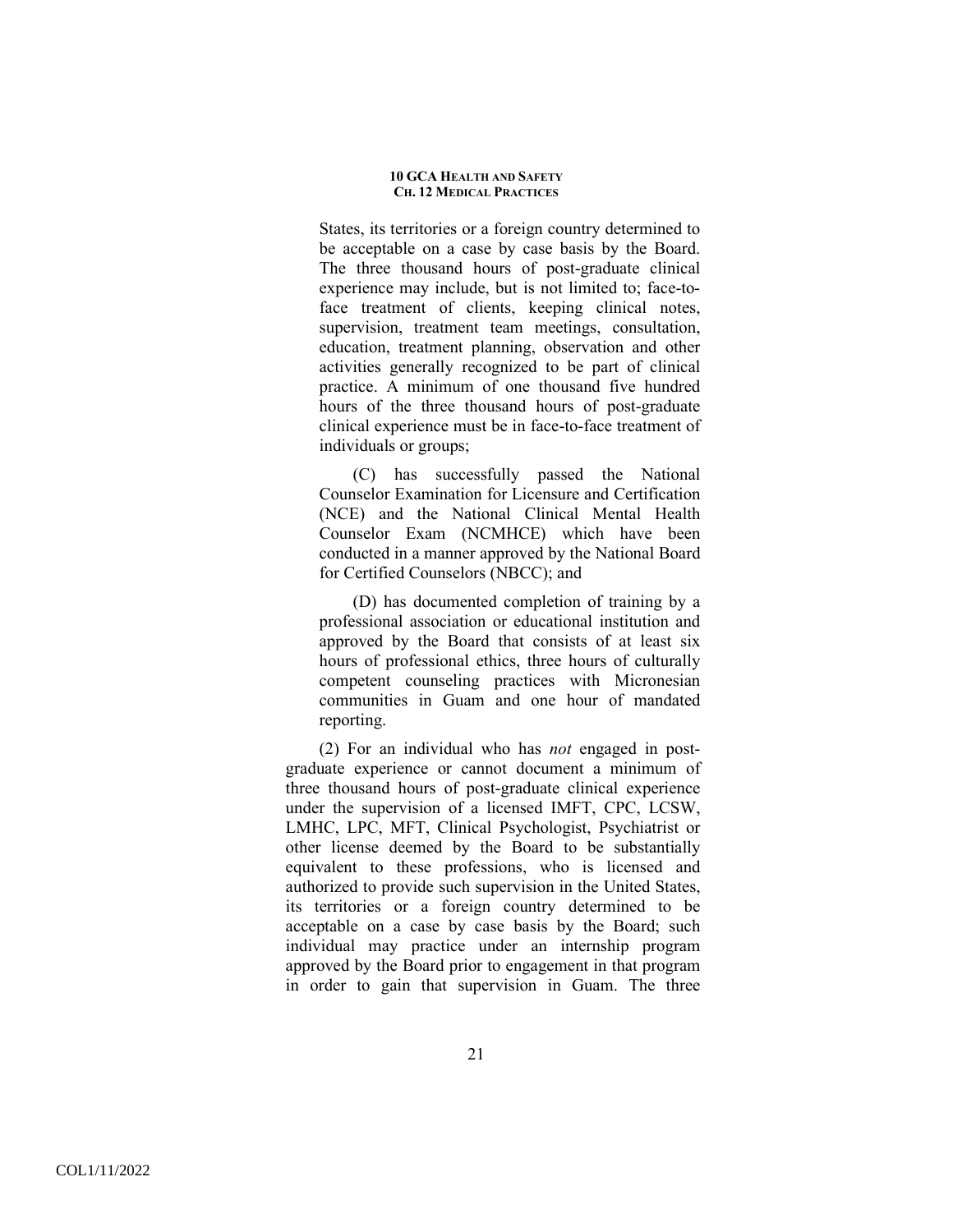thousand hour internship program may include, but is *not* limited to: face-to-face treatment of clients, keeping clinical notes, supervision, treatment team meetings, consultation, education, treatment planning, observation and other activities generally recognized to be part of clinical practice. A minimum of one thousand five hundred hours of the three thousand hours must be in face-to-face treatment of individuals and groups, and a minimum of one hundred hours must be supervision. To provide such supervision in Guam, a person must be a licensed Individual Marriage and Family Therapist, Licensed Professional Counselor, Marriage and Family Therapist or Licensed Clinical Social Worker licensed in Guam who has held a license for a minimum of five years with experience in clinical work which requires diagnosis and treatment planning; or a Clinical Psychologist or Psychiatrist licensed in Guam who has held a license for a minimum of three years with experience in clinical work which requires diagnosis and treatment planning.

(3) Individuals who hold a current, valid license in a state of the United States, its territories or a foreign country approved by the Board on a case-by-case basis as a Licensed Clinical Counselor of Mental Health, Licensed Clinical Mental Health Counselor, Licensed Mental Health Counselor, Licensed Mental Health Practitioner, Licensed Professional Counselor of Mental Health, or other license deemed by the Board to be substantially equivalent to the Guam license for a Licensed Mental Health Counselor, and who has passed the National Clinical Mental Health Counselor Exam (NCMHCE) in a manner approved by the National Board for Certified Counselors (NBCC) shall be eligible for the Guam license for a Licensed Mental Health Counselor.

(4) (A) The Board shall issue a "Mental Health Counselor Intern License" and number to an applicant who has satisfied all of the applicable requisite provisions of qualifications for licensure pursuant to Subsection  $(1)(A)$  of this Section, and who is acquiring the three thousand (3,000) hours of post-graduate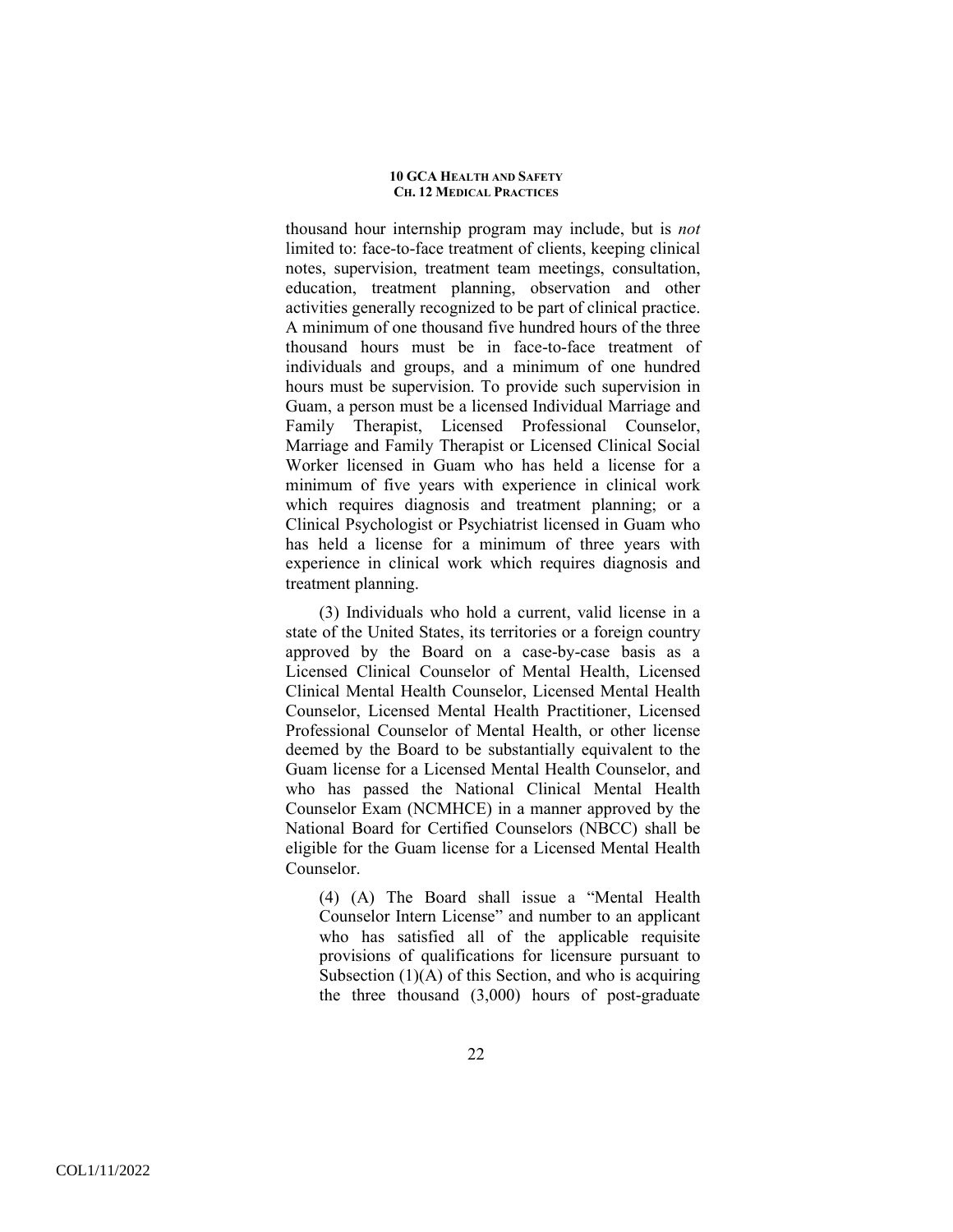clinical experience required for licensure, as provided pursuant to Subsection (1)(B) of this Section.

(B) The Board shall provide the application form to be completed by an applicant for a Mental Health Intern License.

(c) Exceptions to Licensure.

(1) No person may practice Mental Health Counseling in Guam who is *not* licensed as a Licensed Mental Health Counselor by the Board, *unless* such practice is approved by the Board or other Guam licensing Board. However, this Article *does not* prohibit:

(A) an employee of the Federal government from performing official duties on federal property;

(B) an LCSW, PC, LPC, CPC, LMHC, MFT, Psychologist or Psychiatrist, currently licensed in another jurisdiction of the United States from consulting with or advising a Licensed Mental Health Counselor in Guam. However, the consultant, if *not* licensed in Guam *may not* provide services to a client directly;

(C) an active student in good standing, as a requirement of a university program for completion of a degree or a person who is engaged in the completion of the requirement of three thousand hours of postgraduate clinical experience to become licensed as an LMHC, under the supervision of a Guam licensed IMFT, LPC, LMHC, MFT, LCSW, clinical psychologist or psychiatrist from performing assigned duties.

(2) Nothing herein prohibits qualified members of other professional groups, such as clinical psychologists, school psychologists, counseling psychologists, social workers or ordained clergy from doing work of a counseling nature consistent with their training and code of ethics for their respective professions; *provided*, that they *do not* hold themselves out to the public as a Mental Health Counselor.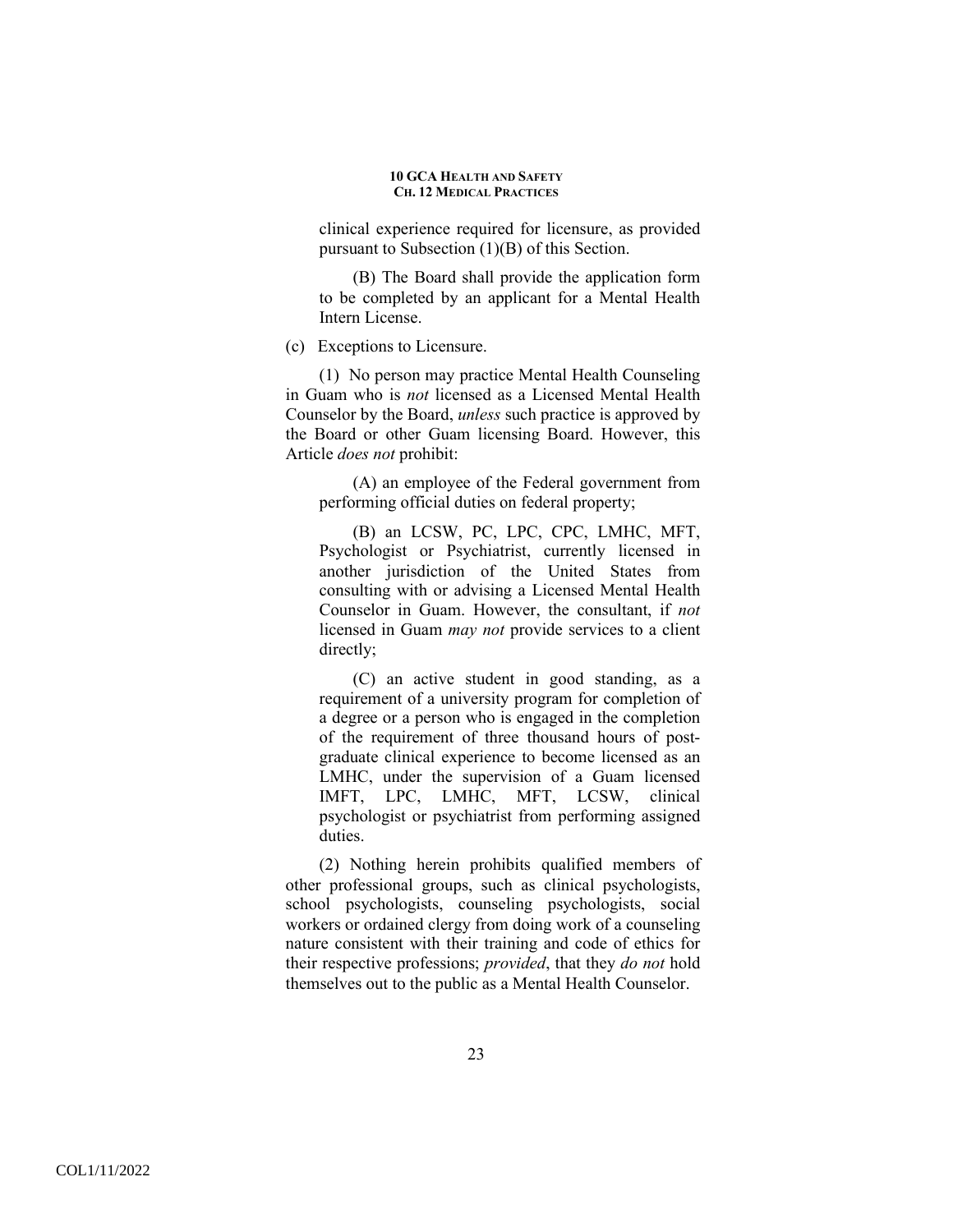(d) Scope of Practice. Licensed Mental Health Counselors are qualified to provide services to individuals, couples, families, and groups. They apply theories, principles, and methods of counseling and psychotherapy to define goals and develop plans of action aimed toward the prevention, treatment, and resolution of mental and emotional dysfunction and intra- or interpersonal difficulties. The practice of mental health counseling includes, but is *not* limited to, the assessment, diagnosis, and non-medical treatment of mental and emotional disorders, the application of psychoeducational techniques and measures aimed at the prevention of such disorders, and consultation to individuals, couples, families, groups, organizations, and communities.

(e) Client Confidentiality.Client Confidentiality is defined and regulated as set forth in the Health Insurance Portability and Accountability Act (HIPAA), the ethical rules of the American Counseling Association (ACA), Guam law, and revisions thereof. Breach of client confidentiality except as provided for by HIPAA, the ACA, or Guam law *shall* be considered unprofessional conduct and may be grounds for revocation or suspension of the license.

(f) Continuing Education Requirements.A licensee *shall* complete a total of forty contact hours or four Continuing Education Units directly related to the practice of Mental Health Counseling within each two year licensure period to qualify for renewal of licensure.

(g) Grandfather Provision.All licensees who hold a current, valid license as an Individual, Marriage and Family Therapist issued by the Guam Board of Allied Health Examiners or as a Licensed Professional Counselor issued by a Guam Board, within eighteen (18) months of the time this Article is enacted into law, or by August 31, 2017, whichever is later, *shall* be eligible to apply for a license as a Licensed Mental Health Counselor. They may be granted a license as a Licensed Mental Health Counselor if:

(1) they can pass the NCMHCE developed by the NBCC (they shall be deemed eligible by the Board to take the test); or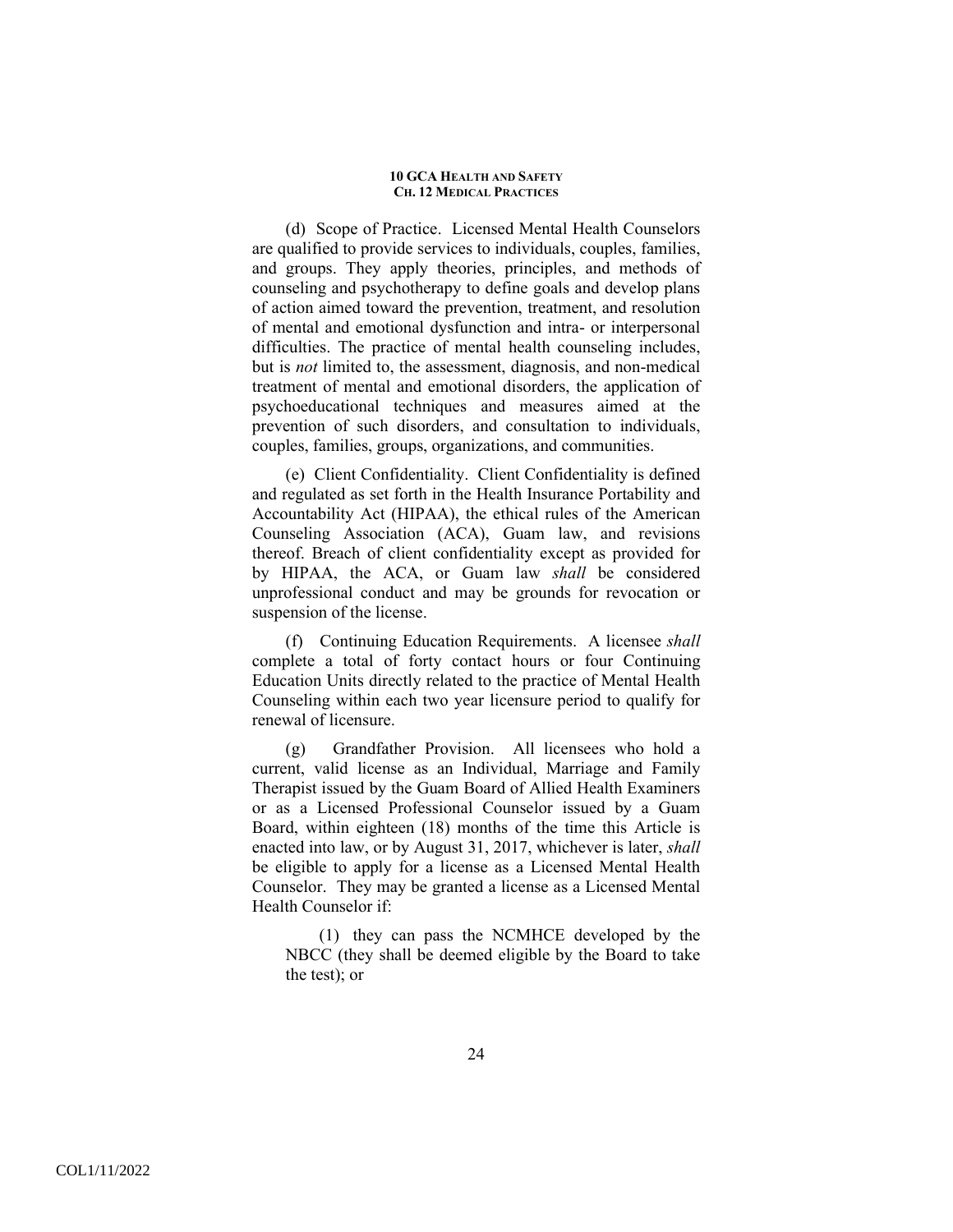(2) they can document one thousand (1,000) hours of post Masters clinical work which requires diagnosis and treatment planning; or

(3) they have held a license as an Individual, Marriage and Family Therapist in Guam, a Licensed Professional Counselor in Guam, or any combination of the two (2) for a minimum of six (6) years.

**SOURCE:** Added by P.L. 24-329:6 (Aug. 14, 1998). Repealed by P.L. 33-154:7 (May 17, 2016). Reenacted with P.L. 32-054 (July 5, 2013) as amended, pursuant to P.L. 33-154:1, and codified as  $\S$  121302 by the Compiler. Subsection (b)(4) added by P.L. 33-154:5 and subsection (g) amended by P.L. 33-154:8.

**2016 NOTE:** This section was originally entitled *"Qualifications for Licensure,"* as added by P.L. 24-329:6 (Aug. 14, 1998). Subsection/subitem designations were altered/added to adhere to the Compiler's general codification and alpha-numeric schemes pursuant to 1 GCA § 1606. Internal references were altered as part of the codification process.

## **§ 121303. Marriage and Family Therapist.**

(a) Definitions. In this Article:

(1) Accredited educational institution shall mean any educational institution which grants a doctoral or master's degree and is accredited by a regional accrediting body in the United States or by another accrediting or recognized approval agency recognized by the Board including state, national or foreign approving agencies.

(2) Clinical supervision shall mean the supervision of no more than six (6) persons at the same time who are acquiring and completing clinical experience in accordance with Guam law. Clinical supervision is that aspect of instructional supervision which draws upon data from direct firsthand observation of actual teaching, or other professional events, and involves face-to-face and other associated interactions between the observer(s) and the person(s) observed in the course of analyzing the observed professional behaviors and activities and seeking to define and/or develop next steps toward improved performance. This includes, but is not limited to the following: case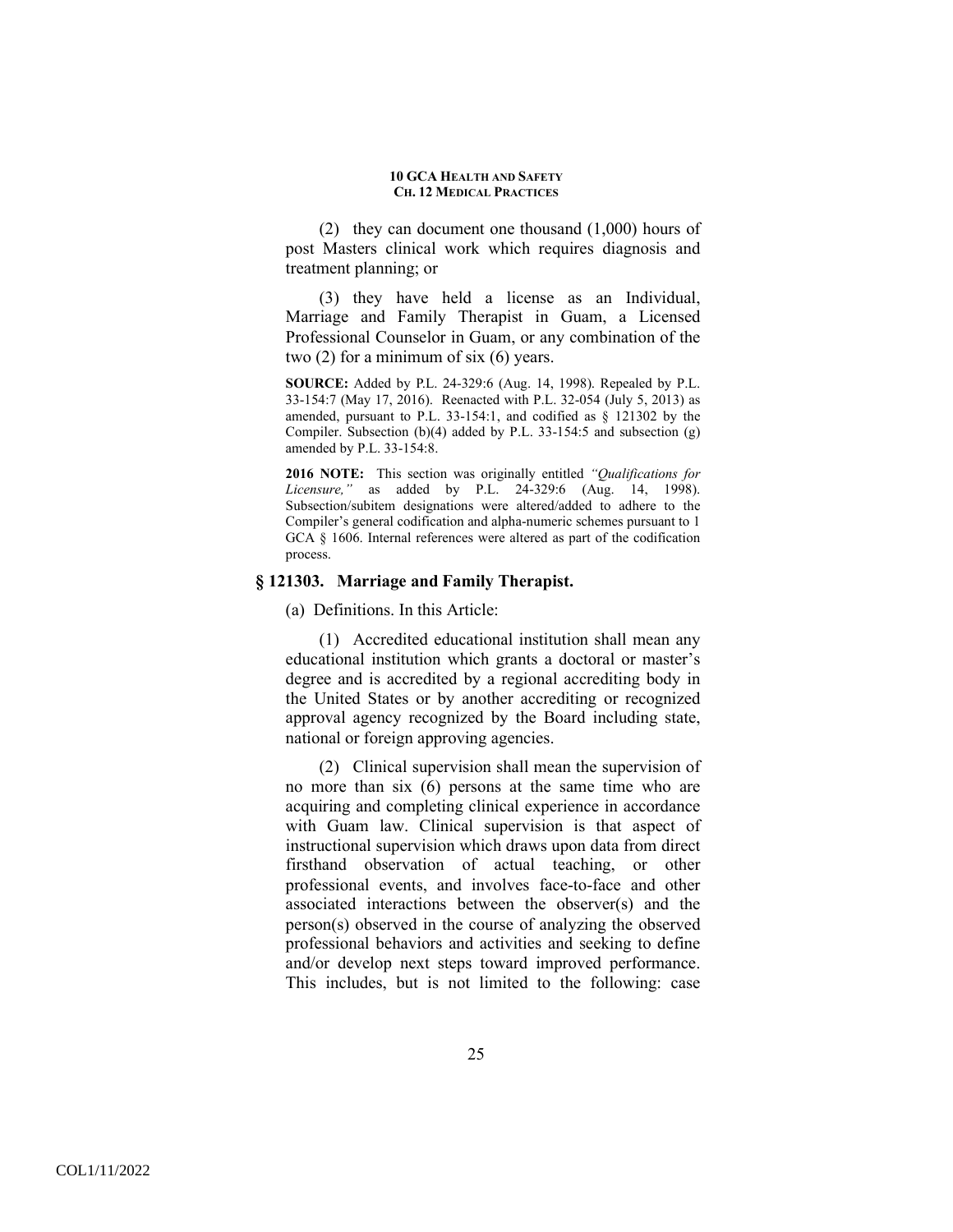consultation, the assessment and diagnosis of presenting problems, development and implementation of treatment plans, and the evaluation of the course of treatment.

(3) Consultant shall mean a credentialed professional who provides expert service, advice, or makes recommendations for a fee or pro bono, by phone, internet, in person, or by other means to an individual licensed on Guam as a Marriage and Family Therapist for the purposes of maximizing therapeutic benefit for a client.

(4) Family shall mean all forms of households that consist of members with emotional bonds and mutual obligations that define themselves as families. "Family" as used here includes, but is not limited to, nuclear families, once married couples with children, a single parent with children, non-married couples with children, blended families, remarried couples, and couples without children.

(5) Marriage and Family Therapy shall mean the application of psychotherapeutic techniques in the delivery of services to individuals, couples, families, or groups in order to diagnose and treat mental, emotional, and nervous disorders, whether these are behavioral, cognitive, or affective, within the context of the individual's relationships. Marriage and Family Therapy includes, but is not limited to:

(A) assessment and diagnosis of presenting problems through inquiry, observation, evaluation, and integration of diagnostic information;

(B) designing and developing treatment plans by incorporating and integrating recognized psychotherapeutic theories, in establishing treatment goals and interventions collaboratively with clients; and

(C) implementing and evaluating the course of treatment by incorporating psychotherapeutic theories to assist individuals, couples, families and groups.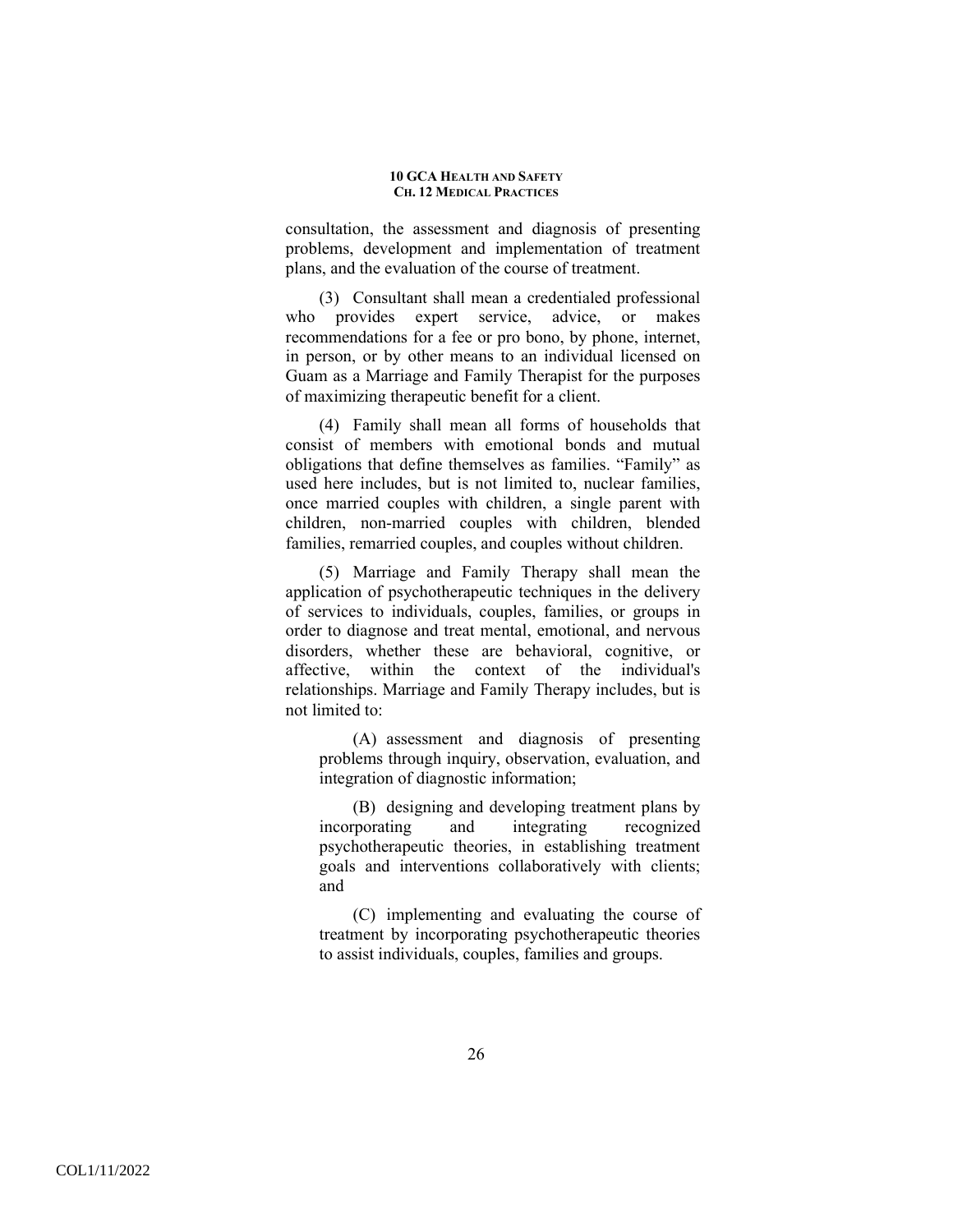(6) Marriage and Family Therapist (herein referred to as MFT) shall mean a person licensed on Guam to practice Marriage and Family Therapy as defined in these rules and regulations.

(7) Psychotherapy shall mean a specialized, formal interaction between an MFT or other Mental Health Professional, and a client (an individual, couple, family, or group) in which a therapeutic relationship is established to help resolve symptoms of a mental disorder, psychosocial stressor, family problem, or other difficulty, which is designed to enhance problem solving skills and coping abilities. Therapy can be used interchangeably with counseling and psychotherapy.

(8) Family therapy shall mean systematic interventions for the purpose of enabling family members to understand the behavior of individuals in relation to the ongoing operations of the family group. This approach enables family members to generate a wider range of options for coping with problems, and to learn problem solving skills.

(9) Individual therapy shall mean planned interventions to help a client enlarge competencies and increase problem solving skills and coping abilities.

(10) Group therapy shall mean the gathering together of unrelated individuals at the direction of a group facilitator or therapist for a therapeutic purpose.

(11) Couples therapy shall mean therapeutic interventions with married or unmarried couples to resolve problems and conflicts in their relationship.

(b) Qualifications for Licensure.

(1) The provisions of this Act shall take effect two years after enactment. At that time, the Board shall issue a license as a Marriage and Family Therapist to an applicant who:

(A) has a doctorate or master's degree from an accredited educational institution with a program in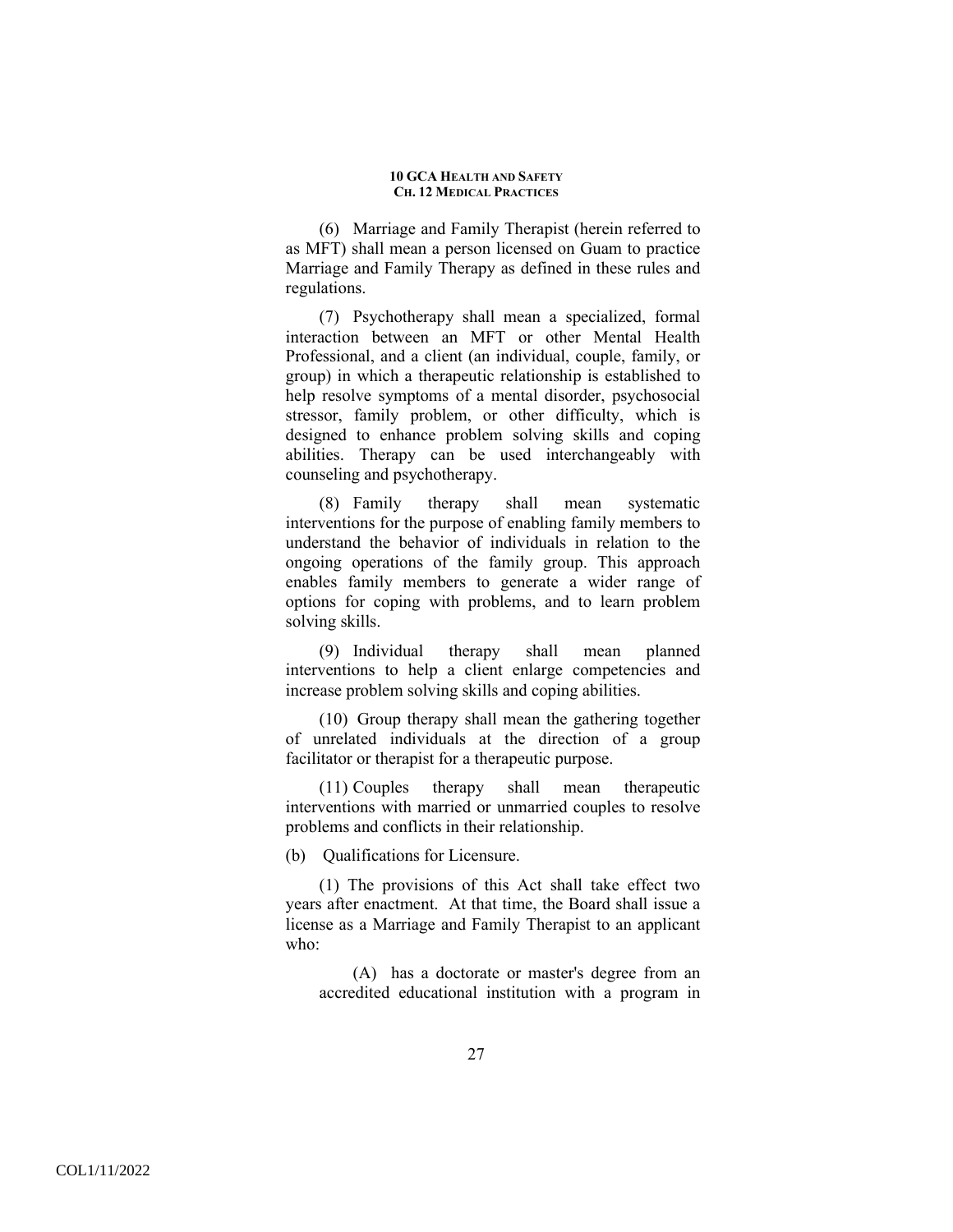psychology, counseling, marriage and family therapy, or other psycho-therapeutic discipline. The applicant must be able to show documentation of:

(i) a minimum of ninety quarter hours or sixty semester hours of graduate studies (as suggested by the Counsel for Accreditation of Counseling and Related Educational Programs [CACREP]) that:

(ii) includes course content in the following areas:

(aa) Professional Identity;

(bb) Social and Cultural Diversity;

(cc) Human Growth and Development;

(dd) Career Development;

(ee) Helping Relationships;

(ff) Group Work;

(gg) Assessment;

(hh) Research and Program Development;

(ii) Professional Ethics;

(jj) Foundations of Marital, Couple, and Family Counseling/Therapy;

(kk) Contextual dimensions of Marital, Couple, and Family Counseling/Therapy; and

(ll) Knowledge and skill requirements for Marital, Couple, and Family Counselor/Therapist; and

(iii) includes a practicum, consisting of a minimum of one hundred hours; and

(iv) includes an internship, consisting of a minimum of six hundred hours with a minimum of two hundred forty clock hours in direct services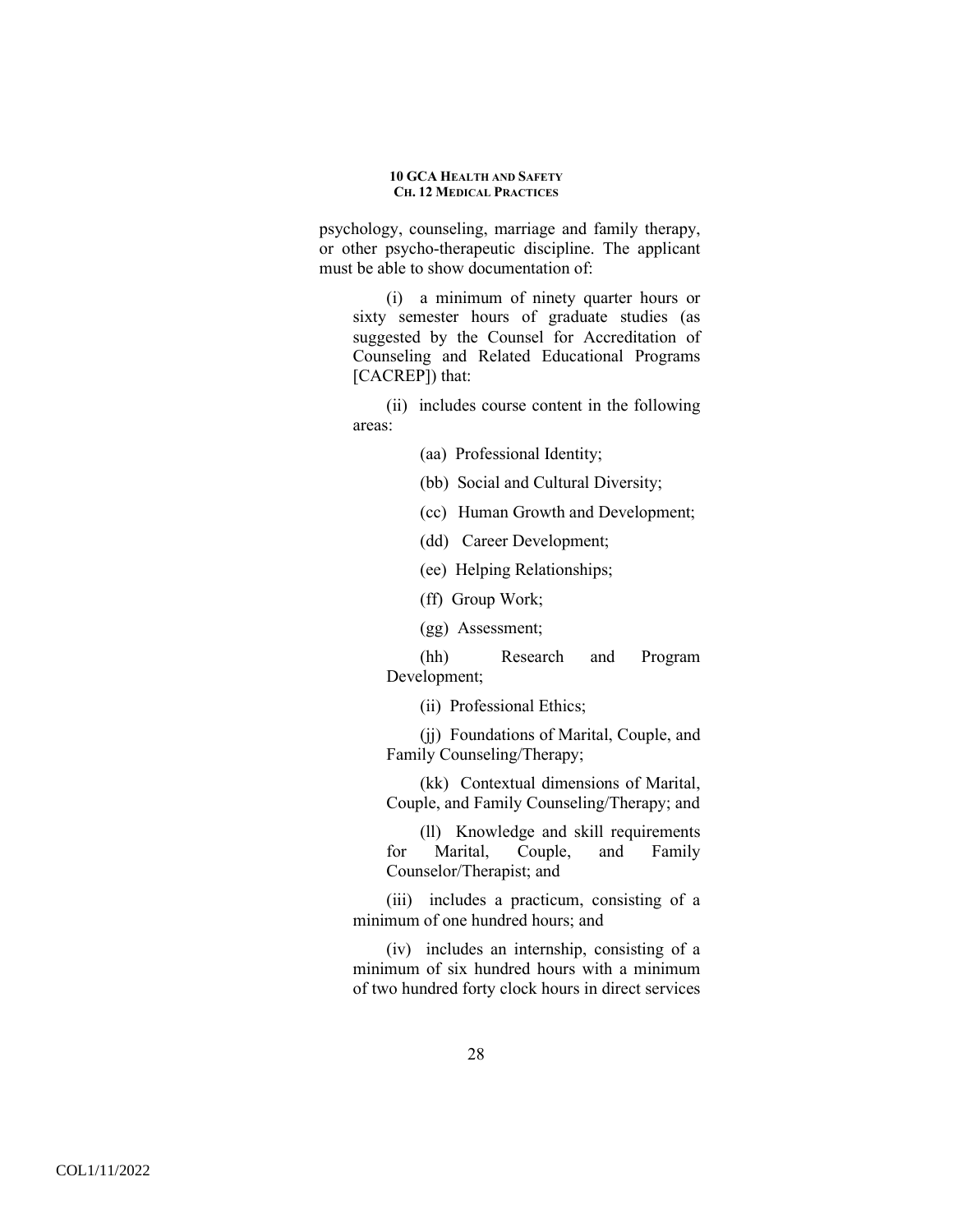with individuals, couples and families, with the majority of the direct service clock hours occurring with couples and family units;

(B) has completed a minimum of three thousand hours of documented post-graduate clinical experience and one hundred hours of supervision by a licensed Individual, Marriage and Family Therapist (IMFT), Certified Professional Counselor (CPC), Licensed Clinical Social Worker (LCSW), Licensed Mental Health Counselor (LMHC), Licensed Professional Counselor (LPC), Marriage and Family Therapist (MFT), Clinical Psychologist, Psychiatrist or other license deemed by the Board to be substantially equivalent to these professions, who is licensed and authorized to provide such supervision in the United States, its territories or a foreign country determined to be acceptable on a case by case basis by the Board. The three thousand hours of post-graduate clinical experience may include, but is not limited to: face-toface treatment of clients, keeping clinical notes, supervision, treatment team meetings, consultation, education, treatment planning, observation, and other activities generally recognized to be part of clinical practice. A minimum of one thousand five hundred of the three thousand hours of post-graduate clinical experience must be in the face-to-face treatment of individuals, couples, groups, or families;

(C) has successfully passed the Marital and Family Therapy Examination created by the Association of Marital and Family Therapy Regulatory Boards (AMFTRB), or has passed another examination created by a recognized national or international entity deemed by the Board to be substantially equivalent to the Marital and Family Therapy Examination created by the Association of Marital and Family Therapy Regulatory Boards (AMFTRB); and

(D) has documented completion of training by a professional association or educational institution and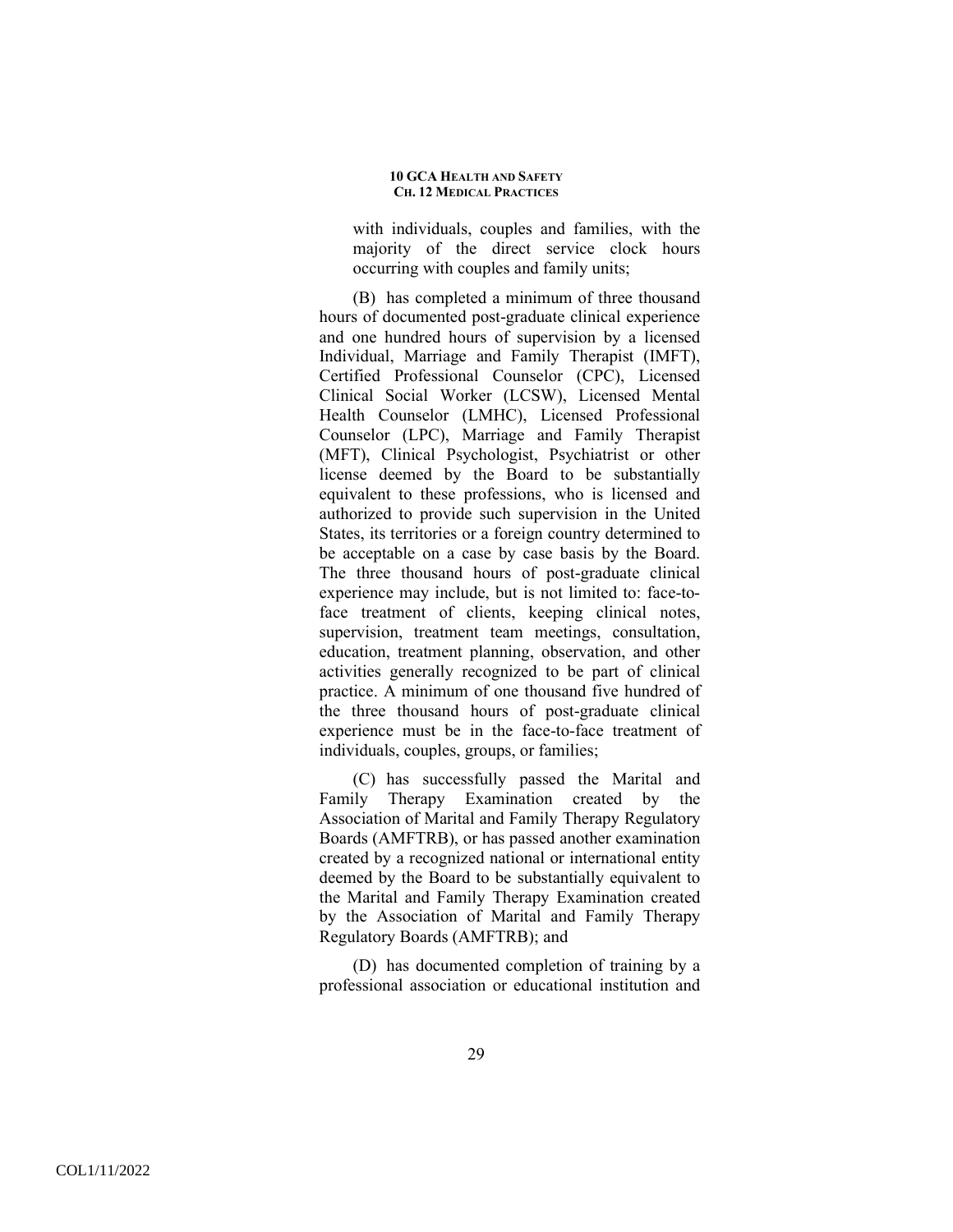approved by the Board that consists of at least six hours of professional ethics, three hours of culturally competent counseling practices with Micronesian communities on Guam and one hour of mandated reporting.

(2) For an individual who has not engaged in postgraduate experience or cannot document a minimum of three thousand hours of post-graduate clinical experience under the supervision of a licensed IMFT, CPC, LCSW, LMHC, LPC, MFT, Clinical Psychologist, Psychiatrist, or other license deemed by the Board to be substantially equivalent to these professions, who is licensed and authorized to provide such supervision in the United States, its territories or a foreign country determined to be acceptable on a case by case basis by the Board; such individual may practice under an internship program approved by the Board prior to engagement in that program in order to gain that supervision on Guam. The three thousand hour internship program may include, but is not limited to: face-to-face treatment of clients, keeping clinical notes, supervision, treatment team meetings, consultation, education, treatment planning, observations, and other activities generally recognized to be part of clinical practice. A minimum of one thousand five hundred of the three thousand hours must be in the face-to-face treatment of individuals, couples, groups, or families, and a minimum of one hundred hours must be supervision. To provide such supervision on Guam a person must be a licensed Individual Marriage and Family Therapist, Licensed Professional Counselor, Marriage and Family Therapist or Licensed Clinical Social Worker licensed on Guam who has held a license for a minimum of five years with experience working with couples and families; or a Clinical Psychologist or Psychiatrist licensed on Guam who has held a license for a minimum of three years with experience working with couples and families.

(3) Individuals who hold a current valid license issued by a state of the United States, its territories, or foreign country approved by the Board on a case by case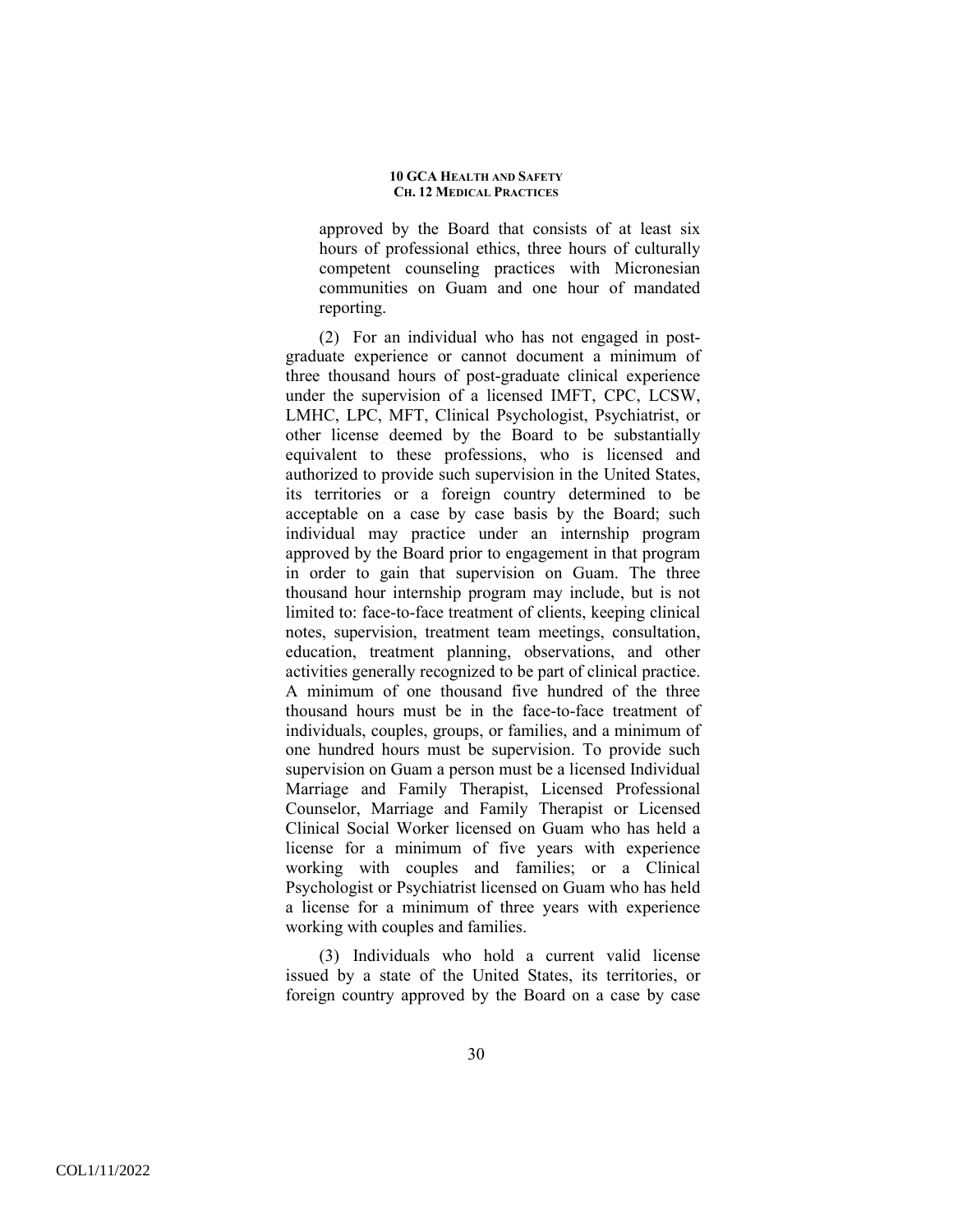basis as a Marriage and Family Therapist, or other license deemed by the Board to be substantially equivalent to the Guam license for Marriage and Family Therapy, who have passed the Marital and Family Therapy Examination created by the Association of Marital and Family Therapy Regulatory Boards (AMFTRB), or has passed another examination created by a recognized national or international entity deemed by the Board to be substantially equivalent to the Marital and Family Therapy Examination created by the Association of Marital and Family Therapy Regulatory Boards (AMFTRB), shall be eligible for the Guam license for Marriage and Family Therapy.

(4) (A) The Board shall issue a "Marriage and Family Therapist Intern License" and number to an applicant who has satisfied all of the applicable requisite provisions of qualifications for licensure pursuant to Subsection  $(1)(A)$  of this Section, and who is acquiring the three thousand (3,000) hours of post-graduate clinical experience required for licensure, as provided pursuant to Subsection (1)(B) of this Section.

(B) The Board shall provide the application form to be completed by an applicant for a Mental Health Intern License.

(c) Exceptions to Licensure.

(1) No person may practice Marriage and Family Therapy in Guam who is not licensed as a Marriage and Family Therapist by the Board, unless such practice is approved by the Board or other Guam licensing Board. However, this Article does not prohibit:

(A) an employee of the Federal government from performing official duties on federal property;

(B) an LCSW, PC, LPC, CPC, LMHC, MFT, Psychologist, or Psychiatrist currently licensed in another jurisdiction of the United States from consulting with or advising a licensed Marriage and Family Therapist on Guam. However, the consultant, if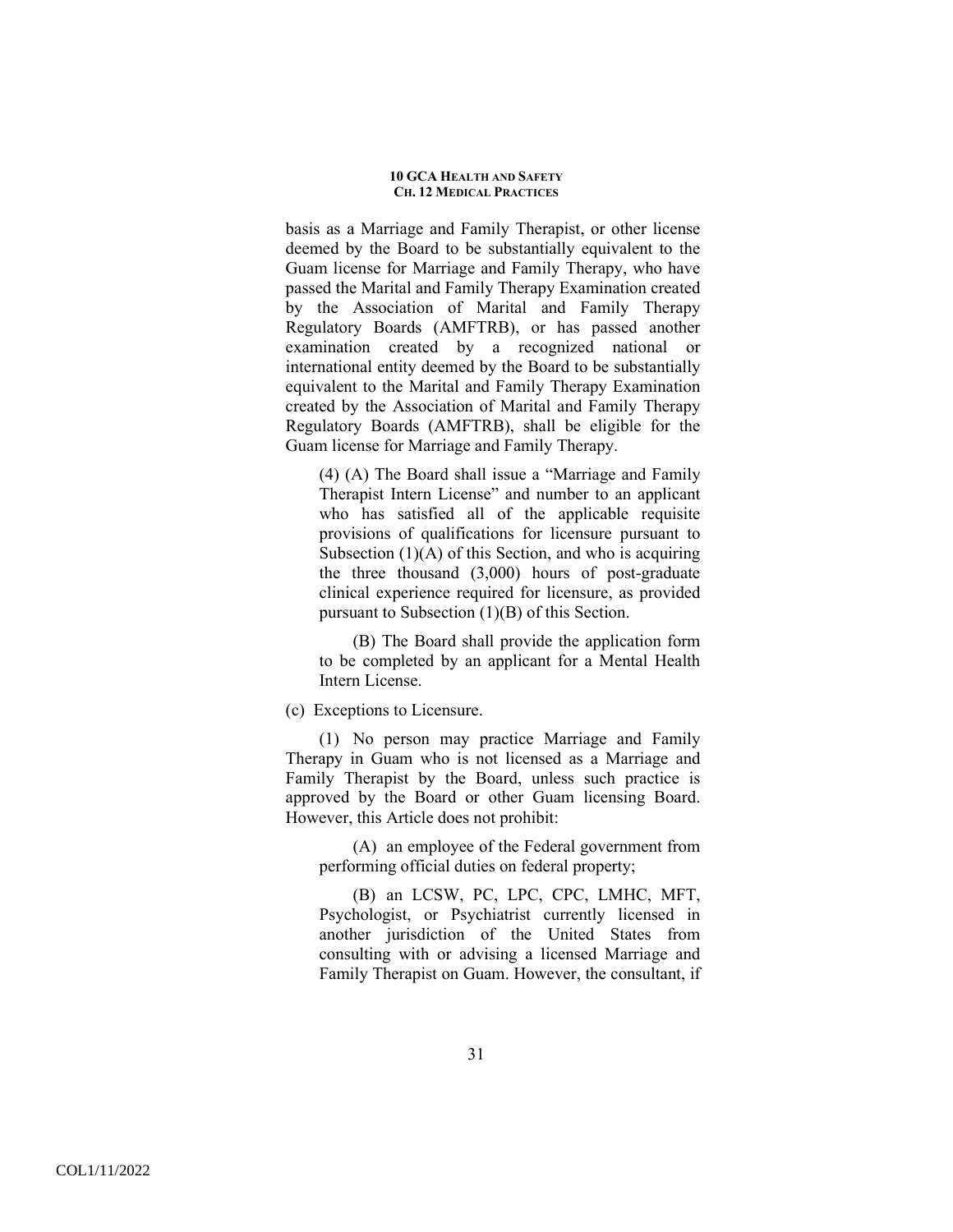not licensed on Guam may not provide services to a client directly; or

(C) an active student in good standing, as a requirement of a university program for completion of a degree or a person who is engaged in the completion of the requirement of three thousand hours of postgraduate clinical experience to become licensed as an MFT, under the supervision of a Guam licensed IMFT, LPC, LMHC, MFT, LCSW, clinical psychologist or psychiatrist from performing assigned duties.

(2) Nothing herein prohibits qualified members of other professional groups, such as clinical psychologists, counseling psychologists, school psychologists, social workers, or ordained clergy from doing work of a counseling nature consistent with their training and code of ethics for their respective professions; provided, that they do not hold themselves out to the public by any of the following titles:

(A) family therapist;

(B) marriage therapist;

(C) psychotherapist (other than Clinical Psychologist); or

(D) any combination thereof.

(d) Scope of Practice. Marriage and Family Therapists use psychotherapeutic techniques to prevent, assess, evaluate, diagnose, develop treatment goals, plans and objectives, treat and evaluate outcomes for mental, emotional or behavioral disorders and associated distresses that interfere with mental health.

(e) Client Confidentiality. Client Confidentiality is defined and regulated by the standards set forth in the Health Insurance Portability and Accountability Act (HIPAA), the ethical rules of the American Counseling Association (ACA), Guam law, and revisions thereof. Breach of client confidentiality, except as provided for by HIPAA the ACA, or Guam law, shall be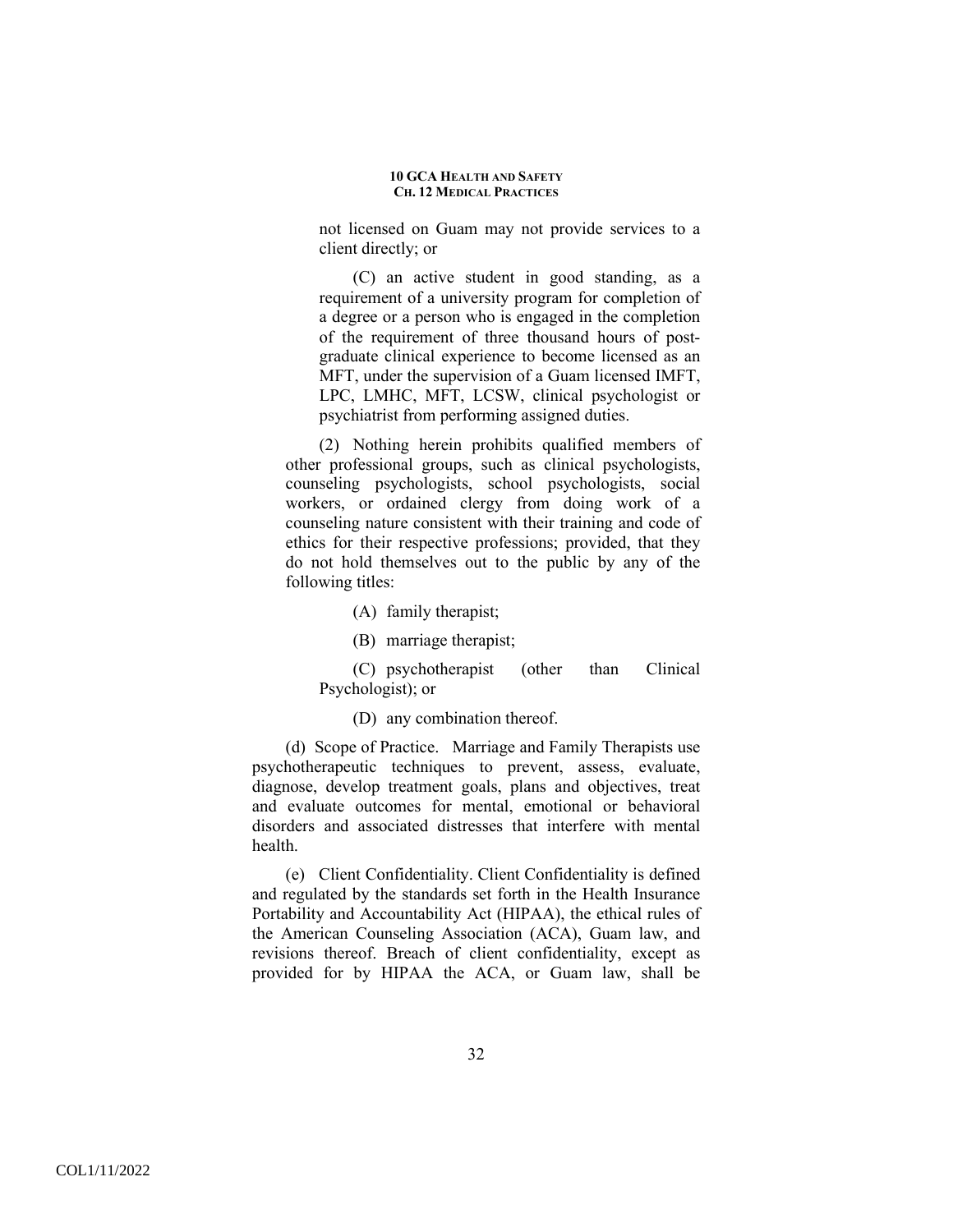considered unprofessional conduct and may be grounds for revocation or suspension of the license.

(f) Continuing Education Requirements. A licensee shall complete a total of forty contact hours or four Continuing Education Units directly related to the practice of Marriage and Family Therapy within each two year licensure period to qualify for renewal of licensure.

(g) Grandfather Provision. All licensees who hold a current, valid license as an Individual, Marriage and Family Therapist issued by the Guam Board of Allied Health Examiners or as a Licensed Professional Counselor issued by a Guam Board, within eighteen (18) months of the time this Article is enacted into law, or by August 31, 2017, whichever is later, *shall* be eligible to apply for a license as a Licensed Mental Health Counselor. They may be granted a license as a Licensed Mental Health Counselor if:

(1) they can pass the NCMHCE developed by the NBCC (they shall be deemed eligible by the Board to take the test); or

(2) they can document one thousand (1,000) hours of post Masters clinical work which requires diagnosis and treatment planning; or

(3) they have held a license as an Individual, Marriage and Family Therapist in Guam, a Licensed Professional Counselor in Guam, or any combination of the two (2) for a minimum of six (6) years.

**SOURCE:** Added by P.L. 24-329:6 (Aug. 14, 1998). Repealed by P.L. 33-154:7 (May 17, 2016). Reenacted with P.L. 32-054 (July 5, 2013) as amended, pursuant to P.L. 33-154:10, and codified as § 121303 by the Compiler. Subsection (b)(4) added by P.L. 33-154:6 and subsection (g) amended by P.L. 33-154:9.

**2016 NOTE:** This section was originally entitled *"Exceptions to Licensure,"* as added by P.L. 24-329:6 (Aug. 14, 1998). Repealed by 33- 154:7 (May 17, 2016). Subsection/subitem designations were altered/added to adhere to the Compiler's general codification and alphanumeric schemes pursuant to 1 GCA § 1606. Internal references were altered as part of the codification process.

### **§ 121304. Scope of Practice.**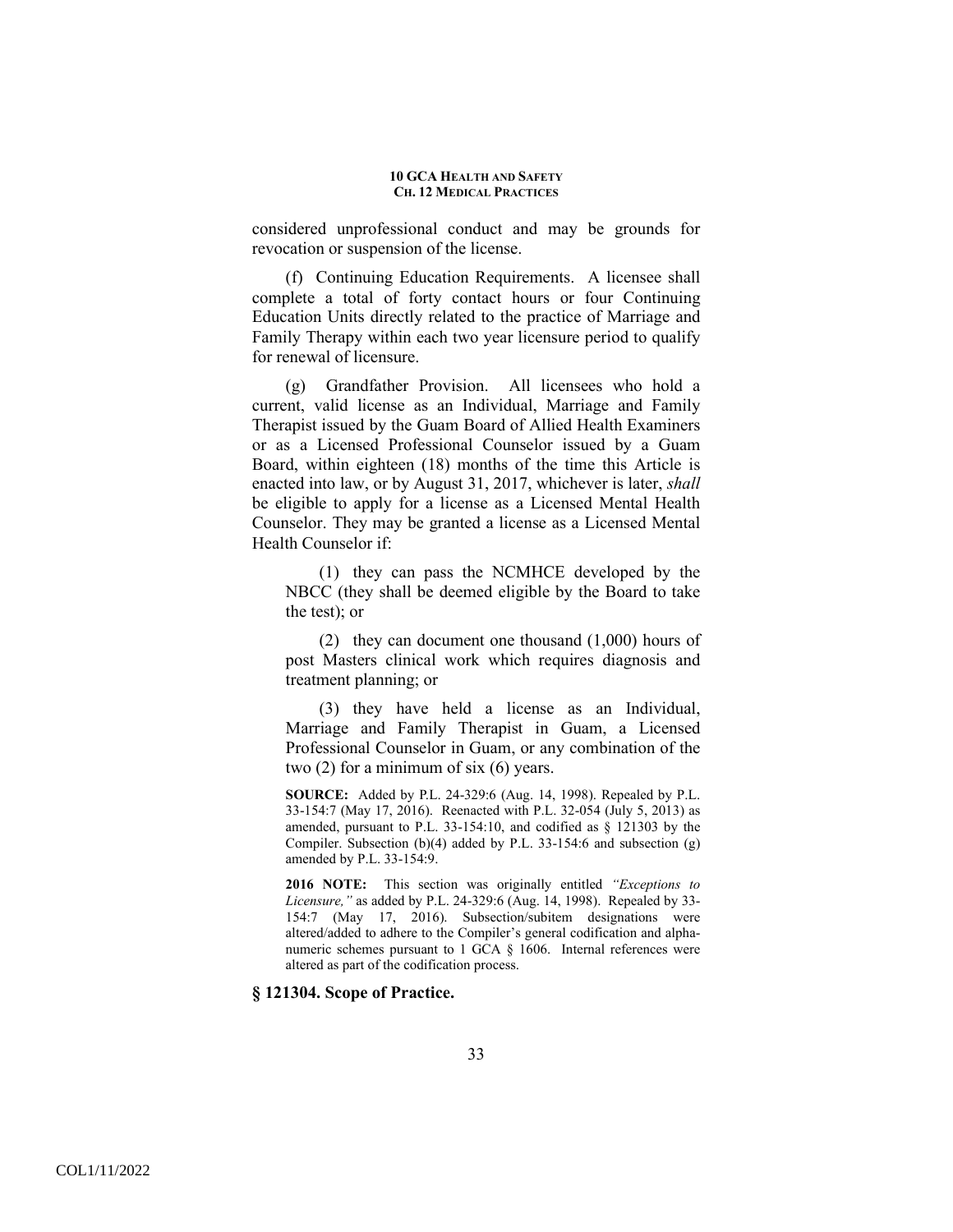# **[Repealed.]**

**SOURCE:** Added by P.L. 24-329:6 (Aug. 14, 1998). Repealed by P.L. 33-154:7 (May 17, 2016).

### **§ 121305. Privileged Communication.**

### **[Repealed.]**

**SOURCE:** Added by P.L. 24-329:6 (Aug. 14, 1998). Repealed by P.L. 33-154:7 (May 17, 2016).

# **ARTICLE 14 OCCUPATIONAL THERAPY**

----------

**SOURCE:** This Article was added by P.L. 24-329:7 (Aug. 14, 1998).

|  |  | § 121401. | Definitions. |
|--|--|-----------|--------------|
|--|--|-----------|--------------|

- § 121402. Qualifications for Licensure; Occupational Therapist.
- § 121403. Qualifications for Licensure.
- § 121404. International Graduates; Requirements.
- § 121405. Licensure Examination.
- § 121406. Qualifications for Examination.
- § 121407. Waiver of Requirements.
- § 121408. Persons and Practices Not Affected.
- § 121409. Scope of Practice; Occupational Therapist.
- § 121410. Scope of Practice; Occupational Therapy Assistant.

## **§ 121401. Definitions.**

 For purposes of this Article, the following words and phrases have been defined to mean:

(a) Fieldwork means a supervised clinical experience of a minimum of six (6) months for occupational therapists, and a minimum of three (3) months for Occupational Therapy Assistants, as arranged by the educational institution granting the degree.

(b) Occupational therapy means the evaluation and treatment provided to people whose lives have been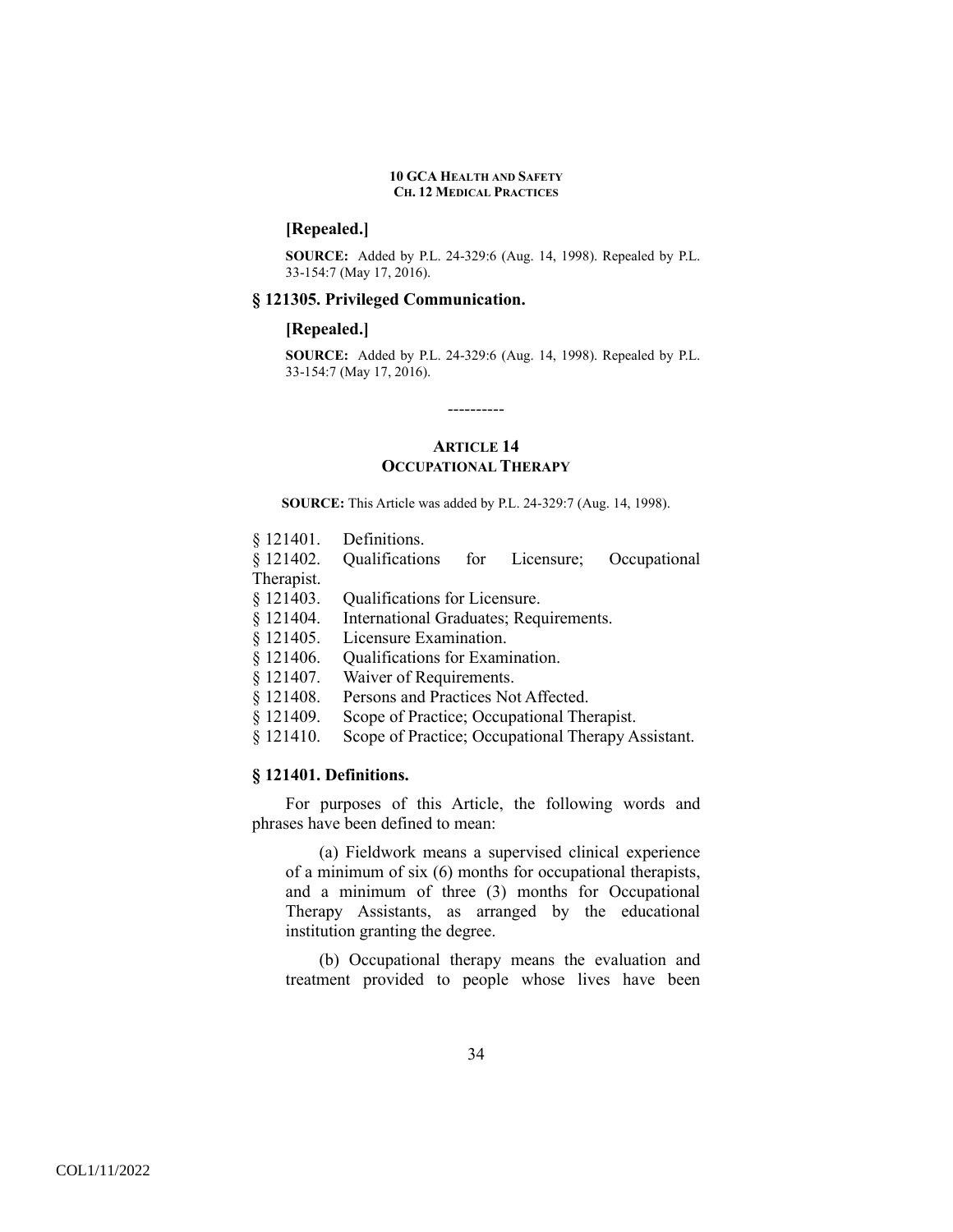disrupted by physical injury, illness, developmental problems, the aging process, or psychosocial or cognitive difficulties.

(1) Treatment entails the assessment, evaluation and treatment to assist each individual to achieve or return to an independent and productive life through techniques which prevent disability, assisting the individual in recovery from illness or accident and by promoting the development of functions which may have been impaired or delayed.

(2) The treatment provided may include, but shall not be limited to, the adaptation of the environment and the selection, design and fabrication of assistive and orthotic devices, and other technology to facilitate development and promote the acquisition of functional skills through purposeful activity.

(c) Occupational therapist means a person licensed to practice occupational therapy on Guam.

(d) Occupational therapy assistant means a person licensed to assist in the practice of occupational therapy who works under the indirect supervision of an occupational therapist, or as otherwise determined by the supervising occupational therapist.

(e) Occupational therapy technician/aide means a person who can assist in treatment oriented activities, under the direct supervision and presence of an occupational therapist or occupational therapy assistant, and whose activities require a general understanding of occupational therapy services acquired on-the-job.

(f) NBCOT means the National Board for Certification in Occupational Therapy.

**2017 NOTE:** Subitem designations added pursuant to the authority of 1 GCA § 1606.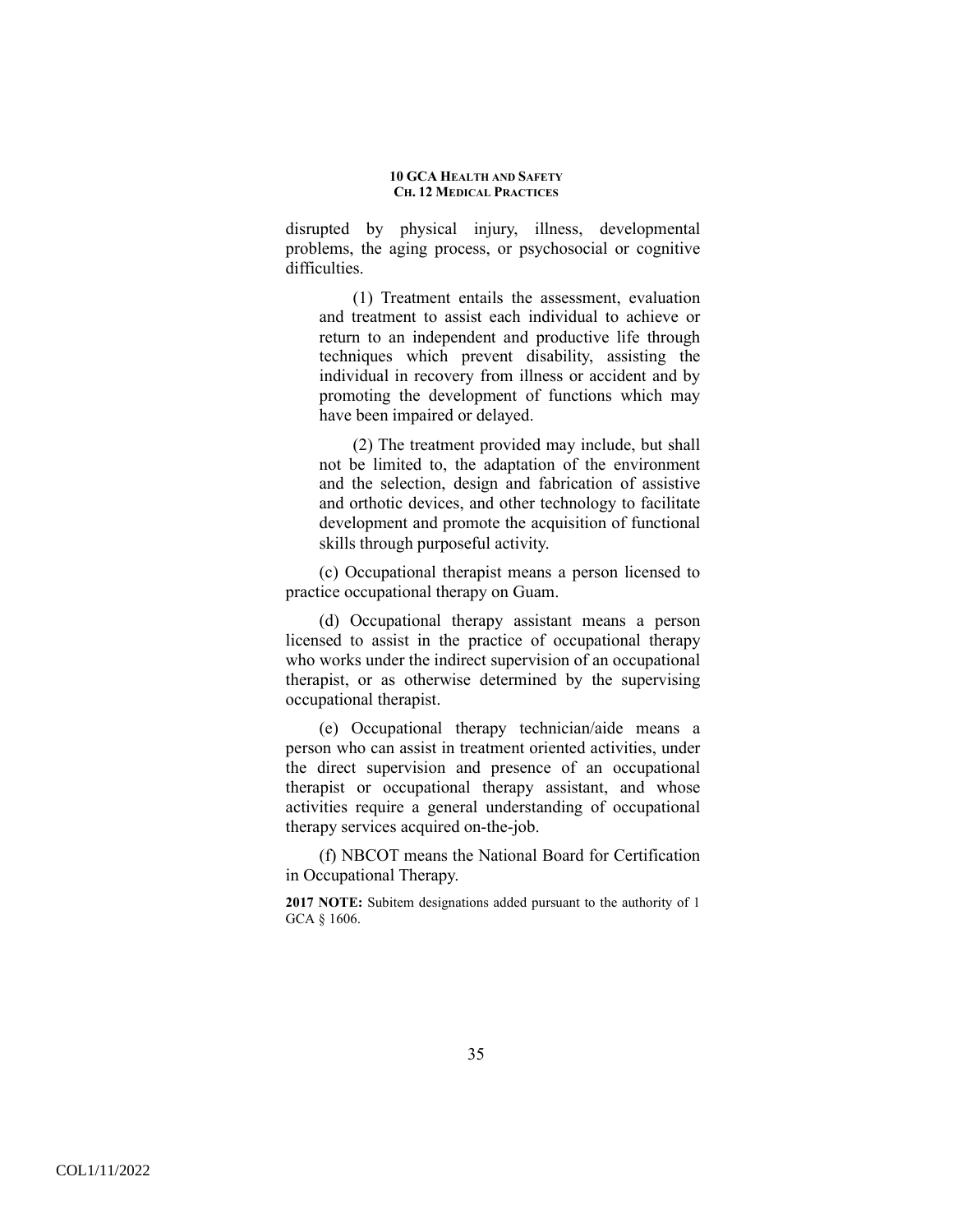# **§ 121402. Qualifications for Licensure; Occupational Therapist.**

(a) Educational Requirements. Applicants shall present satisfactory evidence to the Board of having successfully completed academic and fieldwork experience requirements in an occupational therapy educational program recognized by the Board. The occupational therapy educational program shall be accredited by the Accreditation Council for Occupational Therapy Education of the American Occupational Therapy Association or the current governing board. The applicant must also:

(1) possess at least a bachelor's degree or certificate in occupational therapy from the U.S. or from a foreign program recognized by the NBCOT; and

(2) submit transcripts from an approved school of occupational therapy in the U.S., or from a foreign program recognized by the NBCOT, unless already submitted to a government of Guam health agency.

(b) Fieldwork Experience. Applicants shall submit to the Board evidence of having successfully completed a period of supervised fieldwork experience arranged by the recognized educational institution or by the nationally recognized professional association where the applicant has met the academic requirements. Occupational therapists must have a minimum of six (6) months or nine hundred forty (940) hours of supervised fieldwork experience.

## **§ 121403. Qualifications for Licensure.**

(a) Occupational Therapy Assistant.

(1) The occupational therapy assistant educational program shall be approved by the Accreditation Council for Occupational Therapy Education of the American Occupational Therapy Association. The applicant must:

(A) possess an associate's degree or certificate in occupational therapy assistant from the U.S. or from a foreign program recognized by the NBCOT;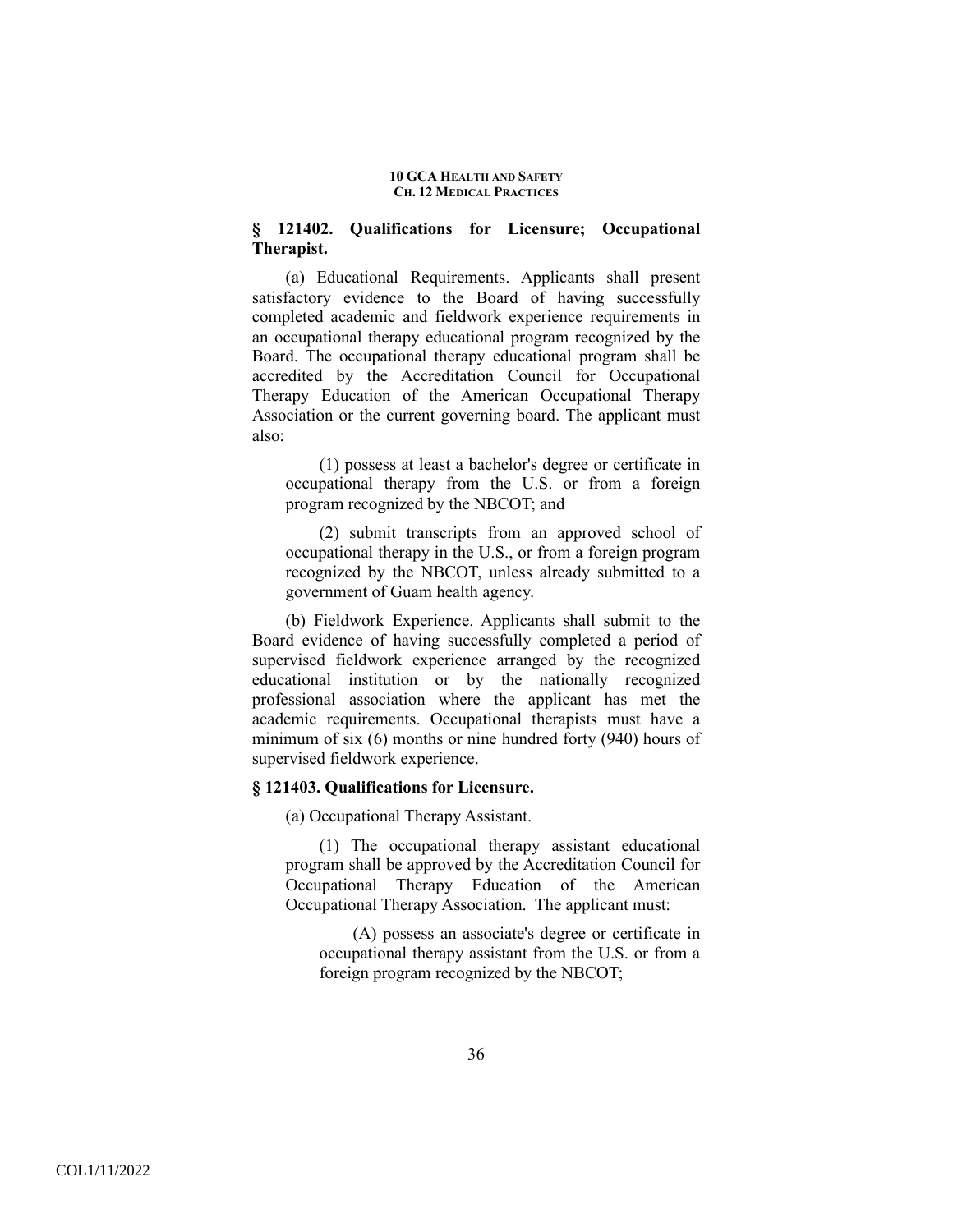(B) submit transcripts from an approved school for occupational therapy assistants in the U.S. or from a foreign program recognized by the NBCOT, unless already submitted to a government of Guam agency.

(2) Fieldwork Experience. Applicants shall submit to the Board evidence of having successfully completed a period of supervised fieldwork experience arranged by the recognized educational institution, or by the nationally recognized professional association where the applicant has met the academic requirements. Occupational therapy assistants must have a minimum of twelve (12) weeks, or one hundred and forty (140) hours of supervised fieldwork experience.

(b) Occupational Therapy Technicians. Occupational therapy technicians are not required to be licensed by the Board.

## **§ 121404. International Graduates; Requirements.**

 Occupational therapists and occupational therapy assistants trained outside of the United States must satisfy the examination requirements of this Article. The Board shall require these applicants to furnish proof of good moral character and completion of education and supervised fieldwork requirements, substantially equal to those as contained in this Article prior to examination.

## **§ 121405. Licensure Examination.**

 An applicant for licensure as an occupational therapist or as an occupational therapy assistant must pass the written NBCOT examination, as provided for in this Article. Applicants who have fulfilled the education requirements as outlined above, but are pending completion of the examination, may initiate the application process for licensure.

### **§ 121406. Qualifications for Examination.**

 Only persons satisfying the requirements of this Article may apply for examination in such a manner as the Board shall prescribe. The Board recognizes the NBCOT as the examining authority for occupational therapists and occupational therapy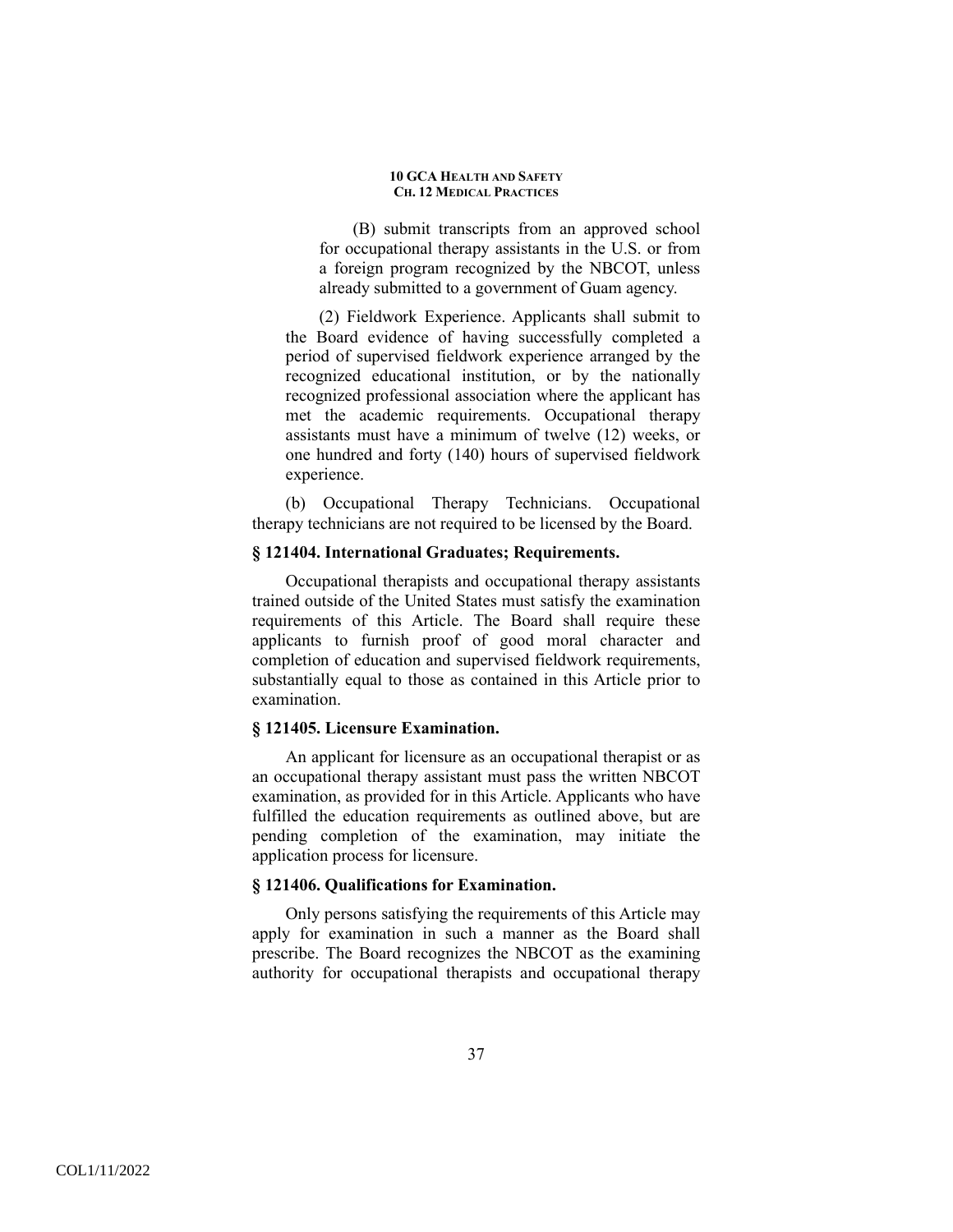assistants. A person who fails an examination may apply for reexamination, subject to the policies and procedures of NBCOT.

## **§ 121407. Waiver of Requirements.**

(a) Licensure by Endorsement. The Board may waive the examination, education or experience requirements, and grant a license to any applicant who shall present proof of having practiced in another state, the District of Columbia, Puerto Rico or Territory of the United States which has standards for regulations that are substantially equivalent to the requirements specified in the Article. The Board shall use discretion in considering applicants from unregulated states.

(b) The Board may grant a license to any person who passed the certification examination administered by the NBCOT prior to the effective date of Act; whose principal residence is Guam; and who presents satisfactory evidence to the Board of having practiced in Guam for at least one (1) year prior to the enactment of these rules and regulations. Proof of actual practice shall be presented to the Board in such manner as it may prescribe. To obtain the benefit of this waiver, an applicant must file an application no later than ninety (90) days from the effective date of this Act.

### **§ 121408. Persons and Practices Not Affected.**

 Nothing in this Article shall be construed as preventing or restricting the practice, services or activities of:

(a) any person licensed on Guam by any other law from engaging in the profession or occupation for which the person is licensed;

(b) any person employed as an occupational therapist or occupational therapist assistant by the Federal government or its agency, if such person provides occupational therapy solely under the direction or control of the organization in which the person is employed;

(c) any person pursuing a supervised course of study leading to a degree or certificate in occupational therapy at an accredited educational program, if the person is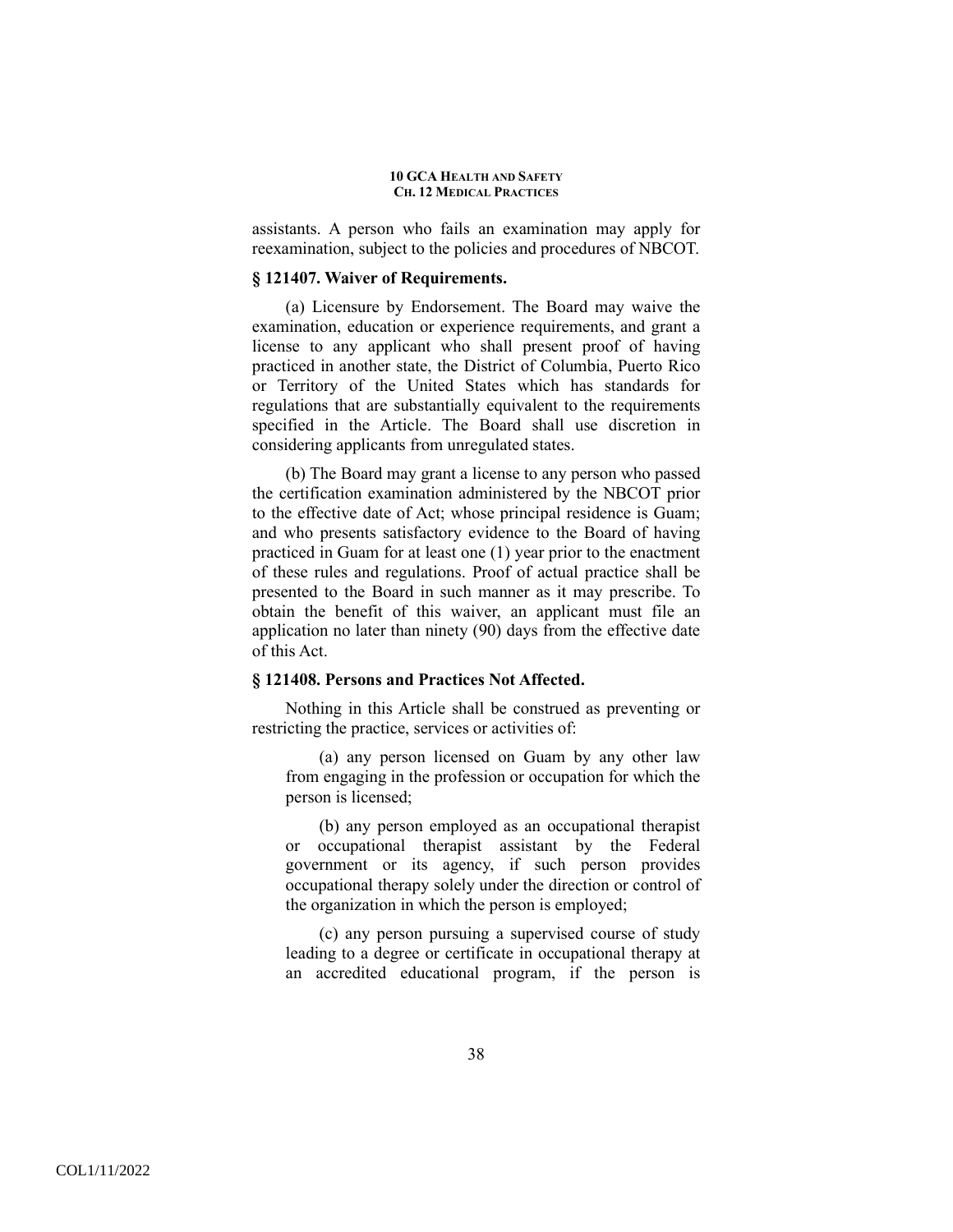designated by a title which clearly indicates the person's status as a student or trainee;

(d) any person fulfilling the supervised fieldwork experience requirements of Subsections (2)(b) and 3(2) of this Article, if the experience constitutes a part of the experience necessary to meet the requirements of the NBCOT;

(e) any person performing occupational therapy services on Guam, if these services are performed for no more than ninety (90) days in a calendar year in association with an occupational therapist licensed under these rules and regulations:

(1) the person is licensed or otherwise regulated under the law of another state which has substantially equivalent requirements for practice as specified under this Article; or

(2) the person has passed the certification examination administered by the NBCOT; or a Certified Occupational Therapy Assistant ("COTA"), established by the NBCOT; or

(f) any person functioning as an occupational therapy technician/aide.

## **§ 121409. Scope of Practice; Occupational Therapist.**

 (a) An occupational therapist may enter a case for the purposes of providing direct or indirect service, consulting, evaluating an individual as to the need for services, and other occupational therapy services for any individual who has an injury, illness, cognitive impairment, psychosocial dysfunction, mental illness, developmental or learning disability, physical disability, or other disorder or condition. It includes assessment by skilled observation or evaluation through the administration and interpretation of standardized or nonstandardized tests and measurements. Occupational therapy services include, but are not limited to, the following: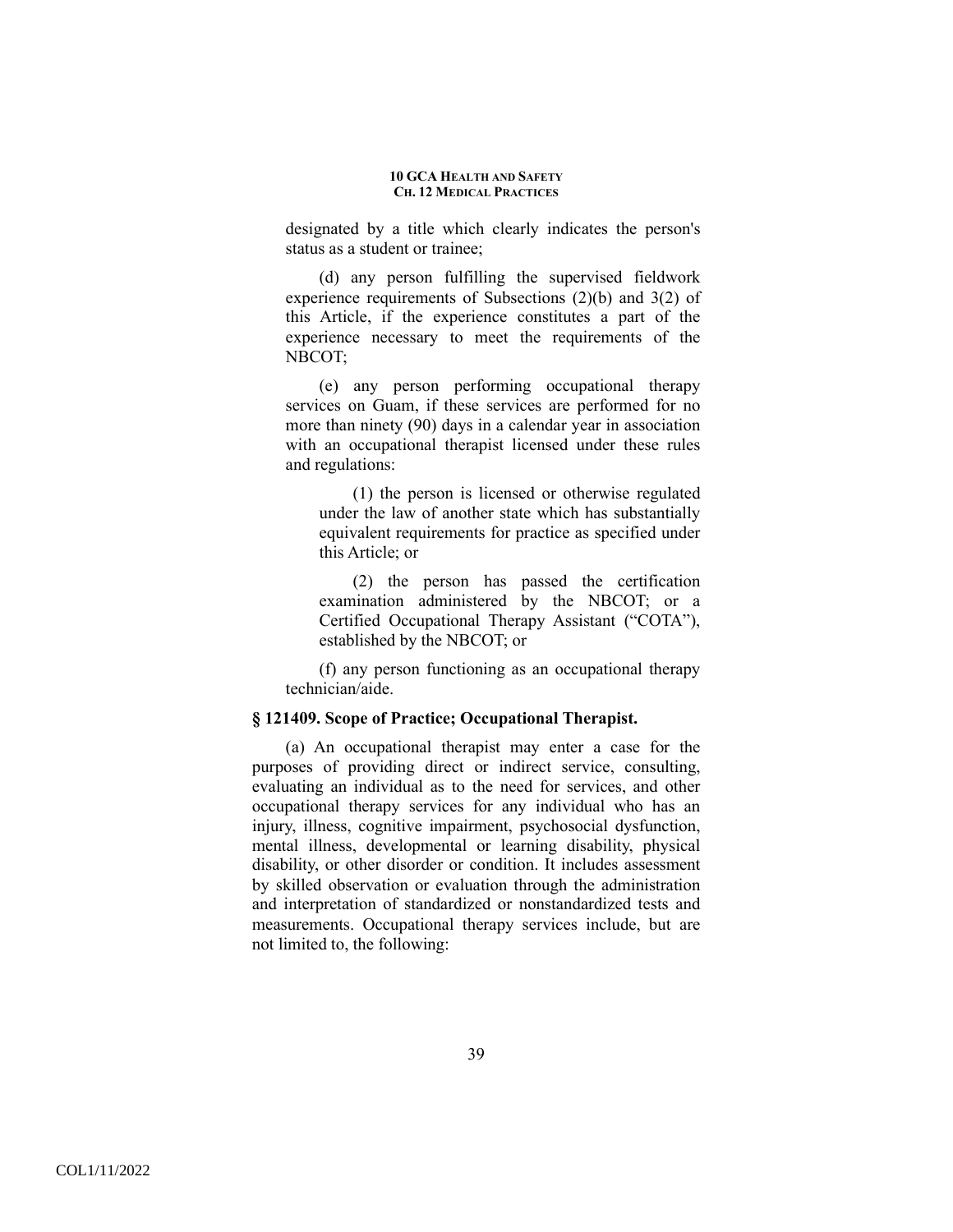(1) the assessment and provision of treatment in consultation with the individual, family or other appropriate persons;

(2) interventions directed toward developing, improving, sustaining or restoring daily living skills, including self-care skills and activities that involve interactions with others and the environment, work readiness or work performance, play skills or leisure capacities, or enhancing educational performance skills;

(3) developing, improving, sustaining or restoring sensorimotor, oral-motor, perceptual or neuromuscular functioning, emotional, motivational, cognitive or psychosocial components of performance; and

(4) education of the individual, family or other appropriate persons in carrying out appropriate interventions.

(b) Services may encompass assessment of need and the design, development, adaptation, application or training in the use of assistive technology devices; the design, fabrication or application of rehabilitative technology, such as selected orthotic devices; training in the use of orthotic or prosthetic devices; the application of physical agent modalities as an adjunct to or in preparation for purposeful activity; the application of ergonomic principles; the adaptation of environments and processes to enhance functional performance; or the promotion of health and wellness.

(c) Such evaluation shall be the occupational therapist's assessment of a patient's problem, and the therapist shall make an occupational therapy assessment and evaluation and treat accordingly. The therapist shall consult with an authorized health care practitioner if a patient's problem is outside the scope of occupational therapy. If, at any time, a patient requires further services of an authorized health care provider, a referral shall be made.

## **§ 121410. Scope of Practice; Occupational Therapy Assistant**.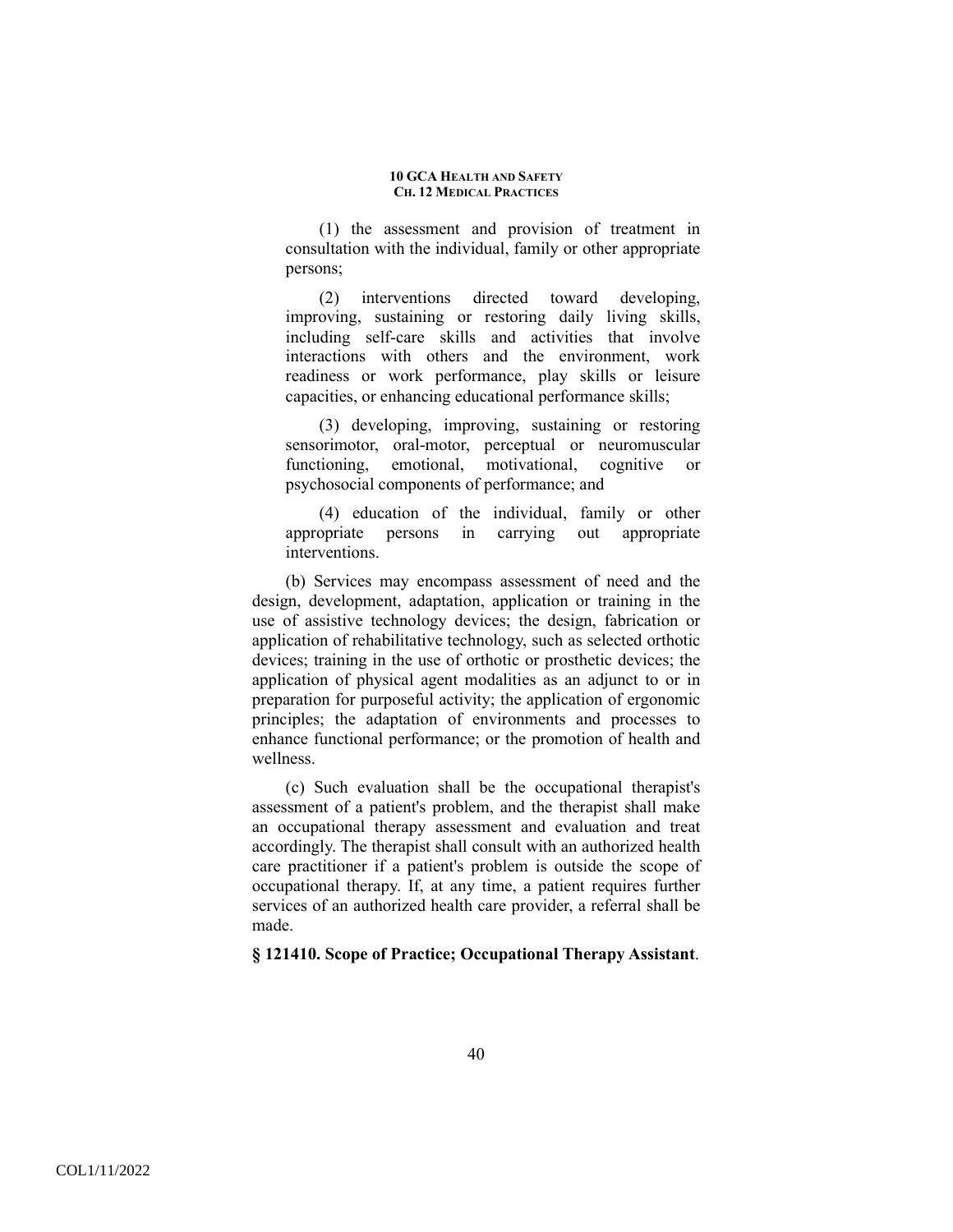The occupational therapy assistant works under the supervision of the occupational therapist. The amount, degree and pattern of supervision a practitioner requires varies depending on the employment setting, method of service provision, the practitioner"s competence and the demands of service. The occupational therapist is responsible for the evaluation of the client or patient. The treatment plan may be developed by the occupational therapist in collaboration with the occupational therapy assistant. Once the evaluation and treatment plans are established, the occupational therapy assistant may implement and modify various therapeutic interventions, as permitted by the Board under the supervision of the occupational therapist.

# **ARTICLE 15 PHYSICAL THERAPY**

----------

**SOURCE:** This Article was added by P.L. 24-329:8 (Aug. 14, 1998).

- § 121501. Definitions.
- § 121502. Qualifications for Licensure.
- § 121503. Exceptions to Licensure.

§ 121504. Scope of Practice.

§ 121505. Supportive Personnel; Delineation of Responsibilities.

§ 121506. Foreign Graduates; Requirements.

### **§ 121501. Definitions.**

 For purposes of this Article, the following words and phrases have been defined to mean:

(a) Licensed physical therapist means a person who is currently and validly licensed to practice physical therapy on Guam.

(b) Physical therapy assistant means an individual who assists in the treatment of patients under the direct and indirect supervision of a licensed physical therapist.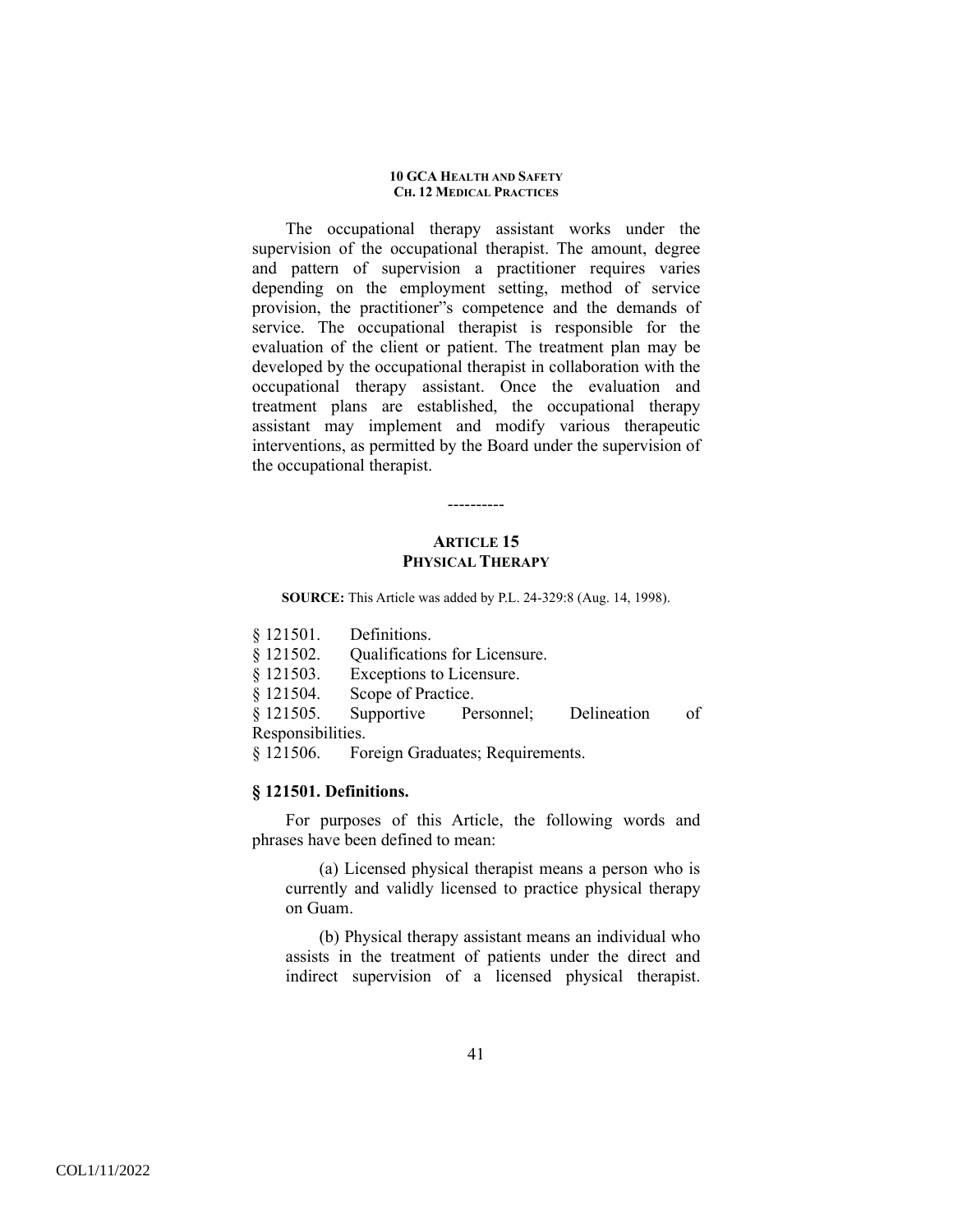Assistance rendered must be commensurate with the assistant's education and training.

(c) Physical therapy technician means an individual who has received on-the-job training from a licensed physical therapist, and who assists in the treatment of patients under the direct supervision of a licensed physical therapist.

(d) Physical therapy means the utilization of scientific principles for the evaluation and treatment of any disability, injury or disease by the use of physical, chemical or mechanical means, including, but not limited to, heat, cold, air, light, sound, electricity, water, massage, therapeutic exercise and rehabilitative procedures, with or without assistive devices, for the purpose of preventing, correcting or alleviating dysfunction resulting from such disability, injury or disease; the performance of tests and measurements of neuromuscular function as an aid to the diagnosis or treatment of human condition; performance of treatments on the basis of test findings; supervision of selective forms of treatment by trained supportive personnel; and provisions of consultative services for health, education and community agencies; provided, however, that physical therapy shall not include the use of Roentgen Rays and radium for diagnostic and therapeutic purposes, the use of electricity for surgical purposes, including cauterization. Physical therapy and physical therapy services are not generic terms; they are the use of any intervention, including physical agent any intervention, including physical agent modalities/electrotherapy, that is provided by, or under the direction of, a licensed, physical therapist.

(e) Consultation means the communication regarding a patient's evaluation and proposed treatment plan with an authorized health care practitioner.

(f) Authorized health care practitioner includes licensed physicians, osteopathic physicians, chiropractors, podiatrists and dentists; provided, however, that nothing herein shall be construed as altering the scope of practice of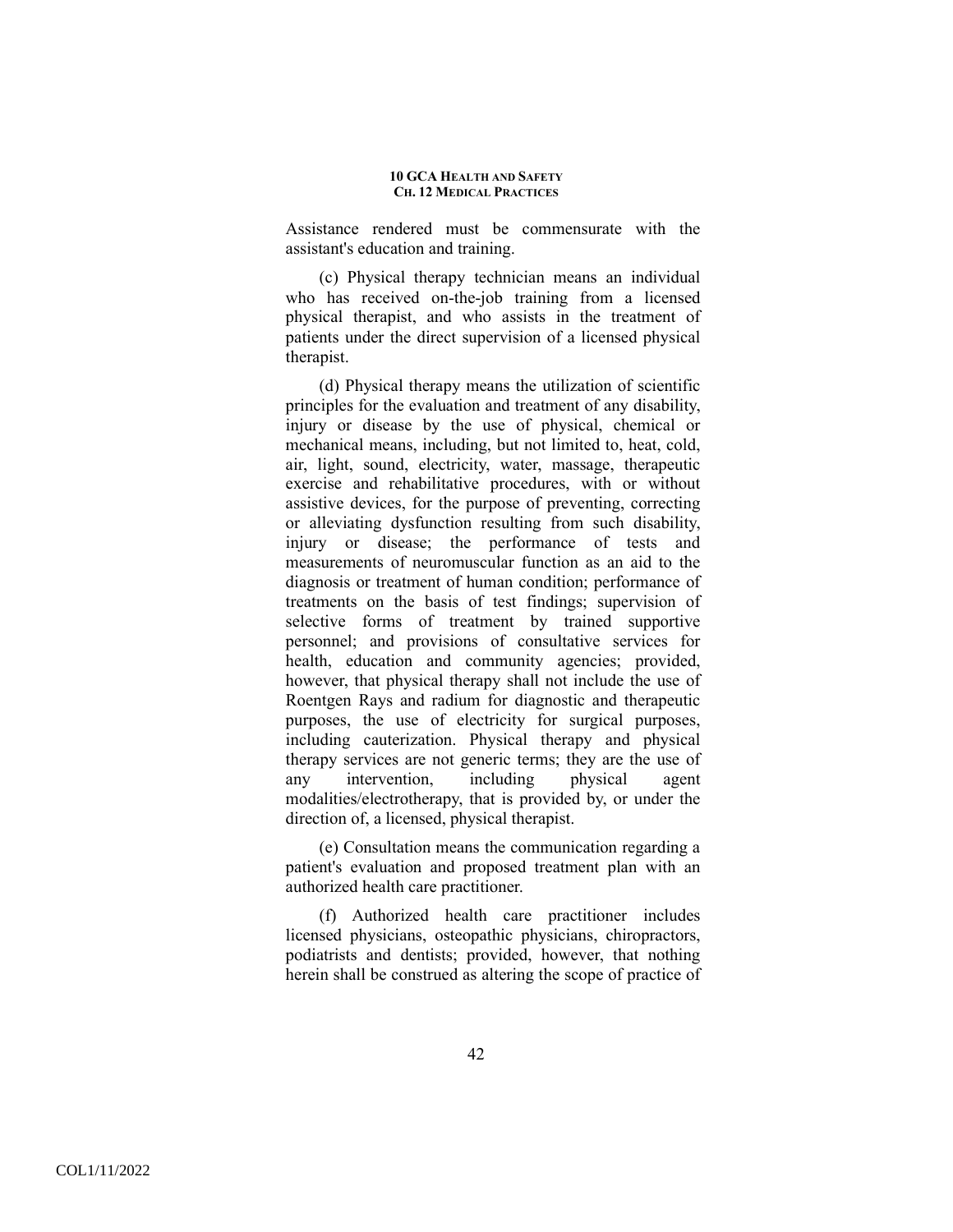such practitioners as defined in their respective licensure regulations.

### **§ 121502. Qualifications for Licensure.**

(a) Licensed Physical Therapist. Applicants for a license to practice physical therapy on Guam must complete and file an application with the Board. Applicants must have all of the following qualifications:

(1) a bachelor's degree in physical therapy or certificate in physical therapy from an accredited school of physical therapy in the United States;

(2) transcripts from an approved school of physical therapy, evidencing the successful completion of a four (4) year degree program, a two (2) year certificate or advanced program which must include supervised clinical experience; and

(3) the applicant must have passed an examination given by the Professional Examination Service in the U.S. or one (1) of its territories and have been granted a license.

(b) Physical Therapy Assistant. To be eligible for licensure as a physical therapy assistant, the applicant must possess all of the following qualifications:

(1) a minimum of an associate degree from an approved school for physical therapy assistant in the United States; and

(2) transcripts from an approved school for physical therapy assistants, evidencing the successful completion of a two (2) year degree program, which must include supervised clinical experience.

### **§ 121503. Exceptions to Licensure.**

No person may practice physical therapy on Guam who is not licensed as a physical therapist by the Board. These rules and regulations shall not be construed:

(a) to prohibit persons employed as physical therapists by a Federal agency from practicing their discipline;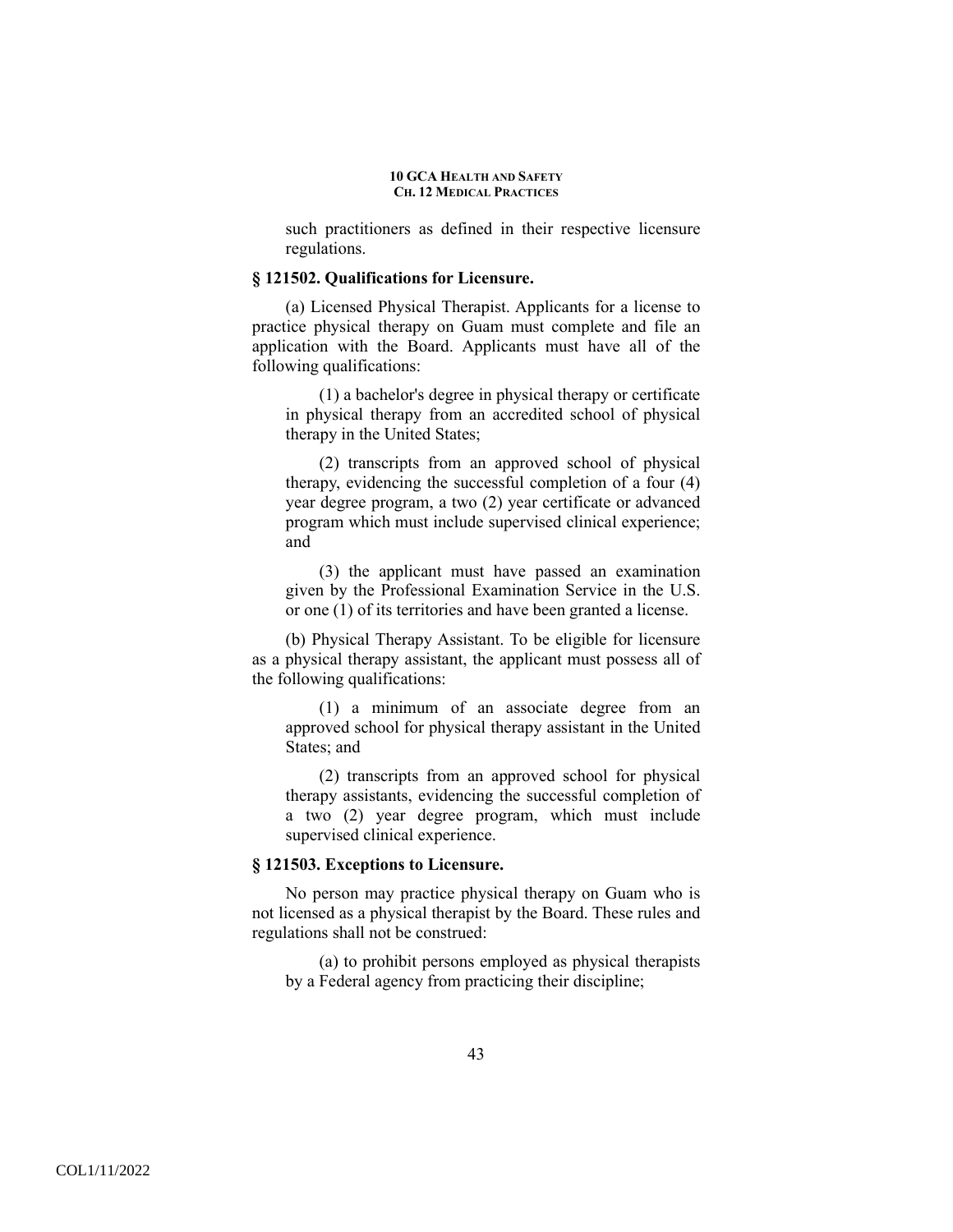(b) to restrict the activities or services of a student or physical therapy intern pursuing a course of study leading to a degree or certificate in physical therapy, provided that these activities and services constitute a part of his supervised course of study;

(c) to restrict the practice of a physical therapist who is obtaining the required professional experience, and whose required professional experience application has been approved by the Board. Such professional experience is to be defined by the Board as deemed necessary;

(d) to prohibit auxiliary services provided by physical therapy technicians in carrying out duties necessary for the support of physical therapy, including those duties which involve minor physical therapy services when performed under the direct supervision of licensed, physical therapists, so long as such activities do not go beyond the scope of practice defined by these rules;

(e) to prohibit the practice of physical therapy by licensed physical therapists of other states or countries while appearing as clinicians at bona fide educational seminars sponsored by physical therapy, medical or other healing art professional associations, so long as such activities do not go beyond the scope of practice defined by these rules and regulations.

**2017 NOTE:** Subsection designations altered pursuant to the authority of 1 GCA § 1606.

## **§ 121504. Scope of Practice.**

(a) Physical Therapists.

(1) A person licensed under this Article as a physical therapist may evaluate and treat human ailments by physical therapy. The evaluation shall be the physical therapist's assessment of a patient's problem and shall include a physical therapy diagnosis. If a patient's problem is outside the scope of physical therapy, the therapist shall consult with a person licensed to practice medicine. If a patient, at any time, requires further medical evaluation or diagnostic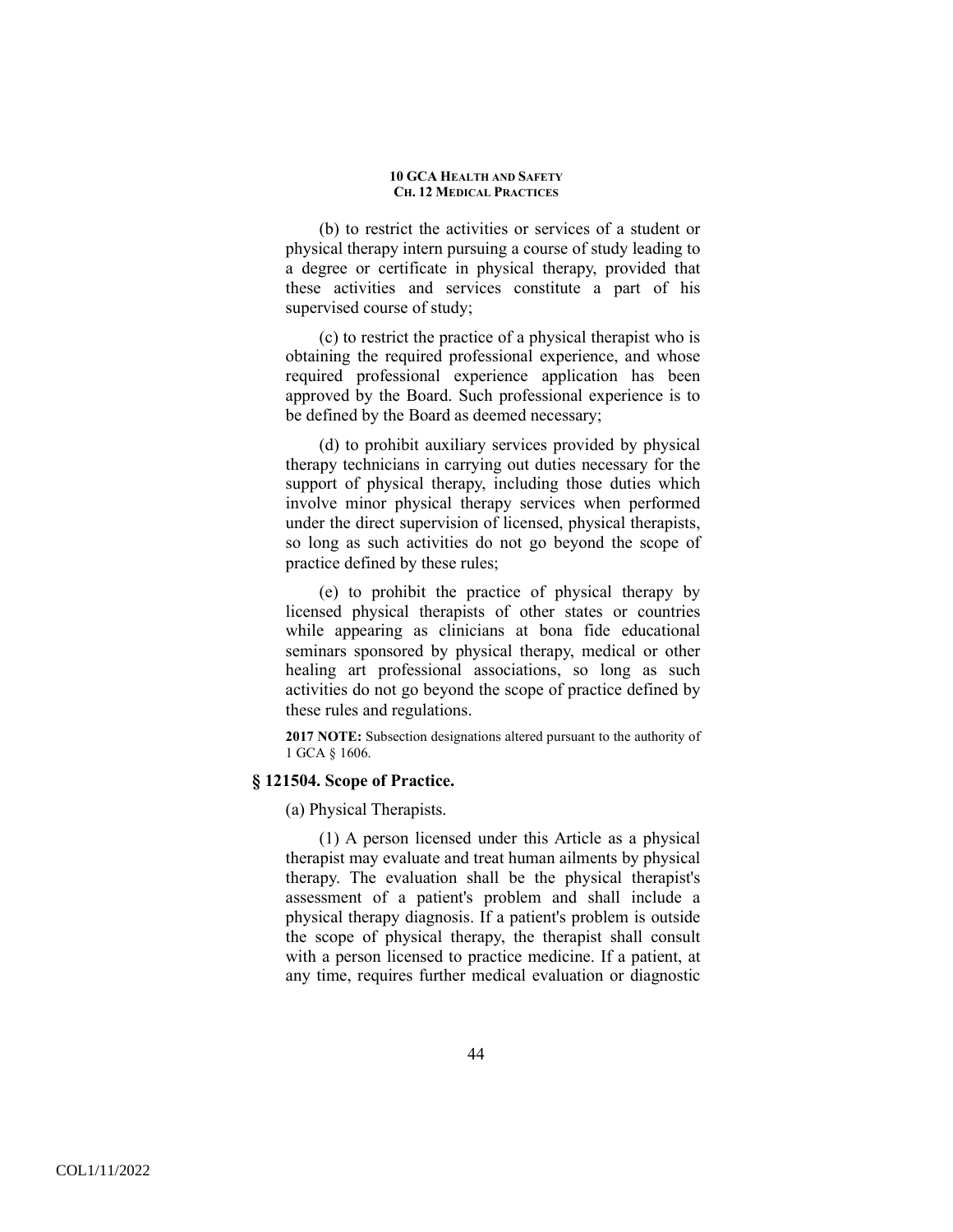testing, that patient shall be referred to an authorized health care practitioner.

(2) Direct referral of a patient by an authorized health care practitioner may be by telephone, letter or in person; provided, however, if the instructions are oral, the physical therapist may administer treatment accordingly, but must make a record describing the nature of the treatment, the date administered, the name of the person receiving the treatment and the name of the referring authorized health care practitioner.

(b) Physical Therapy Assistant.

(1) A physical therapy assistant is not an independent practitioner and works under the indirect supervision of the physical therapist.

(2) A physical therapy assistant will follow the treatment program set by the physical therapist, and may progress the exercise program in conjunction with the treatment goals.

(c) Physical Therapy Technician. The physical therapy technician will carry out tasks as delegated by the physical therapist; all patient care will be under the direct supervision of the physical therapist.

# **§ 121505. Supportive Personnel; Delineation of Responsibilities**.

(a) A physical therapist is professionally and legally responsible for patient care given by supportive personnel under the physical therapist's supervision. If a physical therapist fails to adequately supervise patient care given by supportive personnel, the Board may take disciplinary action against the licensee.

(b) Supervision of supportive personnel requires that the physical therapist perform the following activities:

(1) provide initial evaluation of the patient;

(2) develop a treatment plan and program, including treatment goals;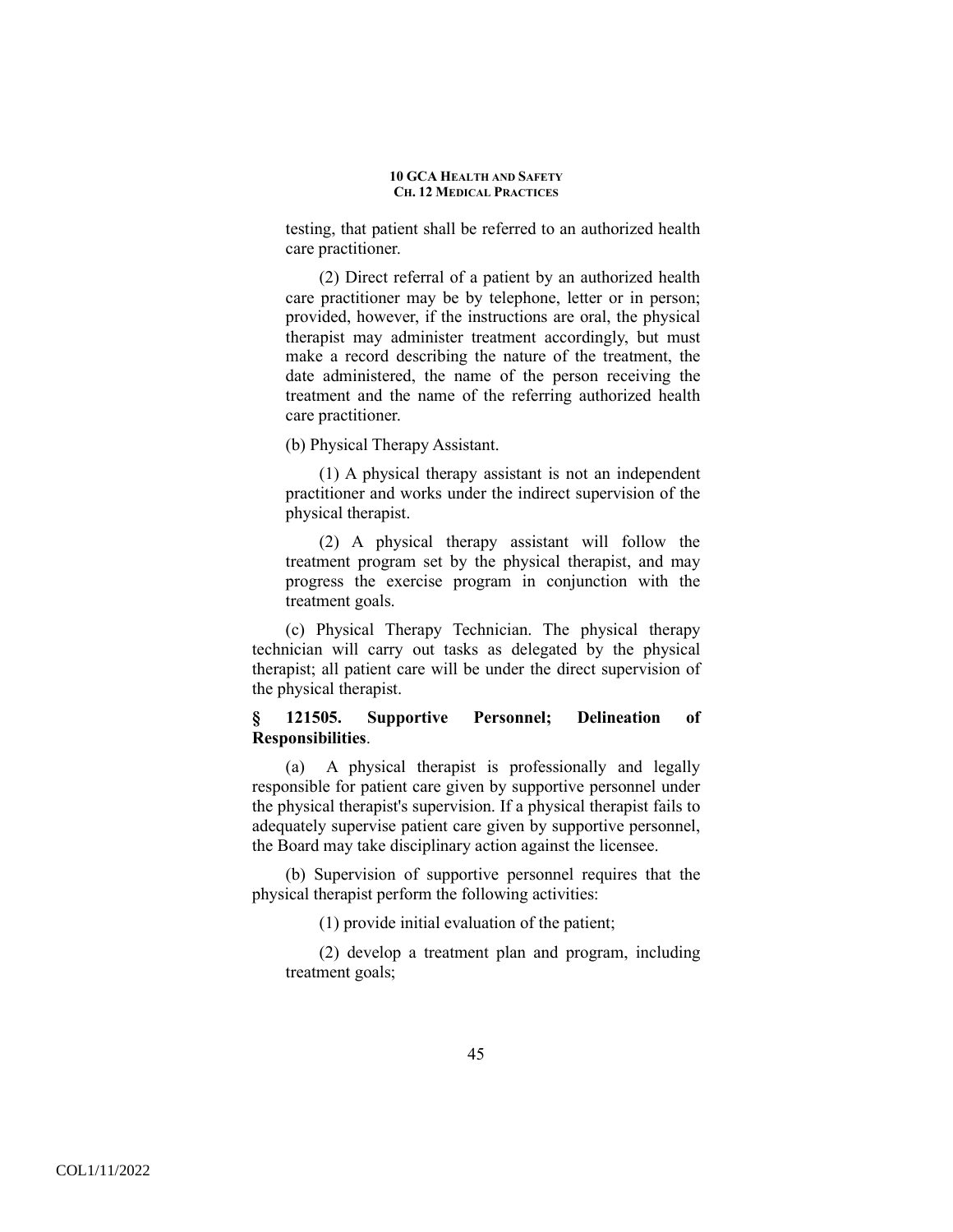(3) assess the competence of supportive personnel to perform assigned tasks;

(4) select and delegate appropriate portions of the treatment plan and program;

(5) direct and supervise supportive personnel in delegated functions;

(6) re-evaluate the patient and adjust the treatment plan as acceptable

physical therapy practice requires, consistent with the delegated health care task;

(7) document sufficient in-service training and periodic evaluation of performance to assure safe performance of the tasks assigned to supportive personnel; and

(8) provide discharge planning.

**2017 NOTE:** Subsection/subitem designations added/altered pursuant to the authority of 1 GCA § 1606.

## **§ 121506. Foreign Graduates; Requirements.**

(a) The following is required of applicants for physical therapists who are foreign graduates:

(1) be of good moral character;

(2) be a United States citizen or legal alien;

(3) submit to the Board the following documents, which must be in English or accompanied by an English translation:

(A) official application and affidavits;

(B) evidence of a diploma from an educational program for physical therapy approved by the Board;

(C) a letter from the applicant's most recent employer verifying the applicant's position and dates of employment;

(4) demonstrate that the applicant's credentials are equivalent to those required of a U.S. educated physical therapist applicant (The foreign education must contain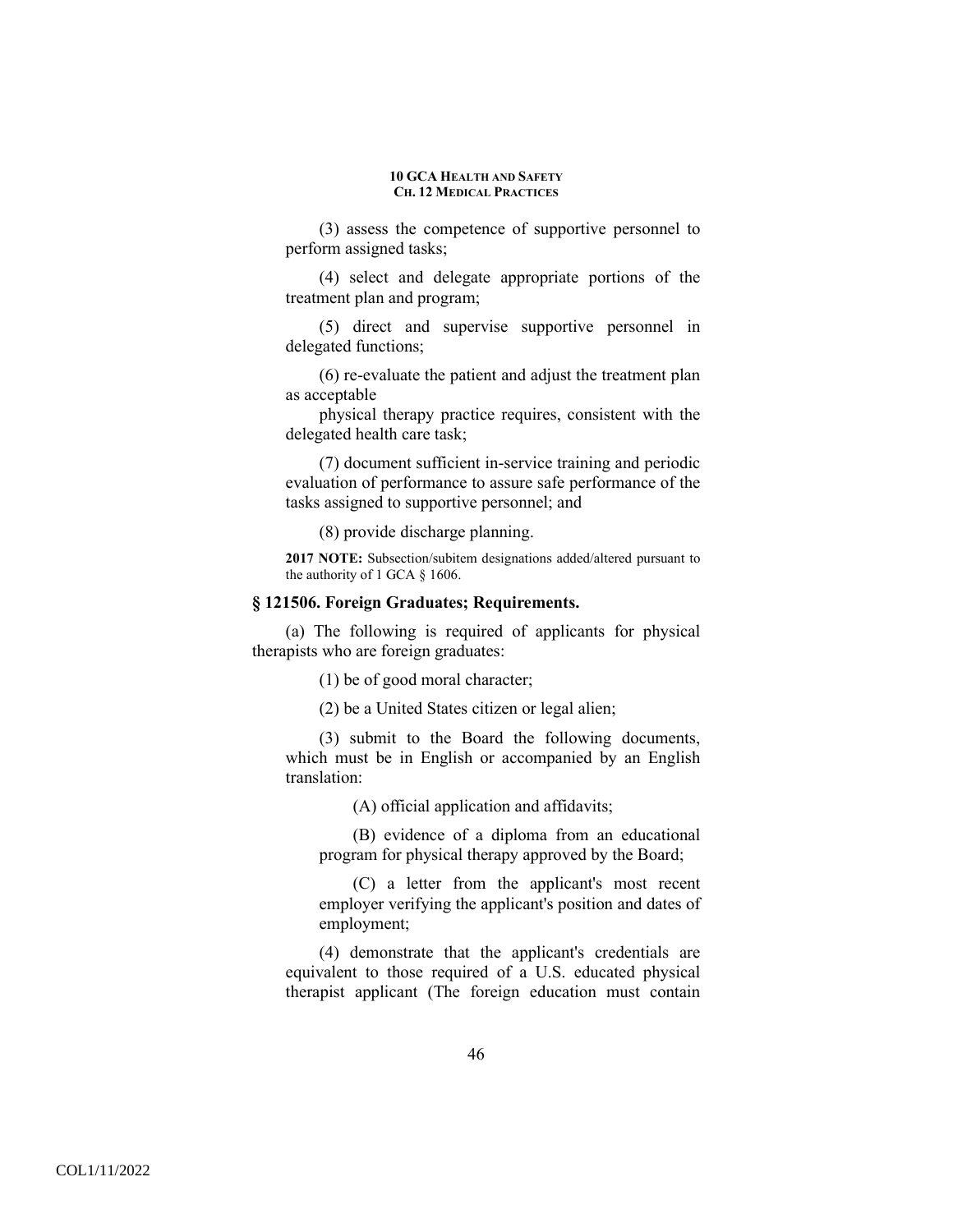evidence of course work in humanities and social sciences, as well as courses in biology and other physical sciences, equivalent to a United States degree in physical therapy. The applicant must submit notarized copies of all academic records to either the International Education Research Foundation or the International Consultants of Delaware, for evaluation; addresses for each shall be listed with the Board office. A copy of the evaluation must be sent directly to the Board.);

(5) if the Board determines that the educational background is not equivalent to a U.S. accredited physical therapy program, or the applicant's program is found deficient in physical therapy credits, the applicant must successfully complete a physical therapy program which conforms with the standards of the official accrediting agency determined by the U.S. Office of Education, or at the discretion of the Board, complete specified courses in physical therapy;

(6) complete a minimum of twenty (20) continuous weeks of internship under direction and immediate supervision of a physical therapist, in an institution which is approved by the Board, and furnish documentary evidence of compliance to the Board; and

(7) may appear before the Board for an oral interview.

(b) If the Board finds the internship to have been successfully completed and the educational equivalency requirements met, the applicant must take a licensure examination given by a state or territory within the United States.

(c) Physical therapist assistants must comply with all requirements of this Article, have passed an examination given by the Professional Examination Service in the United States or one (1) of its territories, and have been granted a current license.

----------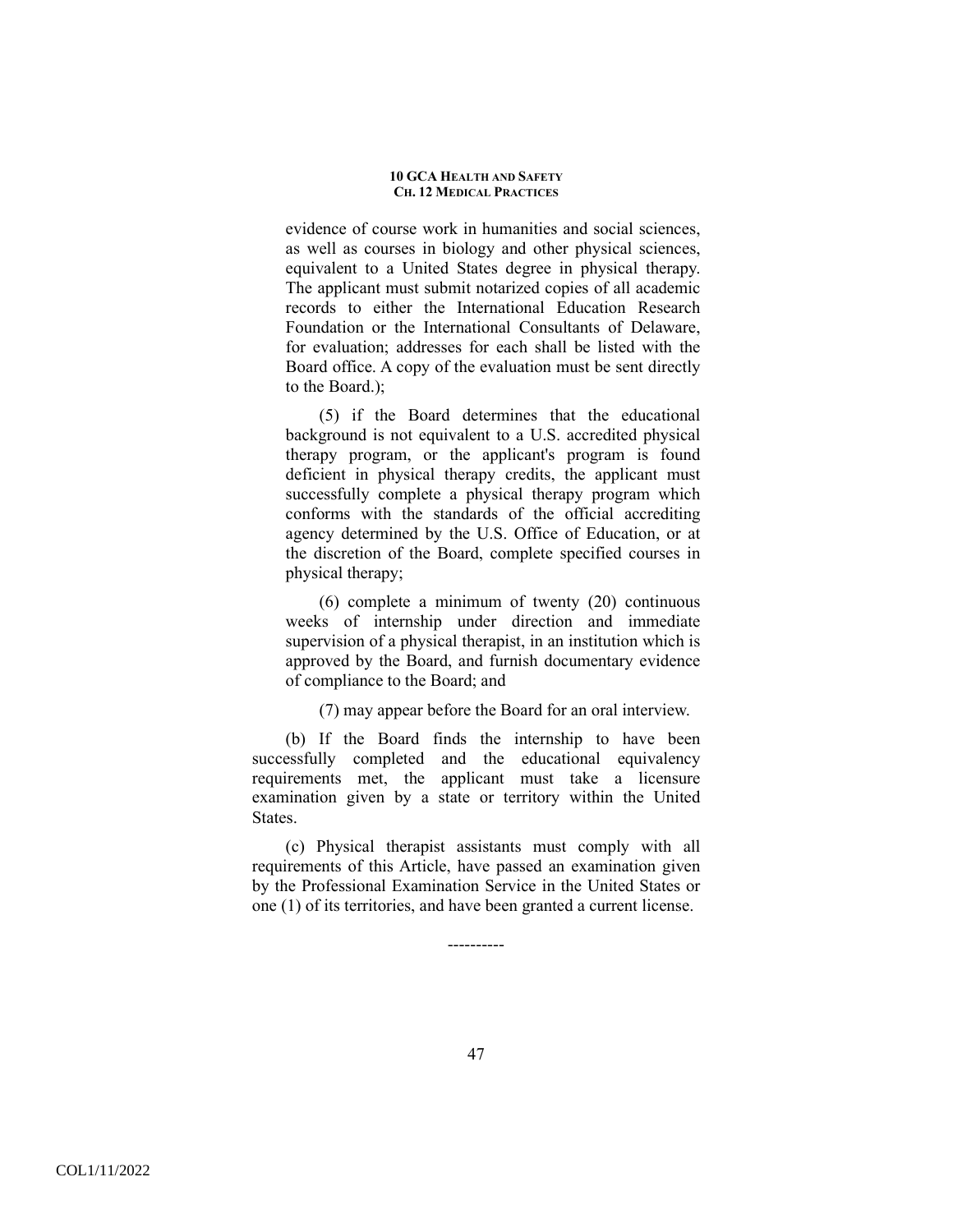## **ARTICLE 16 PHYSICIAN ASSISTANT**

**SOURCE:** This Article was added by P.L. 24-329:9 (Aug. 14, 1998).

- § 121602. Qualifications for Licensure.
- § 121603. Scope of Practice.
- § 121604. Registration of Physician Assistant's Supervision.
- § 121605. Renewal of License.
- § 121606. Identification.
- § 121607. Supervision Required.
- § 121608. Prescribing.
- § 121609. Exceptions to Licensure Requirement.

## **§ 121601. Definitions**.

 For purposes of this Article, the following words and phrases have been defined to mean:

(a) Licensed physician means a physician licensed by the Board of Medical Examiners to practice medicine on Guam.

(b) Physician assistant means a Board-licensed person, qualified by academic and practical training, who provides patient services under the indirect supervision of a licensed physician. A physician assistant is not an independent practitioner.

(c) Supervising physician means a licensed physician who is registered by the Board to supervise a physician assistant.

(d) Supervision means providing guidance of the services performed by the physician assistant. A supervising physician may be physically on the premises where the physician assistant is practicing, or be available on Island by telecommunication.

## **§ 121602. Qualifications for Licensure.**

 (a) Licensed physician assistants must be graduates of programs approved by the Physician Assistant Examining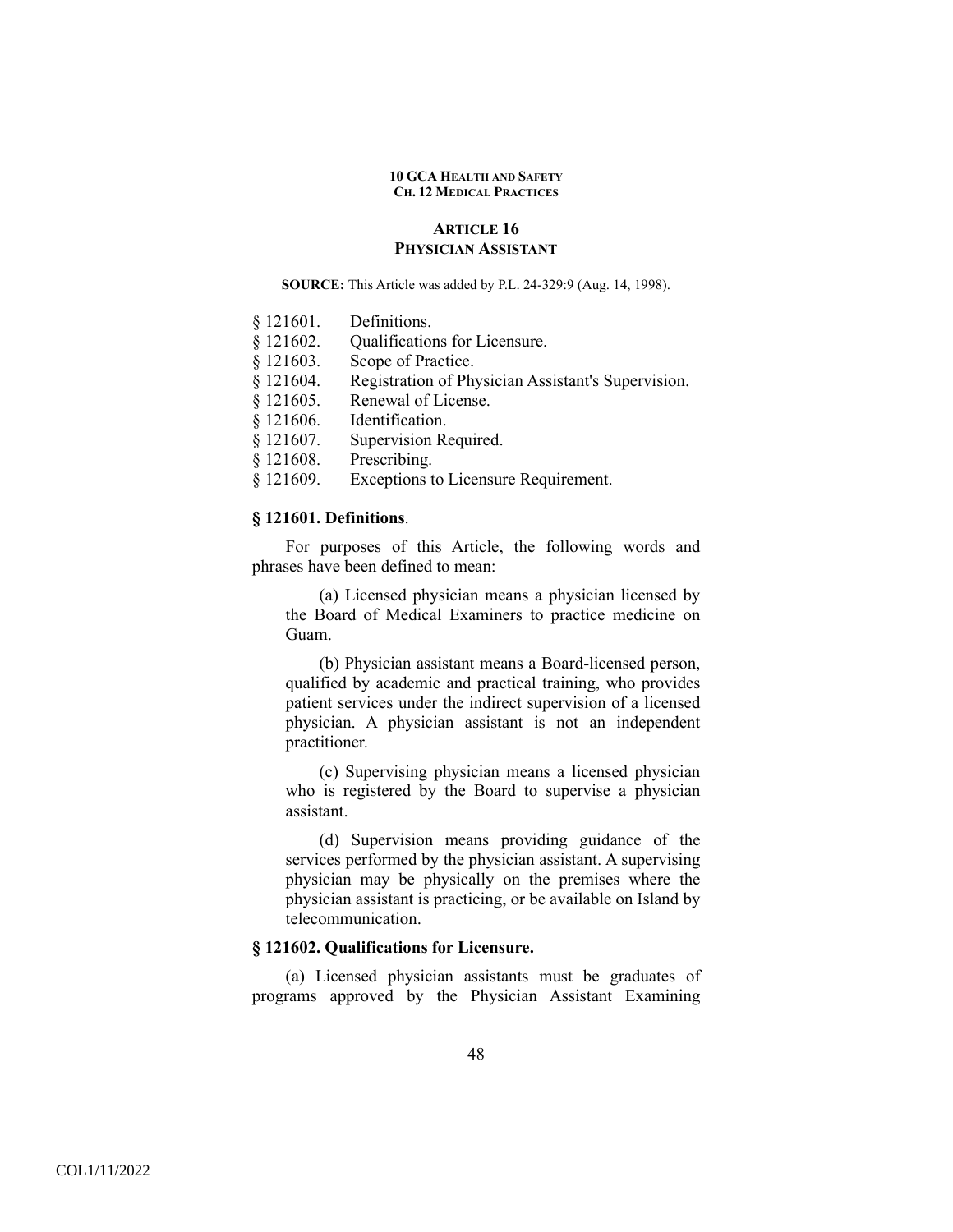Committee ("PAEC") from an institution accredited by the Committee on Allied Health Education and Accreditation ("CAHEA").

(b) Licensed physician assistants must have passed a proficiency examination developed by the National Commission on Certification of Physician Assistants, or its successor.

## **§ 121603. Scope of Practice**.

(a) A physician assistant may provide any medical services when such services are within his skills, form a usual component of the physician's scope of practice under the supervision of a supervising physician.

(b) Physician assistants with privileges or employed by a hospital or skilled nursing facility may, if permissible under the by-laws and rules and regulations of such facility, write medical orders, including medications, tests and treatments, for inpatients under the care of the supervising physician. In every case, such medical orders must be countersigned by the supervising physician or confirmed by telephone within twentyfour (24) hours.

## **§ 121604. Registration of Physician Assistant's Supervision.**

Prior to practicing on Guam, the licensed physician assistant shall present for approval of the Board of Allied Health Examiners and Board of Medical Examiners a completed application for supervision by a Guam-licensed physician. The practice of the physician assistant must fall within the practice of the supervising physician with whom the physician assistant is registered. In the event of any changes of supervising physician, the names of the supervising physicians must be provided to the above boards. The Board must be notified at least ten (10) days prior to the effective date of change. Practicing without a supervising physician shall be grounds for disciplinary action, including revocation of license.

### **§ 121605. Renewal of License.**

Each licensed physician assistant must present evidence of current certification through the National Commission on Certification of Physician Assistants, or its successor, every two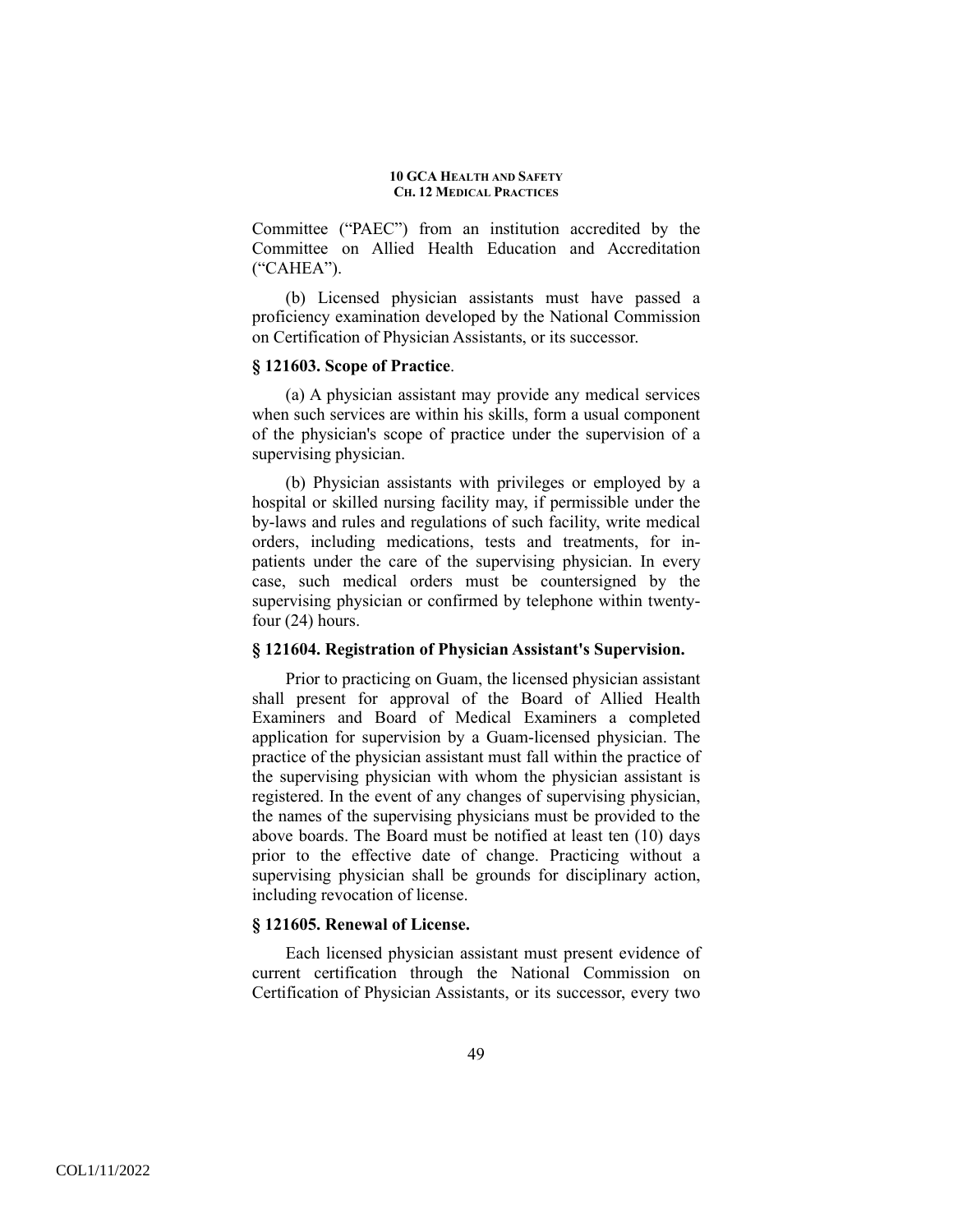(2) years for renewal of license.

### **§ 121606. Identification.**

(a) While working, the physician assistant shall wear or display appropriate identification, clearly indicating that he or she is a physician assistant.

(b) The physician assistant's license must be displayed in the office, and any satellite operation in which the physician assistant may function.

(c) A physician assistant may not advertise him or herself in any manner that would mislead the patients of the supervising physician or the public.

### **§ 121607. Supervision Required.**

(a) Tasks performed by the physician assistant must be under the supervision of a registered supervising physician.

(b) All medical records must be reviewed and co-signed by the approved supervising physician within seven (7) days.

(c) Upon being duly licensed by the Board, the licensee shall have his or her name, address and other pertinent information enrolled by the Board on a roster of licensed physician assistants.

(d) Not more than two (2) currently licensed physician assistants may be supervised by a licensed physician at any one time.

(e) If no registered supervising physician is available to supervise the physician assistant, the physician assistant must not perform patient care activities.

(f) Nothing in these rules shall be construed to prohibit the employment of physician assistants by a medical care facility where such physician assistant"s function under the supervision of a Guam-licensed physician.

## **§ 121608. Exceptions to Licensure Requirement.**

No person may practice as a physician assistant on Guam who is not licensed by the Board. This Article, however, shall not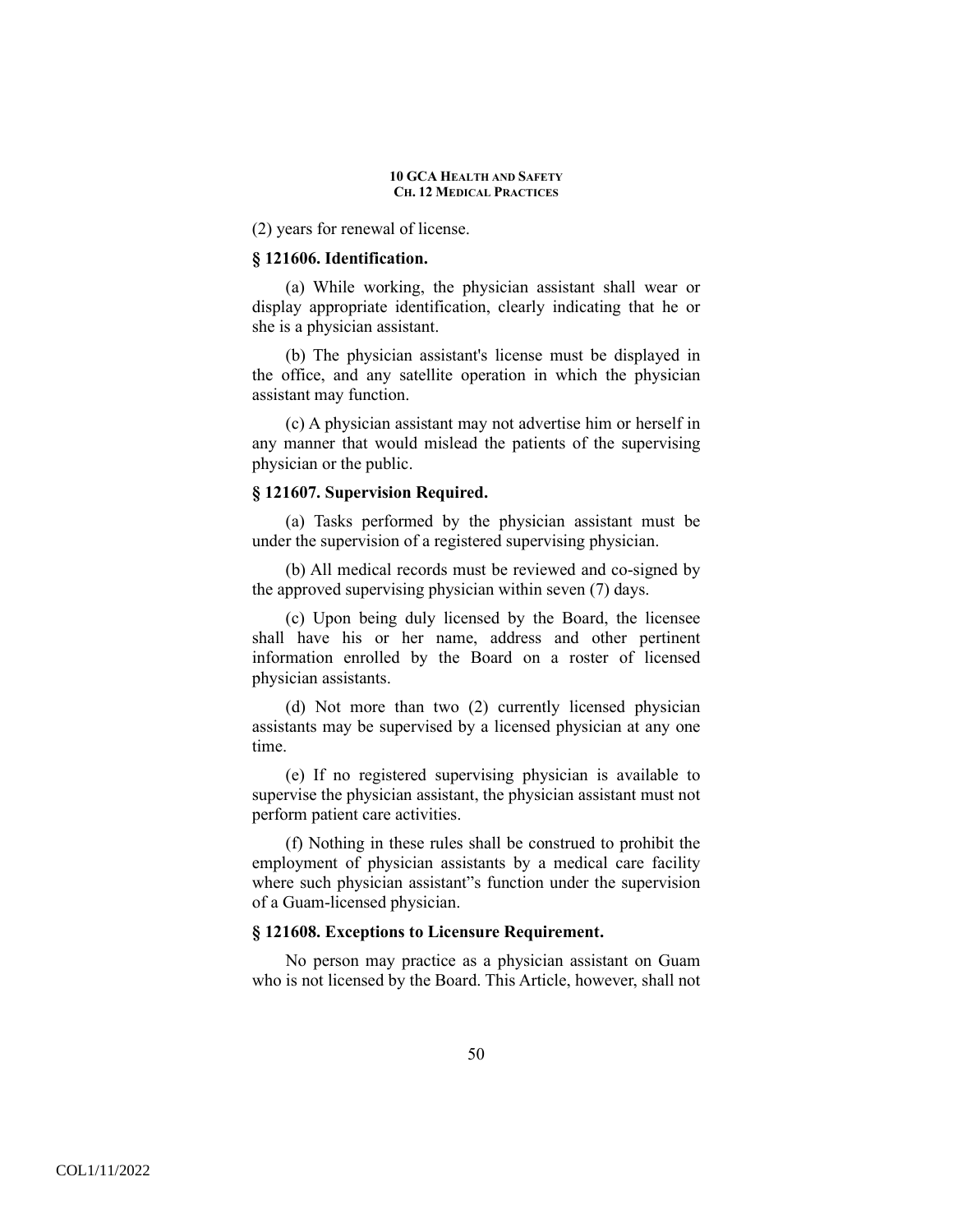be construed to prohibit a student in a physician assistant program performing duties or functions assigned by his instructors, or who is working under the direct supervision of a licensed physician.

# **§ 121609. Prescriptive Authority.**

A physician assistant may administer, prescribe and dispense any licensed drug in accordance with 12 GCA § 12827, and in accordance to any other rules and regulation established by the Board.

## **ARTICLE 17 PODIATRIC MEDICINE**

----------

**SOURCE:** This Article was added by P.L. 24-329:10 (Aug. 14, 1998).

- § 121701. Definition.
- § 121702. Qualifications for Licensure.
- § 121703. Approved Schools.
- § 121704. Approved Hospitals for Podiatric Residencies.
- § 121705. Licensure Renewal; Continuing Education Requirements.
- § 121706. Approved Continuing Education Programs.
- § 121707. Scope of Practice.

### **§ 121701. Definition.**

 For purposes of this Article, the following words and phrases have been defined to mean:

(a) Podiatric Medicine means the diagnosis, medical, surgical, mechanical, manipulative and electrical treatment of the human foot and ankle, including the tendons that insert into the foot, and the non-surgical treatment of the muscles and tendons of the leg governing the functions of the foot.

### **§ 121702. Qualifications for Licensure.**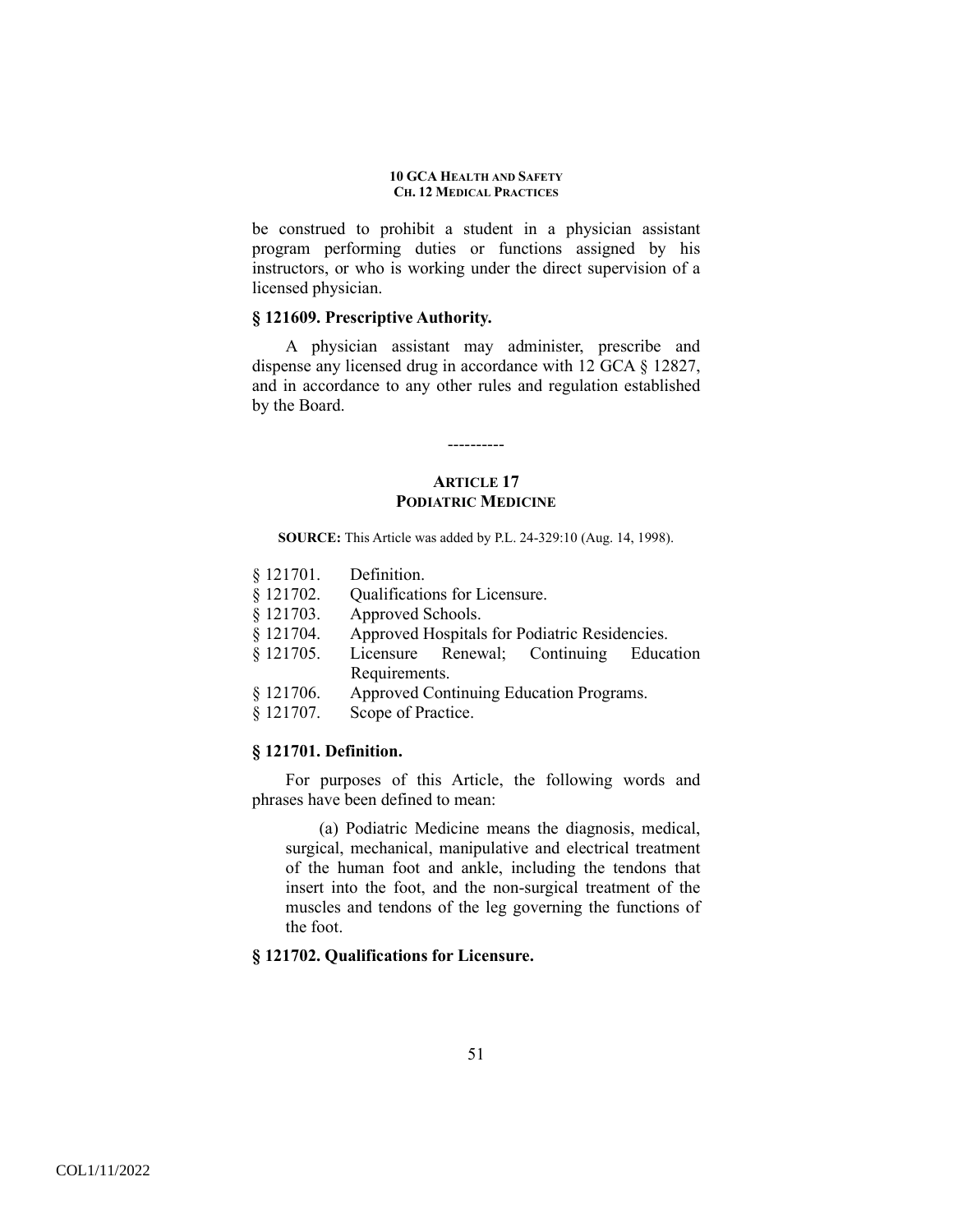(a) Any person who desires to practice podiatric medicine on Guam must apply to the Board for licensure and provide each of the following:

(1) three (3) letters from doctors of podiatric medicine verifying that the applicant is competent;

(2) verification sent directly from the college of podiatric medicine to the Board of having satisfactorily graduated from an approved college of podiatric medicine; and

(3) verification sent directly to the Board from a residency program of having satisfactorily completed a hospital-approved podiatric residency program.

(b) If an applicant has practiced podiatric medicine in any U.S. jurisdiction, the applicant shall furnish each of the following:

(1) a notarized copy of the applicant's license to practice podiatric medicine in that jurisdiction; and

(2) an affidavit from the board of podiatric medical examiners of any such jurisdiction verifying the number of years that the applicant has been engaged in the legal and reputable practice of podiatric medicine in that jurisdiction.

## **§ 121703. Approved Schools.**

 Colleges of podiatric medicine accredited by the Council on Podiatric Education of the American Podiatry Association shall be approved by the Board for providing resident professional instruction in podiatric medicine.

### **§ 121704. Approved Hospitals for Podiatric Residencies.**

 The hospitals approved by the Board for residencies shall be those that meet the minimum requirements set by the Council on Podiatric Medical Education of the American Podiatric Medical **Association** 

# **§ 121705. Licensure Renewal; Continuing Education Requirements.**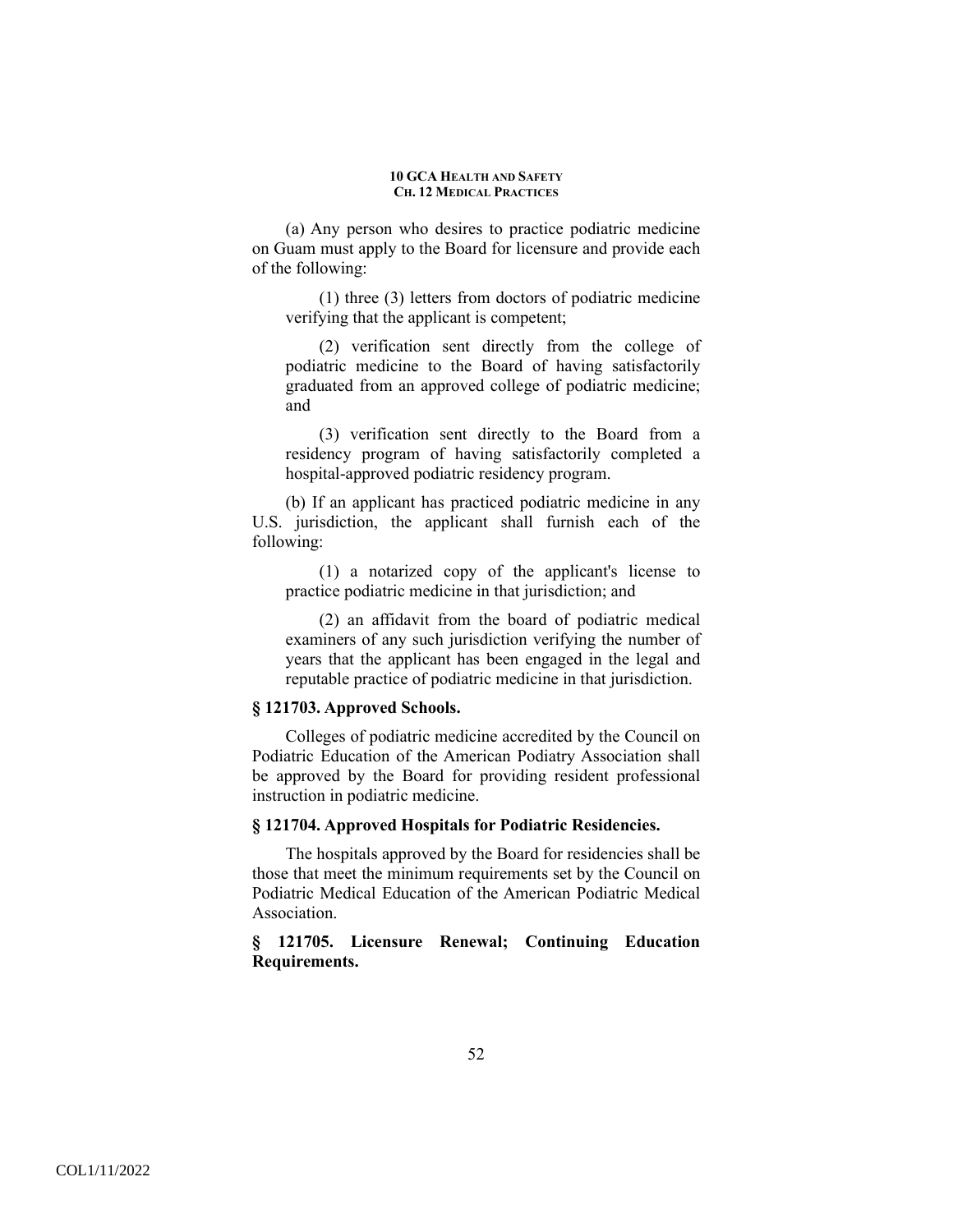(a) Each licensee who is a doctor of podiatric medicine is required to complete fifty (50) hours of approved continuing education during each two (2) year renewal period. Each doctor of podiatric medicine renewing a license may be required to submit proof satisfactory to the Board of compliance with the provisions of this requirement.

(b) Each doctor of podiatric medicine, in order to renew a license, shall report progress towards compliance with continuing education requirements by signing and returning the declaration contained in the license renewal application.

(c) Any licensed doctor of podiatric medicine who cannot complete a minimum of fifty (50) hours of approved continuing education during a two (2) year period shall be ineligible for renewal of his or her license, unless such licensee applies for and obtains a waiver from the Board, as shall be determined by the Board.

(d) As part of the continuing education required of each licensee, each licensee, at the time of license renewal, shall certify that he or she possesses a current and valid certificate in basic cardiopulmonary resuscitation ("CPR").

(e) The Board requires that each licensee retain records of all continuing education programs attended which indicate the title of the course or program, the sponsoring organization, or individual and the accrediting organization, if any, for a minimum of four (4) years.

## **§ 121706. Approved Continuing Education Programs.**

 The following are approved by the Board as continuing education programs:

(a) programs which are approved by the American Podiatric Medical Association and its affiliated organizations;

(b) programs that qualify for Category I Credit of the American Medical Association and the American Osteopathic Association and their affiliated organizations;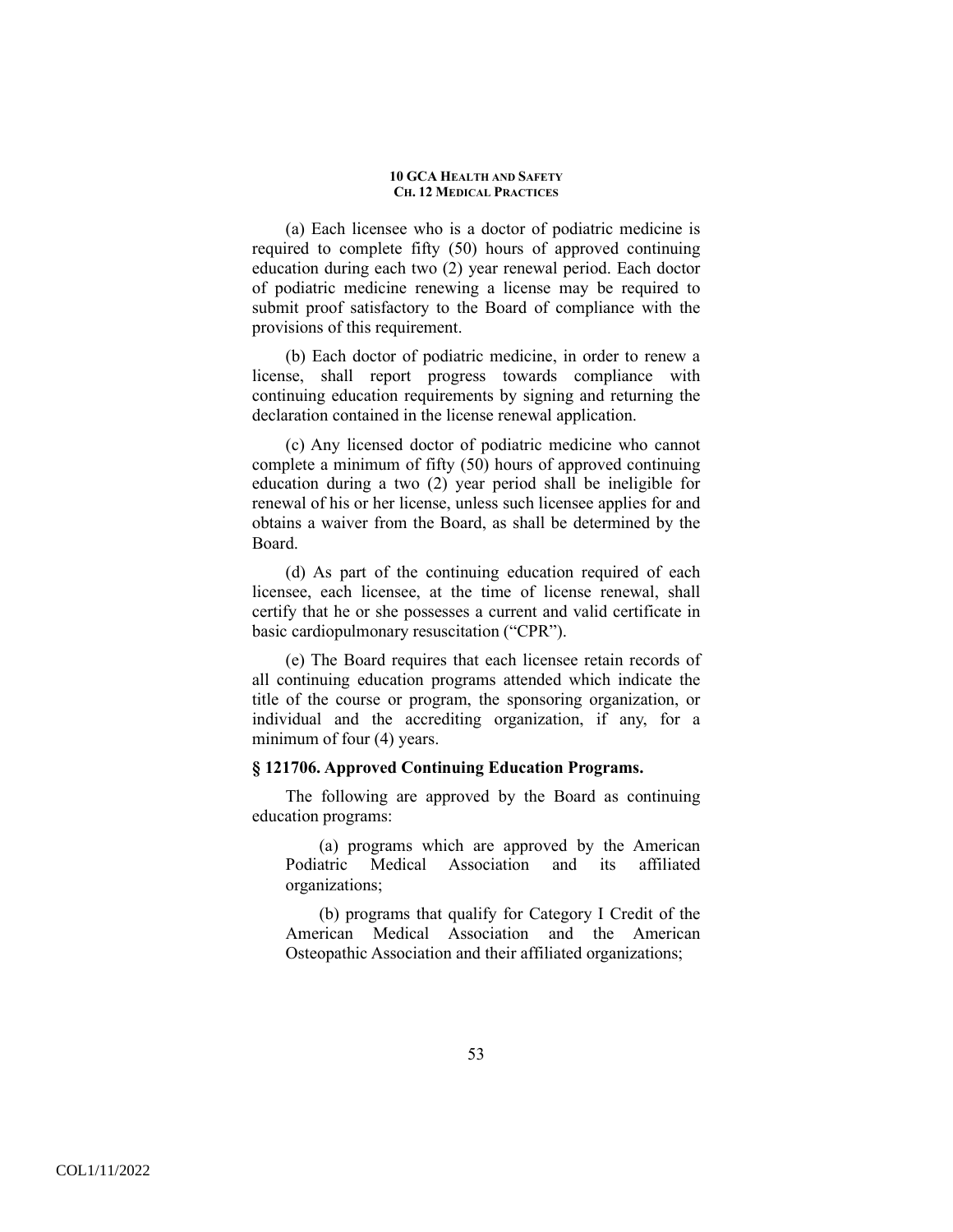(c) programs offered by approved colleges or schools of podiatric medicine, medicine and osteopathic medicine;

(d) podiatric residency program or clinical fellowship in a hospital approved for podiatric residencies (Completion of a residency program or clinical fellowship shall be credit for fifty (50) hours of approved continuing education.); and

(e) programs offered by other individuals, organizations and institutions approved by the Board on a case-by-case basis.

## **§ 121707. Scope of Practice.**

 (a) A license to practice podiatric medicine on Guam authorizes the holder to practice podiatric medicine as defined in these Rules.

(b) No doctor of podiatric medicine shall do any amputation of the foot in total. Surgical debridement with plastic repairs or reconstruction of diseased, traumatized or devitalized, nonviable or necrotic tissue shall be the standard of treatment for these diseased processes.

(c) Doctors of podiatric medicine practicing within the framework of this policy statement are subject to all laws governing gross negligence, incompetence and repeated negligent acts.

### ----------

## **ARTICLE 18 SPEECH LANGUAGE PATHOLOGY**

**SOURCE:** This Article was added by P.L. 24-329:11 (Aug. 14, 1998), and amended by P.L. 34-048 (Oct. 13, 2017).

- § 121801. Definitions.
- § 121802. Qualifications for Licensure.
- § 121803. Exceptions to Licensure Requirements.
- § 121804. Scope of Practice.
- § 121805. Licensure Renewal.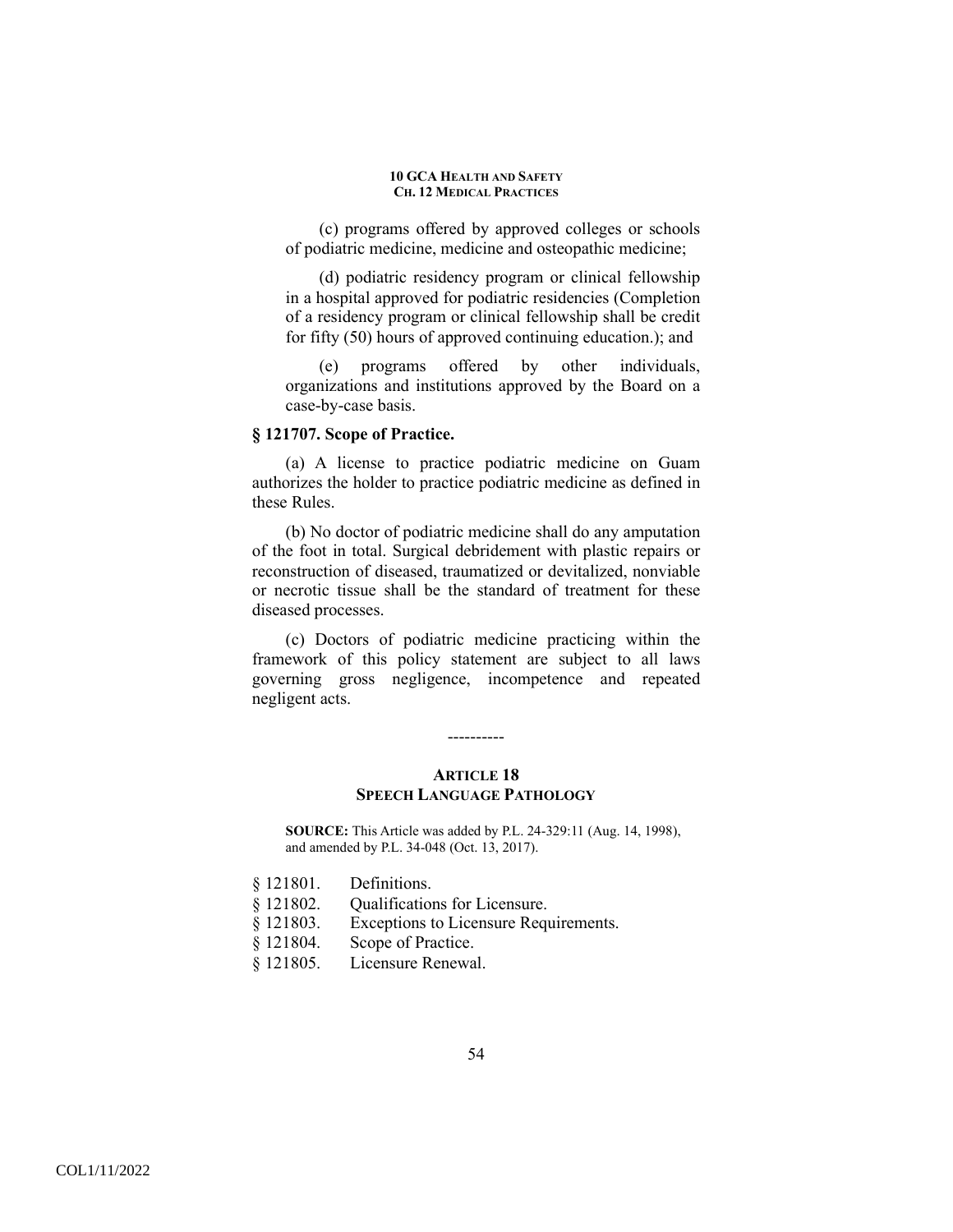## **§ 121801. Definitions**.

For purposes of this Article, the following words and phrases have been defined to mean:

(a) American Speech, Language, Hearing Association (ASHA) means the recognized national association which sets ethical and practice standards for the field of Speech-Language Pathology.

(b) Speech-language Pathology-Assistant (Bachelor's level), (SLPA-B), means any individual who meets the minimum qualifications which the Board may establish for speech-language assistants, whose qualifications shall be less than those established by this Article for licensure as a speech-language pathologist, and who is licensed and works under the direct, then indirect supervision (as defined by ASHA Guidelines for Supervision) of a licensed speechlanguage pathologist.

(c) Licensed Speech-language Pathology-Assistant (Master's level), (SLPA-M), means any individual who meets the minimum qualifications which the Board may establish for speech-language assistants, whose qualifications shall be less than those established by this Article for licensure as a speech-language pathologist, and who is licensed and works under the indirect supervision of a licensed speech-language pathologist.

(d) Speech-language Pathologist (SLP) means any individual who is duly licensed by the Board to practice in the field of speech-language pathology.

(e) Speech-language Pathology means the application of principles, methods and procedures for the measurement, testing, evaluation, prediction, counseling, instruction, habilitation or rehabilitation related to the development and disorders of speech, voice, fluency, language, augmentative alternative communication, neurological disorders, or swallowing disorders, for the purpose of evaluating, identifying, treating, preventing, ameliorating, or modifying such disorders and conditions in children or adults.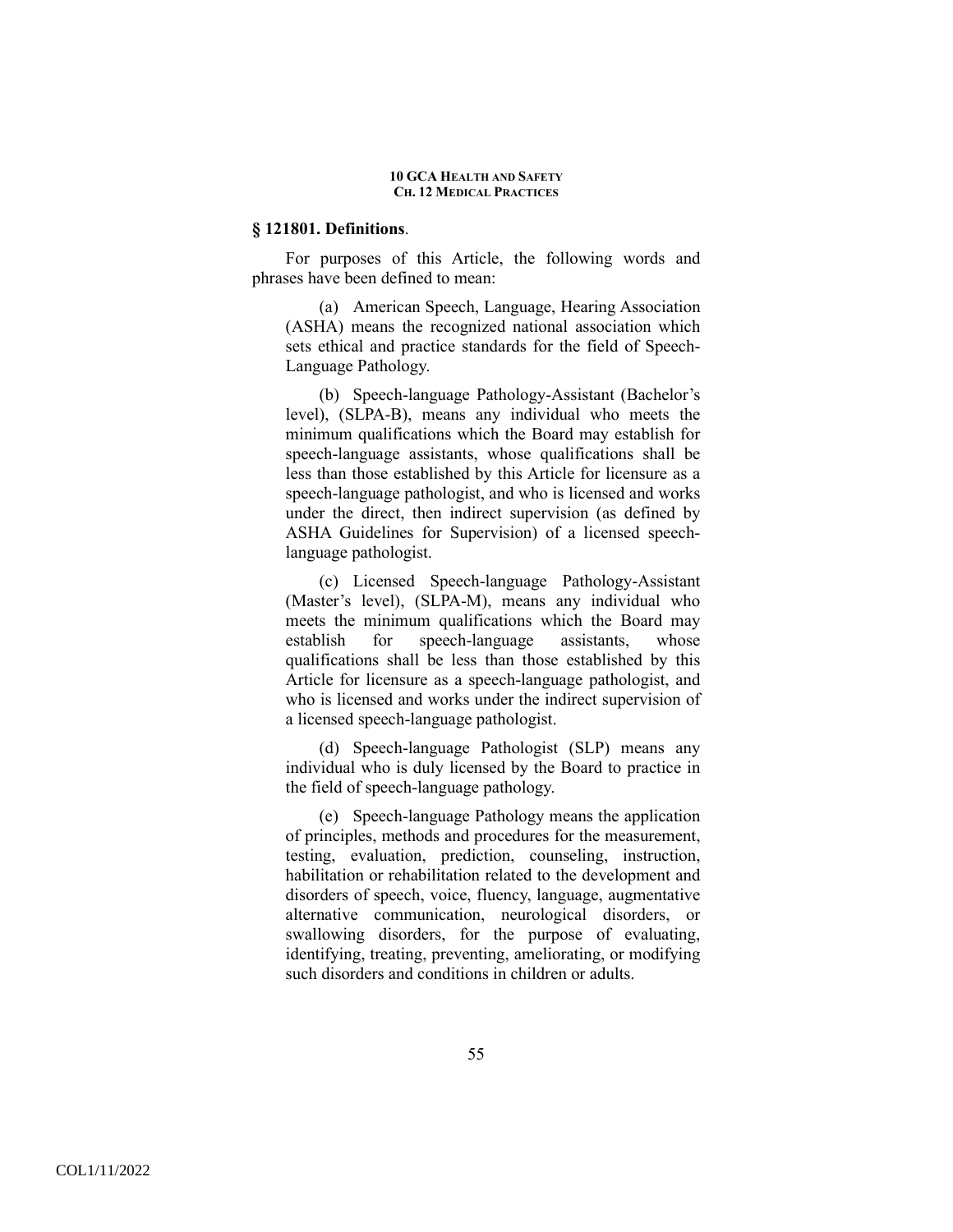(f) Supervision.

(1) Direct (initial) supervision shall mean supervision whereby a licensed Speech-language Pathologist diagnoses the condition to be treated, disseminates the therapy information to the SLPA-B, and remains on the premises while the procedures are being performed by an SLPA-B. The supervising SLP will also follow the ASHA guidelines for training. The SLPA-B must demonstrate proficiency in order to allow for indirect supervision.

(2) Indirect supervision shall mean supervision whereby a licensed SLP authorizes the procedures that are being carried out, but need not be present on the premises when the authorized procedures are being performed by a SLPA-M. The licensee must be available on island by telecommunications.

(3) The supervising licensed speech-language pathologist of a SLPA-B or SLPA-M *shall not*  supervise more than five (5) individuals at one (1) time. The licensed SLP sponsor will assume all responsibilities and will meet all sponsorship requirements for such individuals as set forth by the Board.

**SOURCE:** Added by P.L. 24-329:11 (Aug. 14, 1998), and amended by P.L. 34-048:2 (Oct. 13, 2017).

## **§ 121802. Qualifications for Licensure.**

(a) Speech-Language Pathologist.

(1) To be eligible for licensure by the Board as a speech-language pathologist, an applicant must possess a current Certificate of Clinical Competence (CCC) in Speech-Language Pathology issued by ASHA as evidence of professional training and experience.

(2) Applicants shall arrange for an official statement from ASHA to be sent directly to the GBAHE reporting present ASHA certification.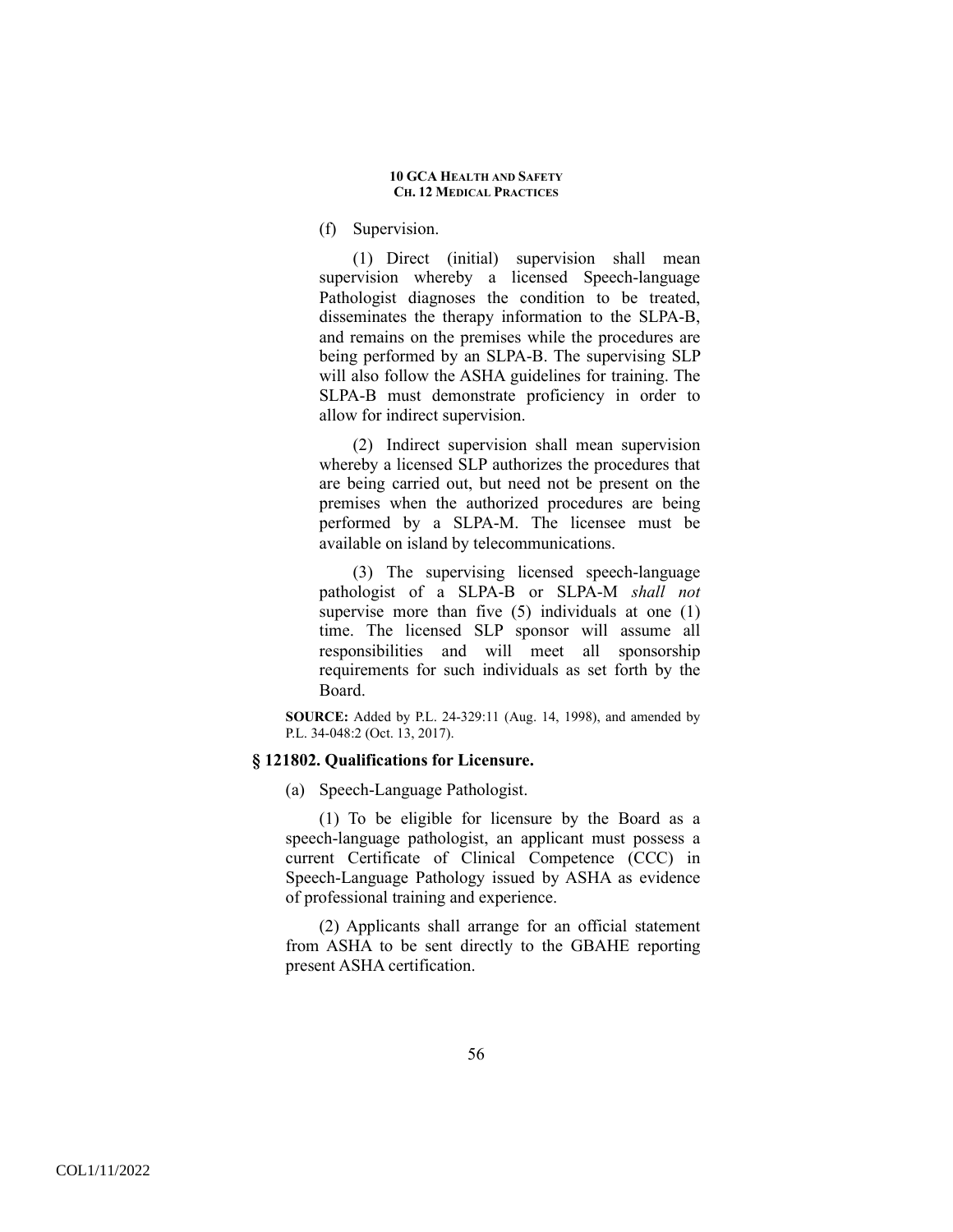## (b) (1) A Speech-language Pathology-Assistant (SLPA-B)

(A) shall possess at least a Bachelor's degree in speech and language or communication disorders, and

(B) *shall* work under the direct or indirect supervision of a licensed Speech-Language Pathologist.

(2) The SLPA-B and supervisor will complete and submit the Supervisor Form provided by the Board upon application, or renewal, and no later than three (3) working days upon any supervisory changes within a license renewal year; provided, that for new hires, the Supervisor Form may be submitted within three (3) working days and shall be submitted before performing any speech therapy services.

(3) If any changes occur within the renewal year that affects both supervisor requirement (primary and secondary), the Supervisor Form must be revised and submitted before the SLPA-B can practice*.*

(c) (1) A Speech-Language Assistant (SLPA-M)

(A) shall possess at least a Master's degree in speech-language pathology or

(B) communication disorders, and

(C) may work under the indirect supervision of a licensed Speech-Language Pathologist,

respective to the individual's understanding and assessed performance of speech-language disorders.

(2) The SLPA-M and supervisor will complete and submit the Supervisor Form provided by the Board upon application, or renewal, and no later than three (3) working days upon any supervisory changes within a license renewal year; provided, that for new hires, the Supervisor Form may be submitted within three (3) working days upon application and shall be submitted before performing any speech therapy services.

(3) If any changes occur within the renewal year that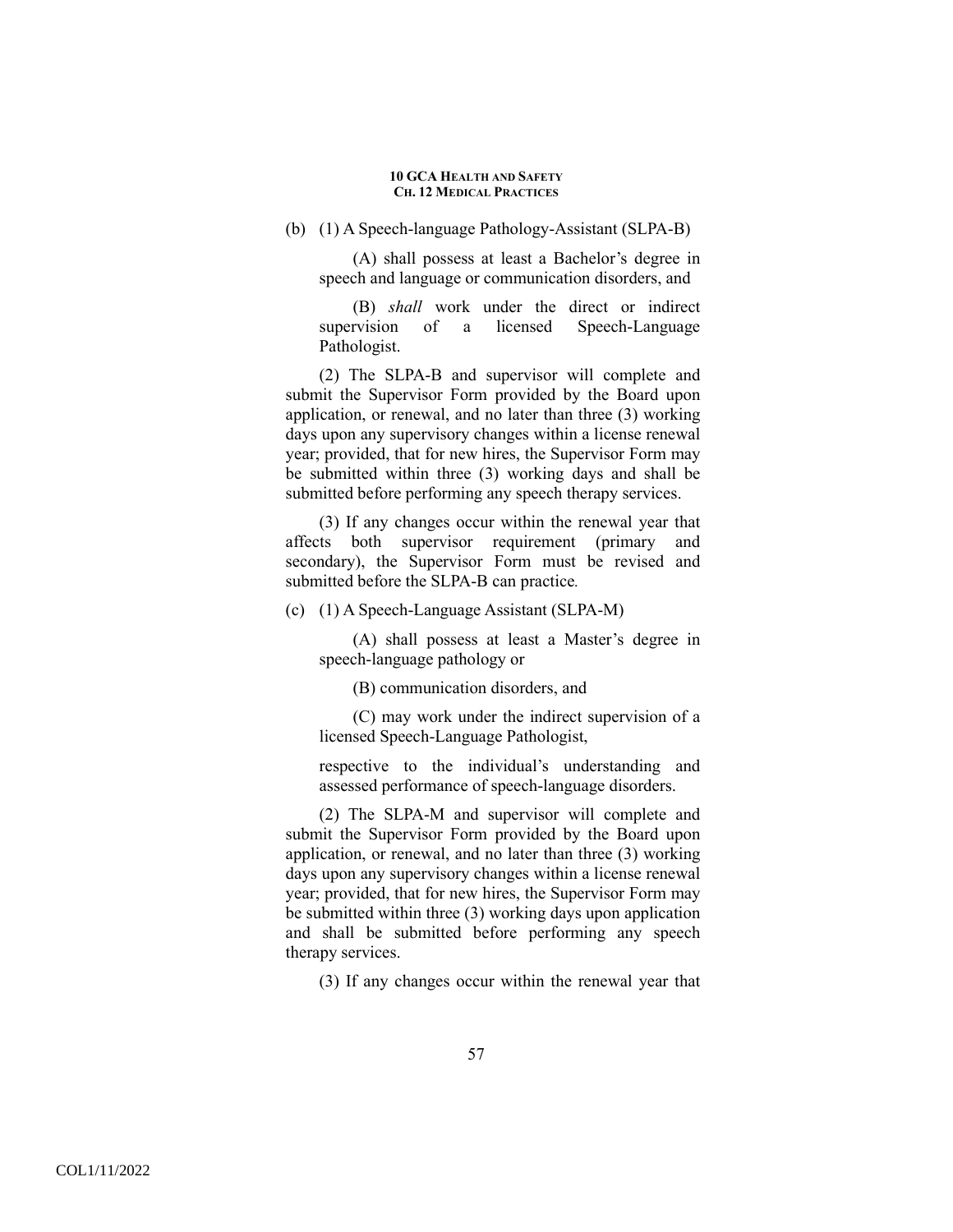affects both supervisor requirement (primary and secondary), the Supervisor Form must be revised and submitted before the SLPA-M can practice.

**SOURCE:** Added by P.L. 24-329:11 (Aug. 14, 1998), and amended by P.L. 34-048:3 (Oct. 13, 2017). Subsection (b)(2) amended by P.L. 35- 080:2 (Mar. 20, 2020). Subsection (c)(2) amended by P.L. 35-080:3 (Mar. 20, 2020)

**2017 NOTE:** Subitem designations added pursuant to authority granted by 1 GCA § 1606.

### **§ 121803. Exceptions to Licensure Requirements.**

These rules and regulations shall not be construed as preventing or restricting:

(a) any person licensed on Guam under any other law, from engaging in the profession or occupation for which he or she is licensed;

(b) the activities and services of persons pursuing a course of study leading to a degree in Speech-Language Pathology at a college or university, if such activities and services constitute a part of an approved supervised course of study, and such person is designated as a speechlanguage intern or trainee; or

(c) the activities and services of persons presently working on their Clinical Fellowship Year ("CFY"), and such person is registered as a "CFY-Speech-Language Pathologist" by ASHA, working under a licensed SLP on Guam.

**SOURCE:** Added by P.L. 24-329:11 (Aug. 14, 1998), and amended by P.L. 34-048:4 (Oct. 13, 2017).

### **§ 121804. Scope of Practice.**

(a) Speech-Language Pathologist. The scope of practice for speech-language pathology includes:

(1) screening, identifying, assessing and interpreting, diagnosing, rehabilitating and preventing disorders of speech (e.g. articulation, fluency, voice,) and language;

(2) screening, identifying, assessing and interpreting,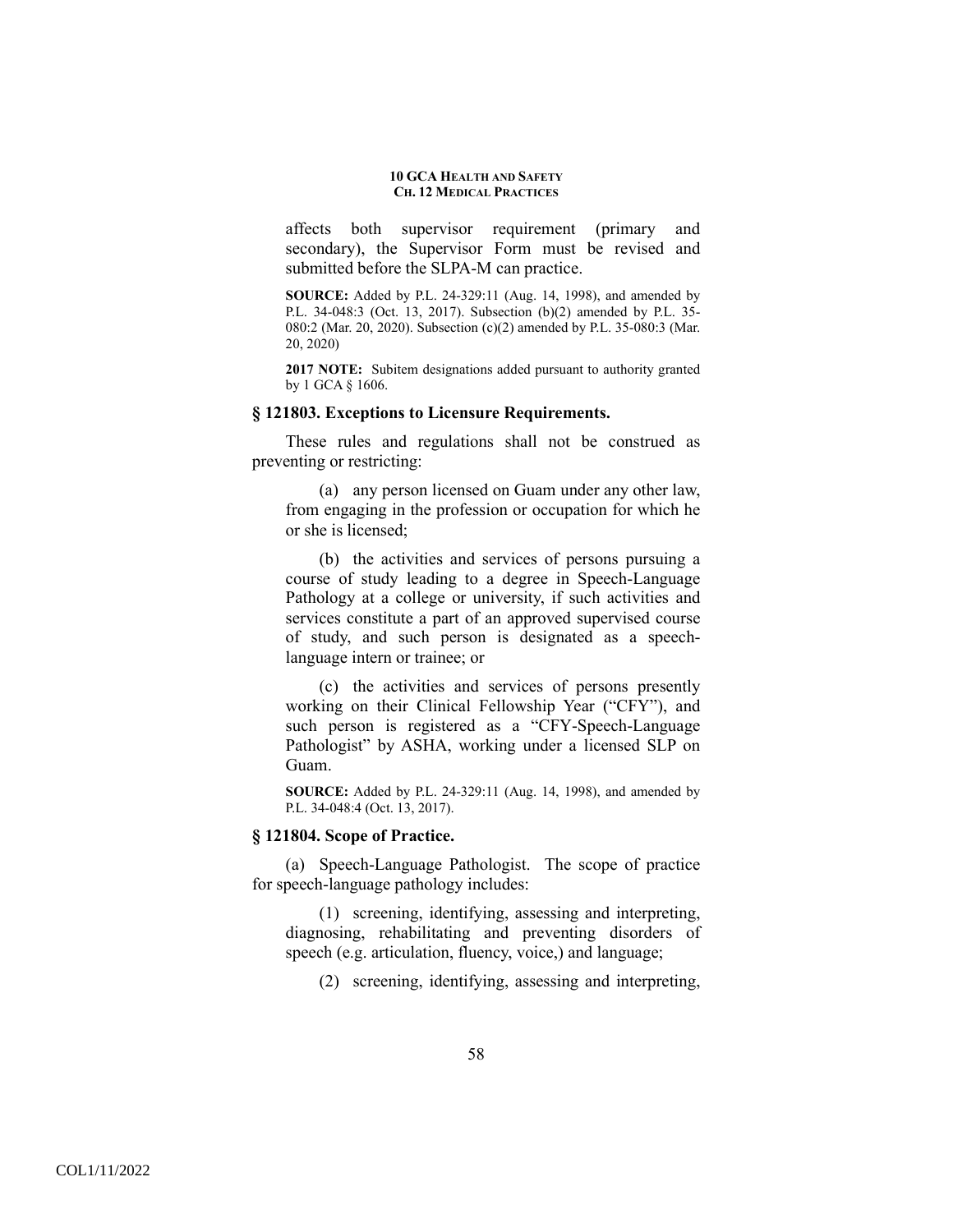diagnosing, rehabilitating and preventing disorders of dysphagia (swallowing), and related disorders;

(3) screening, identifying, assessing and interpreting, diagnosing, and rehabilitating cognitive and communication disorders (e.g. individuals who have been diagnosed with mental deficiency, traumatic brain injury, aphasia, stroke or other neurological disorders);

(4) assessing, selecting and developing augmentative and alternative communication systems, and providing training in their use;

(5) providing aural rehabilitation and related counseling services to hearing impaired individuals and their families;

(6) enhancing speech-language proficiency and communication effectiveness (e.g. accent reduction); and

(7) screening of hearing and other factors for the purpose of speech-language evaluation or the initial identification of individuals with other communication disorders.

(b) A licensed Speech-Language Pathologist is professionally and legally responsible for patient/client care given by SLPA-B and SLPA-M under the Speech-Language Pathologist's supervision.

(1) If a Speech-Language Pathologist fails to adequately supervise the patient/client care by supportive personnel, as strictly provided and authorized pursuant to this Article, the Board may take disciplinary action against the licensee.

(2) Supervision of supportive personnel requires that the Licensed Speech-Language Pathologist perform the following activities:

(A) assess the competence of supportive personnel to perform assigned tasks; and

(B) document sufficient in-service training and periodic evaluation of performance to assure safe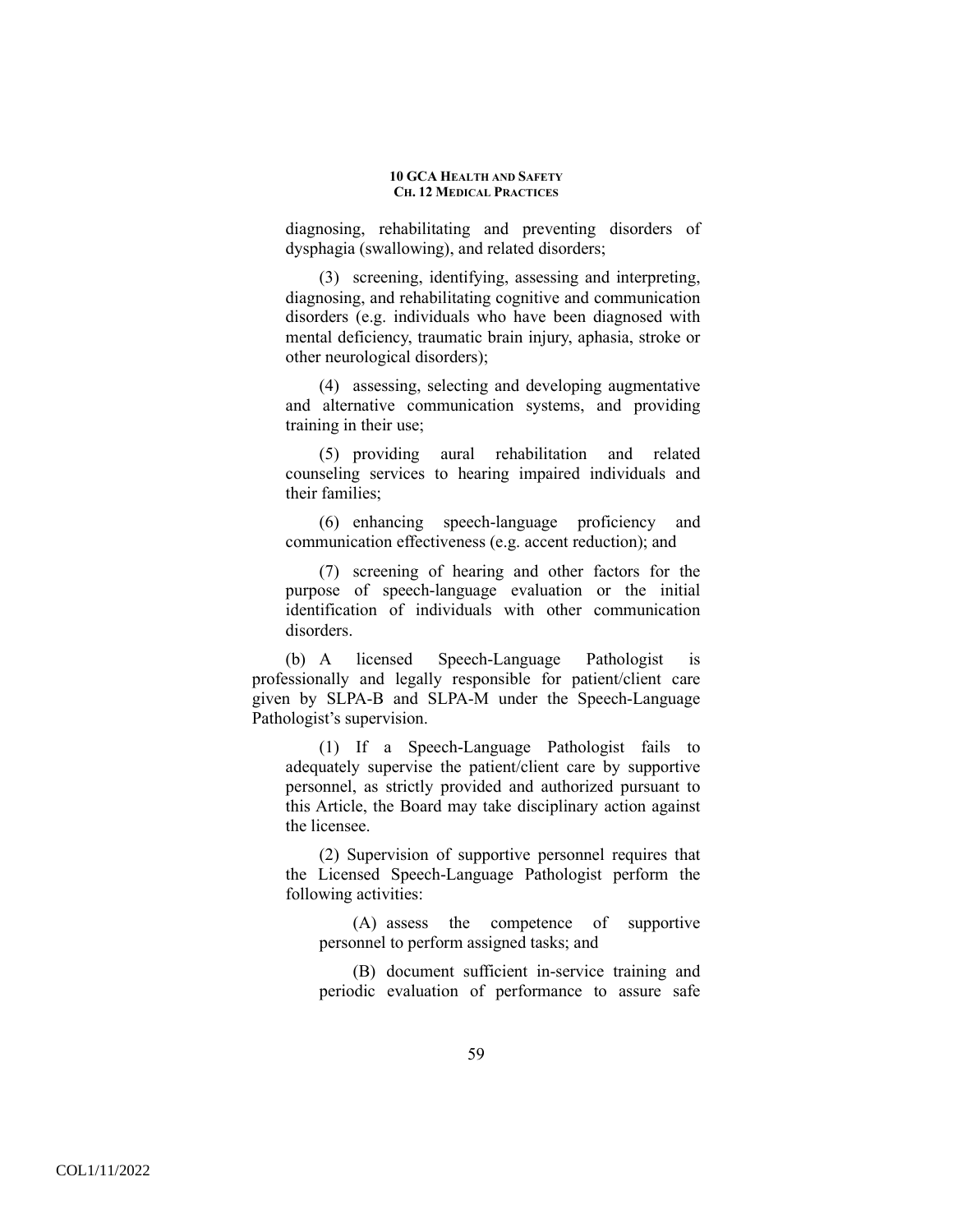performance of the tasks assigned to supportive personnel.

(c) A Speech-Language Pathology Assistant (Bachelor's level) (SLPA-B) must

(1) work under the direct or indirect supervision of the supervising licensed SLP, and

(2) may only implement the therapeutic plan designed by the supervising licensed SLP in conjunction with treatment goals, and

(3) be responsible for all documentation of treatment which is co-signed by the supervising speech-language pathologist.

(d) (1) A Speech-Language Pathology Assistant (Master level) (SLPA-M) (without the CCC)

(A) must work under the indirect supervision of the supervising licensed SLP, and

(B) *shall* confer with and have all reports cosigned by the supervising licensed SLP.

(2) The Master level speech-language assistant shall perform all of the following duties:

(A) diagnostic testing,

(B) interpreting evaluation results,

(C) documenting all evaluation results,

(D) developing written goals and objectives based upon evaluation results, teacher/parent reports,

(E) attending all informal/formal student meetings,

(F) maintaining a therapeutic and consultative case load,

(G) performing and documenting all therapeutic intervention,

(H) designing or selecting appropriate therapy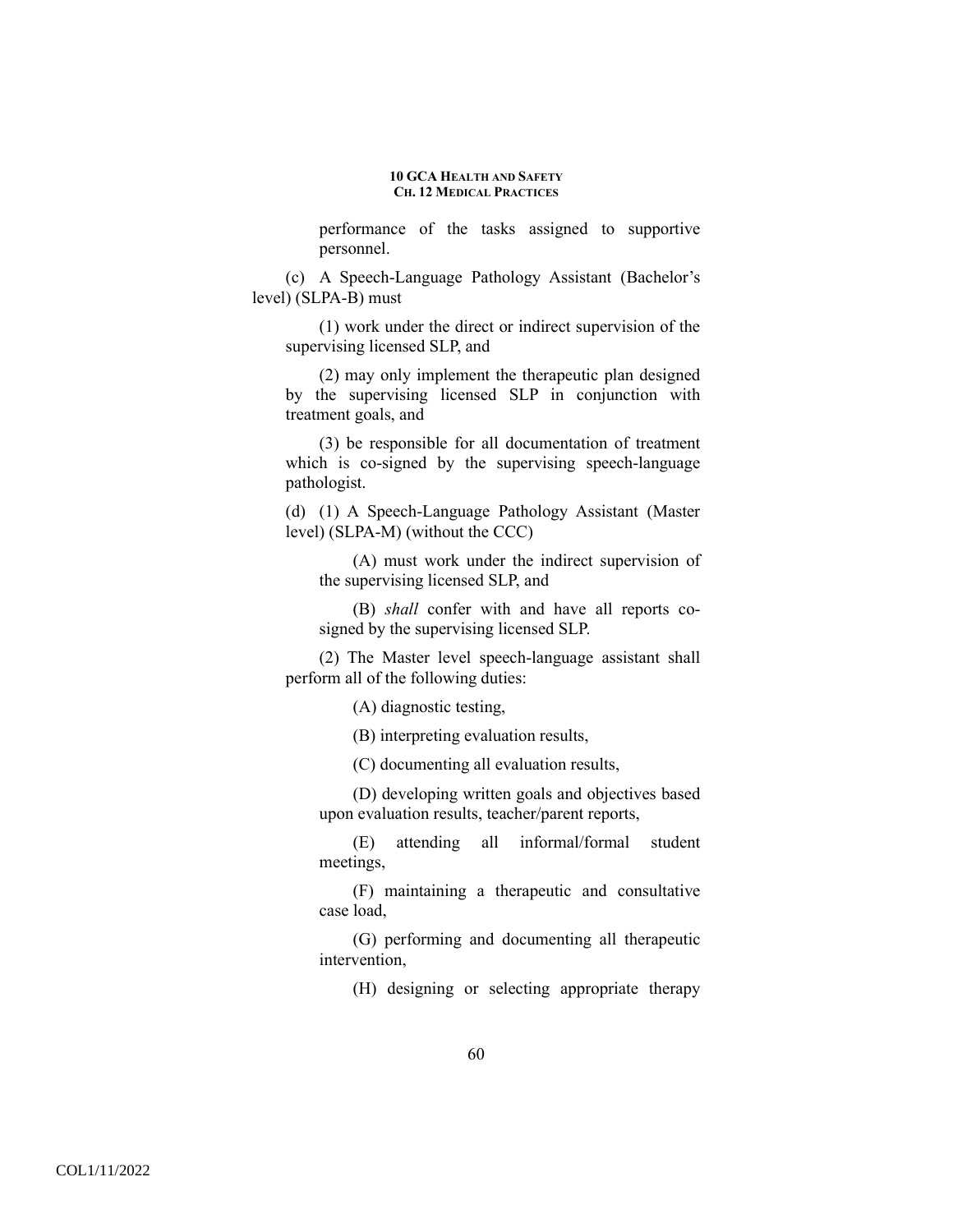materials or augmentative or alternative communication systems or devices.

**SOURCE:** Added by P.L. 24-329:11 (Aug. 14, 1998), and amended by P.L. 34-048:5 (Oct. 13, 2017).

**2017 NOTE:** Subitem designations added pursuant to authority granted by 1 GCA § 1606.

### **§ 121805. Licensure Renewal.**

The licensed Speech-Language Pathologist, SLPA-B, and SLPA-M will follow license renewal requirements as provided pursuant to § 12824 of Article 8, Chapter 12, Part 1, Title 10, Guam Code Annotated. In addition:

(a) registration with the Board is required for both SLPA-B and SLPA-M within the renewal period every two (2) years. This includes filling out the Board form naming two (2) licensed Speech-Language Pathology Supervisors; and

(b) submission of proof of continuing education hours during the renewal period every two (2) years (§ 12809, Article 8, Part 1 of this Chapter 12):

(1) for an SLPA-B, fifteen (15) approved continuing education hours directly related to speechlanguage pathology, as approved by the Board; and

(2) for an SLPA-M, twenty (20) approved continuing education hours, fifteen (15) direct hours and five (5) indirect hours related to speech-language pathology, as approved by the Board.

**SOURCE:** Added by P.L. 34-048 (Oct. 13, 2017).

**2017 NOTE:** Subsection/subitem designations altered pursuant to the authority of 1 GCA §1606.

# **ARTICLE 19 VETERINARY MEDICINE**

----------

**SOURCE:** This Article was added by P.L. 24-329:12 (Aug. 14, 1998).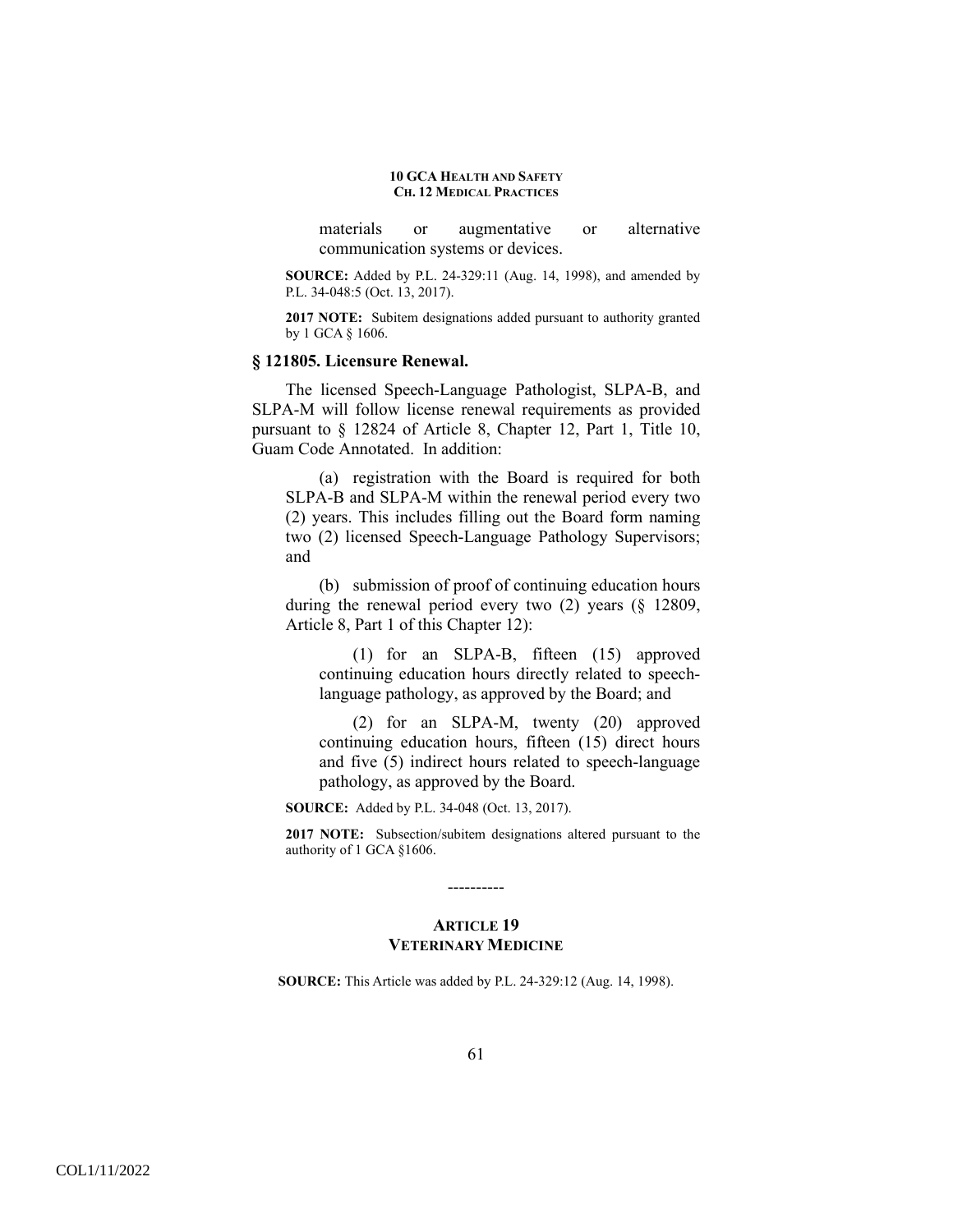- § 121901. Definitions.
- § 121902. Requirements for Licensure.
- § 121903. Exceptions to Licensure Requirements.
- § 121904. Professional Conduct; Additional Provisions.
- § 121905. Spay/Neuter Clinic.
- § 121906. Trained Persons Performing Animal Euthanasia.

## **§ 121901. Definitions**.

For purposes of this Article, the following words and phrases have been defined to mean:

(a) Animal means any animal other than man which includes, but is not limited to, fowl, birds, fish, and reptiles, wild or domestic, living or dead.

(b) Practice of veterinary medicine means to diagnose, treat, correct, change, relieve or prevent animal disease, deformity, defect, injury, or other physical or mental condition, including the prescription or administration of any drug, medicine, biologic, apparatus, application, anesthetic, or therapeutic or diagnostic substance or technique, or the use of any manual or mechanical procedure for artificial insemination, testing for pregnancy or for correcting sterility or infertility, or to render advice or recommendation with regard to any of the above.

(c) Veterinary medicine includes veterinary surgery, obstetrics, dentistry and all other branches or specialties of veterinary medicine.

(d) Veterinary hospital or veterinary clinic means a facility for the veterinary care of animals, wherein all activities are directly supervised by a licensed veterinarian.

(e) Animal control means animal health and animal population control programs that include some or all of the following services: sterilization, worming, vaccinations, general health examinations, pet licensing, and emergency or critical care services needed in conjunction with other services.

**SOURCE:** Added by P.L. 24-329:12 (Aug. 14, 1998). Public Law 28- 186:2 (Jan. 29, 2007) added a new subsection (d), which was already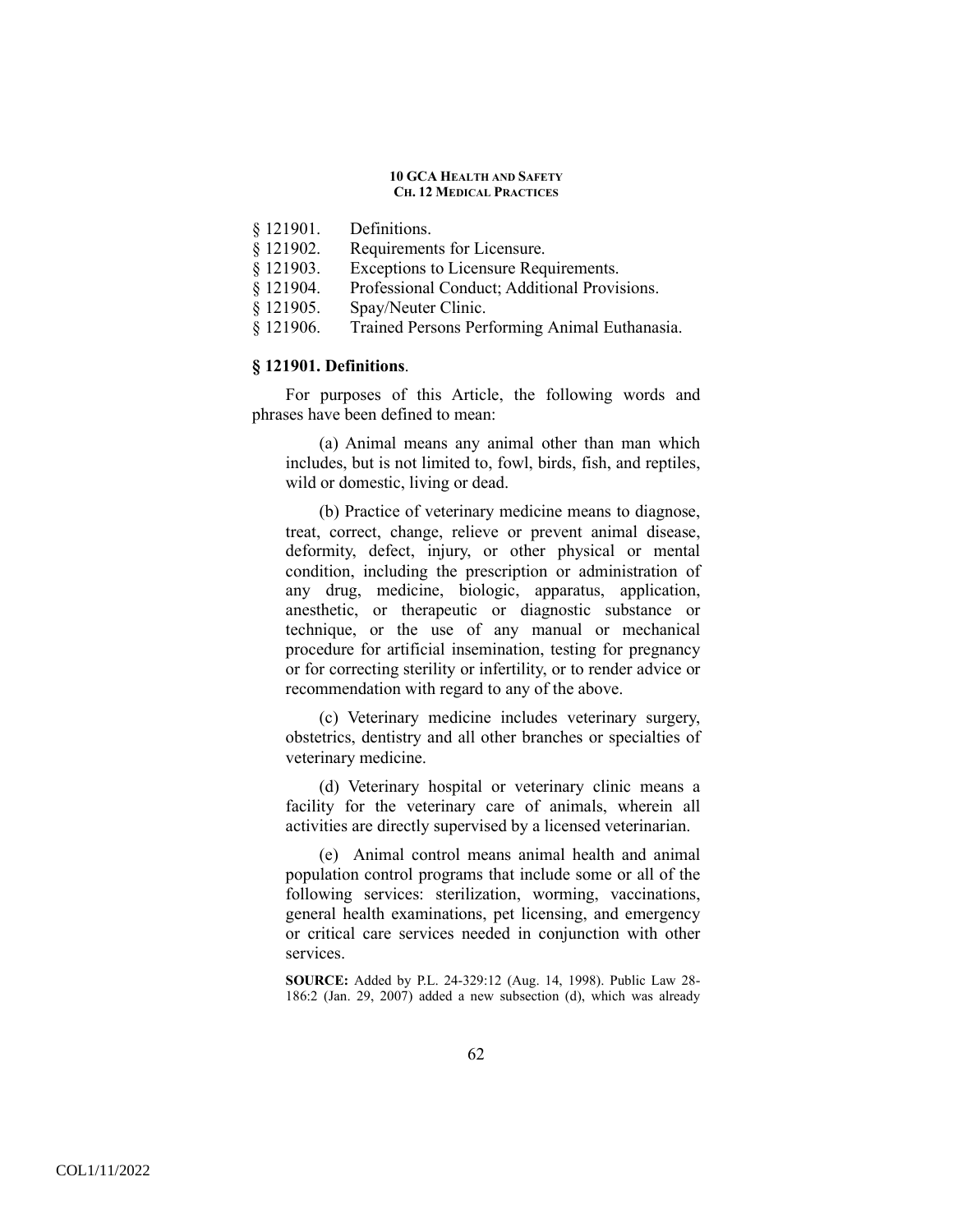occupied. Therefore, the new subsection was renumbered to (e) by the Compiler of Laws.

### **§ 121902. Requirements for Licensure.**

Any person desiring a license to practice veterinary medicine on Guam must be licensed in another state of the United States.

## **§ 121903. Exceptions to Licensure Requirements.**

These rules shall not be construed to prohibit:

(a) a person who is a regular student in a veterinary school from performing duties or actions assigned by his instructors, or from working under the direct supervision of a licensed veterinarian during a school vacation period;

(b) a person practicing veterinary medicine upon his own animals, being assisted in such practice by his employees when they are normally employed in the conduct of such person's business, or being assisted in such practice by some other person gratuitously; or

(c) A person advising or performing acts which the Board or Guam law recognizes as accepted animal control or livestock management practices, provided that animal control shall be subject to the following conditions:

(1) such services must be rendered under the direction and sponsorship of a charitable organization or government agency that assumes full responsibility for the treatment or services;

(2) veterinary services must be performed by, or under the supervision of, a person currently licensed to practice veterinary medicine in any state, province, territory, commonwealth or possession of the United States, Canada, the United Kingdom, Australia, New Zealand, Japan or the Philippines, and such other jurisdictions as the Board may from time-to-time designate. Copies of the visiting practitioners' licenses must be submitted to the Board prior to a project of animal control and shall be available on the premises for inspection. These license copies shall serve as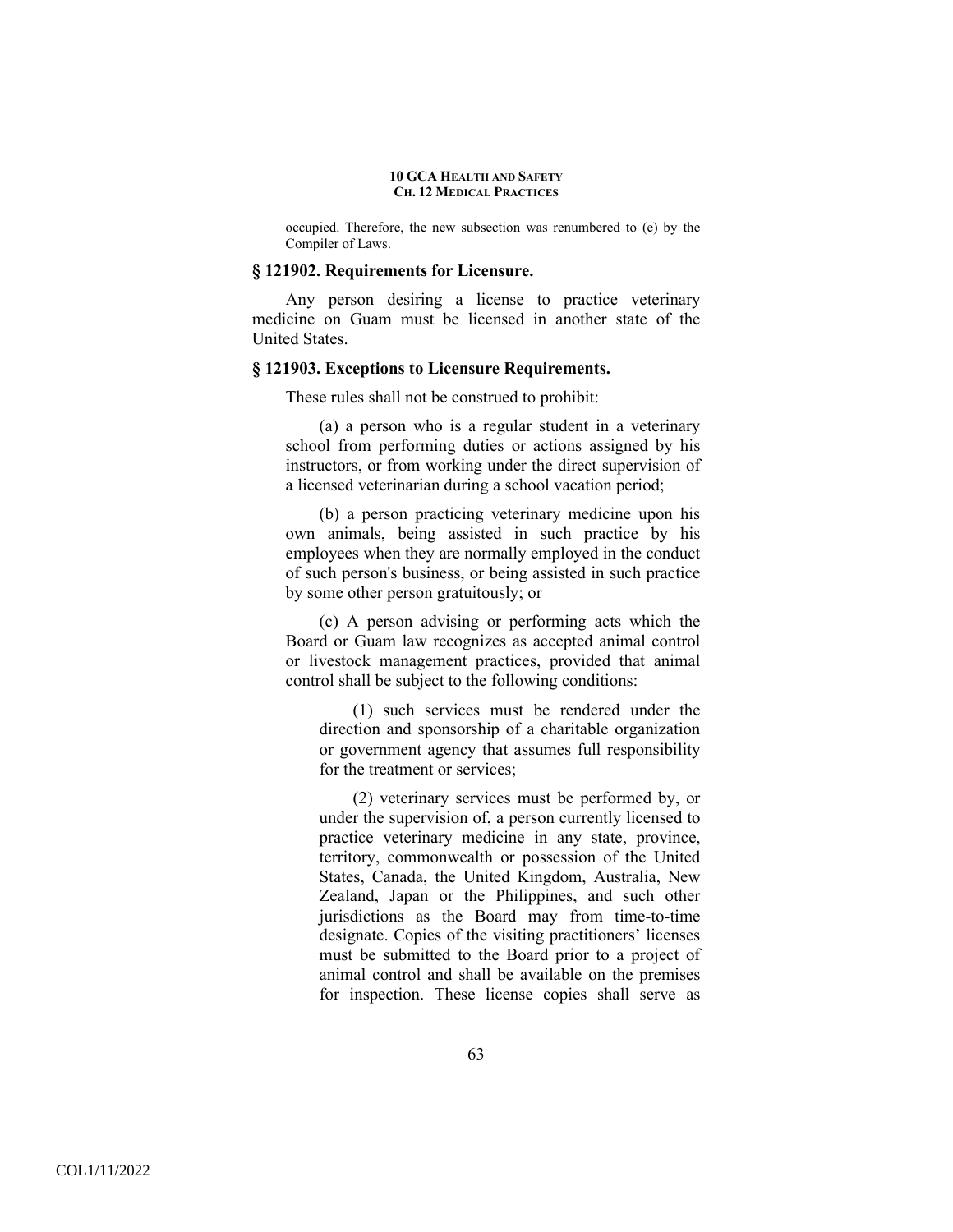licenses to work on an animal control project for no longer than eight (8) days per project. Controlled substances shall be administered pursuant to the Uniform Controlled Substances Act of Guam, Chapter 67, Title 9 GCA;

(3) no person shall receive any fee or remuneration of any kind, other than payment of or reimbursement for travel, lodging, meals and expenses reasonably incurred by participating service providers. The sponsoring organization may charge and receive a fee or donation for services rendered, which fee shall be reasonably calculated to recover actual or anticipated project costs, including reimbursement of expenses incurred by service providers. Services shall be provided free of charge to persons receiving public assistance who are the lawful owners of animals which receive services;

(4) animal control projects shall not be conducted by a charitable or government organization more than two (2) times per calendar year; and

(5) within thirty (30) days after each project, the project sponsor shall provide the Board with a written report identifying the number and nature of procedures performed, and the names, addresses, and telephone numbers of all veterinarians participating in the program.

**SOURCE:** Added by P.L. 24-239:12 (Aug. 14, 1998). Subsection (c) repealed and reenacted by P.L. 28-186:3 (Jan. 29, 2007).

**2015 NOTE:** Subsection designations in subsection (c) were altered from Roman numerals to Arabic numerals to adhere to the Compiler's alphanumeric scheme pursuant to 1 GCA  $\S$  1606.

### **§ 121904. Professional Conduct; Additional Provisions.**

The following acts are deemed unprofessional conduct and are subject to disciplinary action as delineated in Article I, General Regulations, of these rules and regulations:

(a) cruelty to animals, as defined by Guam law, or as determined by the Board; and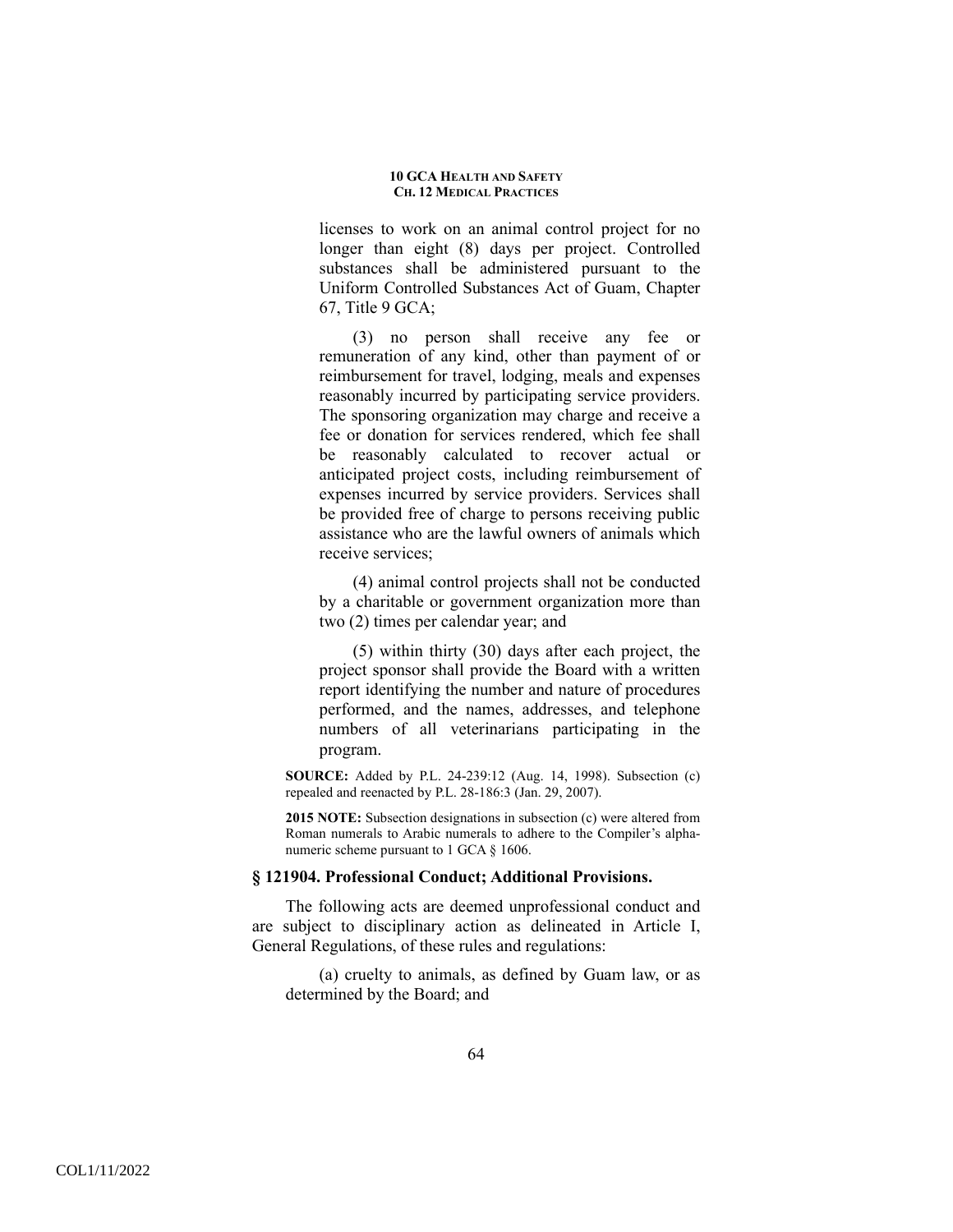(b) failure to maintain their professional premises in a sanitary condition.

### **§ 121905. Spay/Neuter Clinic.**

A spay/neuter clinic is a facility established only to spay and neuter animals. Surgeries are performed by, and directly supervised by, a licensed veterinarian. Services are limited to these specific surgical procedures and are performed only by a licensed veterinarian.

## **§ 121906. Trained Persons Performing Animal Euthanasia.**

Notwithstanding any other provision of this Chapter 12, agents or employees of a government operated or government contracted animal shelter may lawfully possess and administer, under the supervision of a Guam licensed veterinarian, sodium pentobarbital or Xylazine for the purpose of euthanasia of animals; provided, that the agents or employees of the licensed government operated or government contracted animal shelter have successfully completed an animal euthanasia technician certification course approved by the Board of Allied Health Examiners. This training shall be conducted by a veterinarian currently registered on Guam, and shall include the following areas: knowledge of federal and Guam laws regarding the proper storage, inventory and handling of controlled substances, the potential hazards of such controlled substances, the use and administration of such controlled substances, humane animal euthanasia procedures, and other subjects as shall be required by the Guam Board of Allied Health Examiners. Upon certification by the veterinarian that a person has successfully completed the course, the Guam Board of Allied Health Examiners may issue an animal euthanasia technician license to said person, subject to annual renewal. The Board may revoke or suspend the license at any time for good cause."

**SOURCE**: Added by P.L. 28-034:5 (Apr. 22, 2005).

----------

# **ARTICLE 20 RESPIRATORY THERAPY**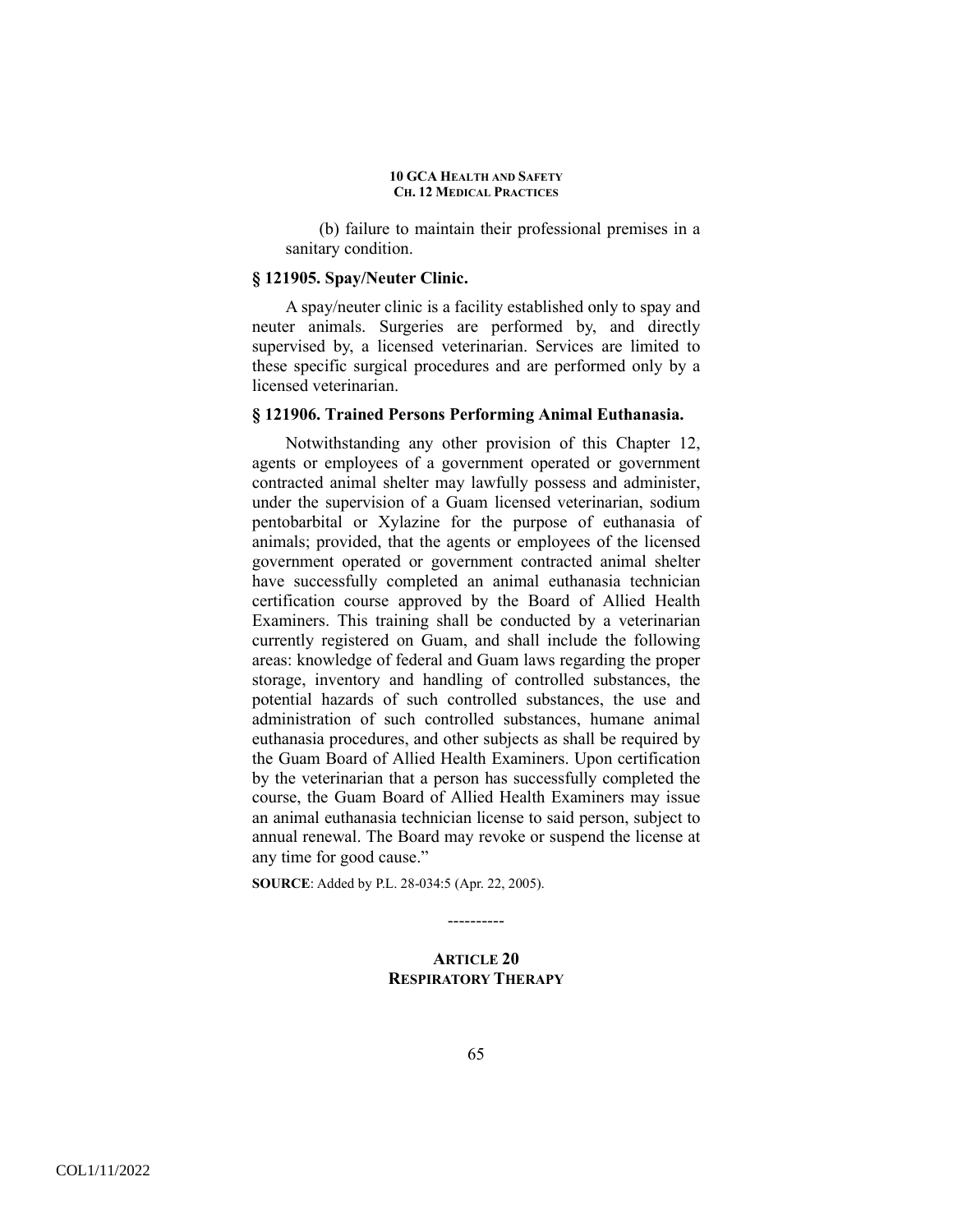**SOURCE:** Article 20 was added by P.L. 24-230:13 (Aug. 14, 1998).

| § 122001. | Definitions.                  |
|-----------|-------------------------------|
| \$122002. | Qualifications for Licensure. |
| \$122003. | Exceptions to Licensure.      |
| \$122004. | Scope of Practice.            |

§ 122005. Supportive Personnel; Delineation of Responsibilities.

### **§ 122001. Definitions.**

For purposes of this Article, the following words and phrases are defined to mean:

(a) 'Licensed Registered Respiratory Therapist" ("RRT") means a person who is currently a "Registered Respiratory Therapist" credentialed by the National Board for Respiratory Care ("NBRC"), or the equivalent thereof, and who is currently and validly licensed to practice respiratory therapy on Guam.

(b) 'Licensed Certified Respiratory Therapist' means a person who is currently a "Certified Respiratory Therapist" ("CRT") (formerly 'Certified Respiratory Therapy Technician ("CRRT")') credentialed by the National Board for Respiratory Care ("NBRC"), or the equivalent thereof as accepted by the NBRC, and who assists in the treatment of patients under the indirect supervision of a licensed Registered Respiratory Therapist.

(c) "Respiratory therapy" means the management of pulmonary diseases with medicines and machines.

(d) 'Consultation" means the communication regarding the patient"s evaluation and proposed treatment plan with an authorized health care practitioner.

(e) "Authorized health care practitioner" includes licensed physicians, osteopathic physicians, chiropractors, podiatrists and dentists; provided, however, that nothing herein shall be construed as altering the scope of practice of such practitioners as defined in their respective licensure regulations.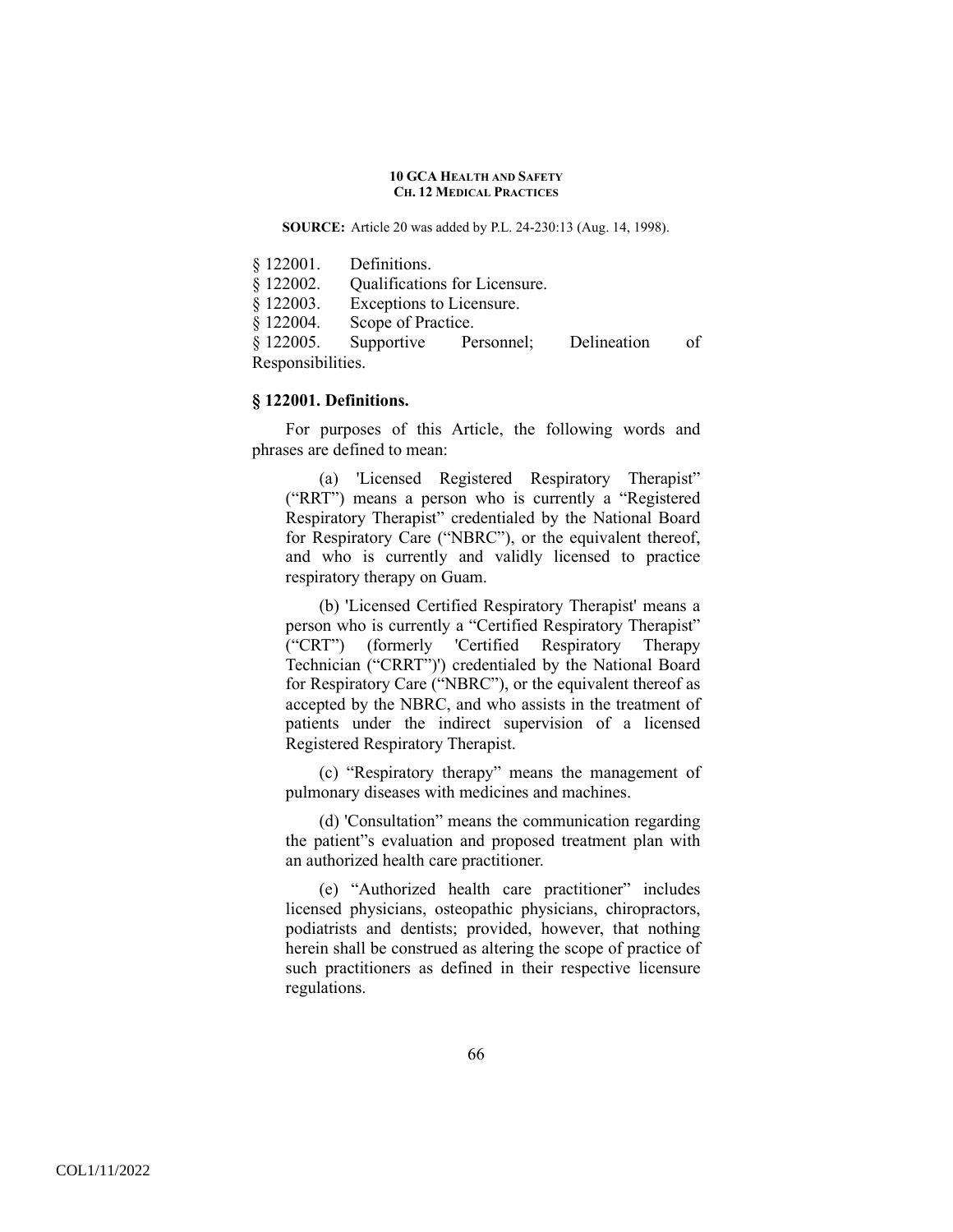**SOURCE:** Added by P.L. 24-329:13 (Aug. 14, 1998), amended by P.L. 25-190:2 (Jan. 22, 2001).

### **§ 122002. Qualifications for Licensure.**

 Applicants for a license to practice respiratory therapy on Guam must complete and file an application with the Board. Applicants must have all of the following qualifications:

(a) Licensed Registered Respiratory Therapist:

(1) transcripts from an approved school of respiratory therapy, evidencing the successful completion of a two (2) year program, resulting in a minimum of an Associate"s Degree in Respiratory Therapy;

(2) current certification as a RRT by the National Board for Respiratory Care; or

(3) have obtained RRT status from the National Board for Respiratory Care prior to January 1, 2004.

(b) Licensed Certified Respiratory Therapist or Certified Respiratory Therapy Technician:

(1) transcripts from an approved school of respiratory therapy, evidencing the successful completion of a one (1) year program; and

(2) current certification as a Certified Respiratory Therapist by the National Board for Respiratory Care; or

(3) have obtained certification as a Certified Respiratory Therapy Technician by the National Board of Respiratory Care before July 1, 1999.

**SOURCE:** Added by P.L. 24-329:13 (Aug. 14, 1998), amended by P.L. 25-190:3 (Jan. 22, 2001).

**2015 NOTE:** Subsection designations in this provision were altered from numbers to lowercase letters to adhere to the Compiler's alphanumeric scheme pursuant to 1 GCA § 1606.

### **§ 122003. Exceptions to Licensure.**

(a) No person may practice respiratory therapy on Guam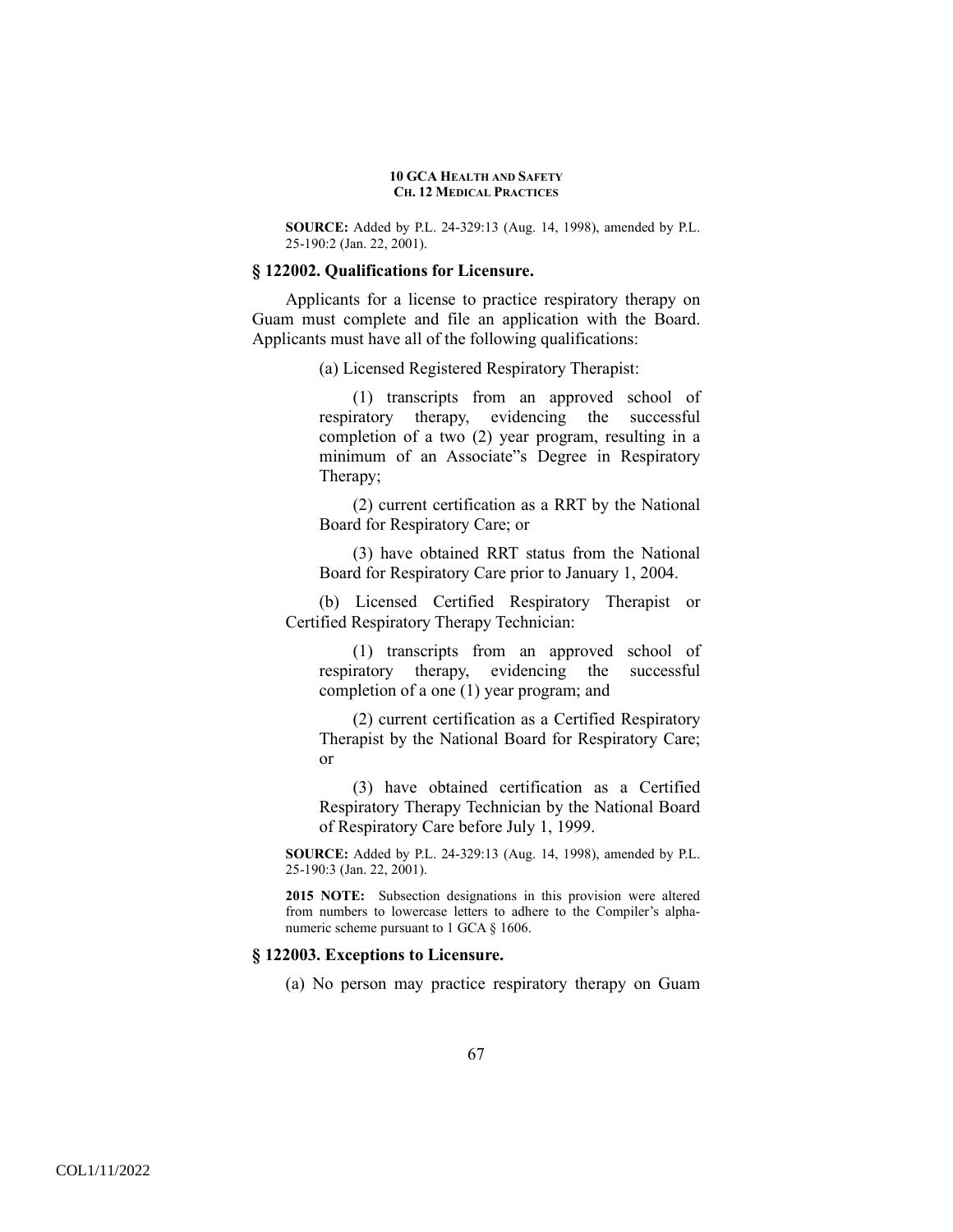who is not licensed as a respiratory therapist by the Board. These rules and regulations shall not be construed:

(1) to prohibit persons employed as respiratory therapists by a Federal agency from practicing their discipline;

(2) to restrict the activities or services of a student or respiratory therapy intern pursuing a course of study leading to a degree or certificate in respiratory therapy; provided, that these activities and services constitute a part of his supervised course of study;

(3) to restrict the practice of a respiratory therapist who is obtaining the required professional experience and whose required professional experience application has been approved by the Board. Such professional experience is to be defined by the Board as deemed necessary;

(4) to prohibit auxiliary services provided by respiratory therapy technicians in carrying out duties necessary for the support of respiratory therapy, including those duties which involve minor respiratory therapy services when performed under the direct supervision of licensed respiratory therapists, so long as such activities do not go beyond the scope of practice defined by this Chapter;

(5) to prohibit the practice of respiratory therapy by licensed respiratory therapists of other states or countries while appearing as clinicians at bona fide educational seminars sponsored by respiratory therapy, medical or other healing art professional associations, so long as such activities do not go beyond the scope of practice defined by this Chapter.

**SOURCE:** Added by P.L. 24-329:13 (Aug. 14, 1998).

## **§ 122004. Scope of Practice**.

(a) Registered Respiratory Therapists. The practice of respiratory care includes, but is not limited to, the services set forth in the law. The licensed Registered Respiratory Therapist provides these services for the assessment, treatment, management, evaluation and care of patients with deficiencies,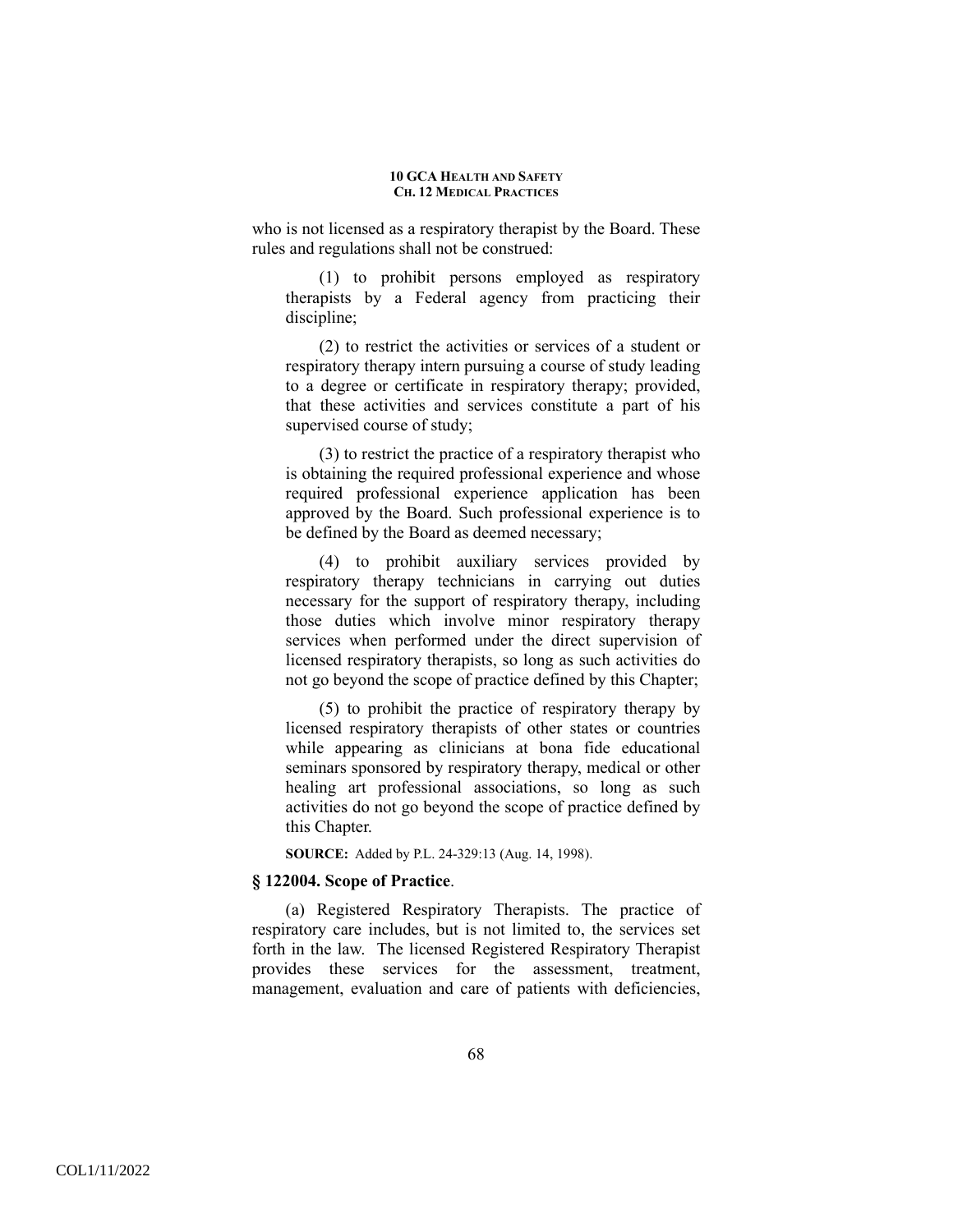abnormalities and diseases of the cardiopulmonary system with guidance from a qualified medical director, and pursuant to a referral from a physician who has medical responsibility for the patient.

(1) A person licensed under this Chapter as a Respiratory Therapist may evaluate and treat human ailments by respiratory therapy according to a physician's consultation. The evaluation shall be the Therapist's assessment of a patient's problem and shall include a respiratory therapy diagnosis. If a patient's problem is outside the scope of therapist, the therapist shall consult with a person licensed to practice medicine. If a patient, at any time, requires further medical evaluation or diagnostic testing, that patient shall be referred to an authorized health care practitioner.

(2) Direct referral of a patient by an authorized health care practitioner may be by telephone, letter or in person; provided, however, if the instructions are oral, the therapist may administer treatment accordingly, but must make a record describing the nature of the treatment, the date administered, the name of the person receiving the treatment and the name of the referring authorized health care practitioner.

(3) The practice of respiratory care by a licensed Registered Respiratory Therapist includes, but is not limited to, the following services:

(A) providing and monitoring therapeutic administration of medical gases, aerosolized humidification and pharmacological agents related to respiratory care procedures, but not including administration of anesthesia;

(B) carrying out therapeutic application and monitoring of mechanical ventilator support;

(C) providing cardiopulmonary resuscitation and maintenance of natural airways and insertion, and maintenance of artificial airways;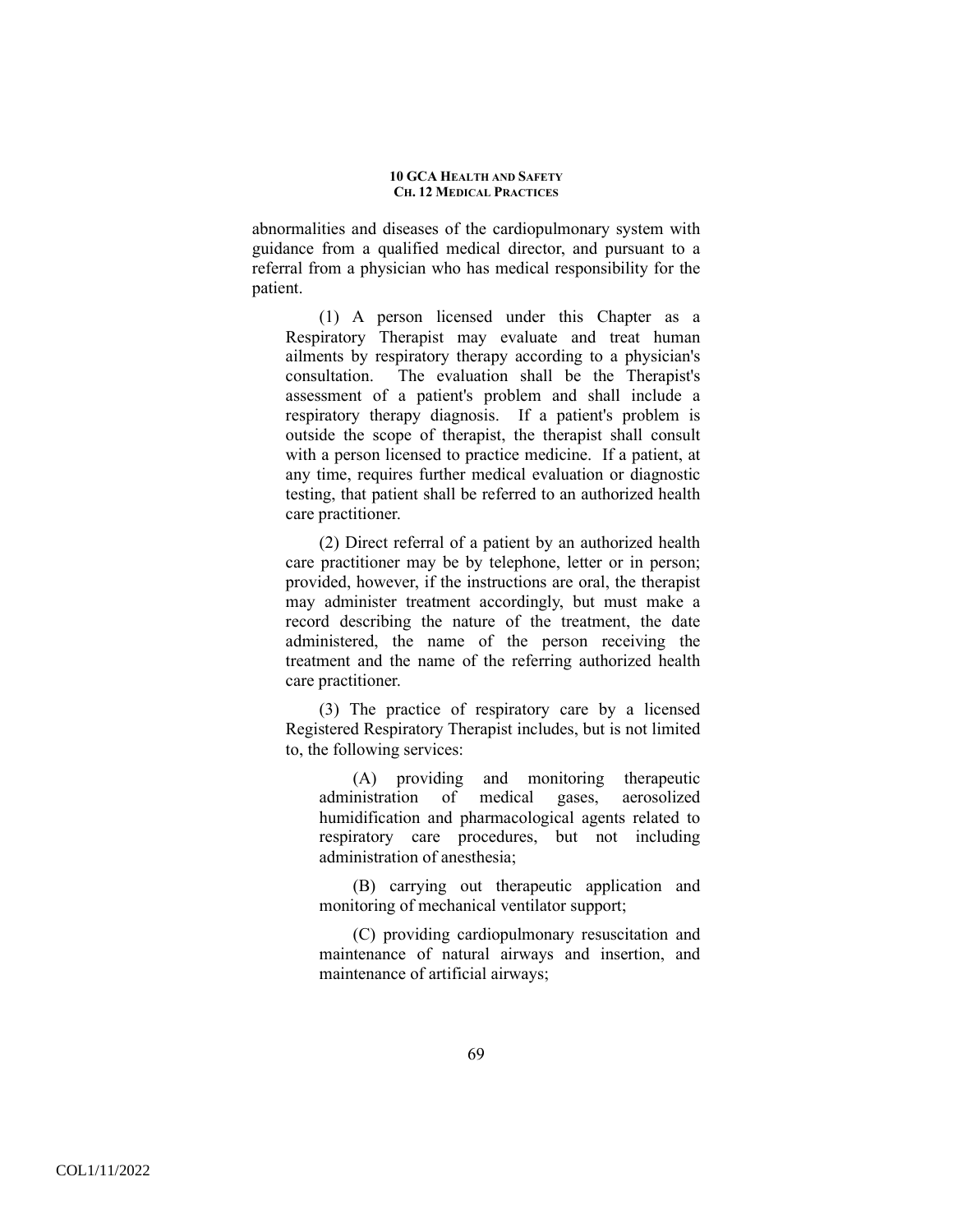(D) assessing and monitoring signs, symptoms and general behavior relating to, respiratory care treatment or evaluation for treatment and diagnostic testing, including determination of whether the signs, symptoms, reactions, behavior or general response exhibit abnormal characteristics;

(E) obtaining physiological specimens and interpreting physiological data including:

(i) analyzing arterial and venous blood gases;

(ii) assessing respiratory secretions;

(iii) measuring ventilatory volumes, pressures, and

flows;

(iv) testing pulmonary function;

(v) testing and studying the cardiopulmonary system;

(vi) diagnostic testing of breathing patterns related to sleeping disorders;

(vii) assisting hemodynamic monitoring and support of the cardiopulmonary system;

(viii) assessing and making suggestions for modifications in the treatment regimen based on abnormalities, protocols or changes in patient response to respiratory care treatment;

(ix) providing cardiopulmonary rehabilitation, including respiratory care-related educational components, postural drainage, chest physiotherapy, breathing exercises, aerosolized administration of medications, and equipment use and maintenance;

(x) instructing patients and their families in techniques for the prevention, alleviation and rehabilitation of deficiencies, abnormalities and diseases of the cardiopulmonary system;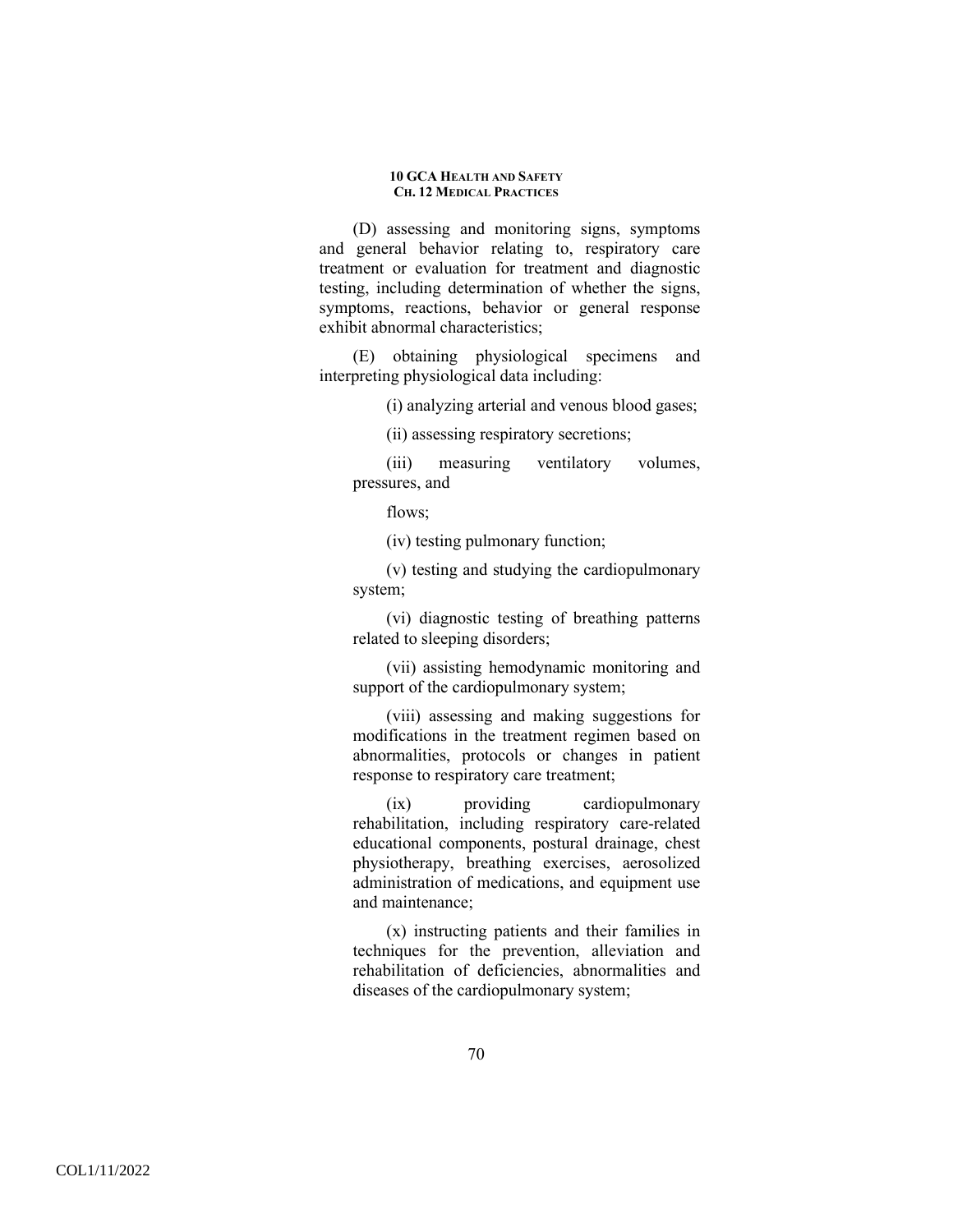(xi) assisting with management of the cardiopulmonary system and medical equipment during off-Guam transports;

(xii) transcribing and implementing physician orders for respiratory care services;

(F) services within the training and experience of the practitioner; and

(G) services within the parameters of the laws, rules and standards of the facilities in which the respiratory care practitioner practices.

(4) Respiratory care services provided by a licensed Registered Respiratory Therapist, whether delivered in a health care facility or the patient's residence, must not be provided, except upon referral from a physician.

(b) Licensed Certified Respiratory Therapists.

(1) A licensed Certified Respiratory Therapist is not an independent practitioner, and works under the indirect supervision of the licensed Registered Respiratory Therapist.

(2) A licensed Certified Respiratory Therapist will follow the treatment program set by the licensed Registered Respiratory Therapist.

(3) The practice of respiratory care by a licensed Certified Respiratory Therapist includes, but is not limited to, the following services:

(A) providing and monitoring therapeutic administration of medical gases, aerosolized humidification, and pharmacological agents related to respiratory care procedures, but not including administration of anesthesia;

(B) carrying out therapeutic application and monitoring of mechanical ventilator support;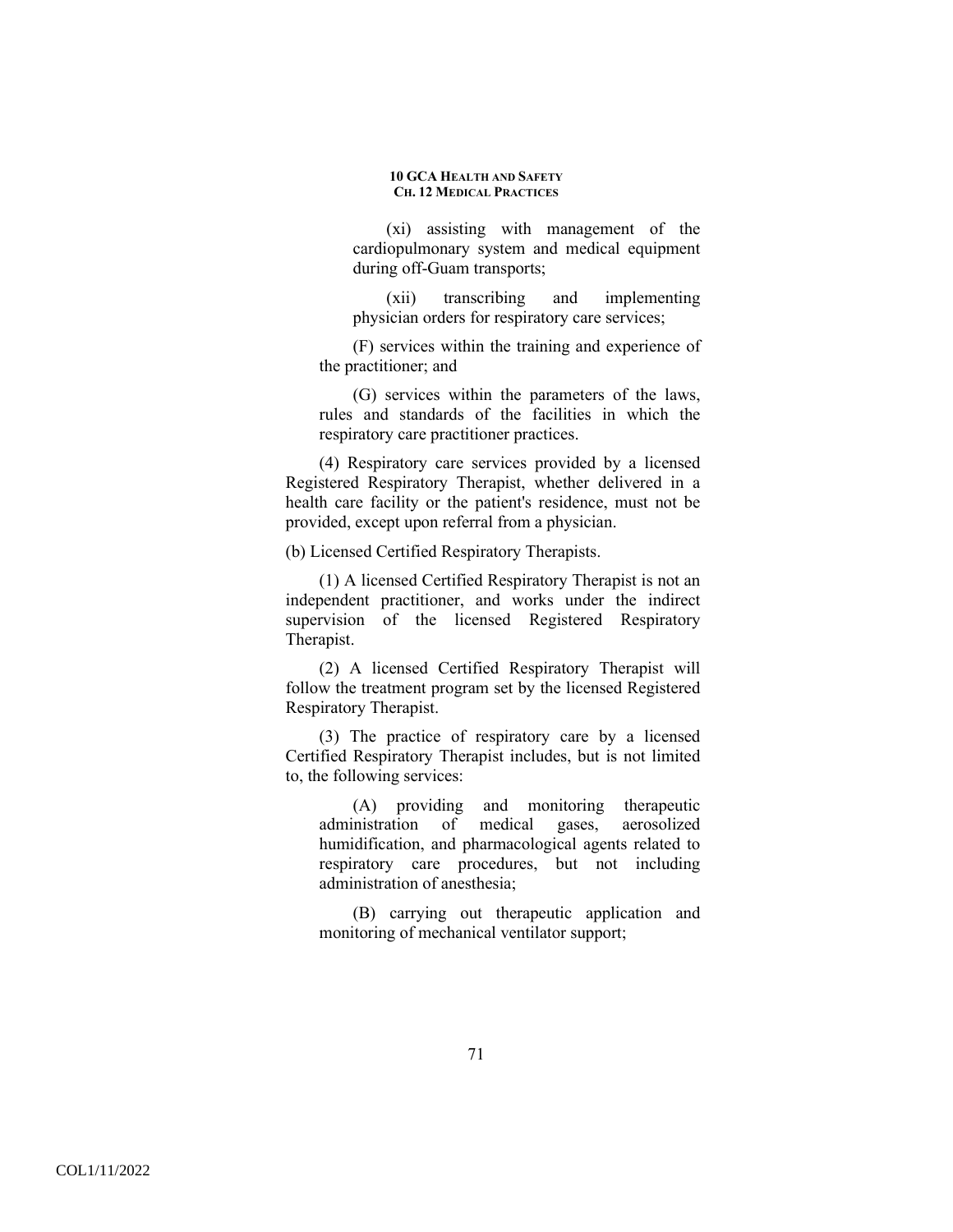(C) providing cardiopulmonary resuscitation and maintenance of natural airways, and insertion and maintenance of artificial airways;

(D) assessing and monitoring signs, symptoms and general behavior relating to, respiratory care treatment or evaluation for treatment and diagnostic testing, including determination of whether the signs, symptoms, reactions, behavior or general response exhibit abnormal characteristics;

(E) obtaining physiological specimens and interpreting physiological data including:

(i) analyzing arterial and venous blood gases;

(ii) assessing respiratory secretions;

(iii) measuring ventilatory volumes, pressures, and flows;

(iv) testing pulmonary function;

(v) assessing and making suggestions for modifications in the treatment regimen based on abnormalities, protocols or changes in patient response to respiratory care treatment;

(vi) providing cardiopulmonary rehabilitation, including respiratory care-related educational components, postural drainage, chest physiotherapy, breathing exercises, aerosolized administration of medications, and equipment use and maintenance;

(vii) instructing patients and their families in techniques for the prevention, alleviation and rehabilitation of deficiencies, abnormalities and diseases of the cardiopulmonary system; and

(viii) transcribing and implementing physician orders for respiratory care services;

(F) services within the training and experience of the practitioner; and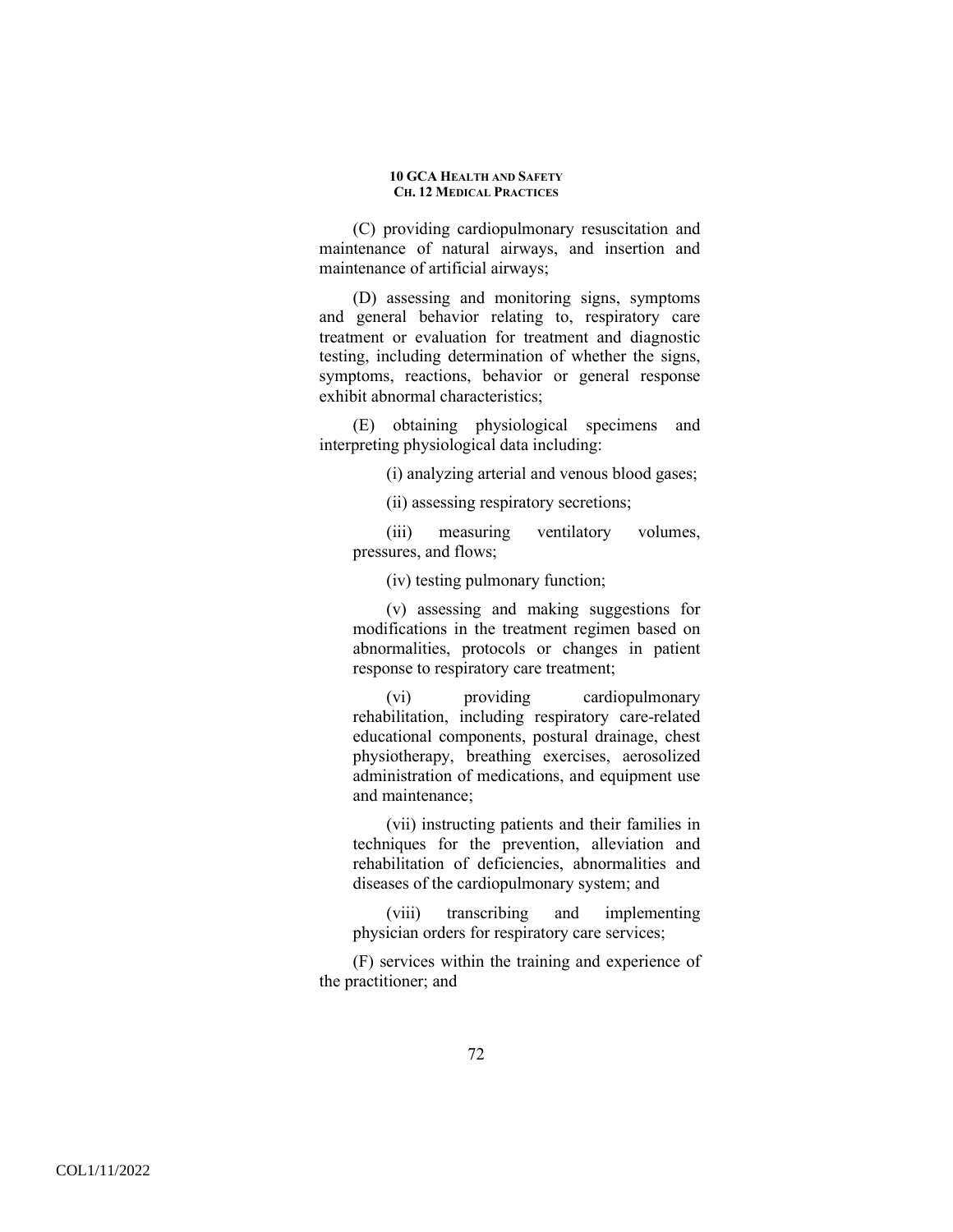(G) services within the parameters of the laws, rules and standards of the facilities in which the respiratory care practitioner practices.

(4) Respiratory care services provided by a licensed Registered Respiratory Therapist, whether delivered in a health care facility or the patient's residence, must not be provided, except upon referral from a physician.

**SOURCE:** Added by P.L. 24-329:13 (Aug. 14, 1998), amended by P.L. 25-190:4 (Jan. 22, 2001).

**2015 NOTE:** Subsection designations in subsections (a)(3) and (b)(3) were altered from lowercase letters to uppercase letters to adhere to the Compiler's alpha-numeric scheme pursuant to 1 GCA § 1606.

## **§ 122005. Supportive Personnel; Delineation of Responsibilities**.

(a) A licensed Registered Respiratory Therapist is professionally and legally responsible for patient care given by supportive personnel under the Registered Respiratory Therapist's supervision. If a licensed Registered Respiratory Therapist fails to adequately supervise patient care given by supportive personnel, the Board may take disciplinary action against the licensee.

(b) Supervision of supportive personnel requires that the licensed Registered Respiratory Therapist perform or supervise the following activities:

(1) provide initial evaluation of the patient;

(2) develop a treatment plan and program, including treatment goals;

(3) assess the competence of supportive personnel to perform assigned tasks;

(4) select and delegate appropriate portions of the treatment plan and program;

(5) direct and supervise supportive personnel in delegated functions;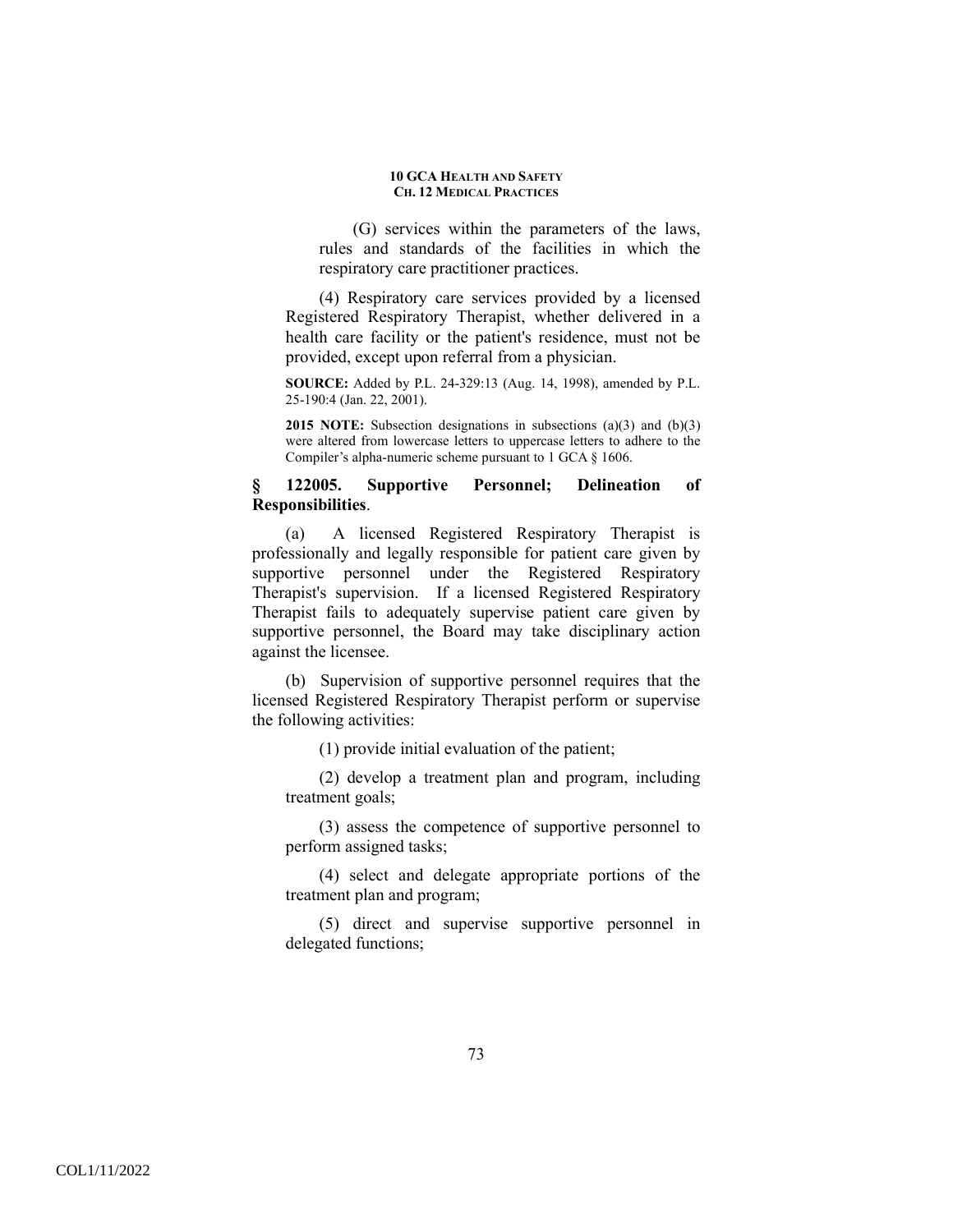(6) reevaluate the patient and adjust the treatment plan as acceptable respiratory therapy practice requires, consistent with the delegated health care task;

(7) document sufficient in-service training and periodic evaluation of performance to assure safe performance of the tasks assigned to supportive personnel; and

(8) provide discharge planning.

**SOURCE:** Added by P.L. 24-329:13 (Aug. 14, 1998), amended by P.L. 25-190:5 (Jan. 22, 2001).

**2017 NOTE:** Subsection/subitem designations added/altered pursuant to the authority of 1 GCA § 1606.

# **ARTICLE 21 DIETITIAN AND NUTRITIONIST**

----------

**NOTE:** Article 21 was added by P.L. 24-329:14 (Aug. 14, 1998), entitled, "Nutritionist/Clinical Dietitian"; repealed and added by P.L. 25-192:3 (Jan. 25, 2001), entitled "Dietitian and Nutritionist."

- § 122102. Qualification for Licensure; Dietitian or Nutritionist.
- § 122103. Waiver of Examination Requirements; Licensure by Endorsement.
- § 122104. Scope of Practice; Licensed Dietitians and Licensed Nutritionists.
- § 122105. Persons and Practices Not Affected.
- § 122106. Prohibited Acts.

### **§ 122101. Definitions**.

For purposes of this Article, the following words and phrases have been defined to mean:

(a) Dietitian shall mean a person certified as a Registered Dietitian by the Commission on Dietetic Registration.

(b) Nutritionist shall mean a person who either: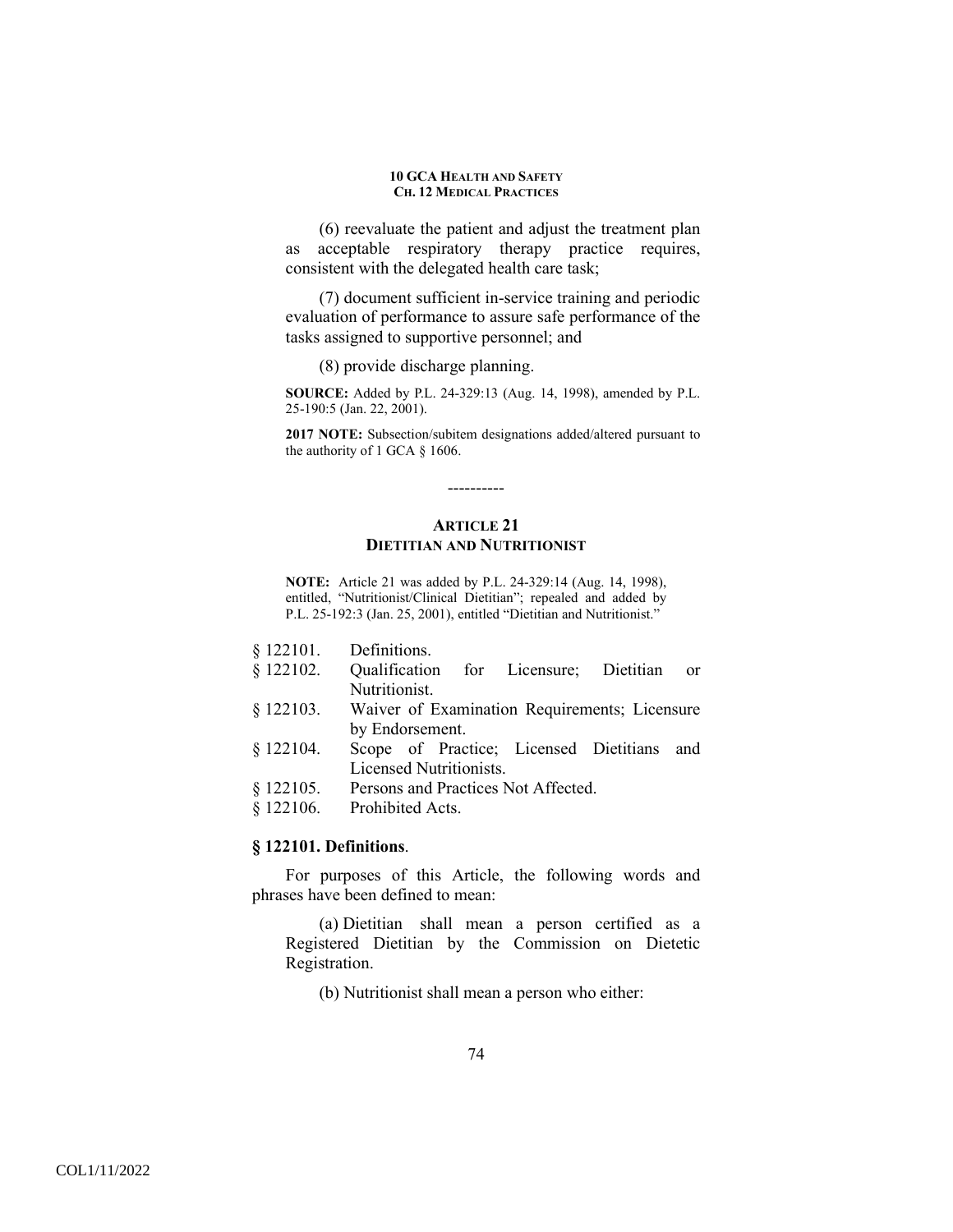(1) has qualified as a diplomate of the American Board of Nutrition or as a Certified Nutrition Specialist with the Certification Board for Nutrition Specialists; or

(2) has received a master's or doctoral degree from an accredited college or university with a major in human nutrition, public health nutrition, clinical nutrition, nutrition education, community nutrition, or food and nutrition, and has completed a documented work experience in human nutrition or human nutrition research of at least nine hundred (900) hours.

(c) American Dietetic Association (ADA) is a national professional organization for nutrition and dietetics practitioners which accredits educational and preprofessional training programs in dietetics.

(d) The Commission on Dietetic Registration ("CDR") is a member of the National Commission for Certifying Agencies ("NCCA") and is the credentialing agency of the American Dietetic Association.

(e) Certification Board for Nutrition Specialists ("CBNS") is the credentialing body which certifies advanced degree nutritionists as Certified Nutrition Specialists.

(f) Licensed Dietitian ("LD") shall mean a person licensed by the Board to engage in dietetics or nutrition practice under this Article.

(g) Licensed Nutritionist ("LN") shall mean a person licensed by the Board to engage in dietetics or nutrition practice under this Article.

(h) Medical nutrition care means the component of nutrition care that deals with:

(1) interpreting and recommending nutrient needs relative to medically prescribed diets, including, but not limited to, tube feedings, specialized intravenous solutions and specialized oral feedings;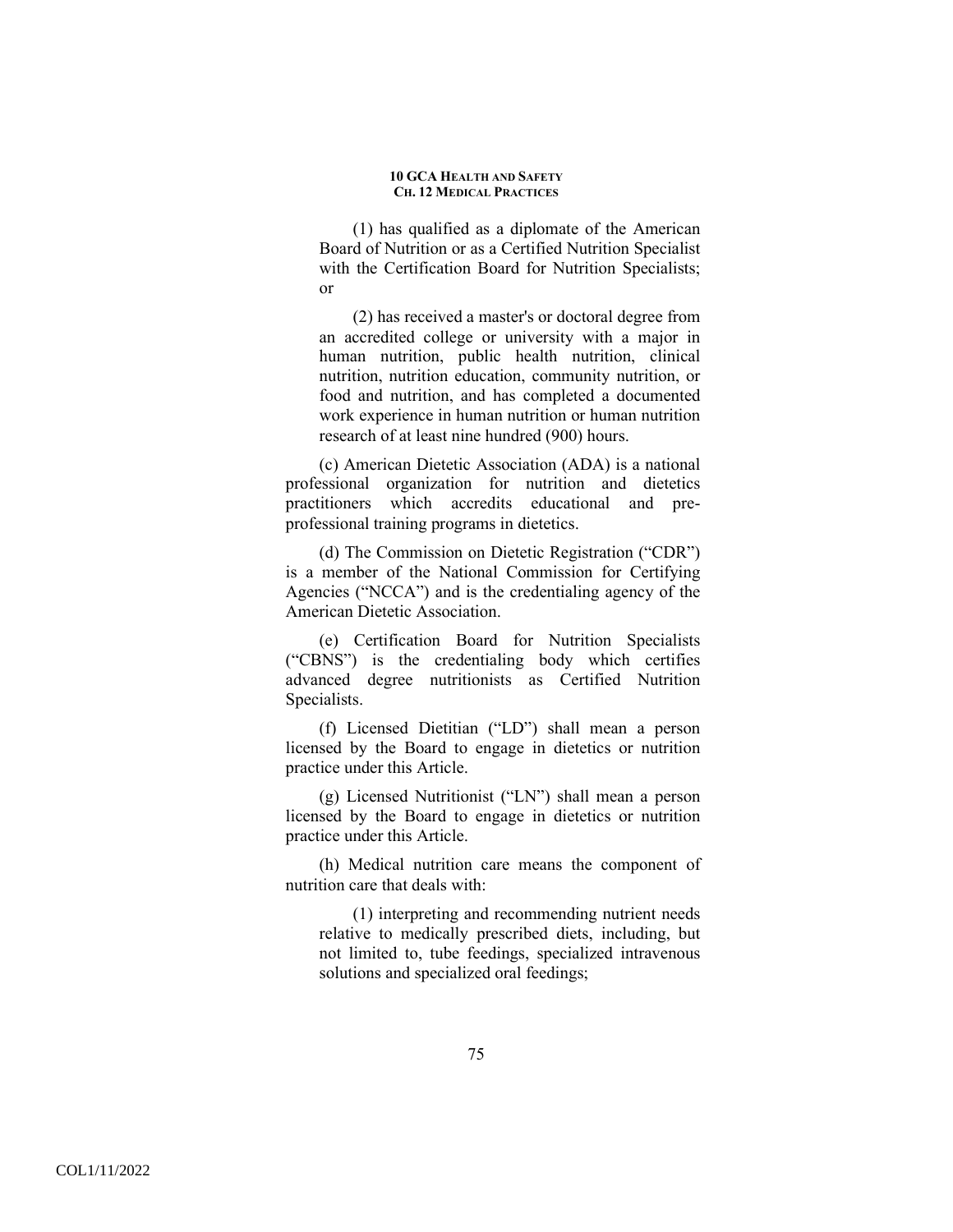(2) food and prescription drug interactions; and

(3) developing and managing food service operations whose chief function is nutrition care and provision of medically prescribed diets.

(i) Medically prescribed diet means a diet prescribed when specific food or nutrient levels need to be monitored, altered, or both, as a component of a treatment program for an individual whose health status is impaired or at risk due to disease, injury, or surgery, and may only be performed as initiated by or in consultation with a licensed physician.

(j) Nutrition assessment means the evaluation of the nutrition needs of individuals or groups using appropriate data to determine nutrient needs or status and make appropriate nutrition recommendations.

(k) Nutrition counseling means advising and assisting individuals or groups on appropriate nutrition intake by integrating information from the nutrition assessment.

(l) Nutrition services for individuals and groups shall include, but is not limited to, all of the following:

(1) providing nutrition assessments relative to preventive maintenance or restorative care;

(2) providing nutrition education and nutrition counseling as components of preventive maintenance or restorative care; and

(3) developing and managing systems whose chief function is nutrition care. Nutrition services for individuals and groups does not include medical nutrition care as defined in this Act.

(m) Restorative means the component of nutrition care that deals with oral dietary needs for individuals and groups. Activities shall relate to the metabolism of food and the requirements for nutrients, including dietary supplements for growth, development, maintenance or attainment of optimal health.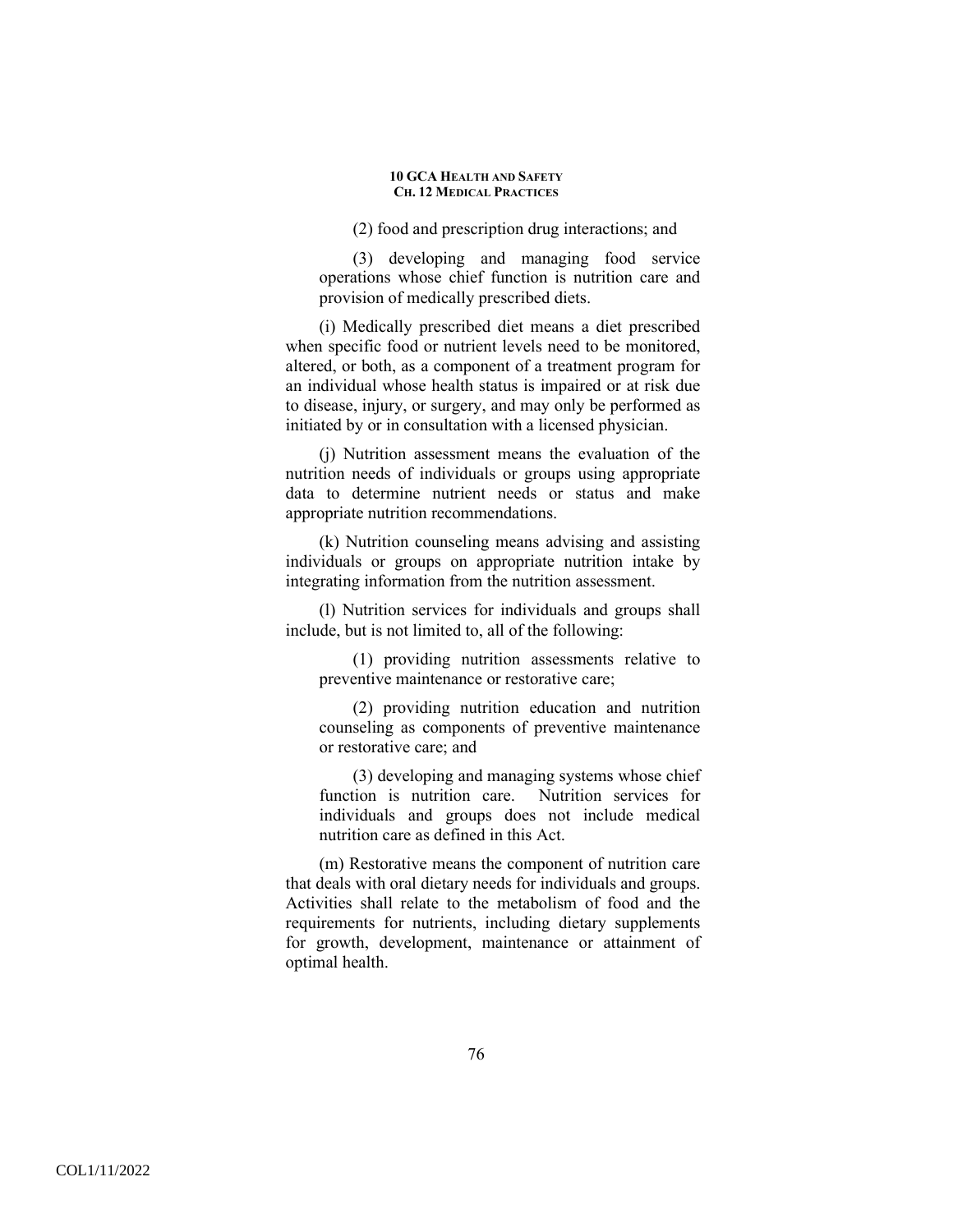**SOURCE:** Added by P.L. 24-329:14 (Aug. 14, 1998); repealed and reenacted by P.L. 25-192:3 (Jan. 25, 2001).

# **§ 122102. Qualification for Licensure; Dietitian or Nutritionist.**

(a) Licensed Dietitian. The applicant for licensure as a dietitian shall:

(1) Provide evidence of current registration as a Registered Dietitian ("RD") by the Commission on Dietetic Registration (CDR); or

(2) (A) Have received a baccalaureate or postgraduate degree from a college or university, accredited by a regional accrediting body recognized by the Council on Post-Secondary Accreditation, with a major in dietetics, human nutrition, nutrition education, community nutrition, public health nutrition, foods and nutrition, or an equivalent major course of study, as approved by the Board. Applicants who have obtained their education outside of the United States and its territories must have their academic degree validated by the Board as equivalent to a baccalaureate or masters degree conferred by a regionally accredited college or university in the United States;

(B) Have satisfactorily completed a program of supervised clinical experience approved by the CDR; and

(C) Have passed the registration examination for dietitians administered by the CDR.

(b) Licensed Nutritionist. The applicant for licensure as a nutritionist shall:

(1) meet the requirements of Subsections (a)(1) or  $(2)$ of this Section; or

(2) has qualified as a diplomate of the American Board of Nutrition, or as a Certified Nutrition Specialist with the Certification Board for Nutrition Specialists, or has received a master's or doctoral degree from an accredited college or university with a major in human nutrition, public health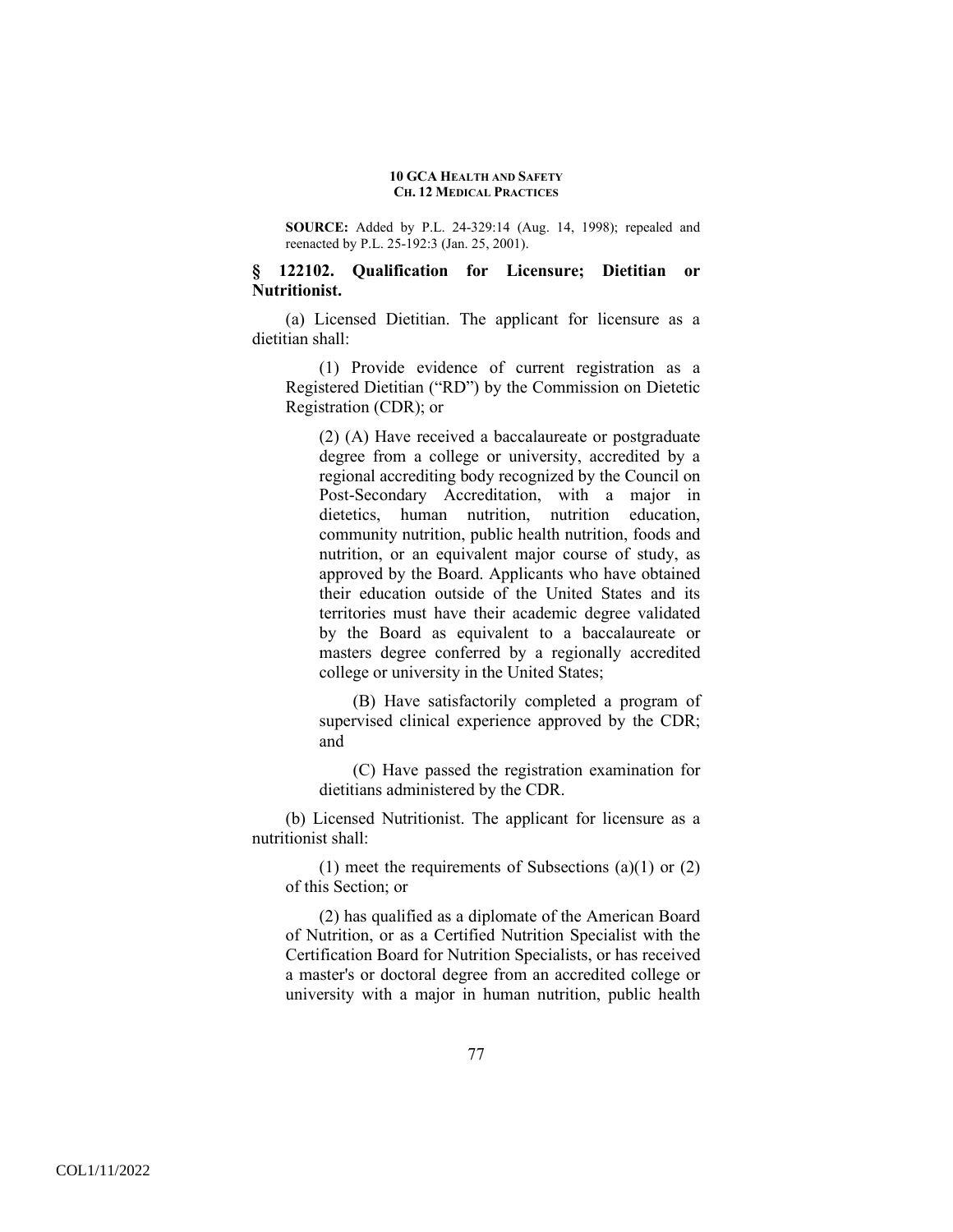nutrition, clinical nutrition, nutrition education, community nutrition or food and nutrition, and has completed a documented work experience in human nutrition or human nutrition research of at least 900 hours.

(c) Waiver of fees. All fees for application and license in part (b) of this Section will be waived for all applicants who are currently licensed under part (a) of this Section.

**SOURCE:** Added by P.L. 24-329:14 (Aug. 14, 1998); repealed and reenacted by P.L. 25-192:3 (Jan. 25, 2001).

**2015 NOTES:** This section was originally entitled "Qualification for Licensure; Clinical Dietitian or Nutritionist" by P.L. 24-329:14. Repealed by P.L. 25-192:3.

Subsection designations in subsections (a)(2) were altered from Roman numerals to uppercase letters to adhere to the Compiler's alpha-numeric scheme pursuant to 1 GCA § 1606.

# **§ 122103. Waiver of Examination Requirements; Licensure by Endorsement.**

The Board may grant a license to any person who is currently registered as a Registered Dietitian by the CDR, or who is currently recognized as a diplomate of the American Board of Nutrition or as a Certified Nutrition Specialist with the Certification Board for Nutrition Specialists.

**SOURCE:** Added by P.L. 25-192:3 (Jan. 25, 2001).

**2015 NOTE:** This section was originally entitled, "International Graduates; Requirements" by P.L. 24-329:14 (Aug. 14, 1998); repealed by P.L. 25-192:3 (Jan. 25, 2001).

# **§ 122104. Scope of Practice; Licensed Dietitians and Licensed Nutritionists.**

(a) Nutrition assessment, as defined in this Article, and including individual and community food practices and nutritional status using anthropometric, biochemical, clinical, dietary and demographic data, for clinical research and program planning purposes;

(b) Developing, establishing, and evaluating nutrition services for individuals and groups as defined in this Article;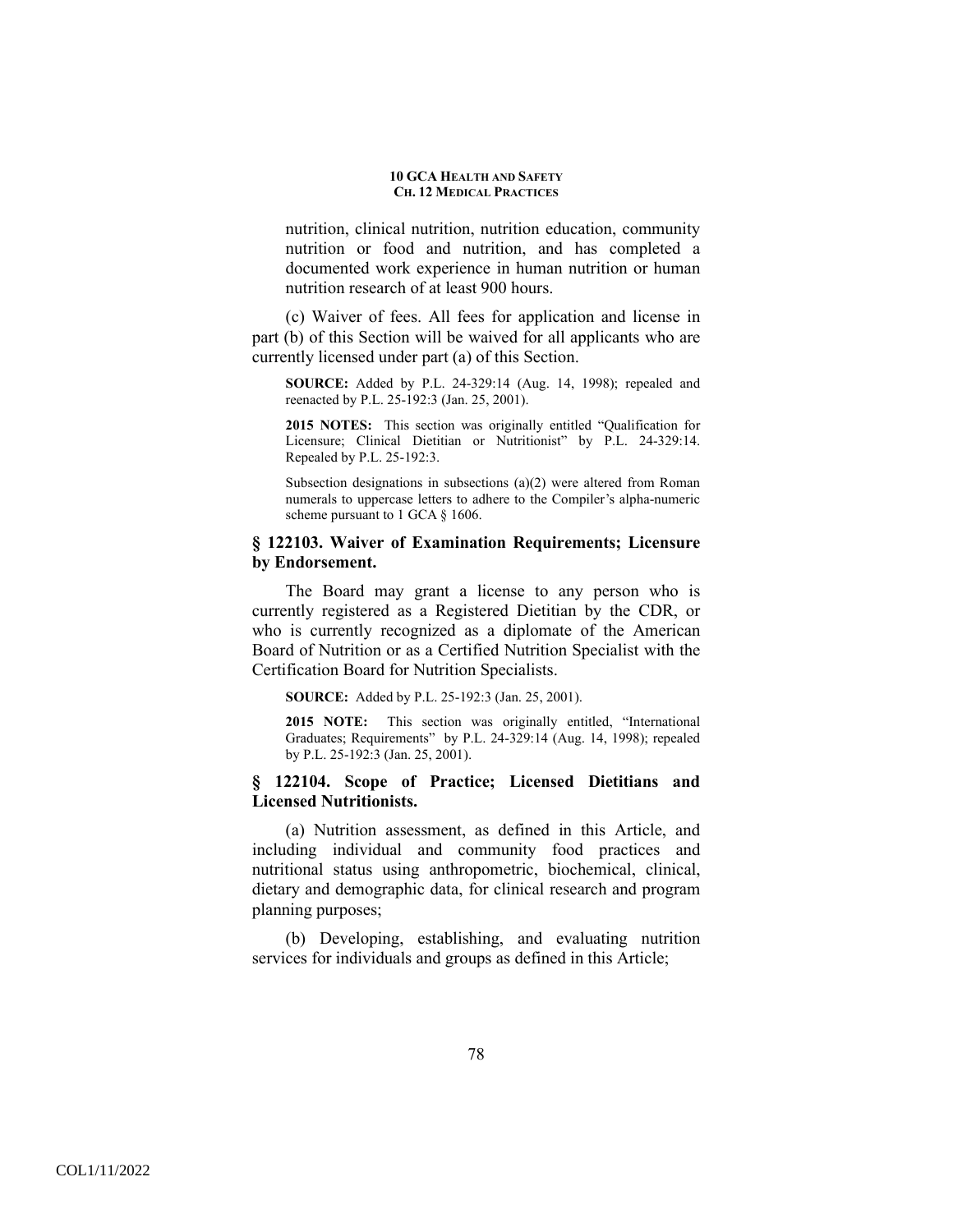(c) Nutrition counseling and education, as a part of preventive or restorative health care throughout the life cycle;

(d) Determining, applying and evaluating standards for food and nutrition services;

(e) Applying scientific research to the role of food in the maintenance of health and the treatment of disease; and

(f) Medical nutrition care and medically prescribed diets, as defined by this Article, can be provided by a licensed dietitian; however, a licensed nutritionist can only provide medical nutrition care and medically prescribed diets in consultation with a licensed physician or a licensed dietitian.

**SOURCE:** Added by P.L. 25-192:3 (Jan. 25, 2001).

**2015 NOTE:** This section was originally entitled, "Licensure Examination" by P.L. 24-329:14 (Aug. 14, 1998); repealed by P.L. 25- 192:3 (Jan. 25, 2001).

### **§ 122105. Persons and Practices Not Affected**.

Nothing in this Article shall be construed as preventing or restricting the practice, services or activities of:

(a) any person licensed or certified on Guam by any other law from engaging in the profession or occupation for which the person is licensed or certified, or any person under the supervision of the licensee or certified individual when rendering services within the scope of the profession or occupation of the licensee or certificant; and any person with a bachelor"s degree in home economics or health education from furnishing nutrition information incidental to the practice of that person"s profession;

(b) any dietitian or nutritionist serving in the Armed Forces or the Public Health Service of the United States, or employed by the Veterans Administration when performing duties associated with that service or employment;

(c) any person pursuing a supervised course of study leading to a degree or certificate in dietetics or nutrition at an accredited education program, if the person is designated by a title which clearly indicates the person"s status as a student or trainee;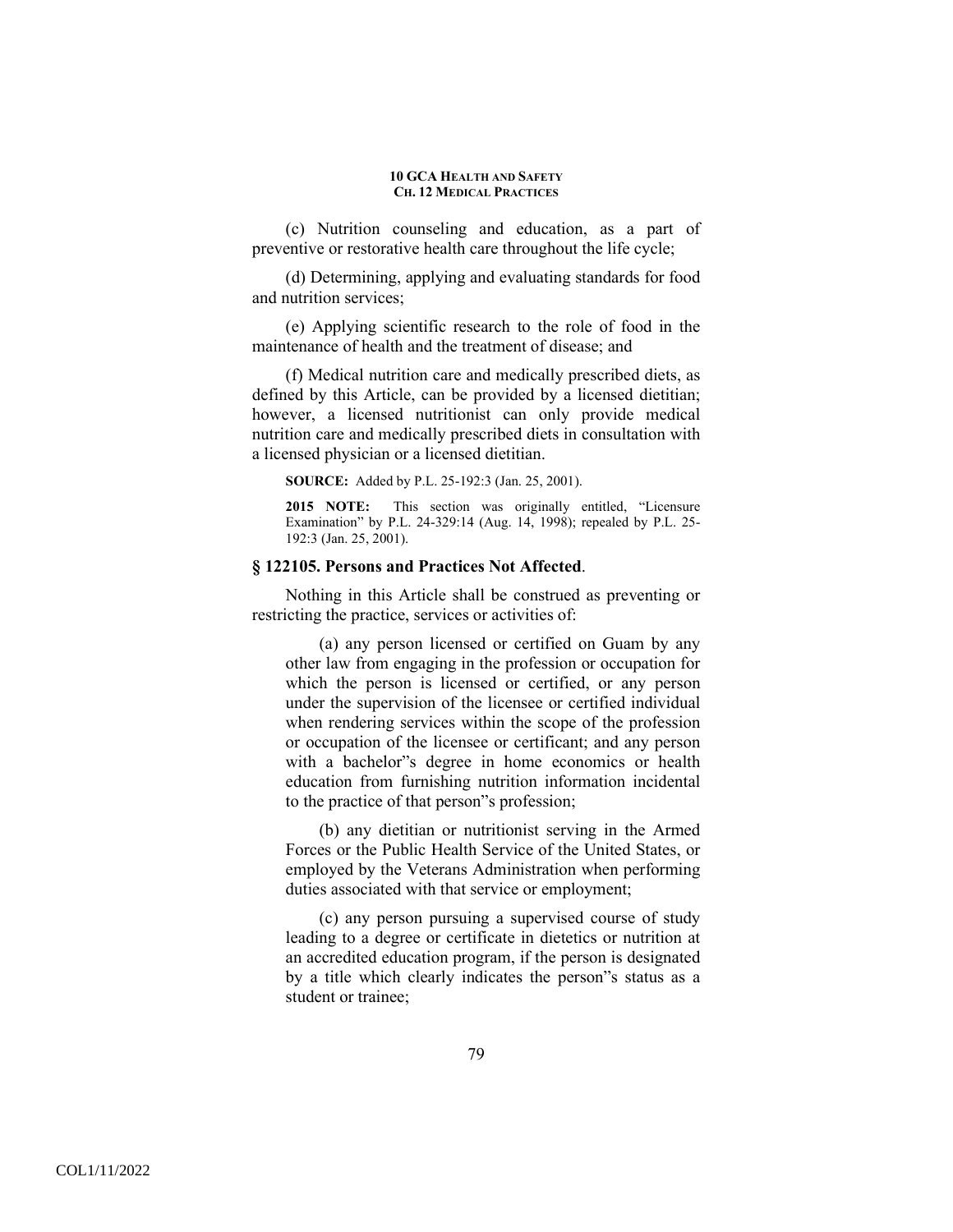(d) any person when acting under the direction and supervision of a person licensed under this Article, in the execution of a plan of treatment authorized by the licensed person;

(e) an educator who is employed by a nonprofit organization approved by the Board; a Federal, territorial, or other political subdivision; an elementary or secondary school; or an accredited institution of higher education, insofar as the activities and services of the educator are part of such employment;

(f) any person who markets or distributes food, food materials, or dietary supplements, or any person who engages in the explanation of the use and benefits of those products, or the preparation of those products, as long as that person does not represent oneself as a licensed dietitian or licensed nutritionist, and provides to the client a disclaimer, in writing, stating such; or

(g) any person who provides general or gratuitous nutrition information, as long as the provider does not represent oneself as a licensed dietitian, or licensed nutritionist, and provides to the client a disclaimer stating such.

**SOURCE:** Added by P.L. 24-329:14 (Aug. 14, 1998) as 10 GCA § 122107; repealed and added to this section by P.L. 25-192:3 (Jan. 25, 2001).

**2015 NOTE:** This section was originally entitled, "Qualification for Examination" by P.L. 24-329:14; repealed by P.L. 25-192:3.

## **§ 122106. Prohibited Acts.**

(a) Unauthorized Practice. Except as otherwise provided under this Article, a person may not practice, attempt to practice, or offer to practice dietetics or nutritional services on Guam, unless licensed by the Board.

(b) Misrepresentation of Title. Except as otherwise provided under this Article, a person may not represent or imply to the public by use of the title "licensed dietitian" or "licensed nutritionist," by other title, by description of services, methods or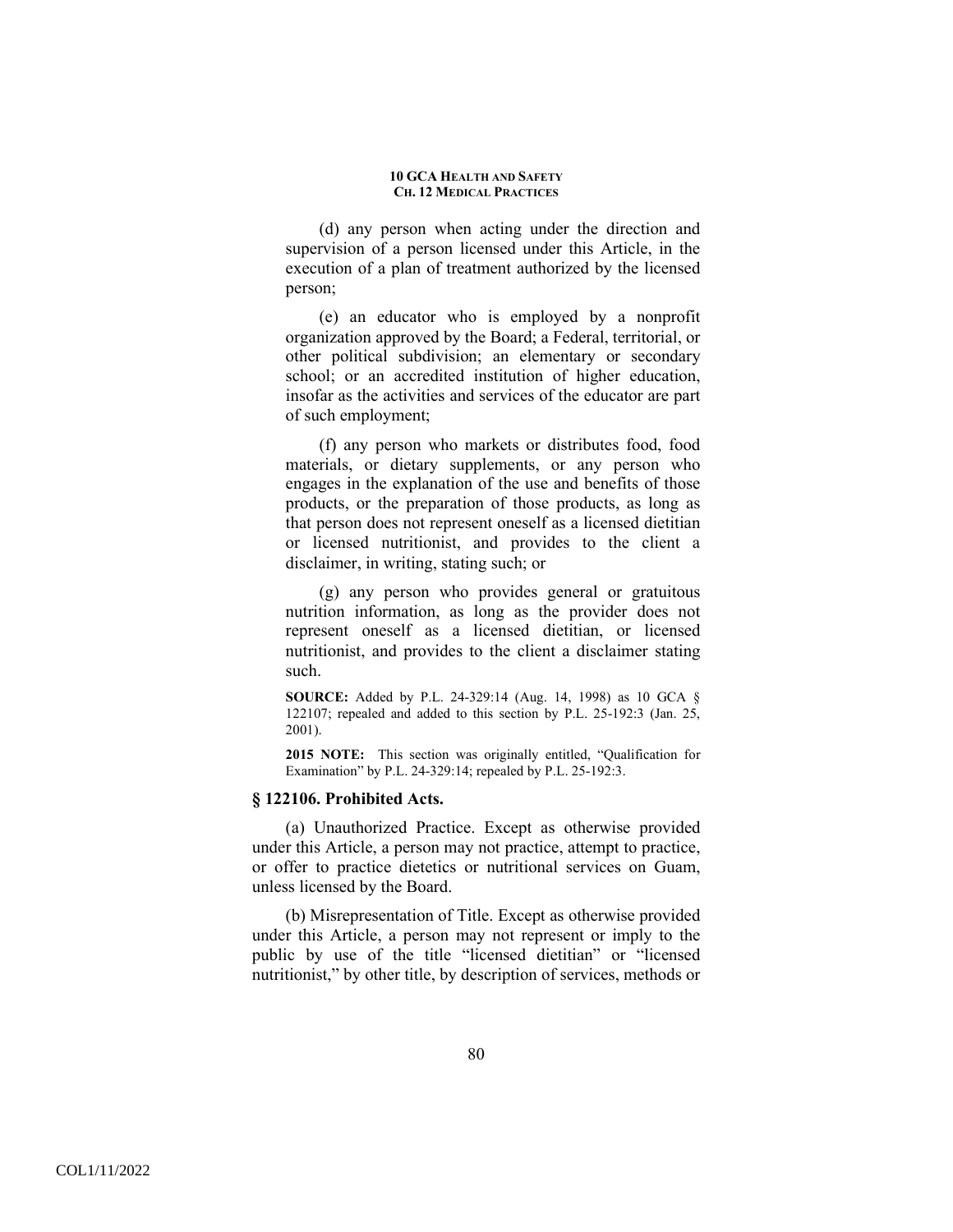procedures that the person is authorized to practice dietetics or nutritional services on Guam.

(c) Misuse of Words and Terms. Unless authorized to engage in dietetics or nutrition practice under this Article, a person may not use the words "dietitian," "registered dietician" or "licensed dietitian," "nutritionist," "nutrition specialist" or "licensed nutritionist," alone or in combination, or the terms "LD," "RD" or "D," "LN," "NS" or "N," or any facsimile or combination in any words, letters, abbreviations or insignia.

**SOURCE:** Added by P.L. 25-192:3 (Jan. 25, 2001).

**2015 NOTE:** This section was originally entitled, "Waiver of Requirements" by P.L. 24-329:14; repealed by P.L. 25-192:3.

# **ARTICLE 22 NURSING HOME ADMINISTRATOR**

----------

**SOURCE:** The Article was added by P.L. 24-329:15 (Aug. 14, 1998).

- § 122201. Nursing Home Administrator.
- § 122202. Authority.
- § 122203. Qualification.
- § 122204. Application for Licensure.
- § 122205. Licensure by Examination.
- § 122206. Licensure by Endorsement/Reciprocity.
- § 122207. Courses of Instruction and Training.
- § 122208. Present Administrators.
- § 122209. Renewal of License.

### **§ 122201. Nursing Home Administrator.**

A nursing home shall be administered by a licensed Nursing Home Administrator.

## **§ 122202. Authority.**

The Board shall issue a license to practice as a nursing home administrator to any applicant who meets the qualification for licensure upon submission of an application and payment of the required fee.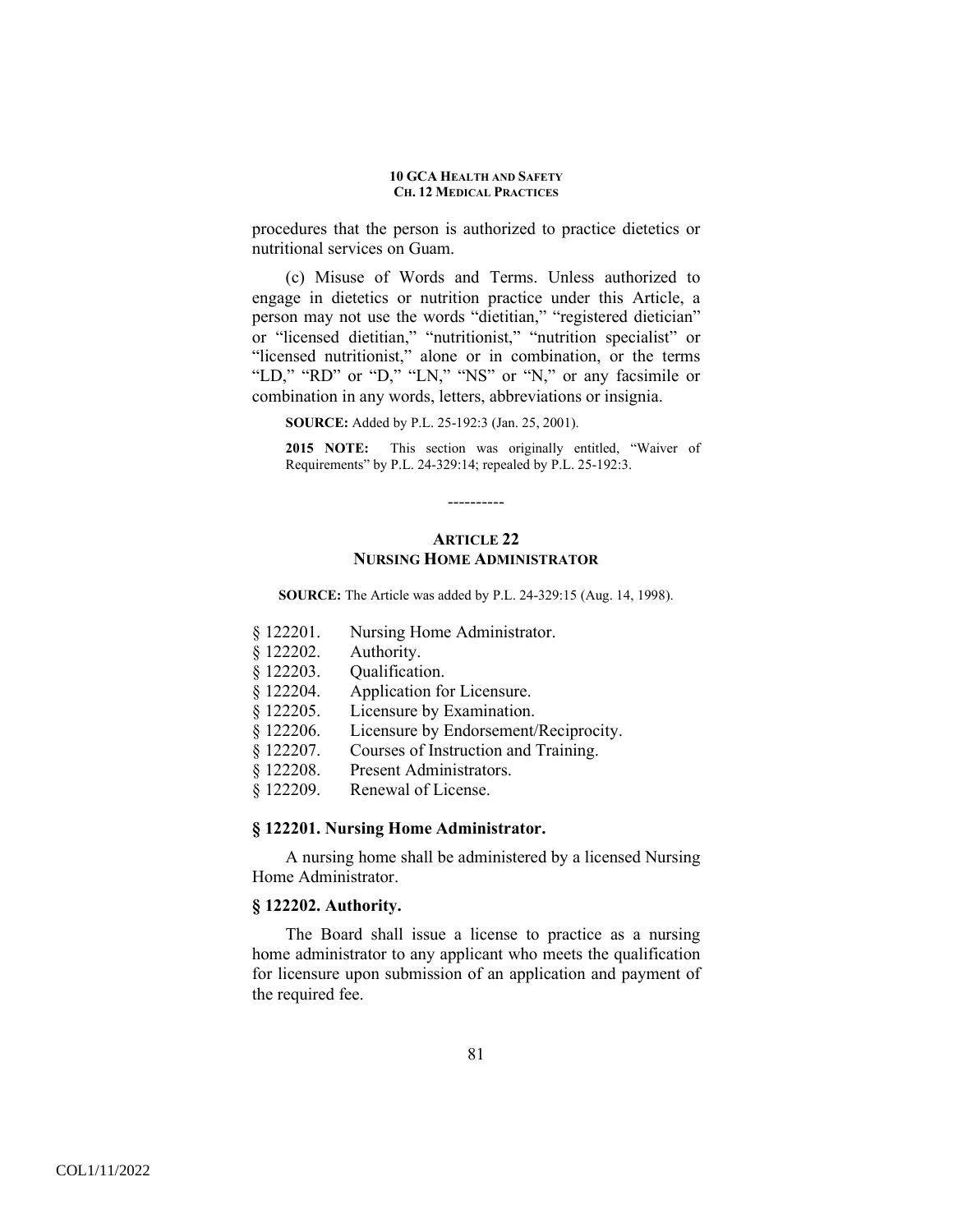### **§ 122203. Qualification for Licensure.**

An applicant for a nursing home administrator license shall apply to the Board of Licensure on forms provided by the Board. The applicant shall submit:

(a) proof of age;

(b) proof of physical and emotional capability to administer the nursing home;

(c) a notarized copy of a diploma, or evidence satisfactory to the Board of having successfully completed an accredited course of study or training as a nursing home or health administrator, approved by the Board (The program shall consist of both theory and practical experience.); and

(d) have a personal interview with the Board, as requested.

### **§ 122204. Application for License**.

Any person who desires to practice as a Nursing Home Administrator on Guam, and meets the qualifications contained in § 122203 of this Chapter, shall complete and submit his application on the form provided by the Board and file all required documents. The Board may request for a personal interview with the applicant.

## **§ 122205. Licensure by Examination.**

Having successfully passed an examination administered by the Board designed to test competency in the following areas:

(a) working knowledge of the needs to be served by nursing homes;

(b) laws governing the operation of nursing homes, including prosecution of the interests of patients; and

(c) elements of good nursing home administrator.

Payment for the required fee.

**2015 NOTE:** Subsection designations were altered from numerals to lowercase letters to adhere to the Compiler's alpha-numeric scheme pursuant to 1 GCA § 1606.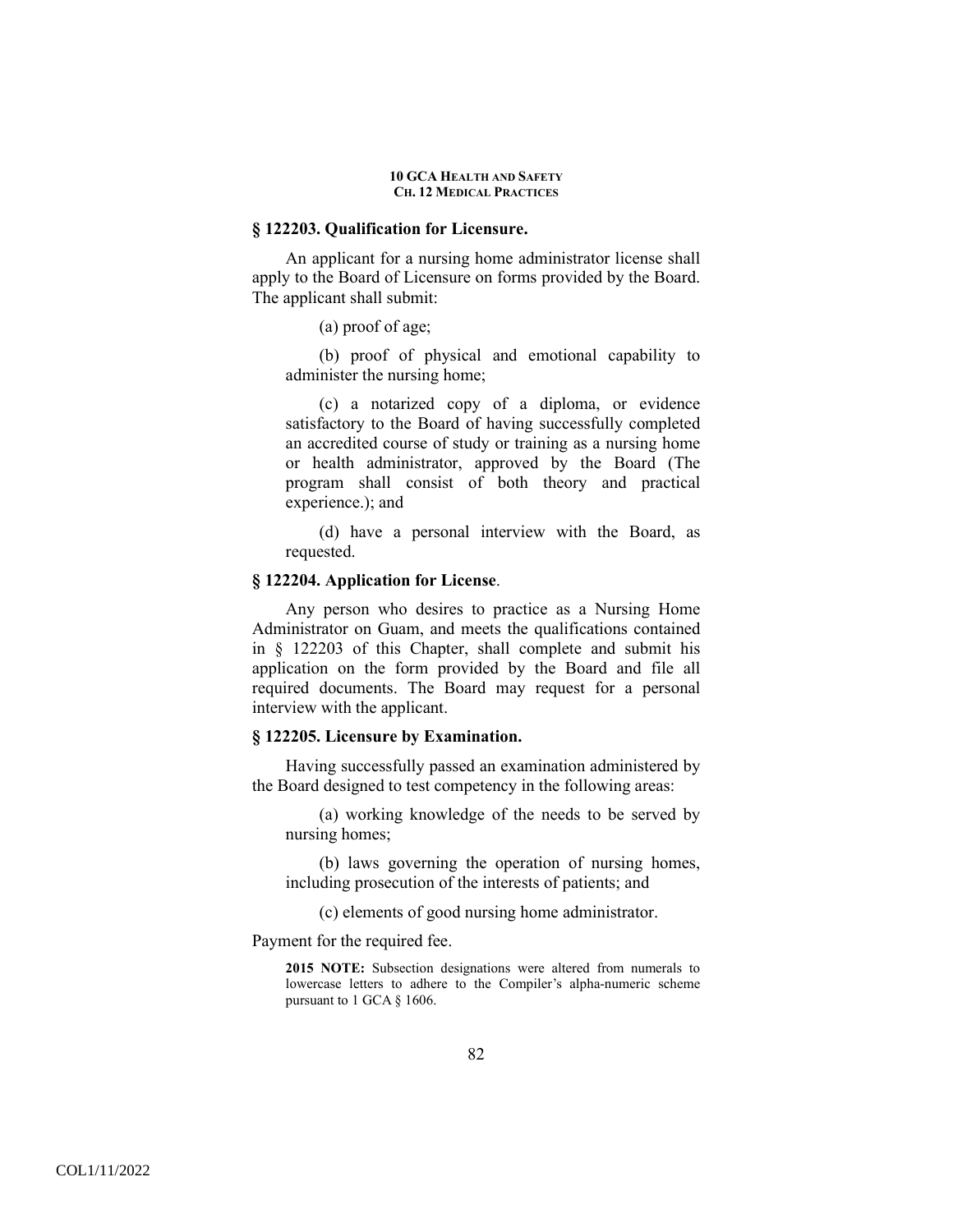### **§ 122206. Licensure by Endorsement/Reciprocity.**

The Board may issue a nursing home administrator's license to any person who holds a current license as a nursing home administrator from another U.S. jurisdiction; provided, that the standards for licensure are equivalent to those prevailing on Guam, and the applicant meets the qualification and payment of the required fee.

## **§ 122207. Courses of Instruction and Training.**

The Board shall make provisions for courses and training on Guam for interested applicants to meet the requirements of this Chapter.

## **§ 122208. Present Administrators.**

Persons who, on the effective date of this Chapter, have been actively engaged as a Nursing Home Administrator for at least two (2) years next preceding such effective date, but do not meet the requirements in force pursuant to this Article, shall be issued a temporary license without evidence of satisfactory completion of a course of instructions, training and without examination, but any such licenses shall expire no later than June 30, 2001.

## **§ 122209. Renewal of License.**

The Nursing Home Administrator 's license shall be valid for two (2) years, nontransferable, and shall be renewed biennially thereafter on or before September 30th on forms provided by the Board and payment of the fee.

## **ARTICLE 23 SOCIAL WORK PRACTICE ACT**

----------

**SOURCE:** The Article was added by P.L. 31-250:1 (Dec. 26, 2012).

| § 122301.   | Legislative Intent.        |
|-------------|----------------------------|
| $§$ 122302. | Definitions.               |
| § 122303.   | Guam Board of Social Work. |
| § 122304.   | Board Composition.         |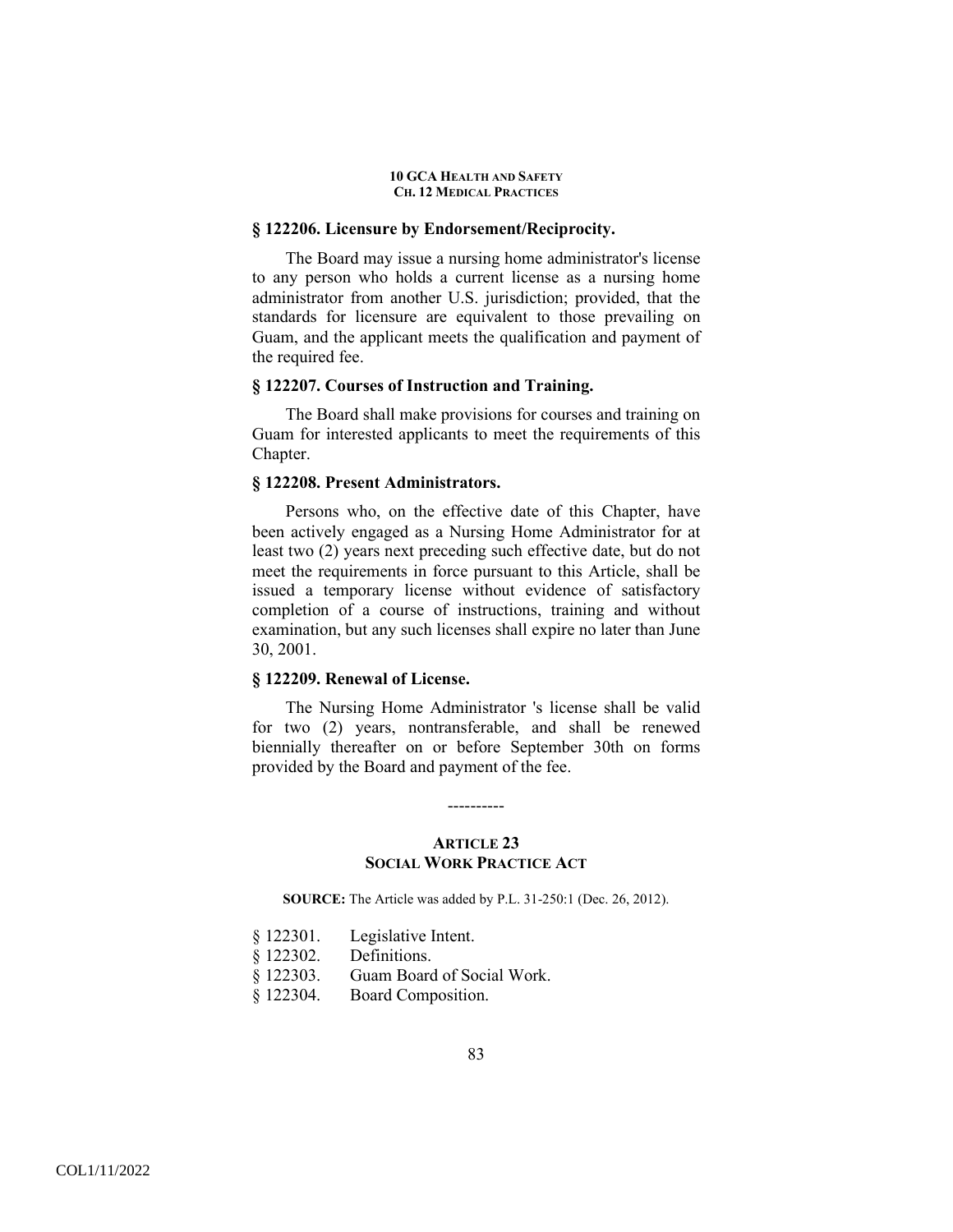- § 122305. Qualifications of Board Members.
- § 122306. Appointment.
- § 122307. Terms of Office.
- § 122308. Vacancies.
- § 122309. Removal.
- § 122310. Board Meetings.
- § 122311. Personnel.
- § 122312. Rules and Regulations.
- § 122313. Duties, Powers, and Authority.
- § 122314. Social Work Licensing Program.
- § 122315. Limitations of Scope of Practice.
- § 122317. Exemptions.
- § 122318. Exceptions.
- § 122319. Licensing Requirements.
- § 122320. Reciprocity and Endorsement.
- § 122321. Application for Examination.
- § 122322. Examination for License.
- § 122323. Issuance of License.
- § 122324. Renewals.
- § 122325. Requirement.
- § 122326. Revocation, Suspension, Denial, or Condition of Licenses; Fines.
- § 122327. Prohibited Acts; Penalties.
- § 122328. Consumer Right of Action.
- § 122329. Privileged Communication.
- § 122330. Creation of Revolving Fund.
- § 122331. Standards of Practice / Code of Conduct.

### **§ 122301. Legislative Intent.**

It is the intent of this Act to promote, preserve, and protect the public health, safety, and welfare by and through the effective control and regulation of the practice of social work; the licensure of social workers; the licensure, control, and regulation of persons, in or out of this territory that practice social work within the territory.

## **§ 122302. Definitions.**

For the purposes of this Article, the following words and phrases are defined to mean: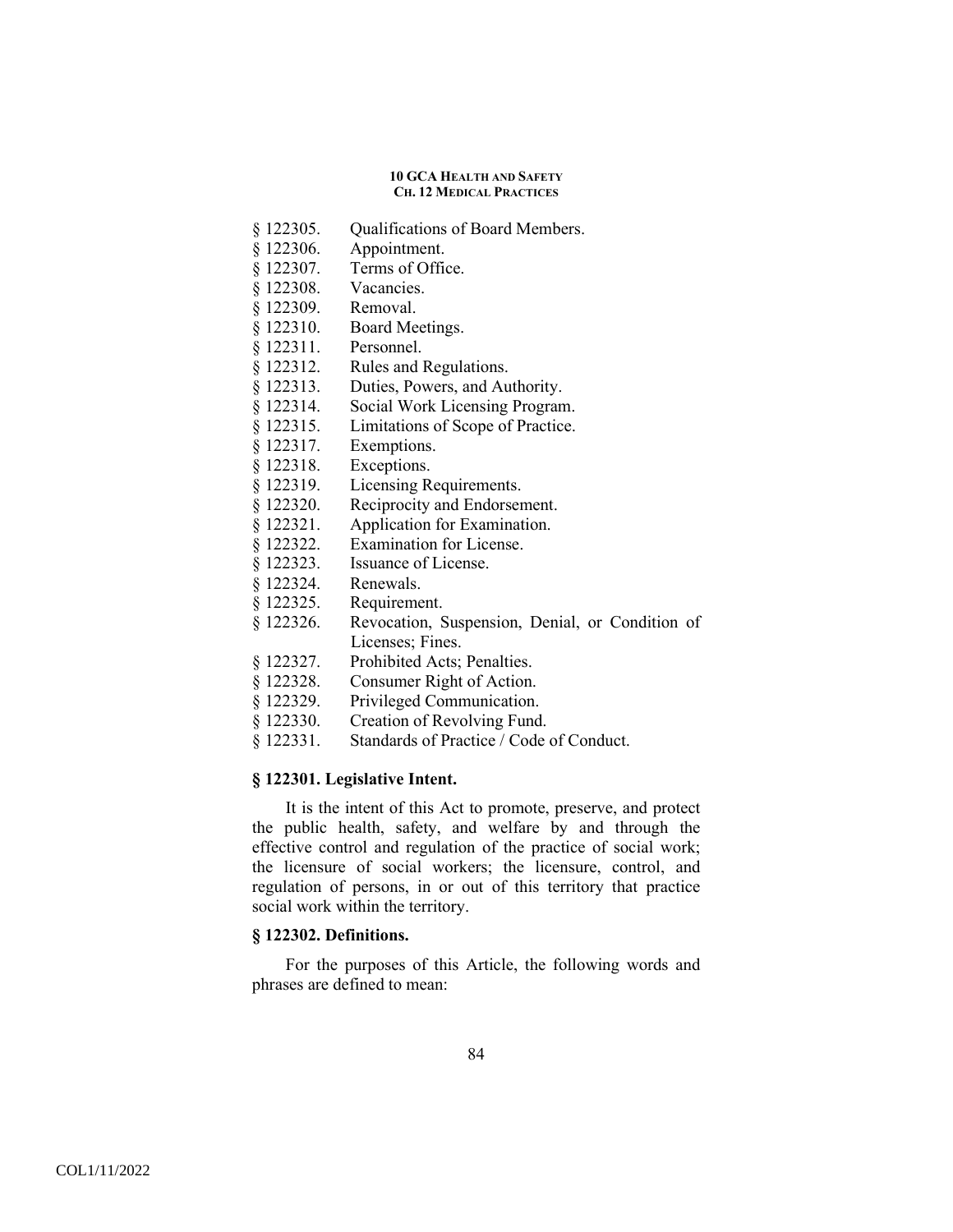### (a) Board shall mean the Guam Board of Social Work.

(b) Practice of Baccalaureate Social Work means the application of social work theory, knowledge, methods, ethics, and the professional use of self to restore or enhance social, psychosocial, or bio-psycho-social functioning of individuals, couples, families, groups, organizations, and communities. Baccalaureate Social Work is basic generalist practice that includes assessment, planning, intervention, evaluation, case management, information and referral, counseling, supervision, consultation, education, advocacy, community organization, and the development, implementation, and administration of policies, programs, and activities.

(c) Practice of Master's Social Work means the application of social work theory, knowledge, methods, ethics, and the professional use of self to restore or enhance social, psychosocial, or bio-psycho-social functioning of individuals, couples, families, groups, organizations, and communities. Master's Social Work practice includes the application of specialized knowledge and advanced practice skills in the areas of assessment, treatment planning, implementation and evaluation, case management, information and referral, supervision, consultation, education, advocacy, community organization, and the development, implementation, and administration of policies, programs, and activities. Under supervision as provided in this Act, the practice of Master's Social Work may include the practices reserved to Clinical Social Workers.

(d) Practice of Clinical Social Work is a specialty within the practice of Master's Social Work, and requires the application of social work theory, knowledge, methods, ethics, and the professional use of self to restore or enhance social, psychosocial, or bio-psycho-social functioning of individuals, couples, families, groups, organizations, and communities. The practice of Clinical Social Work requires the application of specialized clinical knowledge and advanced clinical skills in the areas of assessment; diagnosis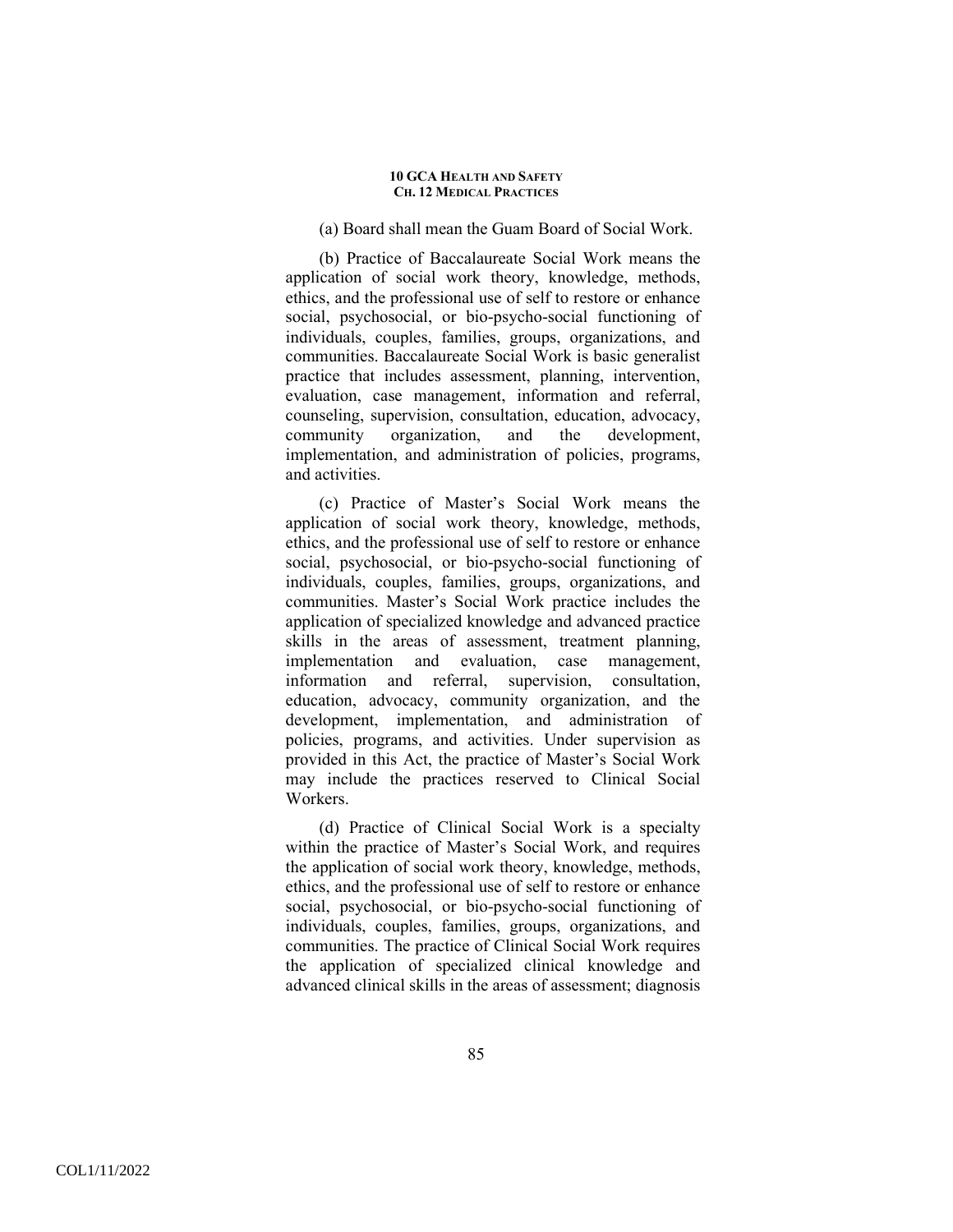and treatment of mental, emotional, and behavioral disorders, conditions, and addictions; and evaluation. Treatment methods include the provision of individual, marital, couple, family and group counseling and psychotherapy. The practice of Clinical Social Work may include private practice and the provision of clinical supervision.

(e) Social work practice means the professional application of social work values, principles, ethics and techniques in the following areas:

(1) information, resource identification, referral services, mediation services, advocacy services and education of individuals, groups, couples and families;

(2) preparation and evaluation of assessments and development and implementation of social work service plans;

(3) case management, coordination, casework intervention and monitoring of social work service plans in the areas of personal, social or economic resources, conditions, or problems;

(4) administration and development of social service programs, policies, community organization, planning, implementation, and involvement in the evaluation of social systems and social policies;

(5) social work consultation and resource development;

(6) research through the formal design and methodology of data collection and the analysis and evaluation of data, social work programs, social systems and social policies;

(7) psychosocial assessment, diagnostic impressions, treatment of individuals, couples, families, and groups, prevention of psychosocial dysfunction, disability or impairment, including emotional, mental and behavioral disorders, and evaluation of practice effectiveness; and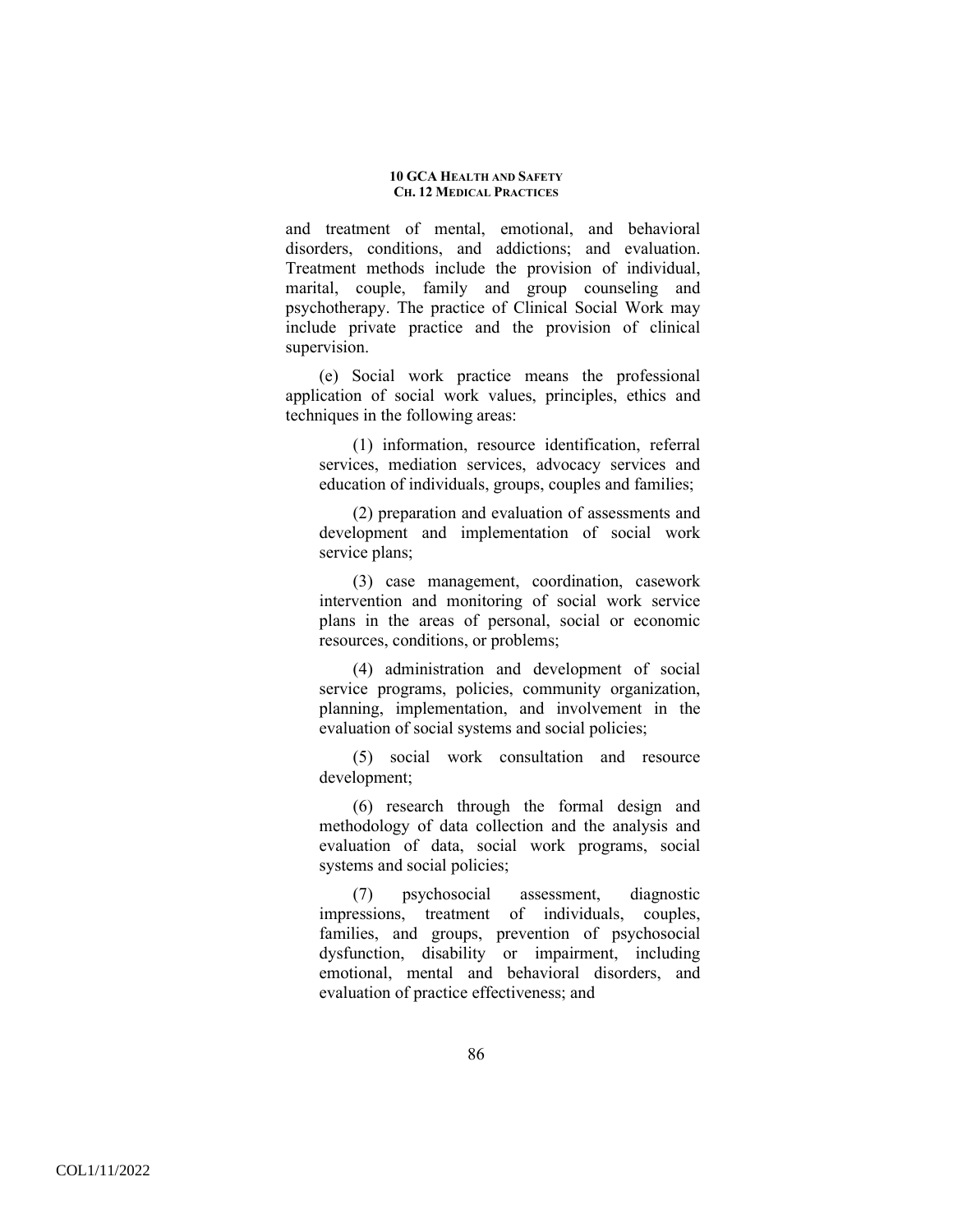(8) clinical diagnosis or psychotherapy, or both, provided by a licensed clinical social worker. Social worker or S. W. means a person who has been issued a license as a Licensed Bachelor Social Worker, Licensed Master's Social Worker, or Licensed Clinical Social Worker to practice within the scope of practice as provided in this Article.

(f) Director shall mean the Director of Public Health and Social Services.

(g) Exemption shall mean not required to obtain licensure in order to practice social work as of the date of the passage of this law.

(h) Exception shall mean able to obtain a social work license through waiving certain requirements as stated in this law.

**2022 NOTE:** Subsection designations added for (g) and (h) to correct manifest error in formatting, pursuant to the authority granted by 1 GCA § 1606.

**2015 NOTE:** Subsection designations (a) through (f) were added to adhere to the Compiler's alpha-numeric scheme pursuant to 1 GCA § 1606.

## **§ 122303. Guam Board of Social Work.**

The Board provides a framework for developing rules, which effectively responds to the regulatory needs of social work licensure. The Board shall have all the duties, powers, and authority specifically granted by or necessary for the enforcement of this Article, as well as other duties, powers, and authority as may be granted it from time to time by applicable law.

### **§ 122304. Board Composition.**

The Board shall be composed of five (5) members, one (1) of whom shall be a representative of the public. The remaining four (4) members shall be social workers, one (1) of whom shall be a member and representative of the National Association of Social Workers, Guam Chapter. The Board shall elect from its members a Chairperson and such other officers, as it deems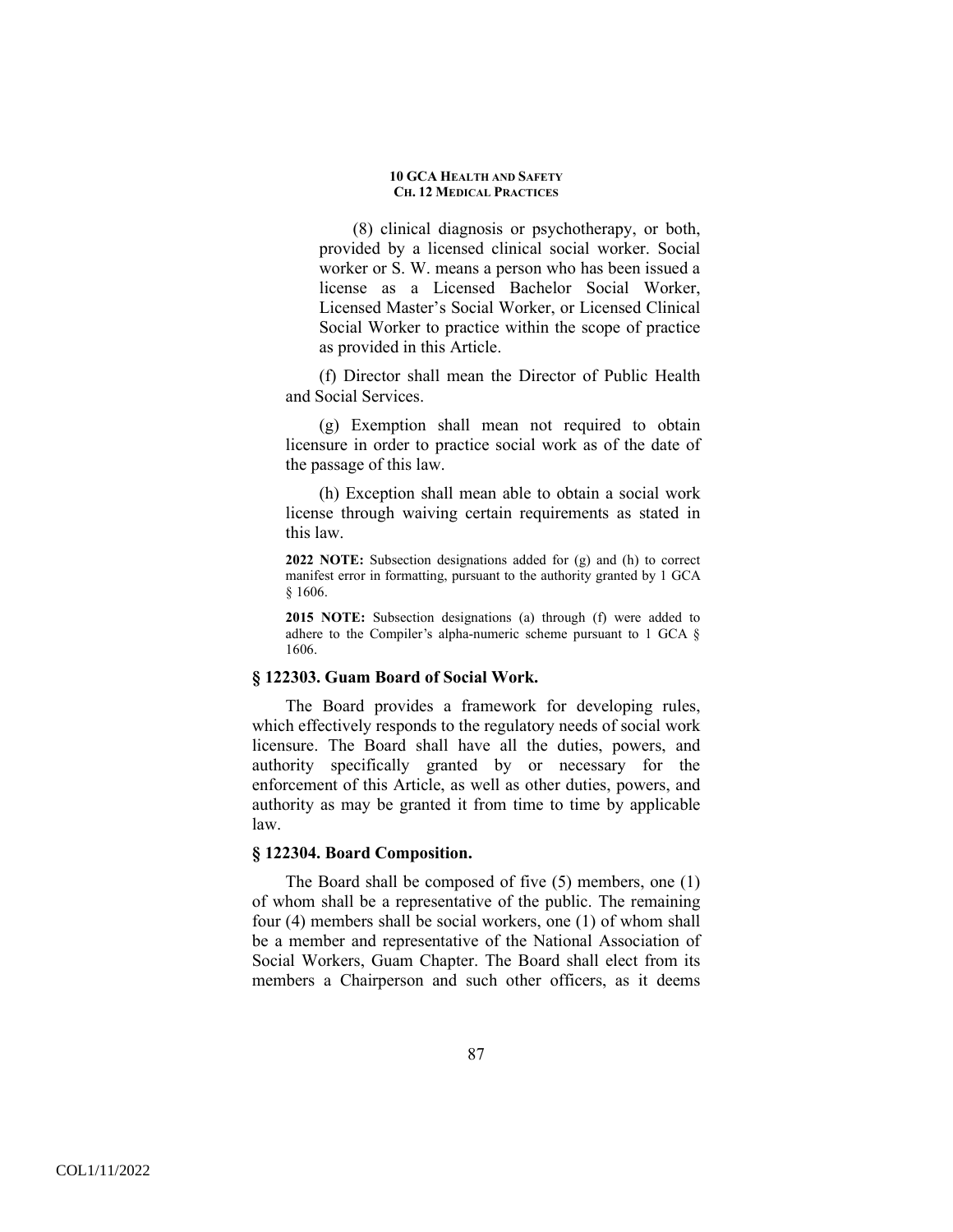appropriate and necessary to the conduct of its business. The Chairperson shall preside at all meetings of the Board and shall be responsible for the performance of all of the duties and functions of the Board required or permitted by this Act. Each additional officer elected by the Board shall perform those duties customarily associated with the position, and such other duties as assigned from time to time by the Board. A quorum must be present to conduct a board meeting. The vote of the majority present shall constitute an official action of the Board. The majority vote shall consist of half of the vote plus one ( 1) of those members present. Three (3) members of the Board shall constitute a quorum.

### **§ 122305. Qualifications of Board Members.**

(a) Board members who are social workers shall at all times:

(1) be a resident of Guam;

(2) be currently licensed and in good standing to engage in the practice of social work on Guam or be eligible for licensure within thirty (30) days of the passage of this Act;

(3) at the time of appointment have been actively engaged in the social work profession; and

(4) have at least three (3) years of experience in the practice of social work.

(b) The public member of the Board shall be a resident of Guam who has attained the age of majority, and shall not be, nor shall ever have been a Baccalaureate Social Worker, Licensed Master's Social Worker, or Licensed Clinical Social Worker, or the spouse thereof. The public member shall not ever have had any material financial interest in the provision of social work services or who has engaged in any activity directly related to the practice of social work.

# **§ 122306. Appointment.**

*I Maga'lahen Guåhan* shall appoint the members of the Board, and shall be confirmed by *I Liheslaturan Guåhan*.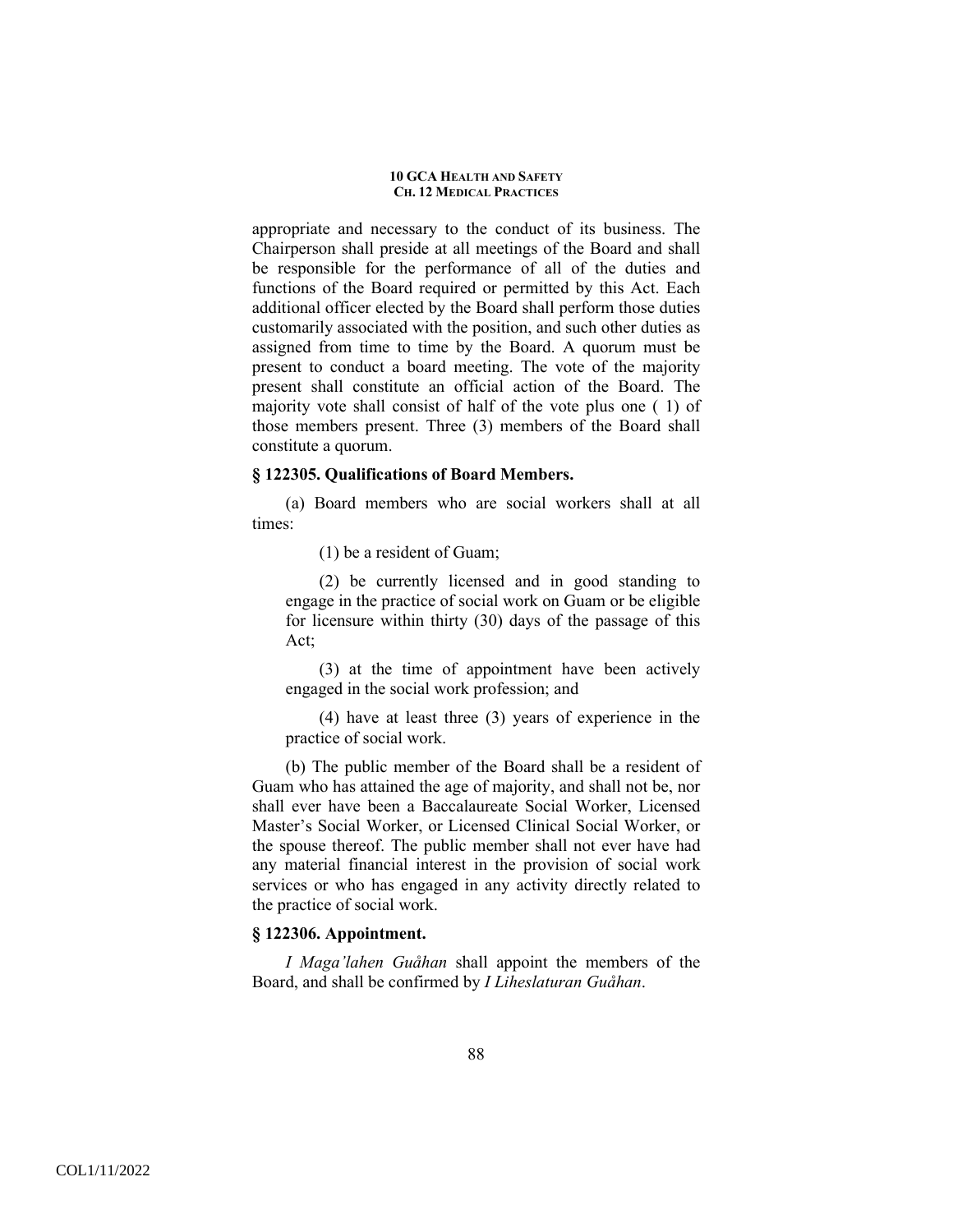### **§ 122307. Terms of Office.**

(a) Members of the Board shall be appointed for a term of three (3) years, except members of the Board who are appointed to fill vacancies which occur prior to the expiration of a former member's full term, who shall serve the unexpired portion of such term. The terms of the members of the Board shall be staggered, so that the terms of no more than three (3) members shall expire in any year. Each member shall serve until a successor is appointed and qualified.

(b) No member of the Board shall serve more than two (2) consecutive full terms. The completion of the unexpired portion of a full term shall not constitute a full term.

**2017 NOTE:** Subsection designations added pursuant to the authority of 1 GCA § 1606.

## **§ 122308. Vacancies.**

Any vacancy which occurs in the membership of the Board for any reason, including expiration of term, removal, resignation, death, disability or disqualification, shall be filled by *I Maga'lahen Guåhan* in the manner prescribed by § 122306.

### **§ 122309. Removal.**

(a) A Board member may be removed pursuant to the procedures set forth in Subsection (b) herein, upon one (1) or more of the following grounds:

(1) the refusal or inability for any reason of a Board member to perform the duties as a member of the Board in an efficient, responsible, and professional manner;

(2) the misuse of office by a member of the Board to obtain pecuniary or material gain or advantage personally or for another through such office;

(3) the violation by any member of the laws governing the practice of social work; or

(4) for other just and reasonable causes as determined solely by the Board pursuant to applicable law.

(b) Removal of a member of the Board shall be in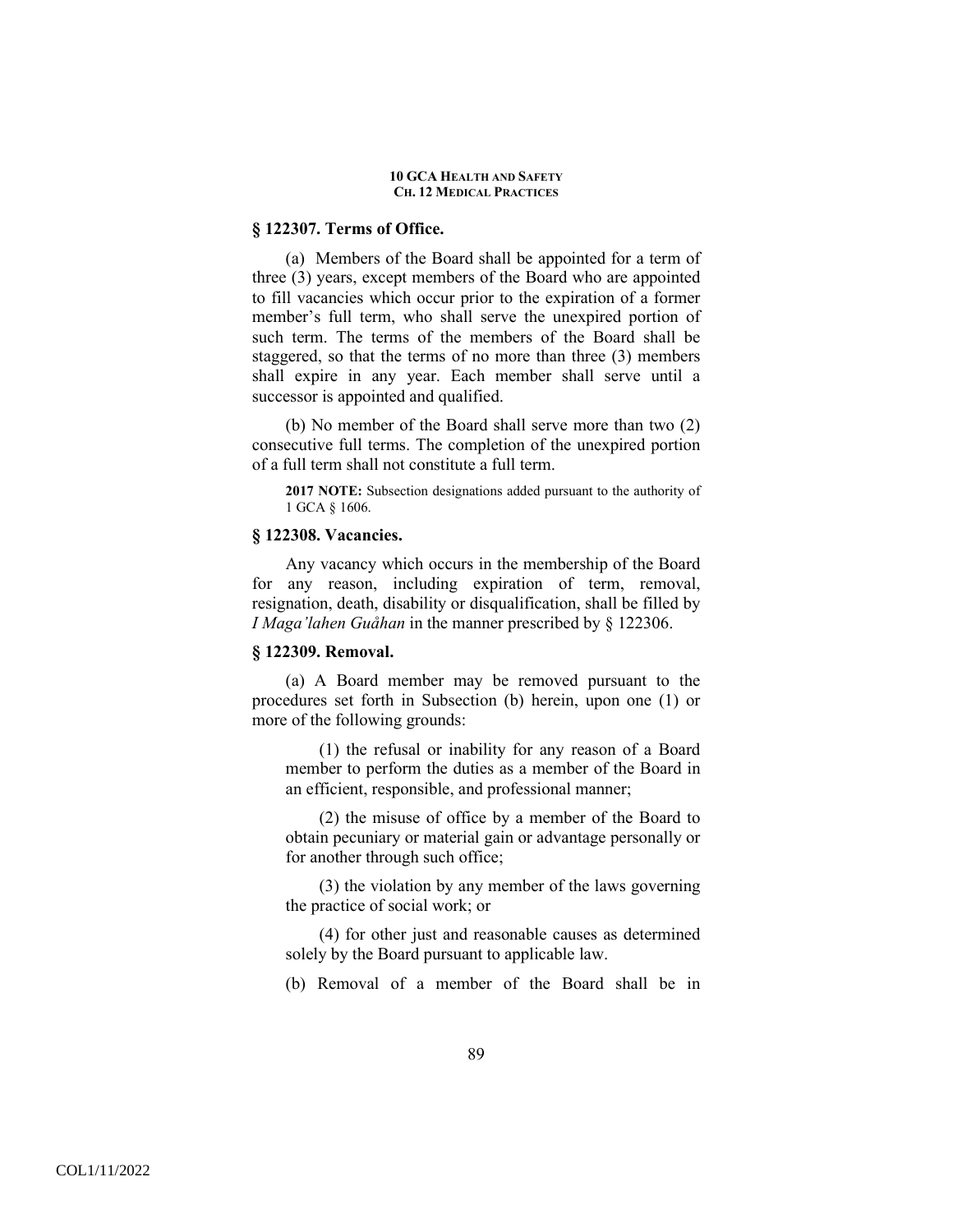accordance with the Administrative Adjudication Law of Guam, or other applicable laws.

### **§ 122310. Board Meetings.**

The Board shall meet regularly at a time and place decided by the Board, or as decided by the Chairperson. A special meeting may be called at the discretion of the Chairperson. All meetings, whether regular or special, shall be announced and notice thereof given in accordance with the Open Government Law.

## **§ 122311. Personnel.**

The Department of Public Health and Social Services shall be the Department responsible for the implementation of this Act. The Director shall provide such office space, staff, supplies, equipment, vehicle and assistants as may be necessary for the work of the Board, including the execution and enforcement of this Chapter. The Attorney General shall provide legal services to the Board without a fee.

### **§ 122312. Rules and Regulations.**

The Board shall be authorized to adopt and enforce rules and regulations to carry into effect the provisions of this Act, and shall adopt rules and regulations in accordance with 5 GCA, Chapter 9, the Administrative Adjudication Law, Rule Making Procedures.

### **§ 122313. Duties, Powers, and Authority.**

(a) The Board shall be responsible for the control and regulation of the practice of social work, including, but not limited to, the following:

(1) the licensing by examination or by licensure transfer of applicants who are qualified to engage in the practice of social work under the provisions of this Article;

(2) the renewal of licenses to engage in the practice of social work;

(3) determining the appropriate fees for licensing, licensing renewal, and other forms of regulation;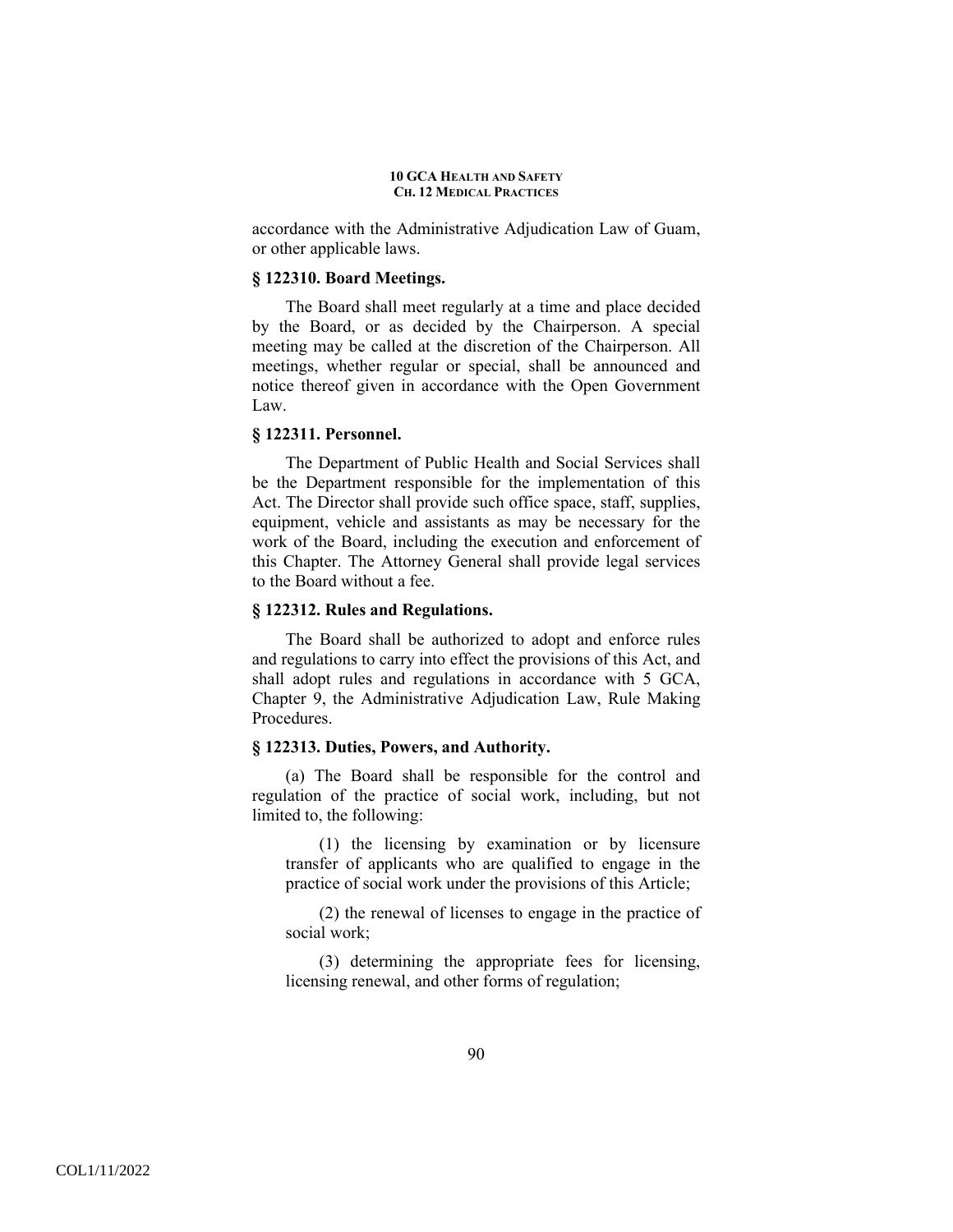(4) the establishment and enforcement of compliance with professional standards of practice and rules of conduct of social workers engaged in the practice of social work and consistent with the National Association of Social Workers Code of Ethics;

(5) the enforcement of those provisions in the Act relating to the conduct or competence of social workers practicing in this territory, investigation of any such activities related to the practice of unauthorized practice of social work, and the suspension, revocation, or restriction of licenses to engage in the practice of social work;

(6) with probable cause that an applicant or licensee has engaged in conduct prohibited by this Act or a statute or rule enforced by the Board, the Board may issue an order directing the applicant or licensee to submit to a mental or physical examination or chemical dependency evaluation. For the purpose of this Section, every applicant or licensee is considered to have consented to submit to a mental or physical examination or chemical dependency evaluation when ordered to do so in writing by the Board, and to have waived all objections to the admissibility of the examiner's or evaluator's testimony or reports on the grounds that the testimony or reports constitute a privileged communication;

(7) the collection of professional demographic data;

(8) the issuance and renewal of licenses of all persons engaged in the practice of social work;

(9) the evaluation of non-social work degree holders who submit a written request for exemption from social work licensure as prescribed in this law, determination of whether or not exemption should be granted, and the granting of a Certificate of Exemption to applicant within eighteen (18) months of the passage of this law;

(10) the evaluation of non-social work degree holders who submit a written request for exception from the requirements of social work licensure as prescribed in this law, the determination of whether or not an exception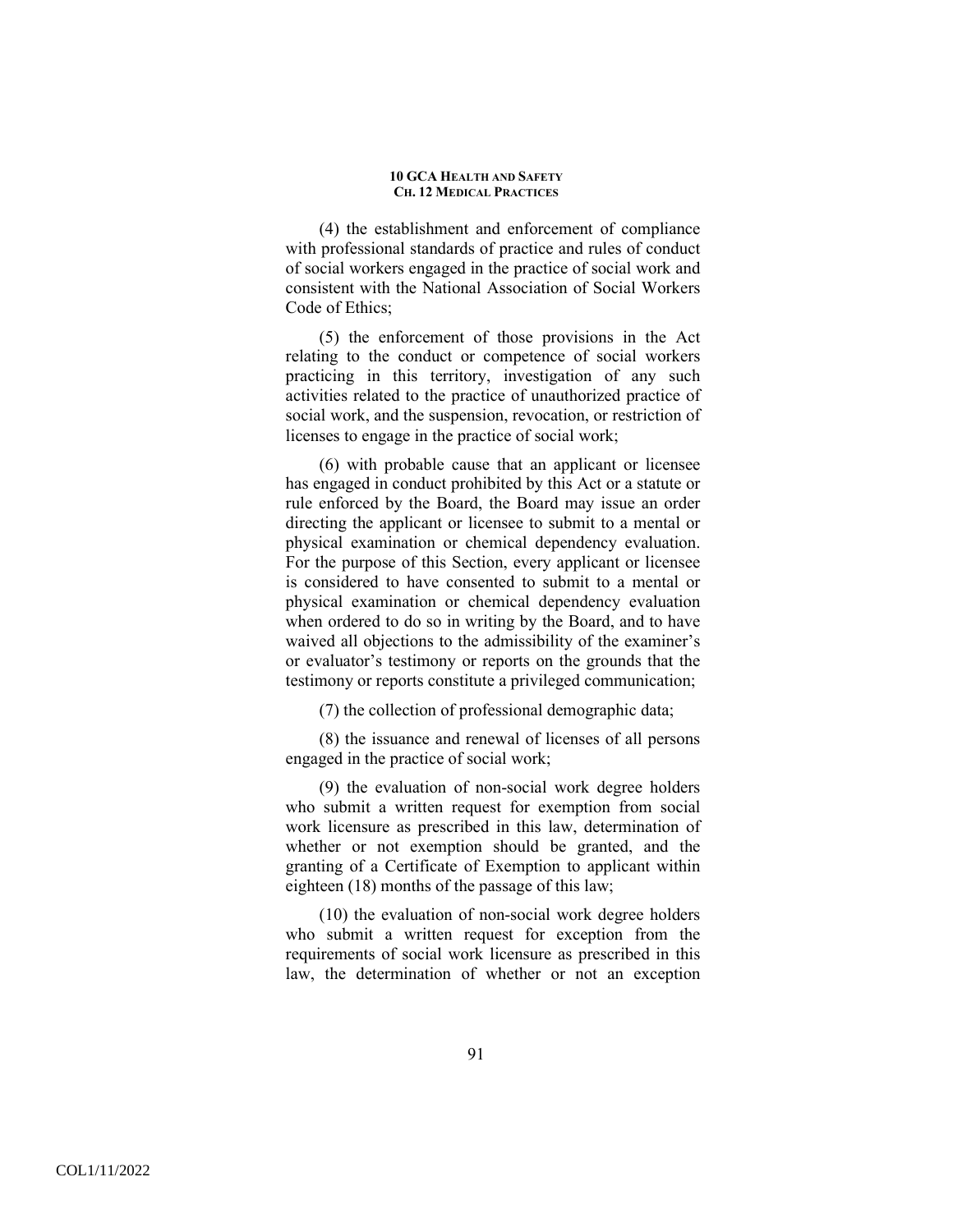should be granted; and the granting of said exceptions within eighteen (18) months of the passage of this law; and

(11) the inspection of any licensed person at all reasonable hours for the purpose of determining if any provisions of the laws governing the practice of social work are being violated. The Board, its officers, inspectors, and representatives shall cooperate with all agencies charged with the enforcement of the laws of this territory relating to the practice of social work.

(b) The Board shall have such other duties, powers, and authority as may be necessary to the enforcement of this Act and to the enforcement of Board rules made pursuant thereto, which shall include, but are not limited to, the following:

(1) The Board may join such professional organizations and associations organized exclusively to promote the improvement of the standards of the practice of social work for the protection of the health and welfare of the public and/or whose activities assist and facilitate the work of the Board;

(2) The Board may receive and expend funds, in addition to its annual appropriation, from parties or other entities, to include, but not limited to, grants and/or awards provided that:

(A) such funds are awarded for the pursuit of a specific objective which the Board is authorized to accomplish by this Article, or which the Board is qualified to accomplish by reason of its jurisdiction or professional expertise;

(B) such funds are expended for the pursuit of the objective for which they are awarded;

(C) activities connected with or occasioned by the expenditures of such funds do not interfere with the performance of the Board's duties and responsibilities and do not conflict with the exercise of the Board's powers as specified by this Act; and

(D) such funds are kept in a separate account, and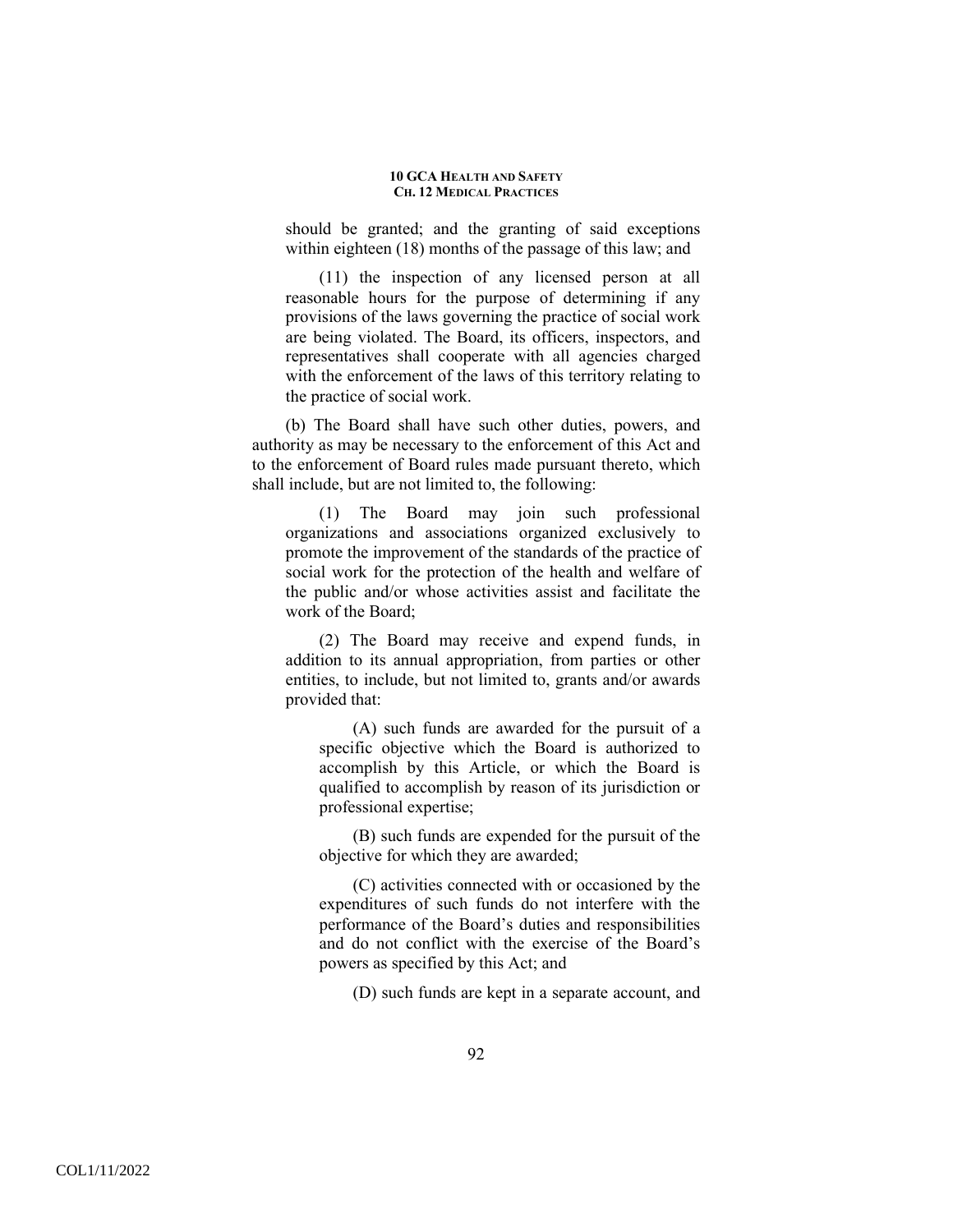an annual audit report relative to the receipt of such grants and/or awards and the expenditure of such funds is performed.

(c) The Board may establish a Bill of Rights for clients concerning the services a client may expect in regard to social work services.

(d) Any investigation, inquiry, or hearing which the Board is empowered to hold or undertake by or before any member or members of the Board, and the finding or order of such member or members shall be deemed to be the order of said Board when approved and confirmed.

(e) The Board shall report to the Attorney General of Guam any violation of this Article, which is deemed violative pursuant to criminal statutes of Guam to cause appropriate proceedings to be instituted in the proper court in a timely manner and to be prosecuted in the manner required by law.

(f) The Board shall have the power to subpoena and to bring before it any person and to take testimony either orally or by deposition, or both, in the same manner as prescribed in civil cases in the courts of this territory. Any member of the Board, hearing officer, or administrative law judge shall have the power to administer oaths to witnesses at any hearing, which the Board is authorized to conduct, and any other oaths authorized in any Act administered by the Board.

(g) The Board shall establish and collect fees from every applicant for the services it performs. The fees shall be established through rules and regulations pursuant to 5 GCA, Chapter 9, the Administrative Adjudication Law, Rule Making Procedures.

(h) In addition to the fees specifically provided for, the Board may assess additional reasonable fees for services rendered to carry out its duties and responsibilities as required or authorized by this Act or rules adopted hereunder. Such services rendered shall include, but not be limited to, the following:

(1) issuance of duplicate certificates or identification cards;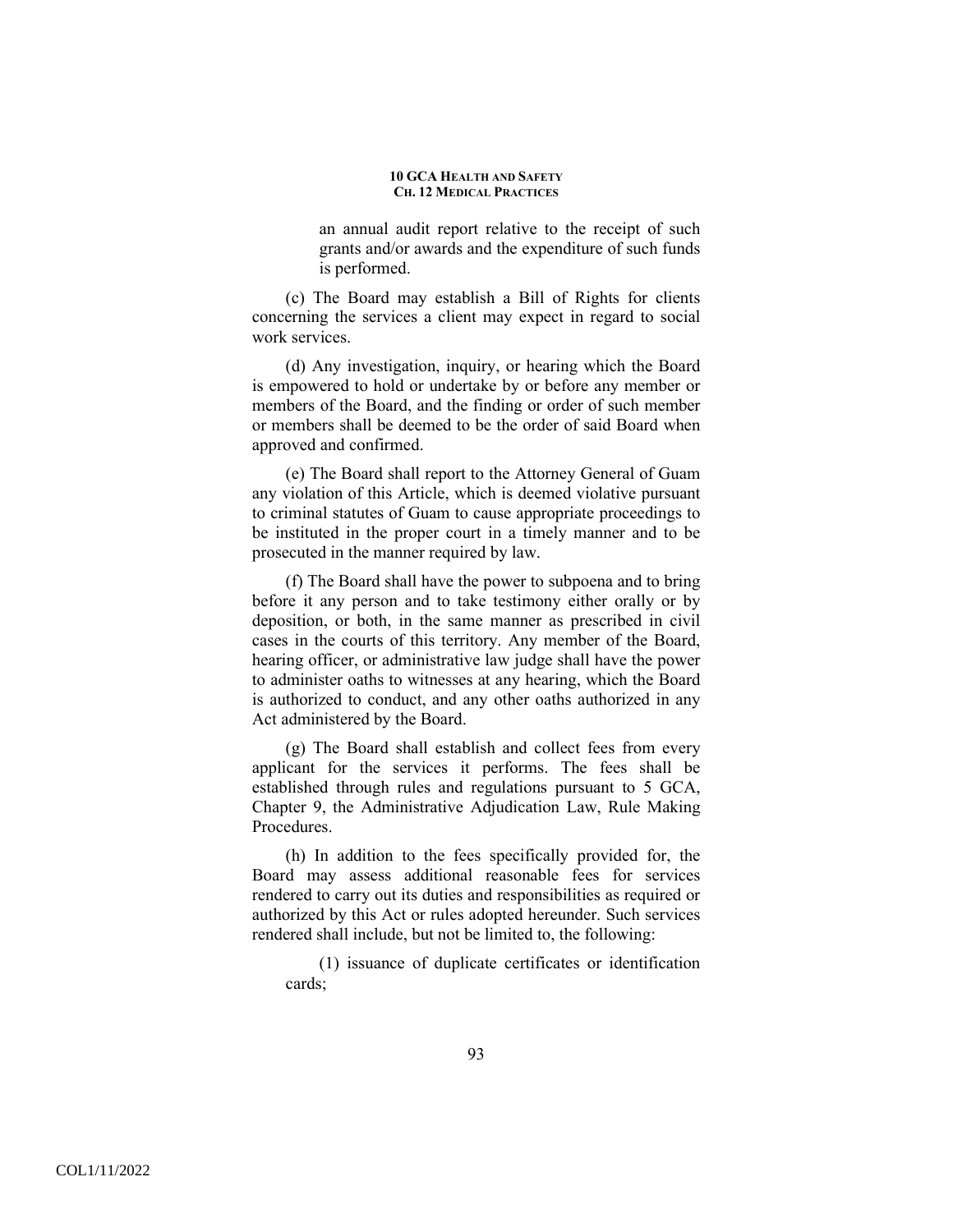(2) mailing lists, or reports of data maintained by the Board;

(3) copies of any documents;

(4) certification of documents;

(5) notices of meetings;

(6) licensure transfer;

(7) examination administration to a licensure applicant; and

(8) examination materials.

### **§ 122314. Social Work Licensing Program.**

There is hereby established within the Department of Public Health and Social Services, to be administered by the Board, a social work licensing program that shall recognize the "Licensed Bachelor Social Worker" or "L.B.S.W.", the "Licensed Master's Social Worker" or "L.M.S.W.", and the "Licensed Clinical Social Worker" or "L.C.S.W".

### **§ 122315. Limitations of Scope of Practice.**

In accordance with the definition of the practice of social work there shall be limitations on the scope of the practice of social work as follows:

(a) The "Licensed Bachelor Social Worker" or "L.B.S.W." may perform duties as defined in § 122302, and as defined in Subsections (a) to (d) of the definition of the practice of social work in said Section in an agency setting under supervision;

(b) The "Licensed Master's Social Worker" or "L.M.S.W." may perform duties as defined in § 122302, and as defined in Subsections (a) to (g) of the definition of the practice of social work in said Section; and

(c) The "Licensed Clinical Social Worker" or "L.C.S.W." may perform duties as defined in § 122302, and as defined in Subsections (a) to (h) of the definition of the practice of social work in said Section. § 122316. License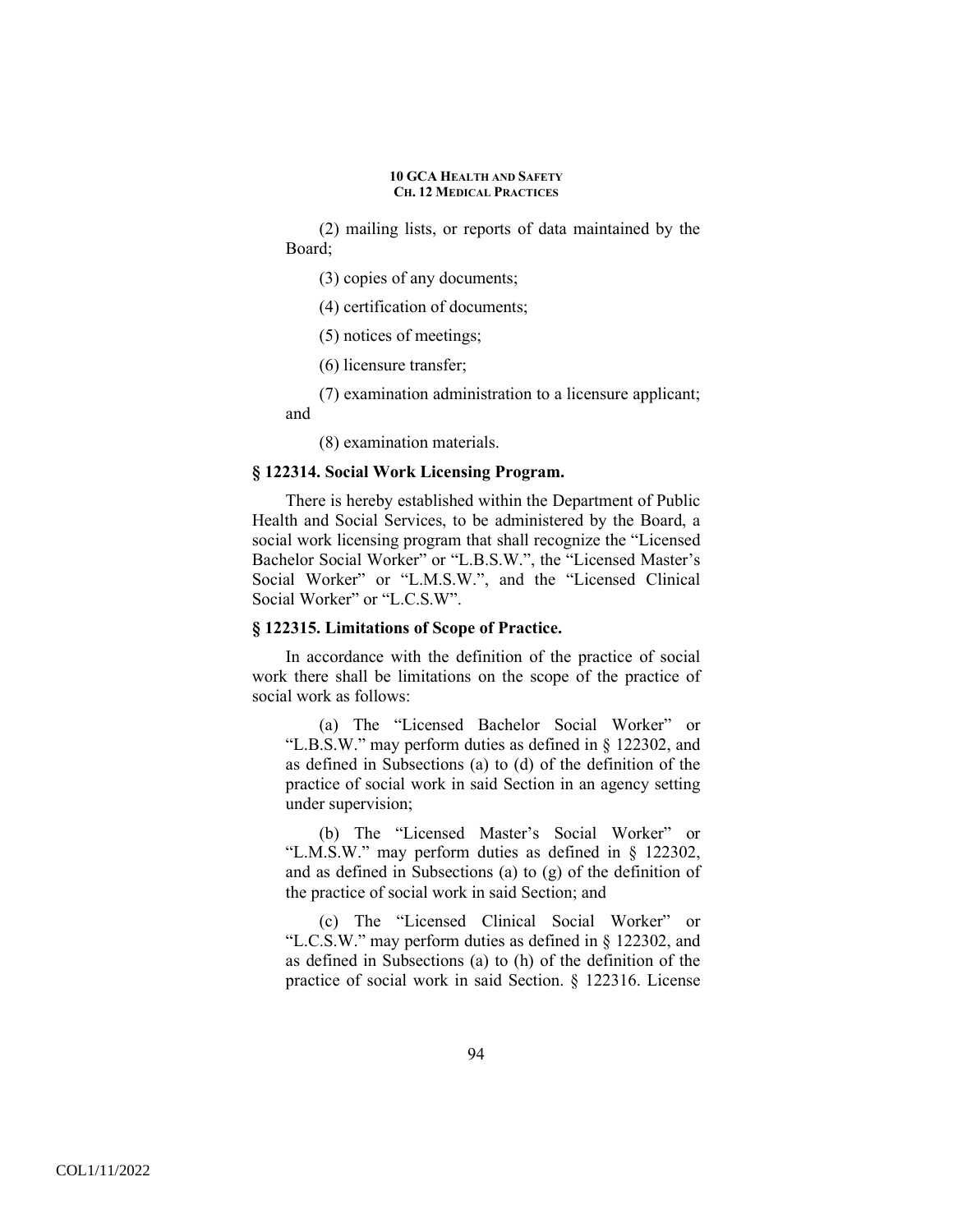Required. No person shall purport to be a "social worker", "Licensed Bachelor Social Worker", "Licensed Master's Social Worker", "Licensed Clinical Social Worker", or use the letters "S.W.", "L.B.S.W.", "L.M.S.W.", or "L.C.S.W", in connection with the person's name, or engage in the practice of social work as defined in this Article without meeting the applicable requirements and holding a license as set forth in this Article or holding a Certificate of Exemption from the Board. For those granted a Certificate of Exemption, the person is prohibited from using any of the letters indicated in this Section, irrespective of their job title.

**2015 NOTE:** Subsection designations (b) and (c) were altered from numerals to lowercase letters to adhere to the Compiler's alpha-numeric scheme pursuant to 1 GCA § 1606.

### **§ 122317. Exemptions.**

 Exemptions may be granted to non-social work degree holders who are employed with the job title "social worker" or any derivative thereof. Those granted a Certificate of Exemption by the Board would be allowed to remain in their social work positions without a social work license. Persons may apply for a Certificate of Exemption within six (6) months of the promulgation of the rules and regulations. The Certificate of Exemption shall be effective indefinitely throughout the course of the person's professional career.

(a) A Certificate of Exemption is granted to any person employed with the job title "social worker" or any derivative thereof who possesses a Bachelor' s, Master's, or PhD level degree that is not in the field of social work as of the date of the enactment of this Act, but if he wishes to continue employment with the job title "social worker", he may obtain a Certificate of Exemption from the Board by providing the following:

(1) a written request for exemption from licensure;

(2) a written declaration that they are individuals m good standing based on satisfactory employment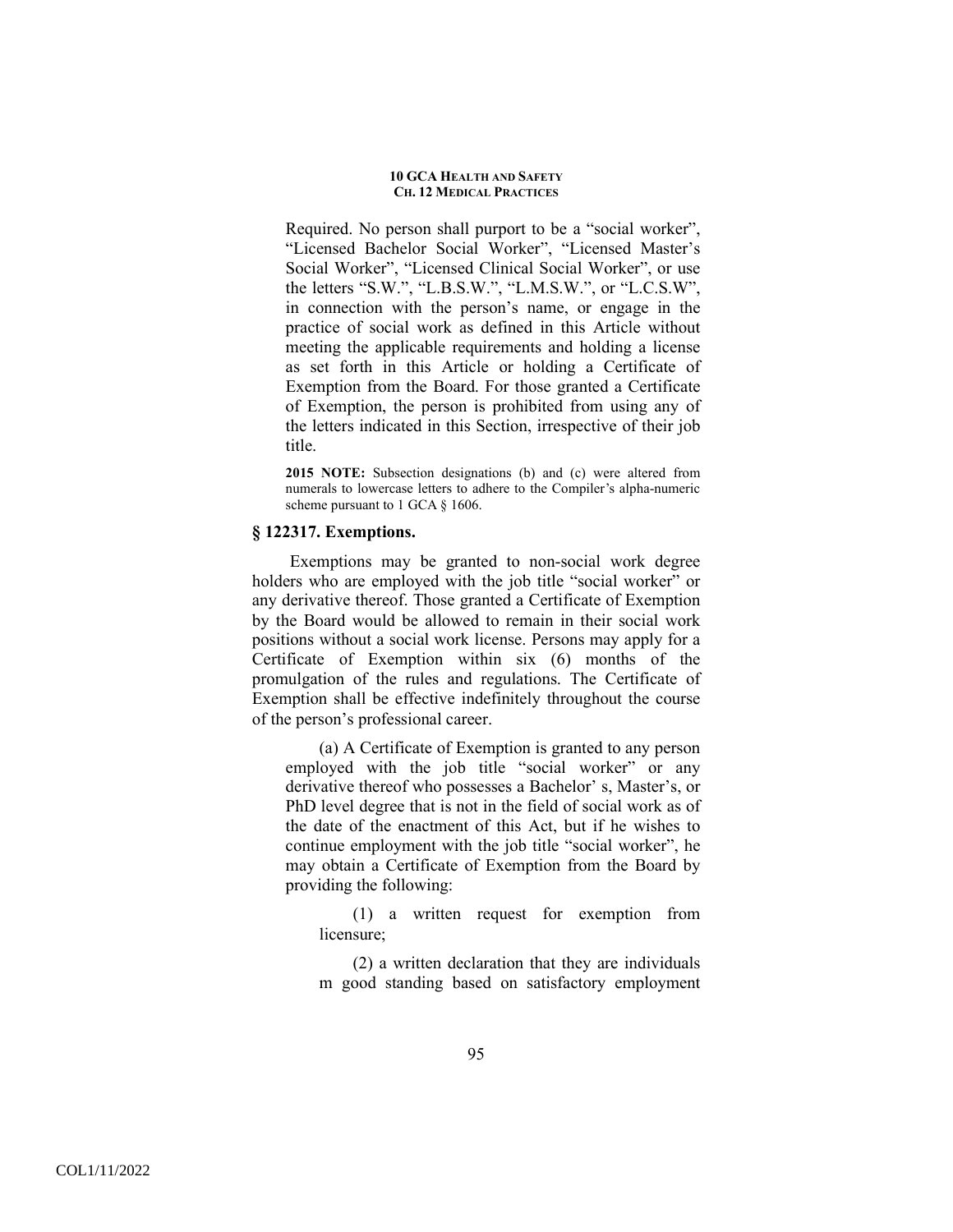performance evaluations and with no ethical complaints in the course of their employment with the job title "social worker";

(3) sign a declaration statement that they will abide by the National Association of Social Workers Code of Ethics; and

(4) submit three (3) letters of verification; one (1) from their current employer acknowledging that he/she is an individual in good standing, and is highly recommended for employment with the job title, "social worker".

(b) Licensure shall not be required of:

(1) any licensed person doing work within the scope of practice or duties of the person's profession that overlaps with the practice of social work ; provided the person does not purport to be a social worker;

(2) any person employed by a federal, state, or government agency in a social worker position, but only at those times when that person is carrying out the duties and responsibilities as a social worker (i.e. social workers responding to natural disasters) for up to six (6) months, or extension as certified by the Board, and holds a social work license in another U.S. state or jurisdiction:

(3) any student enrolled in an accredited educational institution in a recognized program of study leading toward attainment of a degree in social work; provided, that the student's activities and services are part of a prescribed course of study supervised by the educational institution and the student is identified by an appropriate title such as "social work student", "social work intern", or any other title which clearly indicates the student's training status;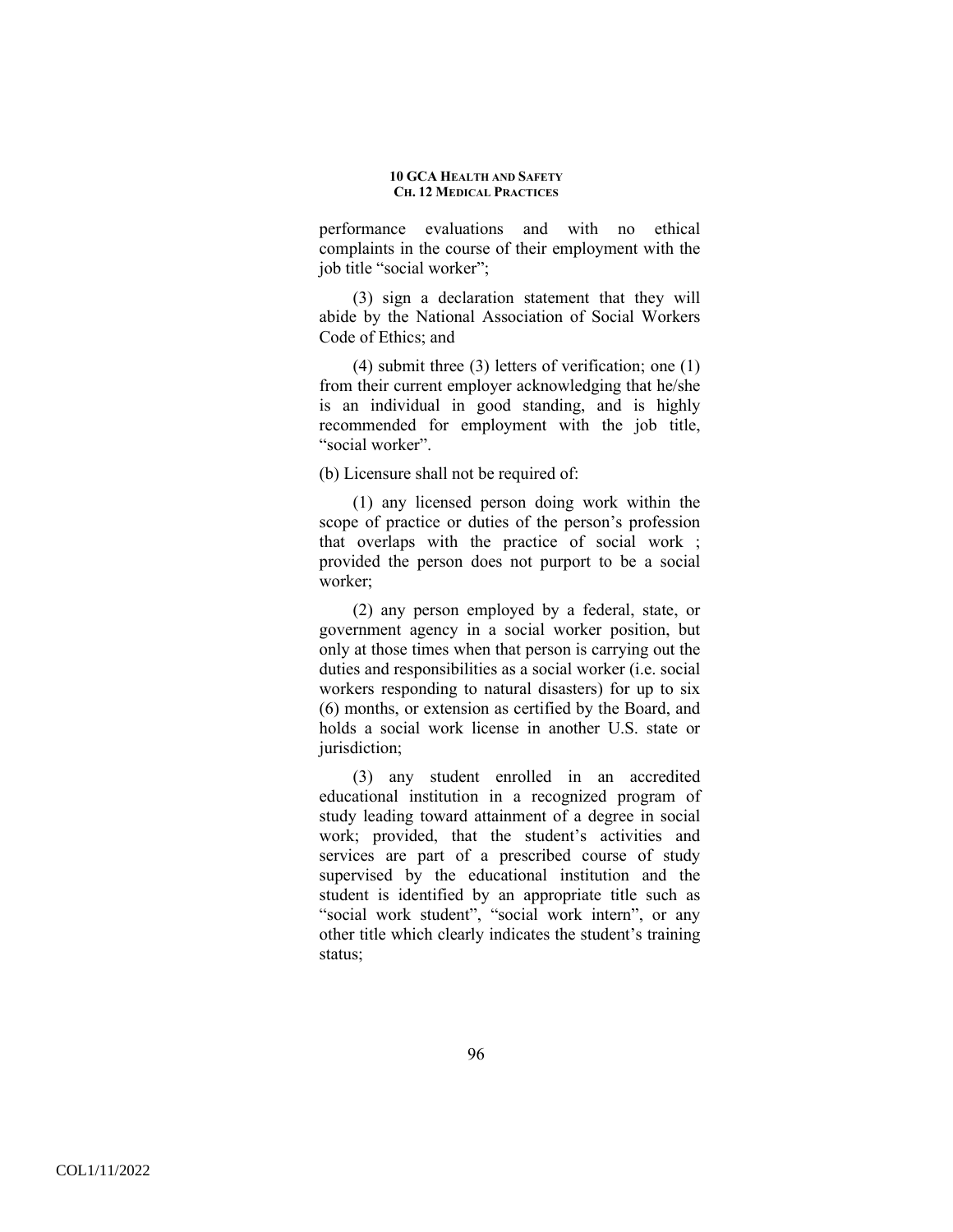(4) any person who is a member of a mental health professional not requiring licensure; provided, that the person functions only within the person's professional capacities; and provided further that the person does not purport to be a social worker;

(5) any person teaching, lecturing, consulting, or engaging in research in social work insofar as the activities are performed as part of or are dependent upon employment in a college or university; provided, that the person shall not engage in the practice of social work outside the responsibilities of the person's employment;

(6) any person who is a duly recognized member of the clergy; provided, that the person functions only within the person's capacities as a member of the clergy; and provided further that the person does not purport to be a social worker;

(7) any person who is obtaining supervised clinical experience for licensure as a psychologist, marriage and family therapist, or as another licensed professional; provided, that the person's title indicates a trainee status; and provided further that the person does not purport to be a social worker;

(8) any person in the process of obtaining three thousand (3,000) hours of post Master's clinical social work experience under the supervision of a licensed clinical social worker or an individual identified in § 122302 to qualify for a license as a licensed clinical social worker; and provided that the person calls oneself a clinical social worker intern and is supervised while performing clinical diagnosis and psychotherapy.

**SOURCE:** Added by P.L. 31-250:1 (Dec. 26, 2012). First paragraph amended by P.L. 32-167:2 (June 24, 2014), and P.L. 33-119:2 (Feb. 3, 2016). First paragraph amended by P.L. 34-156:2 (Dec. 28, 2018).

### **§ 122318. Exceptions.**

An exception is granted to any person meeting the following conditions: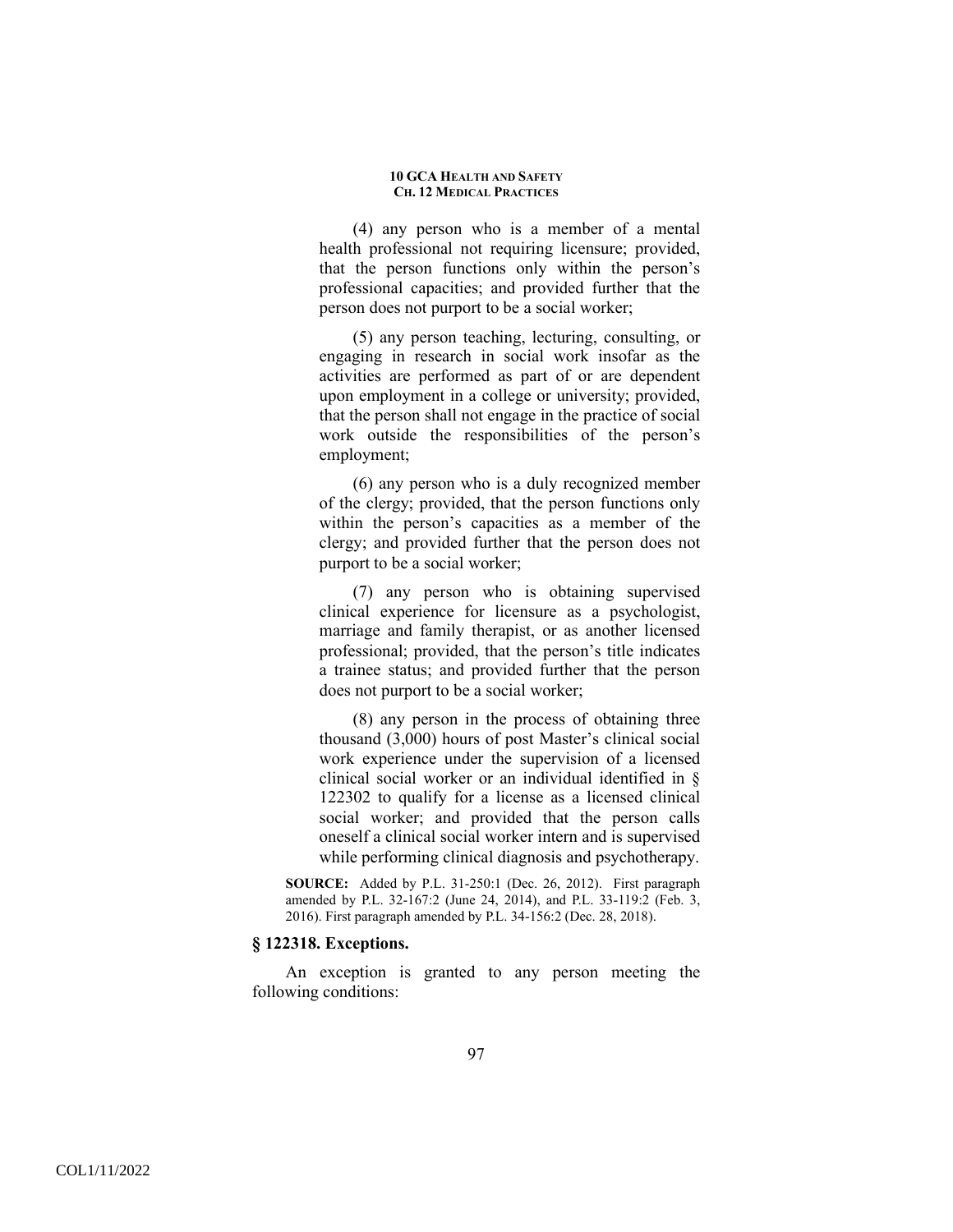(a) a person who is employed or has retired with the job title "social worker" or any derivative thereof and possesses a Bachelor's, Master's, or Ph.D. degree in the field of social work from an accredited or unaccredited social work degree program as of the date of passage of this law. Those granted exceptions must obtain a social work license within six (6) months of the promulgation of the rules and regulations;

(b) a person who self-identifies as a social worker and possesses a Bachelor's, Master's, or Ph.D. degree in the field of social work from an accredited or unaccredited social work degree program upon enactment of this Act. Those granted exceptions must obtain a social work license within six (6) months of the promulgation of the rules and regulations; and

(c) a person who possesses a non-social work degree, but possesses a degree in a related social science, to include degrees such as psychology, sociology, counseling, human relations and human services, political science, criminal justice, and any other degrees as approved by the Board; and who self-identifies as a social worker may apply for an exception to obtain social work licensure meeting the following requirements:

(1) provide a written request for exception from licensure requirements to the Board;

(2) provide a written declaration that they are individuals in good standing based on satisfactory employment performance evaluations and with no ethical complaints in the course of their employment with the job title "social worker;"

(3) sign a declaration statement that they will abide by the National Association of Social Workers Code of Ethics;

(4) submit three (3) letters of verification, to include one (1) from their current employer acknowledging that he/she is an individual in good standing, and is highly recommended for employment with the job title, "social worker;" and

(5) obtain fifty (50) continuing education units (CEU)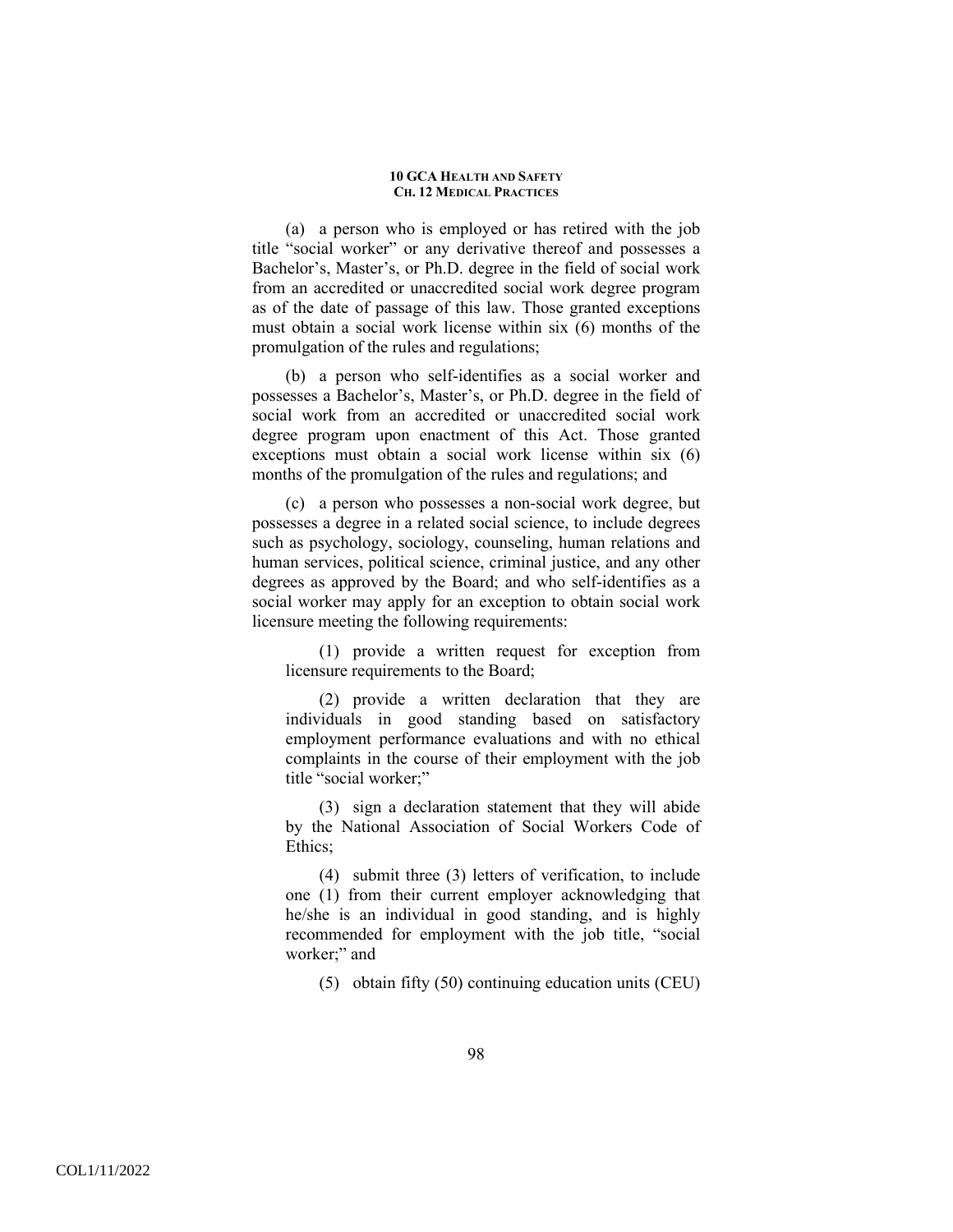or certified training contact hours approved by the Social Work Board in the field of social work to include the following: the application of social work theory, knowledge, methods, ethics, and the professional use of self to restore or enhance social, psychosocial, or biopsychosocial functioning of individuals, couples, families, groups, organizations, and communities; and training in the social work Generalist Practice Model that includes assessment, planning, intervention, evaluation, case management, information and referral, counseling, supervision, consultation, education, advocacy, community organization, and the development, implementation, and administration of policies, programs, and activities. The fifty (50) CEUs or certified training contact hours shall have no time or date limitations.

(d) All persons qualified for exceptions do not need to take the appropriate licensure examination, but must conform to all other requirements consistent with the appropriate level of licensure as prescribed in the law. Exceptions may only be granted by the Board up until six (6) months of the promulgation of the rules and regulations.

**SOURCE:** Added by P.L. 31-250:1 (Dec. 26, 2012), amended by P.L. 32-167:3 (June 24, 2014), and P.L. 33-119:3 (Feb. 3, 2016). Amended by P.L. 34-156:3 (Dec. 28, 2018).

## **§ 122319. Licensing Requirements.**

Every applicant for a license as a social worker shall submit evidence satisfactory to the Board that the applicant meets the following requirements:

(a) For the Licensed Bachelor Social Worker (L.B.S.W.), the applicant must:

(1) hold a Bachelor's degree from a college or university in a social work program accredited by or deemed to be equivalent to a program accredited by the Council on Social Work Education; and

(2) have passed the basic level national examination given by the Association of Social Work Boards (ASWB).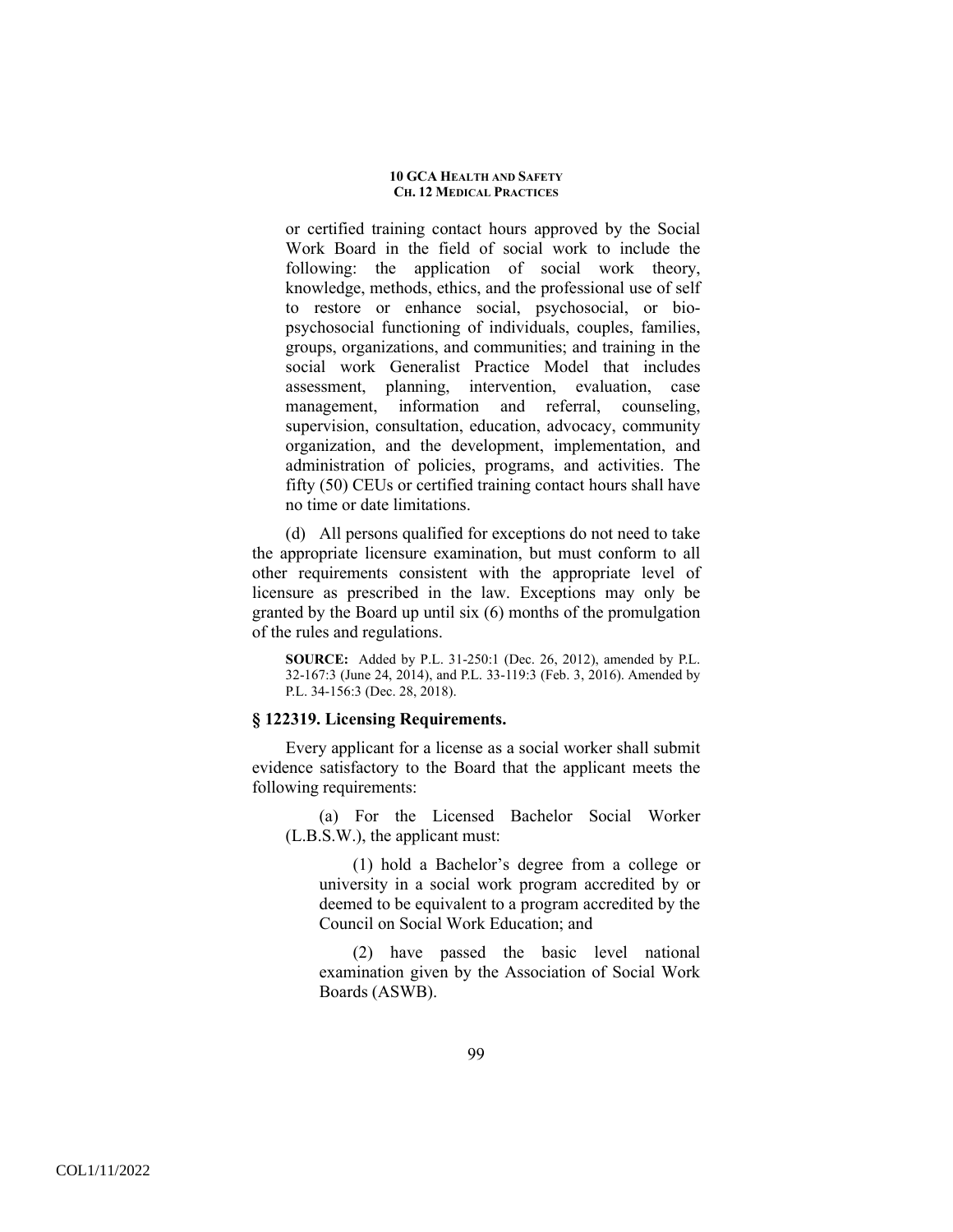(b) For the Licensed Master's Social Worker (L.M.S.W.), the applicant must:

(1) hold a Master's degree from a college or university in a social work program accredited by or deemed to be equivalent to an accredited program by the Council on Social Work Education or a doctoral degree from a doctoral degree program in social work accredited by the Western Association of Schools and Colleges or a comparable regional accreditation body; and

(2) have passed the intermediate higher-level national examination given by the Association of Social Work Board (ASWB) or has been credentialed by the Association of Certified Social Workers (ACSW).

(c) For the Licensed Clinical Social Worker (L.C.S.W.), the applicant must:

(1) meet the educational requirements in Subsection (b) of this  $\S$  122319;

(2) have passed the clinical level national examination given by the Association of Social Work Boards (ASWB); and

(3) have provided evidence of successful completion of at last three thousand (3,000) hours of post masters clinical social work experience under the supervision, and completed within no fewer than two (2) years, but within no more than five (5) years. Clinical social work experience shall include a minimum of two thousand (2,000) hours of assessment, clinical diagnosis and psychotherapy; no more than a maximum of nine hundred (900) hours of clientcentered advocacy, consultation, and evaluation; and at least one hundred (100) hours of direct face-to-face supervision. At least sixty (60) of the one hundred (100) hours of direct face-to-face supervision shall have been individualized supervision, and the remaining forty (40) hours may have been under small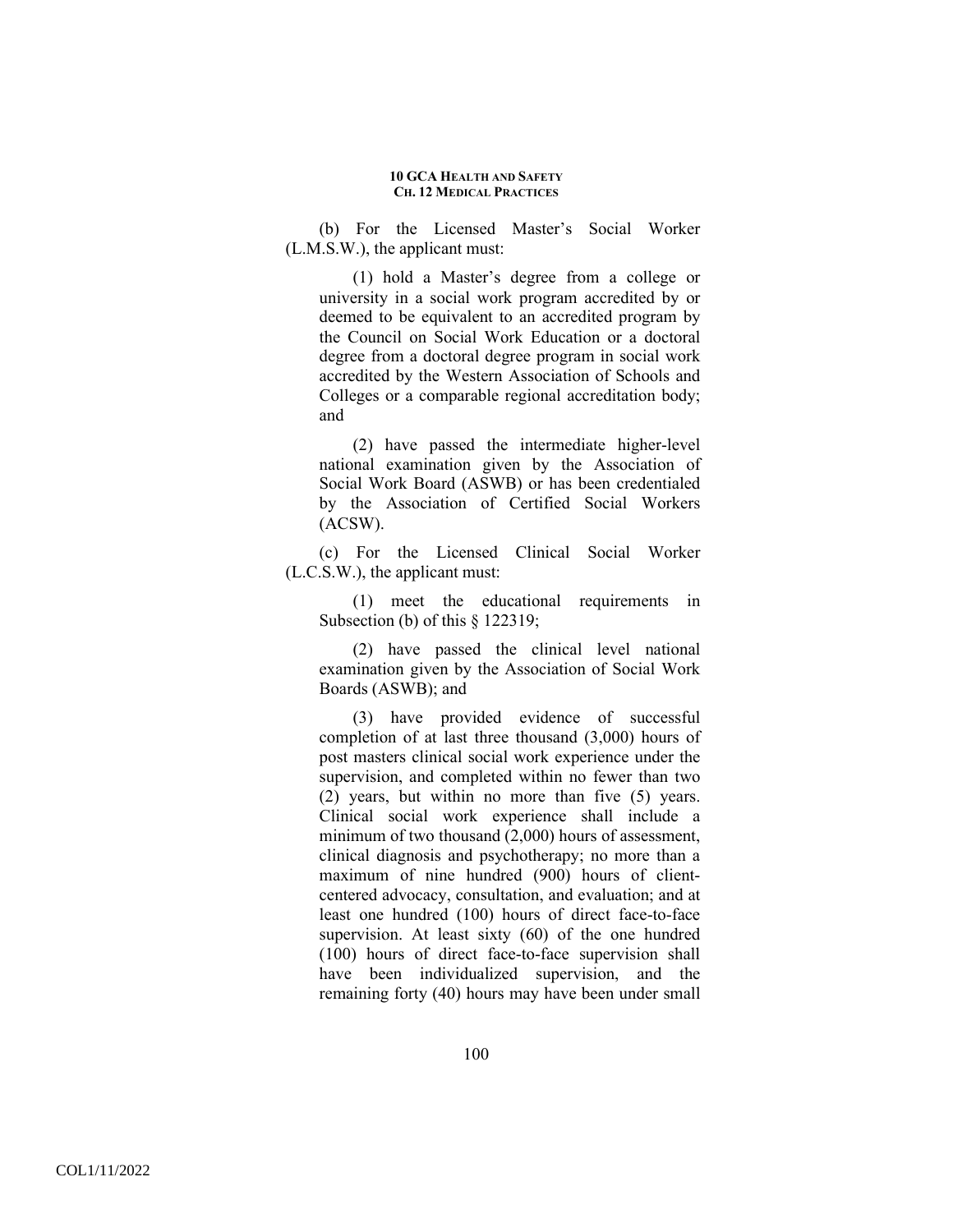group (up to six (6) supervisees) supervision; provided, that the supervisor shall have been a licensed clinical social worker with at least four thousand five hundred (4,500) hours of post masters clinical social work experience.

(d) For the first five (5) years upon enactment of this Act, the following individuals shall be deemed to have satisfied the requirements of a supervisor:

(1) a person with a master's degree in social work with at least four thousand five hundred (4,500) post masters clinical social work experience; or

(2) an individual who is a Diplomate in Clinical Social Work (DCSW) or holds a Board Certified Diplomate Certification (BCD); or a board certified psychiatrist, psychologist, or advanced practice registered nurse who has a minimum of four thousand five hundred (4,500) hours of post masters clinical experience in assessment, clinical diagnosis, and psychotherapy.

(e) Supervision shall have occurred in an agency setting that provided clinical diagnosis and psychotherapy.

(f) An applicant who submits evidence of certification as a Qualified Clinical Social Worker (QCSW) or Diplomate in Clinical Social Work (DCSW) by the National Association of Social Workers or as a Board Certified Diplomate by the American Board of Examiners shall be deemed to have satisfied the experience requirements of this Section.

## **§ 122320. Reciprocity and Endorsement.**

(a) The Board may enter into reciprocity agreements with other states and issue a license to a social worker who has been licensed in that state; provided, that the requirements for a license in the state in which the applicant is licensed are deemed by the Board to be equal to or greater than the current requirements for a license in this territory.

(b) The Board may issue a license by endorsement by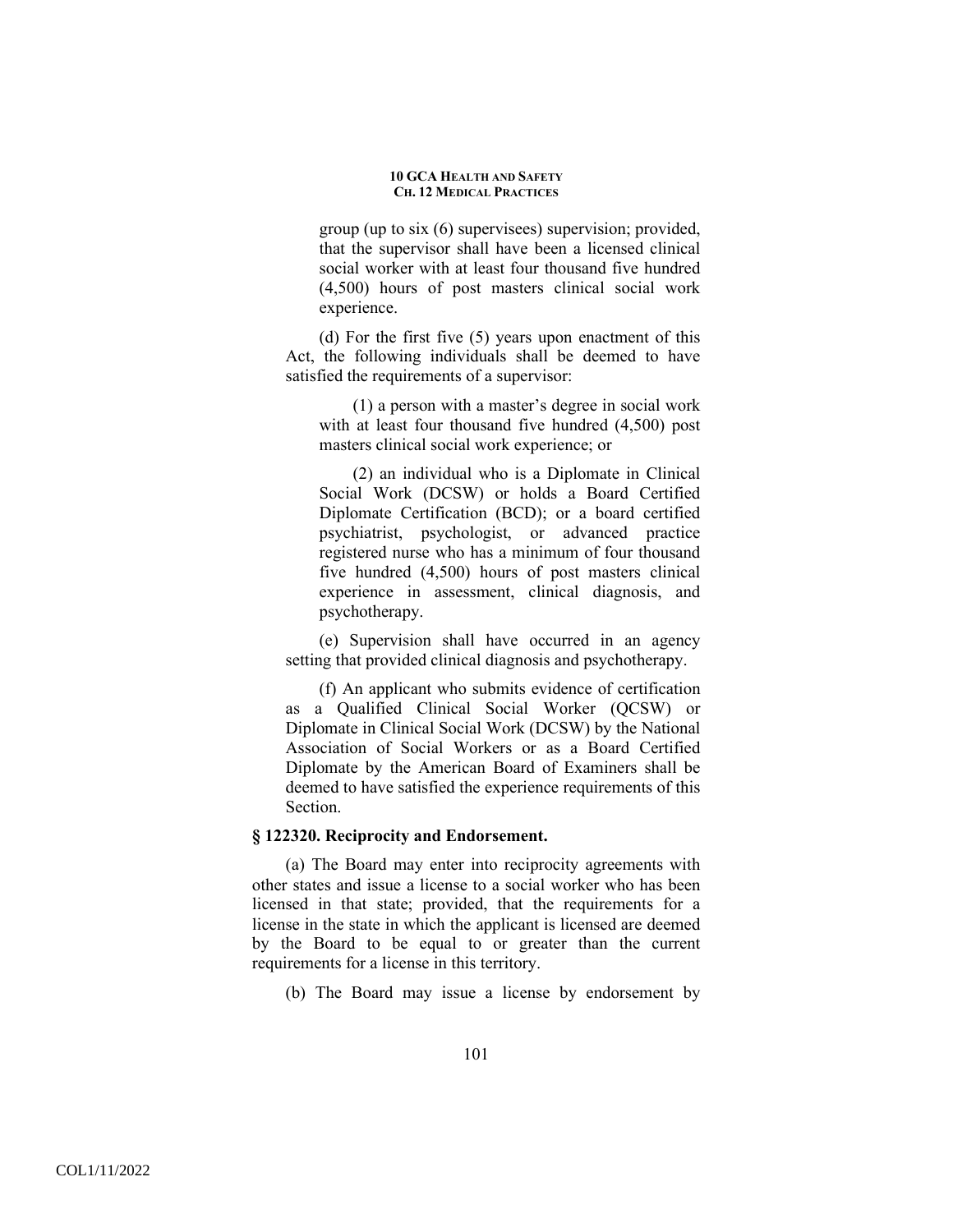honoring a passing score on the examination of the Association of Social Work Boards (ASWB); provided that at a minimum, the applicant meets the other requirements and the passing score is from the examination category that is required for licensed in this territory and the other state uses for its license.

# **§ 122321. Application for Examination.**

(a) Any person eligible for licensure who wishes to be licensed shall apply for examination to the Board at least ninety (90) days prior to the date of the examination, upon a form and in the manner that the Board shall prescribe;

(b) Any application to the Board shall be accompanied by a nonrefundable application fee; and

(c) A person who applies for an examination may apply for reexamination.

## **§ 122322. Examination for License.**

(a) Each applicant for licensure shall take and pass a national examination administered by the Association of Social Work Boards (ASWB) in accordance with procedures and standards prescribed by the Board.

(b) Applicants for the "Licensed Clinical Social Worker" or "L.C.S.W." license who have passed the L.C.S.W. examination administered by the Association of Social Work Boards before the enactment of this Act shall be deemed to have satisfied the requirement of this Article.

(c) The applicant shall pay the examination fee directly to the Association of Social Work Boards (ASWB).

### **§ 122323. Issuance of License.**

The Board shall issue a license to any person who meets all licensure requirements, to include payment of the appropriate fees.

# **§ 122324. Renewals.**

Every license issued under this Act shall be renewed every two (2) years on or before the date set forth by the Board.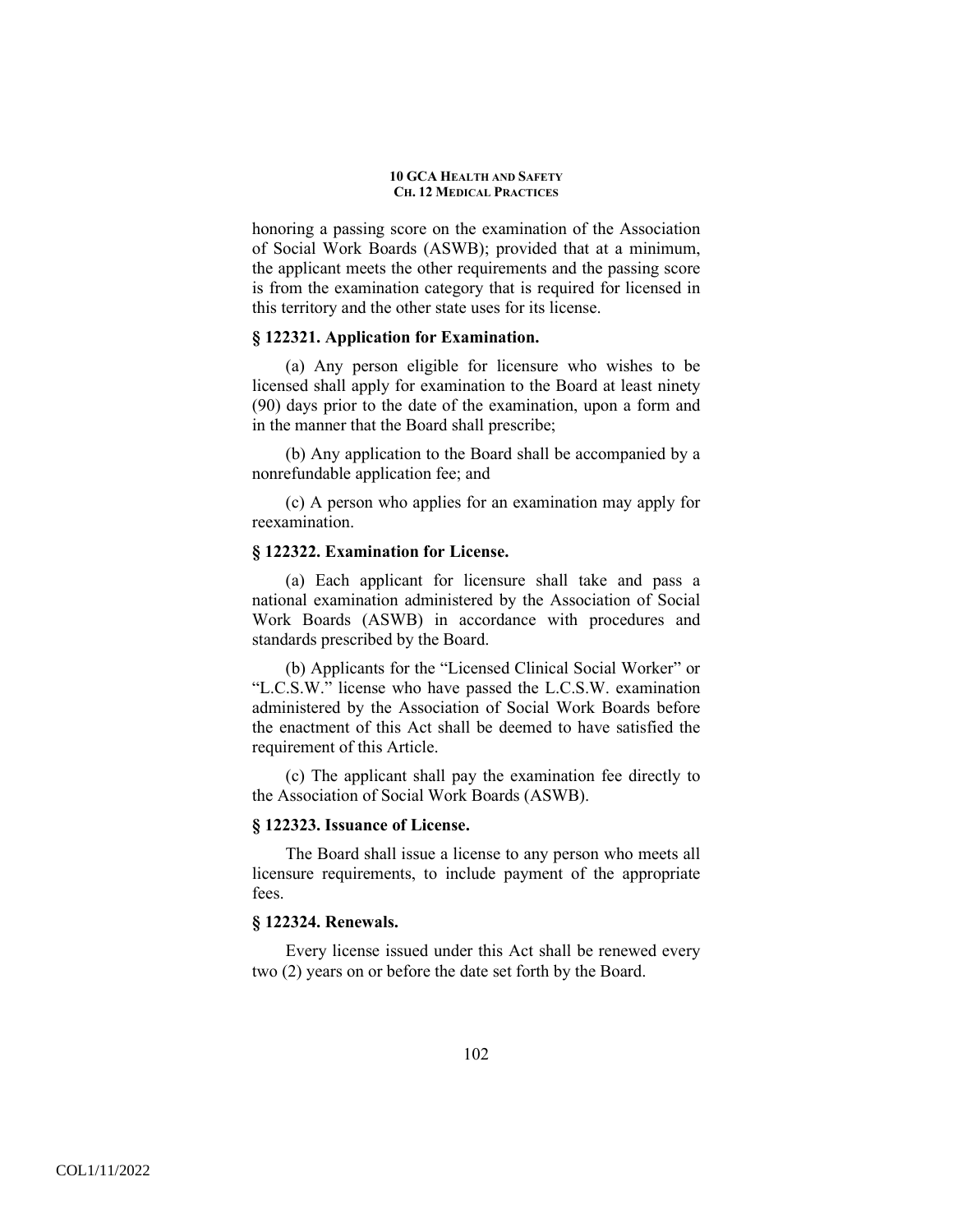### **§ 122325. Requirement.**

A licensee must complete at least thirty (30) hours of approved programs of continuing education units in the two (2) year period that should be completed at the time of license renewal.

(a) A Program of Continuing Education must contain at least one (1) of the following content areas related to social work practice:

(1) Theories and concepts of human behavior m the social environment;

(2) Social work practice, knowledge and skills;

(3) Social work research, programs, or practice evaluations;

(4) Social work management, administration or social policy;

(5) Social work ethics; and

(6) Other areas approved by the Board deemed important and relevant to current social work practice.

(b) The following amount of continuing education hours must be earned in the following program areas:

(1) six (6) education hours addressing social work ethics, and must be completed through courses offered by NASW;

(2) four (4) education hours addressing cultural competency, specific to the diverse population of Guam; and

(3) two (2) education hours in the area of working with persons with disabilities.

(c) Continuing education hours must be earned in at least two (2) of the following academic course work:

(1) Courses and seminars given by an Accredited Program of Social Work;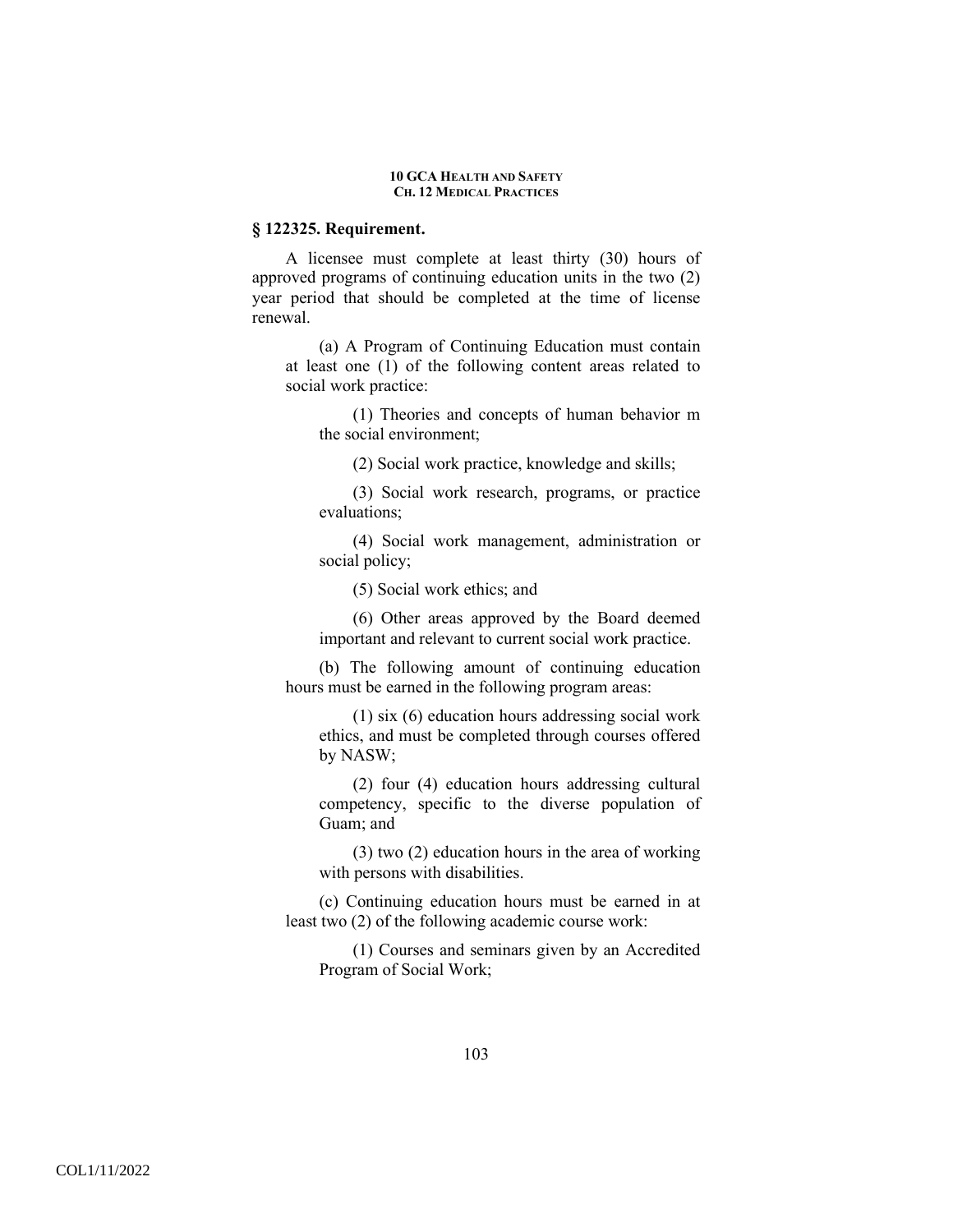(2) Postgraduate courses from a university, college, or other institution of higher education, in a field other than social work, upon proof that the course is relevant to social work practice and with the approval of the Board;

(3) Undergraduate courses from a university, college or other institution of higher education, upon satisfaction of the Board that such course updates or enhances the licensee's social work competence;

(4) Correspondence work, televised courses, audio/visual, videotapes, on-line, and other forms of self-study upon approval of the Board, shown to update or enhance social work competence. Under no circumstances shall more than five (5) hours from this category be acceptable as continuing education for each renewal cycle;

(5) Continuing education presentations of national, international, regional, or sub-regional conferences or association meetings relevant to social work practice;

(6) Workshops or institutes, including approved workshops at conventions relevant to social work practice from approved providers;

(7) Public or private agency staff development programs from approved providers that contribute to the enhancement of social work practice or knowledge that are not primarily procedural or administrative.

(d) The Board shall have the final approval of the content areas for designating a program as a Program of Continuing Education. The Board may determine an Approved Provider of Continuing Education, after receipt of an application as set forth by the Board, accompanied by an applicable fee, which demonstrates the following:

(1) Programs to be provided will meet guidelines as determined by the Board, and will be presented by competent individuals as documented by appropriate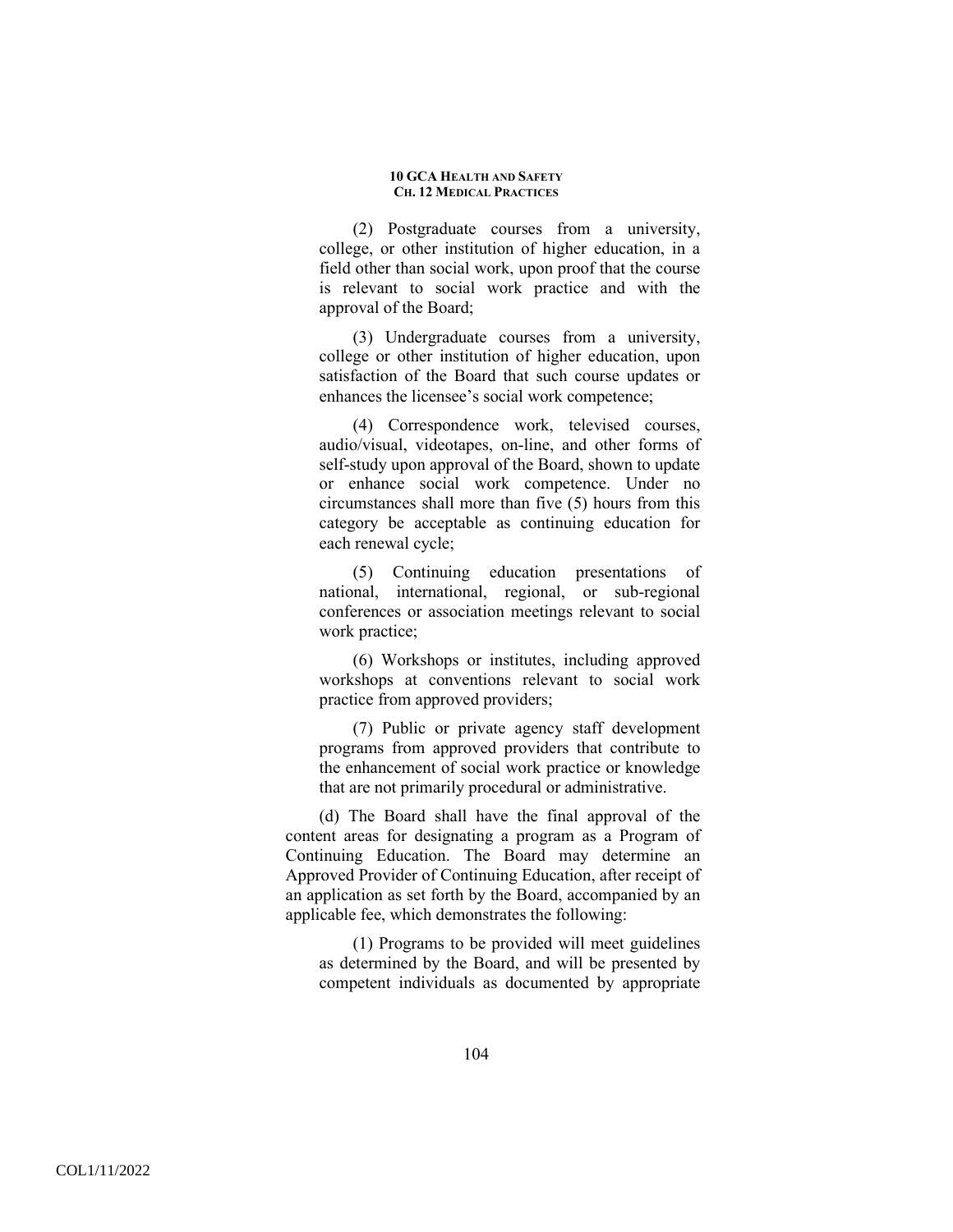academic training, professional licensure or certification, or professionally recognized experience;

(2) An identified licensed social worker will be involved in program planning and review;

(3) Appropriate documents will be maintained and provided to the Board upon request, including presenter qualifications, learning objectives, content outlines, attendance records, and completed evaluation forms;

(4) Compliance with all other applicable laws, including the Americans with Disabilities Act.

(5) Attendees will be provided a certificate of completion, which includes the provider number.

(e) Upon enactment of this Act, the Board shall convene an adhoc committee, with no more than five (5) members as appointed by the Chair, which may include non-members of the Board to compile a list of any additional continuing education units and/or hours not identified in this Chapter with the final approval by the Board.

**SOURCE:** Added by P.L. 31-250:1 (Dec. 26, 2012).

**2012 NOTE:** The last paragraph was designated as subsection (e) by the Compiler pursuant to authority granted by 1 GCA § 1606..

## **§ 122326. Revocation, Suspension, Denial, or condition of Licenses; Fines.**

(a) In addition to any other acts or conditions provided by law, the Board may refuse to renew, reinstate, or restore; or may deny, revoke, suspend, or condition in any manner any license; or fine any exempt government employee or any one (1) or more of the following acts or conditions on the part of the applicant, licensee or exempt person:

(1) failing to meet or maintain the conditions and requirements necessary to qualify for the granting of a license;

(2) being addicted to, dependent on, or being a habitual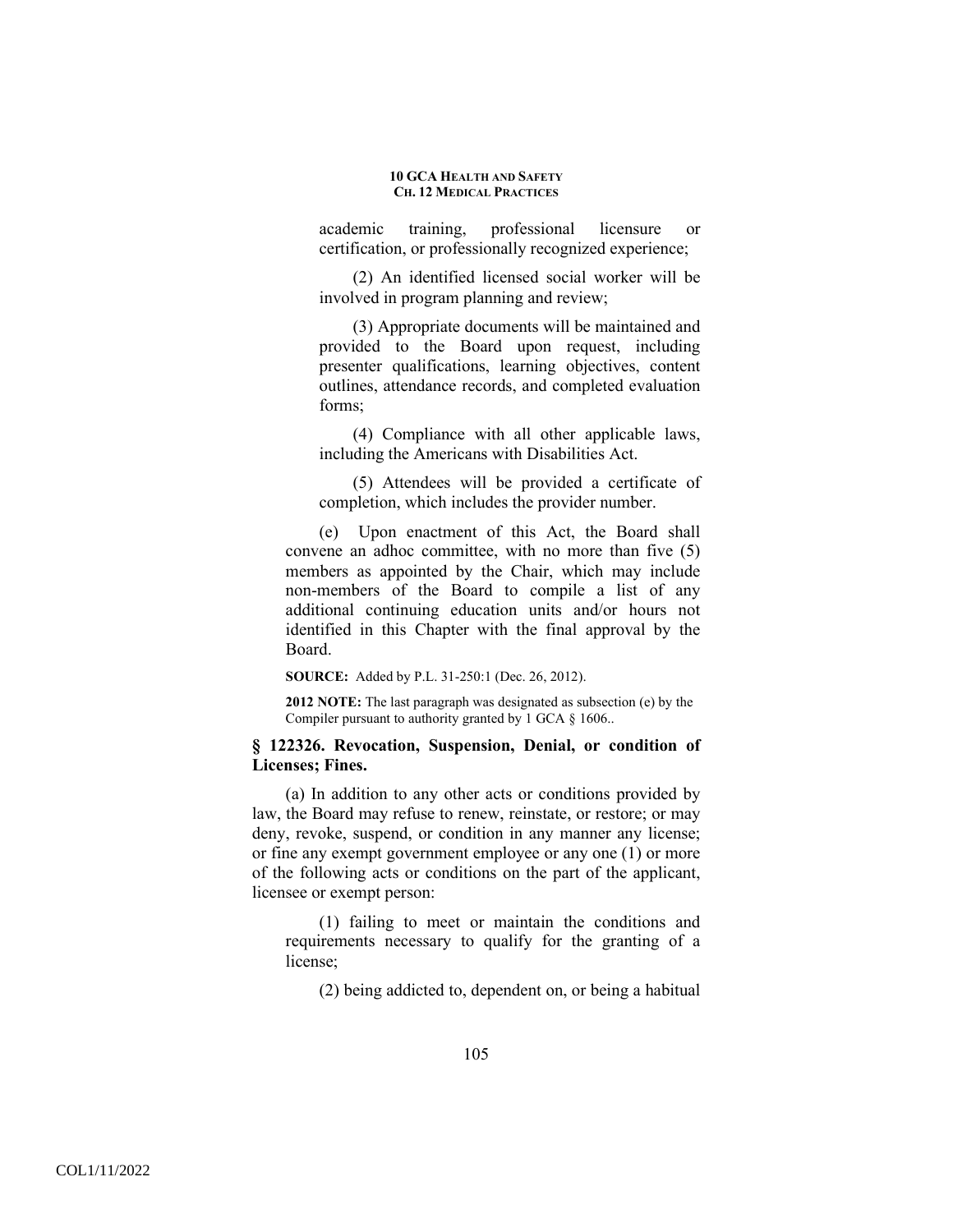user of a narcotic, barbiturate, amphetamine, hallucinogen, opium, or cocaine, or other drugs or derivatives of a similar nature;

(3) engaging in the practice of social work while impaired by alcohol, drugs, or mental instability;

(4) procuring a social work license through fraud, misrepresentation, or deceit;

(5) aiding and abetting an unlicensed person to directly or indirectly use the title "social worker" or engage in the practice as a "Licensed Bachelor Social Worker", "Licensed Master's Social Worker" or "Licensed Clinical Social Worker"<sup>.</sup>

(6) engaging in professional misconduct, incompetence, gross negligence, or manifest incapacity in the practice of social work;

(7) engaging in conduct or practice contrary to the National Association of Social Worker's Professional Code of Ethics;

(8) failing to comply, observe, or adhere to any law in a manner such that the Board deems the applicant or holder to be an unfit or improper person to hold a social work license;

(9) revocation, suspension or other disciplinary action by another state or federal agency against the licensee or applicant for any reason provided by this Section;

(10) having a criminal conviction, whether by nolo contendere or otherwise, of a crime directly related to the qualifications, functions or duties of the social work profession;

(11) failing to report in writing to the Board any disciplinary decision issued against the licensee or the applicant in another jurisdiction within thirty (30) days of the disciplinary decision;

(12) employing, utilizing, or attempting to employ or utilize at any time any person not licensed who purports to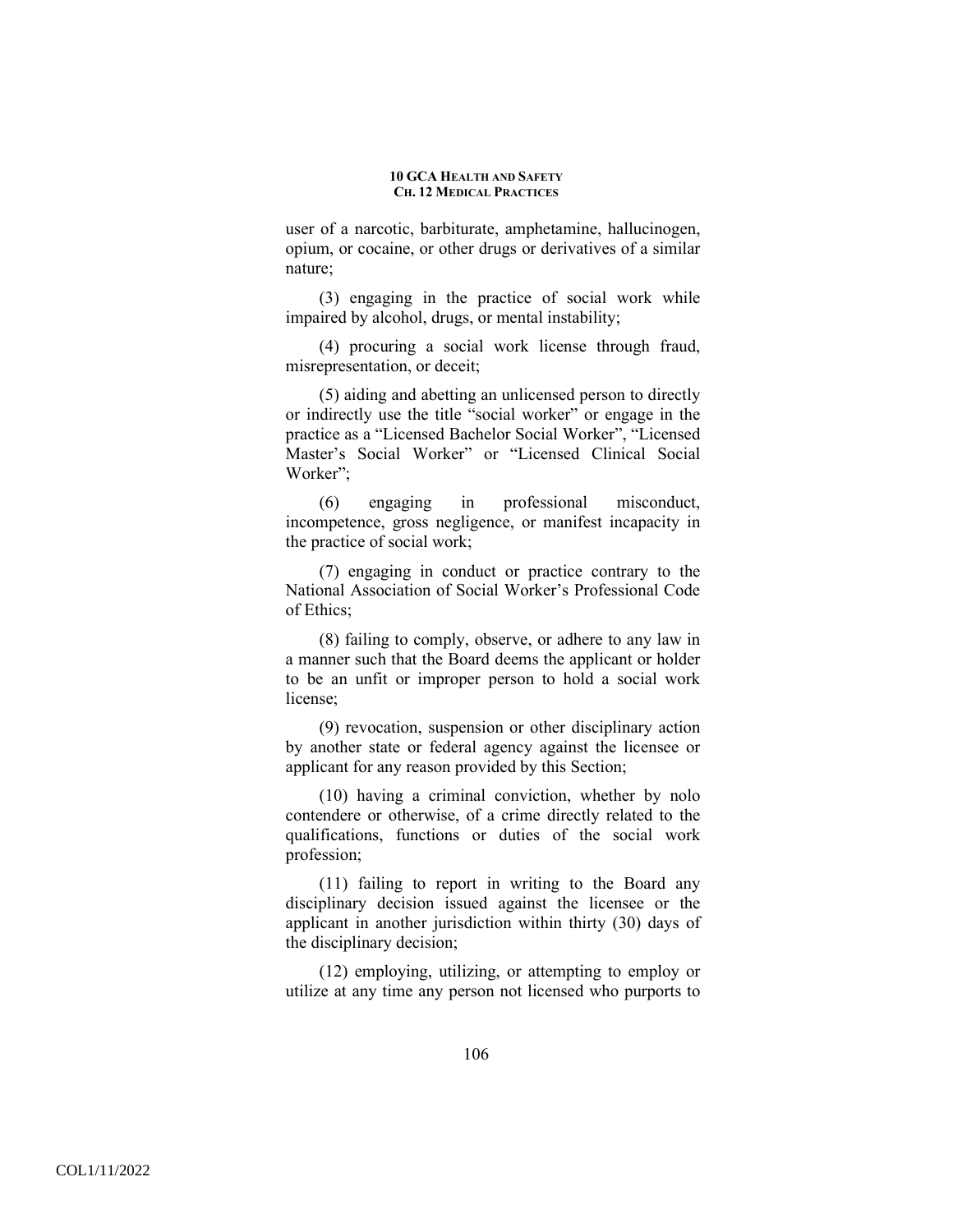be or engages in practice as a Social Worker, Licensed Bachelor Social Worker, Licensed Master's Social Worker, or Licensed Clinical Social Worker;

(13) engaging in the practice of social work beyond the scope of the person's license; or

(14) violating this Chapter or any rules adopted pursuant thereto.

(b) The Board may determine on a case-by-case basis to give a license to an applicant who has been convicted of a crime; provided the following is met:

(1) the applicant must provide proof that he/she has made efforts to rehabilitate himself/herself and become positive, productive members in the community; and

(2) if one was convicted of a crime ten (10) or more years before the date of application or the date of license renewal, the Board may automatically administer the license.

(c) Any licensee who violates this Section may also be fined not more than One Thousand Dollars (\$1,000) per violation.

(d) The Board shall have the authority to investigate, prosecute, and conduct administrative hearings regarding exempt government employees.

(e) The Board may defer action with regard to an impaired licensee who voluntarily signs an agreement, in a form satisfactory to the Board, agreeing not to practice social work and to enter an approved treatment and monitoring program in accordance with this Section; provided, that this Section shall not apply to a licensee who has been convicted of, pleads guilty to, or enters a plea of nolo contendere to a felonious act or an offense relating to a controlled substance in a court of law of the United States or any other state, territory, or country, or a conviction related to sexual misconduct. A licensee who is physically or mentally impaired due to mental illness or addiction to drugs or alcohol may qualify as an impaired social worker and have disciplinary action deferred and ultimately waived only if the Board is satisfied that such action will not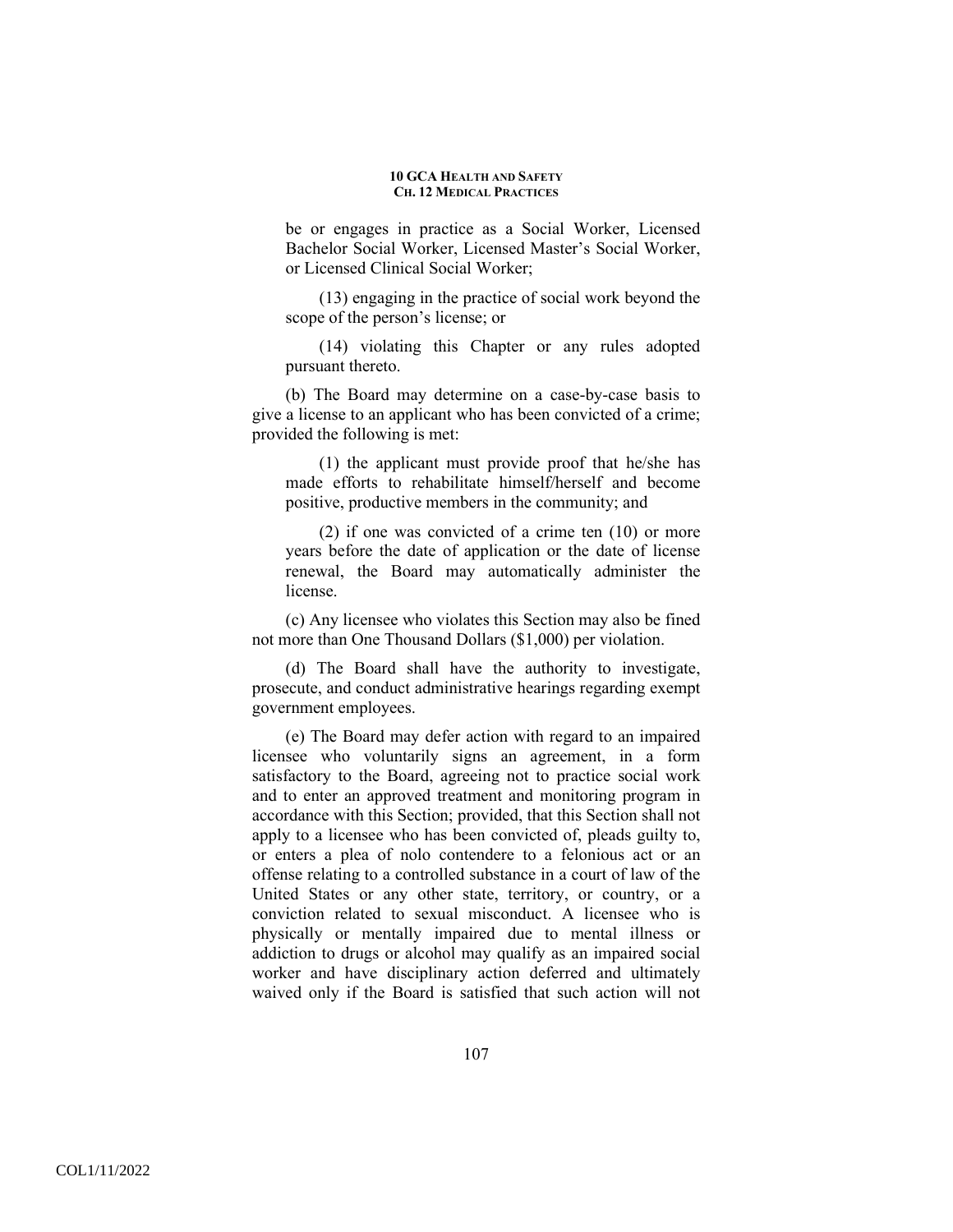endanger the public and the licensee enters into an agreement with the Board for a treatment and monitoring plan approved by the Board, progresses satisfactorily in such treatment and monitoring program, and complies with all terms of the agreement and all other applicable terms of this Section.

(f) Failure to enter such agreement or to comply with the terms and make satisfactory progress in the treatment and monitoring program shall disqualify the licensee from the provisions of this Section, and the Board may activate an immediate investigation and disciplinary proceeding. Upon completion of the rehabilitation program in accordance with the agreement signed by the Board, the licensee may apply for permission to resume the practice of social work upon such conditions as the Board determines necessary.

### **§ 122327. Prohibited Acts; Penalties.**

No person shall:

(a) use in connection with the person's name any designation tending to imply that the person is a Social Worker, Licensed Bachelor Social Worker, Licensed Master's Social Worker, or Licensed Clinical Social Worker, unless the person is duly licensed and authorized under this Chapter;

(b) represent oneself as a Social Worker, Licensed Bachelor Social Worker, Licensed Master's Social Worker, or Licensed Clinical Social Worker during the time the person's license issued under this Chapter is forfeited, terminated, suspended, or revoked;

(c) perform clinical diagnosis or psychotherapy, unless the person is a licensed clinical social worker; or

(d) engage in autonomous and independent clinical social work practice without being licensed as a Licensed Clinical Social Worker.

(e) Any person who is in violation of any of the acts pursuant to this Article shall be subject to a fine of not more than One Thousand Dollars (\$1,000), and each day's violation shall be deemed a separate offense. The Board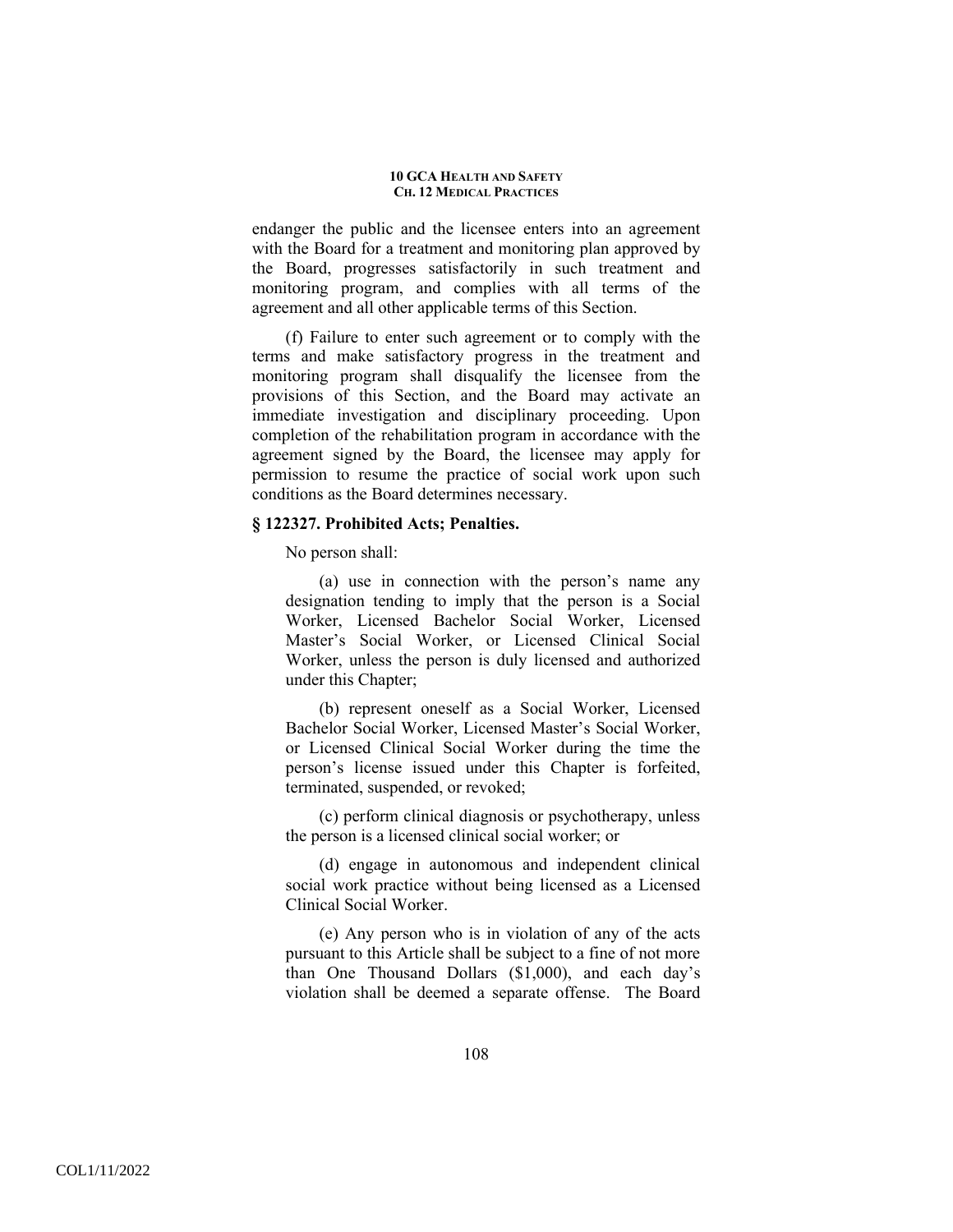shall determine the revocation of any license issued by the Board in consideration of the severity of the violation and severity of the prohibited acts.

### **§ 122328. Consumer Right of Action.**

Any person who suffers damage as a result of a violation of this Article shall be entitled to injunctive relief restraining further violations and may sue to recover damages in any circuit court of the territory and, if successful, shall recover three (3) times the actual damages or One Thousand Dollars (\$1,000), whichever is greater. In any action brought under this Act, the prevailing party shall be entitled to the recovery of costs of suits, including reasonable attorney's fees.

### **§ 122329. Privileged Communication.**

(a) No social worker shall disclose any information acquired or provided by a client or from persons consulting the social worker in a professional capacity, except that which may be voluntarily disclosed under the following circumstances:

(1) in the course of formally reporting, conferring or consulting with administrative superiors, colleagues or consultants who share professional responsibility, in which instance all recipients of such information are similarly bound to regard the communication as privileged;

(2) with the written consent of the person who provided the information;

(3) in case of death or disability, with the written consent of a personal representative, other person authorized to sue, or the beneficiary of an insurance policy on the person's life, health or physical condition;

(4) when a communication reveals the intended commission of a crime or harmful act, and such disclosure is judged necessary by the social worker to protect any person from a clear, imminent risk of serious mental or physical harm or injury, or to forestall a serious threat to the public safety; or

(5) when the person waives the privilege by bringing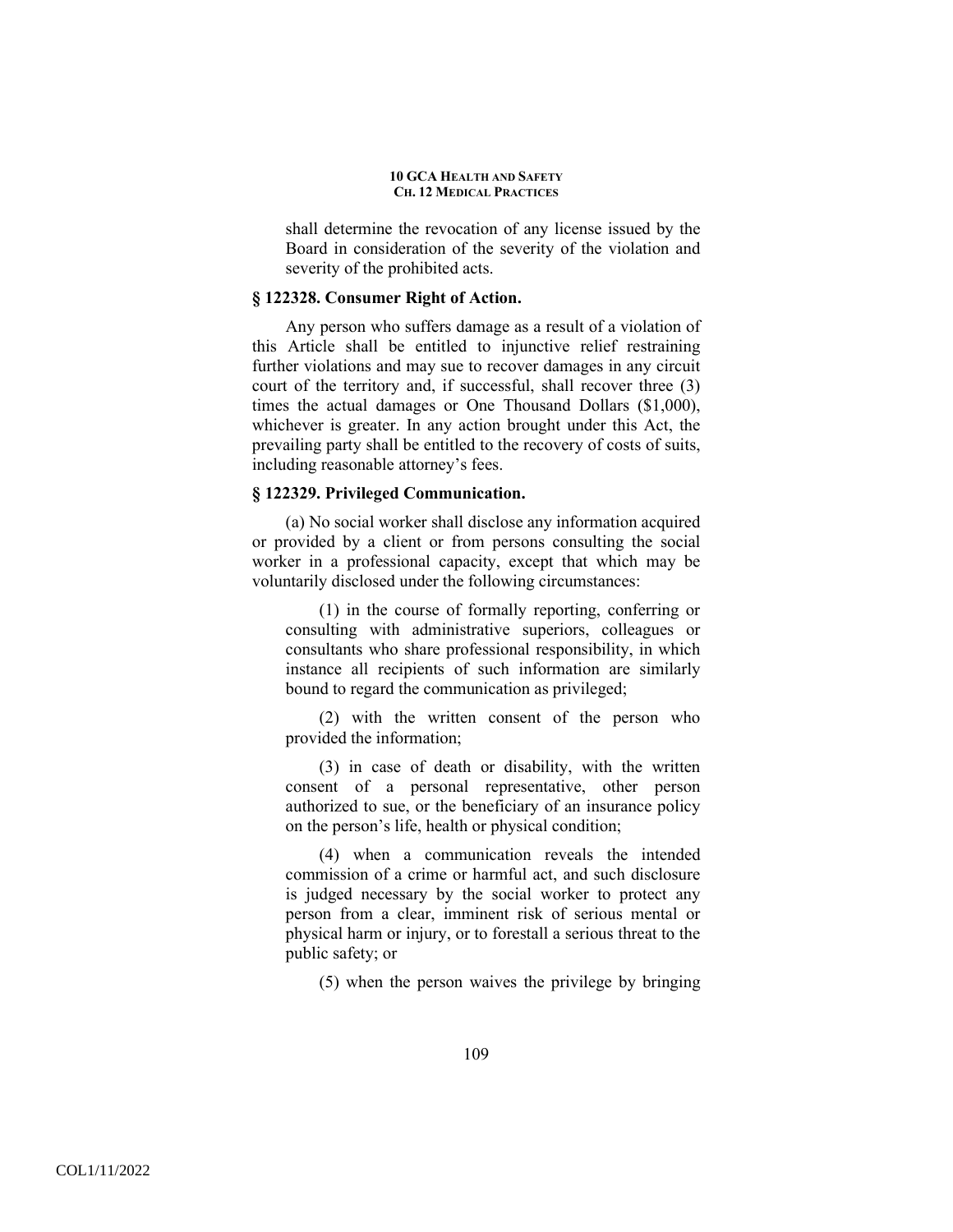### any public charges against the licensee.

(b) When the person is a minor under the laws of the territory of Guam and the information acquired by the social worker indicates the minor was the victim of or witness to a crime, the social worker may be required to testify in any judicial proceedings in which the commission of that crime is the subject of inquiry, and when the court determines that the interests of the minor in having the information held privileged are outweighed by the requirements of justice, the need to protect the public safety or the need to protect the minor.

(c) Any person having access to records or anyone who participates in providing social work services or who, in providing any human services, is supervised by a social worker, is similarly bound to regard all information and communications as privileged in accordance with this Section.

(d) Nothing shall be construed to prohibit a social worker from voluntarily testifying in court hearings concerning matters of adoption, child abuse, child neglect or other matters pertaining to children, the elderly, and physically and mentally impaired adults, except as prohibited under the applicable state and federal laws.

### **§ 122330. Creation of Revolving Fund.**

There is hereby created the "Social Work Board Revolving Fund" (Fund) within the Health Professional Licensing Office of the Department of Public Health and Social Services, specifically for use by the Board. All such revenues, including fines, shall be deposited into the Fund. Such funds shall be appropriated continuously and shall be used by the Board only for administration and enforcement of this Act. All fees and charges shall be set by the Board pursuant to its budget needs and shall comply with 5 GCA, Chapter 9. A designated officer of the Board shall oversee the collection and disbursement of funds. The Office of Public Accountability, or its equivalent, shall audit the Fund annually with reports to be submitted to *I Maga'lahen Guåhan* and the Speaker of *I Liheslaturan Guåhan*. The Fund shall not be subject to any transfer authority of *I Maga'lahen Guåhan*.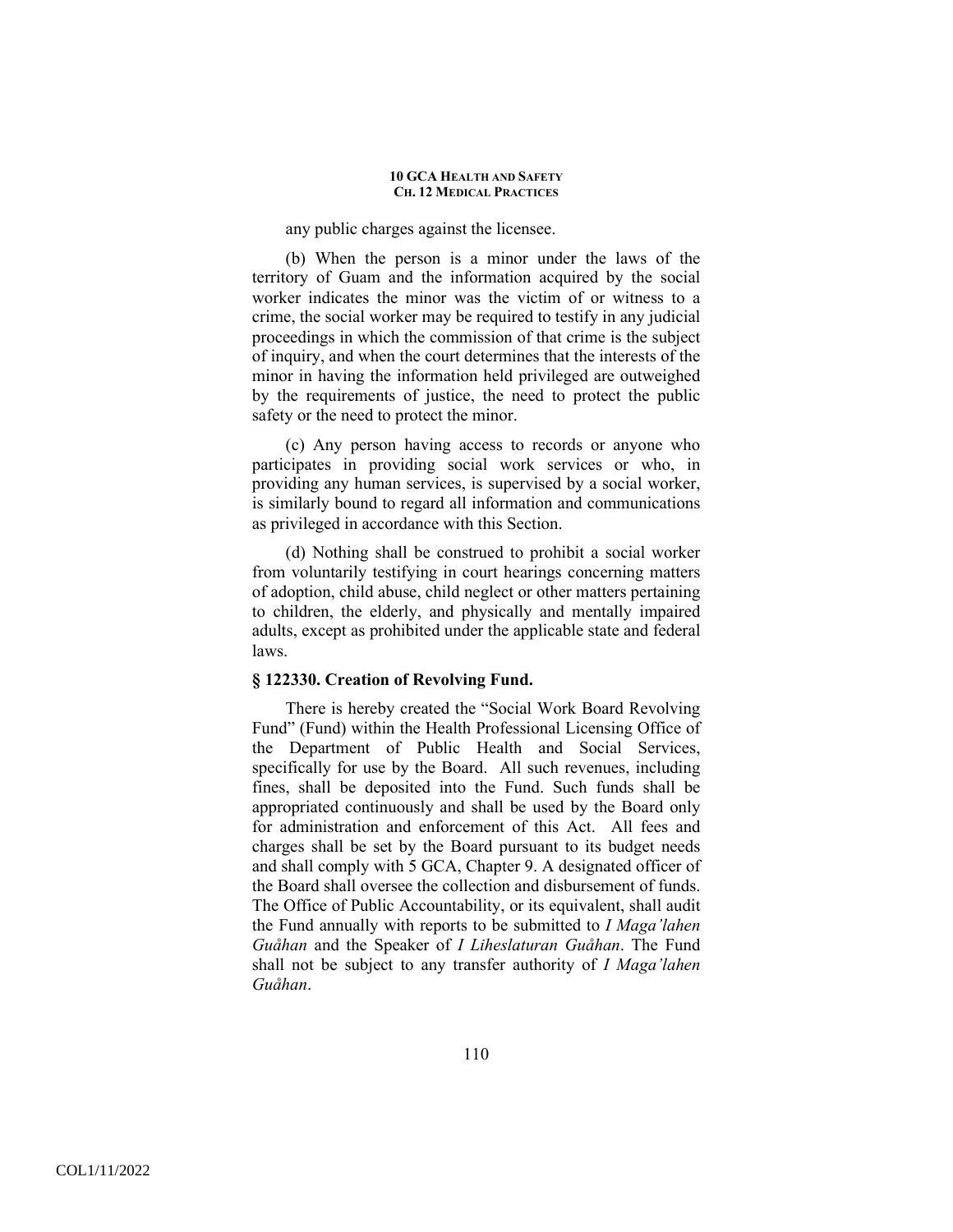### **§ 122331. Standards of Practice / Code of Conduct.**

(a) Standards of Practice.

(1) Scope and Applicability. The standards of practice apply to all applicants and licensees. The use of the term social worker within these standards of practice includes all applicants and licensees.

(2) Purpose. The standards of practice constitute the standards by which the professional conduct of an applicant or licensee is measured.

(3) Violations. A violation of the standards of practice constitutes unprofessional or unethical conduct and constitutes grounds for disciplinary action or denial of licensure.

(b) General Practice Parameters.

(1) Client Welfare. Within the context of the specific standards of practice prescribed herein, a social worker shall make reasonable efforts to advance the welfare and best interests of a client.

(2) Self-determination. Within the context of the specific standards of practice prescribed herein, a social worker shall respect a client's right to self-determination.

(3) Non-discrimination. A social worker shall not discriminate against a client, student, or supervisee on the basis of age, gender, sexual orientation, race, color, national origin, religion, diagnosis, disability, political affiliation, or social or economic status. If the social worker is unable to offer services because of a concern about potential discrimination against a client, student, or supervisee, the social worker shall make an appropriate and timely referral. When a referral is not possible, the social worker shall obtain supervision or consultation to address the concern.

(4) Professional Disclosure Statement.

(A) A social worker shall effectively communicate through handouts or other means as appropriate for all clients and may display at the social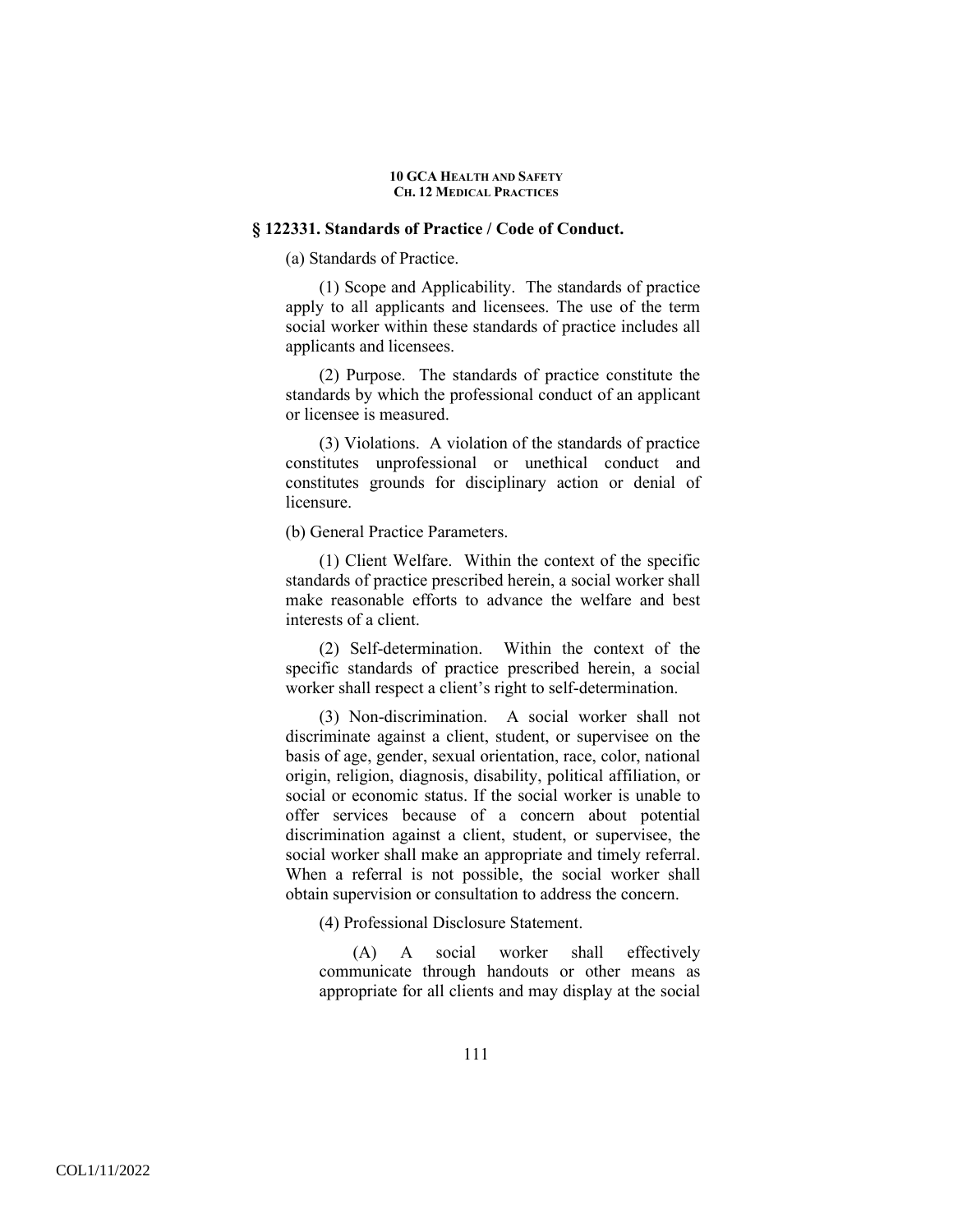worker's primary place of practice a statement that the client has the right to the following:

(i) to expect that the social worker has met the minimal qualifications of education, training, and experience required by the law in that jurisdiction;

(ii) to examine public records maintained by the Board which contain the social worker's qualifications and credentials;

(iii) to be given a copy of the standards of practice upon request;

(iv) to report a complaint about the social worker's practice to the Board;

(v) to be informed of the cost of professional services before receiving the services;

(vi) to privacy as allowed by law, and to be informed of the limits of confidentiality;

(vii) to be free from being the object of discrimination while receiving social work service; and

(viii) to have access to records as allowed by law.

(B) Limited Access to Client Information. A social worker shall make reasonable efforts to limit access to client information in a social worker's agency to appropriate agency staff whose duties require access.

(C) A social worker receiving supervision related to practice shall inform the client that the social worker may be reviewing the client's case with the social worker's supervisor or consultant. Upon request, the social worker shall provide the name of the supervisor and the supervisor's contact information.

(c) Competence.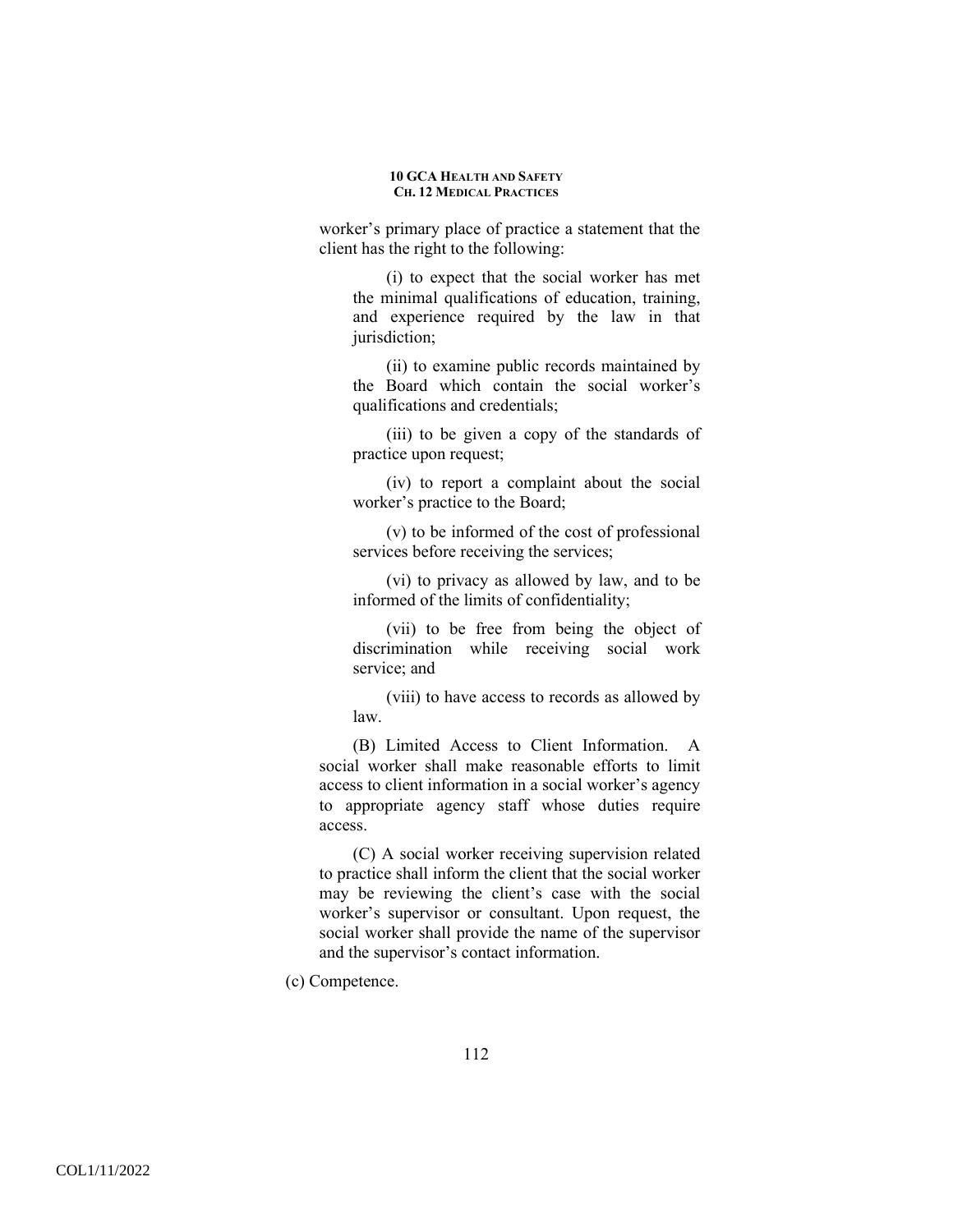(1) Continued Competence. A social worker shall take all necessary and reasonable steps to maintain continued competence in the practice of social work.

(2) Limits on Practice. A social worker shall limit practice only to the competency areas for which the social worker is qualified by licensure and training, experience, or supervised practice.

(3) Referrals. A social worker shall make a referral to other professionals when the services required are beyond the social worker's competence.

(4) Delegation. A social worker shall not ass1gn, oversee or supervise the performance of a task by another individual when the social worker knows that the other individual is not licensed to perform the task or has not developed the competence to perform such task.

(d) Practice Requirements.

(1) Assessment or Diagnosis. A social worker shall base services on an assessment or diagnosis. A social worker shall evaluate on an ongoing basis whether the assessment or diagnosis needs to be reviewed or revised.

(2) Assessment or Diagnostic Instrument. A social worker shall follow standard and accepted procedures for deciding when and how to use an assessment or diagnostic instrument. A social worker shall inform a client of its purpose before administering the instrument and, when available, of the results derived therefrom.

(3) Plan. A social worker shall develop a plan for service, which includes goals based on the assessment or diagnosis. A social worker shall evaluate on an ongoing basis whether the plan needs to be reviewed or revised.

(4) Supervision or Consultation. A social worker shall obtain supervision or engage in consultation when necessary to serve the best interests of a client.

(5) Informed Consent.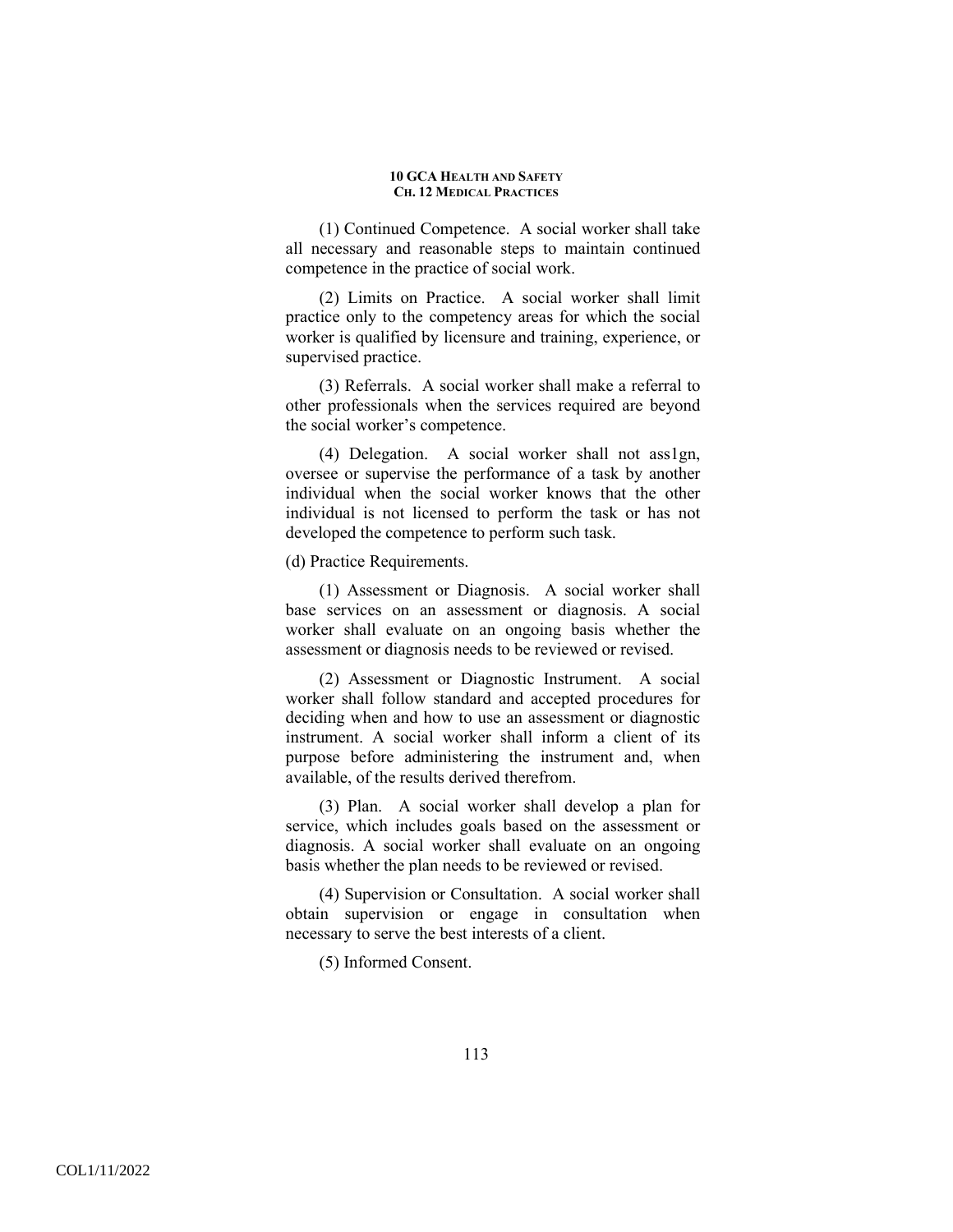(A) Social workers shall provide services to clients only in the context of a professional relationship based, when appropriate, on valid informed consent. Social workers should use clear and understandable language to inform clients of the plan of the services, risks related to the plan, limits to services, relevant costs, reasonable alternatives, client's right to refuse or withdraw consent, and the time frame covered by the consent. Social workers shall provide clients with an opportunity to ask questions.

(B) If the client does not have the capacity to provide consent, the social worker shall obtain consent for the services from the client's legal guardian, or other authorized representative.

(C) If the client, the legal guardian, or other authorized representative does not consent, the social worker shall discuss with the client that a referral to other resources may be in the client's best interests.

(6) Records.

(A) A social worker shall make and maintain records of services provided to a client. At a minimum, the records shall contain documentation of the assessment or diagnosis; documentation of a plan; documentation of any revision of the assessment or diagnosis or of a plan; any fees charged and other billing information; copies of all client authorization for release of information; and any other legal forms pertaining to the client. These records shall be maintained by the licensee or agency employing the licensee under secure conditions and for time periods in compliance with applicable federal or state law, but in no case for fewer than seven (7) years after the last date of service.

(B) Where a social worker or social work practice ceases operations as a result of a suspension, retirement or death of the owner, sale or other cause, including insolvency, the licensee, or other individual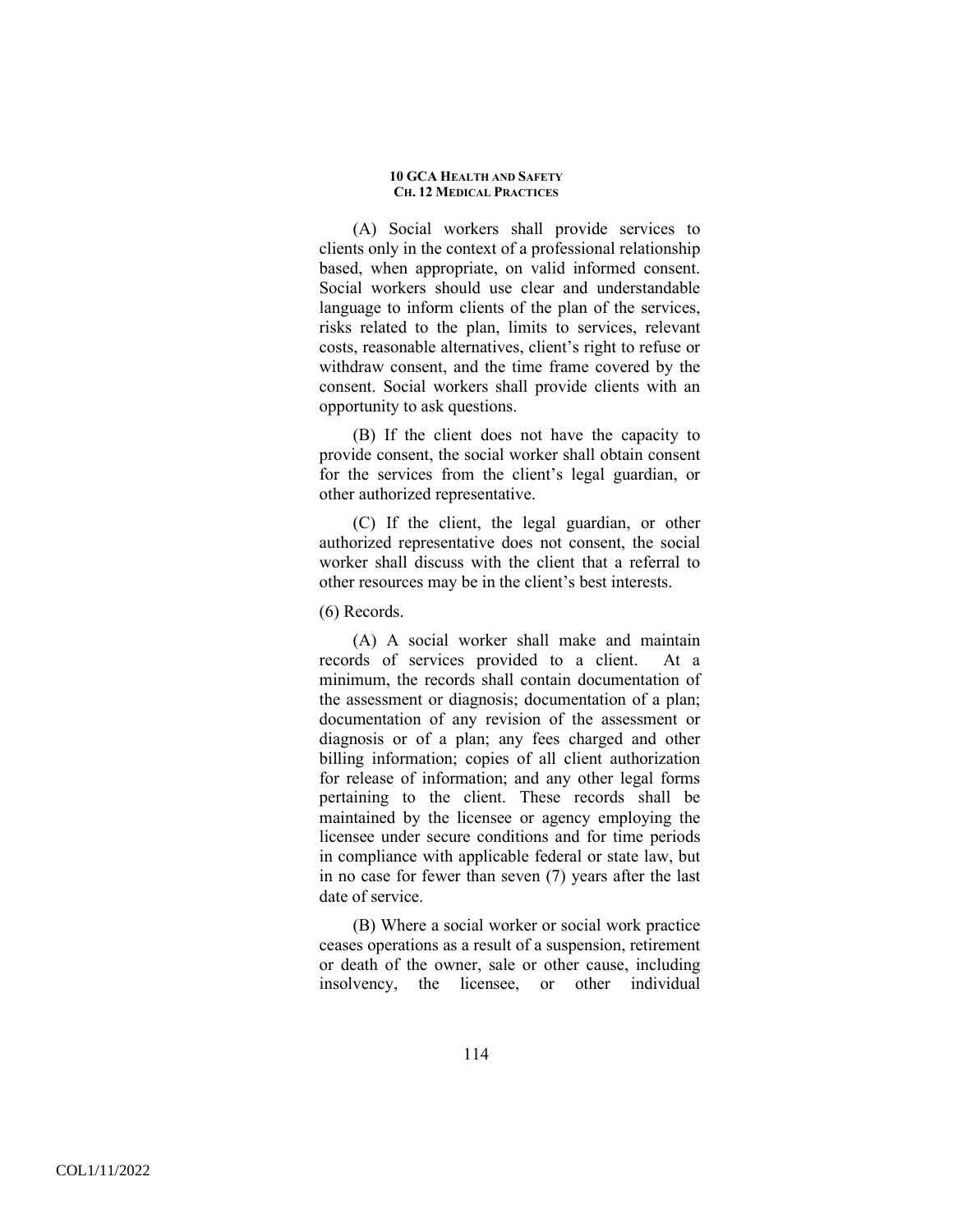responsible for supervising the disposition of the practice, shall make every effort to notify the clients of their right to retrieve current records for a period of six (6) months using all of the following methods:

(i) notification in writing to the board;

(ii) publication, at least weekly for one (1) month, in a newspaper whose circulation encompasses the major area of a practitioner's former practice, of a notice advising clients of the right to retrieve their records for a six (6) month period; and

(iii) if applicable, a sign placed at the practice location informing clients of the right and procedures to retrieve their records.

(C) Should any client fail to retrieve the records within the six (6) month period and unless otherwise required by law, the responsible party shall arrange for the destruction of such documents in a manner to ensure confidentiality.

(7) Reports. A social worker shall complete and submit reports as required by law in a timely manner.

(8) Exploitation. A social worker shall not exploit in any manner the professional relationship with a client, student, or supervisee for the social worker's emotional, financial, sexual or personal advantage or benefit, nor shall the social worker use the professional relationship with a client, student, or supervisee to further personal, religious, political or business interests.

(9) Termination of Services. A social worker shall terminate a professional relationship with a client when the client is not likely to benefit from continued services or the services are no longer needed. The social worker who anticipates the termination of services shall give reasonable notice to the client. The social worker shall take reasonable steps to inform the client of the termination of professional relationship. The social worker shall provide referrals as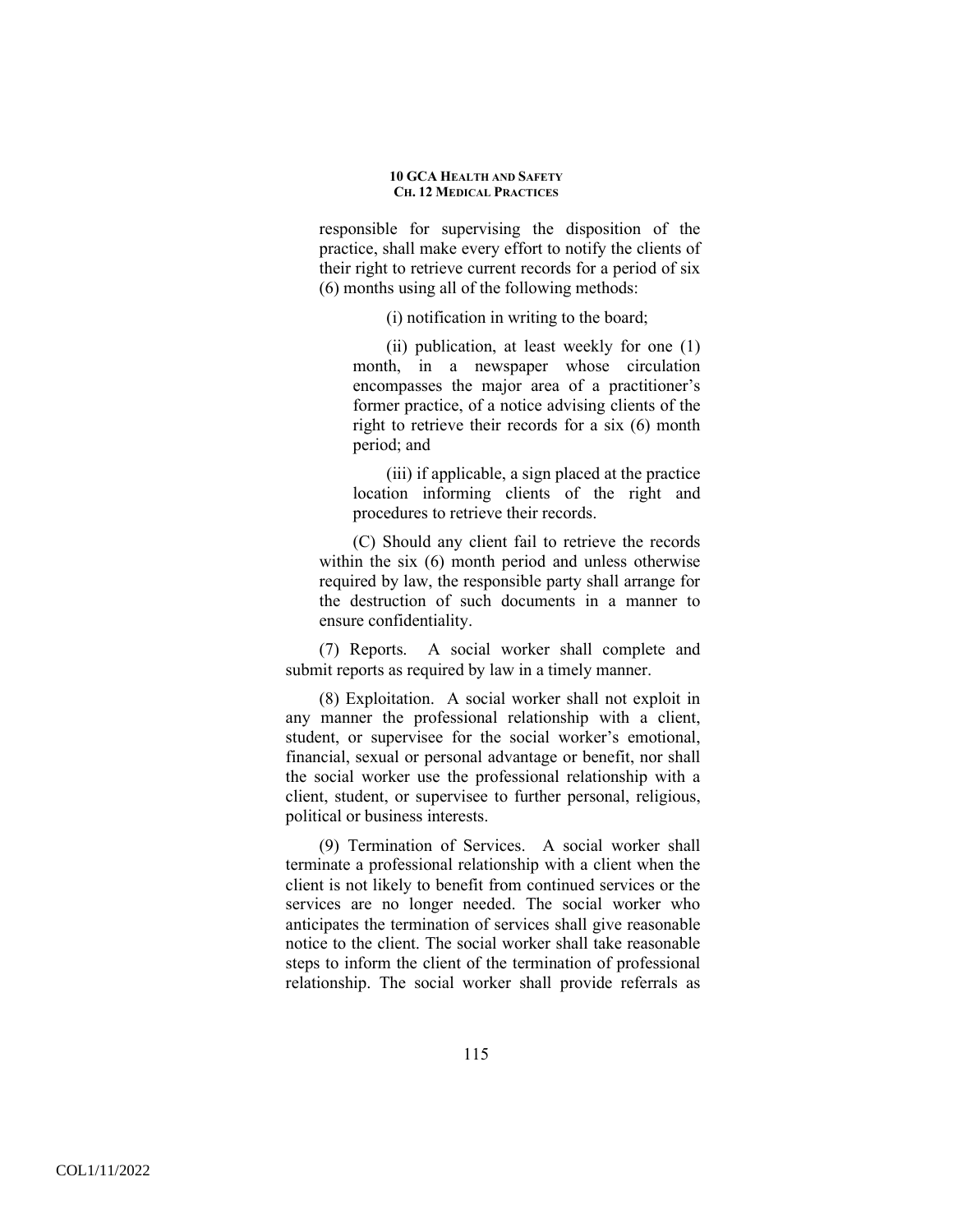needed or upon the request of the client. A social worker shall not terminate a professional relationship for the purpose of beginning a personal or business relationship with a client.

(e) Relationships with Clients and Former Clients.

(1) Personal Relationships With Clients. A social worker shall not engage in dual relationships with clients that compromise the well-being of the client, impair the objectivity and professional judgment of the social worker or increase the risk of client exploitation. When a social worker may not avoid a personal relationship with a client, the social worker shall take appropriate precautions, such as informed consent, consultation, or supervision to ensure that the social worker' s objectivity and professional judgment are not impaired.

(2) Personal Relationships with Former Clients. A social worker may engage in a personal relationship, except as prohibited by subsection (e)(4), with a former client, if the former client was notified of the termination of the professional relationship. The social worker shall continue to consider the best interests of the former client, and shall not engage in a personal relationship with a former client if a reasonable social worker would conclude that the former client continues to relate to the social worker in the social worker's professional capacity.

(3) Sexual Contact With a Client. A social worker shall not engage in or request sexual contact as defined in subsection  $(e)(5)$ , with a client under any circumstances. A social worker shall not engage in any verbal or physical behavior which a reasonable person would find to be sexually seductive or sexually demeaning. A social worker shall not sexually harass a client.

(4) Sexual Contact With a Former Client. A social worker who has provided clinical social work services to a client shall not engage in or request sexual contact as defined in subsection (e)(5), with the former client under any circumstances. A social worker who has provided other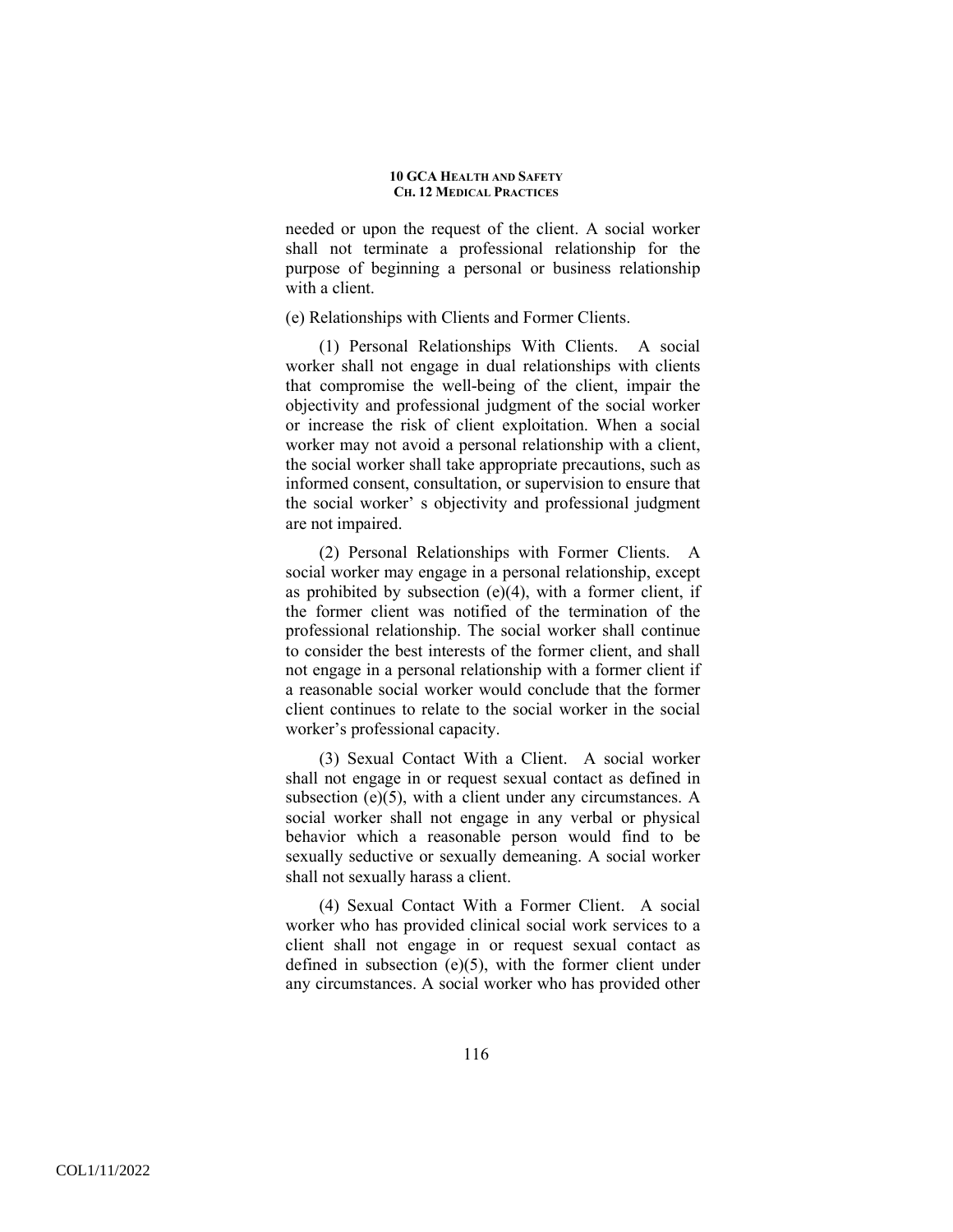social work services to a client shall not engage in or request sexual contact as defined in subsection (e)(5), with the former client at any time if a reasonable social worker would determine that engaging in sexual contact with the client would be exploitative, abusive, or detrimental to the client's welfare. It is the responsibility of the social worker to assume the full burden of demonstrating that the former client has not been exploited or abused either intentionally or unintentionally.

(5) Sexual Contact Defined. Sexual contact includes, but is not limited to, sexual intercourse, either genital or anal, cunnilingus, fellatio, or the handling of the breasts, genital areas, buttocks, or thighs, whether clothed or unclothed, by either the social worker or the client.

(6) Business Relationship With a Client. A social worker shall not engage in any type of a business relationship with a client. Business relationships do not include purchases made by the social worker from the client when the client is providing necessary goods or services to the general public, and the social worker determines that it is not possible or reasonable to obtain the necessary goods or services from another provider.

(7) Business Relationship With a Former Client. A social worker may engage in a business relationship with a former client if the former client was notified of the termination of the professional relationship. The social worker shall continue to consider the best interests of the former client, and shall not engage in a business relationship with a former client if a reasonable social worker would conclude that the former client continues to relate to the social worker in the social worker's professional capacity.

(8) Prior Personal or Business Relationships. A social worker may engage in a professional relationship with an individual with whom the social worker had a previous personal or business relationship only if a reasonable social worker would conclude that the social worker's objectivity and professional judgment will not be impaired by reason of the previous personal or business relationship.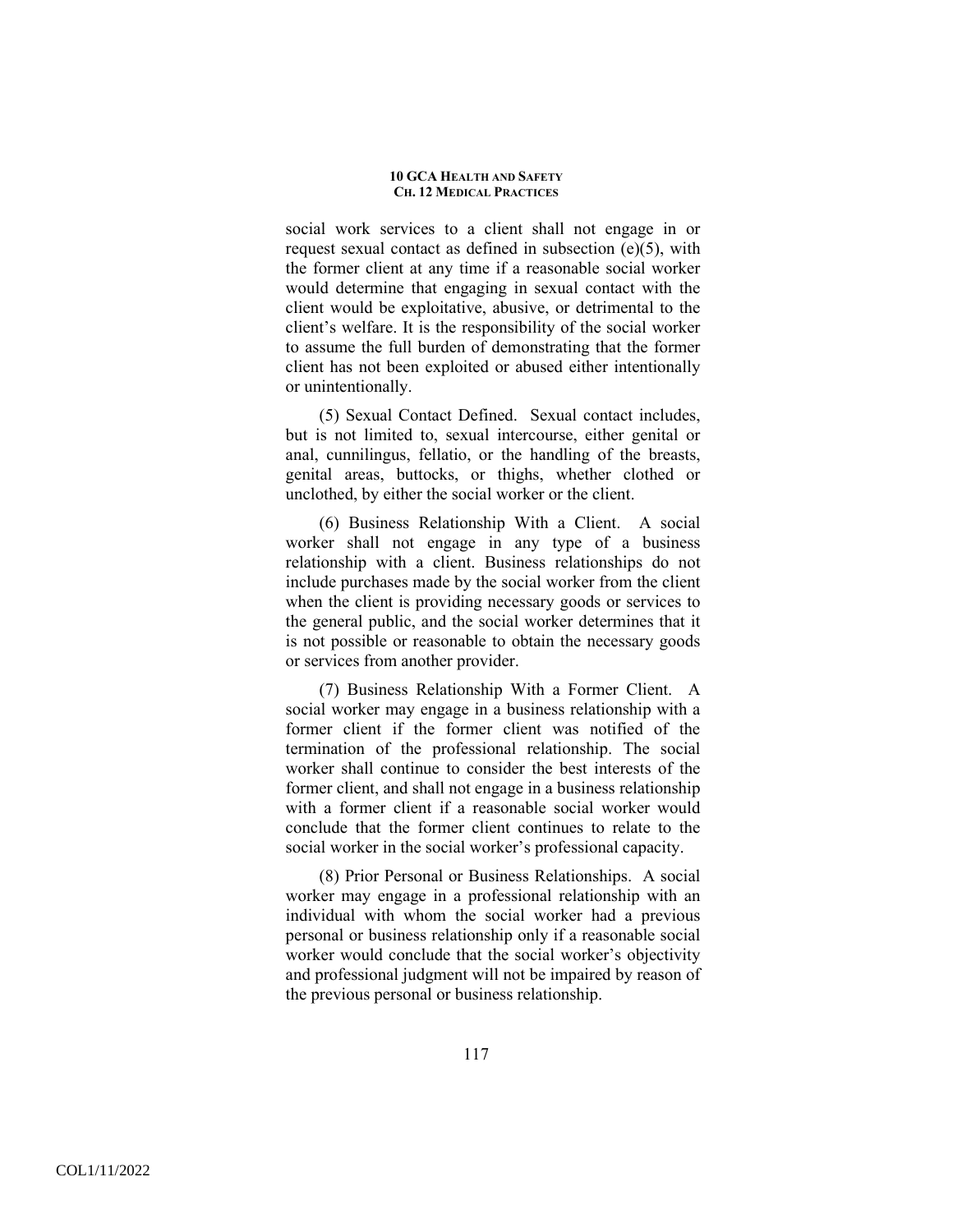(9) Social Worker Responsibility. A social worker shall be solely responsible for acting appropriately in regard to relationships with clients or former clients. A client or a former client's initiation of a personal, sexual, or business relationship shall not be a defense by the social worker for a violation of  $(e)(1)$  through  $(8)$ .

(10) Others. Subsections  $(e)(1)$  through (9) also apply to a social worker's relationship with students, supervisees, employees of the social worker, family members or significant others of a client.

(f) Client Confidentiality.

(1) General. A social worker shall protect all information provided by or obtained about a client. "Client information" includes the social worker's personal knowledge of the client and client records. Except as provided herein, client information may be disclosed or released only with the client's written informed consent. The written informed consent shall explain to whom the client information will be disclosed or released and the purpose and time frame for the release of information.

(2) Release of Client Information Without Written Consent. A social worker shall disclose client information without the client's written consent only under the following circumstances:

(A) where mandated by federal or state law, including mandatory reporting laws, requiring release of client information;

(B) the social worker determines that there is a clear and imminent risk that the client will inflict serious harm on either the client or another identified individual. The social worker shall release only the information that is necessary to avoid the infliction of serious harm. The social worker may release this information to the appropriate authorities and the potential victim;

(C) the Board duly issues a valid subpoena to the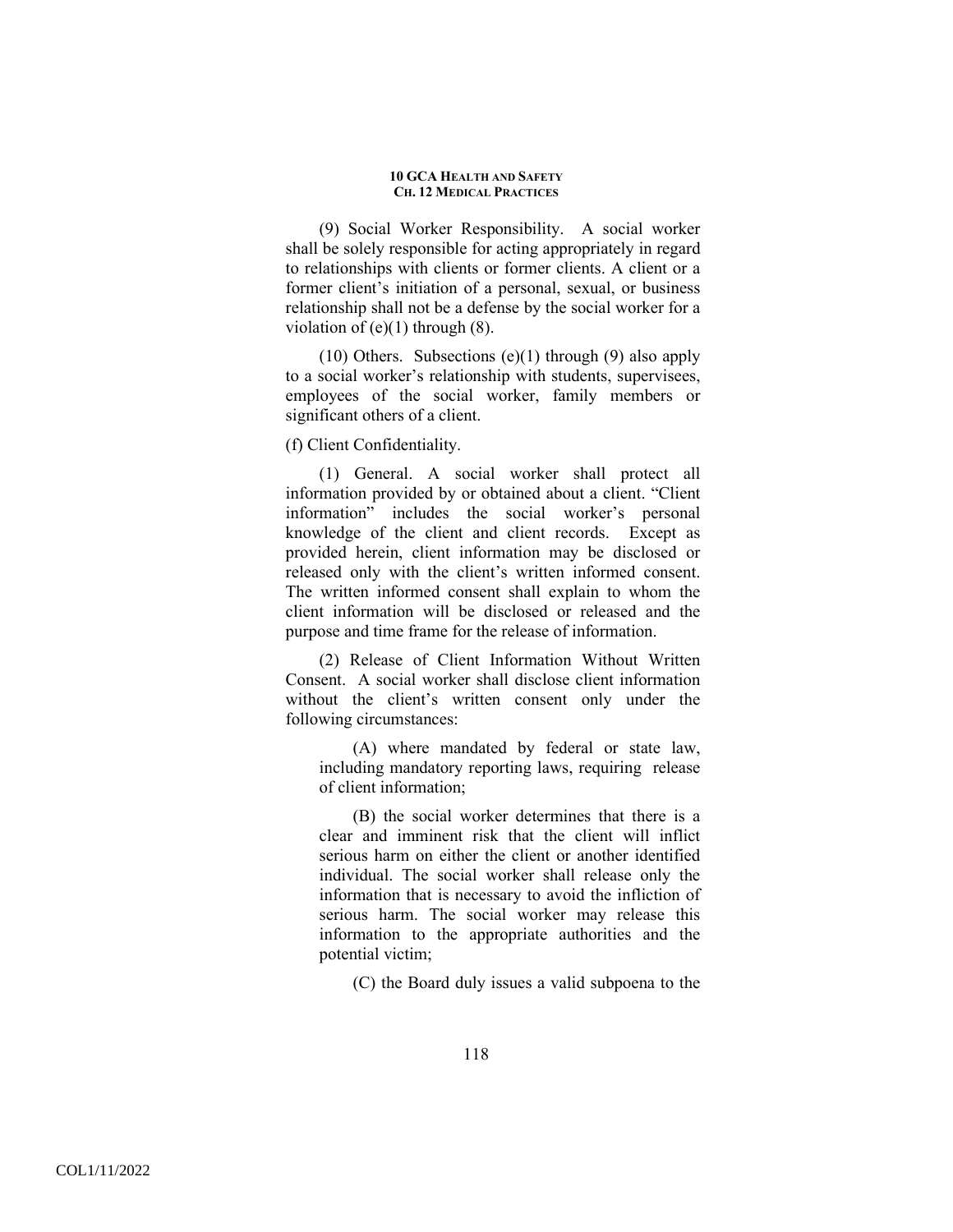social worker, as permitted by law.

(3) Release of Client Records Without Written Consent. A social worker shall release client records without the client's written consent under the following circumstances:

(A) a client's authorized representative consents in writing to the release;

(B) as mandated by federal or jurisdiction law requiring release of the records;

(C) the Board duly issues a valid subpoena for the records, as permitted by law.

(4) Limits of Confidentiality. The social worker shall inform the client of the limits of confidentiality as provided under applicable law.

(5) Minor Clients. In addition to the general directive in subsection (f)(4), a social worker must inform a minor client, at the beginning of a professional relationship, of any laws which impose a limit on the right of privacy of a minor.

(6) Third Party Billing. A social worker shall provide client information to a third party for the purpose of payment for services rendered only with the client's written informed consent. The social worker shall inform the client of the nature of the client information to be disclosed or released to the third party payor.

(7) Client Information to Remain private. A social worker shall continue to maintain confidentiality of client information upon termination of the professional relationship, including upon the death of the client, except as provided under applicable law.

(8) Recording/Observation. A social worker shall obtain the client's written informed consent before the taping or recording of a session or a meeting with the client, or before a third party is allowed to observe the session or meeting. The written informed consent shall explain to the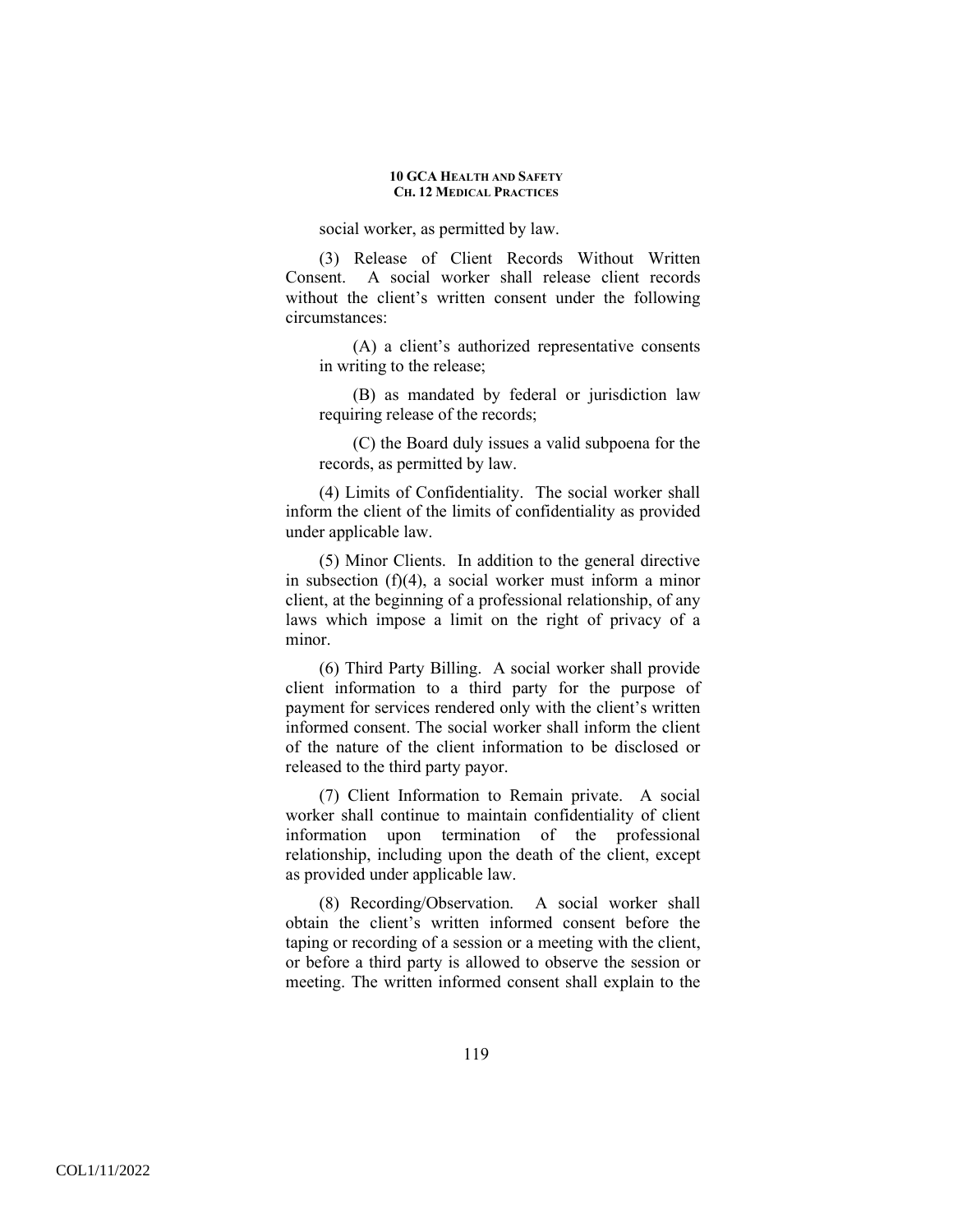client the purpose of the taping or recording and how the taping or recording will be used, how it will be stored and when it will be destroyed.

### (g) Conduct.

(1) Impairment. A social worker shall not practice while impaired by medication, alcohol, drugs, or other chemicals. A social worker shall not practice under a mental or physical condition that impairs the ability to safely practice.

(2) Giving Drugs to a Client. Unless permissible by state law, a social worker shall not offer medication or controlled substances to a client, or accept these substances from a client for personal use or gain. The social worker may accept medication or controlled substances from a client for purposes of disposal or to monitor use. Under no circumstances shall a social worker offer alcoholic beverages to a client or accept such from a client.

(3) Investigation. A social worker shall comply with and not interfere with Board investigations.

(h) Representation to the Public. Advertising.

(1) Required Use of License Designation. A social worker shall use the license designation of LBSW, LMSW, LCSW, which corresponds to the social worker's license, after the social worker's name in all written communications related to social work practice, including any advertising, correspondence, and entries to client records.

(2) Information to Clients or Potential Clients. A social worker shall provide accurate and factual information concerning the social worker's credentials, education, training, and experience upon request from a client or potential client. A social worker shall not misrepresent, directly or by implication, the social worker's license level, degree, professional certifications, affiliations, or other professional qualifications in any oral or written communication or permit or continue to permit any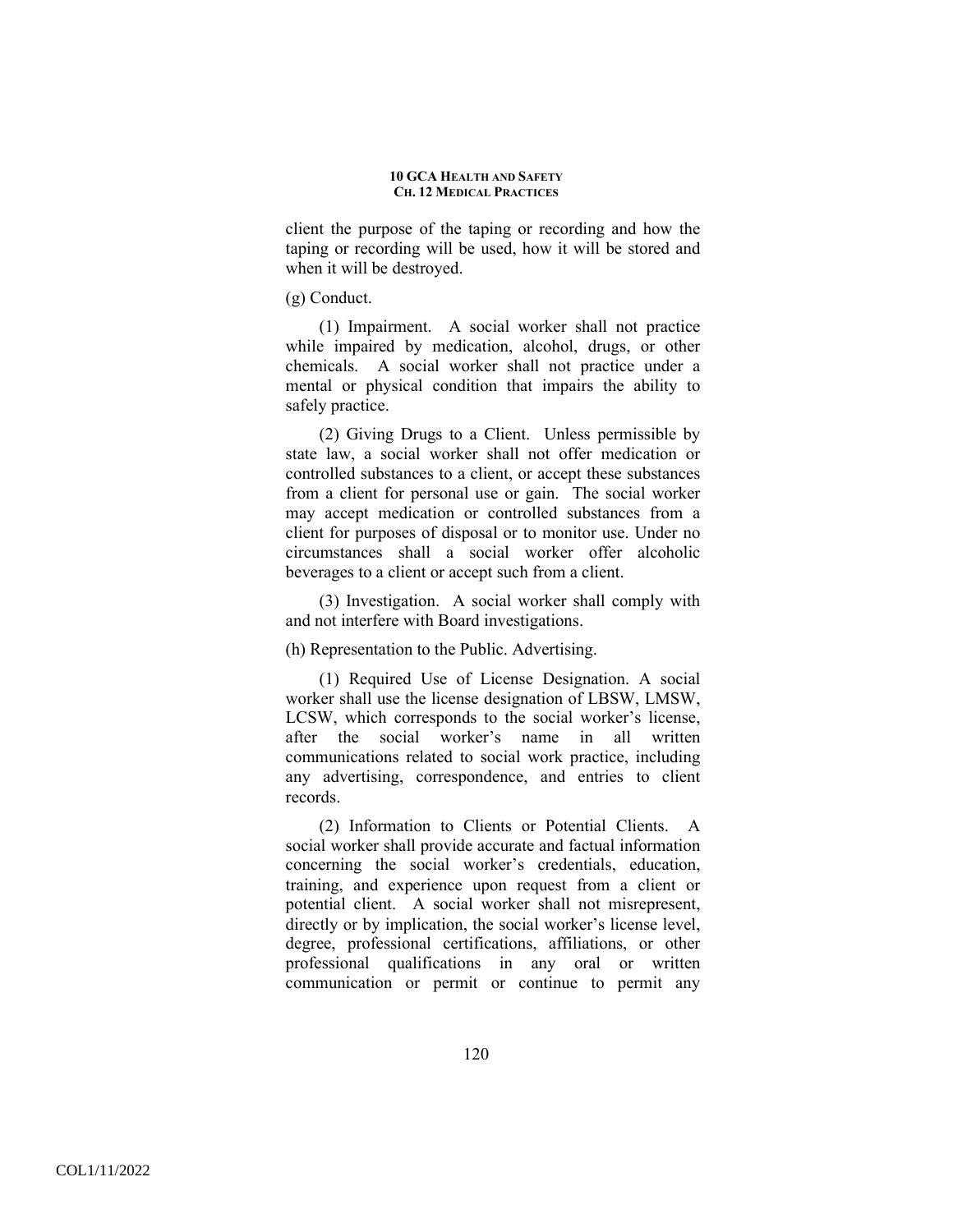misrepresentations by others. A social worker shall not misrepresent, directly or by implication, affiliations, purposes, and characteristics of institutions and organizations with which the social worker is associated.

(3) Licensure Status. Licensure status shall not be used as a claim, promise, or guarantee of successful service, nor shall the license be used to imply that the licensee has competence in another service. Public statements or advertisements may describe fees, professional qualifications and services provided, but they may not advertise services as to their quality or uniqueness and may not contain testimonials by quotation or implication.

(4) Display of License. A social worker shall conspicuously display a current license issued by the Board at the social worker's primary place of practice.

(i) Fees and Billing Practices.

(1) Fees and Payments. A social worker who provides a service for a fee shall inform a client of the fee at the initial session or meeting with the client. Payment must be arranged at the beginning of the professional relationship, and the payment arrangement must be provided to a client in writing. A social worker shall provide, upon request from a client, a client's legal guardian, or other authorized representative, a written explanation of the charges for any services rendered.

(2) Necessary Services. A social worker shall bill only for services which have been provided. A social worker shall provide only services which are necessary.

(3) Bartering. A social worker may not accept goods or services from the client or a third party in exchange for the social worker's services, except when such arrangement is initiated by the client, and is an accepted practice in the social worker's community or within the client's culture. It is the responsibility of the social worker to assume the full burden of demonstrating that this arrangement will not be detrimental or exploitative to the client or the professional relationship.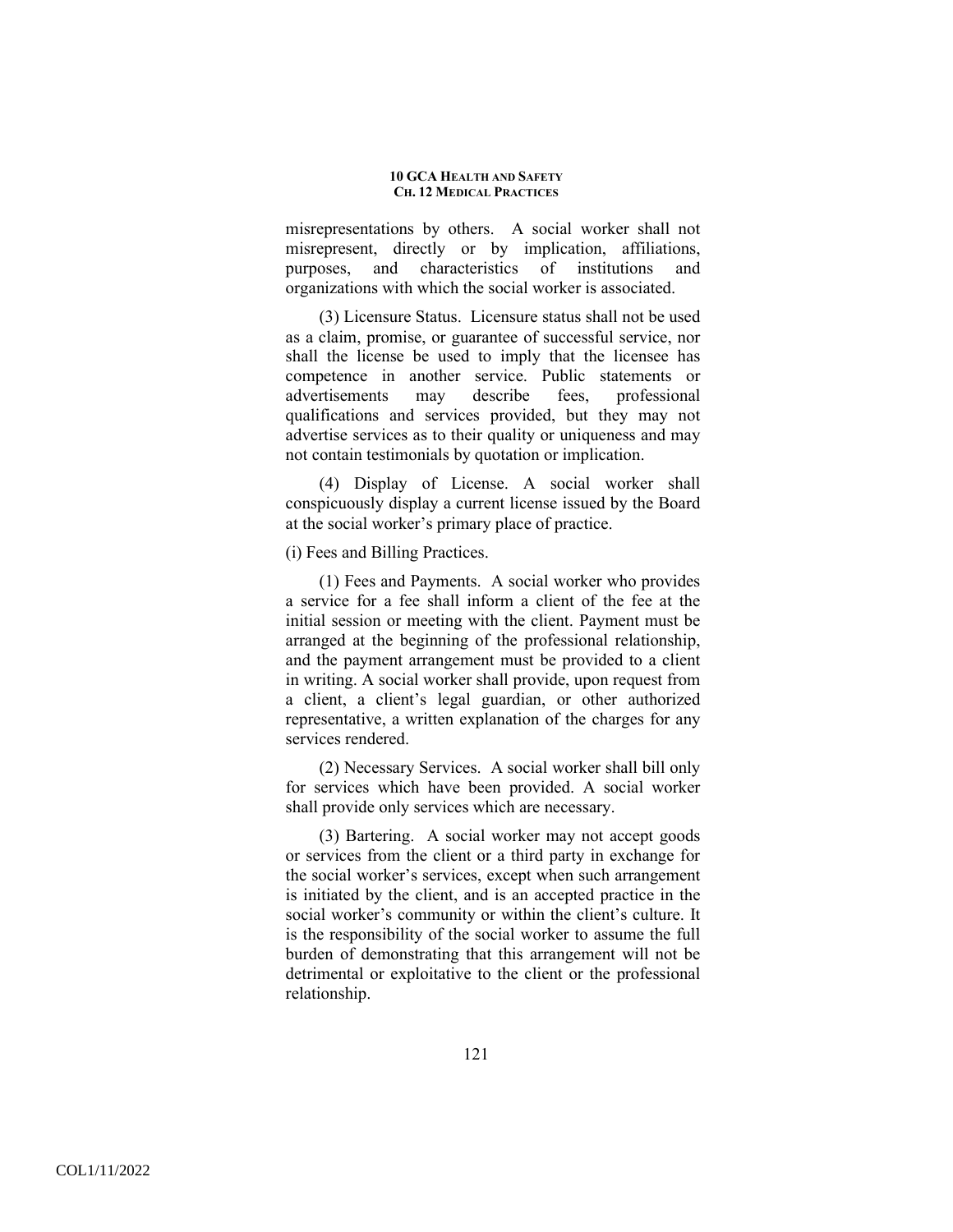(4) No Payment for Referrals. A social worker shall neither accept nor give a commission, rebate, fee split, or other form of remuneration for the referral of a client.

### (j) Research.

(1) Informed Consent. When undertaking research activities, the social worker shall abide by accepted protocols for protection of human subjects. A social worker must obtain a client's or a client's legal guardian's written informed consent for the client to participate in a study or research project, and explain in writing the purpose of the study or research, as well as the activities to be undertaken by the client should the client agree to participate in the study or research project. The social worker must inform the client of the client's right to withdraw from the project at any time.

**2015 NOTE:** Subsection designations were altered to adhere to the Compiler's alpha-numeric scheme pursuant to 1 GCA § 1606.

### ----------

## **ARTICLE 24 ANESTHESIOLOGIST ASSISTANT ACT**

**SOURCE:** P.L. 32-212:2 (Dec. 29, 2014) added 10 GCA, Chapter 12, Article 24, §§ 122400 - 122417. Codified as §§ 122401 - 122418 by the Compiler pursuant to 1 GCA § 1606.

- § 122401. Short Title.
- § 122402. Definitions.
- § 122403. Rules; Promulgation.
- § 122404. Qualifications for Licensure.
- § 122405. Application for Licensure; Requirements for Anesthesiologist Assistants.
- § 122406. Requirements for Approval of Training Programs.
- § 122407. Performance of Supervising Anesthesiologist.
- § 122408. Licensure; Registration of Anesthesiologist Assistant.
- § 122409. Performance of Anesthesiologist Assistant.
- § 122410. Registration of Anesthesiologist Assistant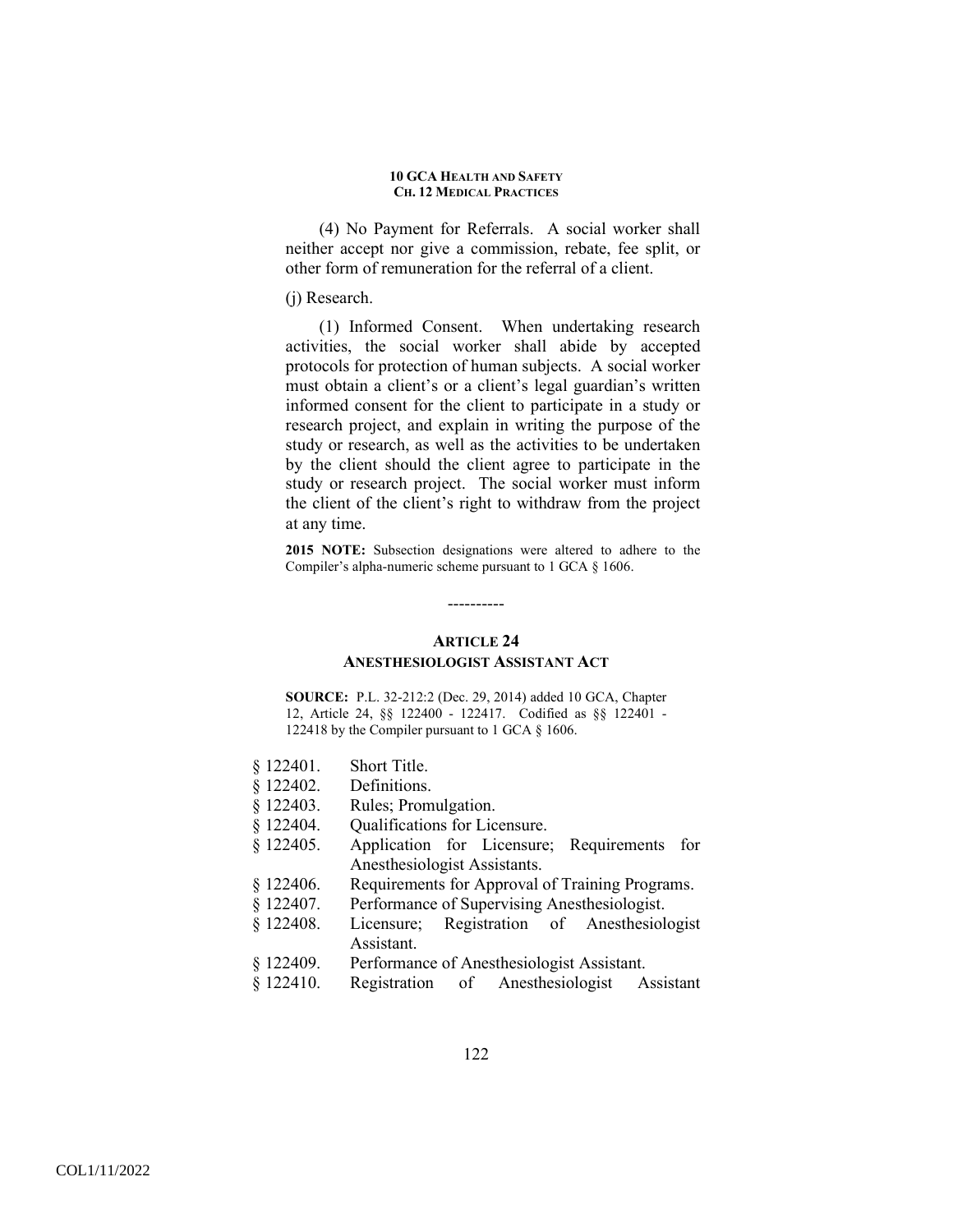Supervision.

- § 122411. Renewal of License.
- § 122412. Annual Registration of Employment; Change.
- § 122413. Anesthesiologist Assistant Protocols and Performance.
- § 122414. Identification.
- § 122415. Direct Supervision Required.
- § 122416. Supervision Ratio; One-To-Two (1:2); Limited.
- § 122417. Exceptions to Licensure Requirement.
- § 122418. Prescriptive Authority; Limited to Delegation by Prescribing Anesthesiologist.

# **§ 122401. Short Title.**

This Article may be cited as the Anesthesiologist Assistant Act.

## **§ 122402. Definitions.**

For purposes of this Article, the following words and phrases have been defined to mean:

(a) Board means the Guam Board of Medical Examiners, which shall have regulatory purview and administrative authority over the licensure and conduct of the anesthesiologist assistant;

(b) Anesthesiologist means an anesthesiologist who holds an active, unrestricted licensed to practice medicine in Guam; who has successfully completed an anesthesiology training program certified and approved by the Accreditation Council on Graduate Medical Education, or its equivalent; or the American Osteopathic Association, and who is certified by the American Osteopathic Board of Anesthesiology or is a candidate to take that board's examination; or is certified by the American Board of Anesthesiology or is eligible to take that board's examination;

(c) Anesthesiologist assistant means a graduate of an approved program who is licensed to perform medical services delegated and directly supervised by a supervising anesthesiologist. A licensed anesthesiologist assistant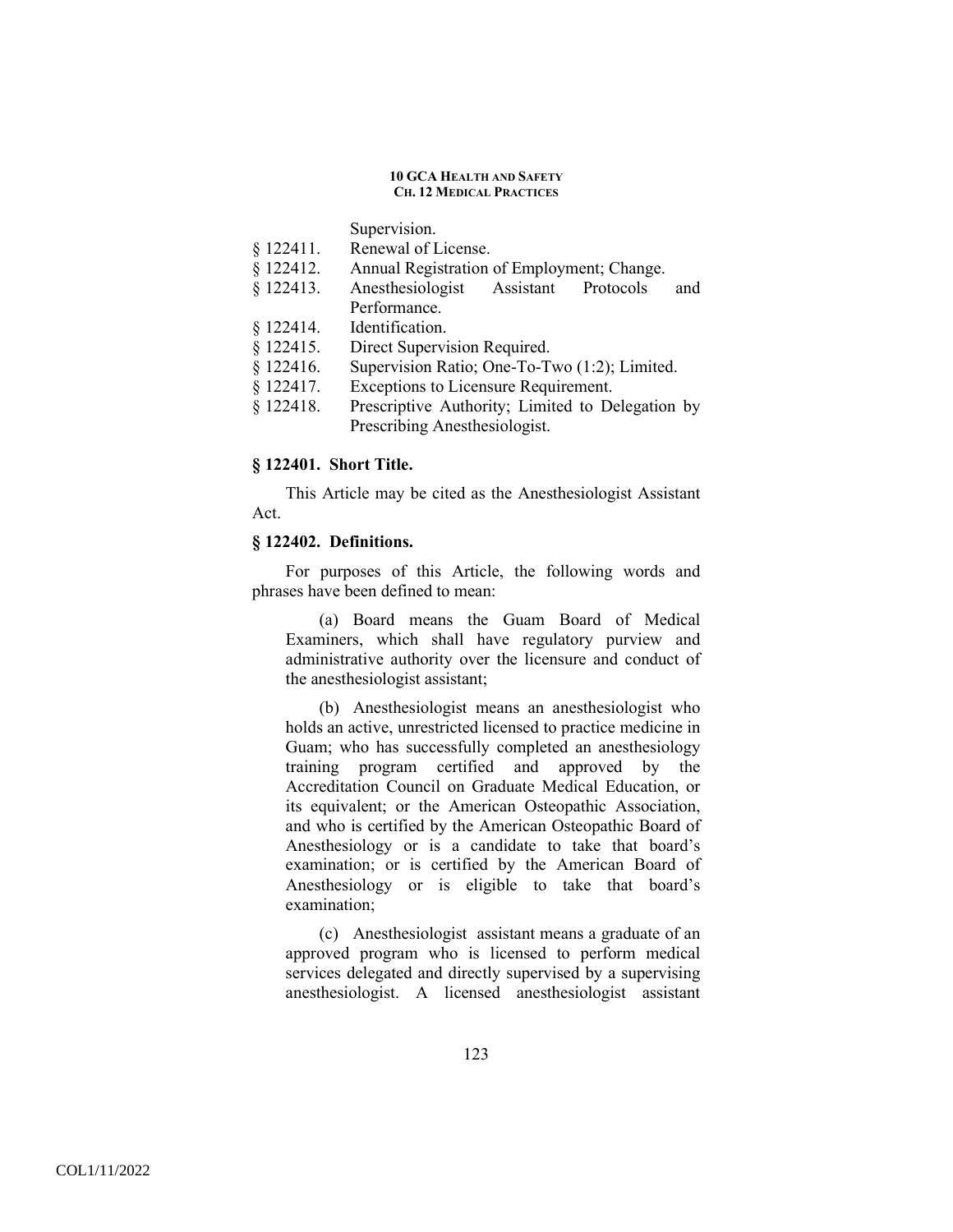means a skilled person who has passed the nationally recognized examination administered through the National Commission on Certification of Anesthesiologist Assistants, and is licensed by the Board who may be employed by a medical practice to assist an anesthesiologist in developing and implementing anesthesia care plans for patients, while solely under the direct supervision and direction of the anesthesiologist who is responsible for the performance of that anesthesiologist assistant;

(d) Anesthesiology means the practice of medicine that specializes in the relief of pain during and after surgical procedures and childbirth, during certain chronic disease processes, and during resuscitation and critical care of patients in the operating room and intensive care environments;

(e) Applicant means a person who is applying to the Board for a license as an anesthesiologist assistant;

(f) Approved Program as herein used refers to a program for the education and training of anesthesiologist assistants approved by the Board, and from an institution accredited by the Committee on Allied Health Education and Accreditation (CAHEA) or the Commission on Accreditation of Allied Health Education Programs (CAAHEP) that is specifically designed to train an individual to administer general or regional anesthesia as an anesthesiologist assistant, and as further required by the Board pursuant to this Article and applicable rules and regulations;

(g) Continuing medical education means courses recognized and approved by the Board, the sources of which include, but are not limited to, programs and courses recognized by the American Academy of Physician Assistants, the American Medical Association, the American Osteopathic Association, the American Academy of Anesthesiologist Assistants, the American Society of Anesthesiologists, or the Accreditation Council on Continuing Medical Education;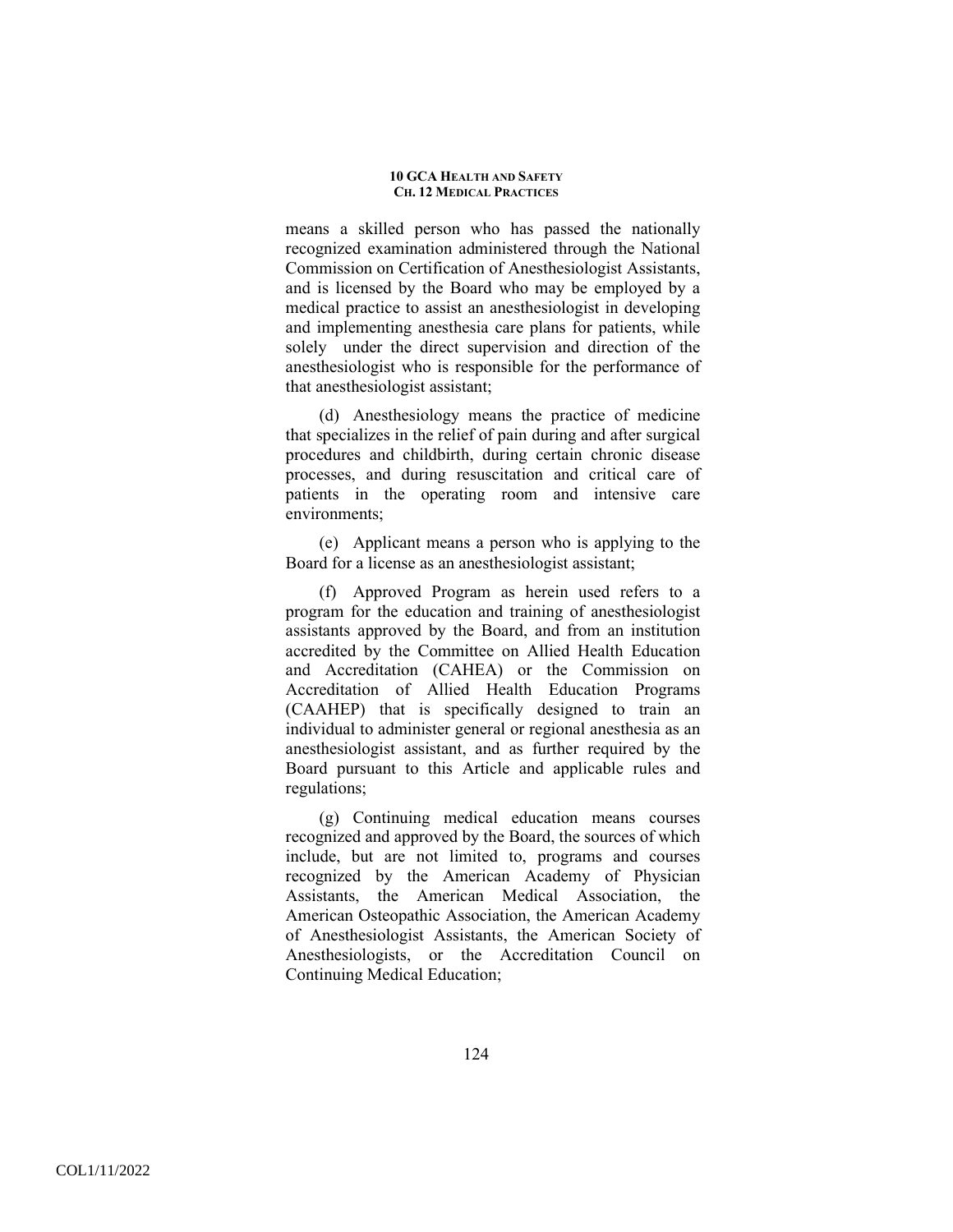(h) Direct supervision as used herein means on-site and physically in immediate proximity of the patient, and personal supervision by an anesthesiologist who is present in the office when the procedure is being performed in that office, or is present in the surgical or obstetrical suite when the procedure is being performed in that surgical or obstetrical suite, and who is, in all instances, immediately available to provide assistance and direction to the anesthesiologist assistant while anesthesia services are being performed;

(i) Examination means the examination administered through the National Commission on Certification of Anesthesiologist Assistants (NCCAA) as the proficiency examination required for licensure as an anesthesiologist assistant;

(j) License means an authorization by the Board to practice as an anesthesiologist assistant; and

(k) Supervising anesthesiologist means a licensed anesthesiologist who is registered by the Board to supervise an anesthesiologist assistant.

## **§ 122403. Rules; Promulgation.**

(a) The Board may adopt and enforce reasonable rules:

(1) for setting qualifications of education, skill and experience for licensure of a person as an anesthesiologist assistant;

(2) for providing procedures and forms for licensure and annual registration;

(3) for examining and evaluating applicants for licensure as an anesthesiologist assistant regarding the required skill, knowledge and experience in developing and implementing anesthesia care plans under supervision;

(4) for allowing a supervising anesthesiologist to temporarily delegate his supervisory responsibilities for an anesthesiologist assistant to another anesthesiologist;

(5) for allowing an anesthesiologist assistant to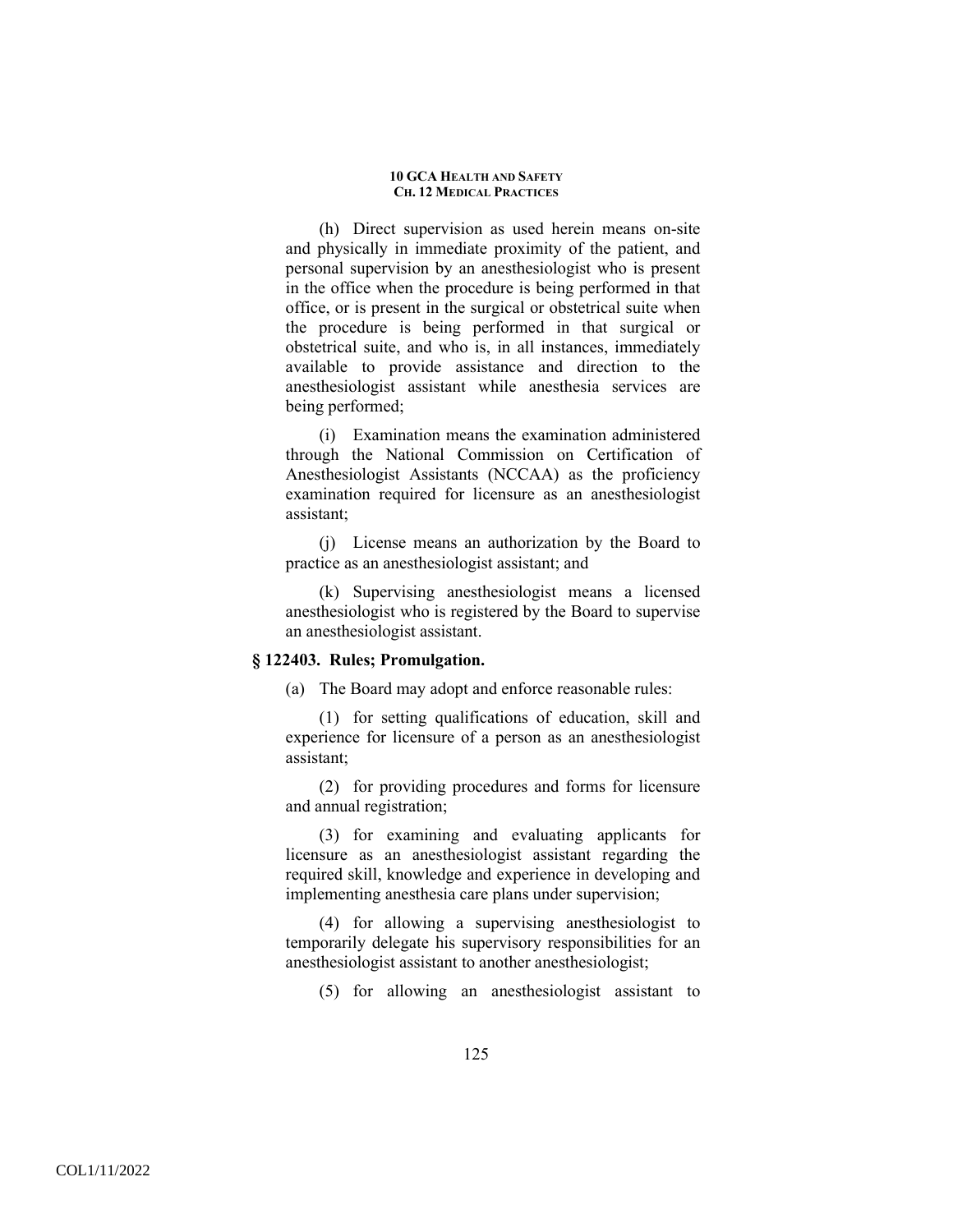temporarily serve under the supervision of an anesthesiologist other than the supervising anesthesiologist with whom the anesthesiologist assistant is registered; and

(6) to carry out the provisions of the Anesthesiologist Assistant Act.

(b) The Board shall not adopt a rule allowing an anesthesiologist assistant to perform procedures outside the anesthesiologist assistant's scope of practice.

(c) The Board shall adopt rules, to include, but not be limited to:

(1) establishing requirements for anesthesiologist assistant licensing, including:

(A) completion of a graduate level training program accredited by the commission on accreditation of allied health education programs;

(B) successful completion of a certifying examination for anesthesiologist assistants administered by the national commission for the certification of anesthesiologist assistants; and

(C) current certification, recognized by the Board, in advanced cardiac life-support techniques;

(2) establishing minimum requirements for continuing education of not less than forty (40) hours every two (2) years;

(3) requiring adequate identification of the anesthesiologist assistant to patients and others;

(4) requiring the presence, except in cases of emergency, and the documentation of the presence, of the supervising anesthesiologist in the operating room during induction of a general or regional anesthetic and during emergence from a general anesthetic, the presence of the supervising anesthesiologist within the operating suite and immediate availability to the operating room at other times when the anesthetic procedure is being performed and requiring that the anesthesiologist assistant comply with the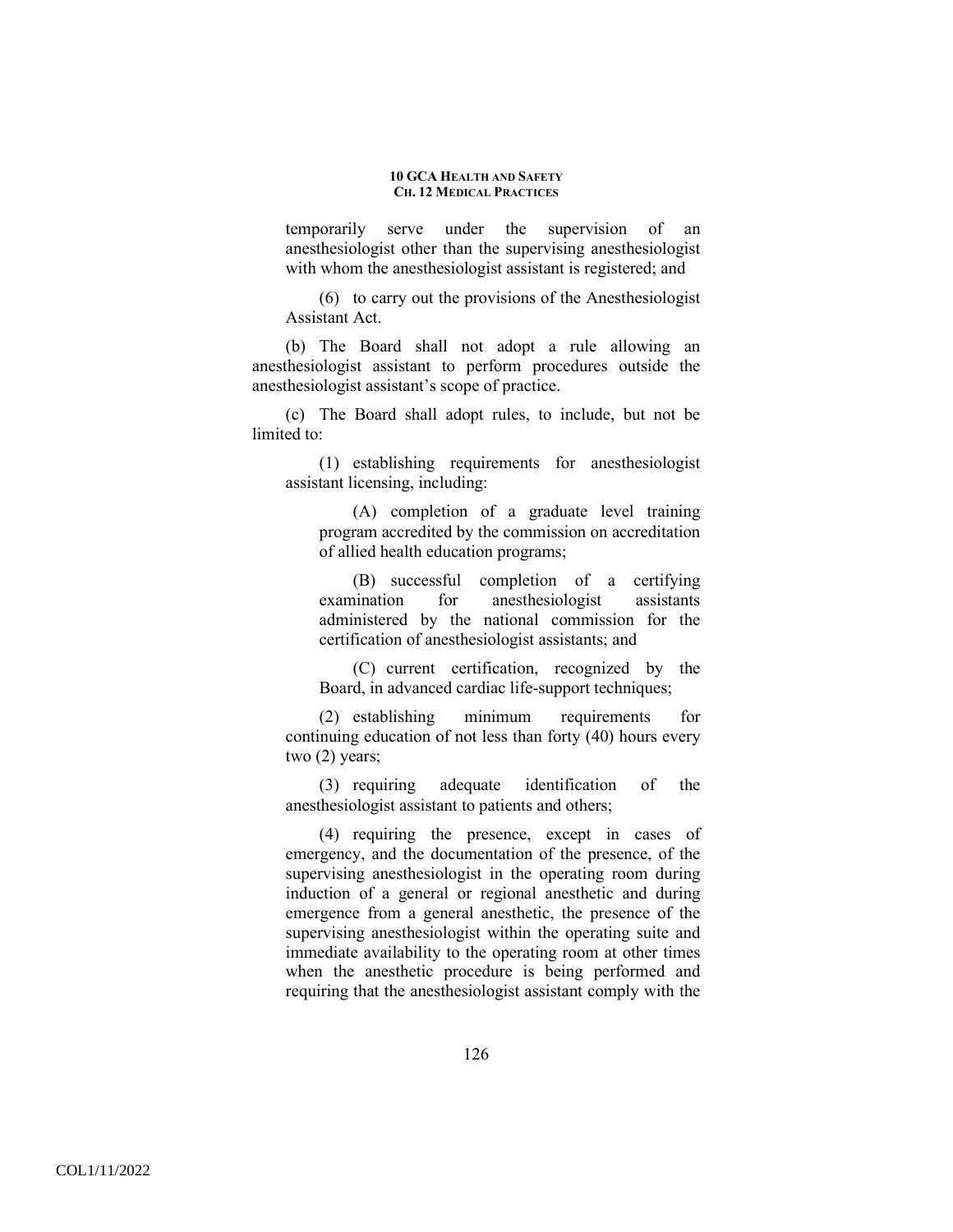above restrictions;

(5) requiring the supervising anesthesiologist to ensure that all activities, functions, services, and treatment measures are properly documented in written form by the anesthesiologist assistant. The anesthesia record shall be reviewed, countersigned, and dated by the supervising anesthesiologist;

(6) requiring the anesthesiologist assistant to inform the supervising anesthesiologist of serious adverse events;

(7) establishing the number of anesthesiologist assistants a supervising anesthesiologist may supervise at one time, which number, except in emergency cases, shall not exceed two (2). An anesthesiologist shall not concurrently supervise, except in emergency cases, more than three (3) anesthesia providers during the emergency, and only if they are a licensed anesthesiologist assistant, or as otherwise determined to be appropriate by the Board during emergency cases only;

(8) within three (3) months of the date on which the Anesthesiologist Assistant Act becomes effective, providing for enhanced supervision at the commencement of an anesthesiologist assistant's practice; and

(9) establishing appropriate fees.

### **§ 122404. Qualifications for Licensure.**

(a) Program Approval. The Board shall approve programs for the education and training of anesthesiologist assistants which meet standards established by Board rules. The Board shall recommend only those anesthesiologist assistant training programs that hold full accreditation or provisional accreditation from the Commission on Accreditation of Allied Health Education Programs.

(b) Licensed anesthesiology assistants shall be graduates of programs approved and recognized by the Board, and approved by the Anesthesiologist Assistant Examining Committee from an institution accredited by the Committee on Allied Health Education and Accreditation (CAHEA), or the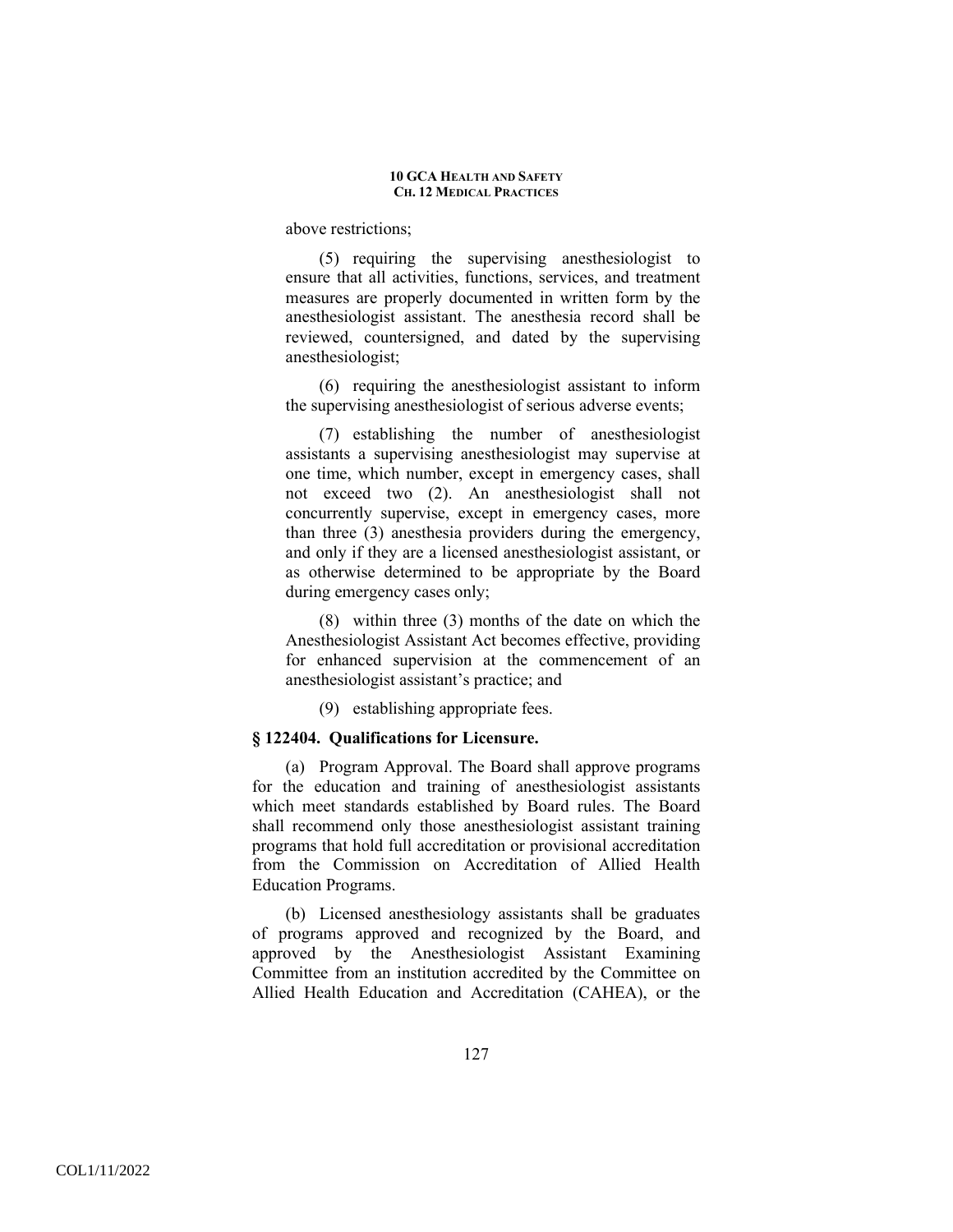Commission on Accreditation of Allied Health Education Programs (CAAHEP) that is specifically designed to train an individual to administer general or regional anesthesia.

(c) Licensed anesthesiology assistants shall have passed a proficiency examination developed and administered by the National Commission for Certification of Anesthesiologist Assistants (NCCAA), or its successor.

(d) Licensed anesthesiologist assistants shall meet all other requisite educational requirements established by the Board pursuant to § 122403 of this Article.

# **§ 122405. Application for Licensure; Requirements for Anesthesiologist Assistants.**

(a) Application for Licensure.

(1) All persons applying for licensure as an anesthesiologist assistant shall submit an application to the Board on forms approved by Board.

(2) The application may not be used for more than one (1) year from the date of the original submission of the application and fee. After one (1) year from the date that the original application and fee have been received in the Board office, a new application and fee shall be required from any applicant who desires licensure as an anesthesiologist assistant.

(3) All application information must be submitted no later than fifteen (15) days prior to the meeting at which the applicant desires his or her application to be considered.

(b) Requirements for Licensure.

(1) All applicants for licensure as an anesthesiologist assistant must submit an application as set forth in Subsection (a)(1) above. The applicant must meet all of the requirements of this Article, and the applicant must submit two (2) personalized and individualized letters of recommendation from anesthesiologists. Letters of recommendation must be composed and signed by the applicant's supervising physician, or, for recent graduates,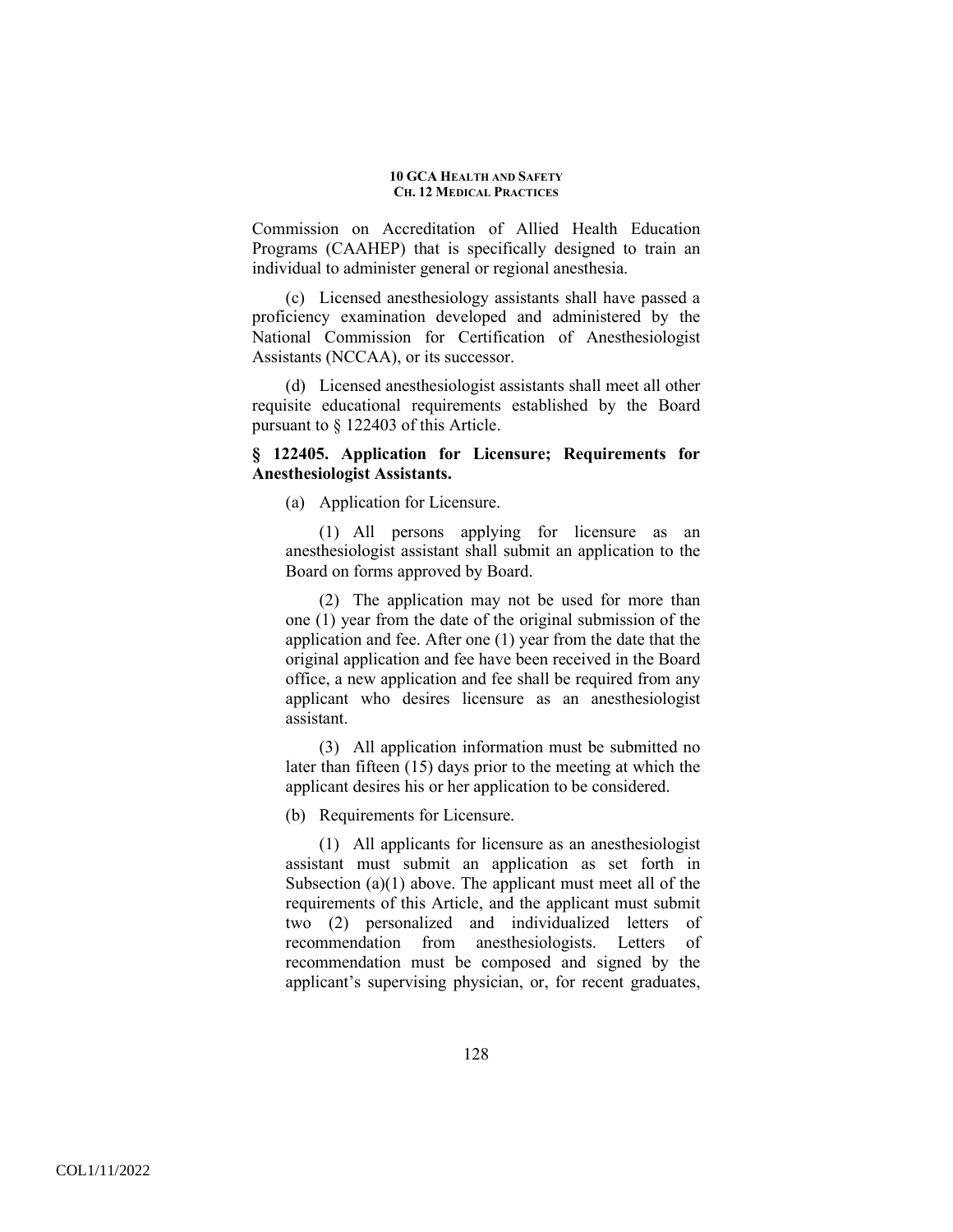the faculty physician, and give details of the applicant's clinical skills and ability. Each letter must be addressed to the Board and must have been written no more than six (6) months prior to the filing of the application for licensure.

(2) The applicant must have obtained a passing score on the examination administered through the NCCAA. The passing score shall be established by the NCCAA.

(3) The applicant must be certified in advanced cardiac life support.

(4) The applicant must submit notarized statements containing the following information:

(A) Completion of three (3) hours of all Category I, American Medical Association Continuing Medical Education or American Osteopathic Association approved Category I-A continuing education related to the practice of osteopathic medicine or under osteopathic auspices, which includes the topics of Human Immunodeficiency Virus and Acquired Immune Deficiency Syndrome: the disease and its spectrum of clinical manifestations: epidemiology of the disease; related infections including TB; treatment, counseling, and prevention; transmission from healthcare worker to patient and patient to healthcare worker; universal precautions and isolation techniques; and legal issues related to the disease. If the applicant has not already completed the required continuing medical education, upon submission of an affidavit of good cause, the applicant will be allowed six (6) months to complete this requirement.

(B) Completion of one (1) hour of continuing medical education on domestic violence, which includes information on the number of patients in that professional's practice who are likely to be victims of domestic violence and the number who are likely to be perpetrators of domestic violence, screening procedures for determining whether a patient has any history of being either a victim or a perpetrator of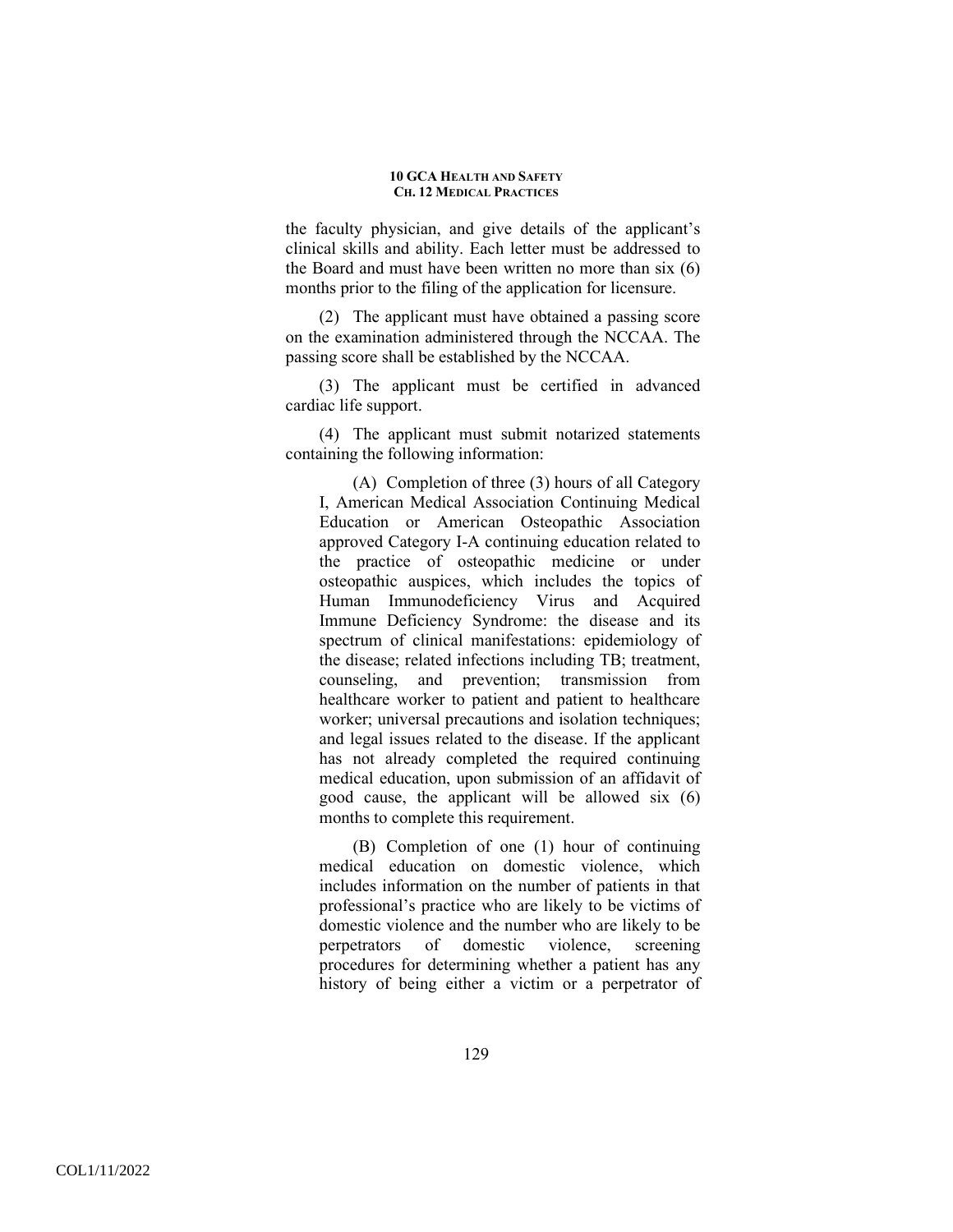domestic violence, and instruction on how to provide such patients with information on, or how to refer such patients to, resources in the local community such as domestic violence centers and other advocacy groups, that provide legal aid, shelter, victim counseling, batterer counseling, or child protection services, and which is approved by any state or federal government agency, or nationally affiliated professional association, or any provider of Category I or II American Medical Association Continuing Medical Education or American Osteopathic Association approved Category I-A continuing education related to the practice of osteopathic medicine or under osteopathic auspices. Home study courses approved by the above agencies will be acceptable. If the applicant has not already completed the required continuing medical education, upon submission of an affidavit of good cause, the applicant will be allowed six (6) months to complete this requirement.

(C) Completion of two (2) hours of continuing medical education relating to prevention of medical errors, which includes a study of root cause analysis, error reduction and prevention, and patient safety, and which is approved by any state or federal government agency, or nationally affiliated professional association, or any provider of Category I or II American Medical Association Continuing Medical Education or American Osteopathic Association approved Category I-A continuing education related to the practice of osteopathic medicine or under osteopathic auspices.

## **§ 122406. Requirements for Approval of Training Programs.**

(a) Anesthesiologist Assistant programs approved and recognized by the Board must hold full accreditation or provisional (initial) accreditation from the Committee on Accreditation of Allied Health Education Programs (CAAHEP), or its successor.

(b) The Board may provide for, by regulation, any and all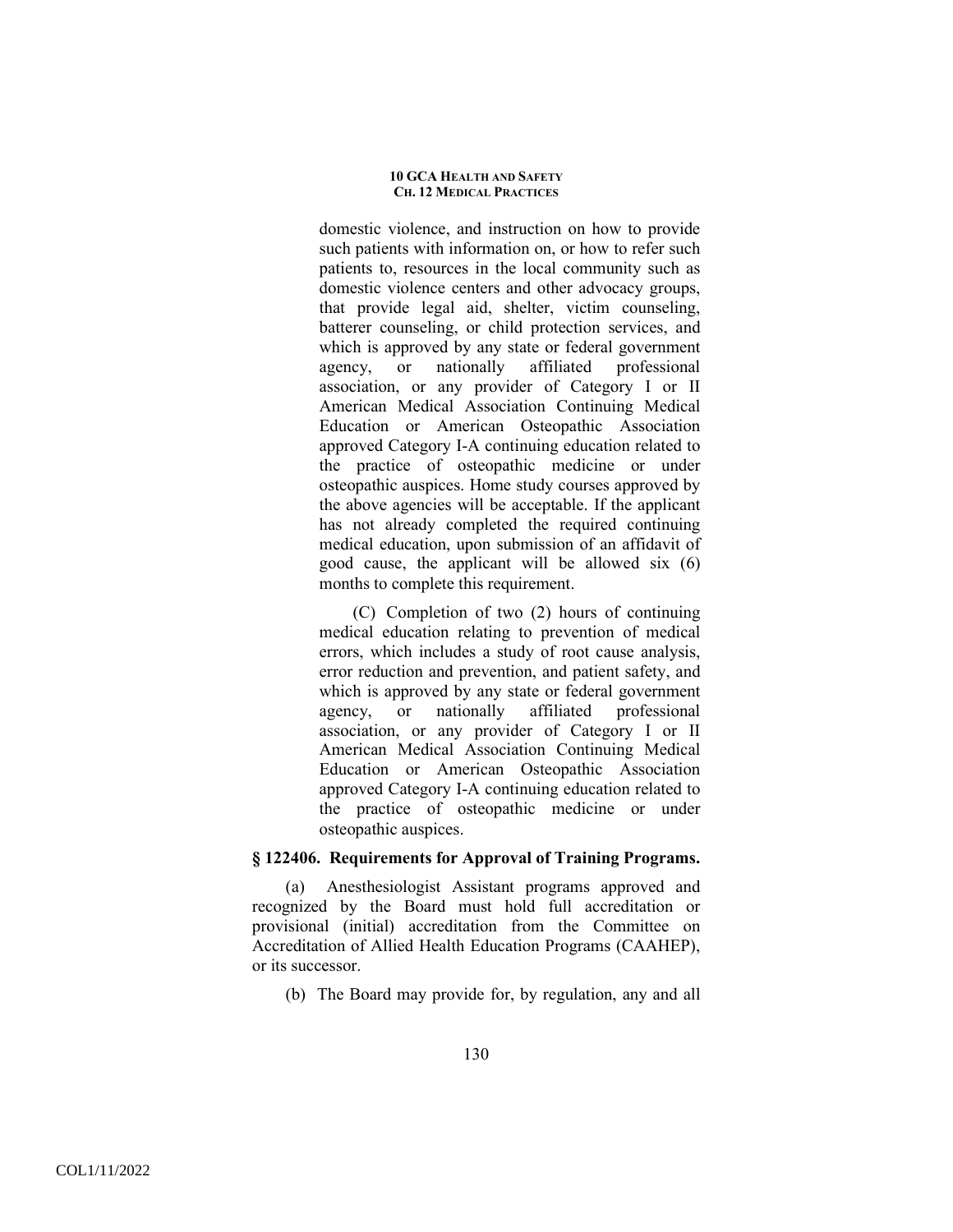additional requirements deemed necessary to ensure an appropriate, high standard of training and competence are met and maintained.

**2017 NOTE:** Subsection designations added pursuant to the authority of 1 GCA § 1606.

### **§ 122407. Performance of Supervising Anesthesiologist.**

(a) An anesthesiologist who directly supervises an anesthesiologist assistant must be qualified in the medical areas in which the anesthesiologist assistant performs and is liable for the performance of the anesthesiologist assistant. An anesthesiologist may only concurrently supervise two (2) anesthesiologist assistants at the same time.

(b) (1) An anesthesiologist or group of anesthesiologists must, upon establishing a supervisory relationship with an anesthesiologist assistant, file with the Board a written protocol that includes, at a minimum:

(A) The name, address, and license number of the anesthesiologist assistant.

(B) The name, address, license number, and federal Drug Enforcement Administration number of each physician who will be supervising the anesthesiologist assistant.

(C) The address of the anesthesiologist assistant's primary practice location and the address of any other locations where the anesthesiologist assistant may practice.

(D) The date the protocol was developed and the dates of all revisions.

(E) The signatures of the anesthesiologist assistant and all supervising physicians.

(F) The duties and functions of the anesthesiologist assistant.

(G) The conditions or procedures that require the personal provision of care by an anesthesiologist.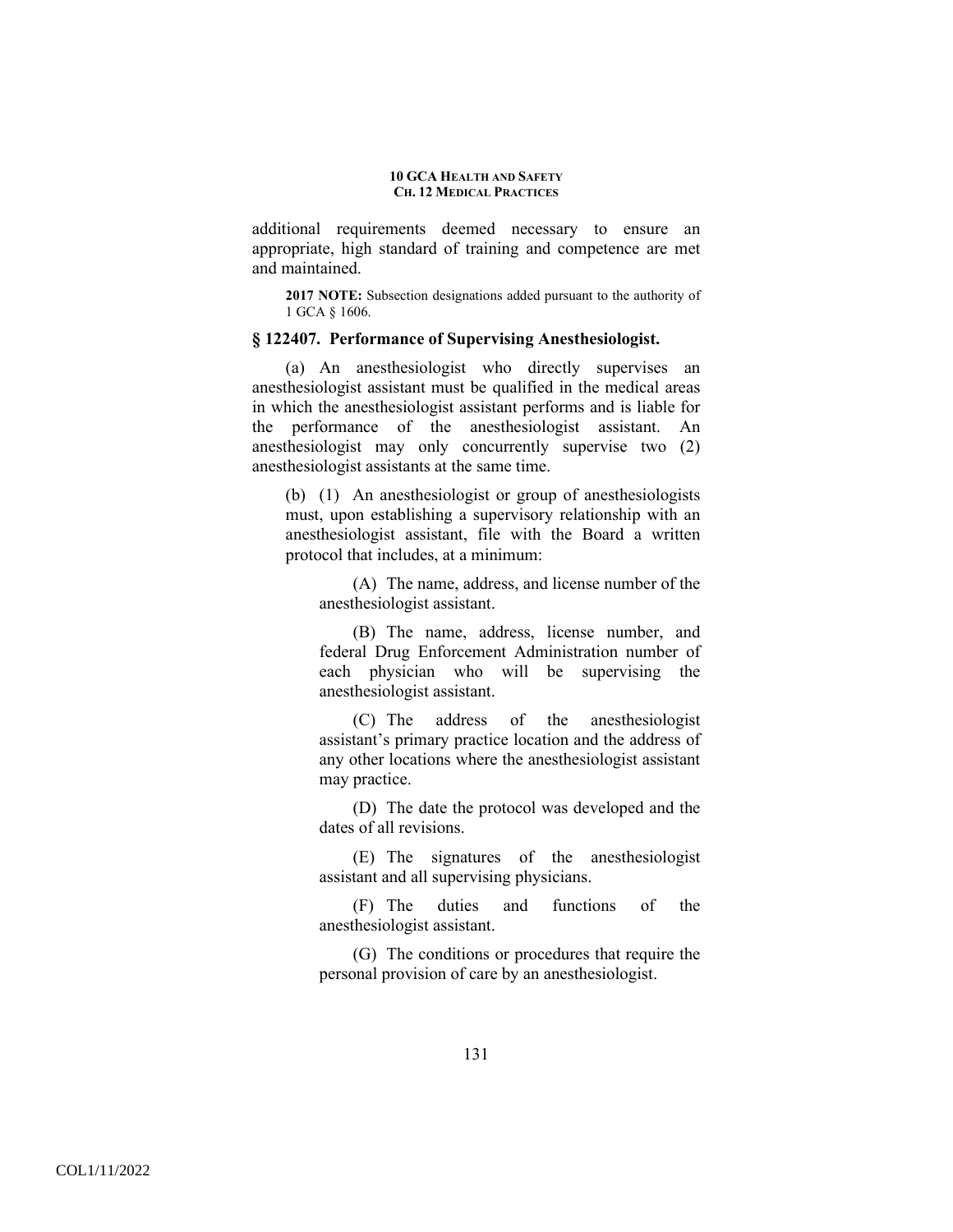(H) The procedures to be followed in the event of an anesthetic emergency.

(2) The protocol shall be on file with the Board before the anesthesiologist assistant may practice with the anesthesiologist or group. An anesthesiologist assistant shall not practice unless a written protocol has been filed for that anesthesiologist assistant in accordance with this Subection, and the anesthesiologist assistant may only practice under the direct supervision of an anesthesiologist who has signed the protocol. The protocol must be updated biennially.

**2017 NOTE:** Subitem designations altered/added pursuant to the authority of 1 GCA § 1606.

## **§ 122408. Licensure; Registration of Anesthesiologist Assistant.**

(a) The Board may license qualified persons as anesthesiologist assistants.

(b) A person shall not perform, attempt to perform or hold himself out as an anesthesiologist assistant until he is licensed by the Board as an anesthesiologist assistant and has registered with his supervising licensed anesthesiologist in accordance with Board regulations.

### **§ 122409. Performance of Anesthesiologist Assistant.**

(a) An anesthesiologist assistant may assist an anesthesiologist in developing and implementing an anesthesia care plan for a patient. In providing assistance to an anesthesiologist, an anesthesiologist assistant may perform duties established by rule by the Board in any of the following functions that are included in the anesthesiologist assistant's protocol while under the direct supervision of an anesthesiologist:

(1) Obtain a comprehensive patient history and present the history to the supervising anesthesiologist.

(2) Pretest and calibrate anesthesia delivery systems and monitor, obtain, and interpret information from the systems and monitors.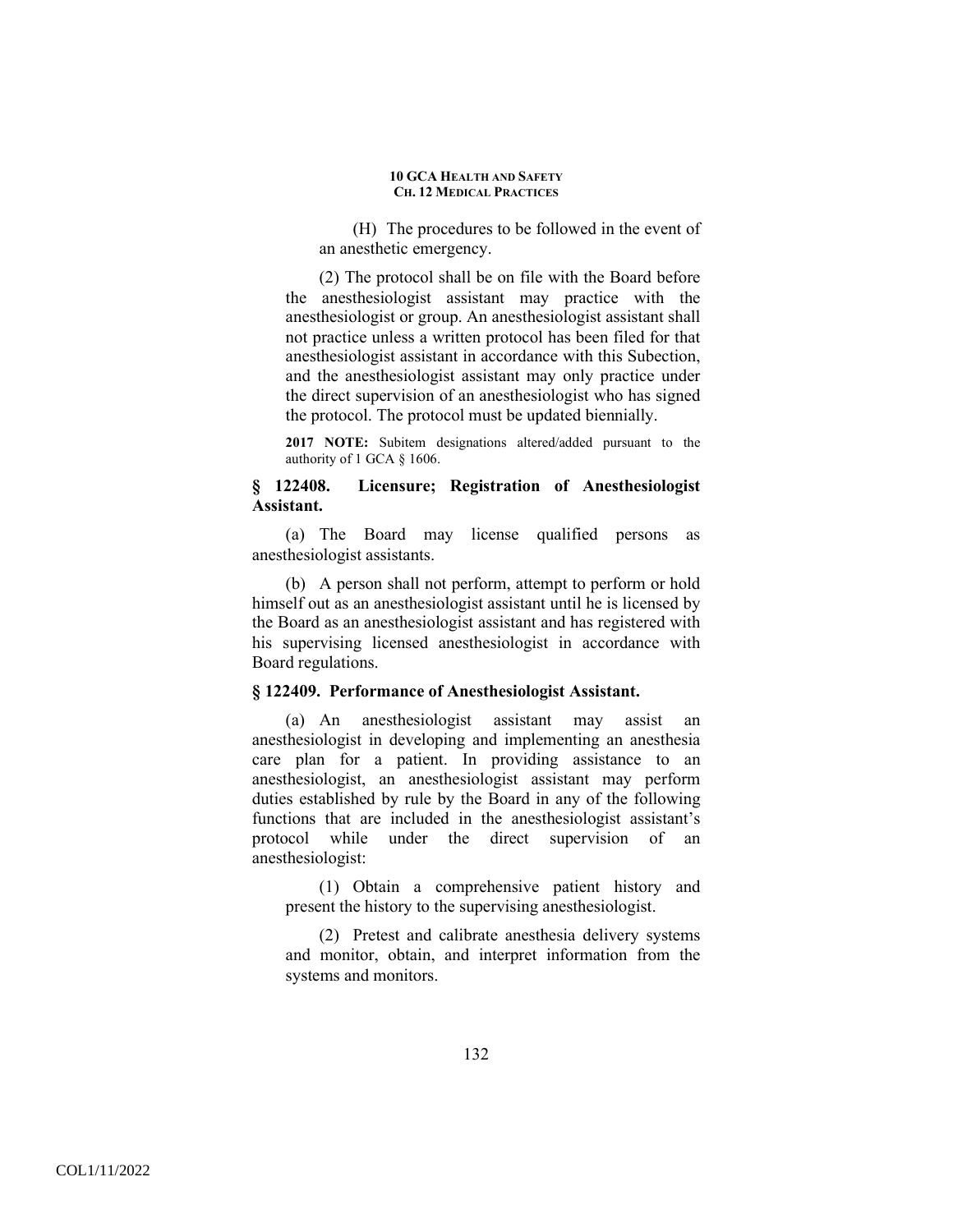(3) Assist the supervising anesthesiologist with the implementation of medically accepted monitoring techniques.

(4) Establish basic and advanced airway interventions, including intubation of the trachea and performing ventilatory support.

(5) Administer intermittent vasoactive drugs and start and adjust vasoactive infusions.

(6) Administer anesthetic drugs, adjuvant drugs, and accessory drugs.

(7) Assist the supervising anesthesiologist with the performance of epidural anesthetic procedures and spinal anesthetic procedures.

(8) Administer blood, blood products, and supportive fluids.

(9) Support life functions during anesthesia health care, including induction and intubation procedures, the use of appropriate mechanical supportive devices, and the management of fluid, electrolyte, and blood component balances.

(10) Recognize and take appropriate corrective action for abnormal patient responses to anesthesia, adjunctive medication, or other forms of therapy.

(11) Participate in management of the patient while in the post-anesthesia recovery area, including the administration of any supporting fluids or drugs.

(12) Perform other tasks not prohibited by law that are delegated by the supervising licensed anesthesiologist, and for which the anesthesiologist assistant has been trained and is proficient to perform.

(b) Nothing in this Section or Chapter shall prevent thirdparty payors from reimbursing employers of anesthesiologist assistants for covered services rendered by such anesthesiologist assistants.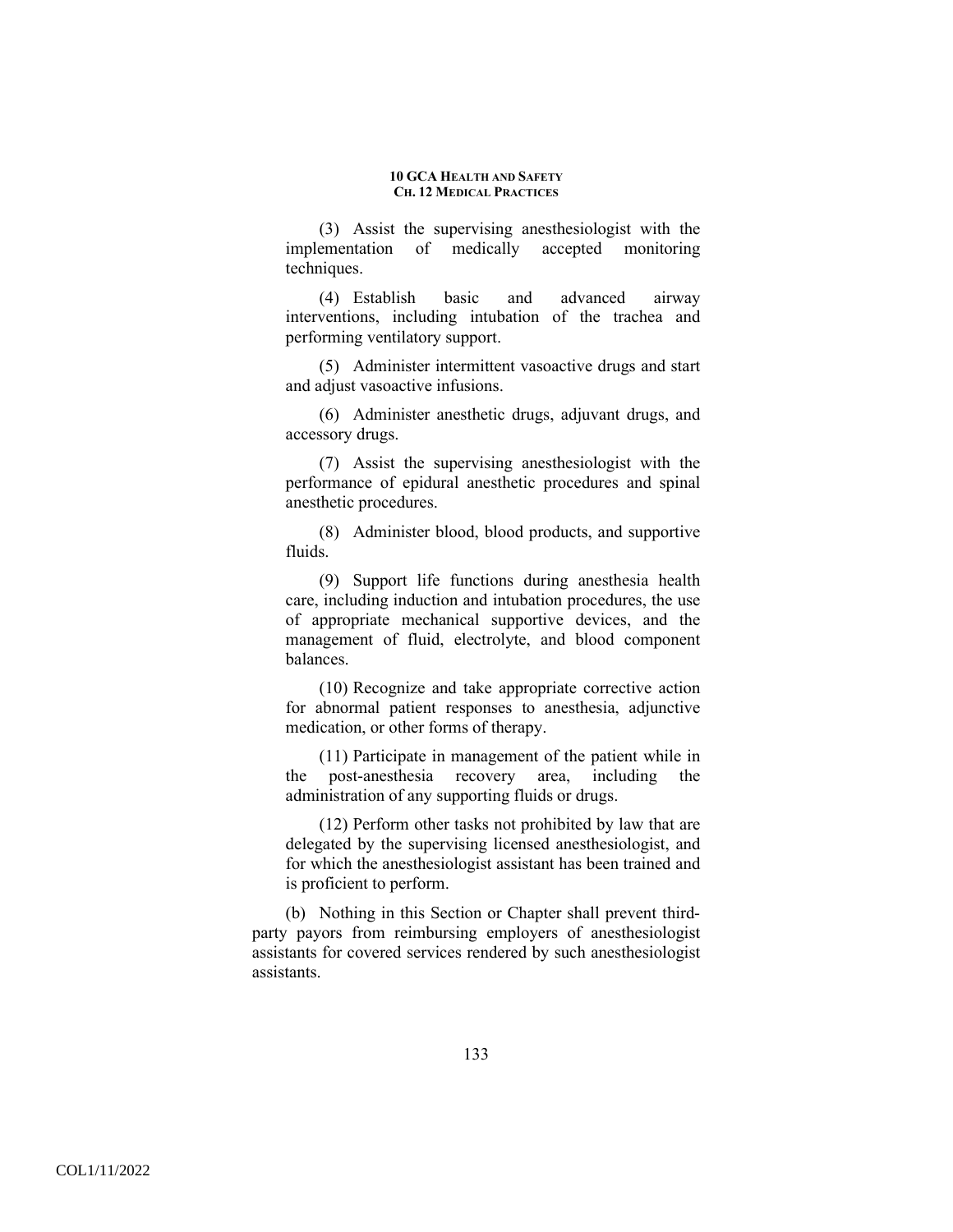(c) An anesthesiologist assistant must clearly convey to the patient that he or she is an anesthesiologist assistant.

(d) An anesthesiologist assistant may perform anesthesia tasks and services within the framework of a written practice protocol developed between the supervising anesthesiologist and the anesthesiologist assistant.

(e) An anesthesiologist assistant may not prescribe, order, or compound any controlled substance, legend drug, or medical device, nor may an anesthesiologist assistant dispense sample drugs to patients. Nothing in this Section prohibits an anesthesiologist assistant from administering legend drugs or controlled substances; intravenous drugs, fluids, or blood products; or inhalation or other anesthetic agents to patients which are ordered by the supervising anesthesiologist and administered while under the direct supervision of the supervising anesthesiologist.

(f) An anesthesiologist assistant shall not administer or monitor general or regional anesthesia unless the supervising anesthesiologist:

(1) is physically present in the room during induction and emergence;

(2) is not concurrently performing any other anesthesiology procedure independently upon another patient; and

(3) is available to provide immediate physical presence in the room.

# **§ 122410. Registration of Anesthesiologist Assistant Supervision.**

Prior to practicing on Guam, the anesthesiologist assistant shall present for approval of the Board of Medical Examiners a completed application for supervision by a Guam-licensed anesthesiologist. The practice of the anesthesiologist assistant must fall within the practice of the supervising anesthesiologist with whom the anesthesiologist assistant is registered. In the event of any changes of a supervising anesthesiologist, the names of the supervising anesthesiologists must be provided to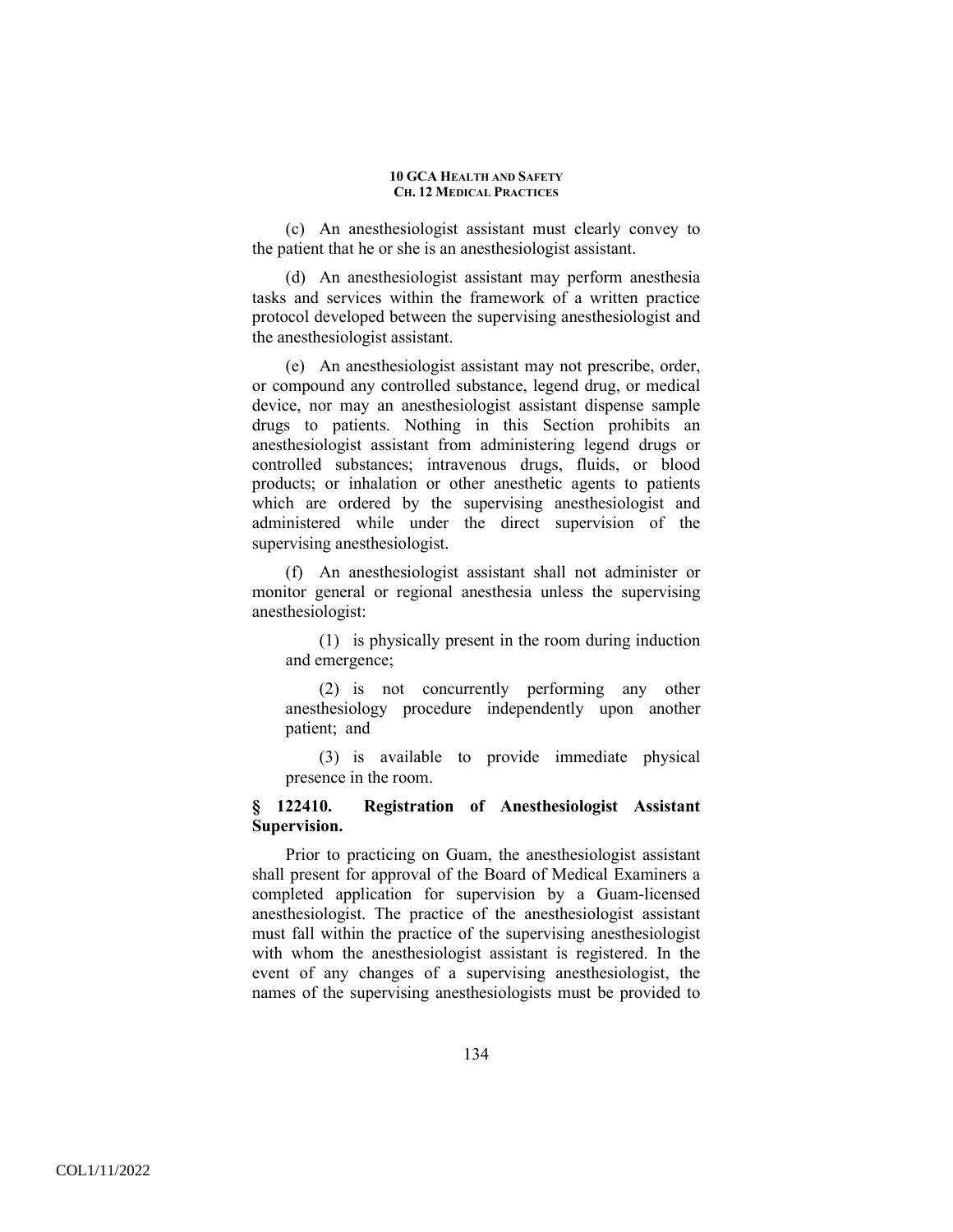the Board. The Board must be notified at least ten (10) days prior to the effective date of change. Practicing without a supervising anesthesiologist shall be grounds for disciplinary action, including revocation of license.

## **§ 122411. Renewal of License.**

Each licensed anesthesiologist assistant shall present evidence of current certification, and recertification through the National Commission on Certification of Anesthesiologist Assistants, or its successor, every two (2) years for the renewal of a license.

### **§ 122412. Annual Registration of Employment; Change.**

(a) Upon becoming licensed, the Board shall register the anesthesiologist assistant on the anesthesiologist assistants roster, including his name, address and other board-required information, and the anesthesiologist assistant's supervising anesthesiologist's name and address.

(b) Annually, each anesthesiologist assistant shall register with the Board, providing the anesthesiologist assistant's current name and address, the name and address of the supervising anesthesiologist for whom he is working, and any additional information required by the Board. Failure to register annually will result in the anesthesiologist assistant being required to pay a late fee or having his license placed on inactive status.

(c) Every two (2) years, each licensed anesthesiologist assistant in Guam shall submit proof of completion of Boardrequired continuing education to the Board.

(d) The registration of an anesthesiologist assistant shall be void upon changing his supervising anesthesiologist, until the anesthesiologist assistant registers a new supervising anesthesiologist with the Board, accompanied by a change in supervision fee, in an amount to be determined by the Board.

## **§ 122413. Anesthesiologist Assistant Protocols and Performance.**

(a) Every anesthesiologist or group of anesthesiologists, upon entering into a supervisory relationship with an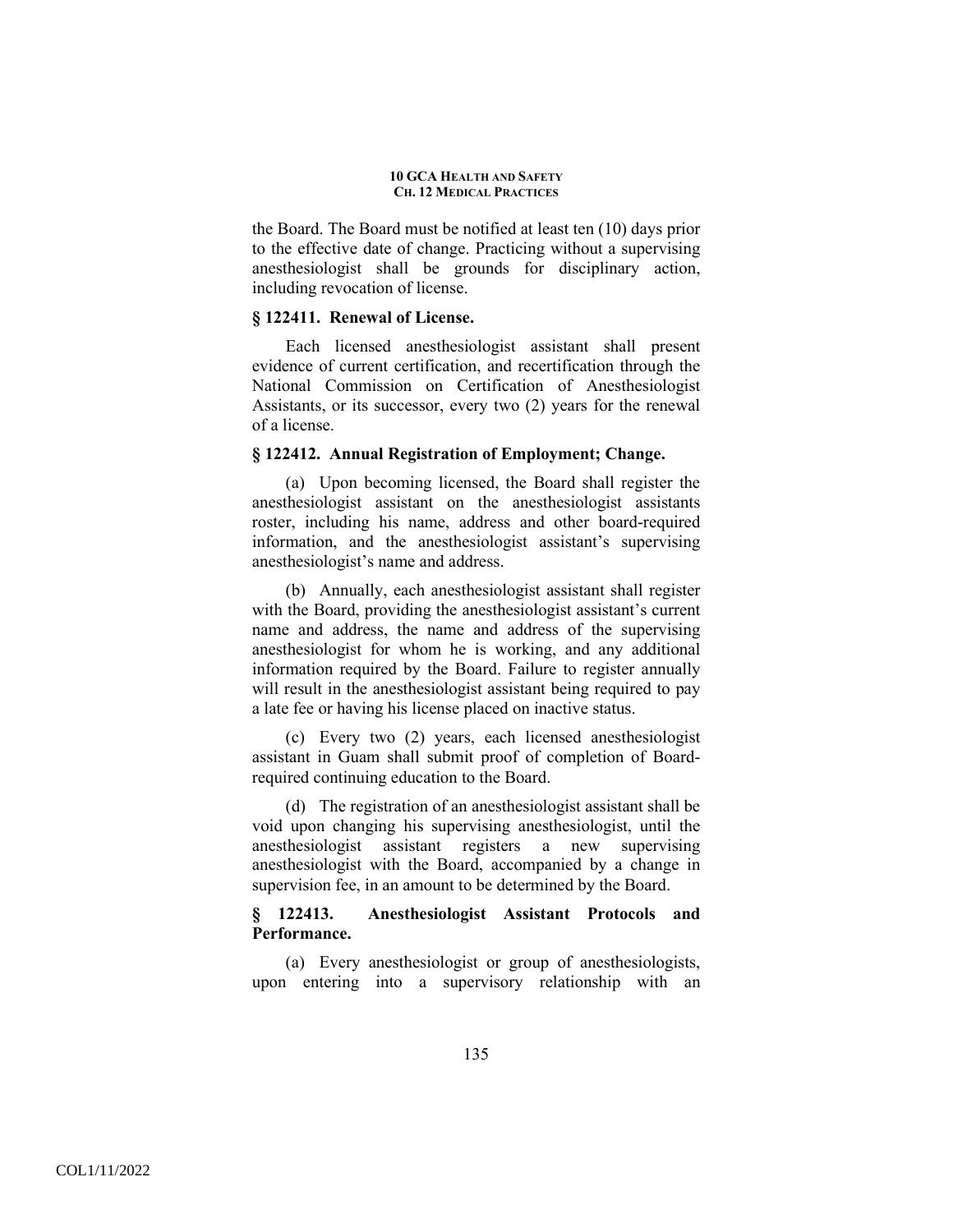anesthesiologist assistant, shall file with the Board a written protocol, to include, at a minimum, the following:

(1) name, address, and license number of the anesthesiologist assistant;

(2) name, address, license number and federal Drug Enforcement Administration (DEA) number of each anesthesiologist who will supervise the anesthesiologist assistant;

(3) address of the anesthesiologist assistant's primary practice location, and any other locations where the assistant may practice;

(4) the date the protocol was developed and the dates of all revisions;

(5) the designation and signature of the primary supervising anesthesiologist;

(6) signatures of the anesthesiologist assistant and all supervising anesthesiologists;

(7) the duties and functions of the anesthesiologist assistant;

(8) conditions or procedures that require the personal provision of care by an anesthesiologist; and

(9) the procedures to be followed in the event of an anesthetic emergency.

(b) The protocol shall be on file with the Board prior to the time the anesthesiologist assistant begins practice with the anesthesiologist or the anesthesiology group.

(c) The protocol must be updated biennially.

(d) Anesthesiologist assistants may perform the following duties under the direct supervision of an anesthesiologist, and as set forth in the protocol outlined in Subsection (a) above:

(1) obtaining a comprehensive patient history and presenting the history to the supervising anesthesiologist;

(2) pretesting and calibration of anesthesia delivery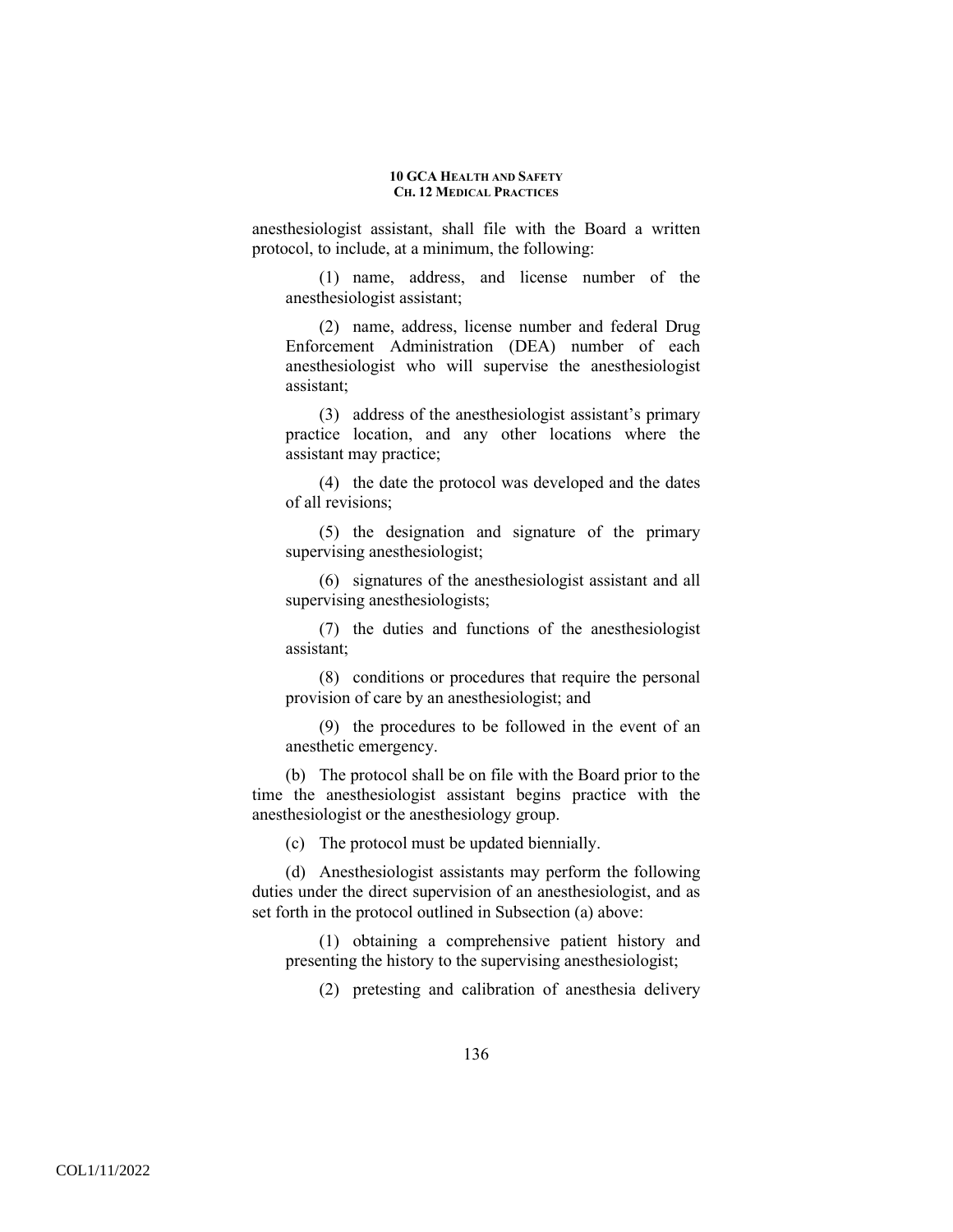systems and monitoring, obtaining and interpreting information from the systems and monitors;

(3) assisting the anesthesiologist with the implementation of monitoring techniques:

(4) establishing basic and advanced airway interventions, including intubations of the trachea and performing ventilatory support;

(5) administering intermittent vasoactive drugs, and starting and adjusting vasoactive infusions;

(6) administering anesthetic drugs, adjuvant drugs, and accessory drugs;

(7) assisting the anesthesiologist with the performance of epidural anesthetic procedures and spinal anesthetic procedures;

(8) administering blood, blood products, and supportive fluids;

(9) supporting life functions during anesthesia health care, including induction and intubation procedures, the use of appropriate mechanical supportive devices, and the management of fluid, electrolyte, and blood component balances;

(10) recognizing and taking appropriate corrective action for abnormal patient responses to anesthesia, adjunctive mediation, or other forms of therapy;

(11) participating in the management of the patient while in the post-anesthesia recovery area, including the administration of supporting fluids; and

(12) performing other tasks not prohibited by law that are delegated by the supervising licensed anesthesiologist, and for which the anesthesiologist assistant has been trained and is proficient to perform.

(e) The supervising anesthesiologist shall delegate only tasks and procedures to the anesthesiologist assistant which are within the supervising physician's scope of practice. The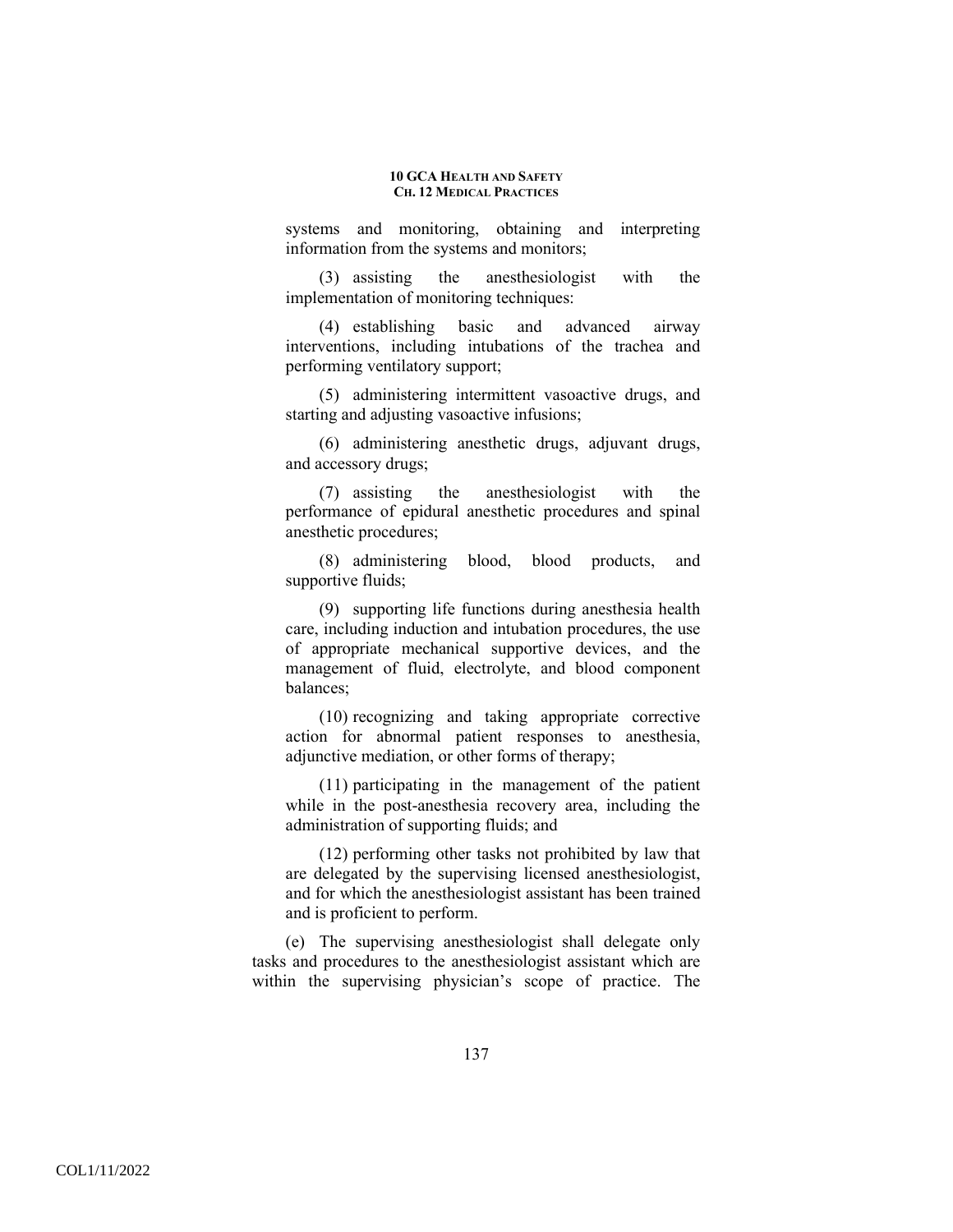anesthesiologist assistant may work in any setting that is within the scope of practice of the supervising anesthesiologist's practice.

(f) Continuity of Supervision in practice settings shall require the anesthesiologist assistant to document in the anesthesia record any change in his or her supervisor.

(g) All tasks and procedures performed by the anesthesiologist assistant must be documented in the appropriate medical record.

### **§ 122414. Identification.**

(a) While working, the anesthesiologist assistant shall wear or display appropriate identification, clearly indicating that he or she is an anesthesiologist assistant.

(b) The anesthesiologist assistant's license shall be displayed in the office, and any satellite operation in which the anesthesiologist assistant may function.

(c) A anesthesiologist assistant shall not advertise him or herself in any manner that would mislead the patients of the supervising anesthesiologist or the public.

### **§ 122415. Direct Supervision Required.**

(a) Tasks performed by the anesthesiologist assistant must be under the direct supervision of a registered supervising anesthesiologist.

(b) All medical records shall be reviewed and co-signed by the approved supervising anesthesiologist within seven (7) days.

(c) Upon being duly licensed by the Board, the licensee shall have his or her name, address, and other pertinent information enrolled by the Board on a roster of licensed anesthesiologist assistants.

(d) Not more than two (2) currently licensed anesthesiologist assistants may be supervised by a licensed anesthesiologist at any one time, except as may be otherwise provided pursuant to § 122407(a).

(e) If no registered supervising anesthesiologist is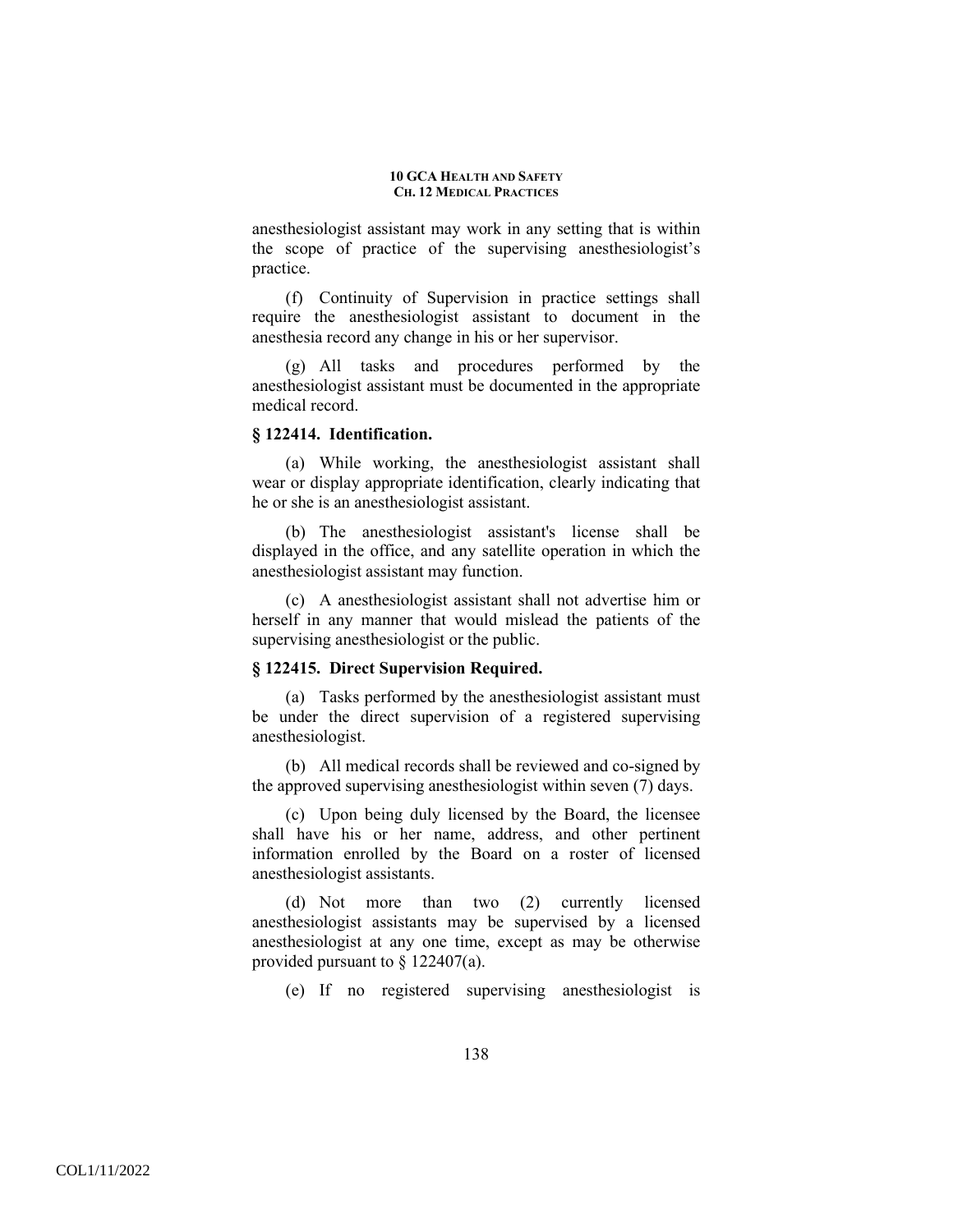available to supervise the anesthesiologist assistant, the anesthesiologist assistant shall not perform patient care activities.

(f) Nothing in these rules shall be construed to prohibit the employment of anesthesiologist assistants by a medical care facility where such anesthesiologist assistants function under the supervision of a Guam-licensed anesthesiologist.

### **§ 122416. Supervision Ratio; One-to-Two (1:2); Limited.**

The registered supervising anesthesiologist shall be limited to a supervision maximum ratio of one-to-two (1:2), and shall not supervise the anesthesiologist assistants while concurrently performing any anesthesiology procedure upon more than one (1) patient.

### **§ 122417. Exceptions to Licensure Requirement.**

No person may practice as an anesthesiologist assistant on Guam who is not licensed by the Board. This Article, however, shall not be construed to prohibit a student in an anesthesiologist assistant program from performing duties or functions assigned by his instructors, who is working under the direct supervision of a licensed anesthesiologist in an approved externship.

# **§ 122418. Prescriptive Authority - None; Limited to Delegation by Prescribing Anesthesiologist.**

An anesthesiologist assistant shall only be able to select and administer any form of anesthetic by delegation while under the direct supervision of an anesthesiologist licensed by the Board, and may select and administer any licensed drug solely by delegation and pursuant to the direct supervision instructions of the prescribing anesthesiologist, the established written practice protocol, and in accordance to any applicable rules and regulation established by the Board pursuant to this Article.

# **ARTICLE 25 THE JOAQUIN (KC) CONCEPCION II COMPASSIONATE CANNABIS USE ACT OF 2013**

----------

**2017 NOTE:** Section 9 of P.L. 34-024 (July 13, 2017) authorized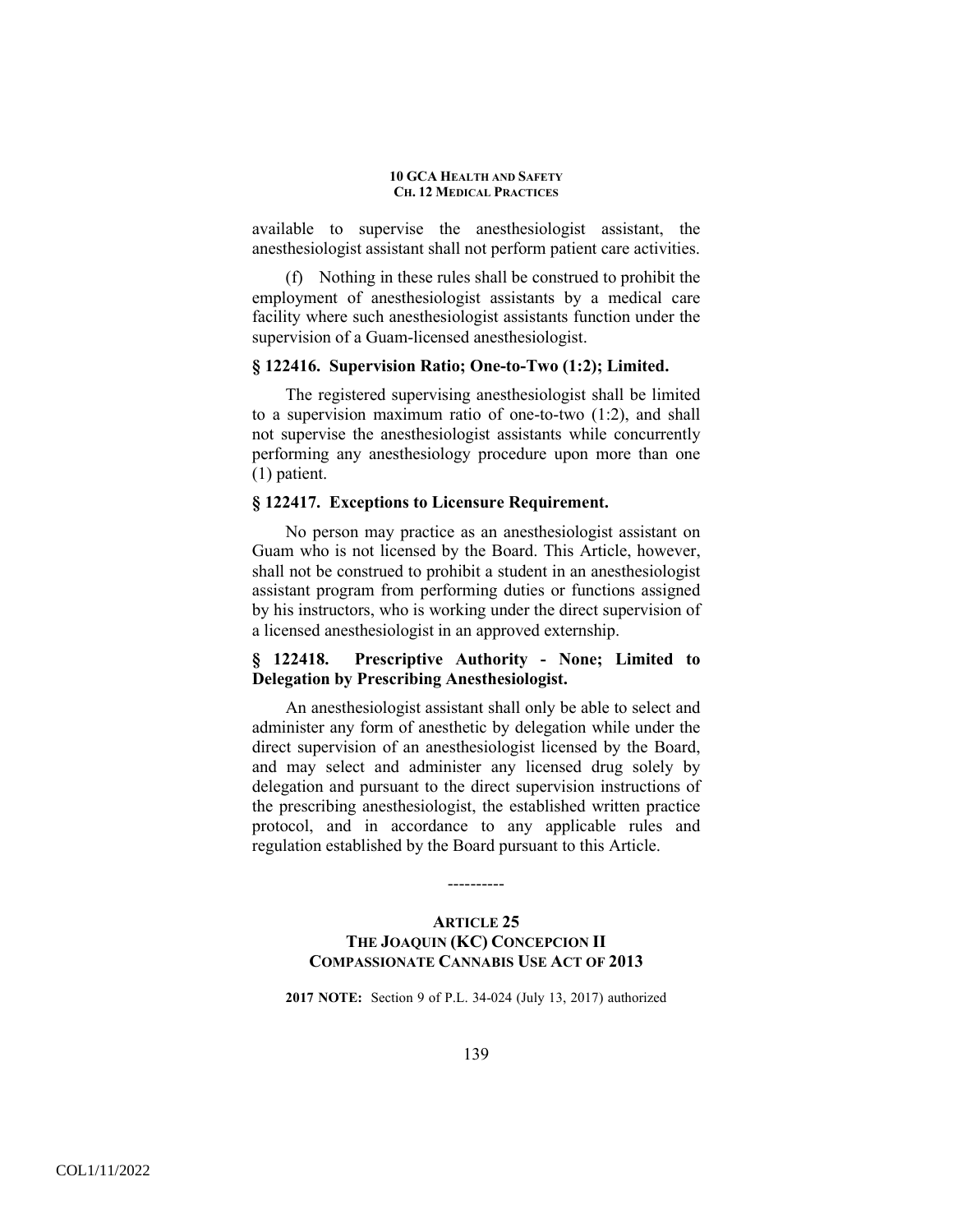the Compiler to change in this Article all references to "Dispensary" or "Dispensaries" to "Medical Cannabis Dispensary" or "Medical Cannabis Dispensaries respectively."

Section 4 of P.L. 34-024 (July 13, 2017) authorized the Compiler to change in this Article all references to "Department of Revenue and Taxation" to "DRT."

Section 2 of P.L. 34-024 (July 13, 2017) authorized the Compiler to change in this Article all references to "Department" pertaining to the Department of Public Health and Social Services to "DPHSS".

**2015 NOTE:** This article was added to the Guam Code Annotated pursuant a legislative-submitted referendum provided for by P.L. 32-134 (Feb. 16, 2014), which put the following question to vote during the 2014 General Election: "Shall the 'Joaquin (KC) Concepcion II Compassionate Cannabis Use Act of 2013' that provides for the medical use of cannabis be allowed?" The results certified by the Guam Election Commission on November 22, 2014 indicate approval of the question. Consequently, pursuant to P.L. 32-134:6, the legislative-submitted referendum was designated as P.L. 32-237 and is codified herein as Article 25.

- § 122501. Title.
- § 122502. Purpose of Act.
- § 122503. Definitions.
- § 122504. Exemption from Criminal and Civil Penalties for the Medical Use of Cannabis.
- § 122505. Prohibitions, Restrictions, and Limitations on the Medical Use of Cannabis - Criminal Penalties.
- § 122506. Medical Cannabis Regulation Commission Created - Duties.
- § 122507. DPHSS Protocols; Registry Identification Cards.
- § 122508. License Classification.
- § 122509. Fees.
- § 122510. Application and Licensing Process for Medical Cannabis Business.
- § 122511. Permit to Operate.
- § 122512. Operation Standards.
- § 122513. Storage of Cannabis.
- § 122514. Transport of Cannabis.
- § 122515. Labeling and Packaging.
- § 122516. Inspections.
- § 122517. Expiration and Renewal of License and Permit to Operate.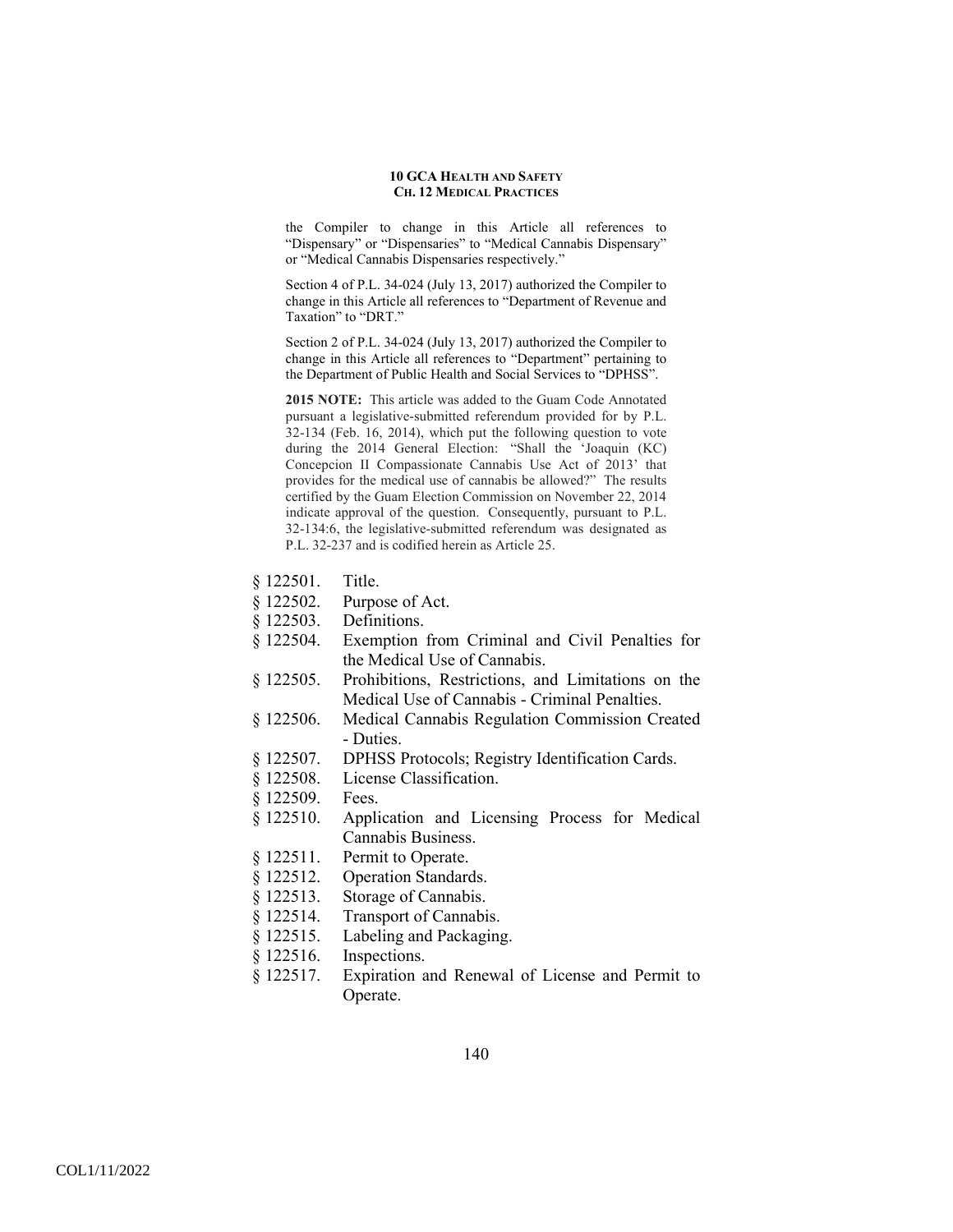- § 122518. Suspension of Permit to Operate and Revocation of License.
- § 122519. Chain of Custody Form.
- § 122520. Loss of Cannabis.
- § 122521. Destruction and Disposal of Cannabis.
- § 122522. Cessation of Business Operations.
- § 122523. Compassionate Cannabis Use Fund.
- § 122524. Registry Card Optional.
- § 122525. Confidential Database.
- § 122526. Written Certification.
- § 122527. Dispensing Medical Cannabis.
- § 122528. Testing Laboratories for Medical Cannabis.
- § 122529. Record Keeping.
- § 122530. Home Cultivation: When Permitted.

## **§ 122501. Title.**

This Act *shall* be known and *shall* be cited as the *"The Joaquin (KC) Concepcion, II Compassionate Cannabis Use Act of 2013."*

**SOURCE:** Added by P.L. 32-237 (Feb. 21, 2015). Amended by P.L. 33-220:2 (Dec. 17, 2016).

# **§ 122502. Purpose of Act.**

The purpose of this Act is to allow the beneficial use of medical cannabis in a regulated system for alleviating symptoms caused by debilitating medical conditions and their medical treatments.

**SOURCE:** Added by P.L. 32-237 (Feb. 21, 2015). Amended by P.L. 33- 220:2 (Dec. 17, 2016).

## **§ 122503. Definitions.**

As used in this Act:

(a) (1) *Allowable amount* means an amount of cannabis, in any form approved by the DPHSS, possessed by a qualified patient or collectively possessed by a qualified patient and the qualified patient's primary caregiver to be *no more than* reasonably necessary to ensure the uninterrupted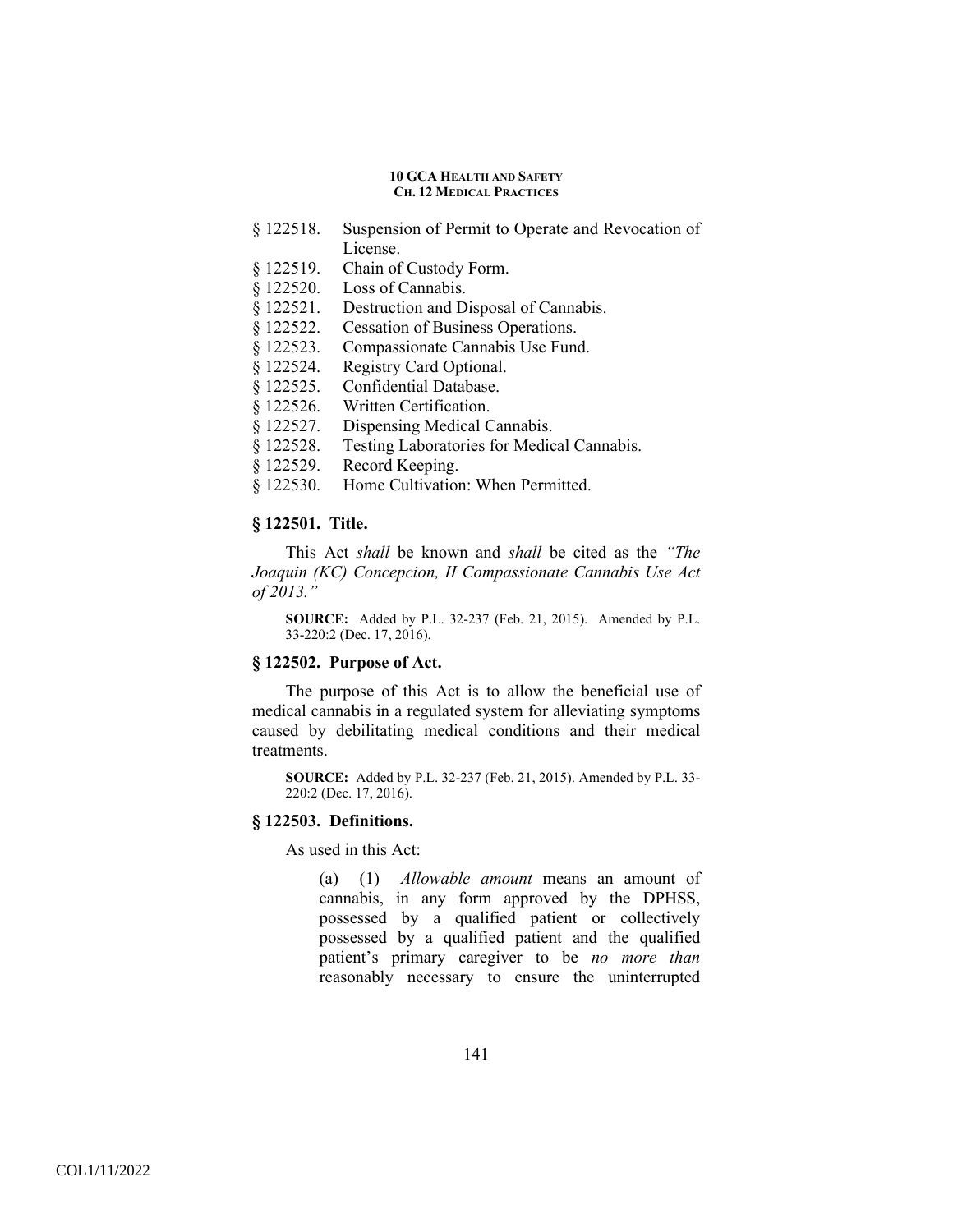availability of cannabis that is derived solely from an intrastate source.

(2) The allowable amount shall consist of an amount not to exceed two and a half (2.5) ounces of dried cannabis or its THC equivalency as determined by the DPHSS, purchased from a dispensary every fourteen (14) calendar days. The qualified patient may request for an increased allowable amount of medical cannabis, prepared medical cannabis and medical cannabis products from the DPHSS on a DPHSSprovided form; provided, that the qualified patient provides a valid reason for legitimate need supported by a practitioner recommendation.

(3) The allowable amount *shall* be reviewed by the Regulation Commission from time to time.

(b) *Batch* means a specific processed product produced by a medical cannabis commercial manufacturing facility that is produced at the same time, in the same facility, using the same method, and the same ingredients or extraction methods.

(c) *Bona fide patient-practitioner relationship* means the practitioner *shall*:

(1) review the medical history of the qualified patient;

(2) provide information and explain to the qualified patient about the benefits and risks of medical cannabis;

(3) perform or have performed an appropriate examination of the qualified patient, either physically or by the use of instrumentation and diagnostic equipment through which images and medical records may be transmitted electronically; except for medical emergencies, the examination of the patient *shall* have been performed by the practitioner himself or by a consulting practitioner prior to issuing a recommendation for medical cannabis; and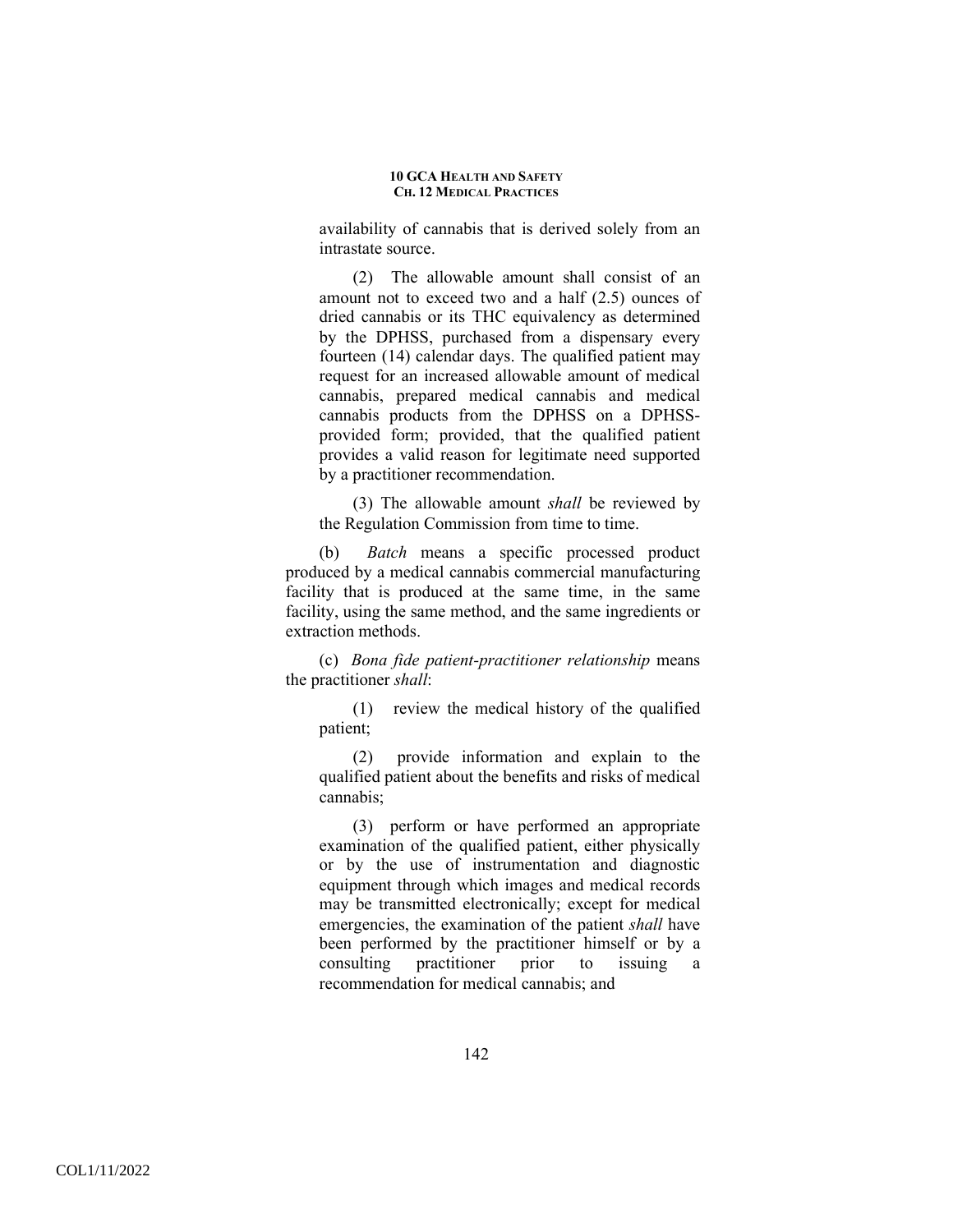(4) initiate additional interventions and follow-up care.

(d) (1) *Cannabis* means all parts of the plant of the genus cannabis, whether growing or not, the seeds thereof, the resin extracted from any part of the plant, and every compound, manufacture, salt, derivative, mixture, or preparation of the plant, its seeds, or its resin, including cannabis concentrate.

(2) "Cannabis" does not include the mature stalks of the plant, fiber produced from the stalks, oil, or cake made from the seeds of the plant, sterilized seed of the plant which is incapable of germination, or the weight of any other ingredient combined with cannabis to prepare topical or oral administrations, food, drink, or other products.

(e) *Canopy* means the surface area utilized to produce mature marijuana plants calculated in square feet and measured using the outside boundaries of any area that includes mature marijuana plants, including all of the space within the boundaries.

(f) *Chain of custody* form means a form, approved by the DPHSS, to track the movement of medical cannabis as it is transferred from business to business.

(g) *Commercial cultivation facility* means a licensed medical cannabis business that plants, grows, harvests, dries, cures, grades, and trims medical cannabis, prepared medical cannabis and medical cannabis products for qualified patients.

(h) *Commercial manufacturing facility* means a licensed medical cannabis business that conducts the production, preparation, or compounding of manufactured medical cannabis, as described in the Act governing these Rules, or prepared medical cannabis.

(i) *Crop* means a specific complete harvest of medical cannabis grown from one (1) or more seeds or cuttings that are planted of the same genetic strain, that are planted and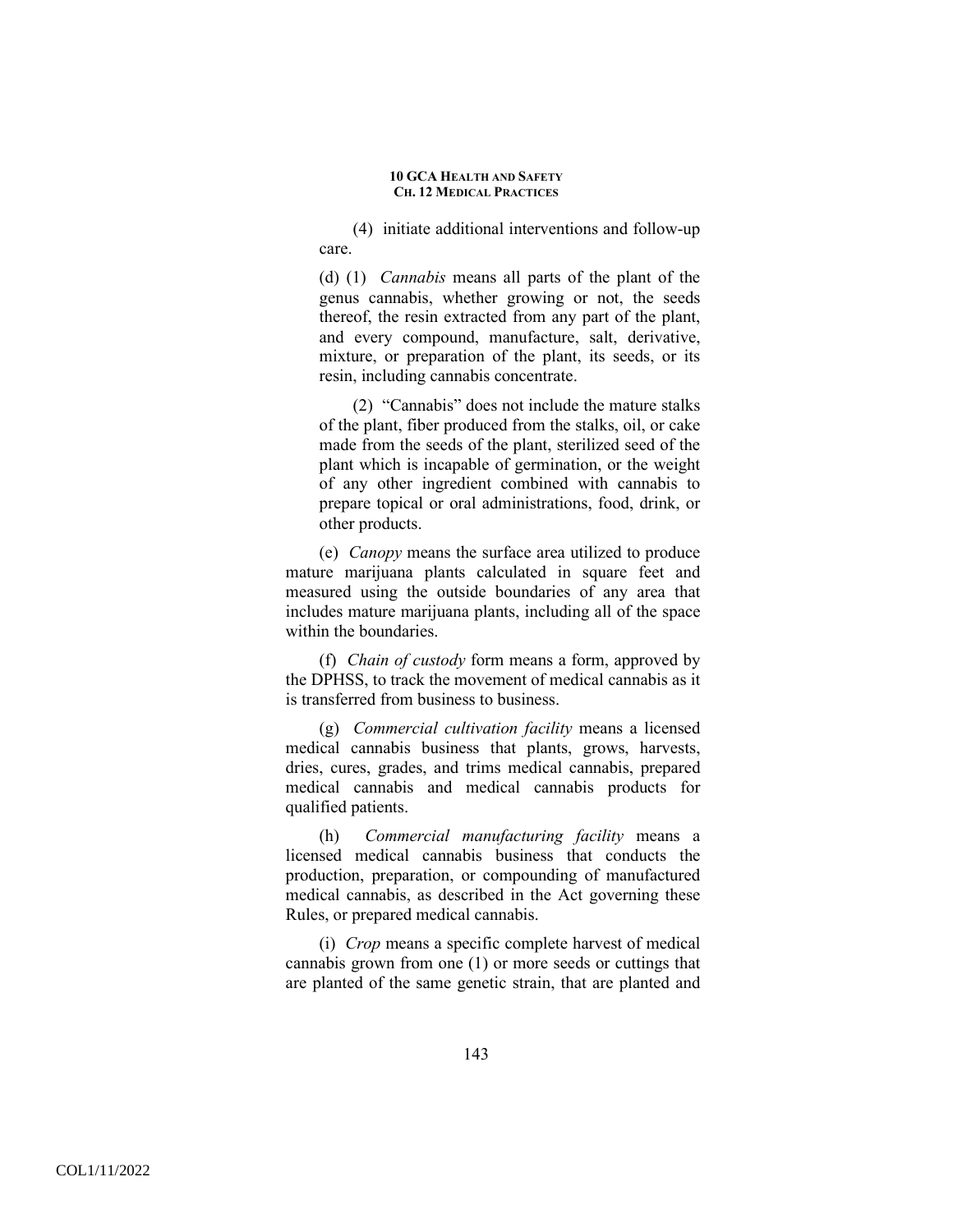grown in the same facility using the same exact methods at the same time.

- (j) *Debilitating medical condition* means:
	- (1) cancer;
	- (2) glaucoma;
	- (3) multiple sclerosis;

(4) damage to the nervous tissue of the spinal cord, with objective neurological indication of intractable spasticity;

(5) epilepsy;

(6) positive status for human immunodeficiency virus or acquired immune deficiency syndrome;

(7) admitted into hospice care in accordance with rules promulgated under this Act;

(8) post-traumatic stress disorder;

(9) rheumatoid arthritis or similar chronic autoimmune inflammatory disorders; or

(10) any other medical condition, medical treatment or disease for which the qualified patient's practitioner has determined that the use of medical cannabis may provide relief.

(k) *DPHSS* means the Department of Public Health and Social Services.

(l) *Designated courier* means a responsible official or employee of a licensed medical cannabis business who is twenty-one (21) years of age or older and who has not entered a plea of guilty to, a plea of *nolo contendere* to, been found guilty of, or been convicted of a felony offense. Designated couriers *shall* be designated by the licensed medical cannabis business to possess and transport cannabis for medicinal purposes. Designated couriers *shall* apply for a registry identification card.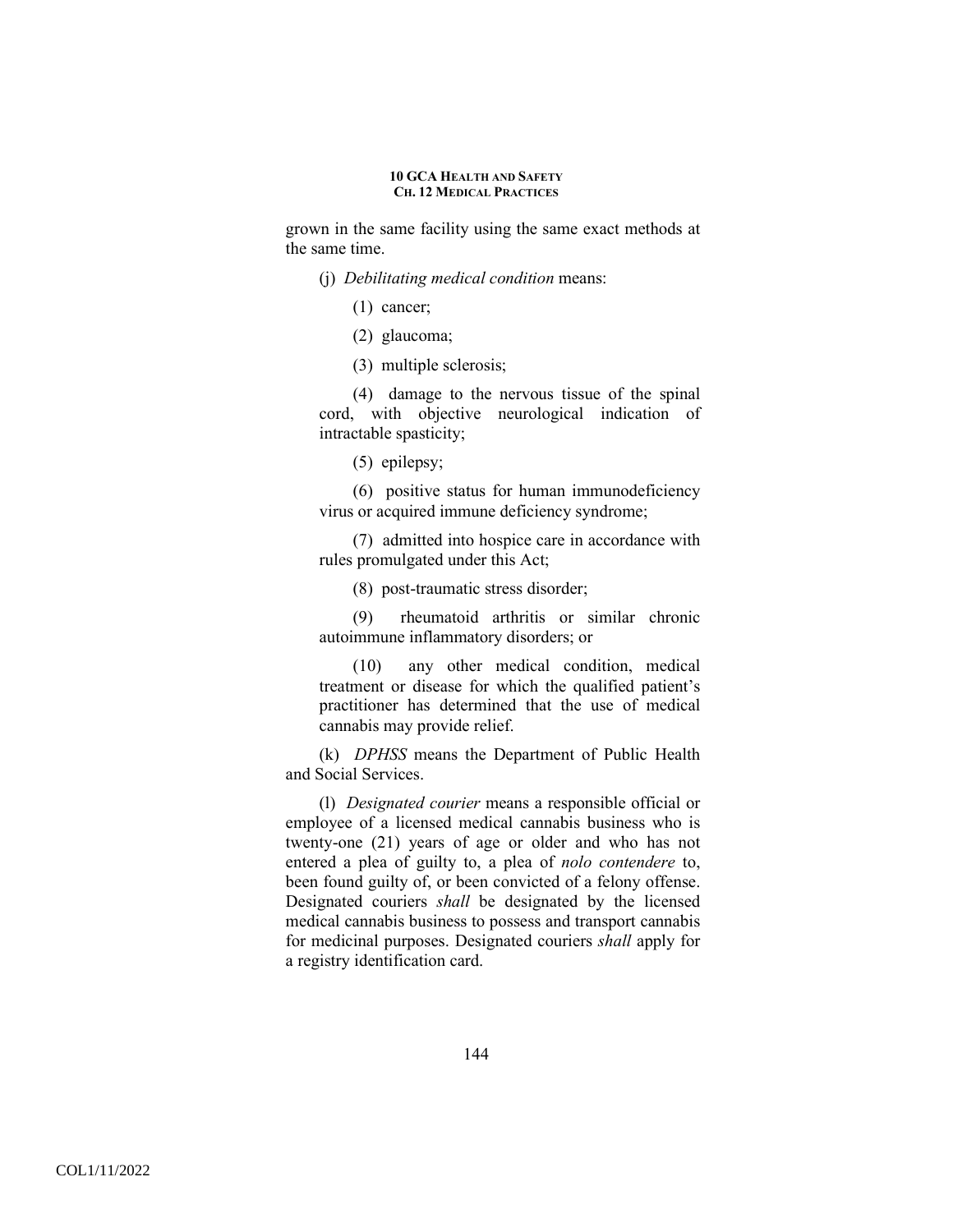(m) *Medical Cannabis Dispensary* means a licensed facility where medical cannabis, prepared medical cannabis, medical cannabis products, or paraphernalia are offered, either individually or in any combination, for retail sale, including an establishment that delivers, pursuant to express authorization by local ordinance, medical cannabis and prepared medical cannabis as part of a retail sale.

(n) *Felony offense* means:

(1) a violent crime that was classified as a felony in the jurisdiction where the person was convicted;

(2) a violation of a state or federal controlled substance law that was classified as a felony in the jurisdiction where the person was convicted, but does not include:

(A) an offense for which the sentence, including any term of probation, incarceration, or supervised release, was completed ten (10) or more years earlier; or

(B) an offense involving conduct that would be immune from arrest, prosecution, or penalty under the Act *except* that the conduct occurred before the effective date of the Act or was prosecuted by an authority other than Guam; and

(3) a crime involving fraud, dishonest dealing, or moral turpitude that is or was formerly classified as a felony in the jurisdiction where the person was convicted.

(o) *Enclosed, locked location* means an area that is completely enclosed by solid walls at least ten (10) feet in height, constructed of metal, concrete, or stone on all sides or windows exclusive of doors and passage ways and away from public view.

(p) *Gross weight* means the weight of medical cannabis, prepared medical cannabis, or medical cannabis product that includes the weight of the packaging.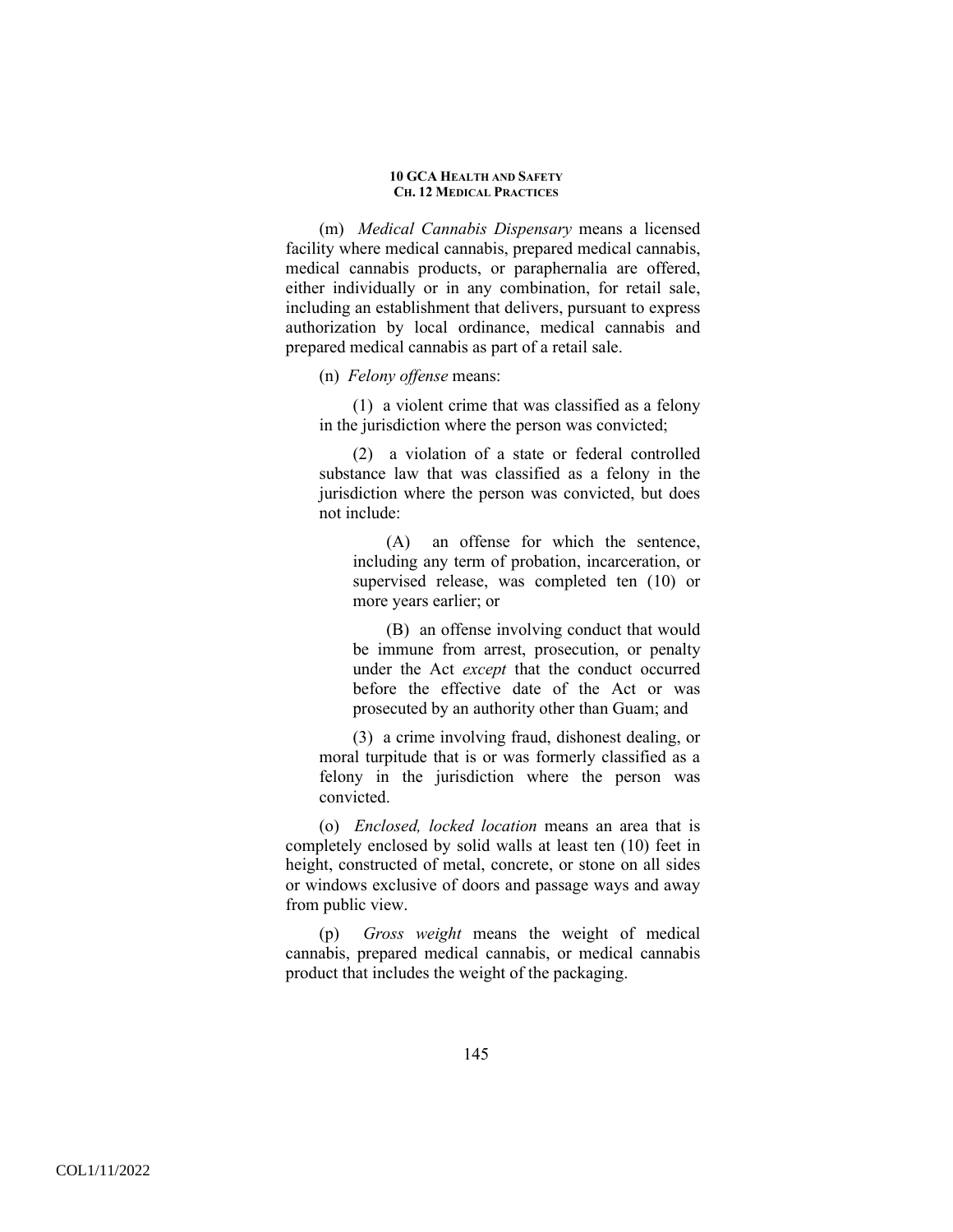(q) *Hospice* care means palliative care for the terminally and seriously ill provided in a hospital, nursing home, or private residence.

(r) (1) *Licensed medical cannabis business* means any person or association of persons within Guam that the DPHSS determines to be qualified to laboratory test, cultivate, manufacture, or dispense medical cannabis pursuant to this Act, and that is licensed by the DPHSS to do so.

(2) No practitioner providing written certification for the medical use of cannabis *shall* own or be employed by a licensed medical cannabis business.

(s) *Licensed possessor* means any person or association of persons within Guam that the DPHSS determines to be qualified to produce, possess, distribute, dispense, acquire, cultivate, process, transfer, transport, sell, administer, or conduct laboratory testing of cannabis pursuant to this Act and that is licensed or approved by the **DPHSS** 

(t) *Lot* means the flowers from one (1) or more medical cannabis plants of the same strain and from the same crop, in a quantity that weighs five (5) pounds or less, or the leaves or other plant matter from one (1) or more medical cannabis plants, other than full female flowers, in a quantity that weighs fifteen (15) pounds or less.

(u) *Medical cannabis product* means a product infused with medical cannabis or prepared medical cannabis intended for use or consumption such as, but not limited to, edibles and topical products.

(v) *Medical use* means the acquisition, cultivation, possession, processing, (including development of related products such as food, tinctures, aerosols, oils, or ointments), transfer, transportation, sale, distribution, dispensing, or administration, or laboratory testing of cannabis, as well as the possession of cannabis paraphernalia, for the benefit of qualified patients in the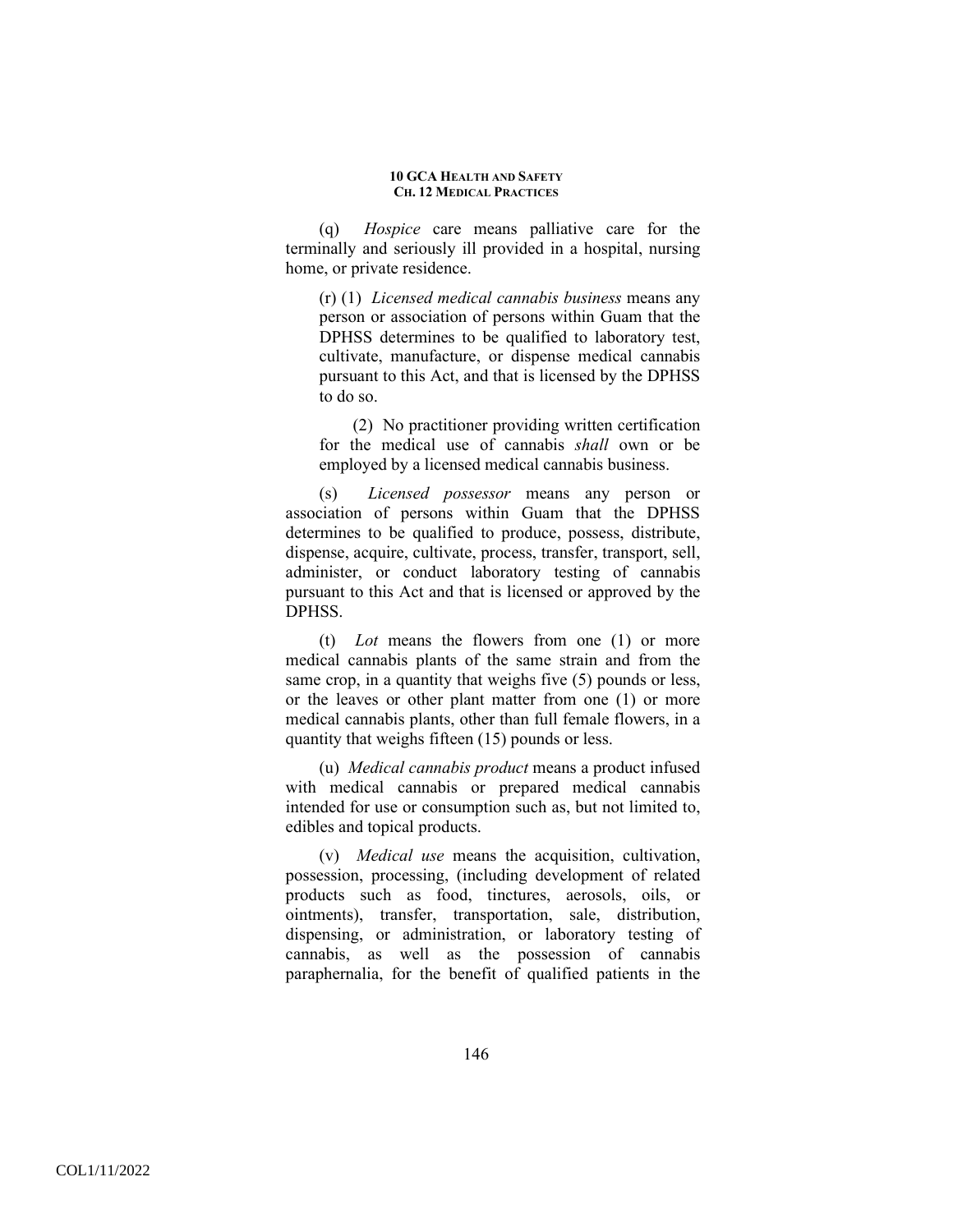treatment of debilitating medical conditions, or the symptoms thereof.

(w) *Paraphernalia* means accessories, devices, and other equipment that is necessary or used to assist or facilitate in the consumption of medical cannabis.

(x) *Practitioner* means a person licensed in Guam to prescribe and administer drugs that are subject to the Guam Uniform Controlled Substances Act. A practitioner *shall not* be a doctor of veterinary medicine or practice veterinary medicine.

(y) *Prepared medical cannabis* means cannabis manufactured or processed and intended for use or consumption through means such as, but not limited to, extracts, oils, tinctures, and suppositories.

(z) *Primary caregiver* means a resident of Guam who is at least twenty-one (21) years of age who is registered with the DPHSS, and who has been designated by the qualified patient as being necessary to assist the qualified patient in the medical use of cannabis in accordance with the provisions of this Act, and who so agrees to assist the qualified patient. Primary caregivers are prohibited from consuming cannabis obtained for the personal, medical use of the qualified patient.

(aa) *Qualified patient* means a person of Guam who has been diagnosed by a practitioner as having a debilitating medical condition and has received written certification for the medical use of cannabis.

(bb) *Responsible official* means:

(1) a president, vice-president, secretary, or treasurer of the corporation in charge of a principal business function, or any other person who performs similar policy or decision-making functions for the corporation;

(2) a general partner or sole proprietorship;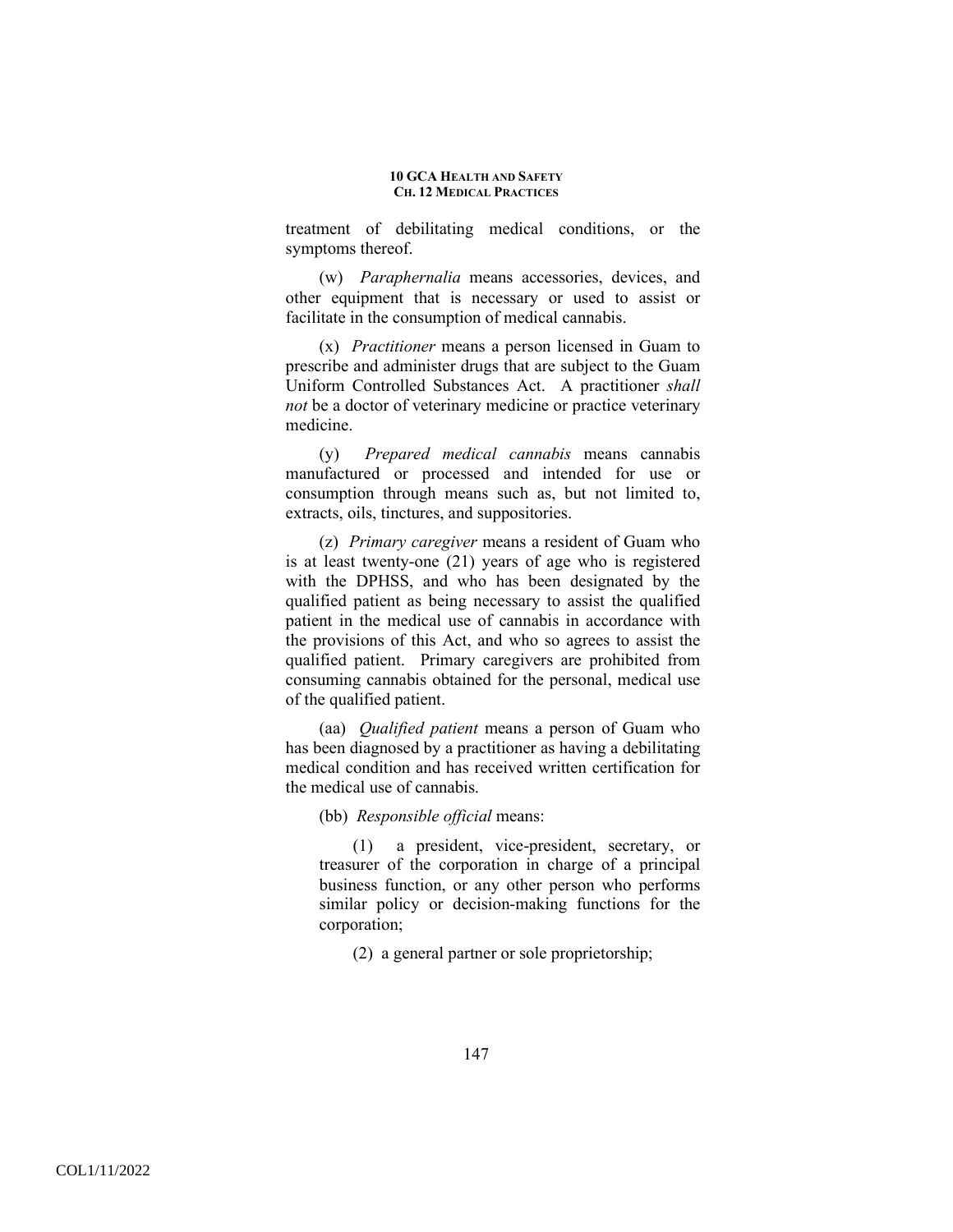(3) for a public agency: a principal executive officer, ranking elected official, or an authorized representative as approved by the Director. For the purposes of [this Act], a principal executive officer of a federal agency includes the chief executive officer, commanding officer, or equivalent rank or position, who has responsibility for the overall operations of a principal unit of the agency;

(4) a responsible official *shall not* have been convicted in any state or jurisdiction of the United States, including the Commonwealth of the Northern Mariana Islands, for the manufacture or delivery of a controlled substance in Schedule I or Schedule II; and

(5) a responsible official *shall* be registered with the DPHSS and hold a registry identification card.

(cc) *Weight* means the net weight of medical cannabis, prepared medical cannabis, and medical cannabis product in ounces without any packaging.

(dd) (1) *Written certification* means a statement in a qualified patient's medical records or a statement signed by a qualified patient's practitioner that, in the practitioner's professional opinion, the qualified patient has a debilitating medical condition and the practitioner believes that the potential health benefits of the medical use of cannabis would likely outweigh the health risks for the qualified patient. The qualified patient's practitioner *shall* keep a copy of the written certification on file and provide it upon request by the DPHSS or authorized law enforcement personnel.

(2) A written certification *shall*:

(A) be valid for no more than one (1) year from the date of issuance;

(B) include a signed declaration by the qualified patient's practitioner affirming a bona fide practitioner-patient relationship;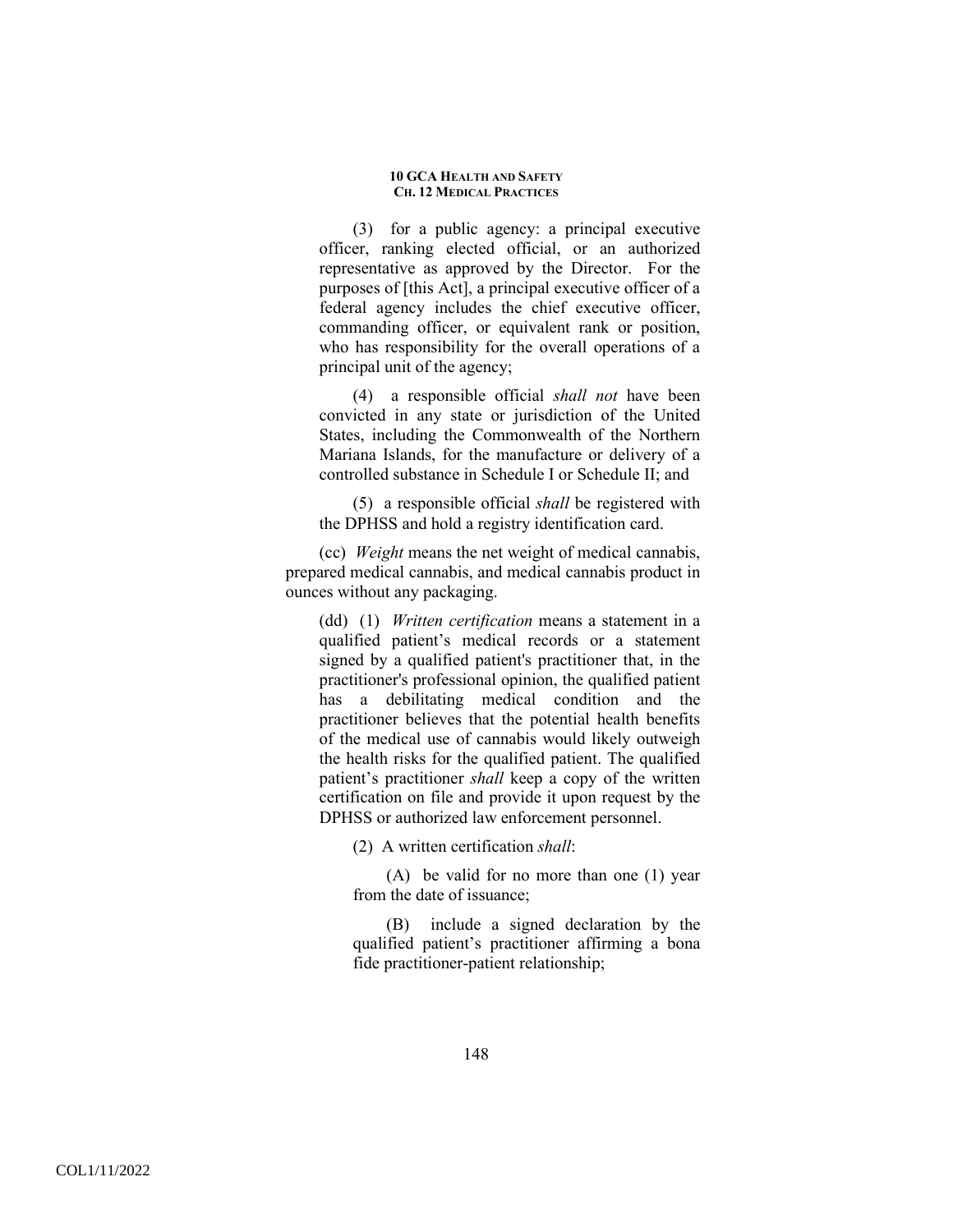(C) not include the qualified patient's medical condition or any other information relating to the condition; and

(D) contain all of the following information:

(i) the qualified patient's full name;

(ii) the qualified patient's date of birth;

(iii) the qualified patient's address; and

(iv) the practitioner's:

(aa) first name; middle name, if applicable; last name; and suffix, if applicable;

(bb) Guam Board of Medical Examiners license number, including an identification of the physician license type or the practitioner's license number from their appropriate licensing or regulatory board and the identification of the practitioner's license type;

(cc) office address on file with the practitioner's licensing board;

(dd) telephone number on file with the practitioner's licensing board;

(ee) e-mail address; and

(ff) authenticated signature.

(ee) *Business license* means a business license issued by the DRT.

(ff) *DRT* means the Department of Revenue and Taxation.

(gg) *Drug Free School Zon*e means any area within one thousand (1,000) feet of a public or private elementary, secondary, or post-secondary educational institution or its accompanying grounds; or within the vehicle of any school bus which transports students while in motion.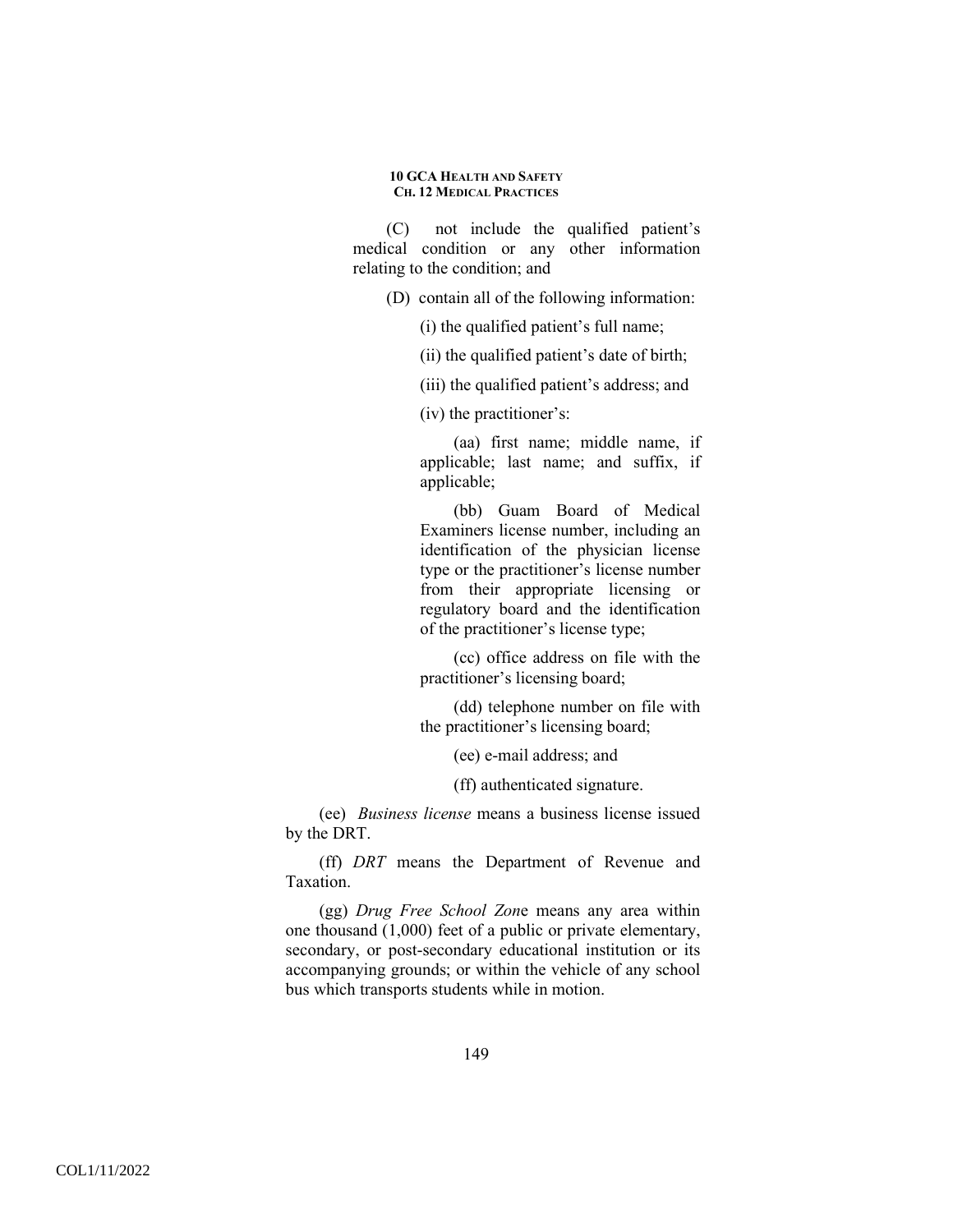(1) A Drug Free School Zone *shall* not include private real property which is not a school or the accompanying grounds of a school.

(2) This definition as it appears in this subsection and as it applies in this Chapter *shall* not be construed as to change or in any way alter the meaning of Drug Free School Zone as it is defined and prescribed in the Drug Free School Zone Act, Chapter 48 of Title 17, Guam Code Annotated.

**SOURCE:** Added by P.L. 32-237 (Feb. 21, 2015). Amended by P.L. 33- 220:2 (Dec. 17, 2016). Subsection (k) amended by P.L. 34-024:2 (July 13, 2017). Subsection (ee) added by P.L. 34-024:3 (July 13, 2017). Subsection (ff) added by P.L. 34-024:4 (July 13, 2017). Subsection (aa) amended by P.L. 34-080:3 (Feb. 9, 2018). Subsections (a), (g), (h), (o), and (t) amended by P.L. 34-080:5 (Feb. 9, 2018). Subsection (gg) originally added as part of subsection (a)(4) by P.L. 34-080:6 (Feb. 9, 2018), and codified by the Compiler to this subsection.

**2018 NOTE:** The definition for "Drug Free School Zone" was originally part of subsection (a)(4), as added by by P.L. 34-080:6 (Feb. 9, 2018). The Compiler codified the definition as a new subsection (gg) pursuant to the authority granted by 1 GCA § 1606.

**2017 NOTE:** Subsection/subitem designations added pursuant to the authority of 1 GCA § 1606.

As enacted, subsection (bb)(3) contained a reference to "these rules and regulations." Pursuant to the authority granted by 1 GCA § 1606, the Compiler replaced the reference and inserted "this Act" in brackets, to accurately reflect the enactment by legislation, rather than adoption by administrative rules and regulations.

**CROSS REFERENCE:** See 10 GCA § 122530(b)(2)(A) for the definition of *designated care giver* (a person "who has been designated by the qualified patient as being necessary to assist the qualified patient in the cultivation of medical cannabis in accordance with the provisions of this Section"), as compared to the definition of *qualified giver* in subsection (z) of this provision (a person "who has been designated by the qualified patient as being necessary to assist the qualified patient in the medical use of cannabis in accordance with the provisions of this Act").

## **§ 122504. Exemption from Criminal and Civil Penalties for the Medical Use of Cannabis.**

(a) A qualified patient is presumed to be engaged in the medical use of cannabis and *shall not* be subject to arrest,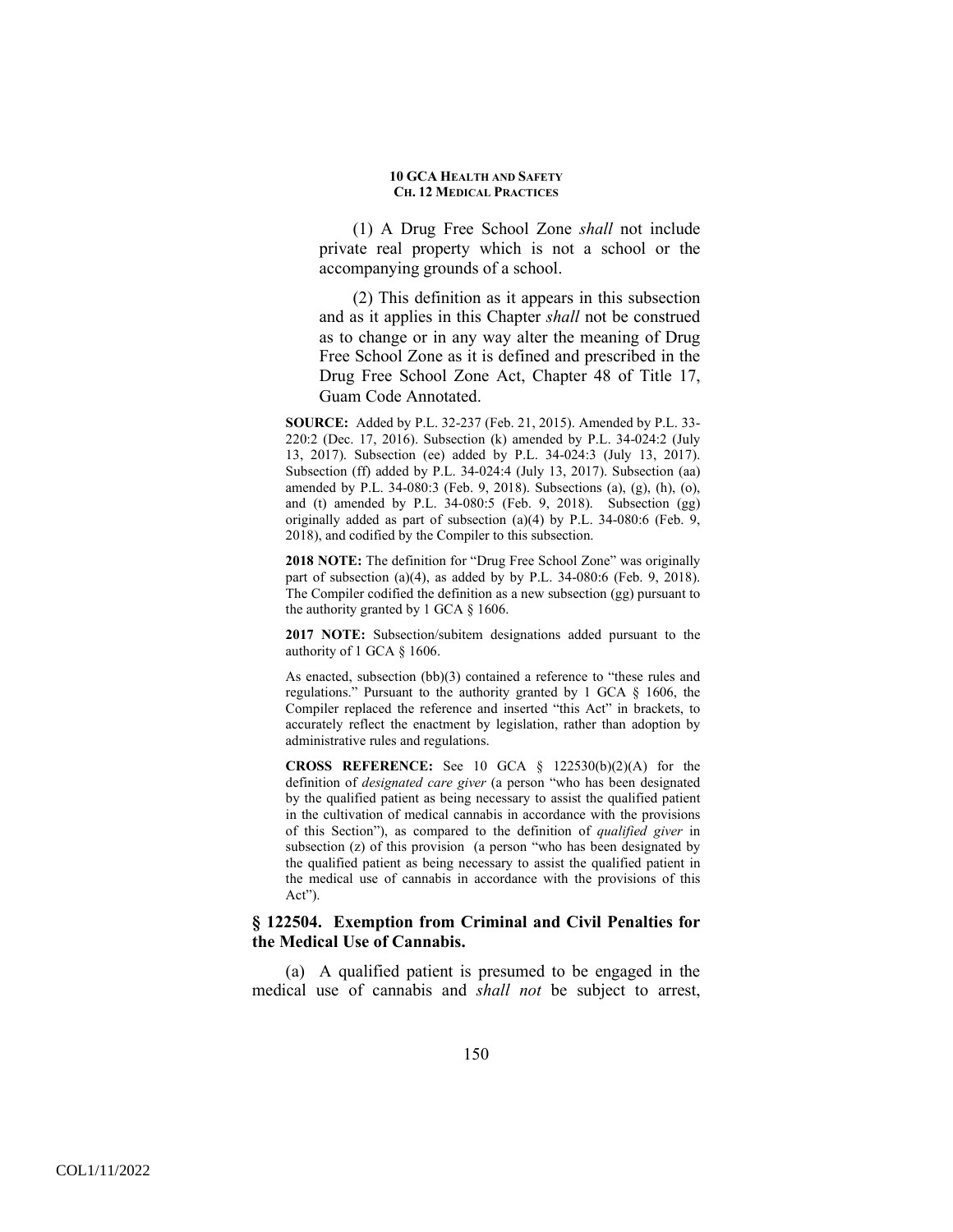prosecution, or penalty in any manner for the possession of or the medical use of cannabis if the qualified patient possesses a quantity of cannabis that does not exceed the allowable amount, possesses a quantity of cannabis that does not exceed the amount authorized for home cultivation under § 122530(d) of this Article, is acting in accordance with all of the requirements of this Act, and is in possession of a written certification and a cannabis home cultivation permit where applicable. For purposes of this Section, the allowable amount and the amounts allowed under § 122530(d) of this Article *shall* be quantified separately to ensure that a qualified patient may possess both up to the allowable amount pursuant to  $\S$  122503(a) and the amount of cultivated plants authorized by § 122530(d) of this Article.

(b) A qualified patient's primary caregiver, patient's designated caregiver, or multiple patients' designated caregiver is presumed to be engaged in the medical use of cannabis and *shall not* be subject to arrest, prosecution, or penalty in any manner for the possession of cannabis for medical use by the qualified patient if the caregiver possesses a quantity of cannabis that does not exceed the allowable amount or possesses a quantity that does not exceed the quantity of cannabis authorized for home cultivation under  $\S$  122530(d) of this Article where applicable; provided, that the caregiver is assisting in the registered qualified patient's medical use of cannabis pursuant to this Act, and is acting in accordance with all of the requirements of this Act. For purposes of this Section, the allowable amount and the amounts allowed under § 122530(d) of this Article *shall* be quantified separately to ensure that a qualified patient and/or a caregiver may possess both up to the allowable amount pursuant to § 122503(a) and the amount of cultivated plants authorized by § 122530(d) of this Article.

(c) Subsection (a) of this Section *shall not* apply to a qualified patient under the age of eighteen (18) years, unless:

(1) the qualified patient's practitioner has explained the potential risks and benefits of the medical use of cannabis to the qualified patient, and to a parent, guardian, or person having legal custody of the qualified patient; and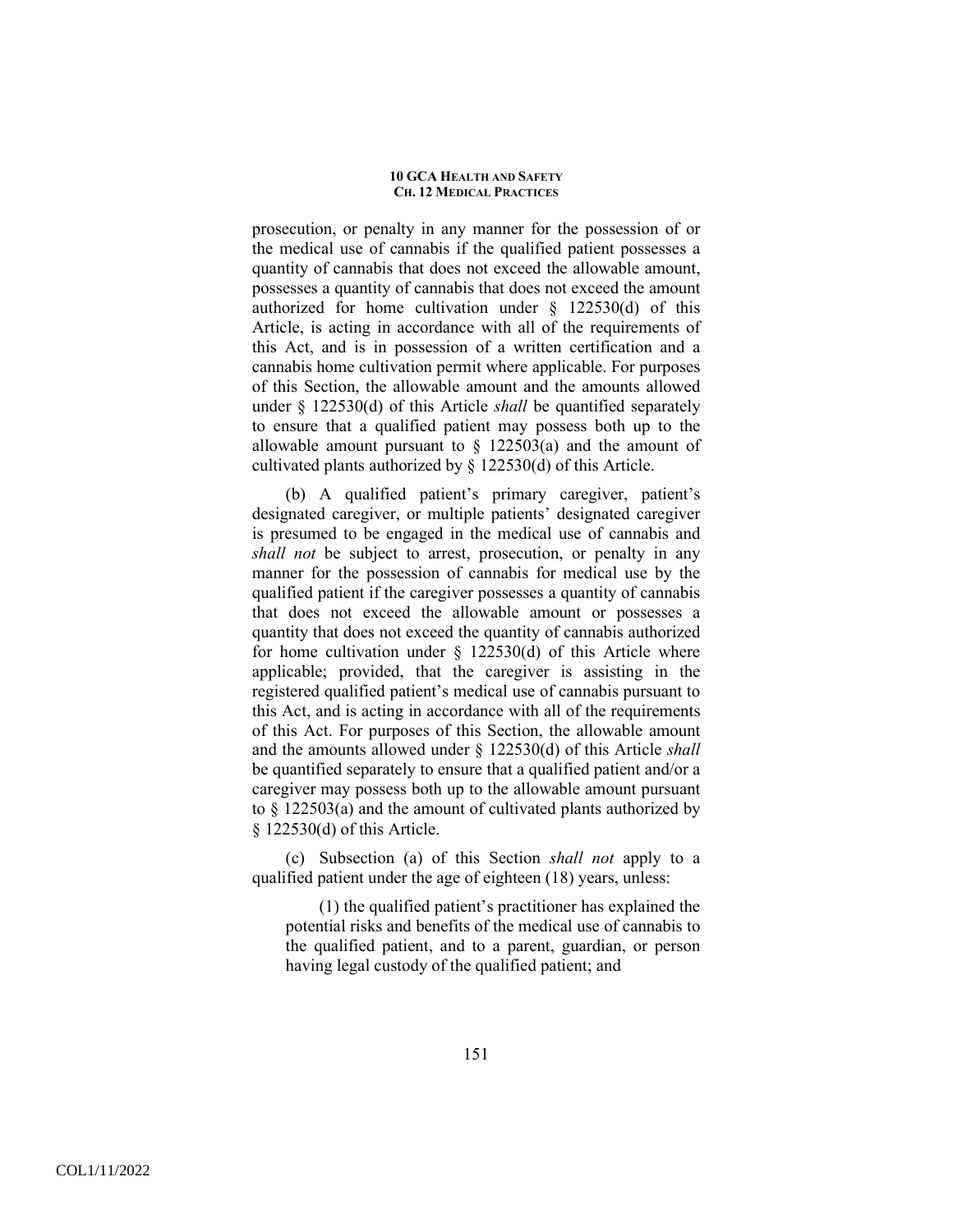(2) a parent, guardian, or person having legal custody consents in writing to:

(A) allow the qualified patient's medical use of cannabis;

(B) serve as the qualified patient's primary caregiver and/or patient's designated caregiver; and

(C) control the dosage and the frequency of the medical use of cannabis by the qualified patient.

(d) A qualified patient, primary caregiver, patient's designated caregiver, or multiple patients' designated caregiver *shall* be granted the full legal protections provided in this Section if such person is in possession of a written certification and/or a cannabis home cultivation permit where applicable.

(e) A practitioner *shall not* be subject to arrest or prosecution, penalized in any manner or denied any right or privilege for recommending the medical use of cannabis or providing written certification for the medical use of cannabis pursuant to this Act.

(f) A licensed possessor or employee of a licensed medical cannabis business *shall not* be subject to arrest, prosecution, or penalty, in any manner, for the production, possession, distribution, dispensing, acquisition, cultivation, processing, transferring, transporting, selling, or laboratory testing of cannabis or medical cannabis paraphernalia in compliance with this Act; provided, that they are registered and certified or authorized by the DPHSS and are acting in accordance with this Act.

(g) (1) Any property interest that is possessed, owned or used in connection with the medical use of cannabis or home cultivation of medical cannabis pursuant to § 122530 of this Article, or acts incidental to such use, *shall not* be harmed, injured, or destroyed while in the possession of state or local law enforcement officials.

(2) Any such property interest *shall not* be forfeited under any local law providing for the forfeiture of property,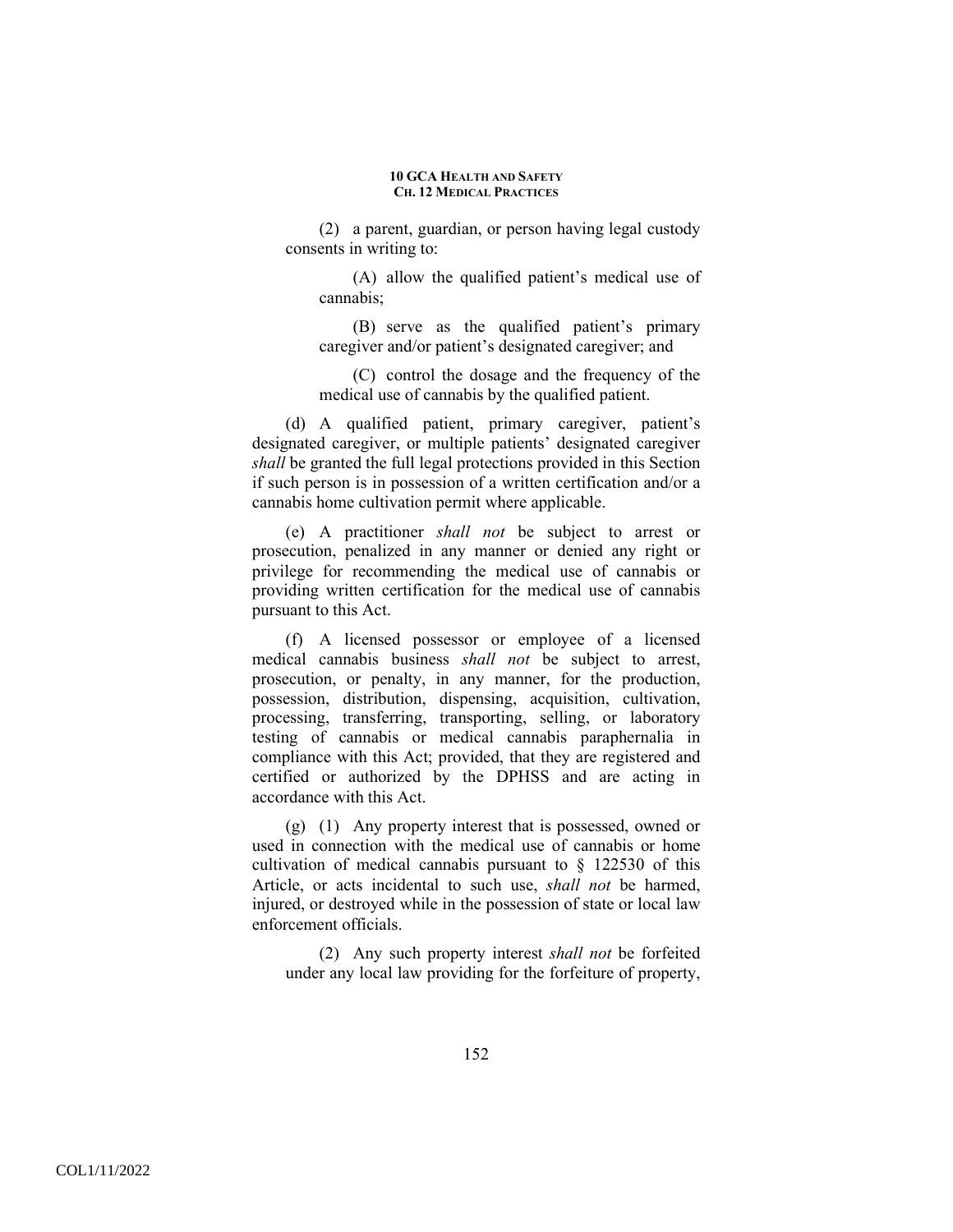except as provided in the Special Assets Forfeiture Fund, 10 GCA §§ 79101 - 79105.

(3) Cannabis, paraphernalia, or other property seized from a qualified patient or caregiver in connection with the claimed medical use of cannabis *shall* be returned immediately upon the determination by a court or prosecutor that the qualified patient or caregiver is entitled to the protections of the provisions of this Act, as may be evidenced by a failure to actively investigate the case, a decision not to prosecute, the dismissal of charges, or acquittal.

(h) A person *shall not* be subject to arrest or prosecution for a cannabis-related offense for simply being in the presence of the medical use of cannabis as permitted under the provisions of this Act.

(i) An operator or worker of a facility approved by the DPHSS to conduct laboratory testing *shall not* be subject to arrest, prosecution, or penalty, in any manner, or denied any right or privilege for possession, acquisition, transferring, transporting, selling, or laboratory testing of cannabis, prepared medical cannabis, or medical cannabis product for medical use pursuant to this Act.

(j) The DPHSS *shall* be authorized to acquire, possess, store, and laboratory test cannabis for medical use pursuant to this Act; and, the employees of the DPHSS *shall not* be subject to arrest or prosecution for acquiring, possessing, storing, and/or conducting laboratory tests of cannabis for medical use pursuant to this Act.

(k) A person may raise an affirmative defense if the person is found to be in possession of medical cannabis but can show legitimate need for medical cannabis or if the person has a qualifying debilitating medical condition under the provisions set forth by this Act.

(l) No qualifying patient, primary caregiver, patient's designated caregiver, or multiple patients' designated caregiver under this Act shall be denied custody of, visitation with, or parenting time with a minor, and there shall be no presumption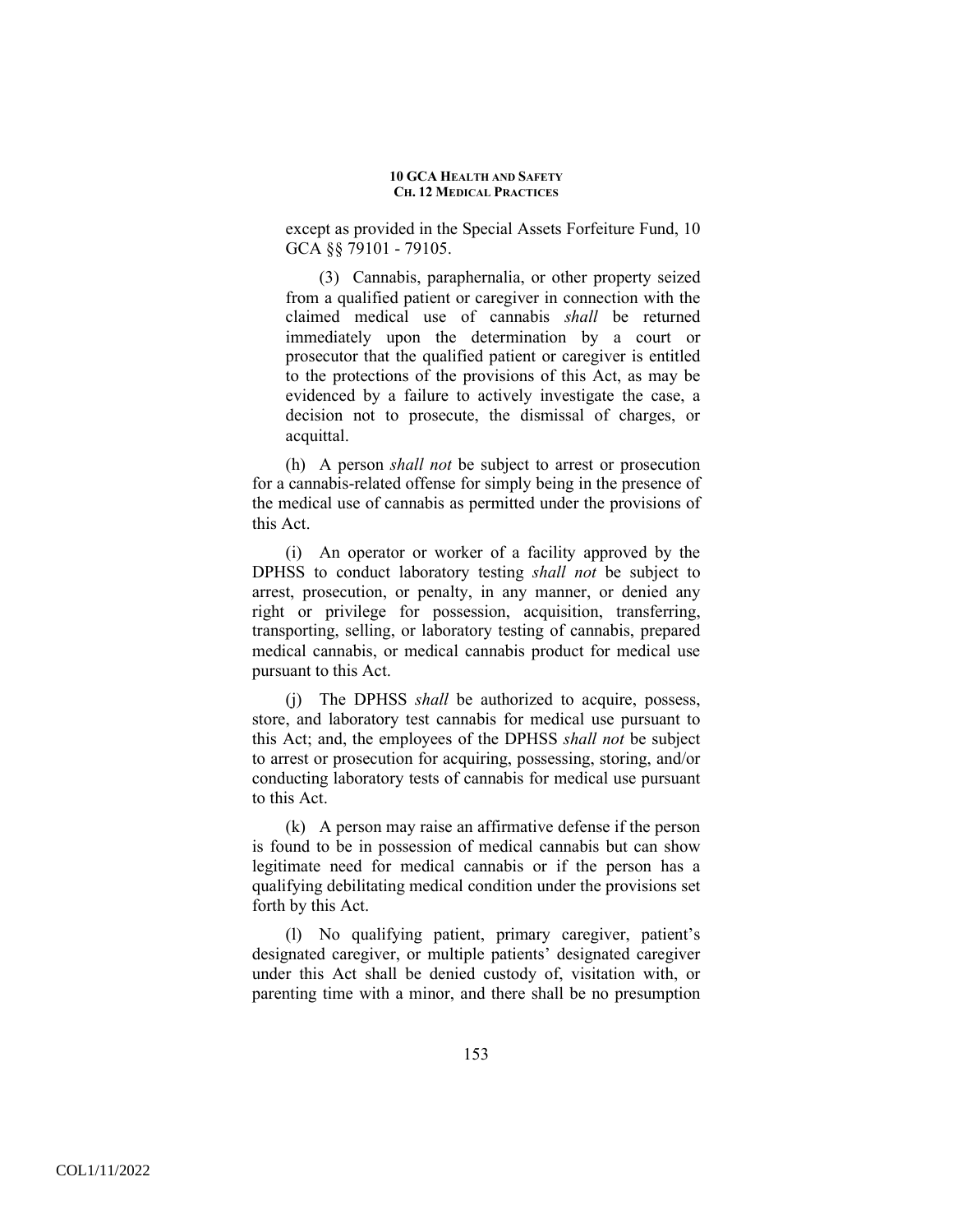of neglect or child endangerment, for conduct allowed under this Act; provided, that this Subsection *shall not* apply if the qualifying patient's or caregiver's conduct created a danger to the safety of the minor, as established by a preponderance of the evidence.

**SOURCE:** Added by P.L. 32-237 (Feb. 21, 2015). Amended by P.L. 33- 220:2 (Dec. 17, 2016). Amended by P.L. 34-165:1 (Dec. 28, 2018).

**2017 NOTE:** Subsection/subitem designations added pursuant to the authority of 1 GCA § 1606.

# **§ 122505. Prohibitions, Restrictions, and Limitations on the Medical Use of Cannabis - Criminal Penalties.**

(a) Participation in the medical use of cannabis by a qualified patient, or primary caregiver, patient's designated caregiver, or multiple patients' designated caregiver *does not* relieve the qualified patient or primary caregiver from:

(1) criminal prosecution or civil penalties for activities not permitted by this Act;

(2) liability for damages or criminal prosecution arising out of the operation of a vehicle while under the influence of cannabis; or

(3) criminal prosecution or civil penalty for possession or use of cannabis:

(A) in a school bus or public vehicle;

(B) on school grounds or property; ;

(C) in the workplace of the qualified patient's or primary caregiver's employment; or

(D) at a public park, recreation center, youth center, or other public place.

(b) A person who makes a fraudulent representation to a law enforcement officer about the person's participation in a medical use of cannabis program to avoid arrest or prosecution for a cannabis-related offense is guilty of a petty misdemeanor.

(c) If a licensed possessor or employee of a licensed medical cannabis business sells, distributes, dispenses, or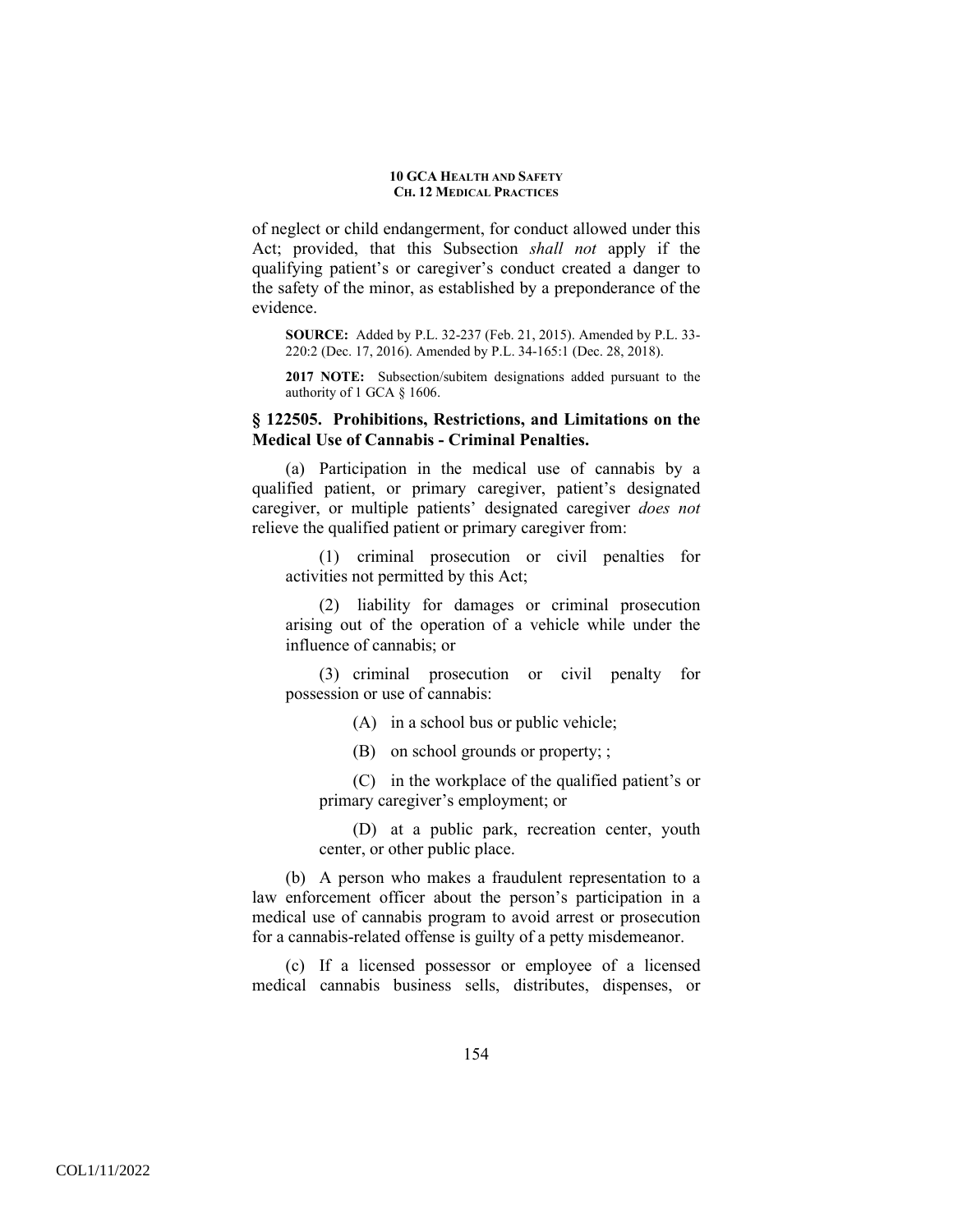transfers cannabis to a person not permitted to participate in the medical use of cannabis under this Act, or obtains or transports cannabis outside Guam in violation of federal law, the licensed possessor or employee of a licensed medical cannabis business *shall* be subject to arrest, prosecution and civil or criminal penalties in accordance with Guam law.

**SOURCE:** Added by P.L. 32-237 (Feb. 21, 2015). Amended by P.L. 33- 220:2 (Dec. 17, 2016). Amended by P.L. 34-165:2 (Dec. 28, 2018).

# **§ 122506. Medical Cannabis Regulation Commission Created -Duties.**

(a) (1) There *shall* be established within the Department of Public Health and Social Services a Medical Cannabis Regulation Commission (Commission) consisting of eleven (11) members. Commission members *shall* serve for a term of four (4) years. Appointments to fill vacancies *shall* be appointed no later than thirty (30) calendar days of a resignation or vote of removal of a Commission member by a majority vote of six (6) votes of the other members of the Commission.

(2) The members *shall* elect a chairperson of the Commission to coordinate meetings; and the Commission *shall* consist of the following members:

(A) the Director of the Department of Public Health and Social Services or his designee;

(B) the Chairperson of the Guam Board of Medical Examiners or his designee;

(C) the Director of the Department of Agriculture or his designee;

(D) the Administrator of the Guam Environmental Protection Agency or his designee;

(E) the Chairperson of the Legislative Committee on Health and Human Services or his designee;

(F) a member of the public at large appointed *by I Maga'låhi* (the Governor);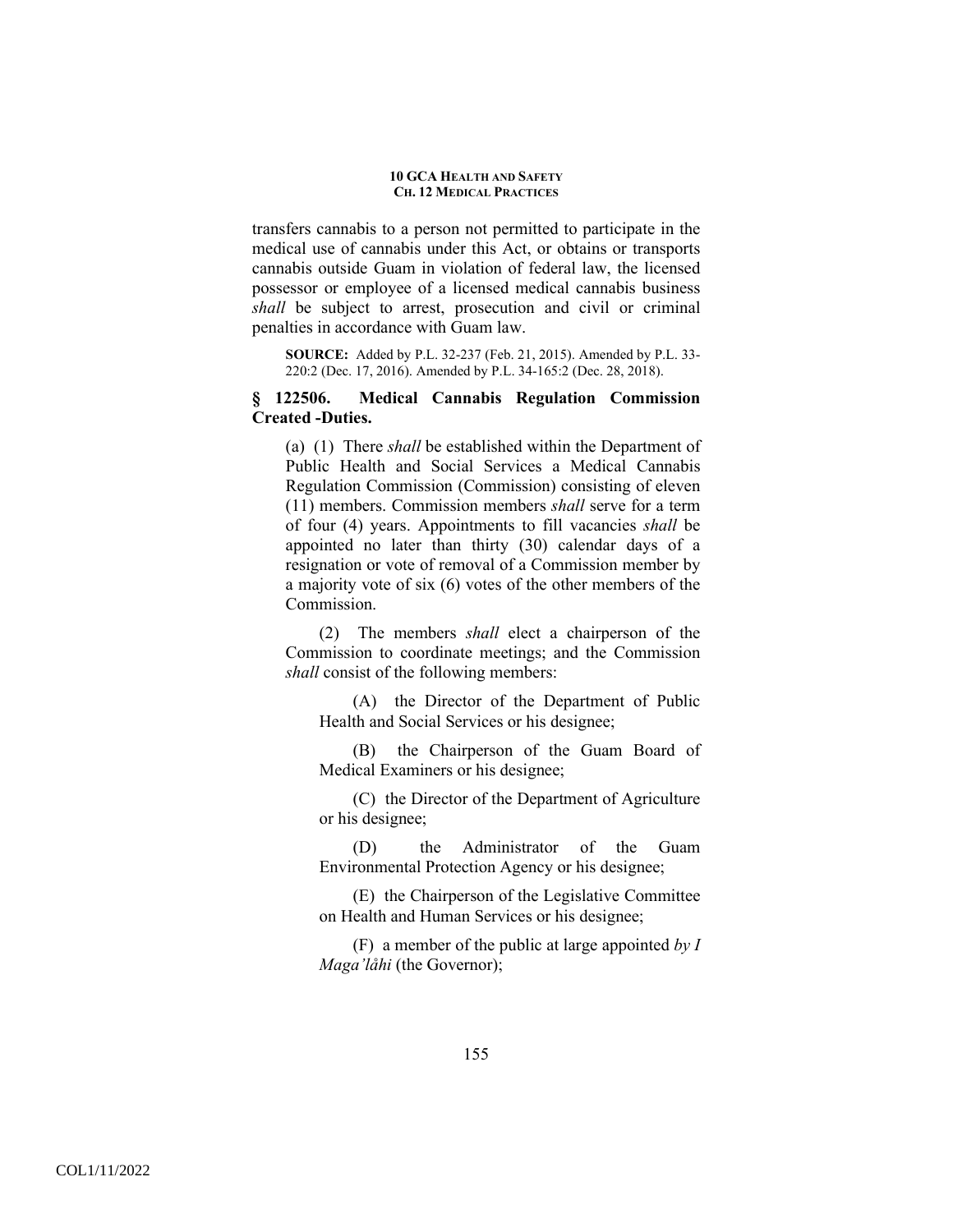(G) a member of the public at large appointed *by I Liheslatura* (the Legislature);

(H) a qualified patient, caregiver, or patient advocate who *shall* be appointed by the Commission;

(I) a licensed possessor who *shall* be appointed by the Commission; and

(J) the remaining two (2) members appointed by the Commission *shall* be practitioners representing the field of oncology, neurology, psychiatry, or pain management, who shall be board-certified in his or her area of specialty and knowledgeable about the medical use of cannabis.

(3) A quorum of said Commission *shall* consist of six (6) members.

(b) The Commission *shall*:

(1) review and recommend to the DPHSS for approval additional debilitating medical conditions that would benefit from the medical use of cannabis;

(2) accept and review petitions to add medical conditions, medical treatments or diseases to the list of debilitating medical conditions that qualify for the medical use of cannabis;

(3) convene at least twice per year to conduct public hearings and to evaluate petitions (which *shall* be maintained as confidential personal health information), to add medical conditions, medical treatments or diseases to the list of debilitating medical conditions that qualify for the medical use of cannabis;

(4) recommend quantities of cannabis that are necessary to constitute an allowable amount for qualified patients and primary caregivers;

(5) advise the DPHSS on the development of standards and regulations pursuant to this Article, including best practices and guidelines to ensure qualified patients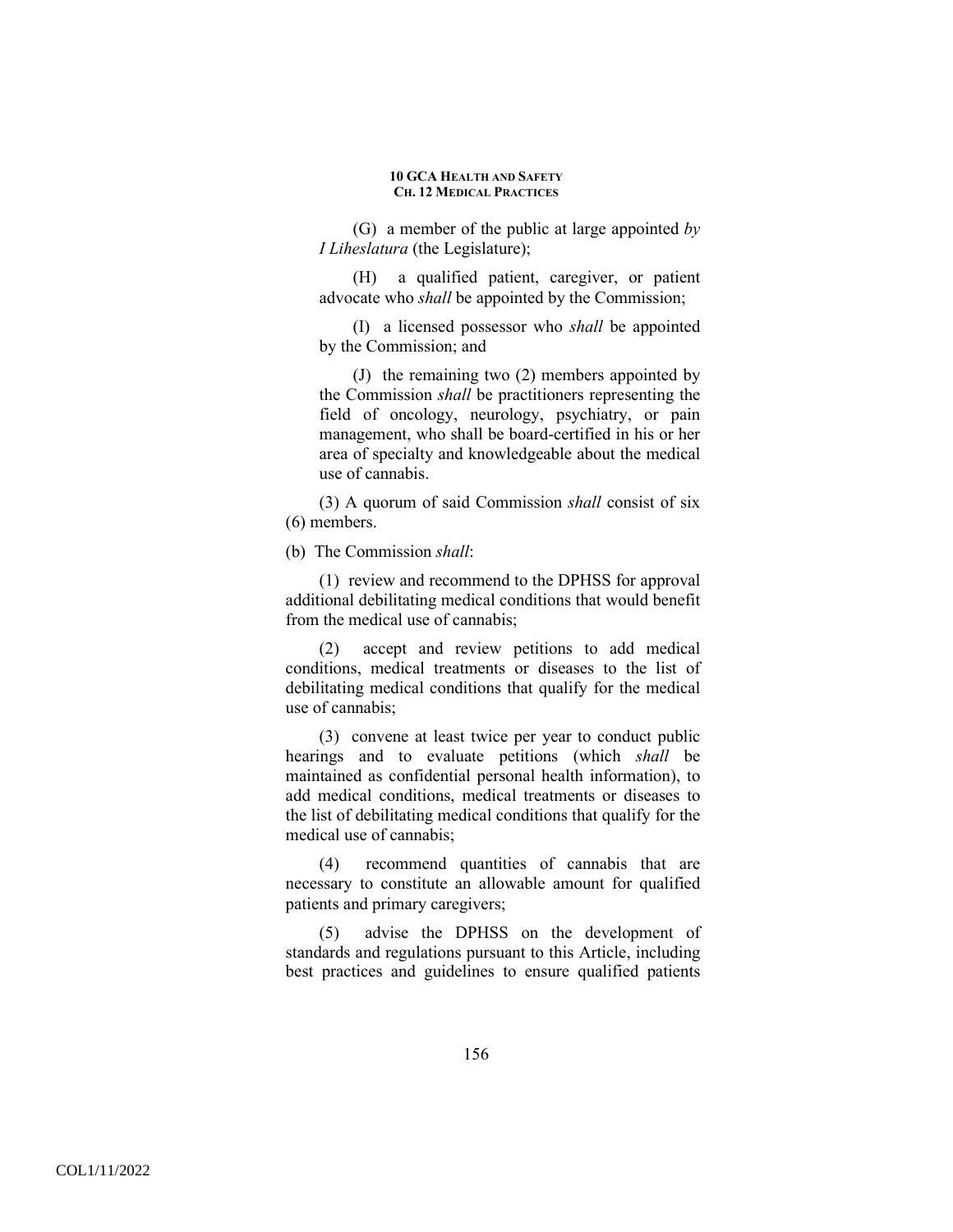have adequate access to medical cannabis and medical cannabis products; and

(6) submit policy recommendations to the legislative committee on health and human services.

**SOURCE:** Added by P.L. 32-237 (Feb. 21, 2015), entitled "Advisory Board Created – Duties." Amended by P.L. 33-220:2 (Dec. 17, 2016).

**2017 NOTE:** Subsection/subitem designations added/altered pursuant to the authority of 1 GCA § 1606.

### **§ 122507. DPHSS Protocols; Registry Identification Cards.**

(a) The DPHSS *shall* govern the manner in which it will consider applications for registry identification cards and for the renewal of identification cards for qualified patients, primary caregivers, responsible officials, and designated couriers.

(b) Notwithstanding any other provision of law, the sum of One Hundred Thousand Dollars (\$100,000) from the Healthy Futures Fund, codified at 11 GCA § 26603, is hereby appropriated to assist the DPHSS to timely execute its mandate under this Section to implement the purpose of this Act. The fees generated from revenues collected from this program will reimburse the Healthy Futures Fund up to One Hundred Thousand Dollars (\$100,000).

(c) The DPHSS *shall* issue registry identification cards to a qualified patient, and to the primary caregiver for that qualified patient, if any, who submit the following:

(1) a written certification;

(2) the name, address, and date of birth of the qualified patient;

(3) the name, address, and telephone number of the qualified patient's practitioner;

(4) the name, address, and date of birth of the qualified patient's primary caregiver, if any; and

(5) a police clearance and court clearance of the primary caregiver.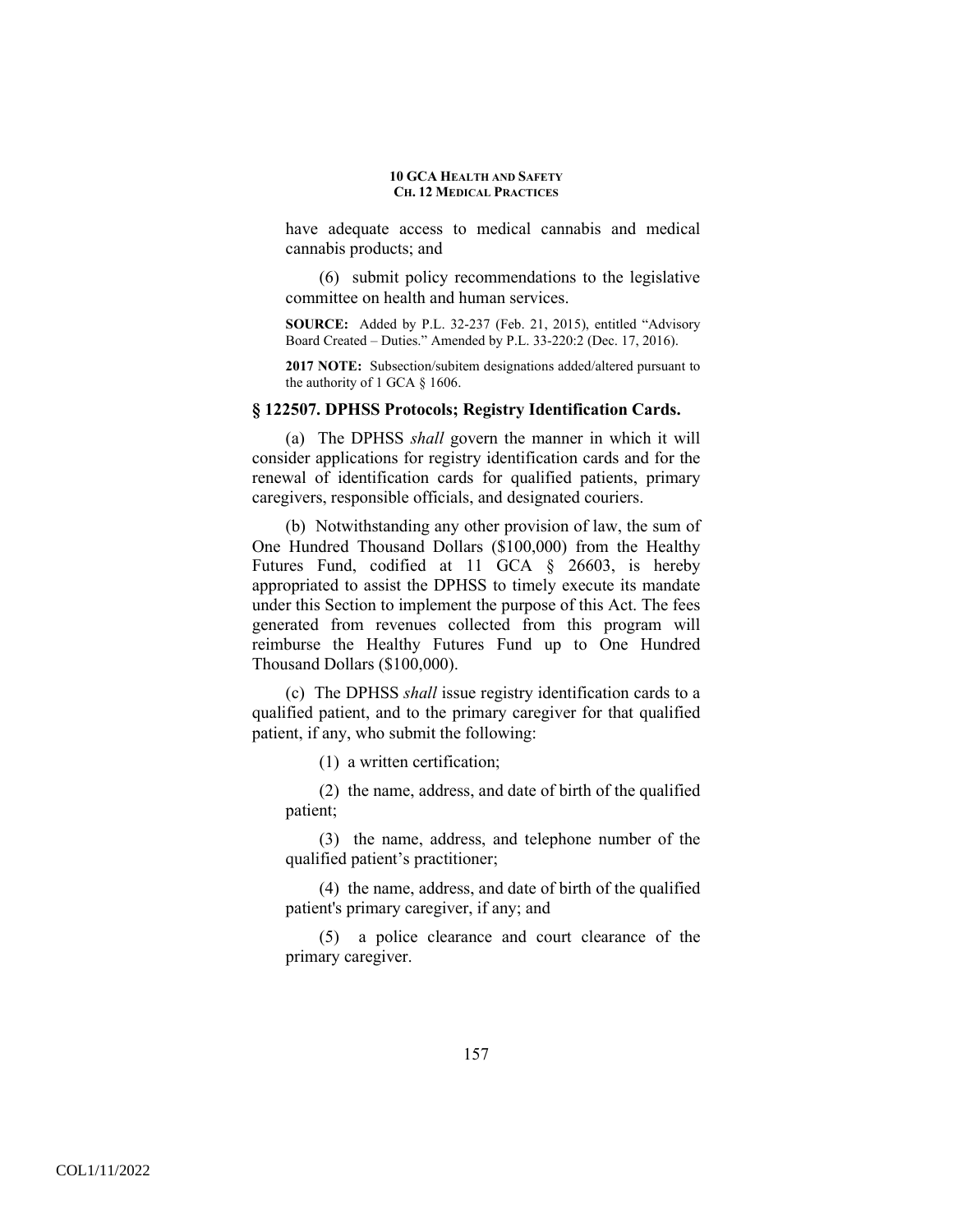(d) The DPHSS *shall* issue registry identification cards to a responsible official or employee who submits the following:

(1) the name of the employee or responsible official;

(2) the mailing address of the licensed medical cannabis business of the employee's place of employment or responsible official owns;

(3) the physical address of the licensed medical cannabis business of the employee's place of employment or responsible official owns;

(4) e-mail address;

(5) the phone number of the licensed medical cannabis business of the employee's place of employment or responsible official owns;

(6) clearances from the police, court, and Attorney General;

(7) Mayor's verification or document as approved by the DPHSS to display proof of Guam residency;

(8) the job title, duties, and responsibilities;

(9) the application fee, as set forth by this Act; and

(10) any other information the DPHSS may require.

(e) (1) The DPHSS *shall* verify the information contained in an application submitted pursuant to Subsection (c) or Subsection (d) of this Section, and *shall* approve or deny an application within thirty (30) calendar days of receipt.

(2) The DPHSS may deny an application only if the applicant did not provide the information required pursuant to Subsections (c) or (d) of this Section, or if the DPHSS determines that the information provided is false.

(A) The DPHSS *shall* provide written notification to the applicant of the reason for denial of the application within forty-eight (48) hours.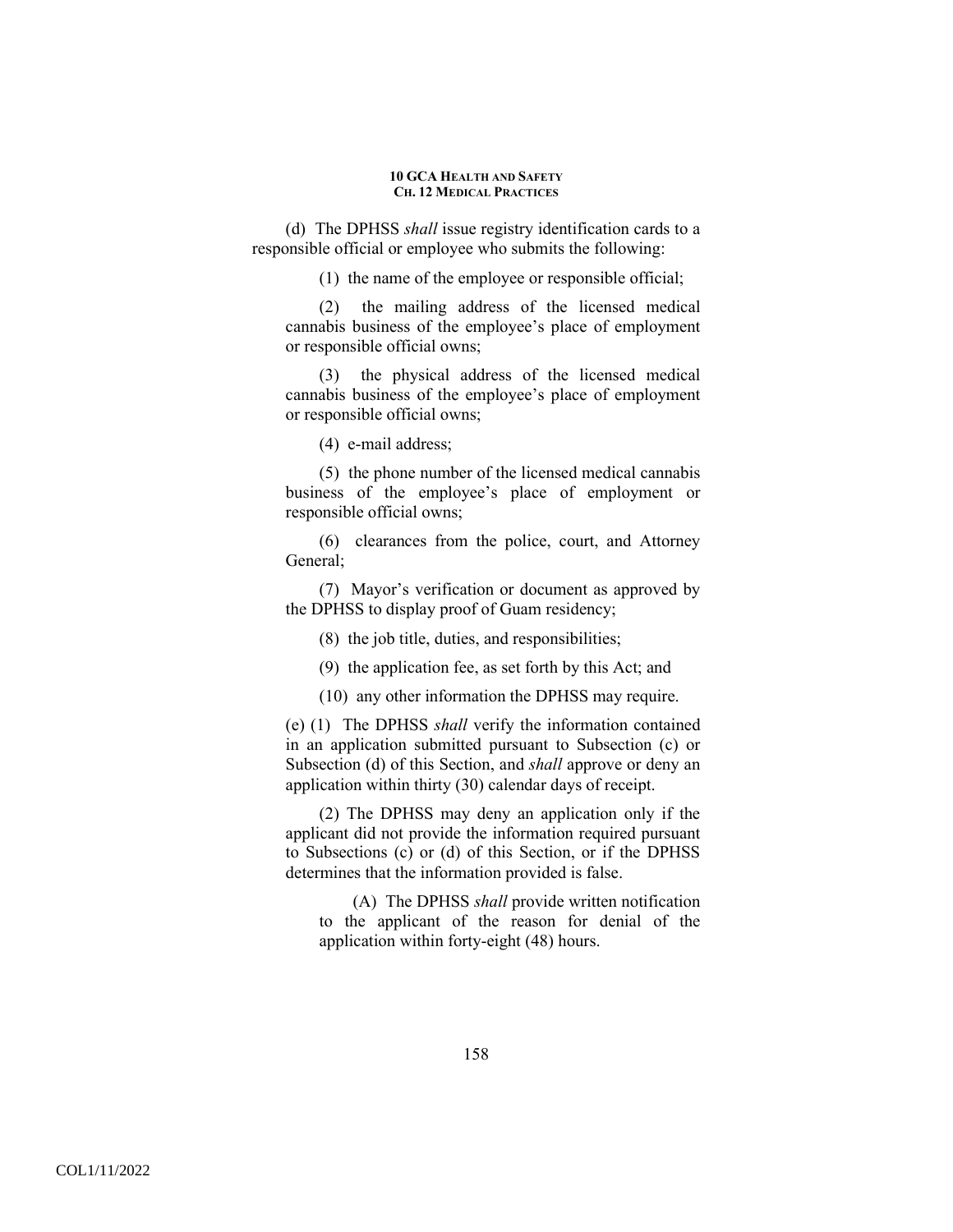(B) A person whose application has been denied and given notice of the reason for denial *shall* have ten (10) working days to appeal or comply.

(C) If the person does not come into compliance, the person *shall not* reapply for six (6) months from the date of the denial unless otherwise authorized by the DPHSS.

(f) The DPHSS *shall* issue a registry identification card within five (5) days of approving an application, and the card *shall* expire one (1) year after the date of issuance.

(1) A registry identification card for a qualified patient and primary caregiver *shall* contain:

(A) the name, address, and date of birth of the qualified patient and primary caregiver, if any;

(B) the date of issuance and expiration date of the registry identification card;

(C) the registry identification type; and

(D) any other information that the DPHSS may require, except the qualified patient's debilitating illness or any medical condition.

(2) A registry identification card for a responsible official and employee *shall* contain:

(A) the name of the employee or responsible official;

(B) the date of issuance and expiration date of the registry identification card;

(C) the physical address of the licensed medical cannabis business of the employee's place of employment or responsible official owns;

(D) the name of the responsible official of the licensed medical cannabis business;

(E) the registry identification type; and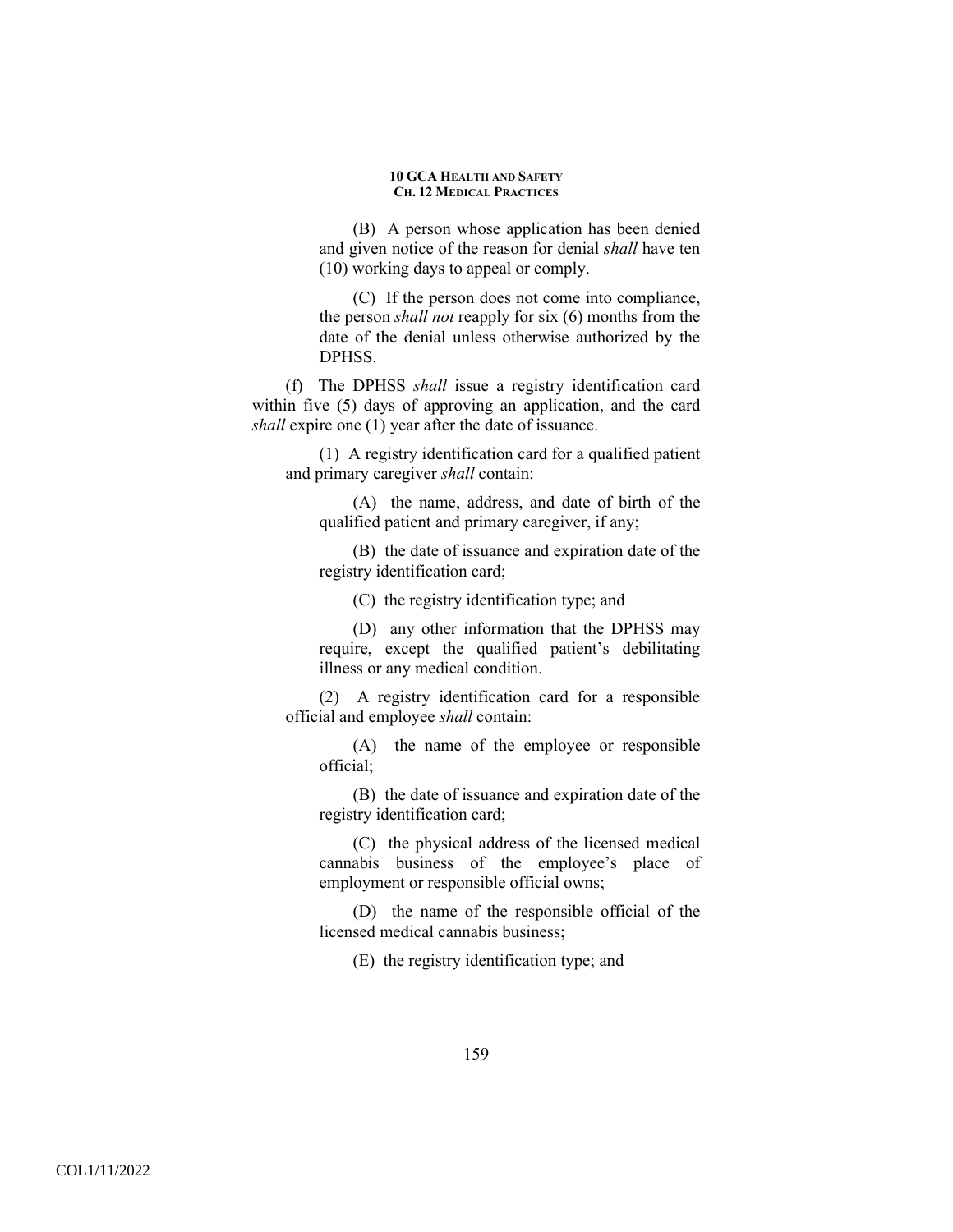(F) any other information that the DPHSS may require, except the qualified patient's debilitating illness or any medical condition.

(g) A person who possesses a registry identification card *shall* notify the DPHSS of any change in the person's name, address, qualified patient's practitioner, qualified patient's primary caregiver, or change in status of the qualified patient's debilitating medical condition within ten (10) working days of the change.

(h) Possession of or application for a registry identification card *shall not* constitute probable cause or give rise to reasonable suspicion for a governmental agency to search the person or property of the person possessing or applying for the card.

(i) The DPHSS *shall* maintain a confidential file containing the names and addresses of the persons who have either applied for or received a registry identification card. Individual names on the list *shall* be confidential and not subject to disclosure, except:

(1) to authorized employees of the DPHSS as necessary to perform the duties of the DPHSS pursuant to the provisions of this Act;

(2) to authorized employees of state or local law enforcement agencies for the sole purpose of verifying that a person is lawfully in possession of a registry identification card and is lawfully participating in Guam's medical cannabis program;

(3) pursuant to a court order or subpoena issued by a court;

(4) as provided in the federal Health Insurance Portability and Accountability Act of 1996, codified at 42 U.S.C. §*1320d et seq.*;

(5) with the written permission of the qualified patient or the qualified patient's legal guardian, or a parent or person with legal custody if the qualified patient has not attained eighteen (18) years of age;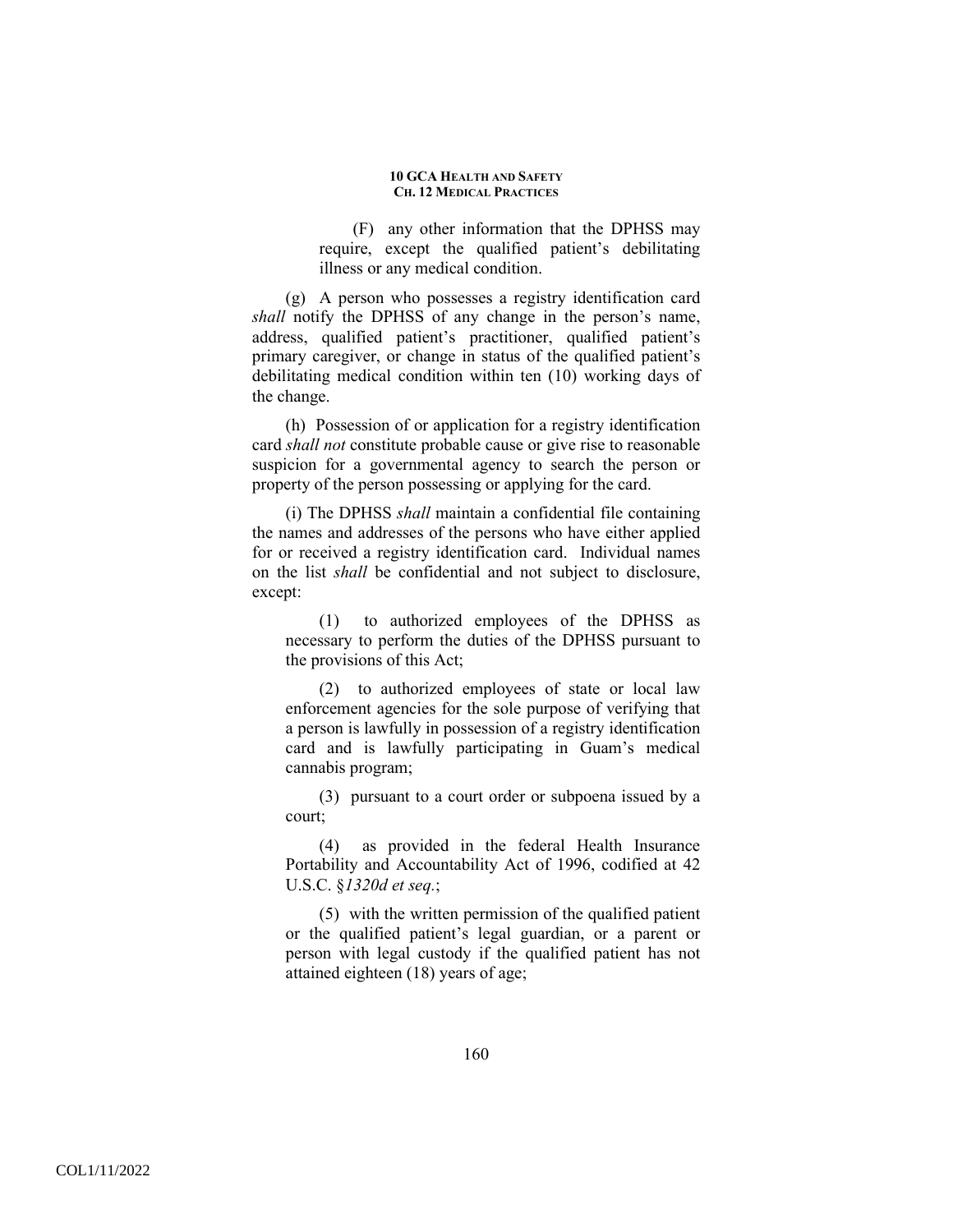(6) to a law enforcement official for verification purposes; provided, that the records may not be disclosed further than necessary to verify a qualified patient's participation in the medical cannabis program; or

(7) to a qualified patient's treating practitioner and to a qualified patient's primary caregiver for the purpose of carrying out this Act.

**SOURCE:** Added by P.L. 32-237 (Feb. 21, 2015), entitield "Department Rules; Registry Identification Cards." Amended by P.L. 33-220:2 (Dec. 17, 2016).

**2017 NOTE:** Subsection/subitem designations added/altered pursuant to the authority of 1 GCA § 1606.

### **§ 122508. License Classification.**

(a) Licenses for medical cannabis businesses are nontransferable.

(b) All licensed medical cannabis businesses permitted in this Act *shall* retain at least fifty-one percent (51%) ownership by legal residents of Guam who have maintained continuous legal residential address or addresses on Guam for a period of no less than three (3) years prior to the application for a medical cannabis business license. The DRT Business License Division *shall* verify such requirement.

(c) The DPHSS *shall* issue the following types of medical cannabis licenses:

(1) Type 1 Commercial Cultivation License for cultivation of less than or equal to two thousand five hundred (2,500) square feet of canopy on a single premises;

(2) Type 2 Commercial Cultivation License for cultivation of two thousand five hundred one (2,501) to five thousand (5,000) square feet of canopy on a single premises;

(3) Type 3 Commercial Cultivation License for cultivation of five thousand one (5,001) to ten thousand (10,000) square feet of canopy on a single premises;

(4) Commercial Manufacturing Facility License;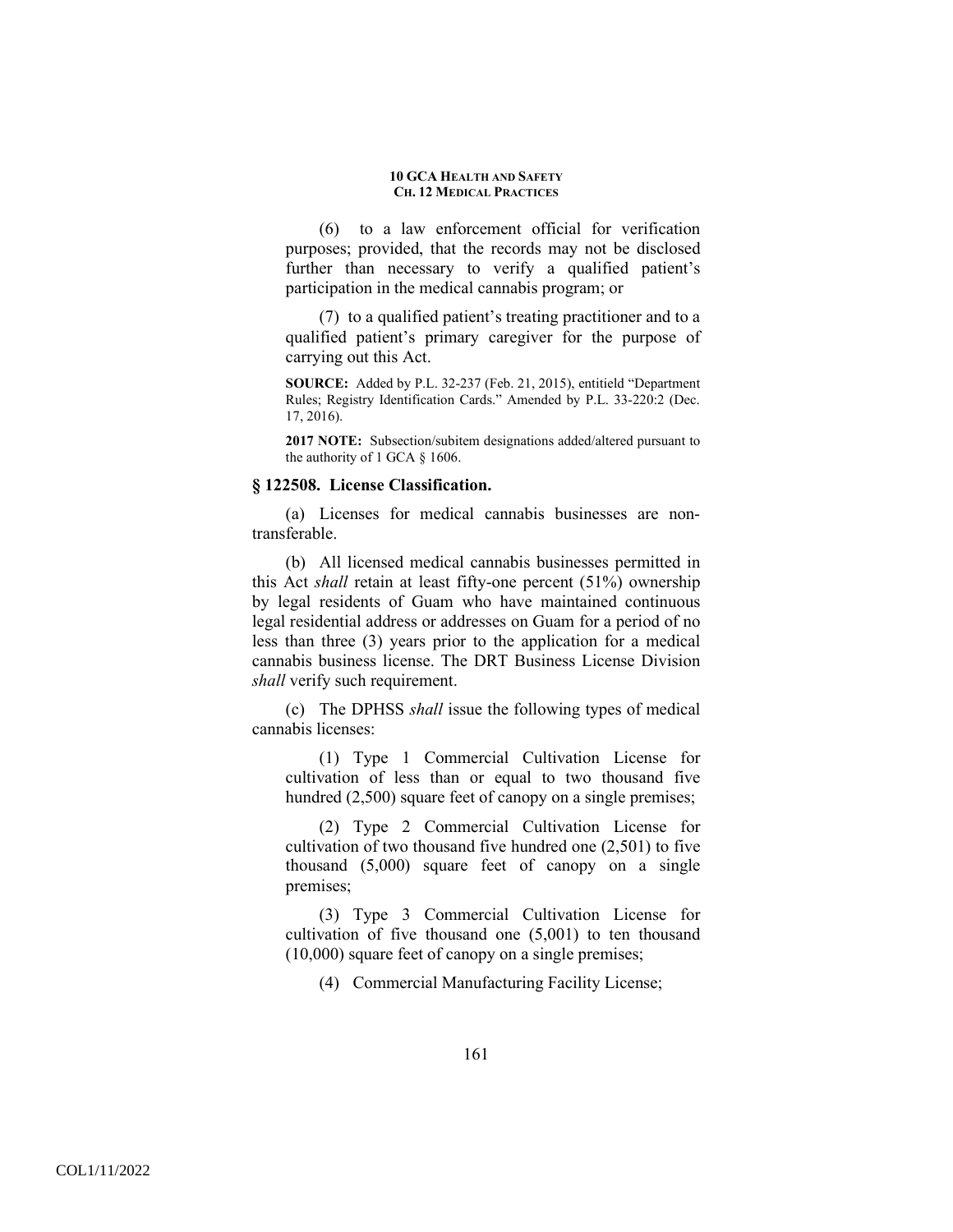- (5) Medical Cannabis Dispensary License; and
- (6) Medical Cannabis Testing Laboratory License.

(d) The DRT Business License Section *shall* issue the following types of medical cannabis business licenses:

(1) Commercial Cultivation Business License;

(2) Commercial Manufacturing Facility Business License;

(3) Medical Cannabis Dispensary Business License; or

(4) Medical Cannabis Testing Laboratory Business License.

**SOURCE:** Added as part of the amendments by P.L. 33-220:2 (Dec. 17, 2016). Amended by P.L. 34-024:5 (July 13, 2017).

**2017 NOTE:** Subsection/subitem designations added pursuant to the authority of 1 GCA § 1606.

### **§ 122509. Fees.**

(a) Registry Identification Card:

| (1) Qualified Patient: | \$15; |
|------------------------|-------|
|                        |       |

- (2) Primary Caregiver: \$100;
- (3) Responsible Official: \$1,000;
- (4) Designated Courier: \$200.

# (b) Annual Registry Identification Card Renewal:

| (1) Qualified Patient:    | \$10:  |
|---------------------------|--------|
| (2) Primary Caregiver:    | \$75:  |
| (3) Responsible Official: | \$750; |

- (4) Designated Courier: \$175.
- (c) Non-refundable Application Fees:

| $(1)$ \$2,000 for a | Type 1 Cultivation License; |
|---------------------|-----------------------------|
| $(2)$ \$5,000 for a | Type 2 Cultivation License; |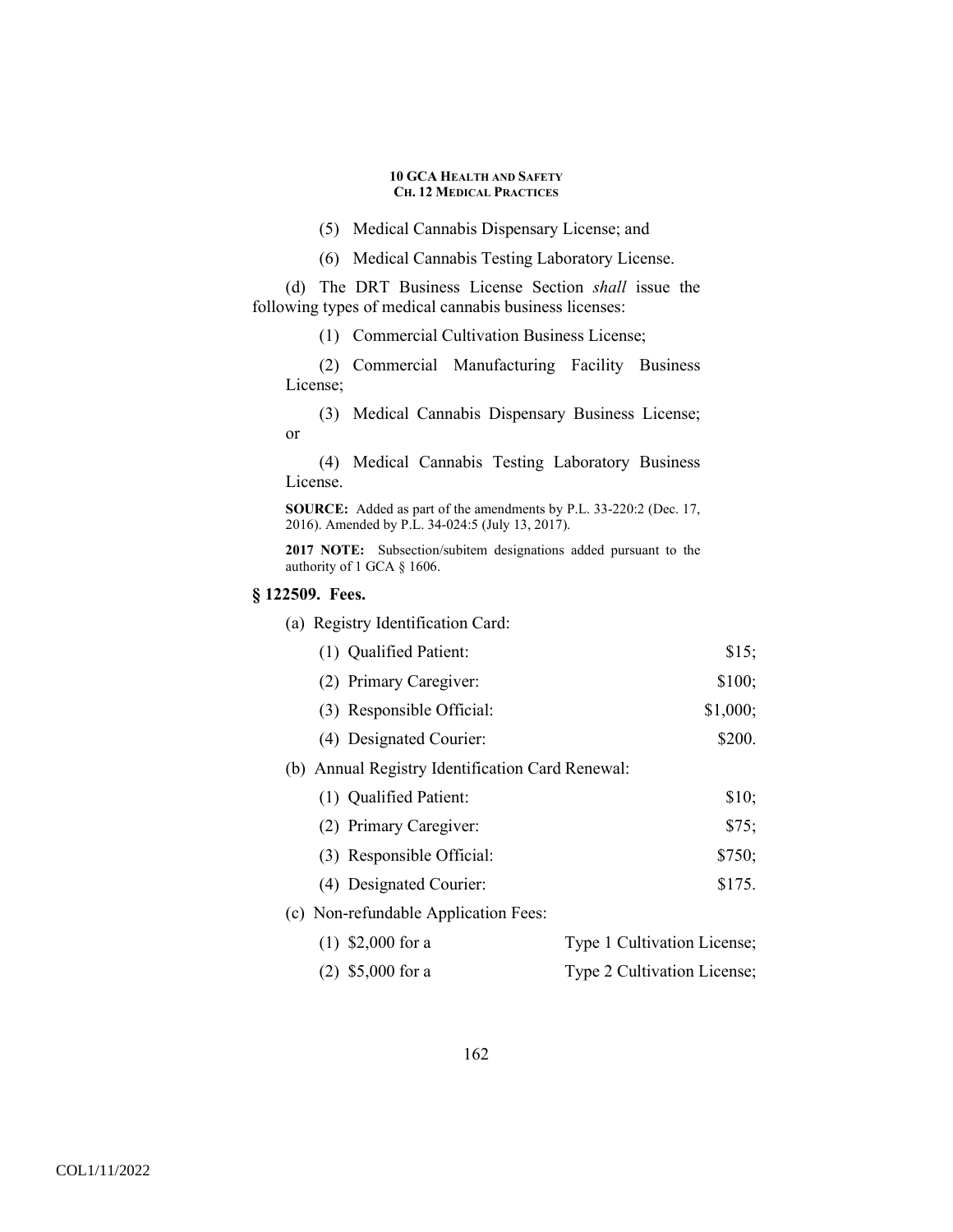|     |                                           | $(3)$ \$10,000 for a          | Type 3 Cultivation License;                |
|-----|-------------------------------------------|-------------------------------|--------------------------------------------|
|     |                                           | $(4)$ \$5,000 for a           | Commercial Manufacturing Facility;         |
|     |                                           | $(5)$ \$5,000 for a           | Medical Cannabis Dispensary;               |
|     |                                           | $(6)$ \$2,000 for a           | Medical Cannabis Testing Laboratory.       |
|     |                                           | (d) Initial Licensing Fees:   |                                            |
|     |                                           | $(1)$ \$3,000                 | for a Type 1 Cultivation License;          |
|     |                                           | $(2)$ \$5,000                 | for a Type 2 Cultivation License;          |
|     |                                           | $(3)$ \$10,000                | for a Type 3 Cultivation License;          |
|     |                                           | $(4)$ \$5,000                 | for a Commercial Manufacturing Facility;   |
|     |                                           | $(5)$ \$5,000                 | for a Medical Cannabis Dispensary;         |
|     |                                           | $(6)$ \$2000                  | for a Medical Cannabis Testing Laboratory. |
|     |                                           | (e) Annual License Renewal:   |                                            |
|     | (1)                                       | \$3,000                       | for a Type 1 Cultivation License;          |
|     | (2)                                       | \$7,500                       | for a Type 2 Cultivation License;          |
|     | (3)                                       | \$15,000                      | for a Type 3 Cultivation License;          |
|     |                                           | $(4)$ \$5,000                 | for a Commercial Manufacturing Facility;   |
|     |                                           | $(5)$ \$5,000                 | for a Medical Cannabis Dispensary;         |
|     |                                           | $(6)$ \$2,000                 | for a Medical Cannabis Testing Laboratory. |
| (f) | Non-refundable Permit to Application Fee: |                               |                                            |
|     |                                           | $(1)$ \$2,000 for a           | Type 1 Cultivation Site;                   |
|     |                                           | $(2)$ \$5,000 for a           | Type 2 Cultivation Site;                   |
|     |                                           | $(3)$ \$15,000 for a          | Type 3 Cultivation Site;                   |
|     |                                           | $(4)$ \$5,000 for a           | Commercial Manufacturing Facility;         |
|     |                                           | $(5)$ \$5,000 for a           | Medical Cannabis Dispensary;               |
|     |                                           | $(6)$ \$2,000 for a           | Medical Cannabis Testing Laboratory.       |
| (g) |                                           | Permit to Operate Annual Fee: |                                            |
|     |                                           | $(1)$ \$2,000 for a           | Type 1 Cultivation Site;                   |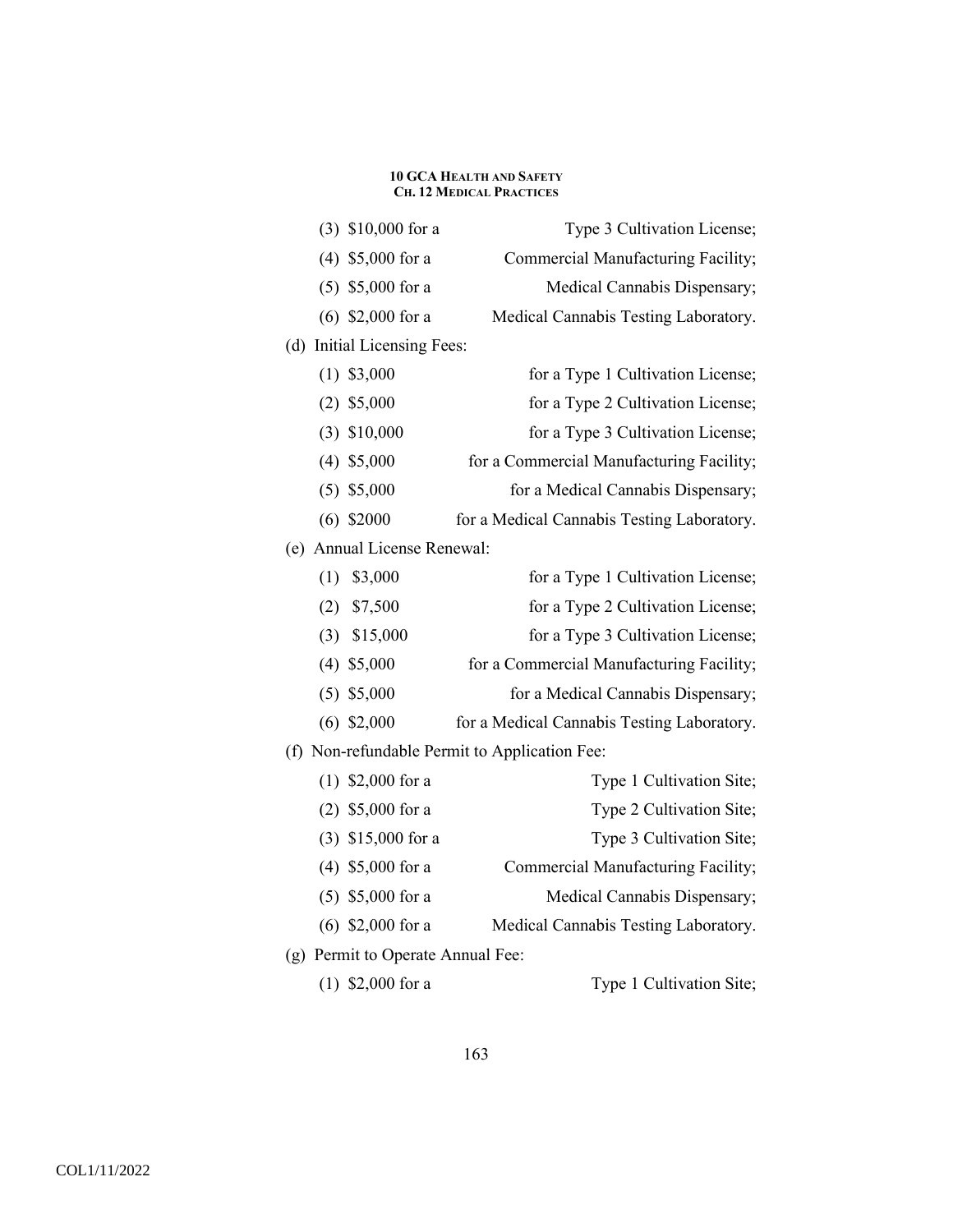| $(2)$ \$5,000 for a                      | Type 2 Cultivation Site;                                            |
|------------------------------------------|---------------------------------------------------------------------|
| $(3)$ \$15,000 for a                     | Type 3 Cultivation Site;                                            |
| $(4)$ \$5,000 for a                      | Commercial Manufacturing Facility;                                  |
| $(5)$ \$5,000 for a                      | Medical Cannabis Dispensary;                                        |
| $(6)$ \$2,000 for a                      | Medical Cannabis Testing Laboratory.                                |
|                                          | (h) DPHSS Authentication of Written Certification:<br>\$1.00.       |
| (i) DRT Business License [Initial] Fees: |                                                                     |
| $(1)$ \$1,000 for a                      | Commercial Cultivation Business<br>License;                         |
| $(2)$ \$1,000 for a                      | Commercial Manufacturing Facility<br><b>Business License;</b>       |
| $(3)$ \$1,000 for a Medical              | Cannabis<br>Dispensary<br>Business License; and                     |
| $(4)$ \$1,000 for                        | Medical<br>Cannabis<br>Testing<br>a<br>Laboratory Business License. |
|                                          | (j) DRT Business License [Annual Renewal] Fees:                     |
| $(1)$ \$1,000 for a                      | Commercial Cultivation Business<br>License;                         |
| $(2)$ \$1,000 for a                      | Commercial Manufacturing Facility<br>Business License;              |
| $(3)$ \$1,000 for a                      | Medical<br>Cannabis<br>Dispensary<br>Business License; and          |
| $(4)$ \$ 1,000 for a                     | Medical<br>Cannabis<br>Testing<br>Laboratory Business License.      |

**SOURCE:** Added as part of the amendments by P.L. 33-220:2 (Dec. 17, 2016). P.L. 34-024:6 (July 13, 2017) added subitem (d)(7), codified as subsection (i)(1)-(4) by the Compiler pursuant to authority granted by 1 GCA § 1606. P.L. 34-024:7 (July 13, 2017) added subitem (e)(7), codified as subsection  $(j)(1)-(4)$  by the Compiler pursuant to authority granted by 1 GCA § 1606.

## **§ 122510. Application and Licensing Process for Medical Cannabis Business.**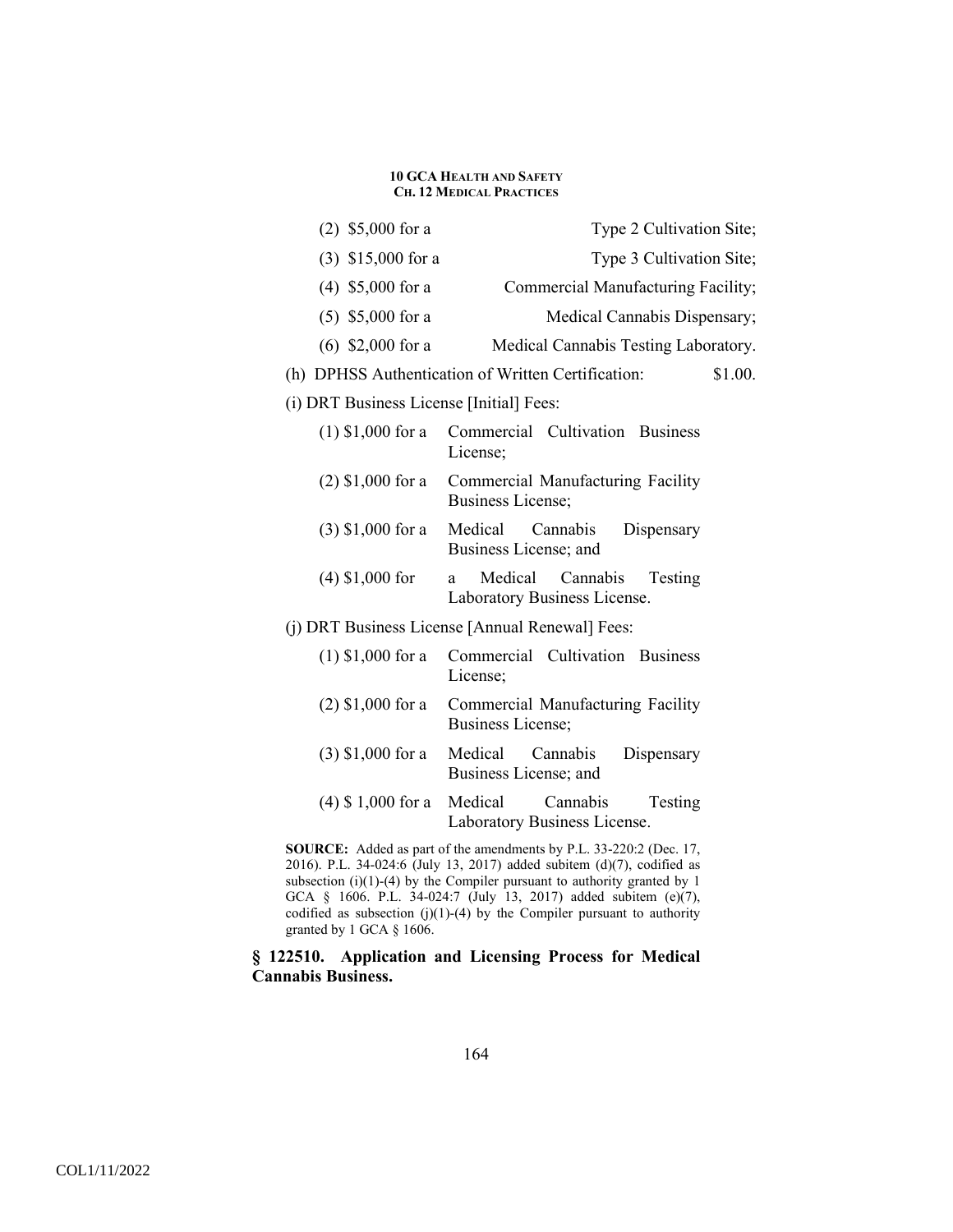The DPHSS *shall* govern the manner in which applications for a medical cannabis business license will be considered according to the following:

(a) Within thirty (30) days of the passage of this Act, the DPHSS *shall* accept applications for proposed medical cannabis licenses on a form prescribed by the authorized responsible official and include:

(1) the authorized responsible official's:

(A) name;

(B) mailing address;

(C) e-mail address;

(D) phone number;

(E) A Mayor's verification or document as approved by the DPHSS to display proof of Guam residency; and

(F) clearances from police, court, and Attorney General;

(2) the legal name of the proposed medical cannabis business;

(3) the physical address of the proposed medical cannabis business;

(4) affirmation that the proposed medical cannabis business is not within a Drug Free School Zone;

(5) proof that the applicant has legal title filed with the Department of Land Management on which the proposed medical cannabis business will be located, or has a legal lease agreement with the property owner that includes consent to operate the proposed medical cannabis business on that property;

(6) proof that the proposed facility is registered with the DRT and has a business license and Business Privilege Tax Number with the DRT;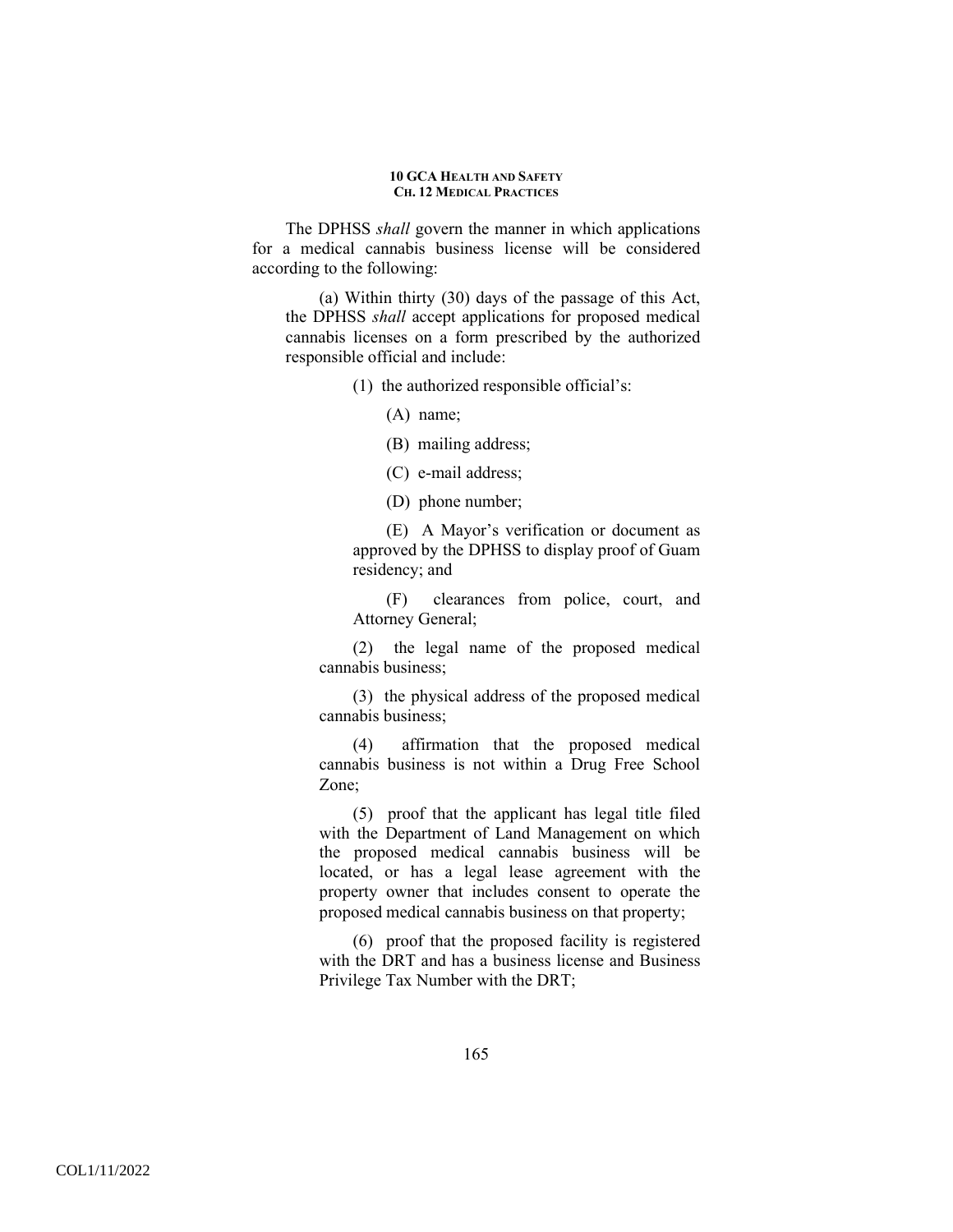(7) clearances from the police, court, and Attorney General for each owner, responsible official, and board member;

(8) affirmation, to include a Mayor's verification of each owner or responsible official or other form of documentation as approved by the DPHSS displaying proof of Guam residency, that the proposed medical cannabis business has a fifty-one percent (51%) ownership by legal residents of Guam;

(9) operating procedures consistent with rules of the DPHSS for oversight of the proposed medical cannabis business, including, without limitation:

(A) equipment handling and sanitation procedures.

(B) procedures to ensure the use of adequate security measures;

(C) the use of inventory control system; and

(D) such other information as the DPHSS may require;

(10) a certified statement that none of the persons who are proposed to be owners, officers, or board members of the proposed medical cannabis business have served as an owner, officer or board member for a licensed medical cannabis business that has had its license revoked within three (3) years of the current application date;

(11) proof that none of the persons who are proposed to be owners, officers, or board members of the proposed licensed medical cannabis business are under twenty-one (21) years of age;

(12) declaration that the proposed licensed medical cannabis business will not knowingly employ a person who was convicted of a felony offense, is under the age of twenty-one (21), or who may have a conflict of interest as a practitioner providing written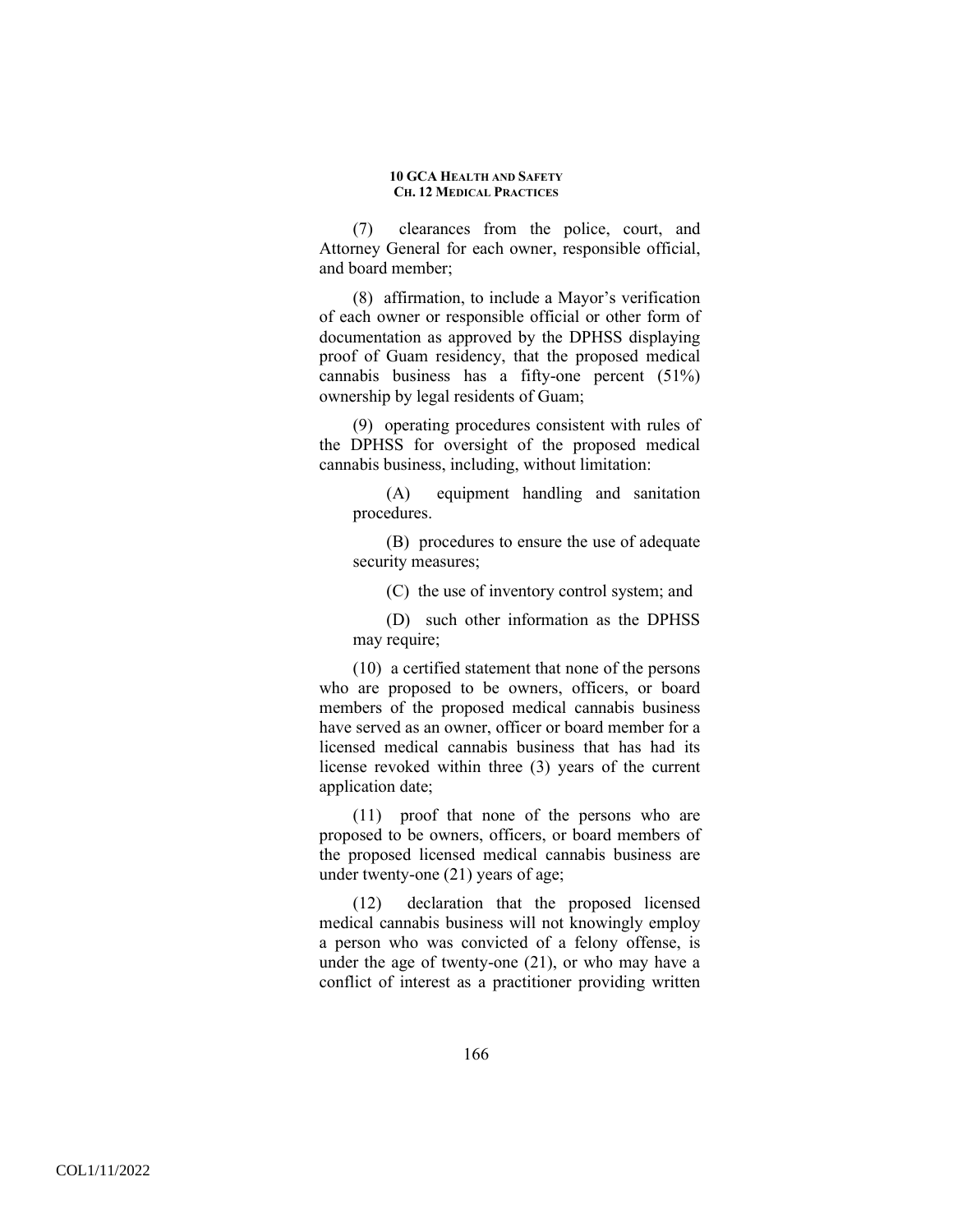certification to a qualified patient for the use of medical cannabis;

(13) a certified letter from the planning DPHSS of the Department of Land Management stating that the location of the facility meets all zoning requirements of this Act. Licensed medical cannabis businesses *shall* be located only in the following zones:

(A) Agricultural Zone (A), Commercial Zone (C), Light Industrial Zone (M1), and Heavy Industrial Zone (M2) for commercial cannabis cultivation facilities; and

(B) Commercial Zone (C), Light Industrial Zone (M1), and Heavy Industrial Zone (M2) for commercial manufacturing facilities and medical cannabis dispensaries.

(14) A plan for sufficient equipment to monitor temperature, ventilation, humidity control equipment and any other necessary equipment that preserves the integrity of the medical cannabis, prepared medical cannabis, medical cannabis product, and the safety of patients and operations, as determined by the DPHSS's rules and regulations; and

(15) The application fee, as set forth in this Act.

(b) The DPHSS *shall* verify the information contained in an application submitted pursuant to Subsection (a) of this Section, and *shall* approve or deny an application within thirty (30) calendar days of receipt. The DPHSS *shall* deny an application only if the applicant did not provide the information required pursuant to Subsection (a) of this Section, or if the DPHSS determines that the information provided is false.

(c) The DPHSS *shall* provide written notification to the responsible official of an incomplete application within seven (7) days of the DPHSS's determination and specify where the application is incomplete. The responsible official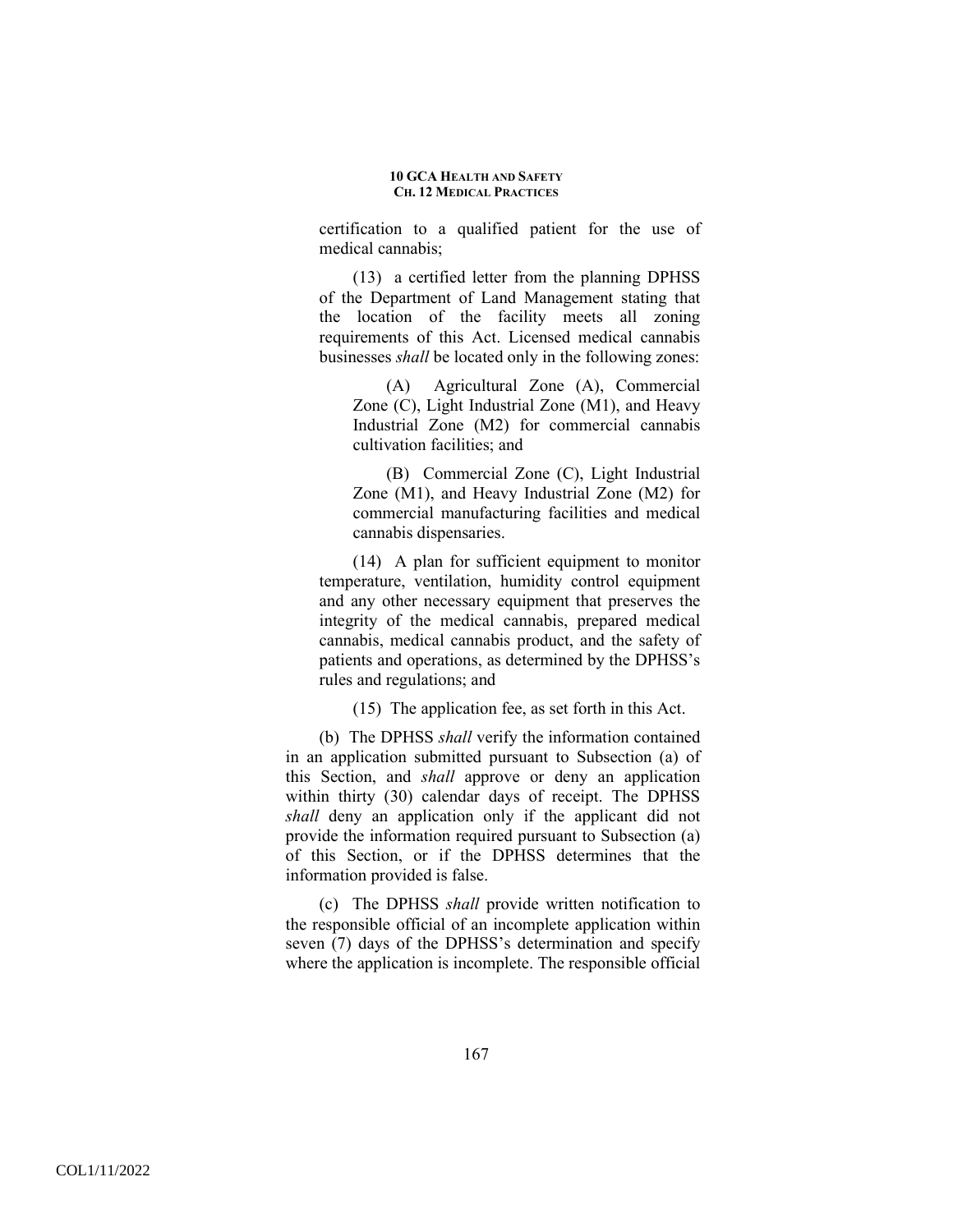*shall* be given fourteen (14) days to complete and resubmit the application.

(d) The DPHSS *shall* reject any application that does not comply with this Act. The DPHSS *shall* provide the responsible official with a written notification within seven (7) days of rejection and specify the reason for rejection.

(e) The DPHSS *shall* issue a license if the application is complete and in accordance with this Act. The certificate *shall* include the following:

- (1) the medical cannabis business's:
	- (A) legal name;
	- (B) physical address; and
	- (C) phone number;
- (2) the responsible official's:
	- (A) name;
	- (B) mailing address;
	- (C) email address;
	- (D) phone number;
- (3) a random alphanumeric identification number;
- (4) the date of issue;
- (5) the date of expiration;

(6) the date the licensed medical cannabis business must reapply; and

(7) any other information the DPHSS deems necessary.

(f) Other than a medical cannabis testing laboratory, no person, responsible official, board member, business, stakeholder, principals, or entity of one (1) licensed medical cannabis business *shall* own or have financial interest in more than one (1) licensed medical cannabis business at any given time; provided that: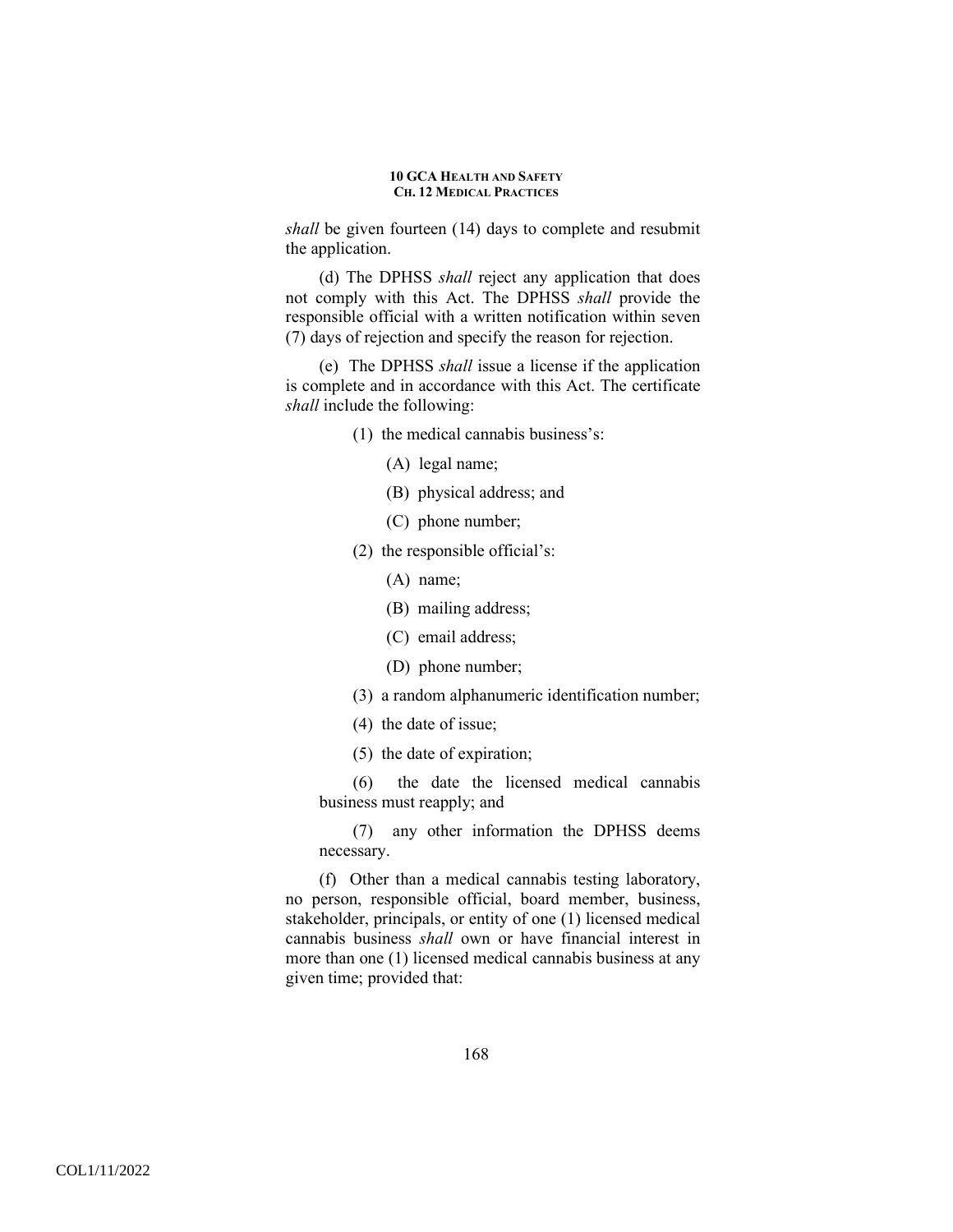### (1) for a commercial cultivation facility:

(A) responsible officials, board members, businesses, stakeholders, principals, or entities of commercial cultivation facilities are not prohibited from holding separate commercial manufacturing facility licenses or medical cannabis dispensary licenses, so long as the provisions for the application of the separate cultivation, manufacturing, or medical cannabis dispensary licenses set forth in this Act are completed in full by the applicant;

(B) responsible board members, businesses, stakeholders, principals, or entities of commercial cultivation facilities will apply for licensing separately from commercial manufacturing facilities and medical cannabis dispensaries; and

(C) commercial cultivators may possess *no more than one* (1) commercial cultivation license at any given time.

(i) Commercial cultivators are prohibited from holding financial interest or partial ownership of more than one (1) commercial cultivation facility at any given time.

(ii) Ownership of an entity's current commercial cultivation license must be surrendered immediately upon acceptance of a new commercial cultivation license, whether or not the new commercial cultivation license represents a change in location or an increase, decrease, or the current level of commercial cultivation allowed to the entity.

(2) for a commercial manufacturing facility:

(A) responsible officials, board members, businesses, stakeholders, principals, or entities of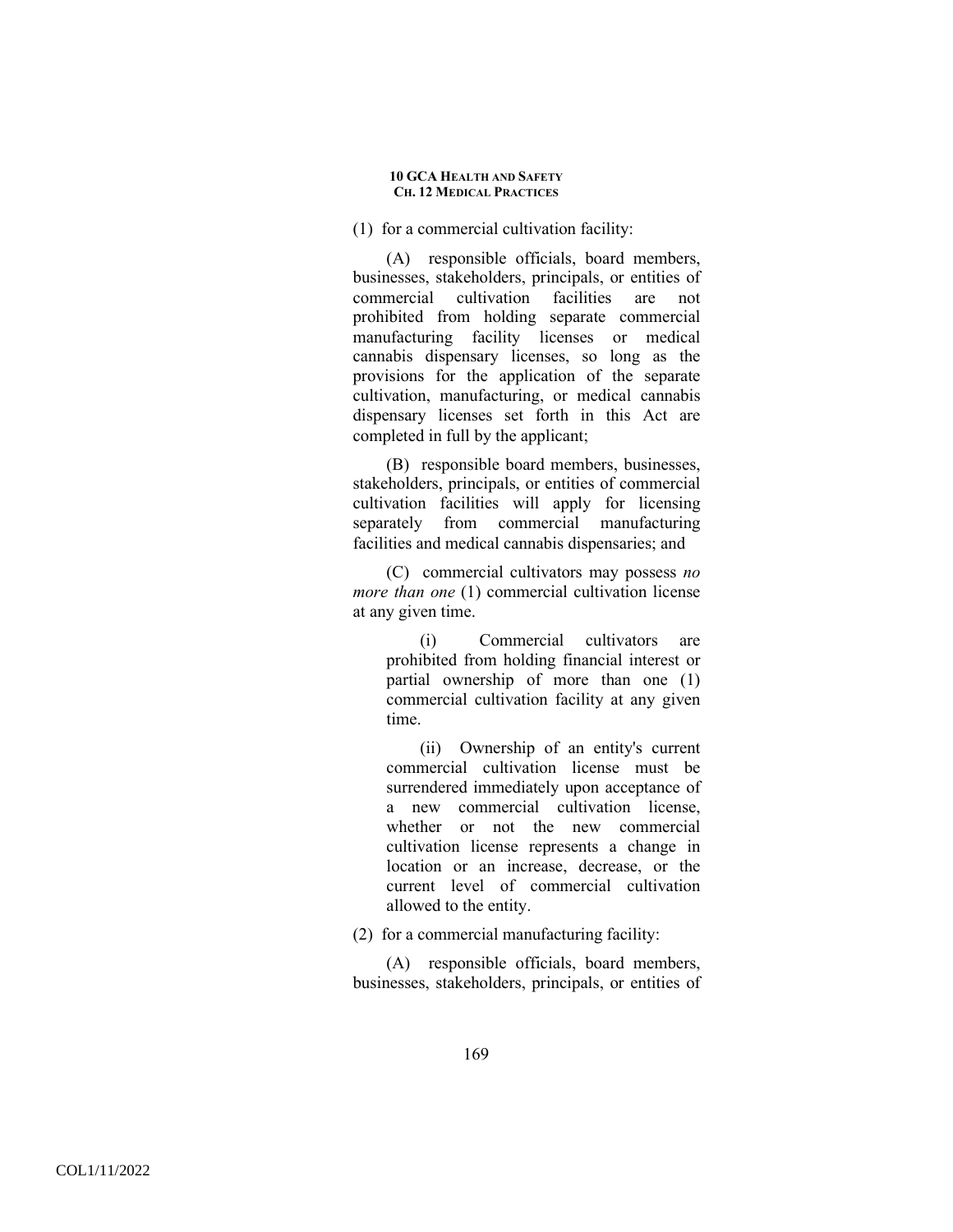commercial manufacturing facilities are not prohibited from holding separate commercial cultivation facility licenses or medical cannabis dispensary licenses, so long as the provisions for the application of the separate cultivation, manufacturing, or medical cannabis dispensary licenses set forth in this Act are completed in full by the applicant;

(B) responsible officials, board members, businesses, stakeholders, principals, or entities of commercial manufacturing facilities will apply for licensing separately from commercial cultivation facilities and medical cannabis dispensaries; and

(C) responsible officials, board members, businesses, stakeholders, principals, or entities of a commercial manufacturing facility may possess no more than one (1) commercial cultivation license at any given time.

(i) Commercial manufacturing facilities are prohibited from holding financial interest or partial ownership of more than one (1) commercial cultivation facility at any given time.

(ii) Ownership of an entity's current commercial manufacturing facility license must be surrendered immediately upon acceptance of a new commercial cultivation license, whether or not the new commercial cultivation license represents a change in location or an increase, decrease, or the current level of commercial cultivation allowed to the entity.

(3) for a medical cannabis dispensary:

(A) responsible officials, board members, businesses, stakeholders, principals, or entities of a medical cannabis dispensary are not prohibited from holding separate commercial cultivation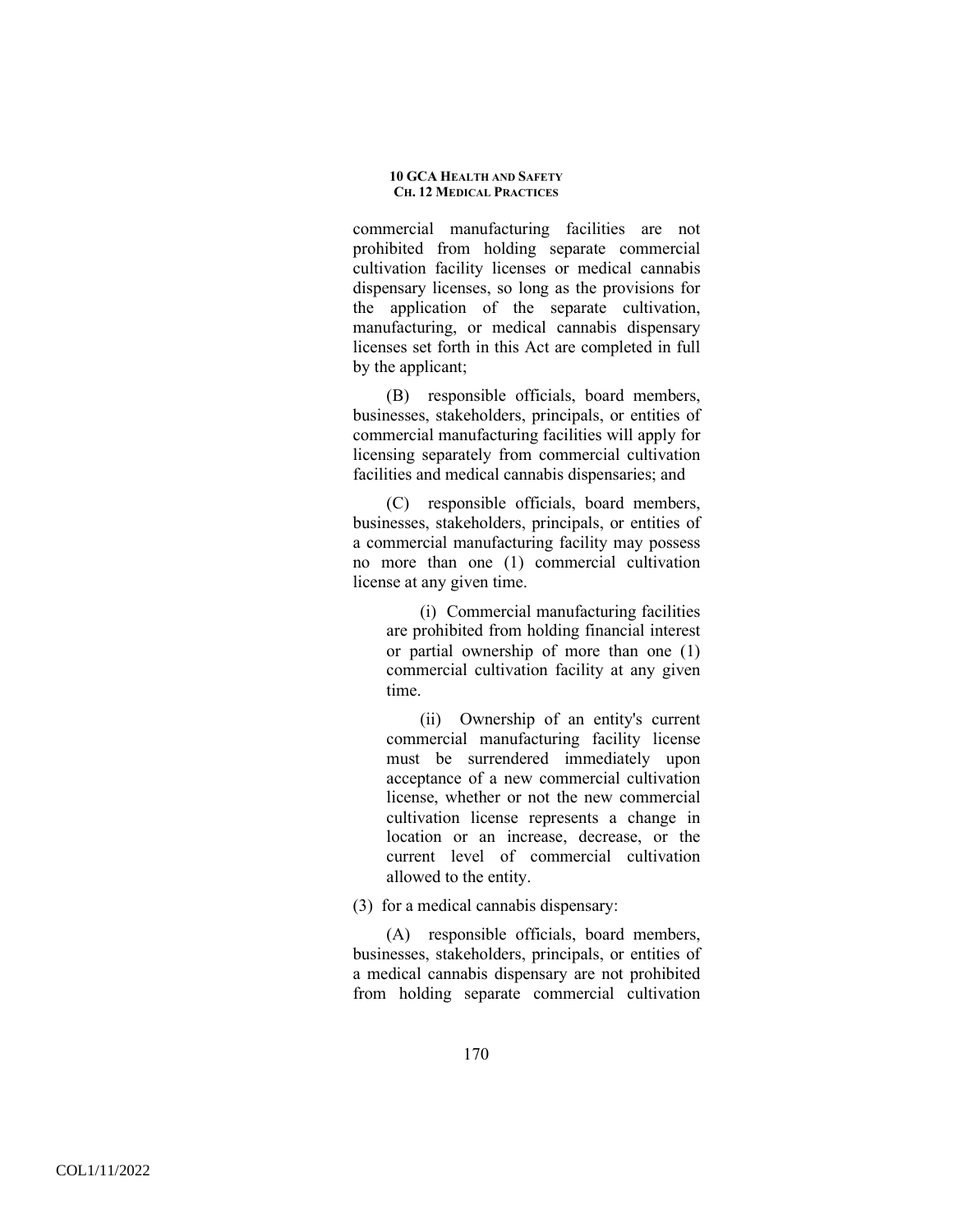facility licenses or commercial manufacturing facility licenses, so long as the provisions for the application of the separate cultivation, manufacturing, or medical cannabis dispensary licenses set forth in this Act are completed in full by the applicant;

(B) responsible officials, board members, businesses, stakeholders, principals, or entities of a medical cannabis dispensary will apply for licensing separately from commercial cultivation facilities and commercial manufacturing facilities; and

(C) responsible officials, board members, businesses, stakeholders, principals, or entities of a medical cannabis dispensary may possess no more than one (1) commercial cultivation facility license at any given time.

(i) Medical cannabis dispensaries are prohibited from holding financial interest or partial ownership of more than one (1) commercial cultivation facility at any given time.

(ii) Ownership of an entity's current commercial cultivation facility license must be surrendered immediately upon acceptance of a new commercial cultivation facility license, whether or not the new commercial cultivation facility license represents a change in location or an increase, decrease, or the current level of commercial cultivation allowed to the entity.

(g) A medical cannabis testing laboratory and its responsible officials, board members, business stakeholders, principals, or entities of a medical cannabis testing laboratory are prohibited from owning or having any financial stake in commercial cultivation facilities, commercial manufacturing facilities, medical cannabis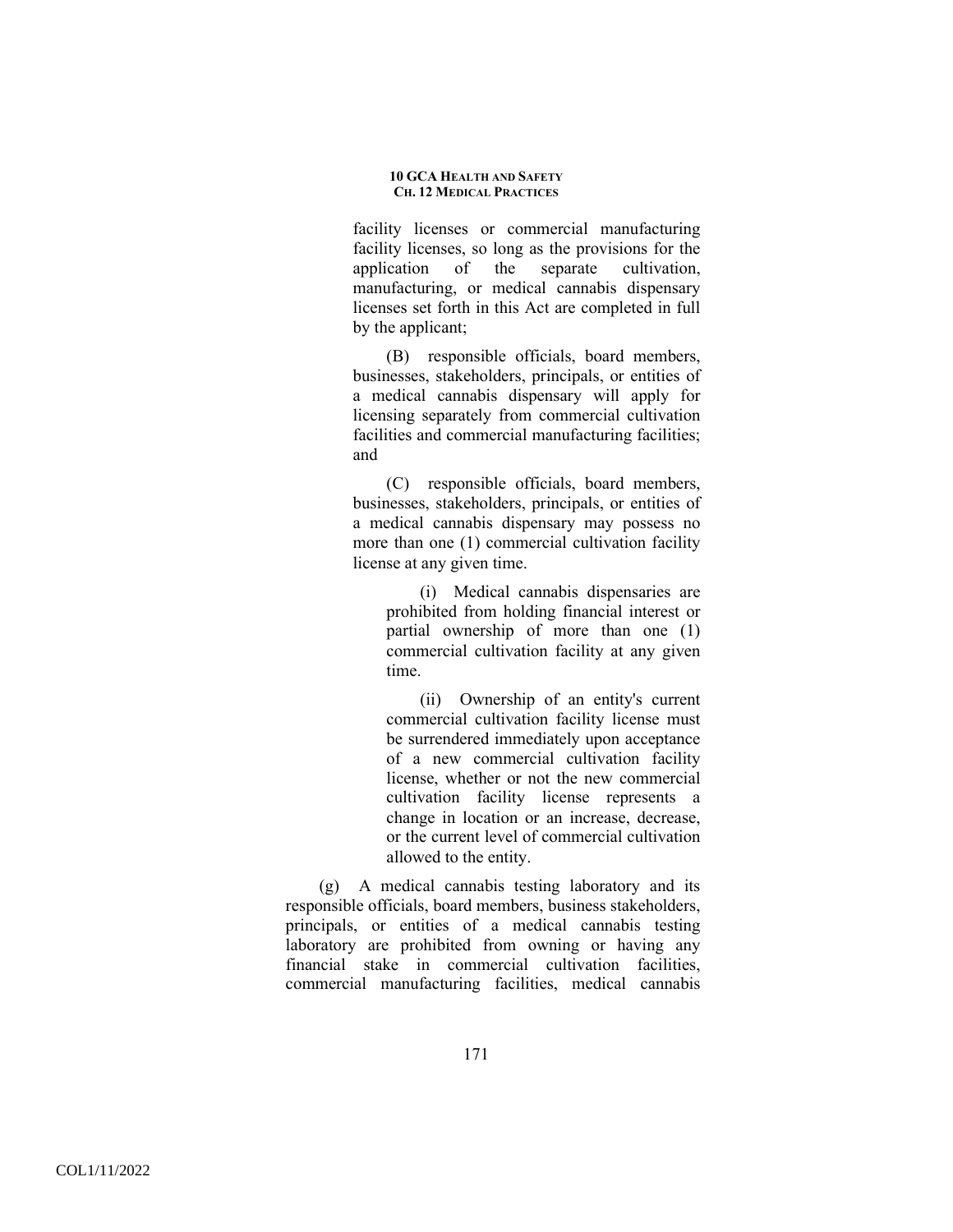dispensaries, and medical establishments that recommend the use of medical cannabis, or other medical cannabis testing laboratories.

**SOURCE:** Added as part of the amendments by P.L. 33-220:2 (Dec. 17, 2016). Subsection (a), exclusive of subitems (1) - (15), amended by P.L. 34-024:8 (July 13, 2017). Subsection (a)(4) amended by P.L. 34-080:6 (Feb. 9, 2018).

**2018 NOTE:** P.L. 34-080:6 identified only subitem (4); however, it is apparent that the legislative intent was to amend subsection (a)(4). Prior to its amendment by P.L. 34-080:6, subsection  $(a)(4)$  stated: " $(4)$ affirmation that the proposed medical cannabis business is not within a Drug Free School Zone pursuant to Chapter 48 of Title 17, Guam Code Annotated."

The amendment to subsection (a)(4) also included the definition of a Drug Free School Zone which is codified as § 122503(gg) pursuant to authority granted by 1 GCA § 1606.

**2017 NOTE:** Subsection/subitem designations added/altered pursuant to the authority of 1 GCA § 1606.

## **§ 122511. Permit to Operate.**

(a) The DPHSS *shall* govern the manner in which applications for a Medical Cannabis Permit to Operate will be considered. The DPHSS *shall* inspect the facilities of a licensed medical cannabis business prior to issuing a Permit to Operate. The Permit to Operate must be displayed inside the licensed medical cannabis business. No medical cannabis, prepared medical cannabis, or medical cannabis product can be sold or transferred by a licensed medical cannabis business to any licensed medical cannabis business, medical cannabis testing laboratory, qualified patient, qualified patient's primary caregiver, or qualified patient's legal guardian without the licensed medical cannabis business being in possession of a Permit to Operate.

(b) The application and the Permit to Operate *shall* include:

(1) the name, address, and license number of the medical cannabis business;

- (2) the responsible official's name;
- (3) the date of issue;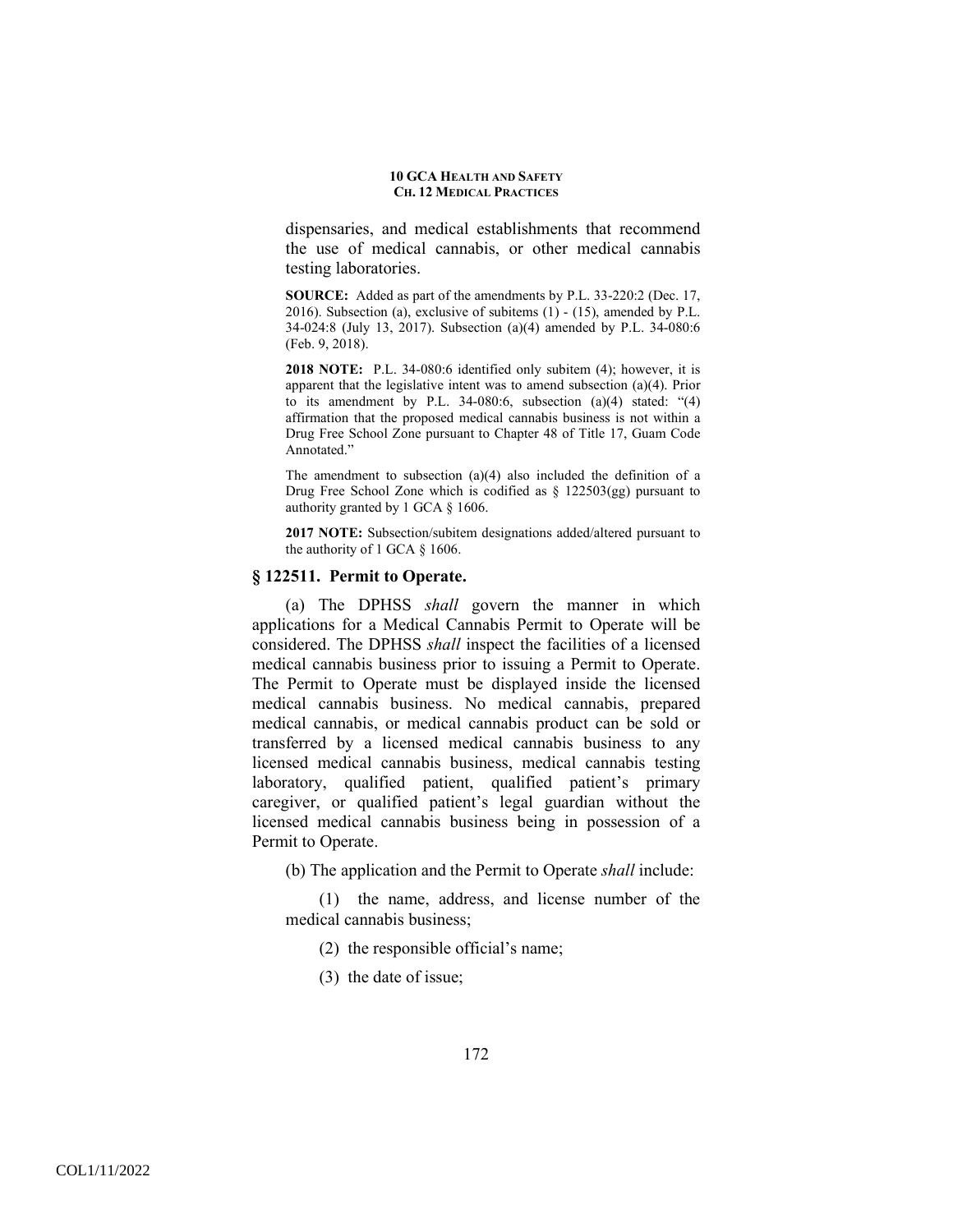(4) the date of expiration;

(5) the date the licensed medical cannabis business must reapply;

(6) the type of medical cannabis license; and

(7) any other information deemed necessary by the DPHSS.

**SOURCE:** Added as part of the amendments by P.L. 33-220:2 (Dec. 17, 2016).

**2017 NOTE:** Subsection/subitem designations added/altered pursuant to the authority of 1 GCA § 1606.

### **122512. Operation Standards.**

(a) Each facility will comply with all local building, health, fire, and zoning requirements and other applicable requirements and *shall not* be in violation of Guam's building and zoning laws.

(b) All licensed medical cannabis businesses that prepare, package, store, sell, distribute, or dispense cannabis-infused edible food products *shall* comply with Title 10 GCA, Chapters 21, 22, 23, 24, and 40, and applicable rules and regulations, to ensure proper food safety.

(c) Commercial cultivation may only occur on the property for which the commercial cultivation license was obtained.

(d) Commercial cultivation *shall not* be in public view. All commercial cultivation structures *shall* be fully surrounded by a fence or wall at least ten (10) feet in height with a locking gate or door. No cannabis plant shall be taller than the height of the wall, fence, or gate.

(e) The cultivation area and storage areas of medical cannabis, prepared medical cannabis, medical cannabis product must be adequately secured to prevent unauthorized entry.

(f) If supplemental gasses are used for cultivation purposes, the facility will be equipped with working carbon monoxide detectors.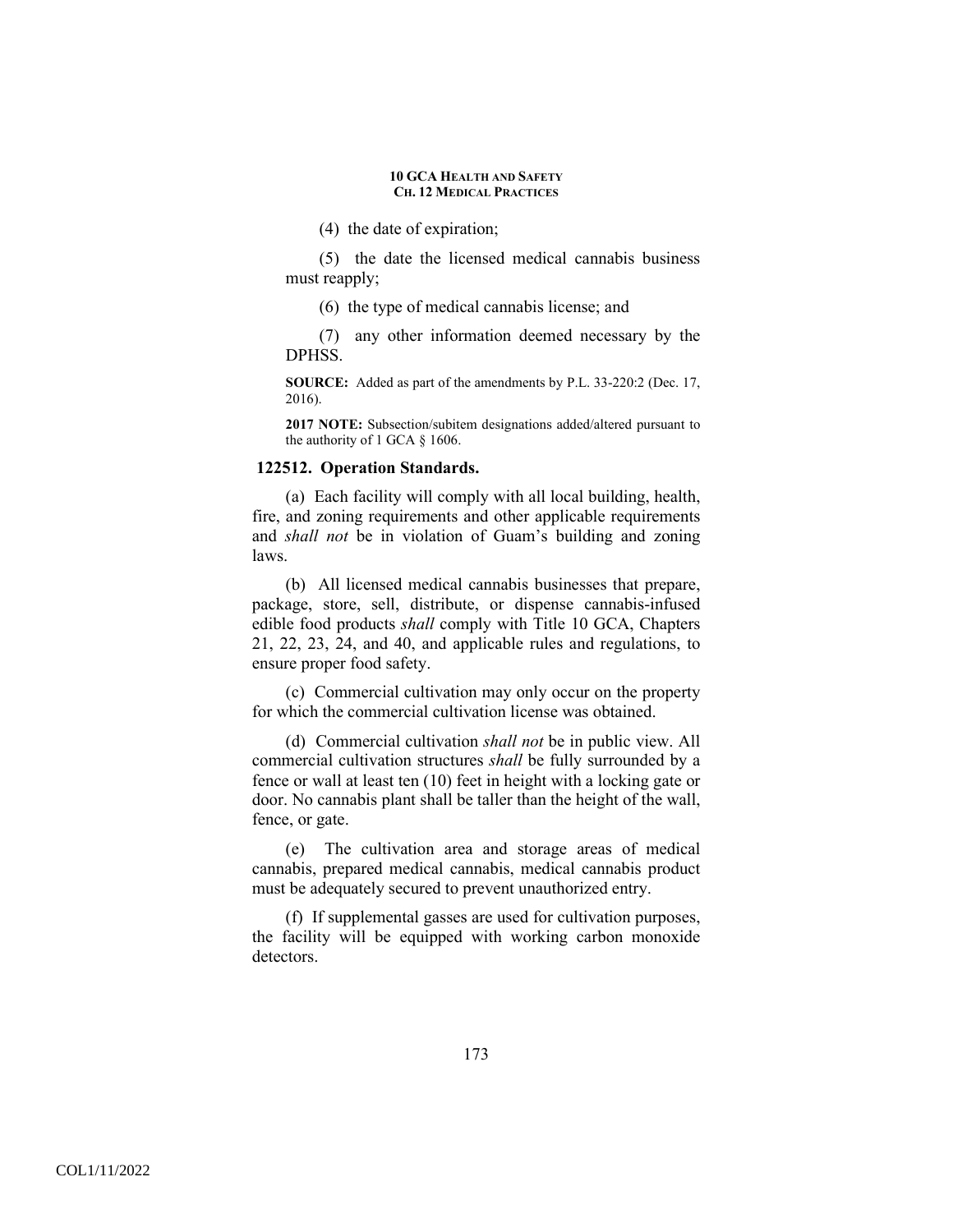(g) Licensed medical cannabis businesses *shall* develop a plan for and cooperate with local health, water, building, and fire authorities to ensure adequate ventilation and air filtration, plumbing and drainage requirements, electrical safety, and proper disposal of wastewater according to Guam Environmental Protection Agency and Department of Agriculture requirements when applicable.

(h) A sample of each lot of every medical cannabis crop produced by the commercial cultivator *shall* be laboratory tested by a licensed medical cannabis testing laboratory before distribution to a licensed possessor.

(i) A sample of each batch of each prepared medical cannabis or medical cannabis product produced by a commercial manufacturing facility *shall* be laboratory tested by a licensed medical cannabis testing laboratory before distribution to a licensed possessor.

(j) The licensed medical cannabis business *shall* attach a DPHSS approved chain of custody form that includes a detailed report of the laboratory testing results from the lot of the cannabis crop origination, based on minimum requirements set by the DPHSS.

(k) All laboratory tested cannabis determined to be unusable or contaminated according to the minimum laboratory testing requirements set by this Act must be destroyed and/or disposed of in accordance with local law within twenty-four (24) hours of determination. Disposal *shall* be recorded and reported to the DPHSS within forty-eight (48) hours of disposal pursuant to this Act.

(l) The licensed medical cannabis business *shall* develop standard operating procedures, protocols, and training for the safe handling and dispensing of medical cannabis to include:

- (1) storage protocols;
- (2) reasonable security protocols;
- (3) inventory control; and
- (4) distribution systems.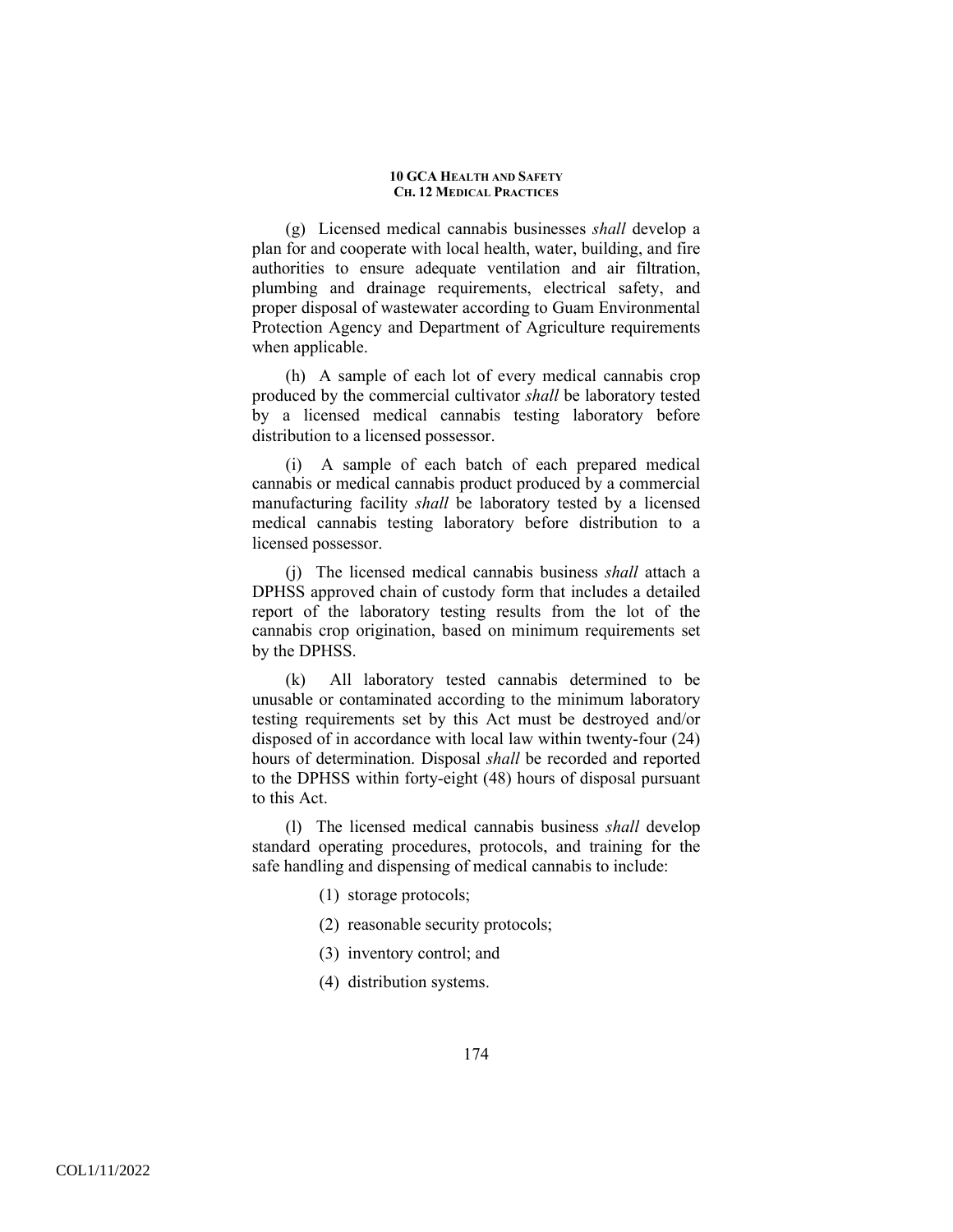(m) The use of butane for any extraction method for medical marijuana concentrates is hereby banned in Guam.

**SOURCE:** Added as part of the amendments by P.L. 33-220:2 (Dec. 17, 2016).

## **§ 122513. Storage of Cannabis.**

To reduce contamination of cannabis products, all cannabis products *shall* be stored and displayed in inconspicuous air-tight and tamper proof containers. If applicable, the product may be stored in child-proof containers. Storage and display areas must maintain relative humidity between fifty percent (50%) and seventy percent (70%).

**SOURCE:** Added as part of the amendments by P.L. 33-220:2 (Dec. 17, 2016).

# **§ 122514. Transport of Cannabis.**

(a) Medical cannabis, prepared medical cannabis, and medical cannabis product *shall* only be transported by designated couriers of a licensed medical cannabis business, a qualified patient, a qualified patient's primary caregiver, or a qualified patient's legal guardian.

(b) The designated courier *shall* be registered with the DPHSS.

(c) The designated courier authorized by the licensed medical cannabis business *shall*:

(1) *not* use a vehicle with any cannabis identification;

(2) ensure the cannabis is not visible; and

(3) store cannabis in air-tight, tamper proof packaging.

**SOURCE:** Added as part of the amendments by P.L. 33-220:2 (Dec. 17, 2016).

# **§ 122515. Labeling and Packaging.**

Labels and packages of prepared medical cannabis product *shall* meet the following requirements:

(a) Medical cannabis packages and labels *shall not* be made to be attractive to children, to include cartoons; symbols or celebrities that are commonly used to market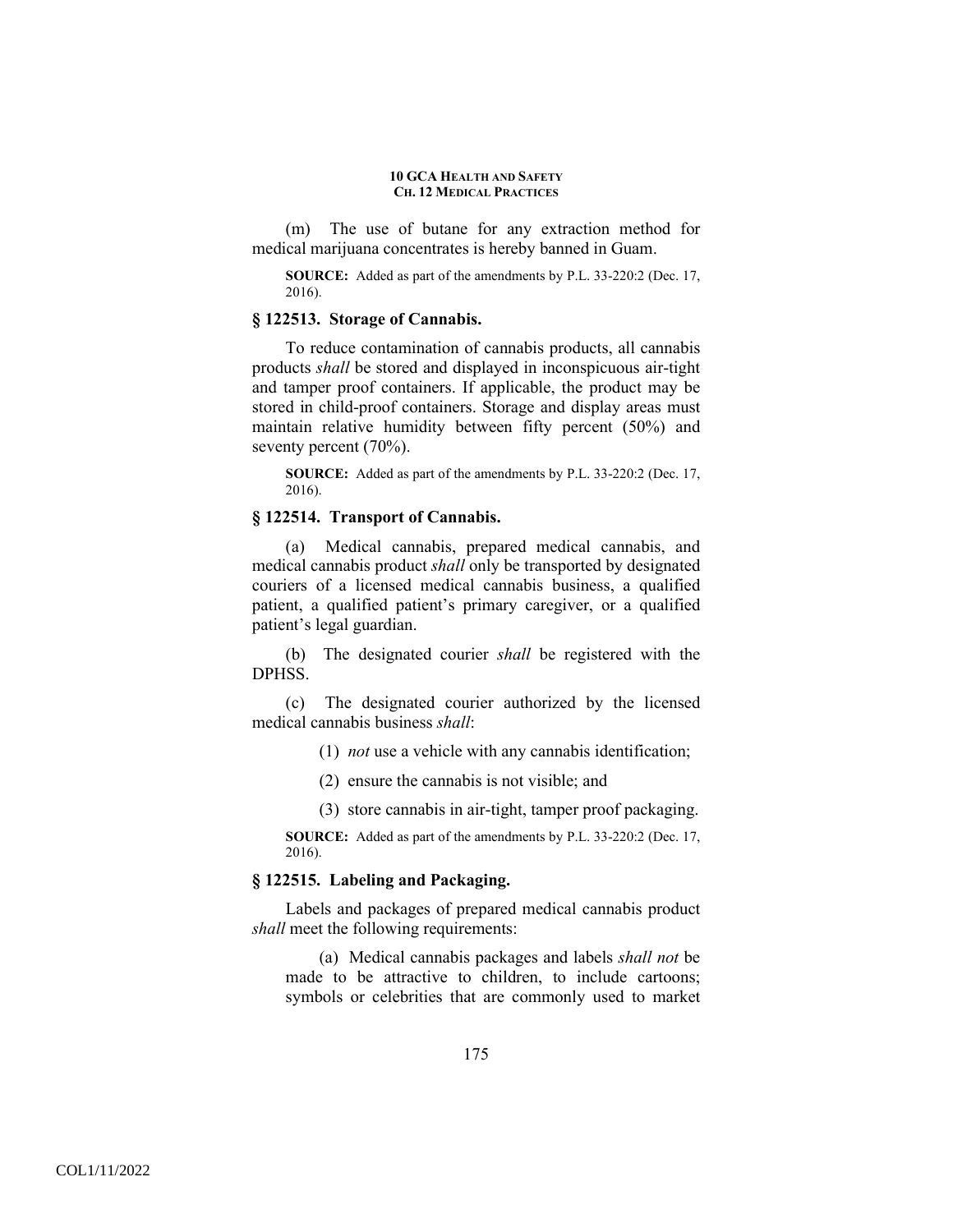products to minors; or similar to existing packaging labels of any product available on the market that currently markets towards children.

(b) All prepared medical cannabis and medical cannabis product labels *shall* include the following information, prominently displayed and in a clear and legible font:

(1) the manufacture date, identification, batch, and lot number as applicable;

(2) the statement "KEEP OUT OF REACH OF CHILDREN AND ANIMALS" in bold print;

(3) the statement "FOR MEDICAL USE ONLY";

(4) the statement, only on edibles "WHEN EATEN OR SWALLOWED, THE INTOXICATING EFFECTS OF THIS PRODUCT MAY BE DELAYED BY UP TO TWO HOURS";

(5) the statement "THIS PRODUCT MAY IMPAIR THE ABILITY TO DRIVE OR OPERATE MACHINERY. PLEASE USE EXTREME CAUTION";

(6) a warning if nuts or other known allergens or gluten containing products are used;

(7) a list of pharmacologically active ingredients, including, but not limited to, delta-9 tetrahydrocannabinol (THC) and cannabidiol (CBD) in percentage, the THC and CBD milligrams per serving, servings per package, and the THC and CBD and other cannabinoid amount in milligrams for the package total for prepared cannabis, as applicable;

(8) clear indication, in bold type, that the product contains medical cannabis;

(9) total net weight of prepared cannabis and medical cannabis product, as applicable; and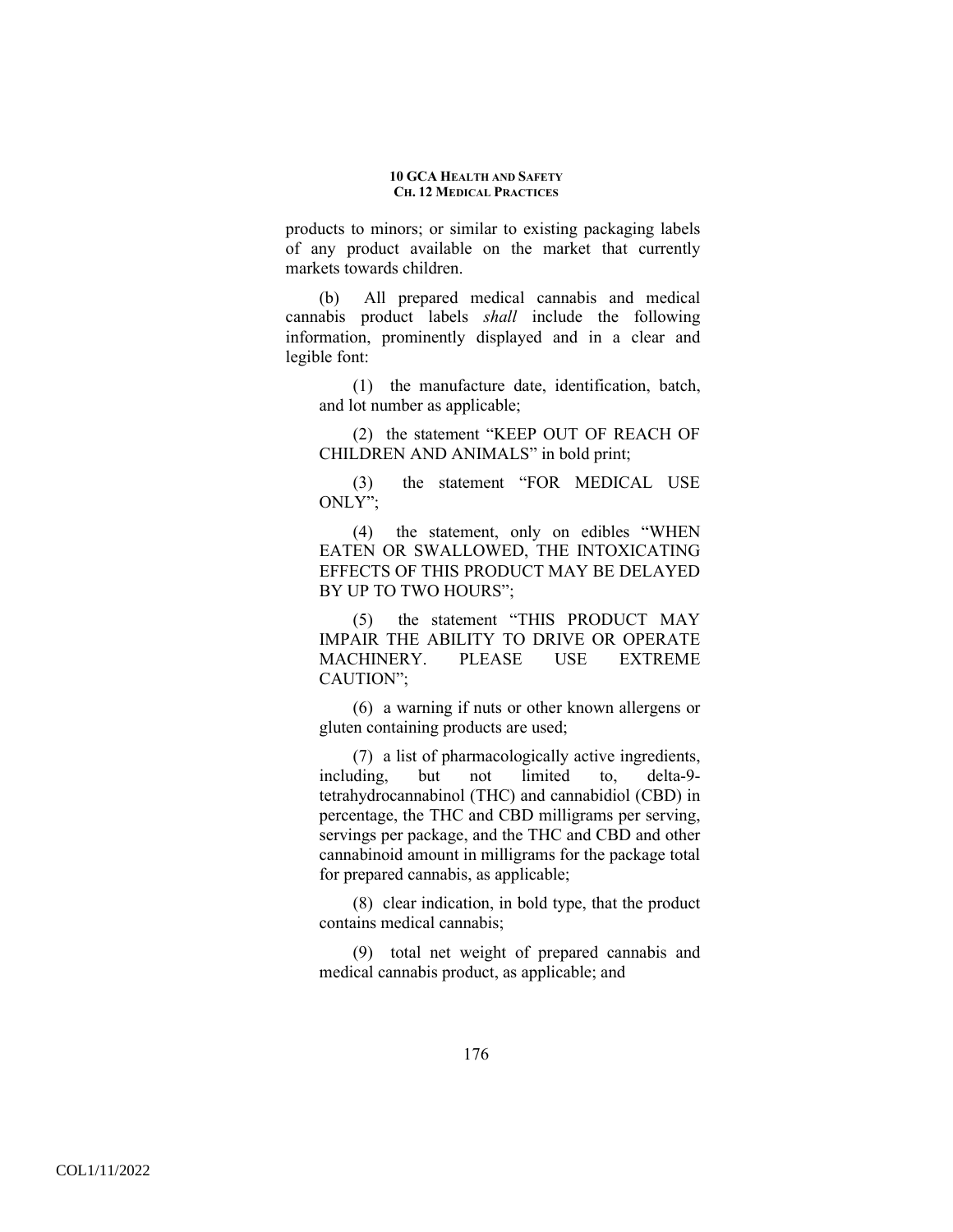(10) any other requirement set by the DPHSS.

(c) All packaging information required by this Section *shall* be in no less than eight (8) point font, regardless of individual package size.

(d) Packaging *shall* be in an inconspicuous and tamper-evident packaging.

**SOURCE:** Added as part of the amendments by P.L. 33-220:2 (Dec. 17, 2016).

## **§ 122516. Inspections.**

(a) The DPHSS *shall* establish standard operating procedures for inspecting a licensed medical cannabis business facility.

(b) Authorized members of the DPHSS or law enforcement, the Guam Fire Department, or Department of Public Works may conduct inspections as needed during business hours to ensure compliance with the local laws, and the Guam Environmental Protection Agency and the Guam Department of Agriculture. The DPHSS *shall* provide a twentyfour (24) hour notice of inspections.

(c) If deficiencies in operational standards are discovered, the facility will be notified in writing, and the DPHSS *shall* suspend the licensed medical cannabis business' Permit to Operate. The licensed medical cannabis business *shall* be given ten (10) business days to correct the deficiencies.

(d) The facility may submit a request for reasonable extension to correct deficiencies if the facility can show that the corrections cannot be made within ten (10) business days. The DPHSS *shall* review and grant or deny the written request for extension within three (3) business days.

(e) Failure to correct the deficiencies in the allotted time will result in a notice of closure, and revocation of permit to operate.

**SOURCE:** Added as part of the amendments by P.L. 33-220:2 (Dec. 17, 2016).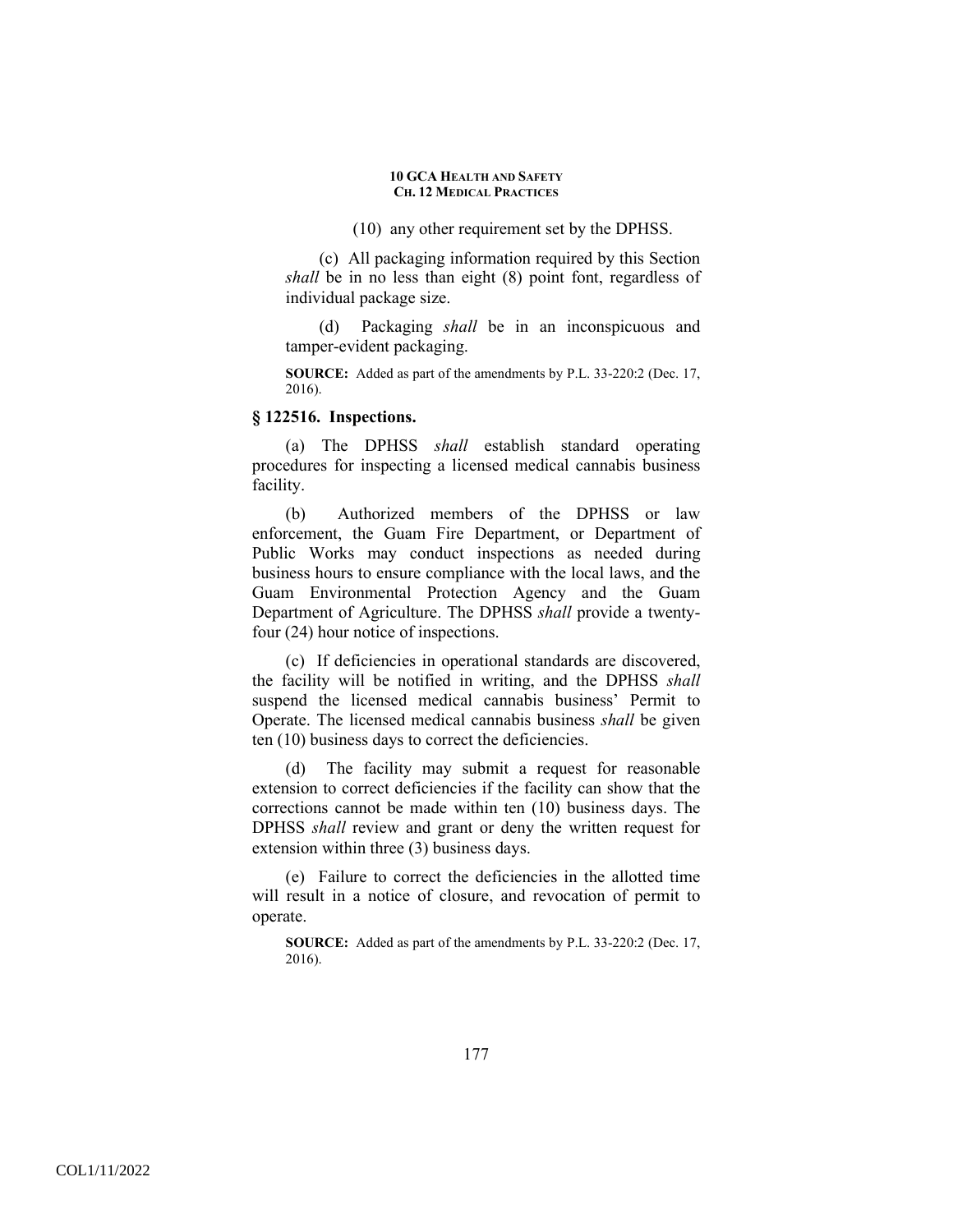**2017 NOTE:** Subsection designations added pursuant to the authority of 1 GCA § 1606.

## **§ 122517. Expiration and Renewal of License and Permit to Operate.**

(a) All licenses and Permits to Operate are valid for a term of one (1) year from the issue date. The DPHSS *shall* accept applications to renew on a form prescribed by the DPHSS. All applications or annual renewals for a license or Permit to Operate must be submitted to the DPHSS sixty (60) days prior to the date of expiration. The DPHSS *shall* notify businesses to renew or reapply within seven (7) days of the sixtieth (60th) day.

(b) Failure to submit an application to renew in the prescribed time frame will result in the forfeiture of medical cannabis, prepared medical cannabis, and medical cannabis product. The licensed medical cannabis business *shall* be given a twenty-four (24) hour notice by the DPHSS of the expiration of the license. On the date of expiration, the DPHSS *shall* revoke the business' Permit to Operate and the DPHSS is authorized to seize all forfeited cannabis. The medical cannabis business may destroy all cannabis prior to the expiration and provide the required documentation of the destruction and disposal of cannabis pursuant to § 122521 of this Act.

**SOURCE:** Added as part of the amendments by P.L. 33-220:2 (Dec. 17, 2016).

**2017 NOTE:** Subsection designations added pursuant to the authority of 1 GCA § 1606.

# **§ 122518. Suspension of Permit to Operate and Revocation of License.**

(a) The DPHSS may suspend the Permit to Operate of any licensed cannabis business that is found to be in violation of this Act. The DPHSS *shall* provide a written notice to the licensed medical cannabis business that includes the specific reason or reasons for the revocation and the process for requesting a hearing of the DPHSS's decision pursuant to the DPHSS's procedures. The licensed medical cannabis business *shall* be given no more than thirty (30) calendar days to be in compliance. Failure to comply will result in revocation of a licensed medical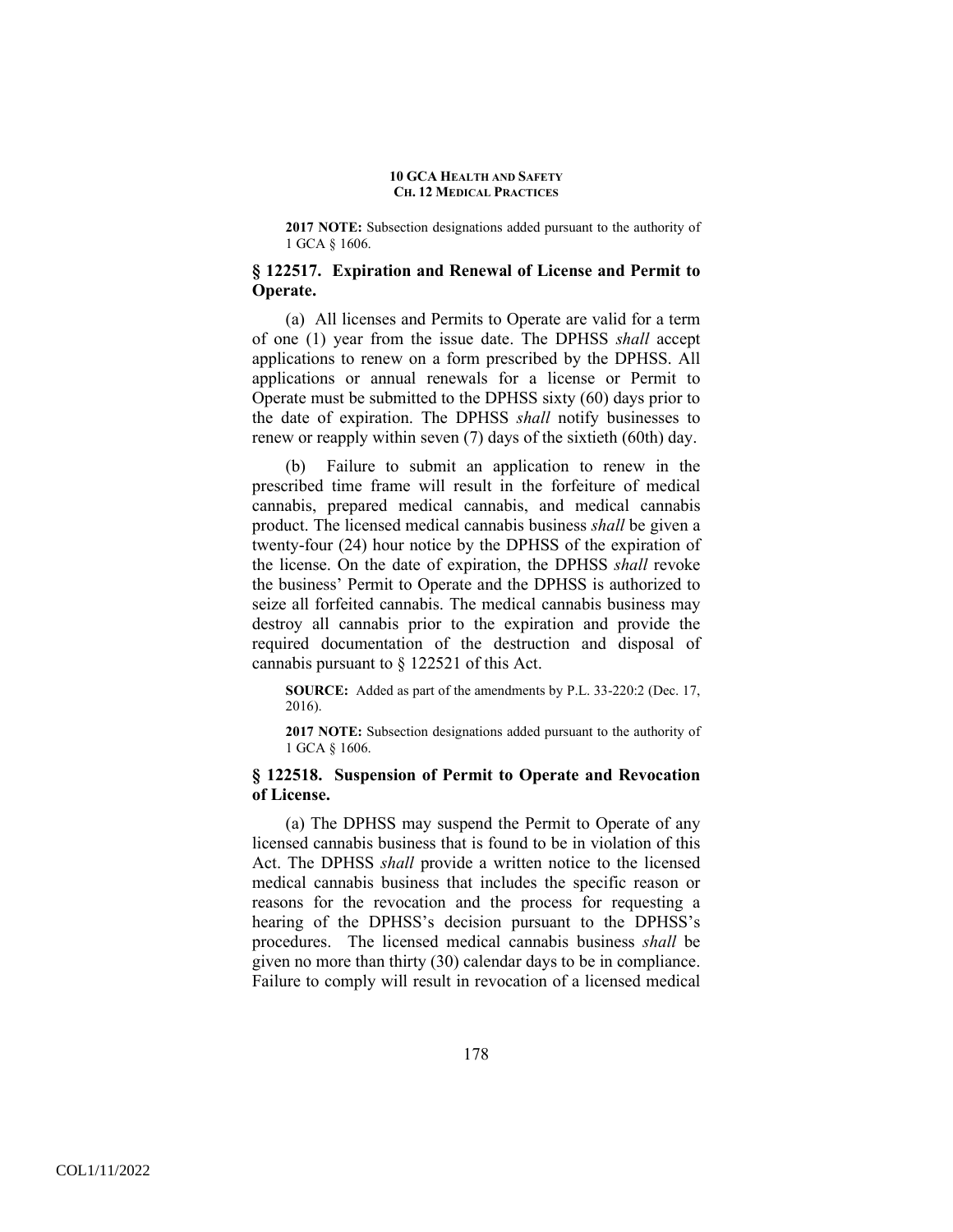cannabis business license and forfeit of the cannabis on its premises.

(b) The DPHSS is authorized to seize and destroy all forfeited cannabis products in accordance with § 122521 of this Act. After all cannabis is seized, the DPHSS *shall* revoke the license.

**SOURCE:** Added as part of the amendments by P.L. 33-220:2 (Dec. 17, 2016).

**2017 NOTE:** Subsection designations added pursuant to the authority of 1 GCA § 1606.

# **§ 122519. Chain of Custody Form.**

All sales or transfers of medical cannabis, prepared medical cannabis, and medical cannabis product from licensed medical cannabis business to licensed medical cannabis business *shall* be tracked via a DPHSS prescribed chain of custody form to include, but not be limited to:

(a) Commercial cultivation facility to a laboratory:

(1) the lot number of medical cannabis crop or batch number of prepared medical cannabis or medical cannabis product, if applicable;

(2) the date the medical cannabis was harvested;

(3) the net weight and gross weight of cannabis sold or transferred;

(4) the name, address, and license number of the commercial cultivation facility from which the crop originated;

(5) the signature of the person who received and verified the shipment;

(6) the time and date when the receiving party took custody of the shipment; and

(7) any other information deemed necessary by the DPHSS.

(b) Licensed medical cannabis business to licensed medical cannabis business: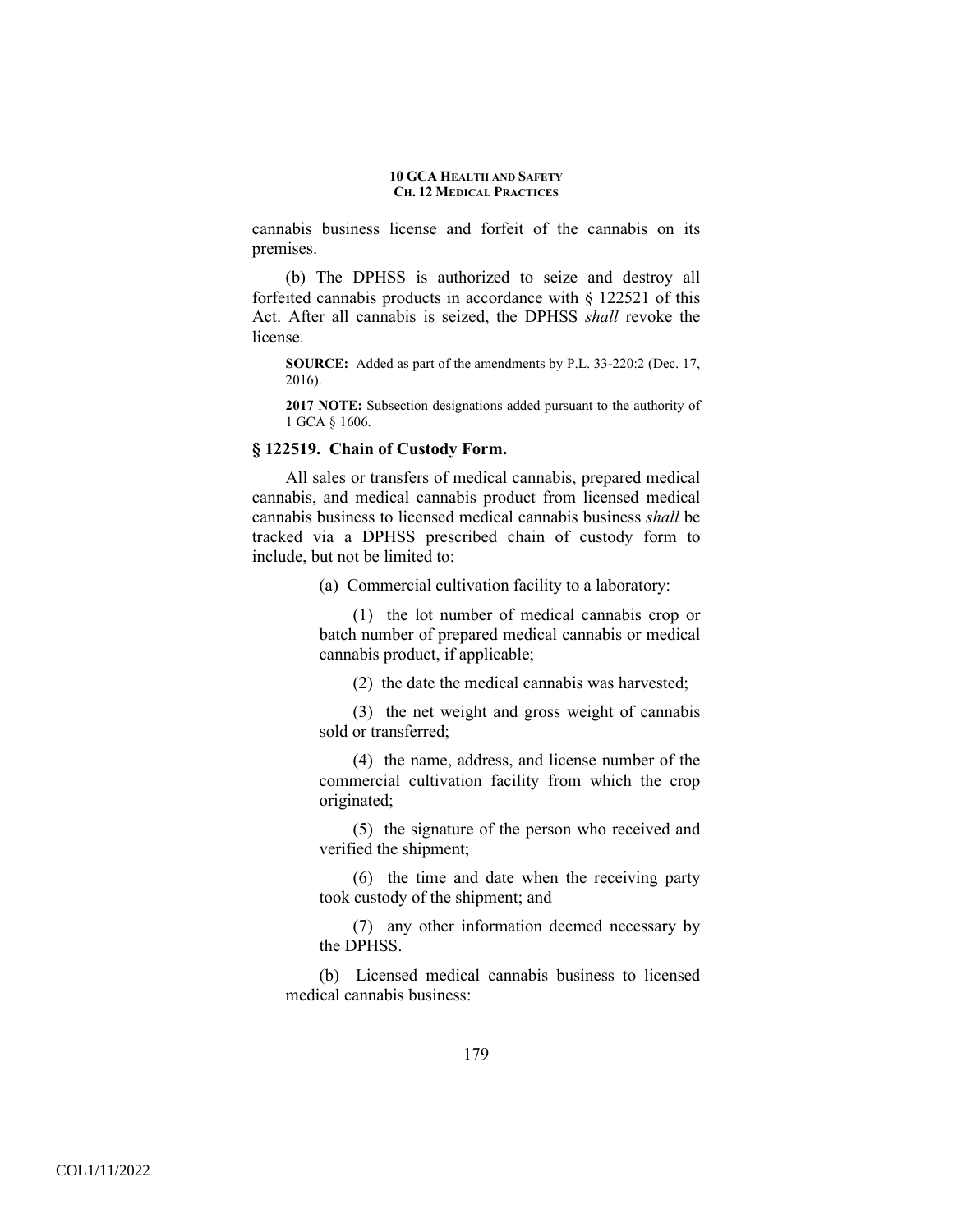(1) the lot number of the medical cannabis crop;

(2) the batch number of the prepared medical cannabis and medical cannabis product, if applicable;

(3) the date the cannabis was harvested;

(4) the name, address, and license number of the licensed medical cannabis business from which the crop originated;

(5) the name, address, and license number of the licensed medical cannabis business from which the medical cannabis product originated;

(6) the net weight and gross weight of medical cannabis, prepared medical cannabis, and medical cannabis product sold or transferred;

(7) the laboratory test results and report;

(8) a declaration from the laboratory that the product meets the minimum laboratory testing requirements set by the DPHSS;

(9) a declaration from the licensed medical cannabis business that all information in the chain of custody form is true and correct;

(10) the name, address, and license number or registry identification number of the receiving party;

(11) the signature of the person who received and verified the shipment;

(12) the time and date when receiving party took custody of the shipment;

(13) the travel plan as specified in § 122514 of this Act; and

(14) any other information deemed necessary by the DPHSS.

(c) Medical Cannabis Testing Laboratory to Licensed Medical Cannabis Business: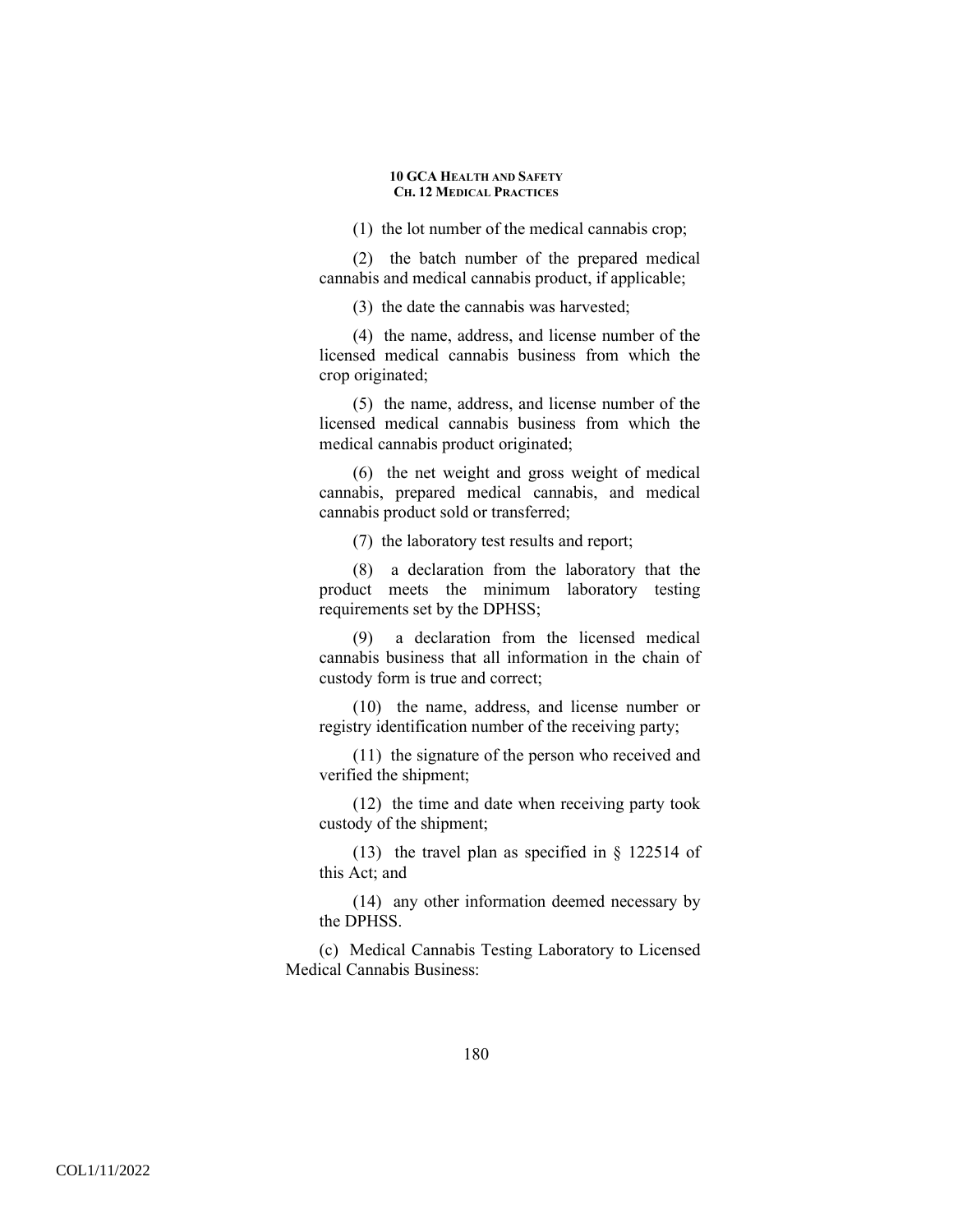(1) a Chain of Custody report as specified in Subsection (a) of this Section;

(2) a Chain of Custody report as specified in Subsection (b) of this Section, if applicable;

(3) laboratory testing results and report;

(4) net weight and gross weight of amount of any unused, untested medical cannabis, prepared medical cannabis, or medical cannabis product returned to the licensed medical cannabis business;

(5) a declaration from the licensed medical cannabis business that all information in the Chain of Custody form is true and correct;

(6) the name, address, and license number or registry identification number of the receiving party;

(7) the signature of the person who received and verified the shipment;

(8) the time and date when receiving party took custody of the shipment; and

(9) any other information deemed necessary by the DPHSS.

**SOURCE:** Added as part of the amendments by P.L. 33-220:2 (Dec. 17, 2016).

# **§ 122520. Loss of Cannabis.**

Any loss of medical cannabis, prepared medical cannabis, or medical cannabis product over one (1) ounce due to theft or natural disaster *shall* be reported to the DPHSS and the Guam Police Department within twenty-four (24) hours, along with the associated Chain of Custody forms for the lost medical cannabis, prepared medical cannabis, or medical cannabis product. The report *shall* include the amount of cannabis in weight that was lost.

**SOURCE:** Added as part of the amendments by P.L. 33-220:2 (Dec. 17, 2016).

## **§ 122521. Destruction and Disposal of Cannabis.**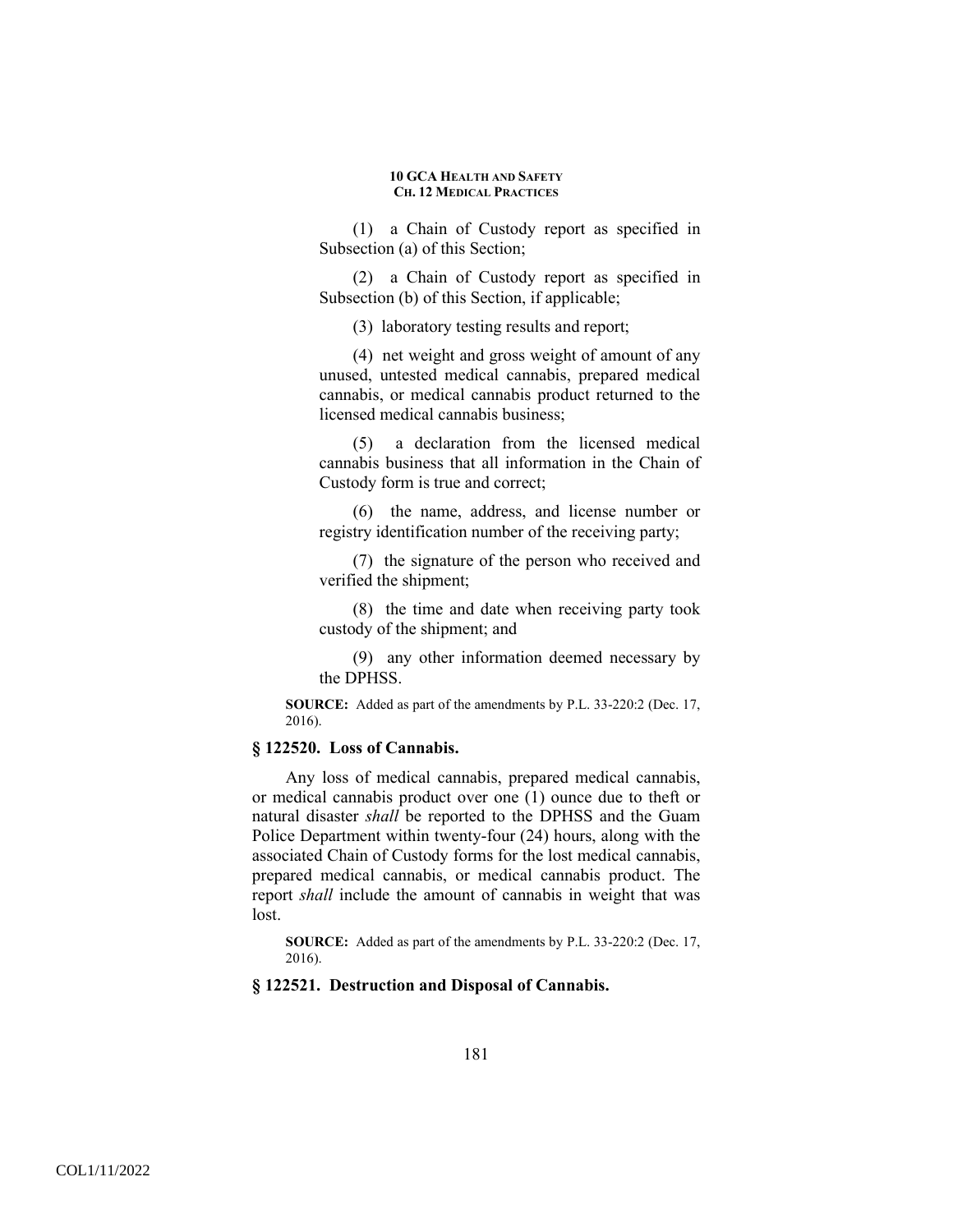(a) The DPHSS *shall* establish rules for destroying, disposing, and reporting the disposal of medical cannabis, prepared medical cannabis, and medical cannabis product. No destruction shall occur in public or in a manner that will expose the public unknowingly to cannabis. If necessary, the DPHSS and authorized law enforcement personnel may be authorized to possess cannabis for the purpose of secure destruction and disposal. The licensed medical cannabis business *shall* submit a video recording of the destruction and disposal of the medical cannabis, prepared medical cannabis, or medical cannabis product, and attach the recording with the report.

(b) A report of the destruction of cannabis *shall* include, but is not limited to:

(1) the name and license number of the licensed medical cannabis business the cannabis originated from;

(2) the name of the authorized licensed medical cannabis business employee or authorized DPHSS or law enforcement official performing the destruction or disposal;

- (3) the Chain of Custody Report, if applicable;
- (4) the amount, in weight, destroyed or disposed of;
- (5) the method of destruction or disposal;
- (6) the time and date of destruction or disposal;
- (7) the reason for destruction or disposal; and

(8) any other information the DPHSS deems necessary.

**SOURCE:** Added as part of the amendments by P.L. 33-220:2 (Dec. 17, 2016).

**2017 NOTE:** Subsection/subitem designations added/altered pursuant to the authority of 1 GCA § 1606.

# **§ 122522. Cessation of Business Operations.**

(a) The licensed medical cannabis business *shall* report to the DPHSS of its intent to cease business operations before the expiration of the medical cannabis business' license or permit to operate.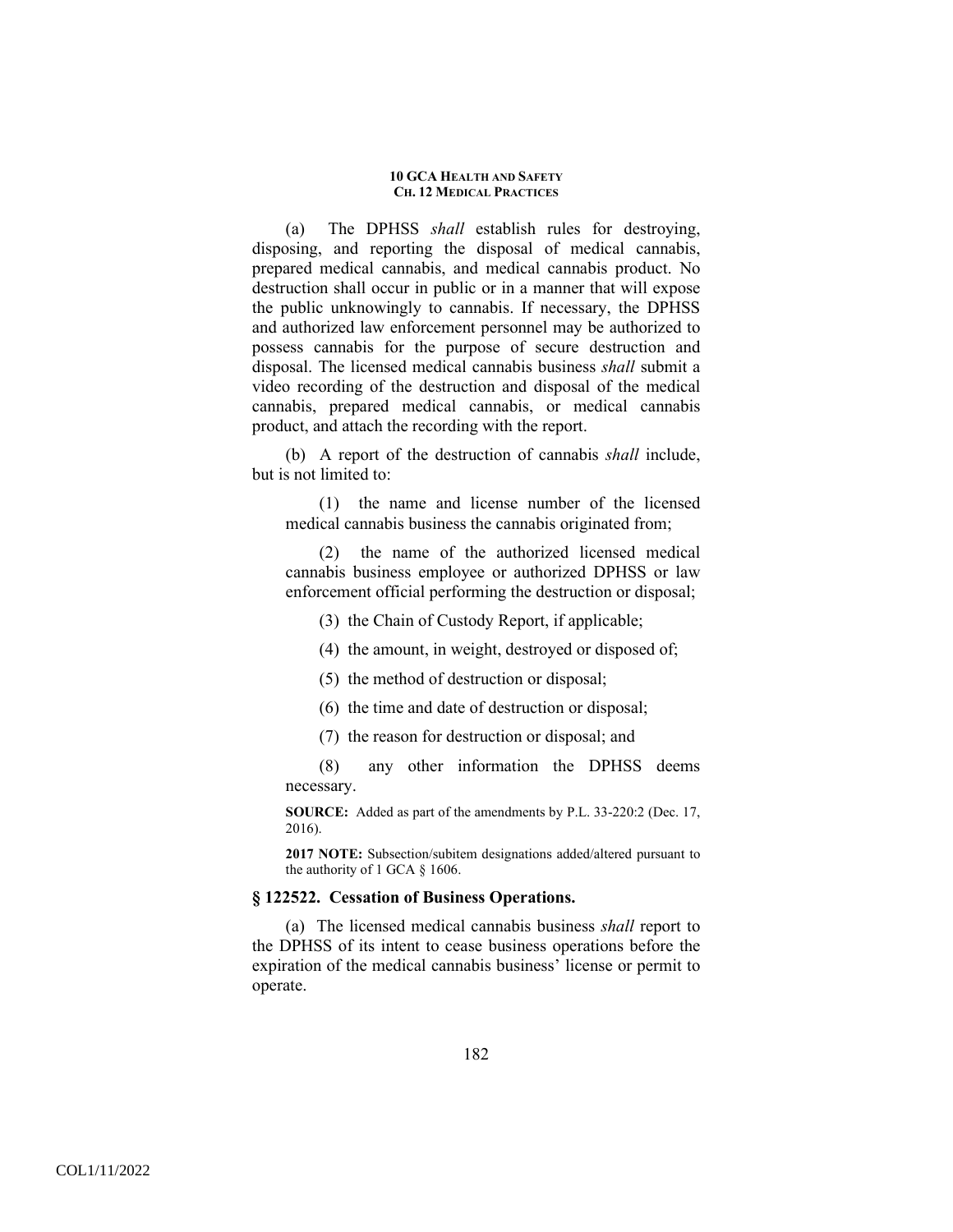(b) The licensed medical cannabis business *shall* provide written notification to the DPHSS thirty (30) business days prior to the actual date of cessation. Notification will warrant a forfeiture of all cannabis. The DPHSS is authorized to revoke the business's Permit to Operate and begin the process of seizing all cannabis.

(c) The notification *shall* include:

- (1) the reason for cessation;
- (2) the date of cessation;

(3) a plan to dispose and destroy cannabis located on the business premises before cessation of business operations;

(4) the signature of the responsible official; and

(5) any other information deemed necessary by the DPHSS.

**SOURCE:** Added as part of the amendments by P.L. 33-220:2 (Dec. 17, 2016).

**2017 NOTE:** Subsection/subitem designations added/altered pursuant to the authority of 1 GCA § 1606.

## **§ 122523. Compassionate Cannabis Use Fund.**

(a) There is established a non-lapsing revolving fund, hereafter referred to as the "Compassionate Cannabis Use Fund" (Fund), which *shall* be maintained separate and apart from any other fund of the government of Guam, and *shall* be administered by the Department of Public Health and Social Services. Independent records and accounts *shall* be maintained in connection therewith. All fees, reimbursements, assessments, fines, and other funds collected or received pursuant to this Act *shall* be deposited in this Fund and used for the administration and implementation of this Act, including purchase of equipment and payment of the operational costs of the DPHSS.

(b) The DPHSS *shall* submit to *I Liheslaturan Guåhan* and *I Maga'låhen Guåhan* an annual report no later than the end of each fiscal year that does not disclose any identifying information about cardholders, medical cannabis dispensaries or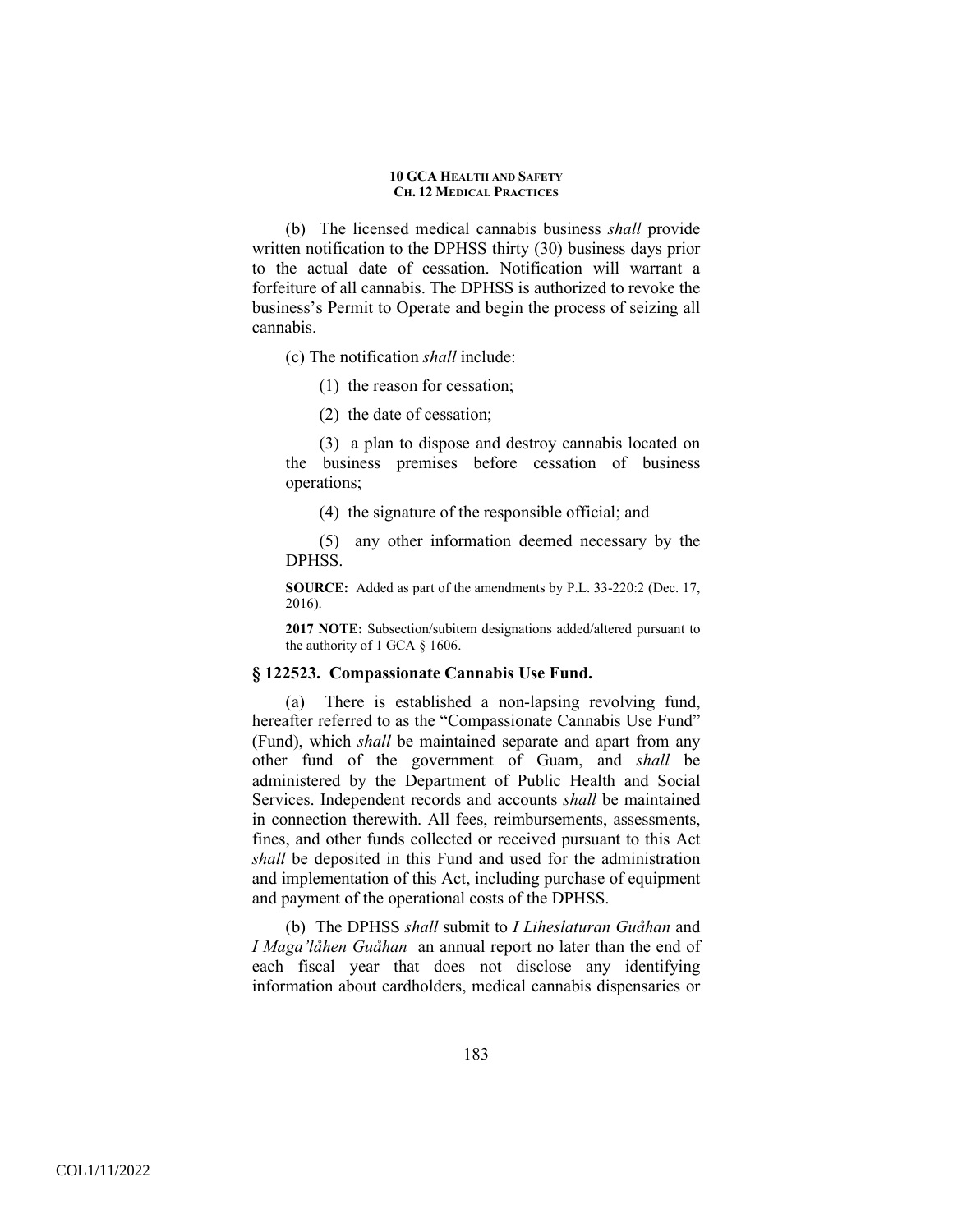attending physicians, but contains all of the following information:

(1) the number of registry identification card applications and renewals;

(2) the number of qualifying patients and designated caregivers;

(3) the nature of the debilitating medical conditions of the qualifying patients;

(4) the number of registry identification cards issued, renewed and revoked;

(5) the number of physicians providing written certifications for qualifying patients;

(6) the number of registered medical cannabis dispensaries;

(7) the number of registered medical cannabis dispensary agents; and

(8) the number of registered medical cannabis businesses approved, denied, or revoked for licenses and permits.

**SOURCE:** Added as part of the amendments by P.L. 33-220:2 (Dec. 17, 2016).

# **§ 122524. Registry Card Optional.**

Notwithstanding any other provision of law, rule, or regulation, registry cards for qualified patients *shall* be optional. A written recommendation *shall* be a valid endorsement for participation in the medical cannabis program. The registration of medical cannabis business employees is optional, except for the registration of a responsible official, and designated courier.

**SOURCE:** Added as part of the amendments by P.L. 33-220:2 (Dec. 17, 2016).

# **§ 122525. Confidential Database.**

(a) The DPHSS *shall* create and maintain a confidential database for the consistent and accurate online tracking of the provisions of this Act. The DPHSS *shall* use best available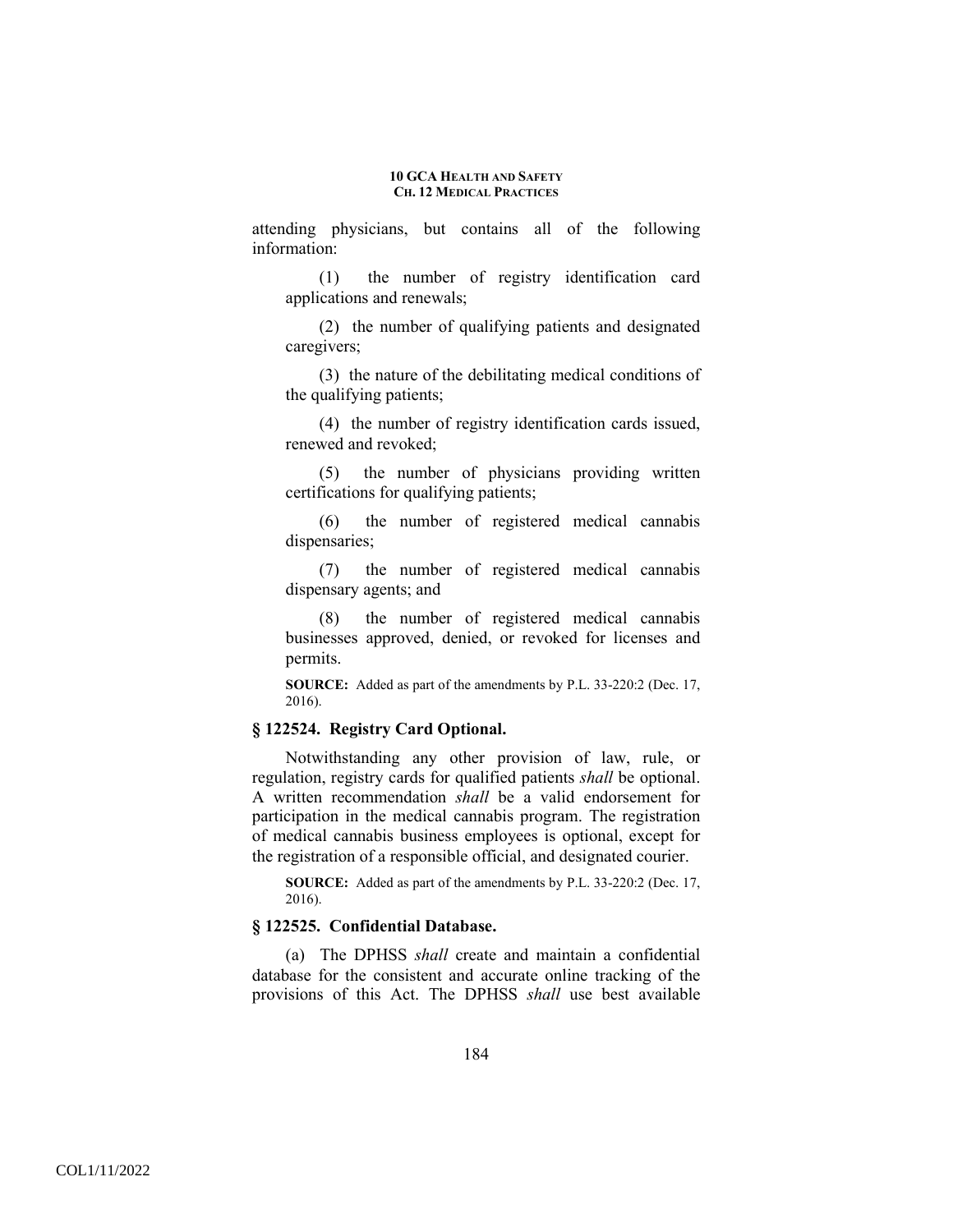practices to ensure the confidentiality of a qualified patient's status and records from the general public, and be guided by all HIPAA rules and regulations. The confidential database will include:

(1) a tracking system for licenses granted to commercial cultivators, commercial manufacturers, and medical cannabis dispensaries;

(2) a tracking system that includes the names and addresses of qualified patients and the qualified patient's primary caregivers to ensure compliance with the provisions of this Act; and

(3) the names and addresses of the persons who have either applied for or received a registry identification card.

(b) This confidential database *shall not* include the medical records or medical condition of the qualified patient.

(c) Medical conditions of qualified patients *shall not* be requested or required by the DPHSS.

(d) The DPHSS *shall* provide medical cannabis dispensaries with the means to electronically verify the valid status and expiration date of a qualified patient's written certification or patient caregiver's registration via the confidential database to ensure that a person is lawfully in possession of a valid written certification or registration according to the following guidelines:

(1) This information will be provided by the DPHSS on an as needed basis.

(2) At no time will a medical cannabis dispensary be given access to the confidential database in its entirety.

(3) All new patients will be verified by medical cannabis dispensaries via the confidential database before provision of services.

(4) A record of the expiration date of the qualified patient's written certification or primary caregiver's registration will be kept by the medical cannabis dispensary.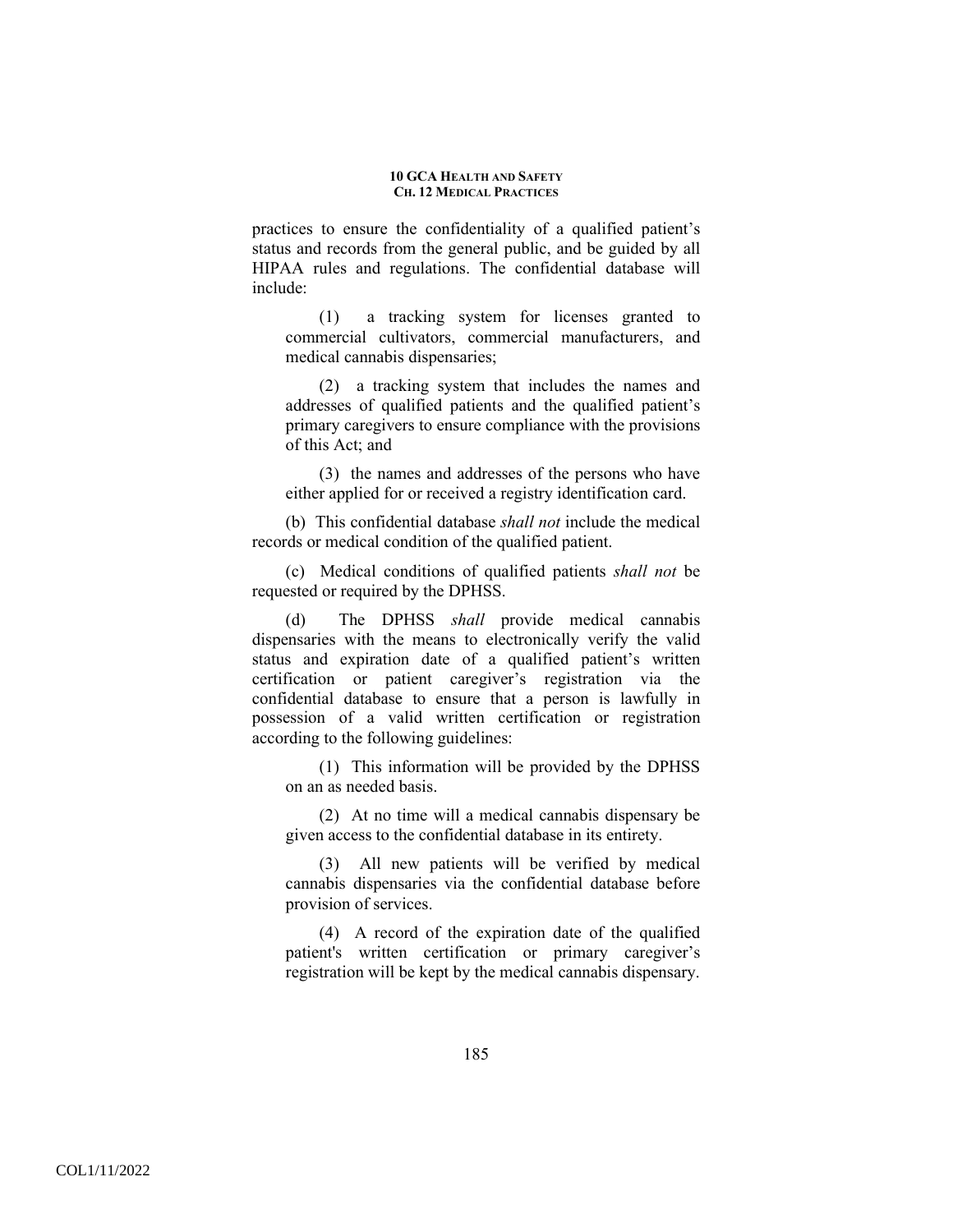(5) Medical cannabis dispensaries *shall not* provide services to a person whose written Certification or registration has expired until proof of renewal of the written certification or registration is obtained from the DPHSS.

(e) Records maintained by the DPHSS that identify qualified patients, primary caregivers, and qualified patient's practitioners are confidential and *shall not* be subject to disclosure, except:

(1) to authorized employees or agents of the DPHSS as necessary to perform the duties of the DPHSS pursuant to the provisions of this Act;

(2) to authorized employees of state or local law enforcement agencies, but only for the purpose of verifying participation in Guam's medical cannabis program;

(3) pursuant to a court order or subpoena issued by a court;

(4) as provided in the federal Health Insurance Portability and Accountability Act of 1996, codified at 42 U.S.C. §1320d et seq.;

(5) with the written permission of the qualified patient or the qualified patient's legal guardian, or a parent or person with legal custody if the qualified patient has not attained eighteen (18) years of age;

(6) to a law enforcement official for verification purposes. The records may not be disclosed further than necessary to verify a qualified patient's participation in the medical cannabis program; and

(7) to a qualified patient's treating practitioner and to a qualified patient's primary caregiver for the purpose of carrying out this Act. This confidential database *shall not* include the medical records or medical condition of the qualified patient.

(8) Medical conditions of qualified patients shall not be requested or required by the DPHSS.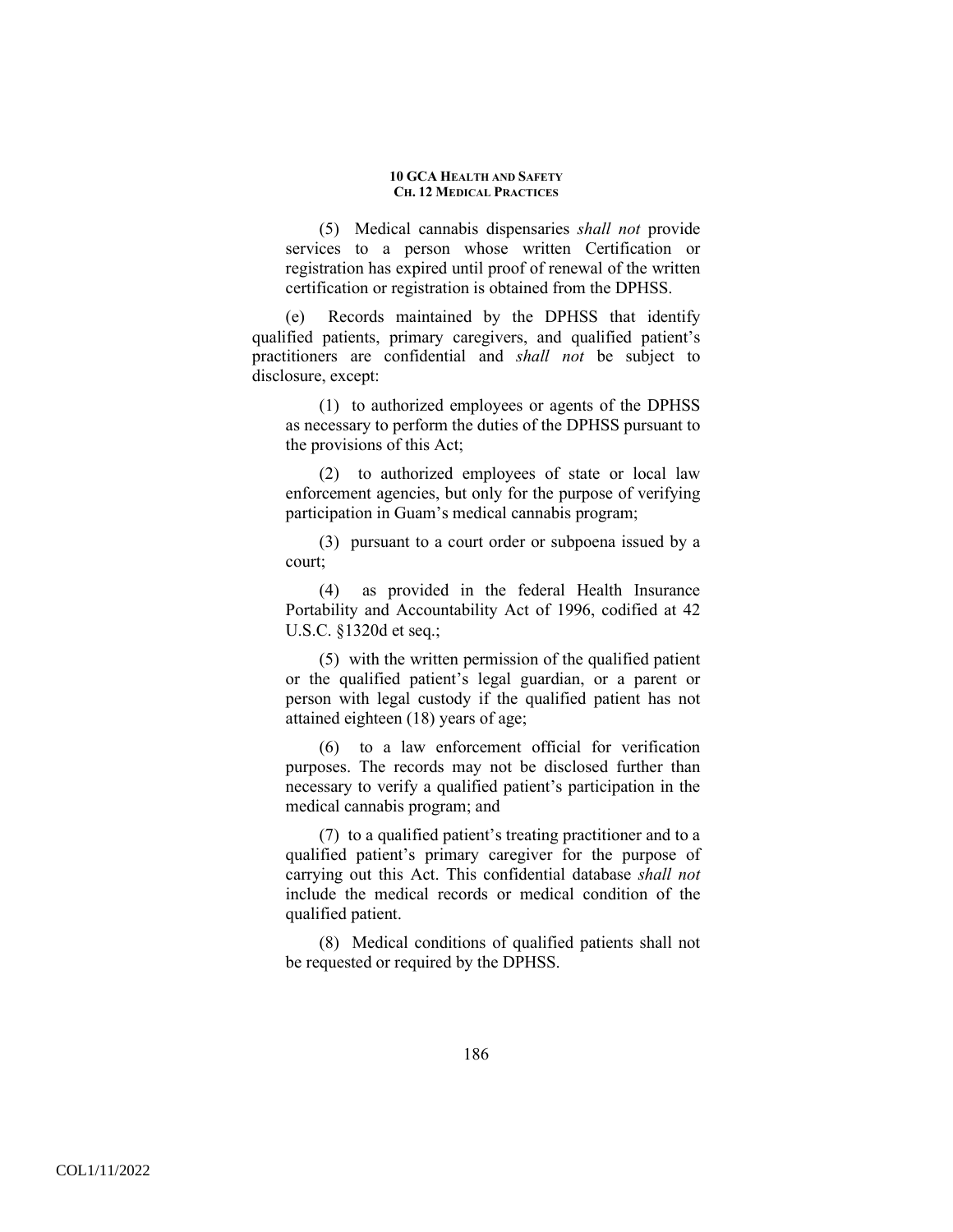**SOURCE:** Added as part of the amendments by P.L. 33-220:2 (Dec. 17, 2016).

### **§ 122526. Written Certification.**

(a) Practitioners who provide a written certification for a qualified patient to use medical cannabis will transmit the written certification to the DPHSS via fax, secure e-mail, or courier within twenty-four (24) hours after certifying the qualified patient.

(b) The qualified patient *shall* validate the practitioner's written certification in person and submit a copy of the qualified patient's written certification in person to the DPHSS with a copy of a valid Guam driver's license, valid Guam identification card as approved by the Director of the DPHSS, or any form of identification as approved by the Director of the DPHSS to verify the qualified patient's identification. The DPHSS *shall* authenticate the patient's written certification by affixing the DPHSS's seal on the patient's written certification. The qualified patient *shall* carry their written certification at all times.

(c) The qualified patient's primary caregivers *shall* register directly with the DPHSS. This registration will be valid for one (1) year. A copy of the qualified patient's valid written certification will be included with the qualified patient's primary caregiver's registration.

(1) A qualified primary caregiver may register with up to five (5) qualified patients. Violation of this provision is punishable by a civil fine of Five Thousand Dollars (\$5,000).

(2) A primary caregiver must keep a copy of their DPHSS approved registration identification card when handling or transporting medical cannabis.

(3) A qualified patient may designate no more than one (1) person as a primary caregiver. Violation of this provision is subject to a fine of Two Hundred Fifty Dollars (\$250) for each individual violation.

**SOURCE:** Added as part of the amendments by P.L. 33-220:2 (Dec. 17, 2016).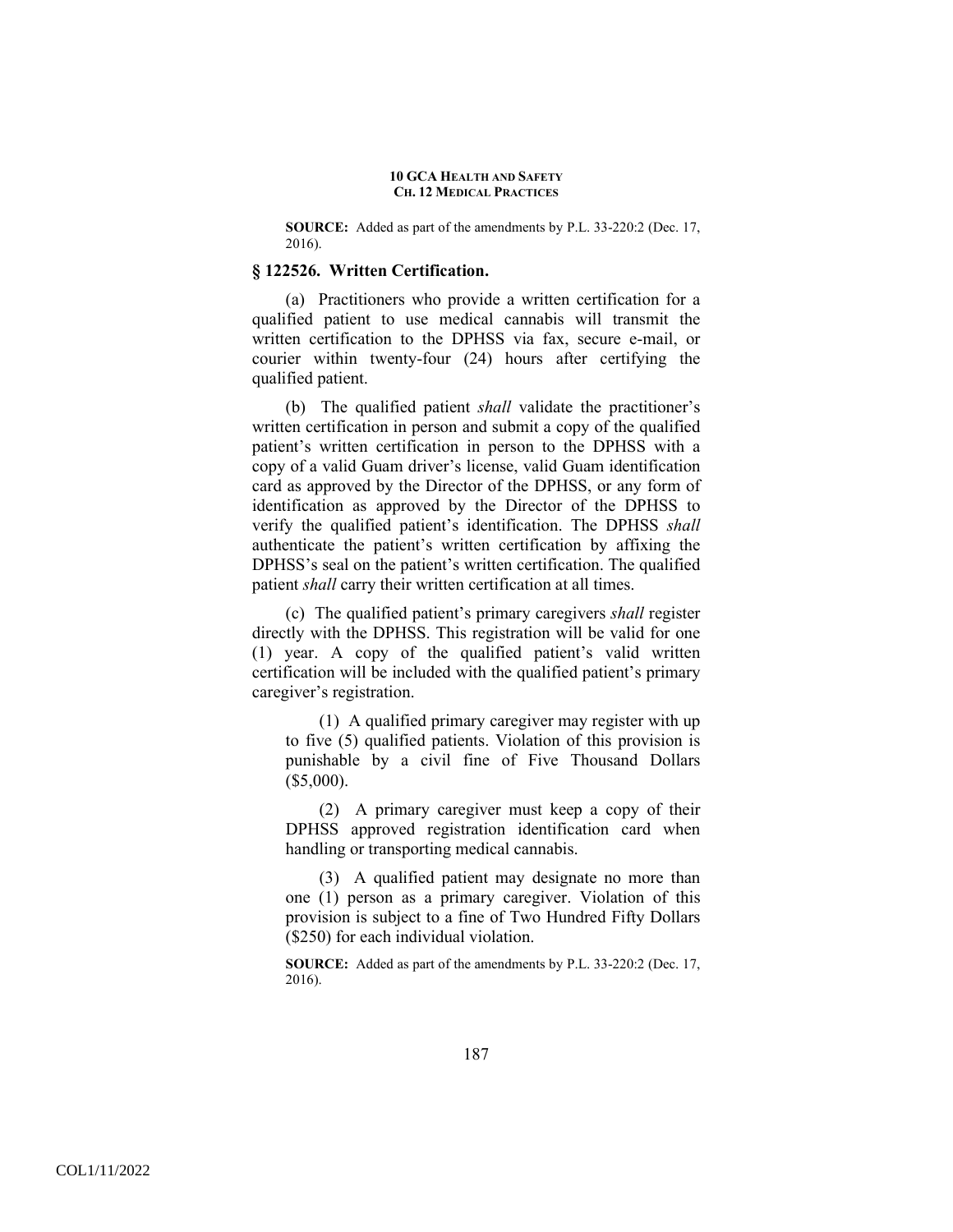### **§ 122527. Dispensing Medical Cannabis.**

(a) The DPHSS *shall* provide medical cannabis dispensaries with the means to electronically verify the valid status and expiration date of a qualified patient's written certification or a qualified patient's primary caregiver's registration via the confidential database to ensure that a person is lawfully in possession of a valid written certification or registry identification card according to the following guidelines:

(1) This information will be provided by the DPHSS on an as needed basis.

(2) At no time will a medical cannabis dispensary be given access to the confidential database in its entirety.

(3) All new qualified patients will be verified by medical cannabis dispensaries via the confidential database before provision of services.

(A) A record of the expiration date of the qualified patient's written certification or primary caregiver's registration will be kept by the Medical cannabis dispensary.

(B) Medical cannabis dispensaries *shall not* provide services to a person whose written certification or registration has expired until proof of renewal of the written certification or registration is obtained from the DPHSS.

(b) Any licensed medical cannabis business that dispenses, sells, or distributes cannabis and cannabis products to a qualified patient or a qualified patient's primary caregiver *shall*:

(1) verify the qualified patient is in possession of a written certification or the qualified patient's primary caregiver is in possession of a registry identification card at the time of the purchase;

(2) verify proof of identification with a valid Guam driver's license, a valid Guam identification card as approved by the Director of the DPHSS, or any other form of identification as approved by the Director of the DPHSS;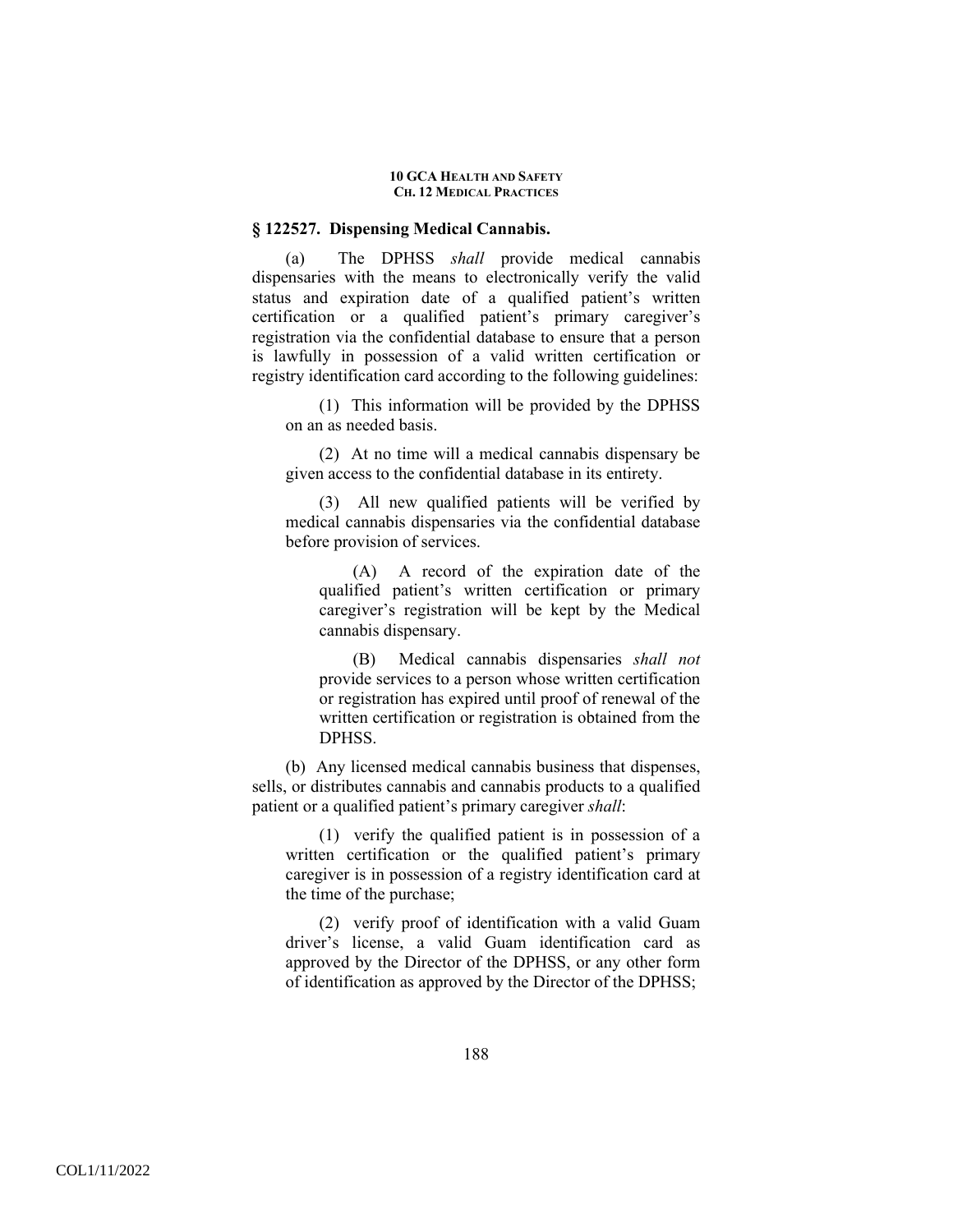(3) verify the qualified patient is not receiving more than the allowable amount. Verification *shall* be made by written documentation signed by the qualified patient or the qualified patient's primary caregiver stating that the qualified patient and qualified patient's primary caregiver will not possess more than the allowable amount and will not divert medical cannabis.

**SOURCE:** Added as part of the amendments by P.L. 33-220:2 (Dec. 17, 2016).

## **§ 122528. Testing Laboratories for Medical Cannabis.**

(a) The DPHSS *shall* license one (1) or more independent medical cannabis testing laboratories to laboratory test medical cannabis, prepared medical cannabis, and medical cannabis products that are to be sold on Guam for medical use. A licensed testing laboratory *shall* be completely independent from all licensed medical cannabis business that will cultivate, manufacture, or dispense medical cannabis.

(b) At a minimum, such a testing laboratory must be able to test samples of medical cannabis, prepared medical cannabis, and medical cannabis products to accurately determine the following:

(1) the concentration of delta-9-tetrahydrocannabinol (THC) and cannabidiol (CBD);

(2) the presence and identification of molds and fungus;

(3) the presence of fertilizers and other nutrients;

(4) the presence of heavy metals and other contaminants, including pesticides; and

(5) active ingredient identification.

(c) The DPHSS *shall* establish rules for acceptable amounts of molds and fungus, heavy metals, and other contaminants in the cannabis; determine operational standards and protocols for testing, retesting, rejecting, and destroying batches of cannabis that do not meet the acceptable amounts; and certifying private and independent testing laboratories to test medical cannabis,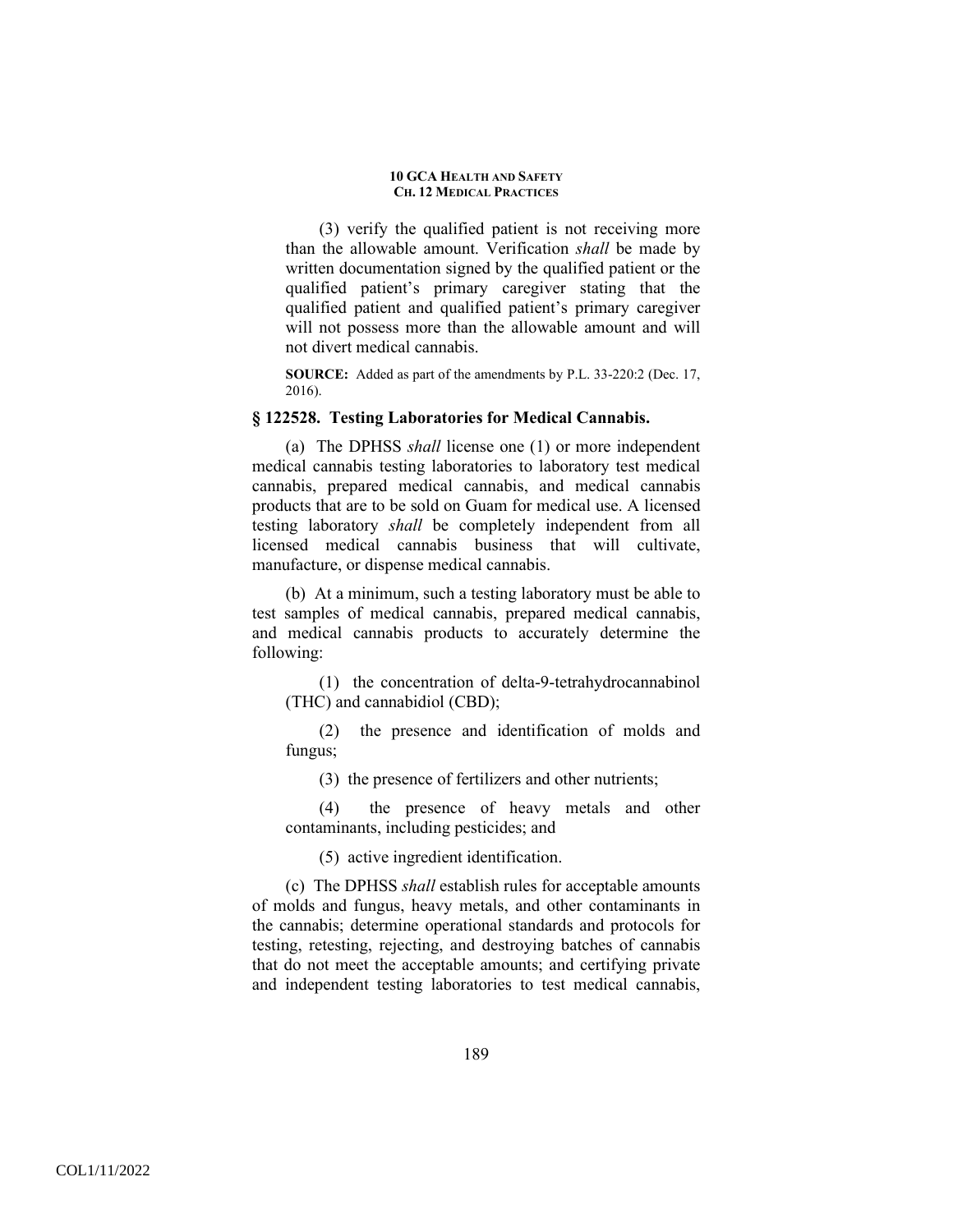prepared cannabis, and medical cannabis products that are sold by a licensed medical cannabis business.

Such medical cannabis testing laboratory must be certified/accredited by a third-party, nonprofit, impartial organization.

(e) The testing laboratory may acquire and possess unlimited amounts of testing samples for the purposes of laboratory testing medical cannabis.

(f) (1) The commercial cultivation facility and commercial manufacturing facility must sort medical cannabis into identical lots according to the cannabis crop and prepared medical cannabis and medical cannabis products into identical batches.

(2) The commercial cultivation facility and commercial manufacturing facility *shall* quarantine a lot or batch of medical cannabis, prepared medical cannabis, or medical cannabis product from being handled and sold until after the results of the laboratory testing has been completed and submitted to the DPHSS and the commercial cultivation facility or commercial manufacturing facility.

(3) An employee of a medical cannabis testing laboratory *shall* select a random sample from each batch to be tested by the laboratory.

(g) Cannabis being transported to and from a testing laboratory must be labeled "For Testing Purposes Only."

(h) Cannabis in the possession of a testing laboratory or in the process of testing, transport or analysis must be housed and stored in a manner to prevent diversion, theft and loss.

(i) (1) If the laboratory testing results indicate unacceptable amounts of contaminants in a medical cannabis, prepared medical cannabis, or medical cannabis product, the testing laboratory *shall* notify the DPHSS and the responsible official of the licensed medical cannabis business from which the medical cannabis, prepared medical cannabis, or medical cannabis product originated.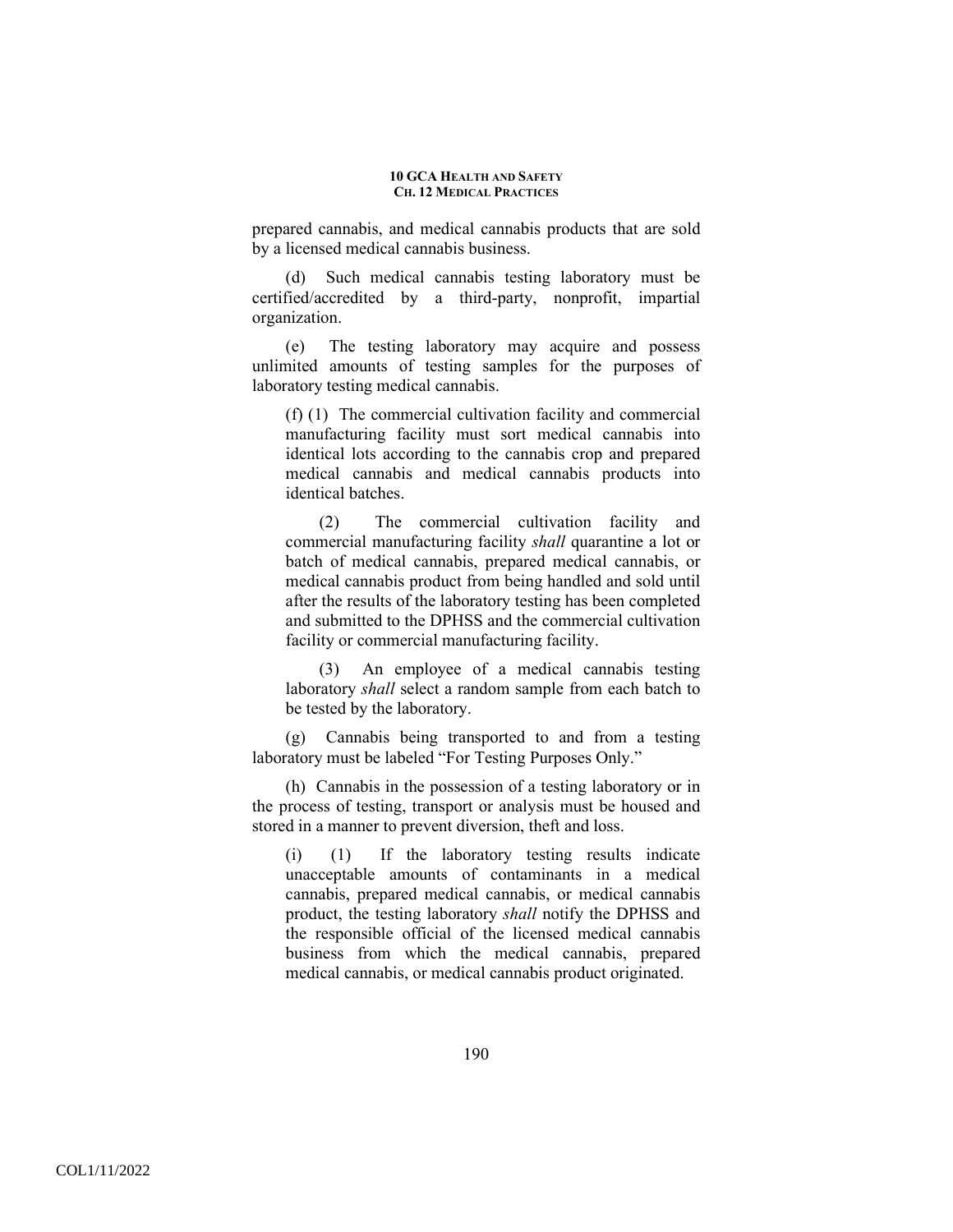(2) The responsible official of the licensed medical cannabis business *shall* immediately quarantine the products. The responsible official of the licensed medical cannabis business may request for medical cannabis or medical cannabis product to be retested.

(3) A lot of medical cannabis or batch of prepared medical cannabis or medical cannabis product *shall* only be tested at most three (3) times.

(4) The responsible official *shall* document the destruction or disposal of the quarantined medical cannabis or medical cannabis product that has been tested to be unacceptable in accordance with this Section.

(j) All excess medical cannabis, prepared medical cannabis, or medical cannabis product possessed by a testing laboratory must be returned to the source or destroyed. The testing laboratory *shall* create and maintain records of any exchange of cannabis, as well as any disposal of cannabis, and of any hazardous chemicals used by the testing laboratory.

(k) The testing laboratory *shall* issue written reports of the full analysis and results from the tested batch of cannabis to the licensed medical cannabis business that requested the test and the DPHSS. Written reports of the full analysis and results from the tested batch of medical cannabis, prepared medical cannabis, and medical cannabis products *shall* be made available to the public by request.

(l) A licensed medical cannabis business may request for a retest of any lot or batch of cannabis or batch of cannabis product.

(m) The licensed medical cannabis business selling or distributing cannabis must place a label in a conspicuous area on the product's packaging stating the CBD and THC levels in percentage or milligrams, as applicable, and a statement that the cannabis product has been tested and has met the acceptable standards determined by the DPHSS.

(n) This Section *does not* prohibit a commercial cultivation site, commercial manufacturing site, or Medical cannabis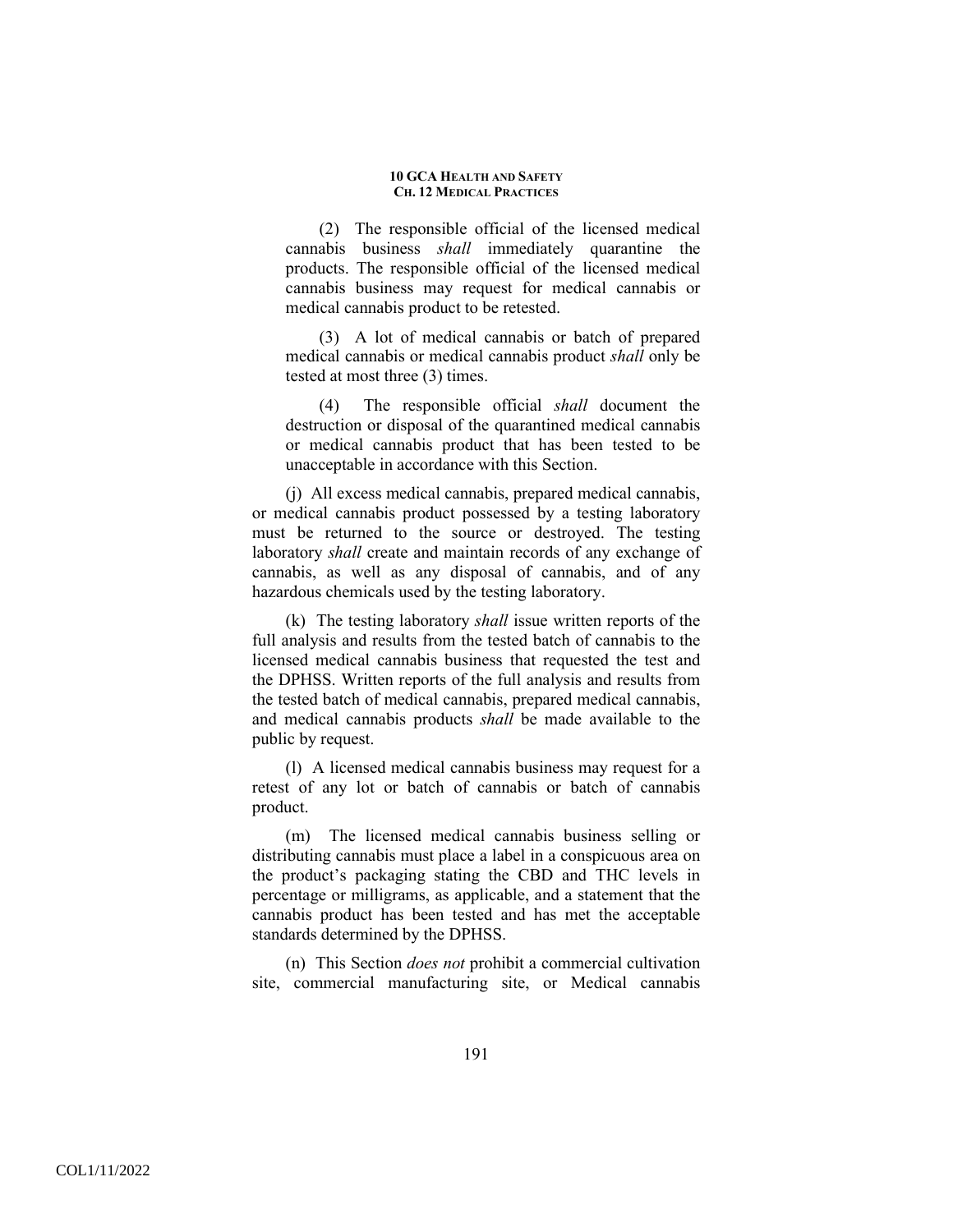dispensary from operating a laboratory within their business. However, all medical cannabis must be laboratory tested at an independent medical cannabis testing laboratory that has been licensed by the DPHSS.

**SOURCE:** Added as part of the amendments by P.L. 33-220:2 (Dec. 17, 2016).

**2017 NOTE:** Subsection/subitem designations added/altered pursuant to the authority of 1 GCA § 1606.

## **§ 122529. Record Keeping.**

All records required in this Act *shall* be confidential and shall be kept by a licensed medical cannabis business for a period of at least five (5) years. Upon reasonable notice, the Director of the Department of Public Health and Social Service may request access to a licensed medical cannabis business for inspection and copying. Upon cessation of business operations, records required under this Act *shall* be submitted in an electronic format to the Department of Public Health and Social Services on a portable device.

**SOURCE:** Added as part of the amendments by P.L. 33-220:2 (Dec. 17, 2016).

# **§ 122530. Home Cultivation: When Permitted.**

(a) Upon written certification as provided by § 122526 of this Article and the completion of the requirements in § 122530(c) of this Article, the Department shall issue a permit for a qualified patient or a patient's designated caregiver to cultivate cannabis at home if there is no operational dispensary for medical cannabis products.

(b) For the purposes of this Section:

(1) Qualified patient shall have the same meaning as § 122503(aa) of this Article.

(2) (A) Patient's designated caregiver means a resident of Guam who is at least twenty-one (21) years of age who is registered with the DPHSS, and who has been designated by the qualified patient as being necessary to assist the qualified patient in the cultivation of medical cannabis in accordance with the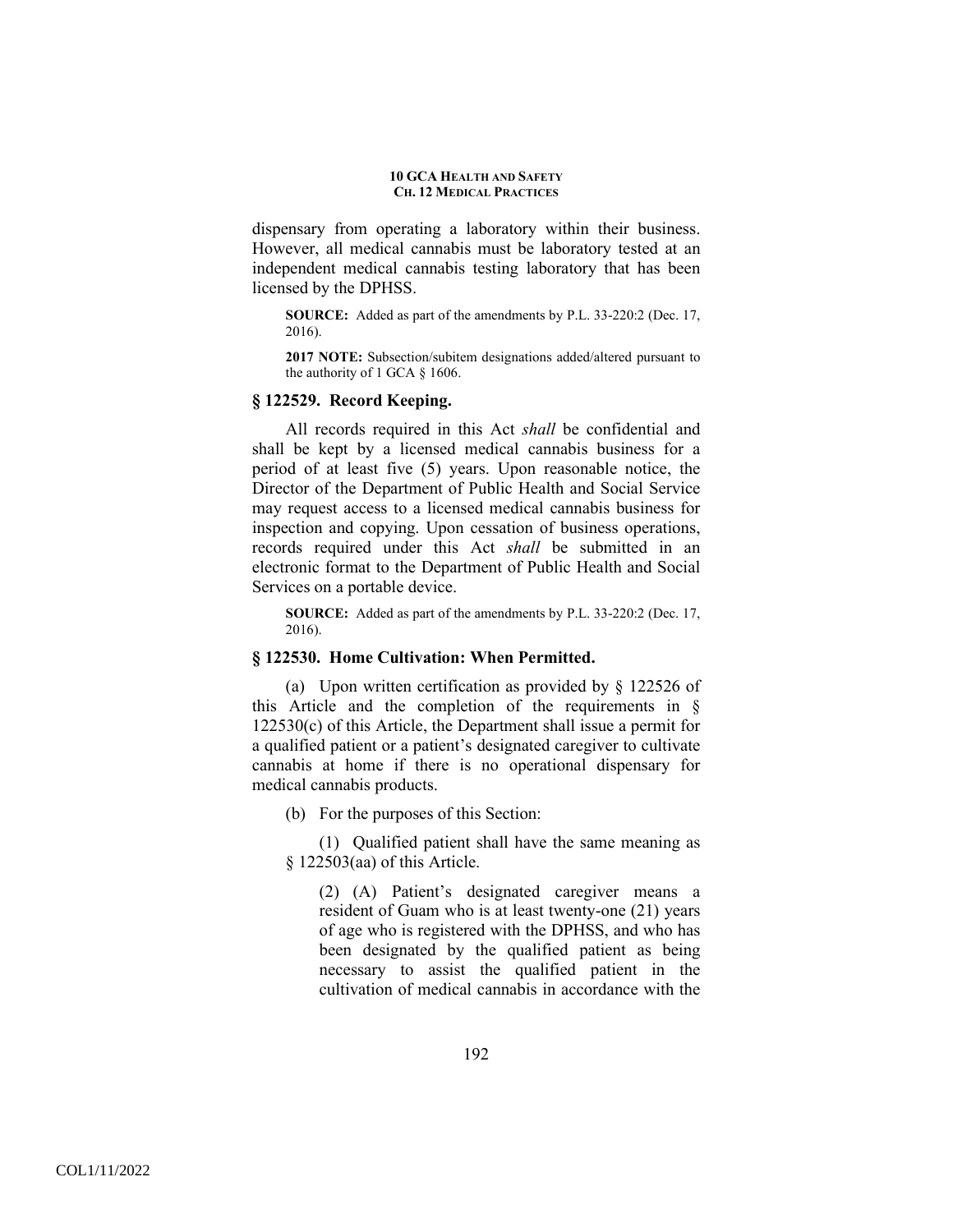provisions of this Section, and who so agrees to assist the qualified patient.

(B) A patient's designated caregiver is prohibited from consuming cannabis obtained for the personal and medical use of the qualified patient.

(C) For purposes of this Section, a qualified patient may designate no more than one (1) person as the patient's designated caregiver to assist in the cultivation of medical cannabis.

(3) Multiple patients' designated caregiver means any person who is a patient's designated caregiver as defined in  $§$  122530(b)(2)(A) who assists in the cultivation of medical cannabis for more than one (1) qualified patient.

(c) The qualified patient and/or patient's designated caregiver shall submit the following to be eligible for a cannabis home cultivation permit:

(1) the application fee; and

(2) an application, which shall include:

(A) the name, mailing address, residential address, and date of birth of the qualified patient;

(B) the name, address, and telephone number of the qualified patient's practitioner;

(C) the name, mailing address, residential address, and date of birth of the qualified patient's designated caregiver, if any;

(D) the physical address of the residence where the medical cannabis will be cultivated, and the name of the person who owns or possesses said residence;

(E) a statement signed by the qualified patient pledging not to divert cannabis to anyone who is not allowed to possess cannabis pursuant to this Article;

(F) a signed statement from the patient's designated caregiver, if any, agreeing to be the patient's designated caregiver and pledging not to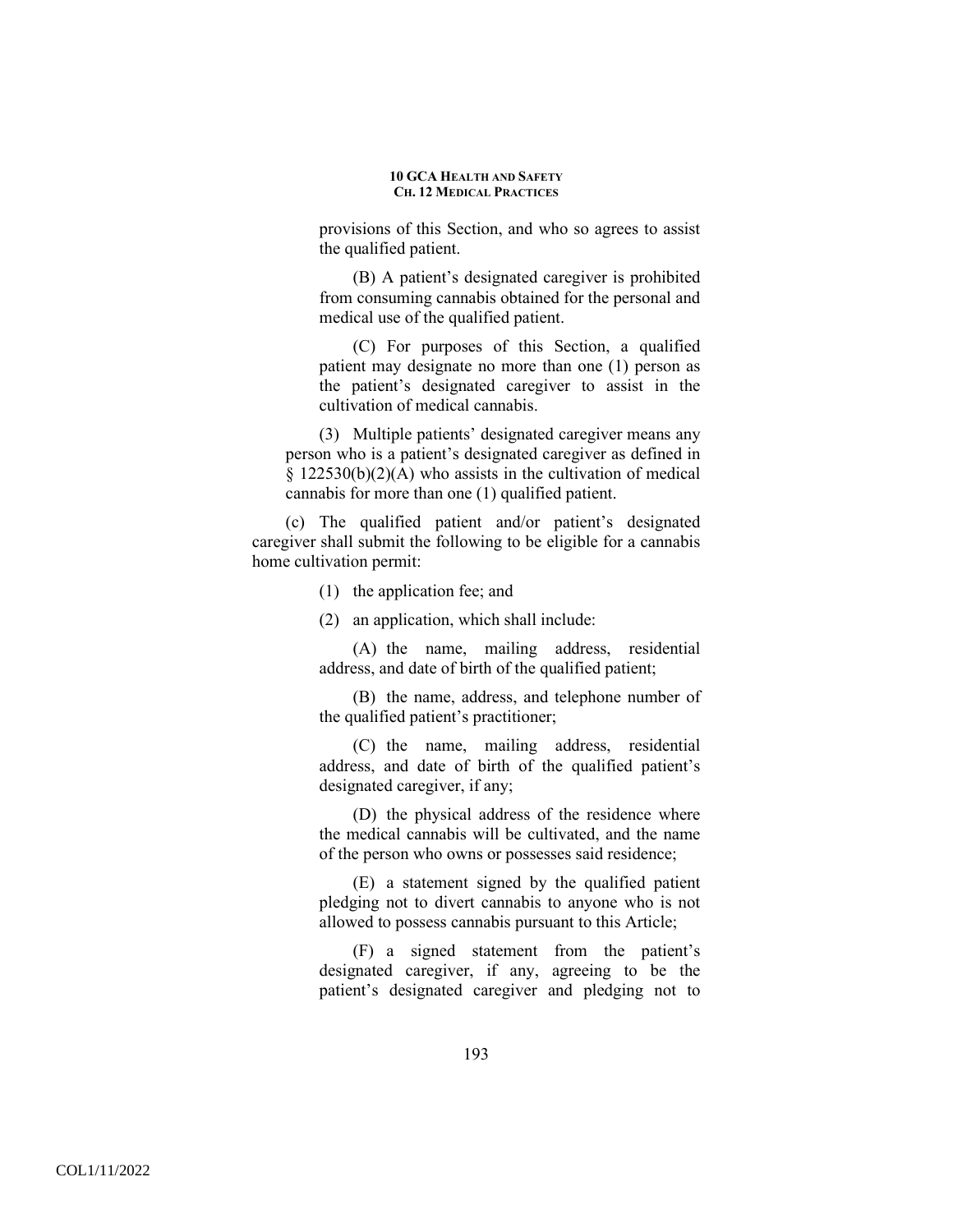divert cannabis to anyone who is not allowed to possess cannabis pursuant to this Article;

(G) a signed statement from the patient's designated caregiver that he or she is at least twentyone (21) years of age; and

(H) the patient's designated caregiver must register with the Department.

(d) A qualified patient, patient's designated caregiver, or multiple patients' designated caregiver authorized to grow cannabis for medical purposes under this Section is subject to the following:

> (1) (A) the qualified patient may possess no more than six (6) flowering mature plants and no more than twelve (12) juvenile plants at any given time;

> (B) the patient's designated caregiver may possess no more than six (6) flowering mature plants and no more than twelve (12) juvenile plants at any given time; or

> (C) the multiple patients' designated caregiver may possess no more than six (6) flowering mature plants and no more than twelve (12) juvenile plants per qualified patient at any given time.

(i) The multiple patients' designated caregiver may operate only a single cultivation site.

(ii) A multiple patients' designated caregiver who cultivates medical cannabis at the qualified patient's residence shall not be deemed as operating an additional cultivation site.

(iii) Any multiple patients' designated caregiver who cultivates medical cannabis for more than three (3) qualified patients shall comply with the requirements for a Commercial Cultivation License, as defined by this Article, except that the annual business license fee shall be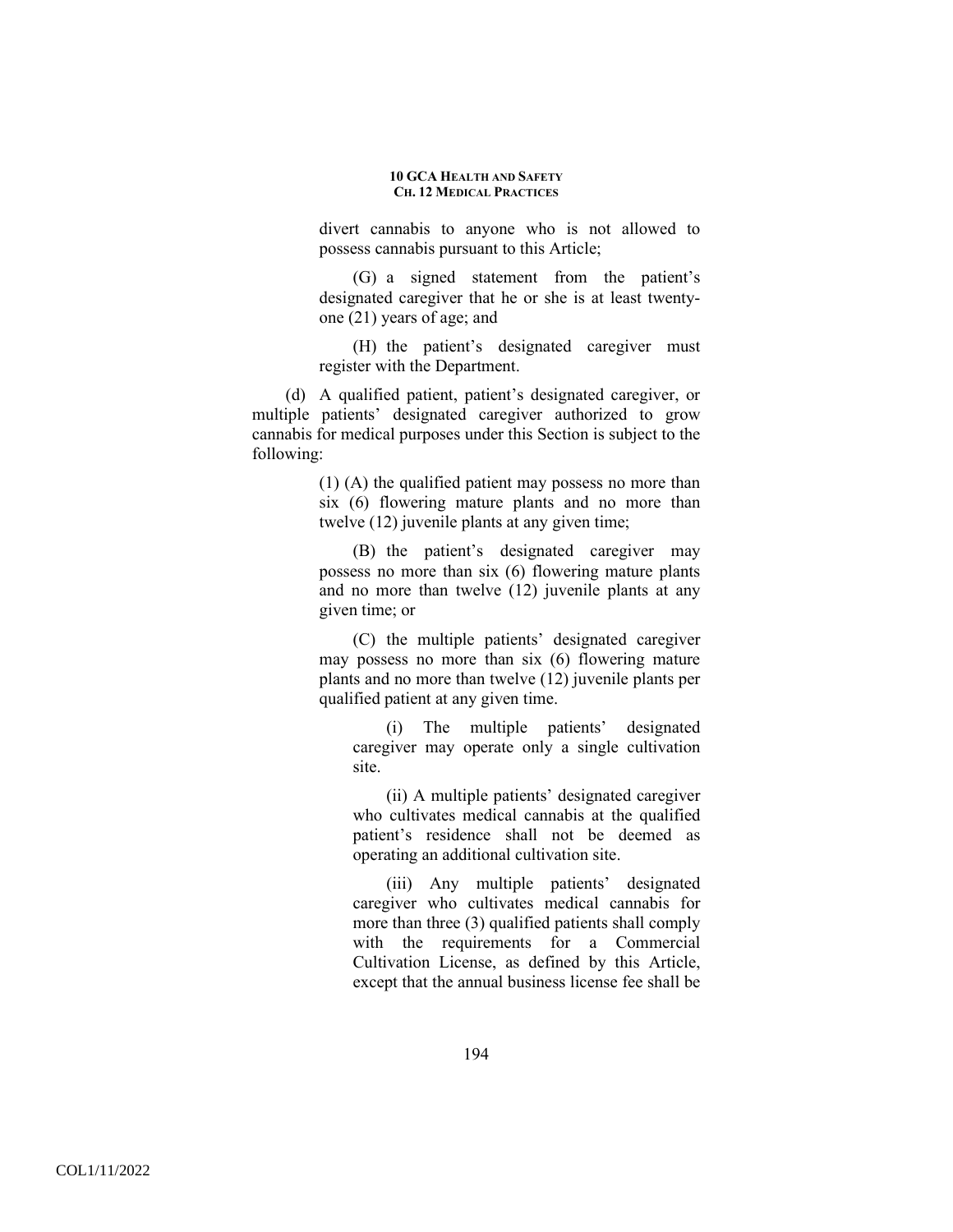Ten Dollars (\$10.00) per qualified patient per year.

(iv) Any multiple patients' designated caregiver who cultivates medical cannabis for more than five (5) qualified patients shall obtain and comply with the requirements for a Commercial Cultivation License, as defined by this Article, and all applicable licenses and fees shall apply.

(2) Nothing herein shall be deemed to prohibit a qualified patient from acting as a patient's designated caregiver or a multiple patients' designated caregiver subject to the limits of  $\S$  122530(d).

(3) (A) Cannabis plants must be cultivated indoors and not be visible from any public location; and,

(B) such cannabis plants must be secured in a room with a lockable door.

(4) The Department may inspect the area(s) where cannabis is cultivated; provided, that twenty-four (24) hour notice of the inspection is given.

(5) A patient's designated caregiver may cultivate cannabis on behalf of a qualified patient in the event that the patient is unable to cultivate cannabis.

(6) Harvested cannabis must be stored in a secure area and not accessible to persons other than the qualified patient or patient's designated caregiver.

(7) Cannabis shall not be cultivated in the common areas of any multi-family complex.

(8) Medical cannabis may be grown only at one (1) of the following locations, and that location must be identified in the application required in  $\S$  122530(c):

(A) the residence of the qualified patient;

(B) the residence of the patient's designated caregiver; or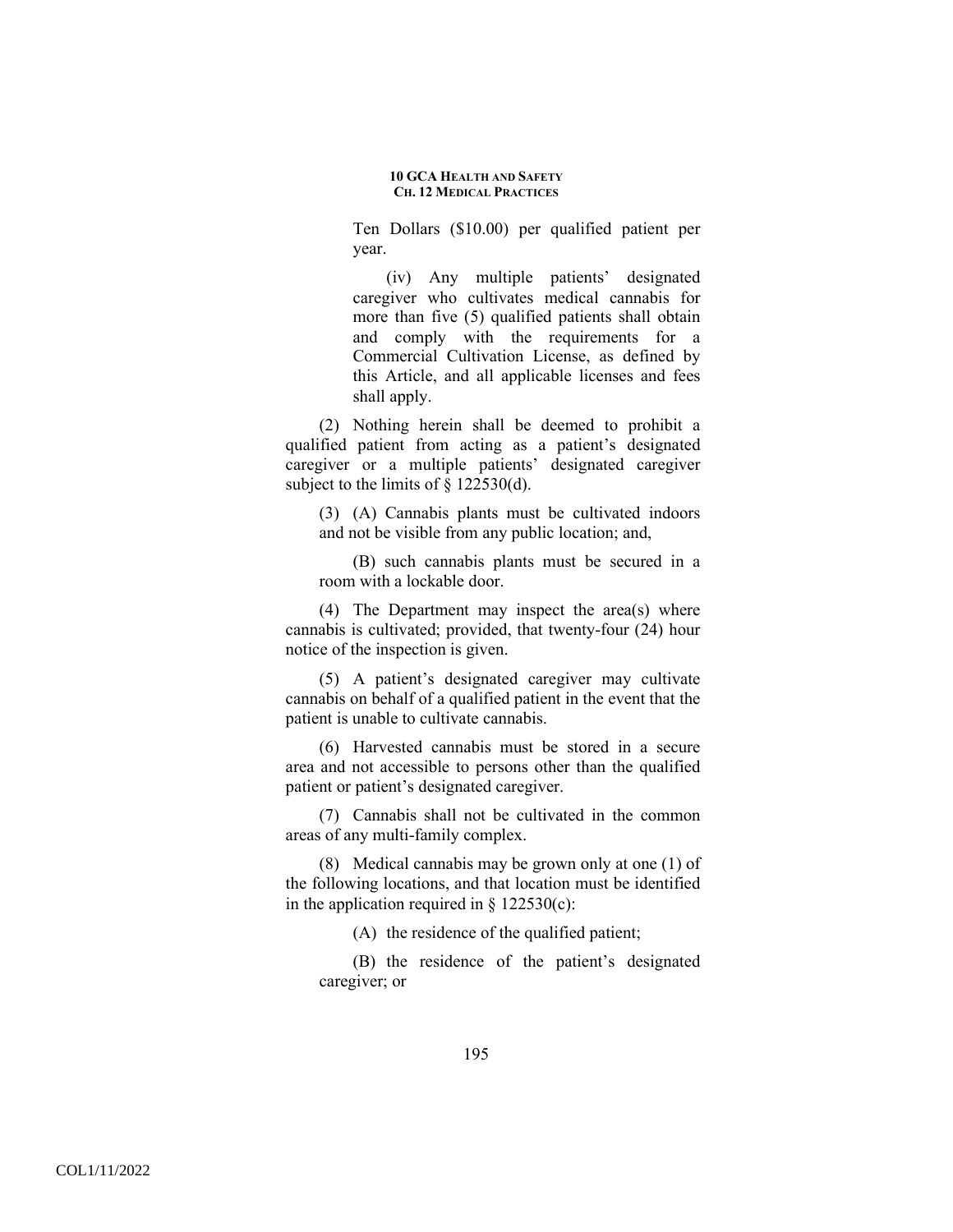(C) another site that is either owned or possessed by the qualified patient or the patient's designated caregiver.

(e) A qualified patient or patient's designated caregiver is not authorized to cultivate cannabis if the patient's or caregiver's landlord or homeowner's association prohibits such practice.

(f) The fee for the permit herein shall be Fifteen Dollars (\$15.00) per year.

(g) The Department may revoke a permit for failure to adhere to the provisions of this Section.

(h) Nothing herein is to be construed or interpreted as to prevent or prohibit any person from providing a patient or caregiver advice on the methods or techniques of cultivation or the administering/dosing of cannabis.

(i) The Department shall maintain a list of online cannabis safe growing resources on its website for the period of time that home cultivation is permitted. The list does not have to be exhaustive or authoritative but shall be updated as new resources become known to the Department.

(j) The Department shall maintain links to sites such as, but not limited to, the United States Department of Agriculture (USDA), the Guam Department of Agriculture, the United States Environmental Protection Agency (USEPA), and the Guam Environmental Protection Agency that provide information on dangerous or potentially dangerous pesticides, fertilizers, and other substances, chemicals, or compounds that are not recommended or are prohibited in the cultivation of crops, including cannabis. The list does not have to be exhaustive or authoritative but shall be updated as new resources become known to the Department.

(k) Only food grade and tobacco grade pesticides, fertilizers, and other substances, chemicals, and compounds that are recognized as safe by the USDA and USEPA for such purposes may be used for home cultivation pursuant to this Section.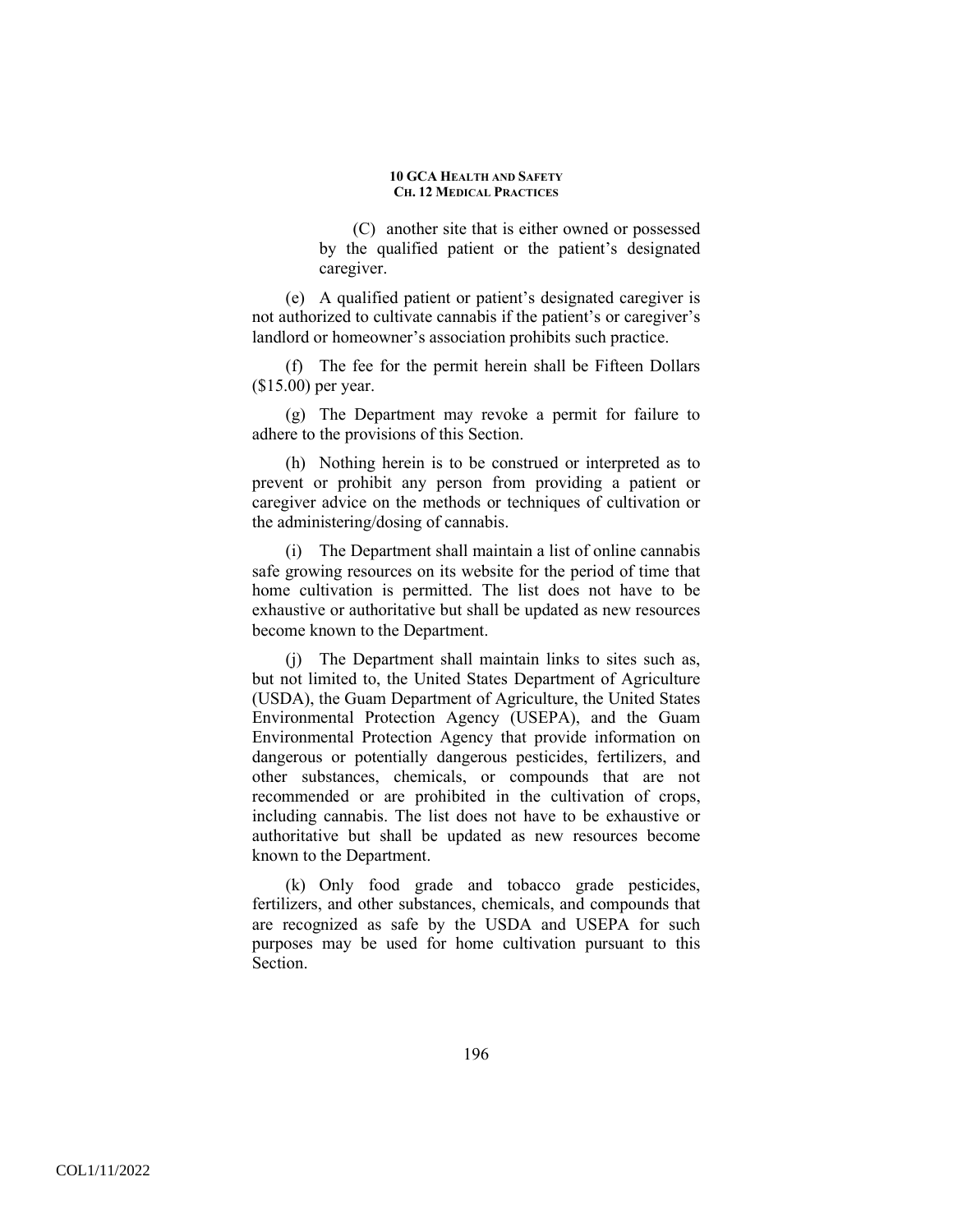(l) The Department may establish rules for destroying, disposing, and reporting the disposal of medical cannabis, prepared medical cannabis, and medical cannabis product.

(1) No destruction shall occur in public or in a manner that will expose the public unknowingly to cannabis.

(2) If necessary, the Department and authorized law enforcement personnel may be authorized to possess cannabis for the purpose of secure destruction and disposal.

(3) (A) The individual permitted to cultivate cannabis under this Section shall submit a video recording of the destruction and disposal of the medical cannabis, prepared medical cannabis, or medical cannabis product, and attach the recording with the report.

(B) A report of the destruction of cannabis shall include, but is not limited to:

(i) the amount, in weight, destroyed or disposed of;

(ii) the method of destruction or disposal;

(iii) the time and date of destruction or disposal;

(iv) the reason for destruction or disposal; and

(v) any other information the DPHSS deems necessary.

**SOURCE**: Added by P.L. 34-125:1 (Oct. 9, 218).

**2018 NOTE:** Subsection/subitem designations altered/added pursuant to the authority granted by 1 GCA § 1606.

**CROSS REFERENCE:** See 10 GCA § 122503(z) which defines *qualified giver* (a person "who has been designated by the qualified patient as being necessary to assist the qualified patient in the medical use of cannabis in accordance with the provisions of this Act"), as compared to the definition of *designated care giver* in subsection  $(b)(2)(A)$  (a person "who has been designated by the qualified patient as being necessary to assist the qualified patient in the cultivation of medical cannabis in accordance with the provisions of this Section").